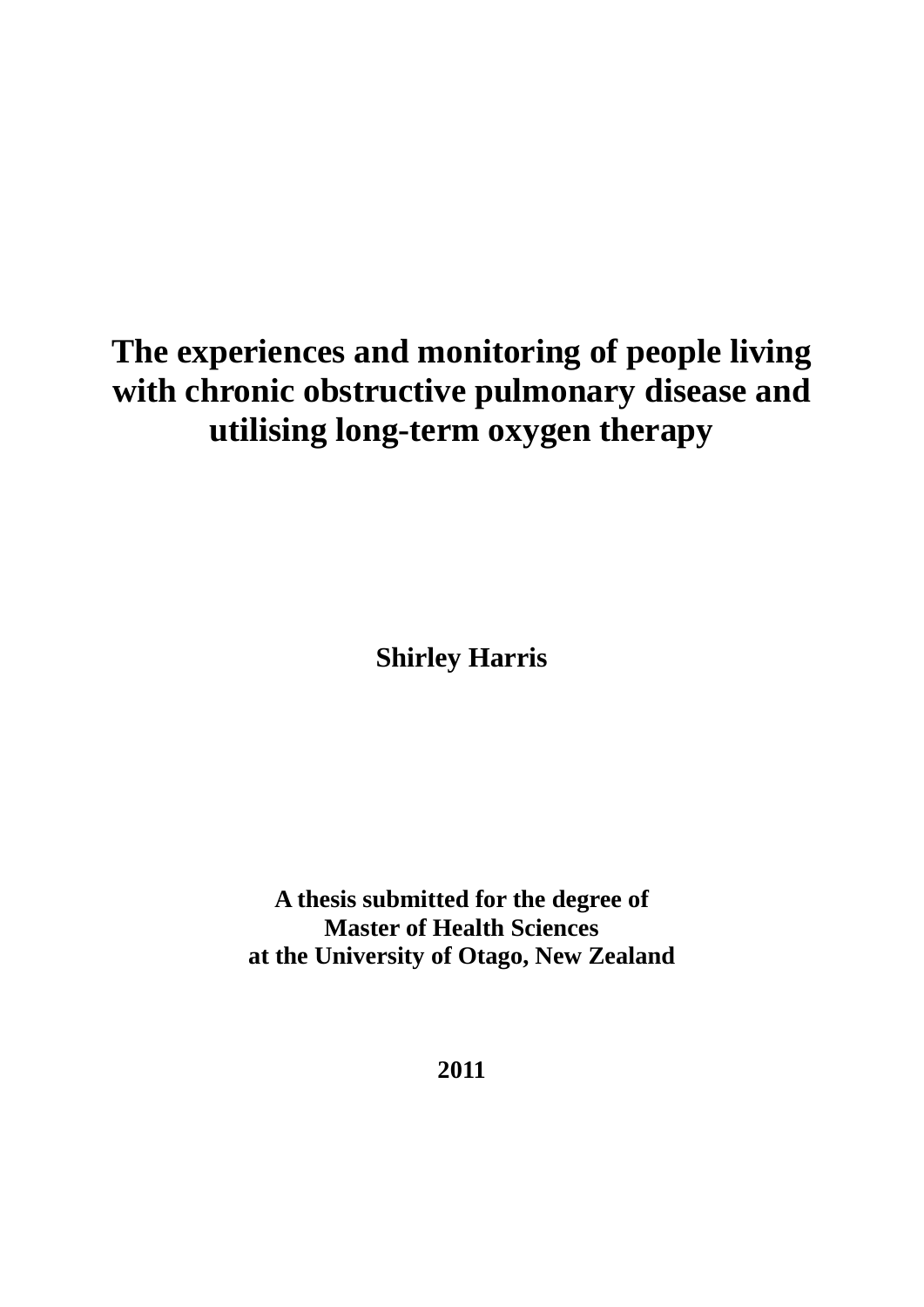**"Human beings who are almost unique in having the ability to learn from the experience of others are also remarkable for their disinclination to do so"**

**(Douglas Noel Adams) (Born 11 March 1952)**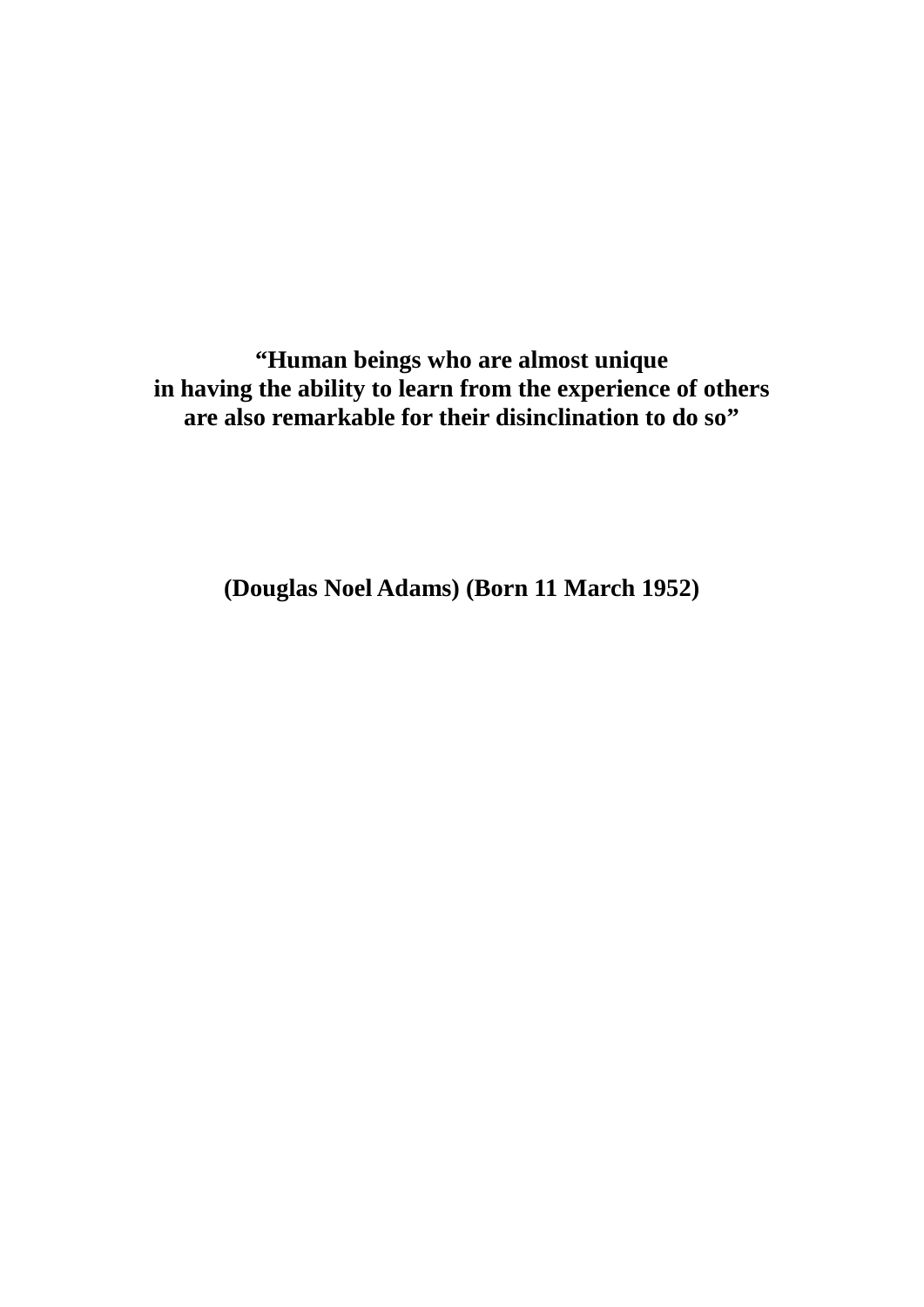### **Abstract**

The aims for this study were to gain a greater understanding of how the lives of long-term oxygen therapy [LTOT] recipients with chronic obstructive pulmonary disease [COPD] are affected, either negatively or positively, by the use of LTOT and the monitoring associated with its use. This study explored the experiences of 14 people recruited from the community setting, within two geographical regions within New Zealand. The participants were long-term  $($  > 6 months) recipients of LTOT, which was prescribed and administered to minimise the deleterious physical, social and psychological effects of hypoxic COPD.

There is a paucity of research exploring the experiences and monitoring of people with COPD who utilise LTOT. This paucity of research is particularly evident within the New Zealand context. To date, research has predominantly focussed on patient's experiences of, and adherence to, LTOT. Little is known about the monitoring activities people who use LTOT undertake and patients' experiences of arterial blood gas [ABG] analysis and/or spirometry.

A plethora of studies have endeavoured to identify the negative and positive impacts of LTOT, including limitations to daily living and the health benefits, however the majority of studies have been undertaken utilising a quantitative methodology, which did not seek to explore the patient's reality. Qualitative methodology has the advantage of providing an in-depth insight into the patient's real-world experiences of COPD and LTOT.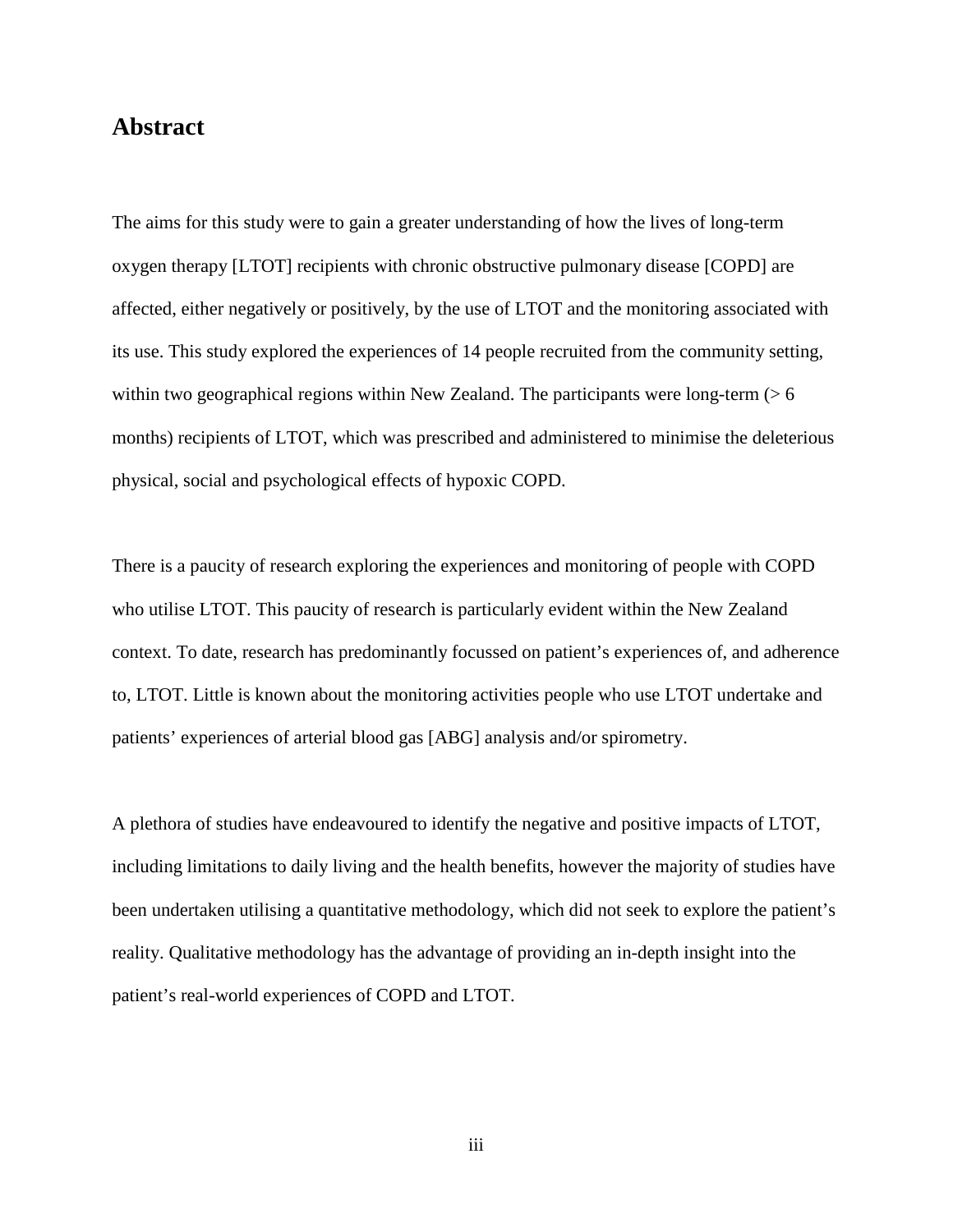A general inductive methodology employing thematic analysis was utilised to analyse the data collected from semi-structured face-to-face interviews consisting of 26 open-ended questions. The interview questions sought to elicit information regarding, i) the participant's experiences of aspects of monitoring, including ABG analysis and spirometry, ii) the participant's experience of the positive, negative and necessary aspects of LTOT, iii) the participant's journey with COPD, including knowledge of their disease, important support systems and coping mechanisms, and iv) the participants' experience of the psychological impacts of COPD.

Inductive thematic analysis provided the framework by which to analyse the raw data. The key findings were that participants described the benefits of LTOT to far outweigh the negative aspects. Four major themes emerged from the data: i) 'Smoking', ii) 'Oxygen therapy: The good, the bad and the necessary', iii) 'The COPD journey', and iv) 'Feel the panic and breathe anyway' (Psychological aspects of COPD). The impact of LTOT on the lives of a participant and their family was profound and multifactorial. The use of LTOT was associated with an overall improvement in the participant's perceptions of wellbeing however, LTOT posed restrictions on freedom, daily living, leisure activities and on the lives of family members. For some participants, the use of LTOT was associated with embarrassment and stigmatisation and viewed as the inevitable and very visible end result of a history of smoking. The overwhelming physical benefit of LTOT was lessening the participant's degree of dyspnoea and increasing their ability to cope with and participate in everyday life, albeit within the restrictions of their disease and oxygen therapy.

iv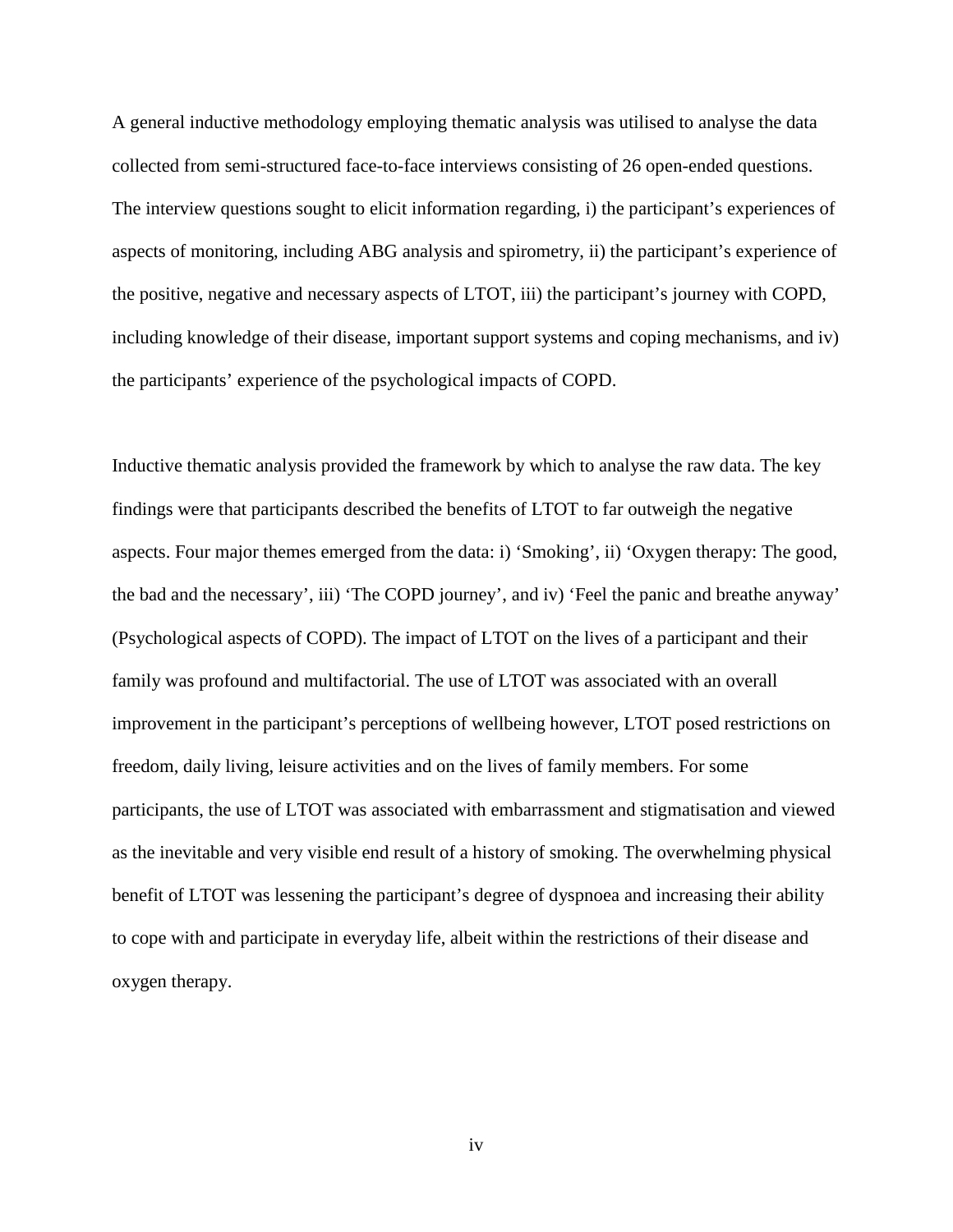The strategies the participants employed in order to cope with the demands and challenges of the COPD journey demonstrated both congruence and dissimilarity and each participant had developed strategies to lessen the impact of LTOT on their daily lives. The participant's ability to cope with their disease was reliant on several factors including, knowledge and ongoing education, informal and formalised support systems, avoidance techniques and the availability of emergency responders in times of perceived crisis.

The psychological impacts of COPD and LTOT cover a wide gamut of emotions including depression, worthlessness and self-blame. These emotions impact negatively on the lives of the participants and their families. The participants were unanimous in their descriptions of the impact of debilitating breathlessness, associated anxiety and panic. The participants' descriptions of the panic they experience on a daily basis provides a valuable insight into the psychological impact of breathlessness, and the profound interruption it imposes on the participant's ability to function and participate in activities of daily living. Depression, self-blame and worthlessness were experienced by the participants, and in many cases LTOT provided an outwardly visible representation of their disease, further exacerbating the degree of psychological impact.

The interviews provided valuable insight into the benefits, barriers and challenges associated with the use of LTOT and its monitoring. In order to enhance the acceptability and maximise the therapeutic efficacy of LTOT, clinicians need to practice alongside and include patients in the development and monitoring of insightful interventions and innovative management strategies.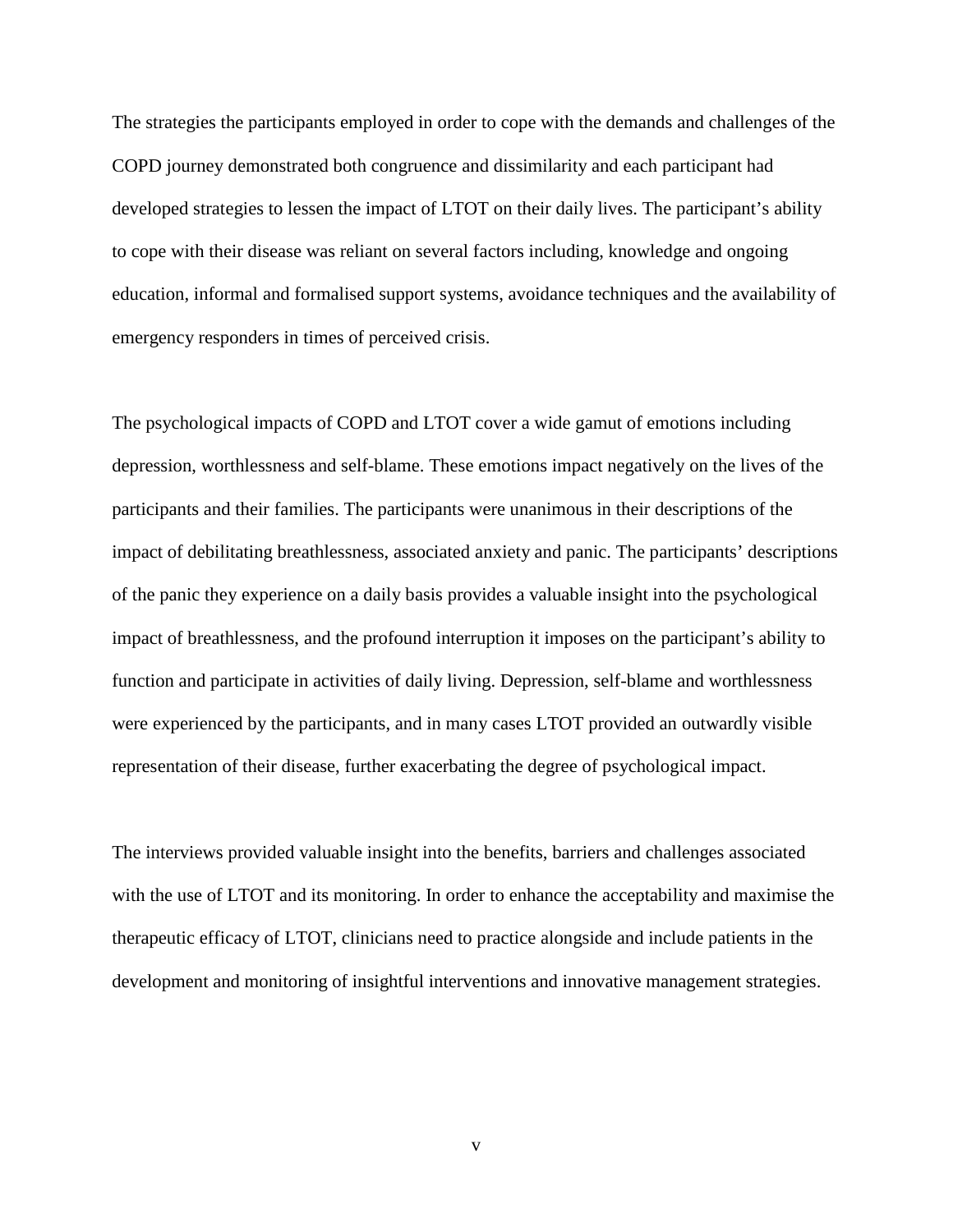### **Acknowledgements**

This thesis was not achieved without the expertise and support of many others. Therefore it is with much appreciation and gratitude that I wish to acknowledge the people who have supported me in this Masters pathway.

Special thanks and acknowledgement should firstly be extended to my two supervisors, Beverley Burrell and Dr Lisa Whitehead, whose guidance, expertise, patience and commitment during the completion of this thesis has been invaluable. Thank you both for believing in me and providing the direction and motivation I needed.

A special thank you must go to my wonderful mentor and motivator Heather Gray. Heather, you believed in me and provided motivation and grounding when I felt the end result was too difficult to achieve. Thank you for your quiet dedication and masterful expertise.

I wish to thank the wonderful staff of Ashburton Hospital, in particular the amazing team in Ward one. Thank you staff of Ward one for your ongoing support, patience, helpfulness, understanding and most of all your friendship. The knowledge and skills you collectively hold deserves great admiration and the patients in your care are in expert hands. A big thank you to our charge nurse manager, Marlene Officer. Marlene you lead by example and make a positive difference for all around you.

vi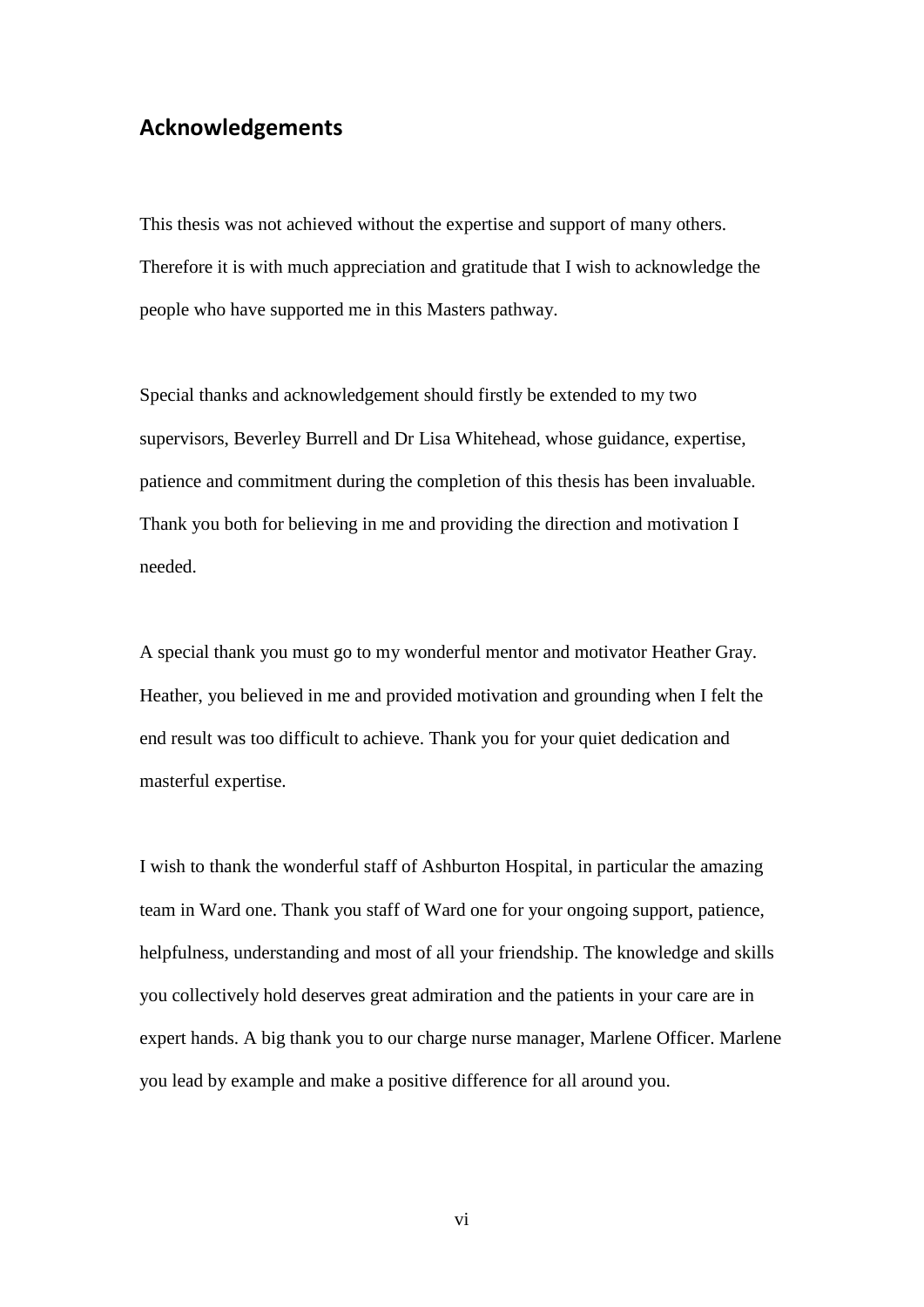A special thank you to my "study buddy" Loveness Marerwa. When the going got tough Loveness you were there to remind me of the value of my work. Thank you and may the future bring you your every dream. Thank you Trish Rasmussen for your guidance, support and encouragement. Particular acknowledgement must be extended to Mary Gluyas and the Christchurch Respiratory team who provided expertise and supported the undertaking of this study.

A very special thank you must go to the participants of the study who generously gave of their time and shared their experiences with me. I admire your courage and commitment and I hope this thesis will in some way make a positive difference for you and your families.

I particularly wish to thank the many doctors who provided support and guidance and have supported my career development over the past five years. A special thank you to Drs Trevor Cook, Steve Withington, Scott Wilson, Alex Feberwee, Mr Godfrey, Mr MacDonald, and Dr Moses Muthiah. Dr Amjad Hamid and Dr Malcolm Wootton thank you so much for providing clinical oversight and imparting your expertise and knowledge.

To my family, my mother Ngaire, father Keith, sisters Rosy and Carolyn, brothers Robert and Lenny, and Merran, Richard, Petrina and Wayne, thank you for being the amazing people you are. I love you all dearly and appreciate your love, support and encouragement.

vii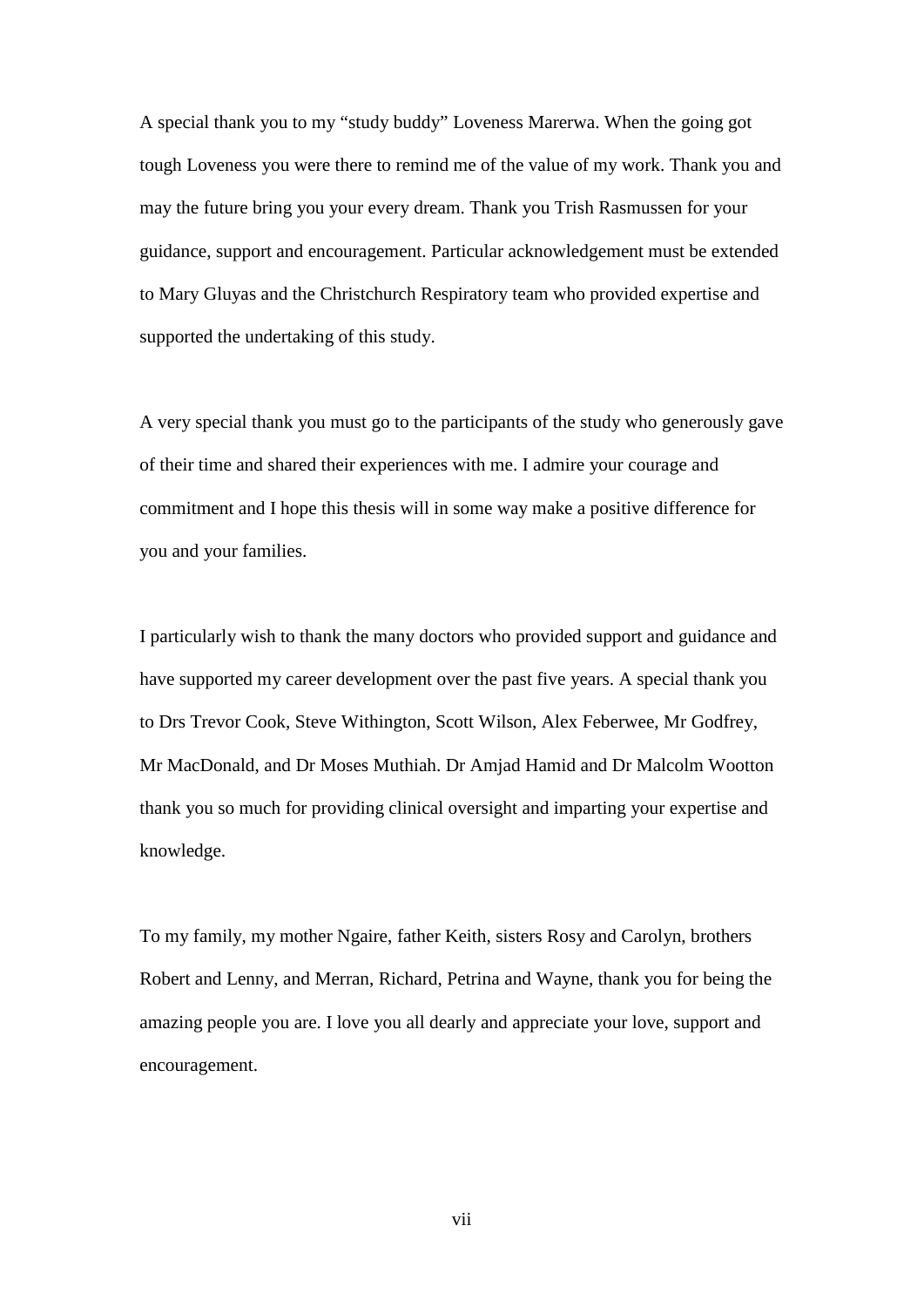To my wonderful husband Tim who supported me through this journey and possessed an unwavering belief in my ability to accomplish my goal. Thank you Tim for your love and support.

To the wonderful staff of Allenton Medical Centre who accepted me as a student and then welcomed me as a new employee. I admire greatly your collective expertise and extensive knowledge. I also admire your holistic, informed and innovative approach to patient care. I am very proud to be part of such a wonderful team.

Finally to all my friends, thank you for believing in me and putting up with my disappearance from life in order to focus on and complete this study.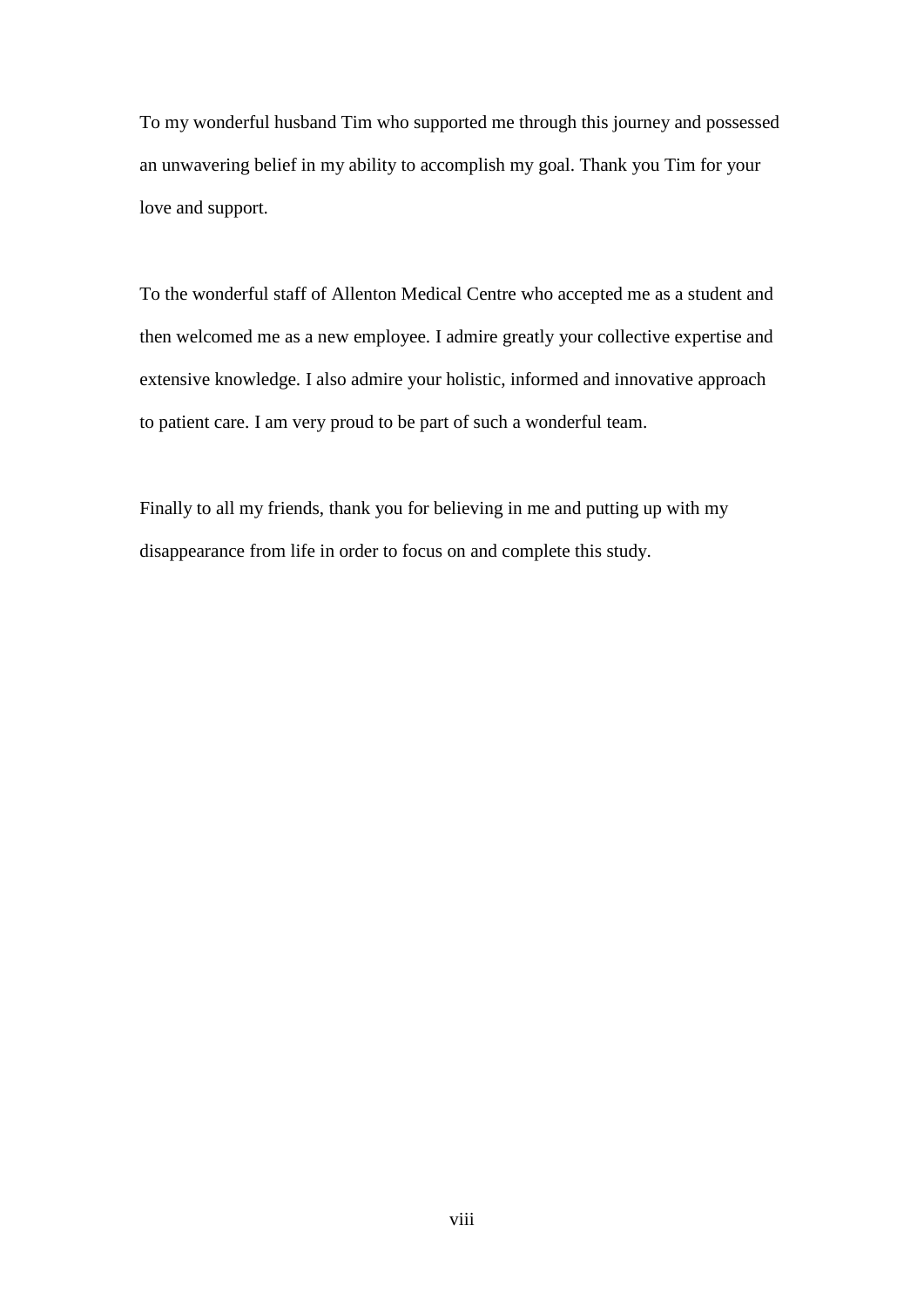## **TABLE OF CONTENTS**

| Abstract |                                                       | iii             |
|----------|-------------------------------------------------------|-----------------|
|          | Acknowledgements                                      | V <sub>1</sub>  |
|          | Table of contents                                     | ix              |
|          | Index of tables                                       | xiv             |
|          | Index of figures                                      | XV              |
|          | Index of appendices                                   | XV <sub>i</sub> |
|          | List of abbreviations                                 | xvii            |
|          | <b>CHAPTER ONE: Overview of thesis and background</b> | 1               |
| 1.1      | Introduction                                          | 1               |
| 1.2      | Overview of thesis                                    | 1               |
| 1.3      | Background                                            | 3               |
| 1.4      | Epidemiology                                          | 5               |
|          | <b>CHAPTER TWO: Literature review</b>                 | 9               |
| 2.1      | <b>Introduction</b>                                   | 9               |
| 2.1.1    | Pathophysiology of COPD                               | 9               |
| 2.1.2    | Acute exacerbations                                   | 15              |
| 2.1.3    | Cellular pathogenesis of COPD                         | 16              |
| 2.2      | <b>Risk factors for COPD</b>                          | 17              |
| 2.2.1    | Smoking                                               | 17              |
| 2.2.2    | Passive or second-hand exposure to smoking            | 18              |
| 2.2.3    | Respiratory infection                                 | 19              |
| 2.2.4    | Occupational exposure and ambient air pollution       | 19              |
| 2.2.5    | Genetic considerations                                | 20              |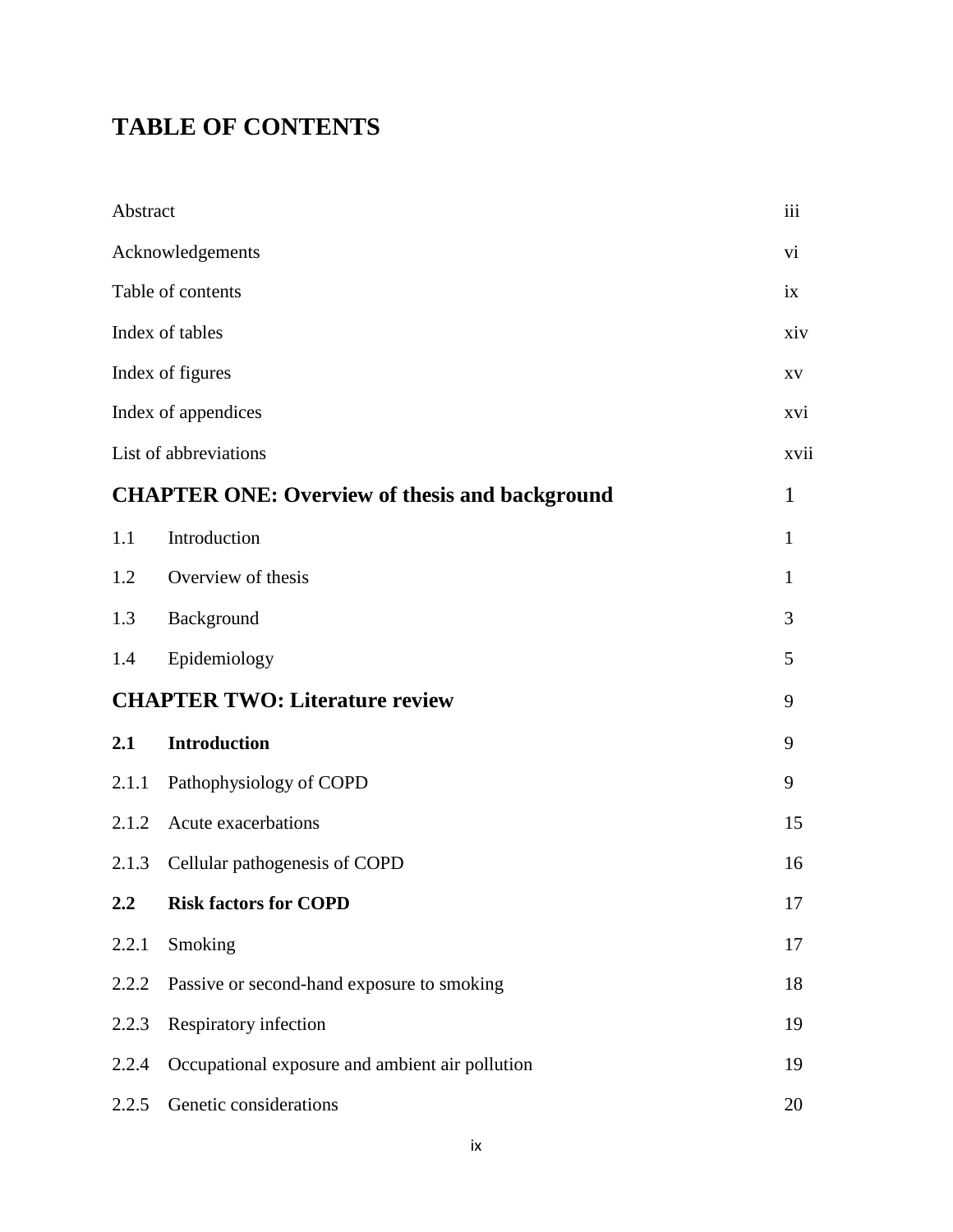| 2.3        | <b>Diagnosis and staging</b>                     | 20 |
|------------|--------------------------------------------------|----|
| 2.4        | Oxygen therapy in COPD                           | 23 |
| 2.5        | Modes of oxygen delivery and oxygen technologies | 34 |
| 2.5.1      | Ambulatory oxygen                                | 36 |
| 2.5.2      | Stationary oxygen                                | 37 |
| 2.5.3      | Nasal cannula                                    | 38 |
| 2.5.4      | Transtracheal                                    | 40 |
| 2.5.5      | Venturi                                          | 40 |
| 2.6        | Acute and short-term oxygen therapy              | 41 |
| 2.7        | <b>Debate</b>                                    | 42 |
| 2.8        | <b>Monitoring in COPD</b>                        | 43 |
| 2.8.1      | ABG analysis                                     | 43 |
| 2.8.2      | Pulse oximetry                                   | 46 |
| 2.8.3      | Smoking cessation                                | 47 |
| 2.8.4      | Oxygen prescription                              | 50 |
| 2.8.5      | Spirometry                                       | 51 |
| <b>2.9</b> | <b>Experiences</b>                               | 53 |
|            | 2.9.1 Compliance and denial                      | 54 |
| 2.9.2      | Education and knowledge                          | 56 |
| 2.9.3      | Functional status limitations                    | 57 |
| 2.9.4      | Anxiety and depression                           | 59 |
|            | <b>CHAPTER THREE: Methodology and methods</b>    | 65 |
| 3.1        | <b>Introduction</b>                              | 65 |
| 3.2        | <b>Methodology</b>                               | 65 |
| 3.3        | <b>Methods</b>                                   | 68 |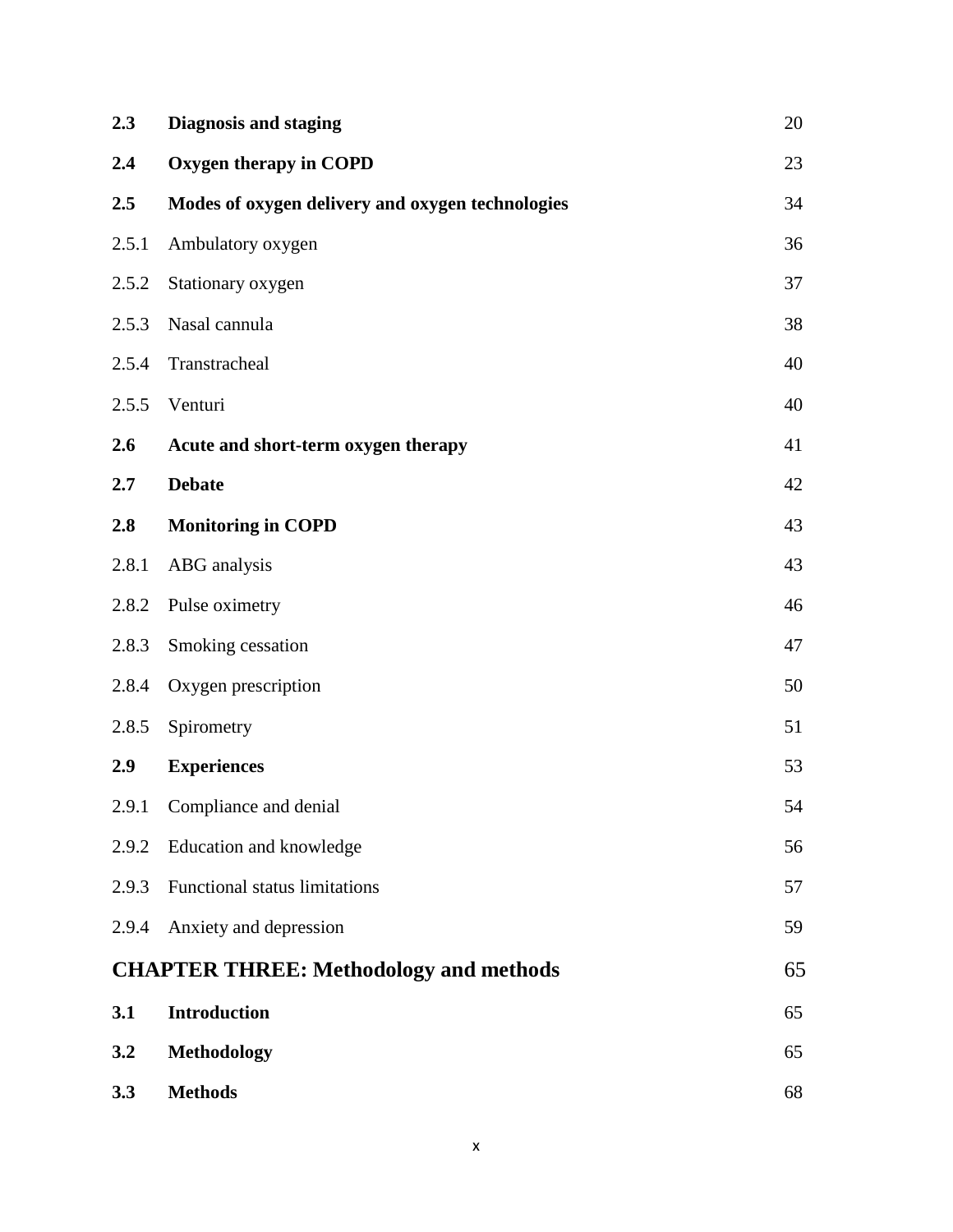| 3.3.1 | Recruitment            |                                                     | 68  |
|-------|------------------------|-----------------------------------------------------|-----|
| 3.3.2 | Data collection        |                                                     | 71  |
| 3.3.3 | Data analysis          |                                                     | 75  |
| 3.3.4 | Developing categories  |                                                     | 78  |
| 3.3.5 | Methodological rigour  |                                                     | 79  |
| 3.3.6 | Ethical considerations |                                                     | 81  |
|       |                        | <b>CHAPTER FOUR: Findings and analysis</b>          | 86  |
| 4.1   | <b>Introduction</b>    |                                                     | 86  |
| 4.2   | <b>Demographics</b>    |                                                     | 86  |
| 4.3   | <b>Themes</b>          |                                                     | 88  |
| 4.4   | <b>Smoking</b>         |                                                     | 91  |
|       |                        | <u>I've tried</u>                                   | 91  |
|       |                        | <u>I would have got it anyway</u>                   | 93  |
|       |                        | The smoking caused it                               | 94  |
| 4.5   |                        | Oxygen therapy: The good, the bad and the necessary | 96  |
| 4.5.1 | The good               |                                                     | 96  |
|       |                        | The health benefits of LTOT                         | 97  |
|       |                        | Why I wanted oxygen                                 | 102 |
|       |                        | Patients as masters of their disease                | 105 |
| 4.5.2 | The bad                |                                                     | 108 |
|       |                        | <b>The burden of LTOT</b>                           | 109 |
|       |                        | The disease is the master                           | 114 |
| 4.5.3 | The necessary          |                                                     | 119 |
|       |                        | <b>Action plans</b>                                 | 119 |
|       |                        | <b>Spirometry and ABG</b>                           | 122 |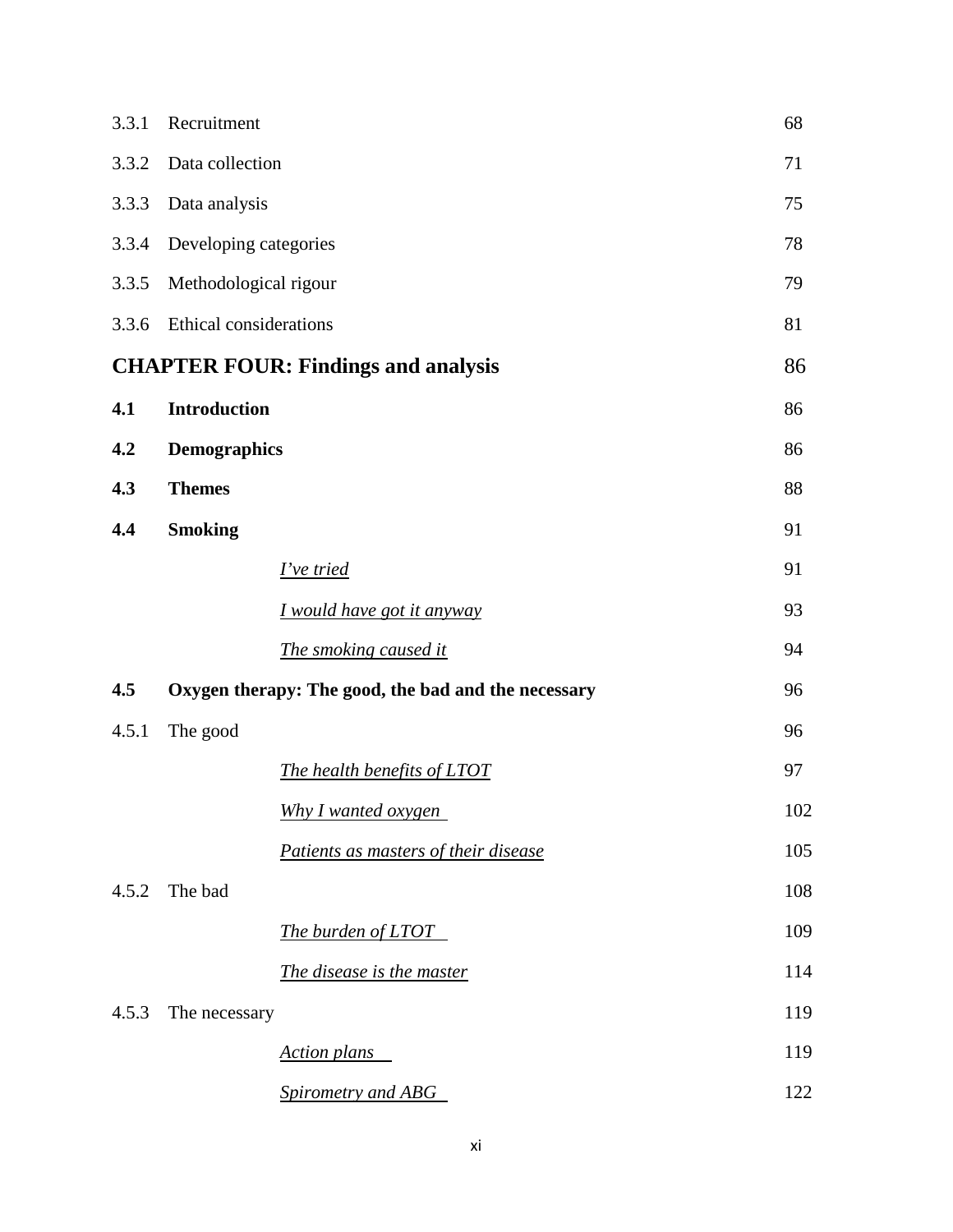|                          |                                 | Adherence to LTOT prescription                                    | 127 |
|--------------------------|---------------------------------|-------------------------------------------------------------------|-----|
| 4.6                      | The COPD journey                |                                                                   | 131 |
|                          |                                 | Knowledge of the disease and $CO2$ retention                      | 131 |
|                          |                                 | <b>Support systems</b>                                            | 136 |
|                          |                                 | Coping                                                            | 143 |
| 4.7                      |                                 | Feel the panic and breathe anyway (Psychological aspects of COPD) | 146 |
|                          |                                 | Panic                                                             | 147 |
|                          |                                 | Depression, worthlessness and frustration                         | 149 |
|                          |                                 | It's all my fault                                                 | 150 |
|                          |                                 | <b>How will I die</b>                                             | 151 |
| 4.8                      | <b>Summary of key findings</b>  |                                                                   | 152 |
|                          | <b>CHAPTER FIVE: Discussion</b> |                                                                   | 155 |
| 5.1                      | <b>Introduction</b>             |                                                                   | 155 |
| 5.2                      | <b>Smoking</b>                  |                                                                   | 155 |
| 5.3                      |                                 | Oxygen therapy: The good, the bad and the necessary               | 159 |
| 5.4                      | The COPD journey                |                                                                   | 171 |
| 5.5                      |                                 | Feel the panic and breathe anyway (Psychological aspects of COPD) | 177 |
| <b>STUDY LIMITATIONS</b> |                                 | 180                                                               |     |
|                          |                                 | <b>IMPLICATIONS AND RECOMMENDATIONS</b>                           | 182 |
|                          | <b>FUTURE RESEARCH</b>          |                                                                   | 188 |
|                          | <b>CONCLUSION</b>               |                                                                   | 191 |
| References               |                                 |                                                                   | 193 |
| Apendices                |                                 |                                                                   | 208 |
|                          | Appendix A Smoking cessation    |                                                                   | 208 |
|                          | Appendix B<br>Action plan       |                                                                   | 209 |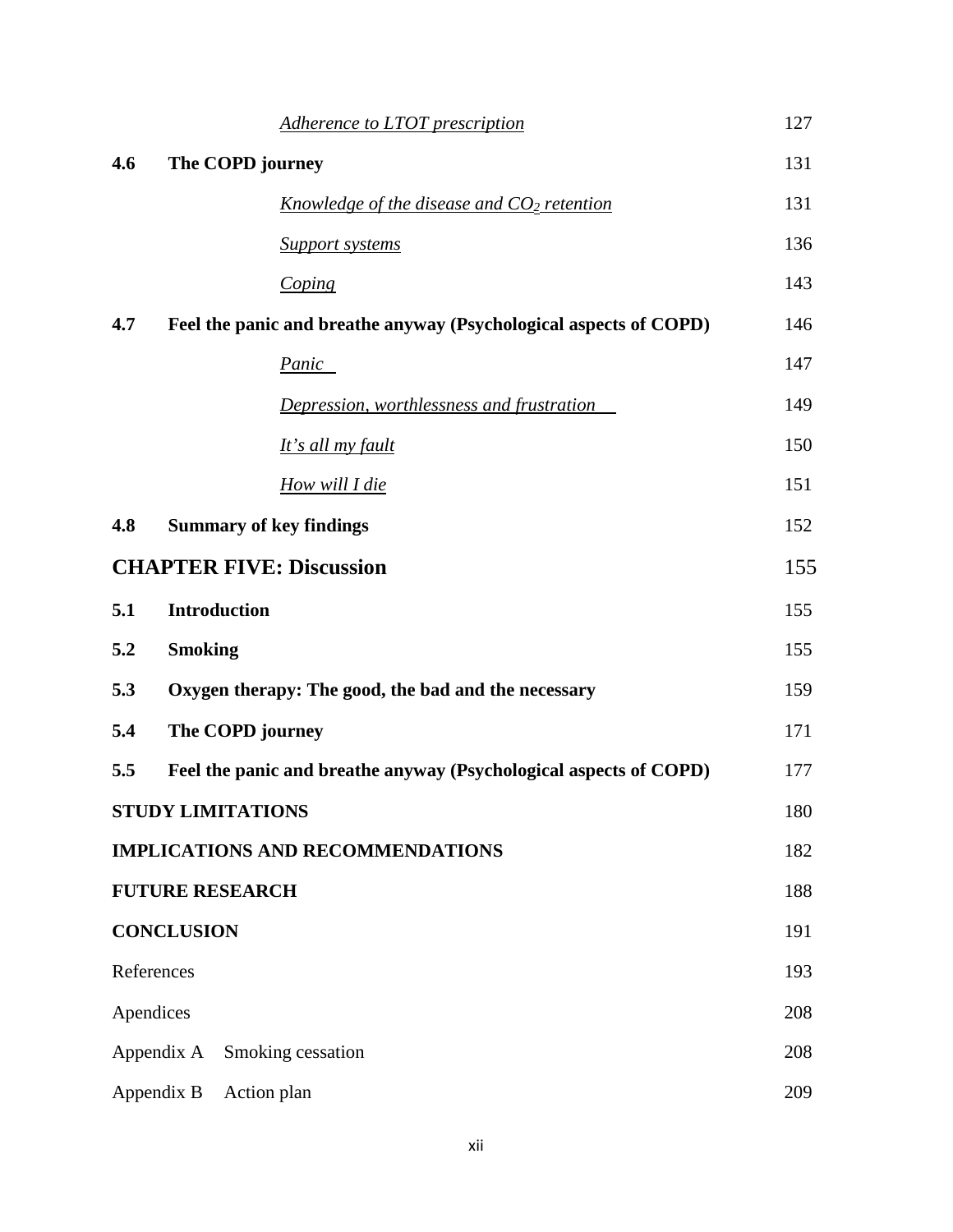| Appendix C Invitation form                       | 210 |
|--------------------------------------------------|-----|
| Appendix D Consent form                          | 211 |
| Appendix E Interview schedule                    | 212 |
| Appendix F St George's Respiratory Questionnaire | 213 |
| Appendix G Ethical approval                      | 214 |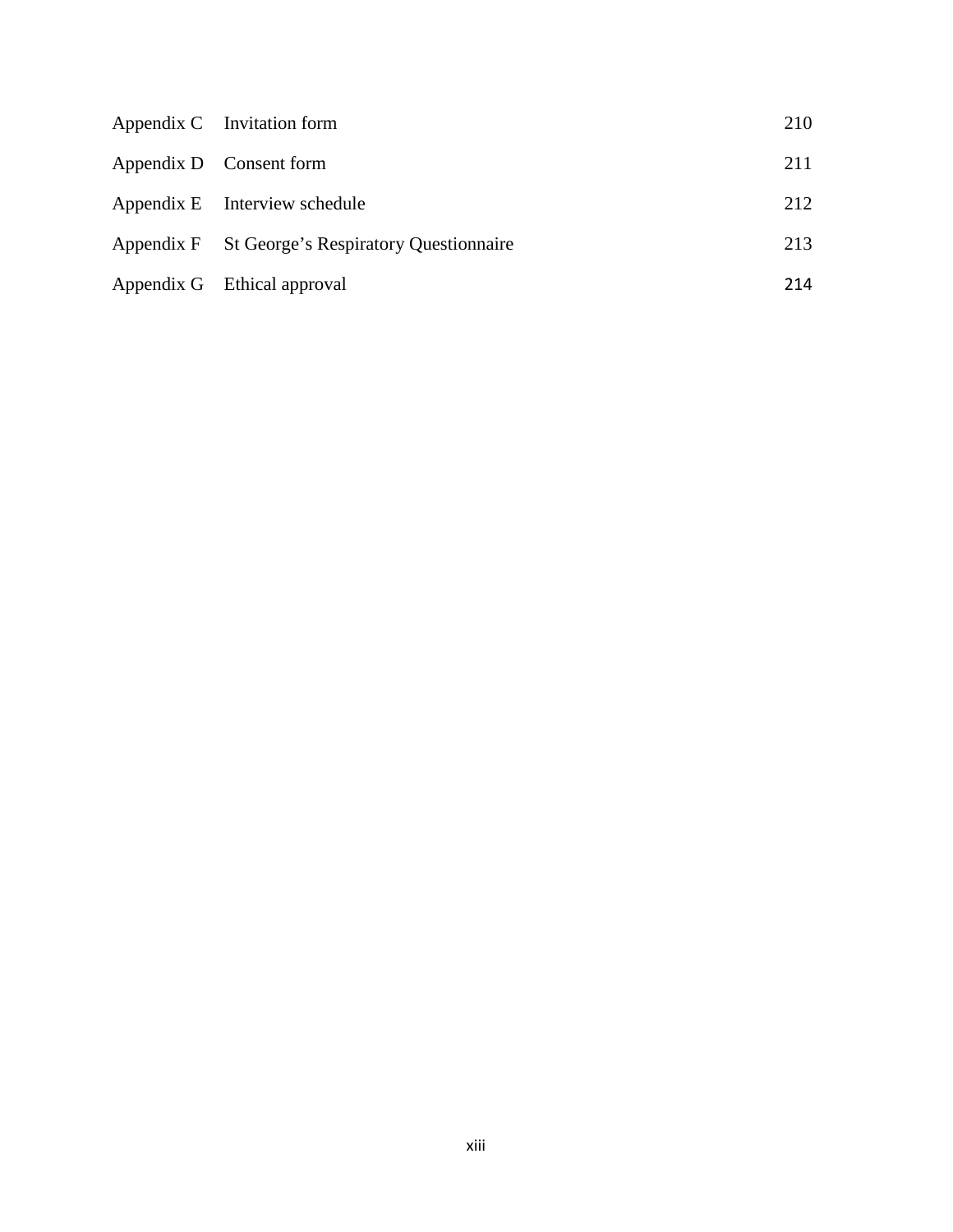## **Index of tables**

| 1.1 | Prevalence of COPD by ethnicity                  | 6   |
|-----|--------------------------------------------------|-----|
| 2.2 | The BODE Index score                             | 22  |
| 2.3 | <b>Staging of COPD</b>                           | 23  |
| 2.4 | Modified Medical Research Council Dyspnoea Scale | 64  |
| 4.1 | Socio-demographic details of the participants    | 87  |
| 4.2 | Characteristics of the participant sample group  | 88  |
| 4.3 | The major themes and sub-themes                  | 90  |
| 4.4 | Oxygen use                                       | 128 |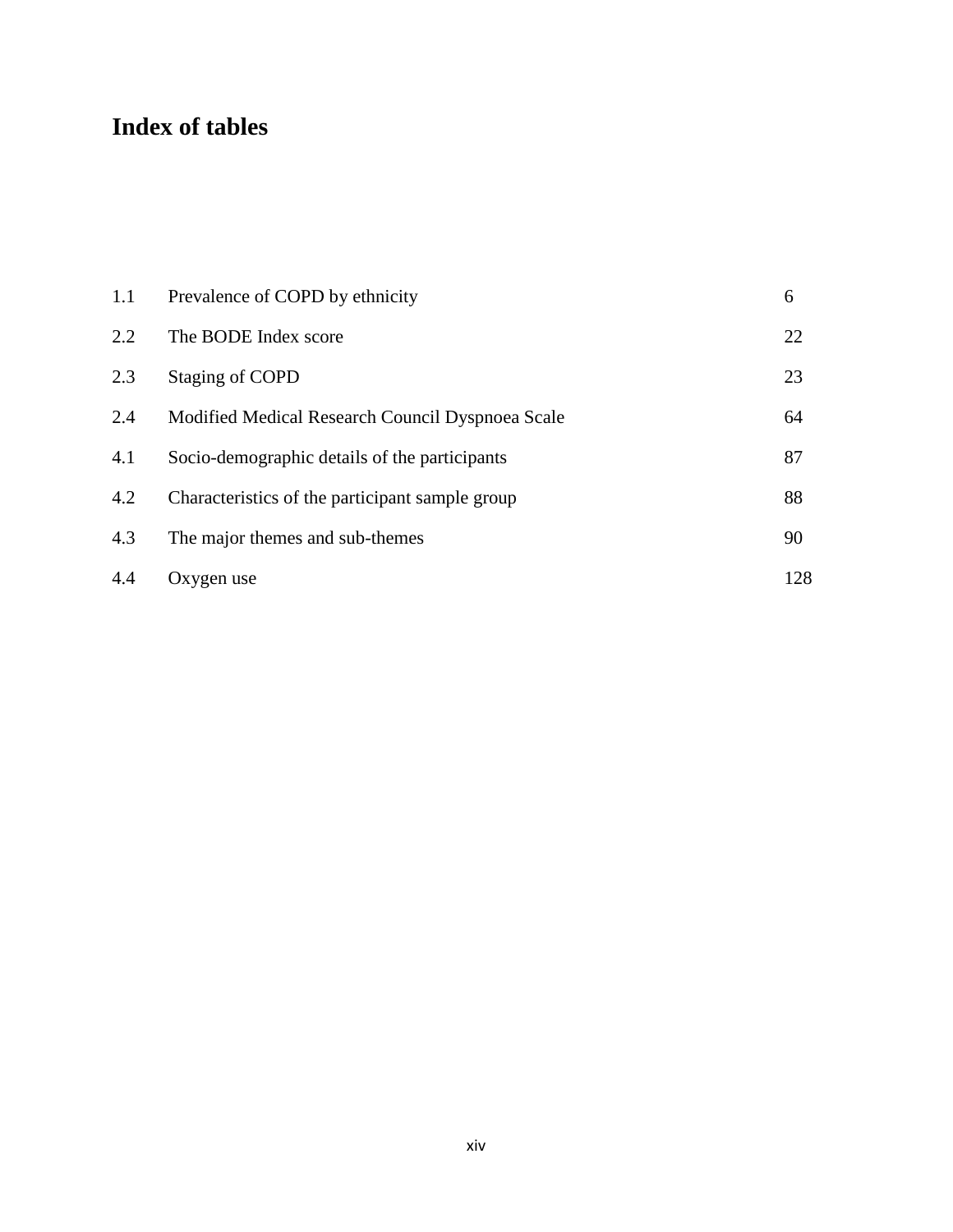# **Index of figures**

| 2.1 | American Thoracic Society Venn diagram                        | 13 |
|-----|---------------------------------------------------------------|----|
| 2.2 | Acid and base buffer equation                                 | 24 |
| 2.3 | Mortality and survival as highlighted by MRC and NOTT         | 30 |
| 2.4 | $FEV1$ in smoking                                             | 49 |
| 2.5 | Spirometric measurements of FVC and $FEV1$                    | 53 |
| 3.1 | Boyatzis inductive thematic analysis code development process | 75 |
| 3.2 | Deriving categories from patterns                             | 78 |
| 3.3 | Deriving themes from the categories                           | 79 |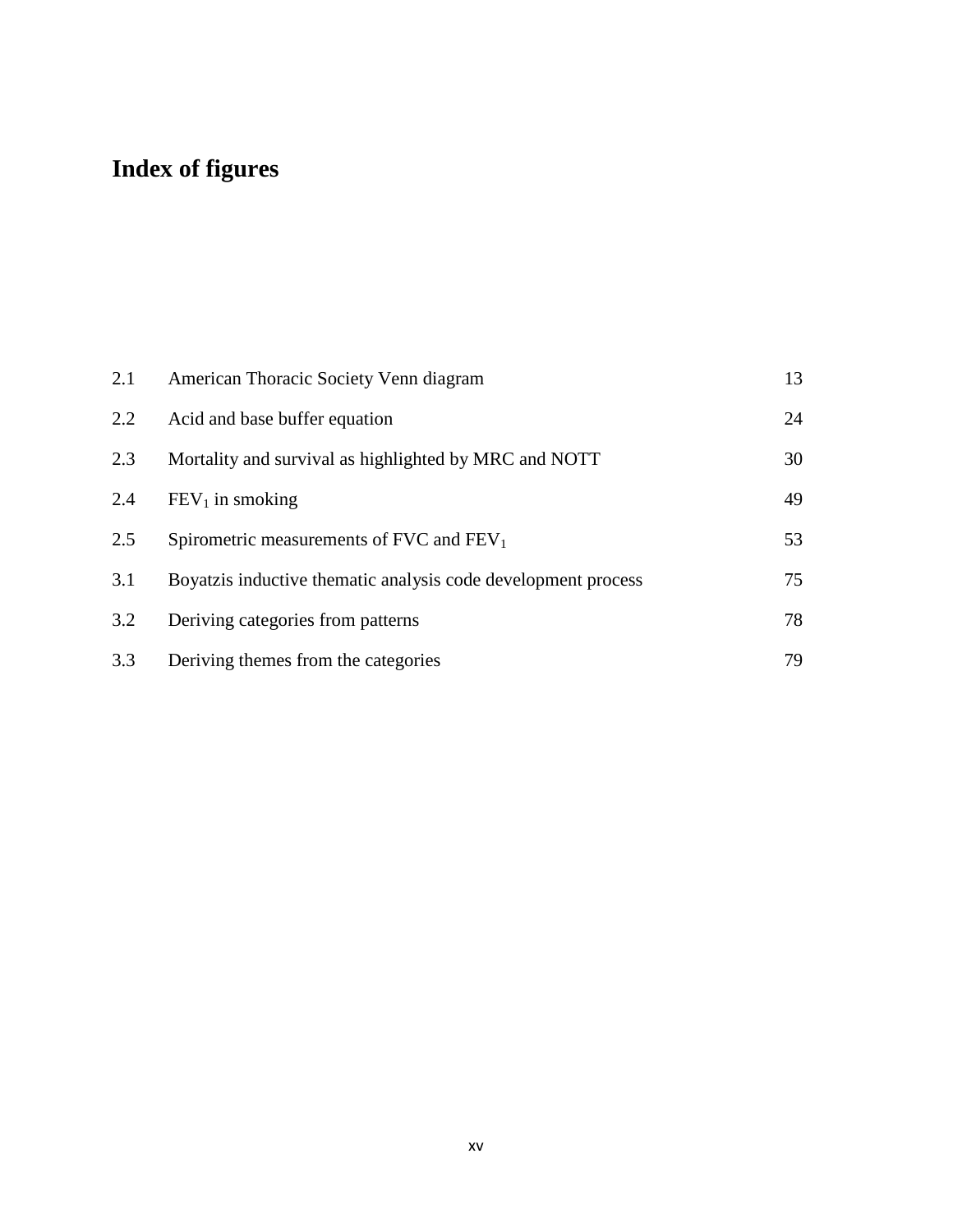# **Index of appendices**

|                        | Appendix A Smoking cessation                     | 208 |
|------------------------|--------------------------------------------------|-----|
| Appendix B Action plan |                                                  | 209 |
|                        | Appendix C Invitation form                       | 210 |
|                        | Appendix D Consent form                          | 211 |
|                        | Appendix E Interview schedule                    | 212 |
|                        | Appendix F St George's Respiratory Questionnaire | 213 |
|                        | Appendix G Ethical approval                      | 214 |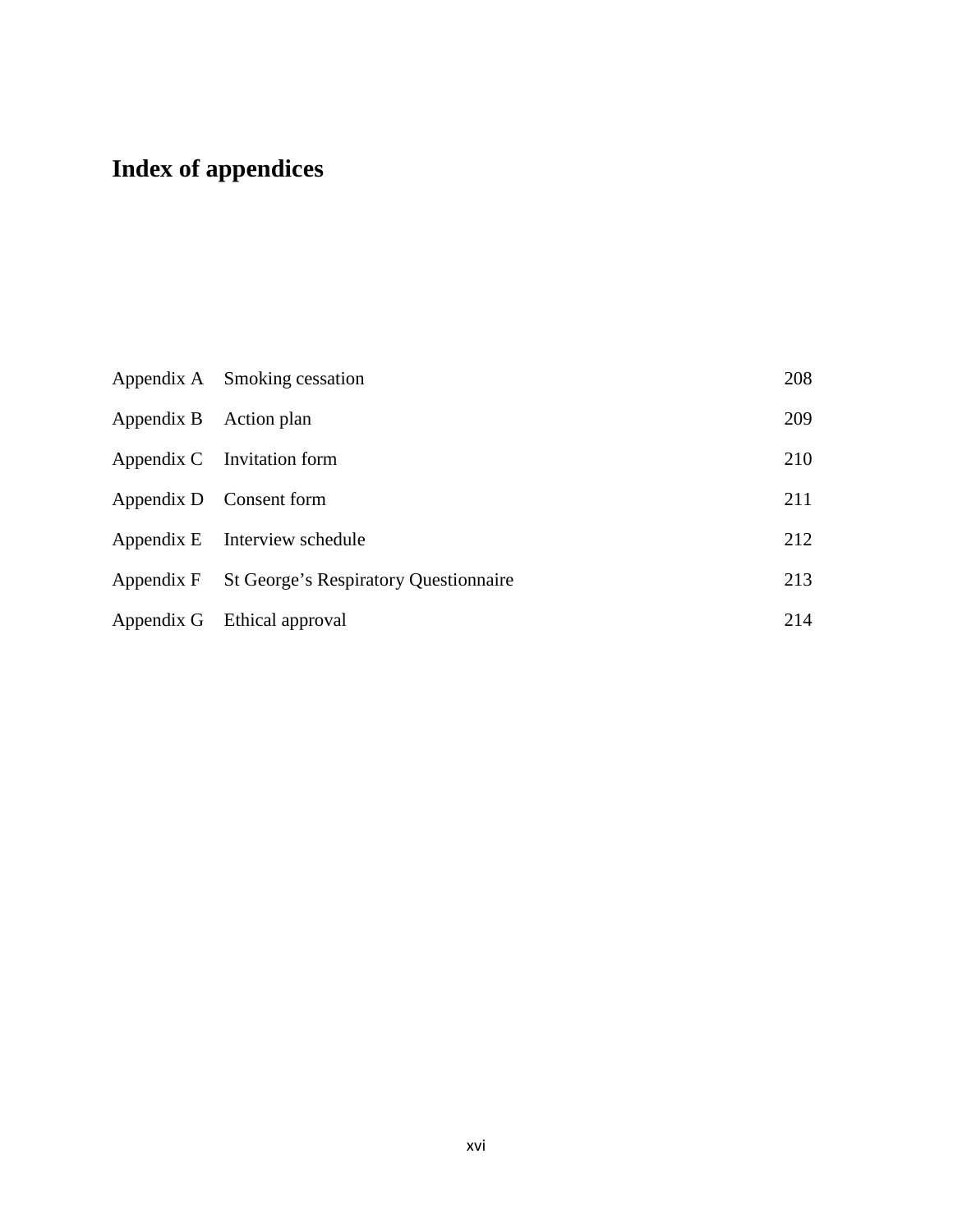## **List of abbreviations**

| $\bf{A}\bf{B}\bf{G}$ | Arterial blood gas                                 |
|----------------------|----------------------------------------------------|
| CO <sub>2</sub>      | Carbon dioxide                                     |
| <b>DHB</b>           | <b>District Health Board</b>                       |
| <b>DLCO</b>          | Diffusing capacity of the lung for carbon monoxide |
| <b>FVC</b>           | Forced vital capacity                              |
| FEV <sub>1</sub>     | Forced expiratory volume in one second             |
| FiO <sub>2</sub>     | Fraction of inspired oxygen                        |
| $\mathbf H$          | Hydrogen                                           |
| H <sub>2</sub> O     | Water                                              |
| $H_2CO_3$            | Carbonic acid                                      |
| HCO <sub>3</sub>     | Bicarbonate                                        |
| kPa                  | Kilopascal                                         |
| Lpm                  | Litres per minute                                  |
| <b>LTOT</b>          | Long-term oxygen therapy                           |
| mmHg                 | Millimetres of mercury                             |
| nm                   | Nanometres                                         |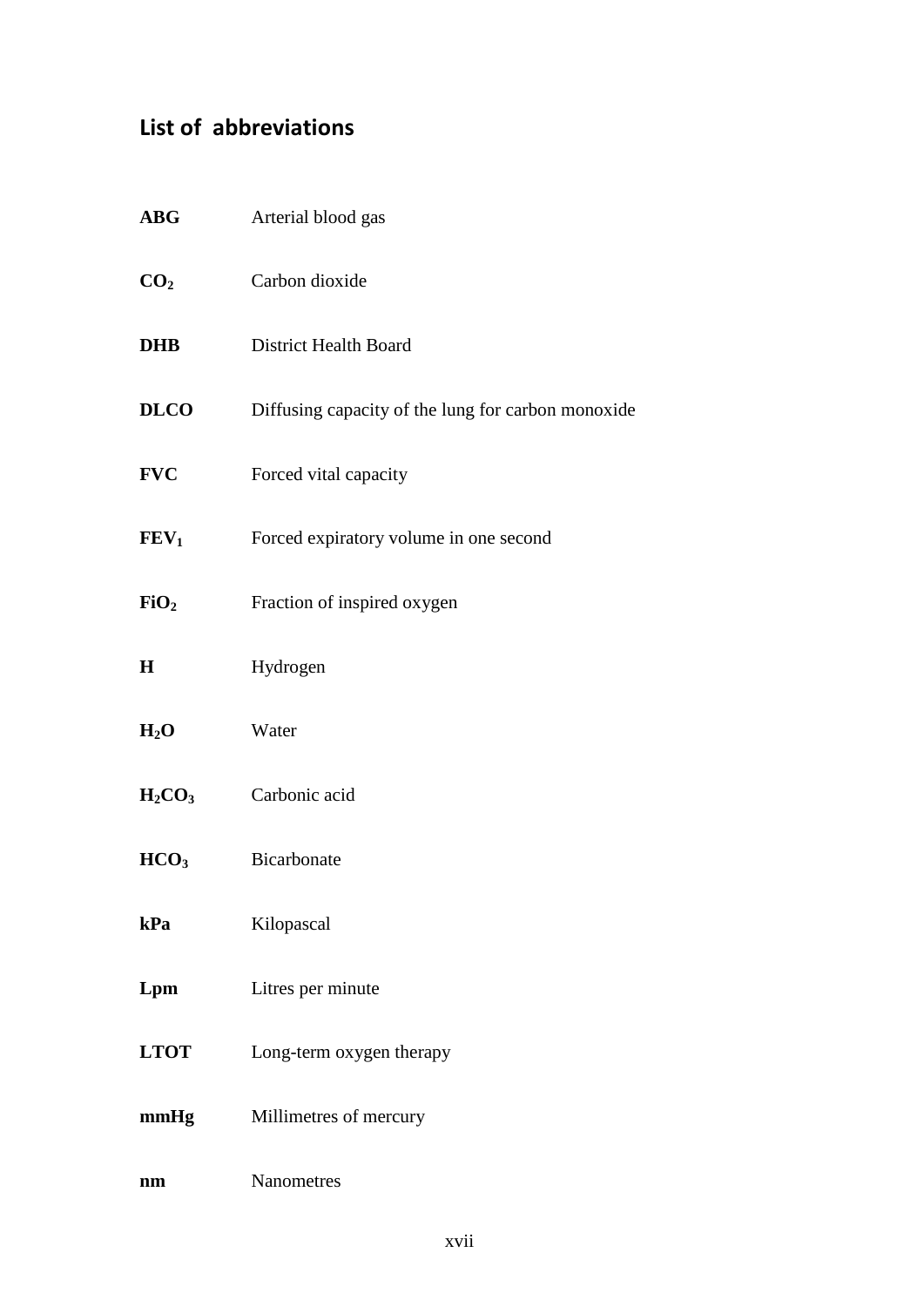### **O2** Oxygen

| PaCO <sub>2</sub> | Partial pressure of carbon dioxide in arterial blood      |
|-------------------|-----------------------------------------------------------|
| pН                | Potential hydrogen                                        |
| SaO <sub>2</sub>  | Percentage of oxygen saturation of arterial blood         |
| SpO <sub>2</sub>  | Peripheral percentage saturation of haemoglobin by oxygen |
| <b>STOT</b>       | Short-term oxygen therapy                                 |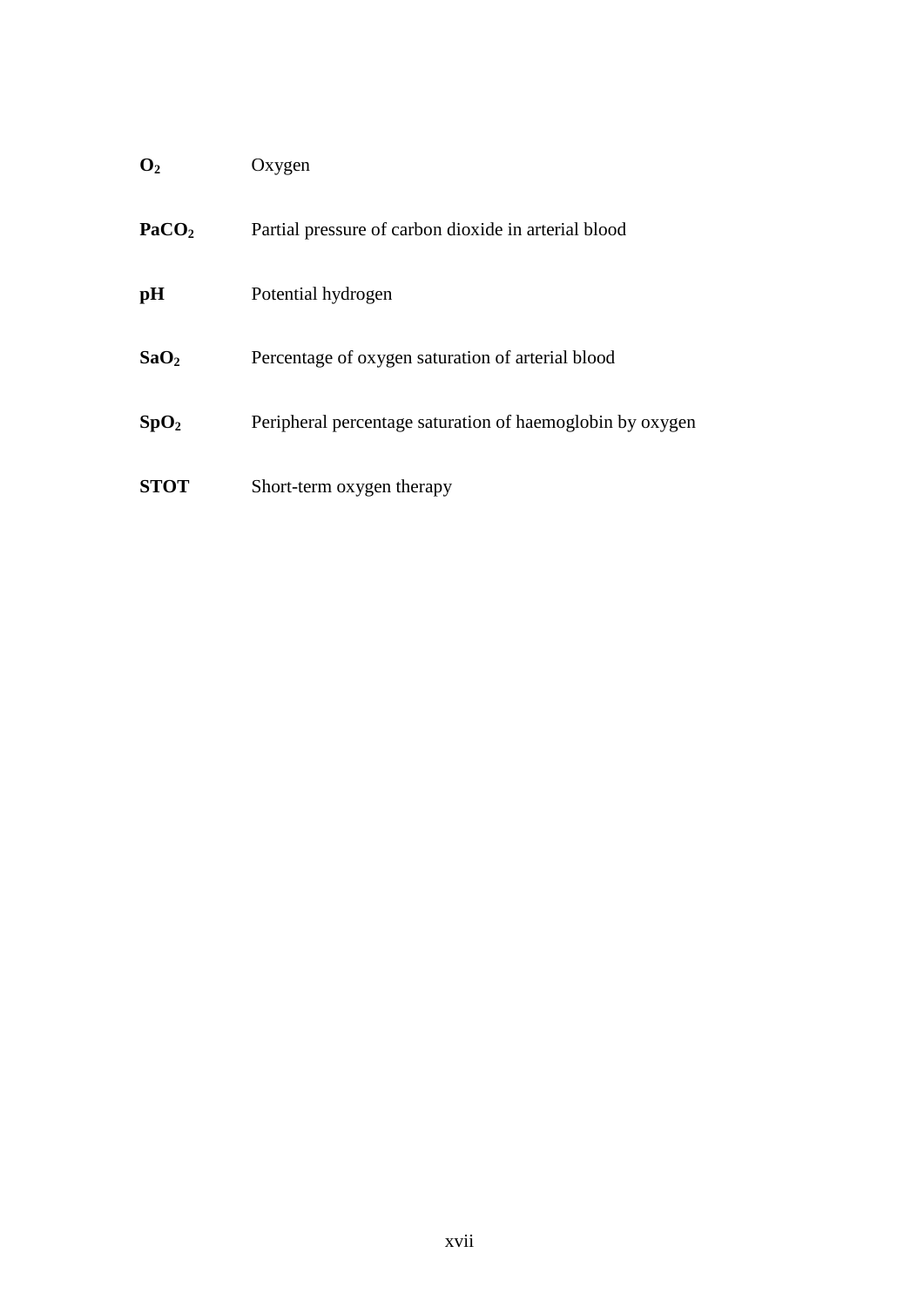### **CHAPTER ONE: Overview of thesis and background**

#### **1.1 Introduction**

This chapter provides an overview of the thesis and details the structure and content of the chapters. Historical perspectives including scientific discoveries and knowledge pertaining to chronic obstructive pulmonary disease [COPD] are highlighted and a definition of COPD is provided. An exploration of epidemiology provides a background to the study and highlights the significance of the research undertaken. This thesis explored the experiences of those individuals who, because of the severity of their COPD, must utilise long-term oxygen therapy [LTOT]. LTOT is a medication and monitoring is an essential component of ongoing management and support for persons with COPD, and health professionals involved in their care. Consistent with the research literature, the terms patient, participant, person/s, individual/s and client were utilised interchangeably in this thesis.

#### **1.2 Overview of thesis**

COPD has an associated high degree of mortality and morbidity and a steadily increasing level of personal, psychological, and fiscal burden (Rennard, 2009). Clinical management of COPD encompasses optimisation of functioning and prevention of deterioration, and emphasis is placed on the importance of oxygenation, predominantly LTOT, in the maximisation of patients' wellbeing and associated quality of life. Seminal literature highlights aspects of, and the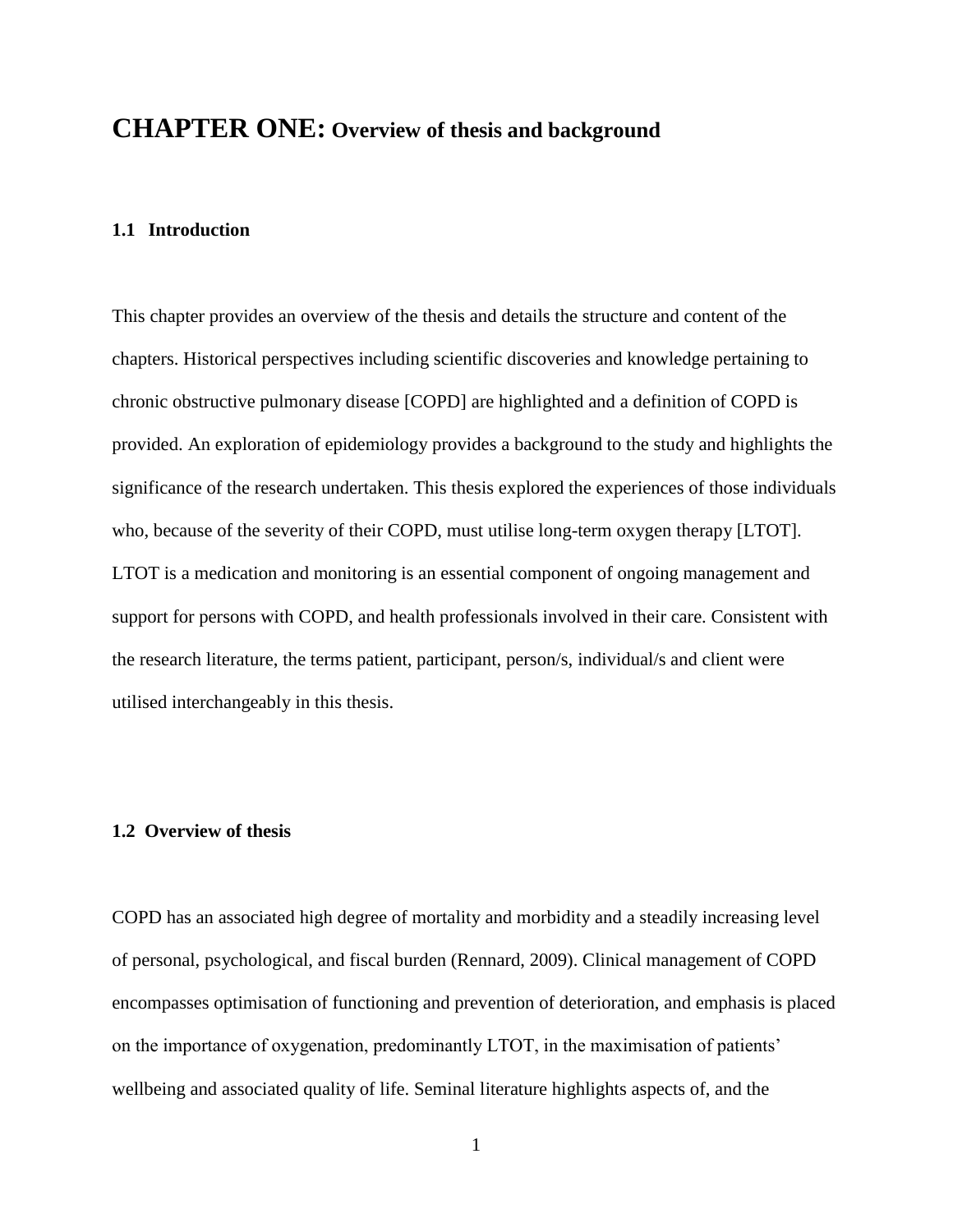importance of, oxygen therapy in COPD, however there is a paucity of literature exploring patients' experiences of oxygen therapy and monitoring (Agusti, Carrera, Barbe, Munoz, & Togores, 1999; Nocturnal Oxygen Therapy Trial Group, 1980; Plant, Owen, & Elliott, 2000). An exploration of patients' experiences may provide valuable information to inform and guide the clinical management of persons with COPD, and utilising LTOT, with an ultimate goal of overall improvement in health related life quality and maximal therapeutic management which is cost effective.

The aim of this study was to explore and gain an enhanced understanding of the positive and negative aspects of LTOT, as experienced by the individual, and to gain a greater understanding of the participants' experience of monitoring associated with the delivery and maintenance of LTOT. Utilising a qualitative methodology named Thomas's (2003) general inductive approach, this study sought to examine the experiences of 14 participants, with moderate to severe COPD, who utilise LTOT and live in a community setting. The ability to continue to reside within their chosen community appears to be of importance to people with COPD who indicate a strong preference for medical care and support within the least intensive setting (Robinson, 2005).

The thesis is divided into five chapters. The first chapter provides an introduction and background to this thesis and provides the rationale for conducting this research. Chapter two explores and reviews the contemporary literature regarding COPD and LTOT. Chapter Two is further divided into four main themes. The first theme presents an overview of current knowledge regarding COPD pathophysiology and cellular pathogenesis. An overview of the risk factors for development of COPD is offered and finally a review of current literature on the

2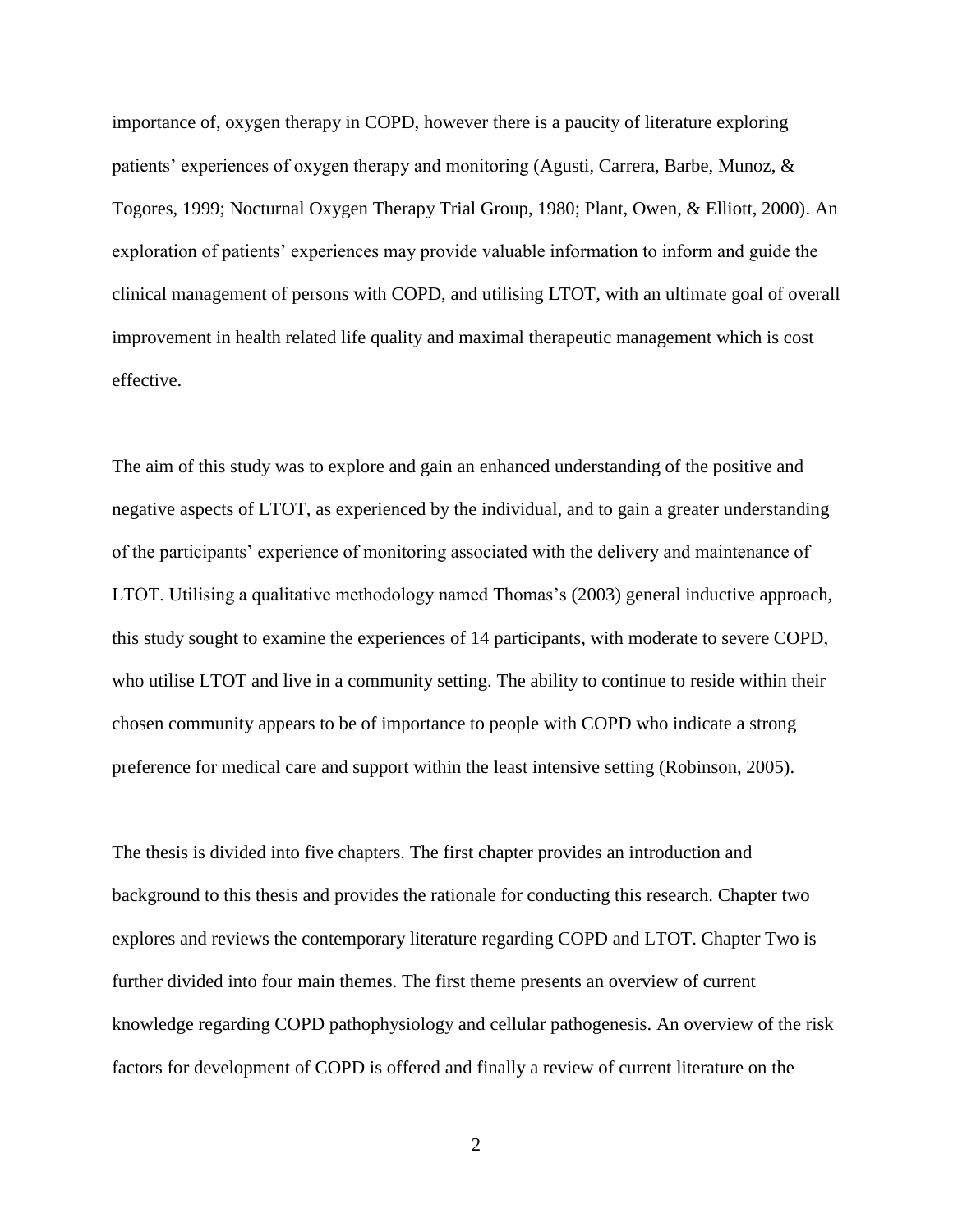diagnosis and staging of COPD is presented. Secondly, an overview of contemporary and historical oxygen therapy in COPD including an overview of oxygen delivery devices and technologies is presented. Thirdly, aspects of monitoring associated with the use of LTOT are explained. Lastly, literature is explored that highlights the experiences, including psychological, of people with COPD and on LTOT. Chapter three details the methodology utilised for this study and the interview structure utilised to amass the narrative data.

Chapter four presents the results of the study and provides an interwoven analysis within each subsection. There are four thematic sub-sections within this chapter namely: i) 'Smoking', ii) 'Oxygen therapy: The good, the bad and the necessary', iii) 'The COPD journey', and iv) 'Feel the panic and breathe anyway' (psychological aspects of COPD). Chapter five discusses this current study's findings through the lens of, and within the context of, existing research literature and guidelines for COPD and LTOT management. The limitations and implications of the study are presented with areas for future research highlighted. Finally an overall conclusion is presented.

#### **1.3 Background**

This section provides an overview of COPD, including historical perspectives and epidemiology and will highlight the significance and magnitude of the burden of COPD and the implications of the addition of LTOT.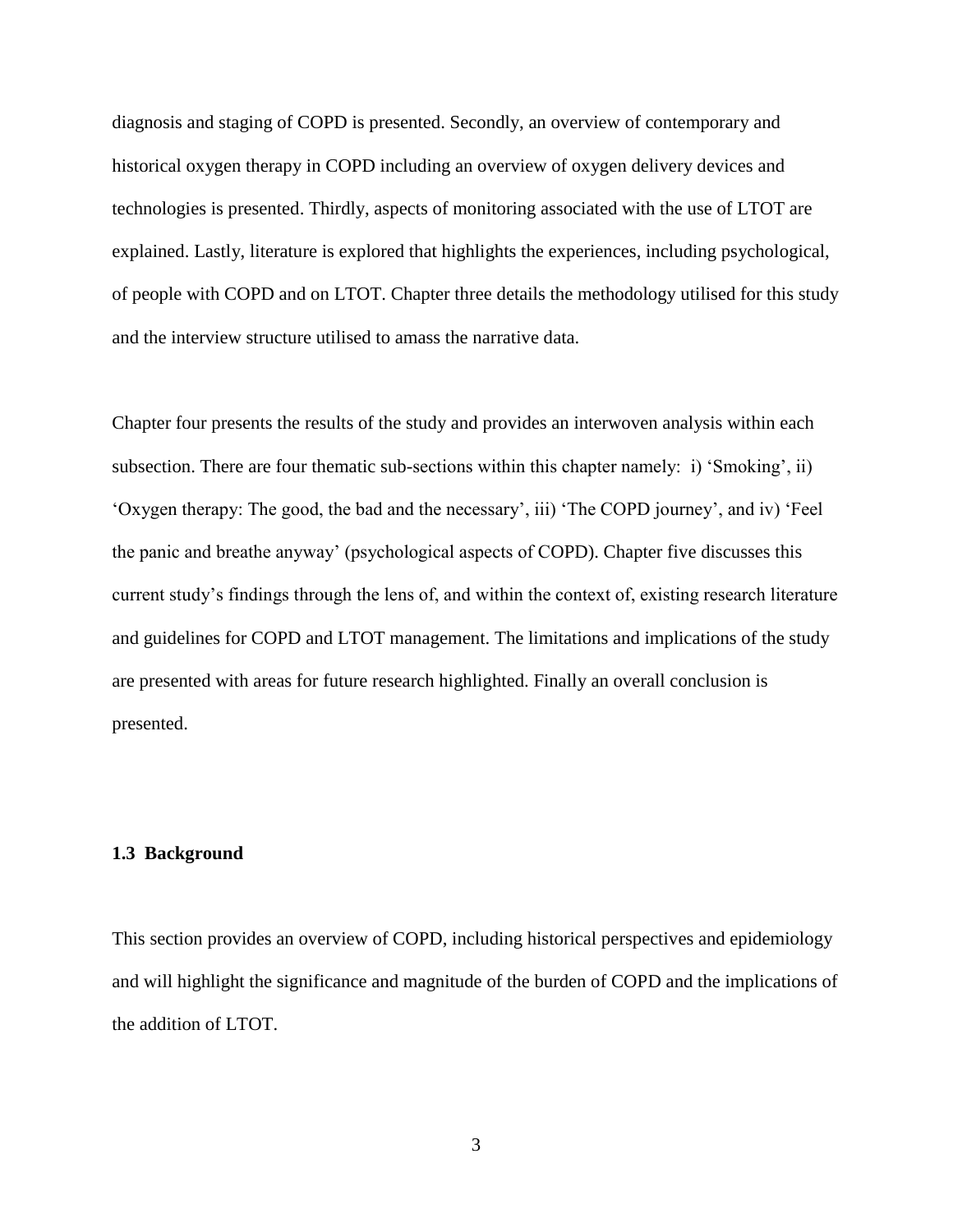In 1679, a physician called Bonet discovered, during an autopsy, a pair of "voluminous lungs" and this description provides the first documented findings of what today is termed emphysema (as cited in Petty, 2006). The first references to the chronic bronchitis components of COPD were made in 1814 by Badham. Badham (as cited in Petty, 2006) described the chronic cough and hypersecretion of mucous as symptoms of disabling disorders termed "*bronchiolitis"* and "*bronchitis"*. The term "*catarrh"* was formulated as an umbrella terminology to describe the signs and symptoms known today as the chronic bronchitis component of COPD. Later the same century a clinician, pathologist and inventor of the stethoscope described the following findings during an autopsy.

In opening the chest, it is not unusual to find that the lungs do not collapse, but they fill up the cavity completely on each side of the heart. When experienced, this will appear full of air... The bronchus of the trachea are often at the same time a good deal filled with mucous fluid. (Laennec, 1821, p. 89, as cited in Petty, 2006)

After these early and pioneering descriptions modern medicine sought to further define the signs and symptoms of COPD. Today various definitions exist to define COPD, however a globally accepted definition was proposed as a result of a collaborative undertaking. The definition is as follows: COPD "Is a preventable and treatable disease with some significant extra pulmonary effects that may contribute to the severity in individual patients. The pulmonary component is characterised by airflow limitation that is not fully reversible. The airflow limitation is usually progressive and associated with an abnormal inflammatory response of the lungs to noxious particles or gases" (Global Initiative for Chronic Obstructive Lung Disease, 2006, p. 2).

4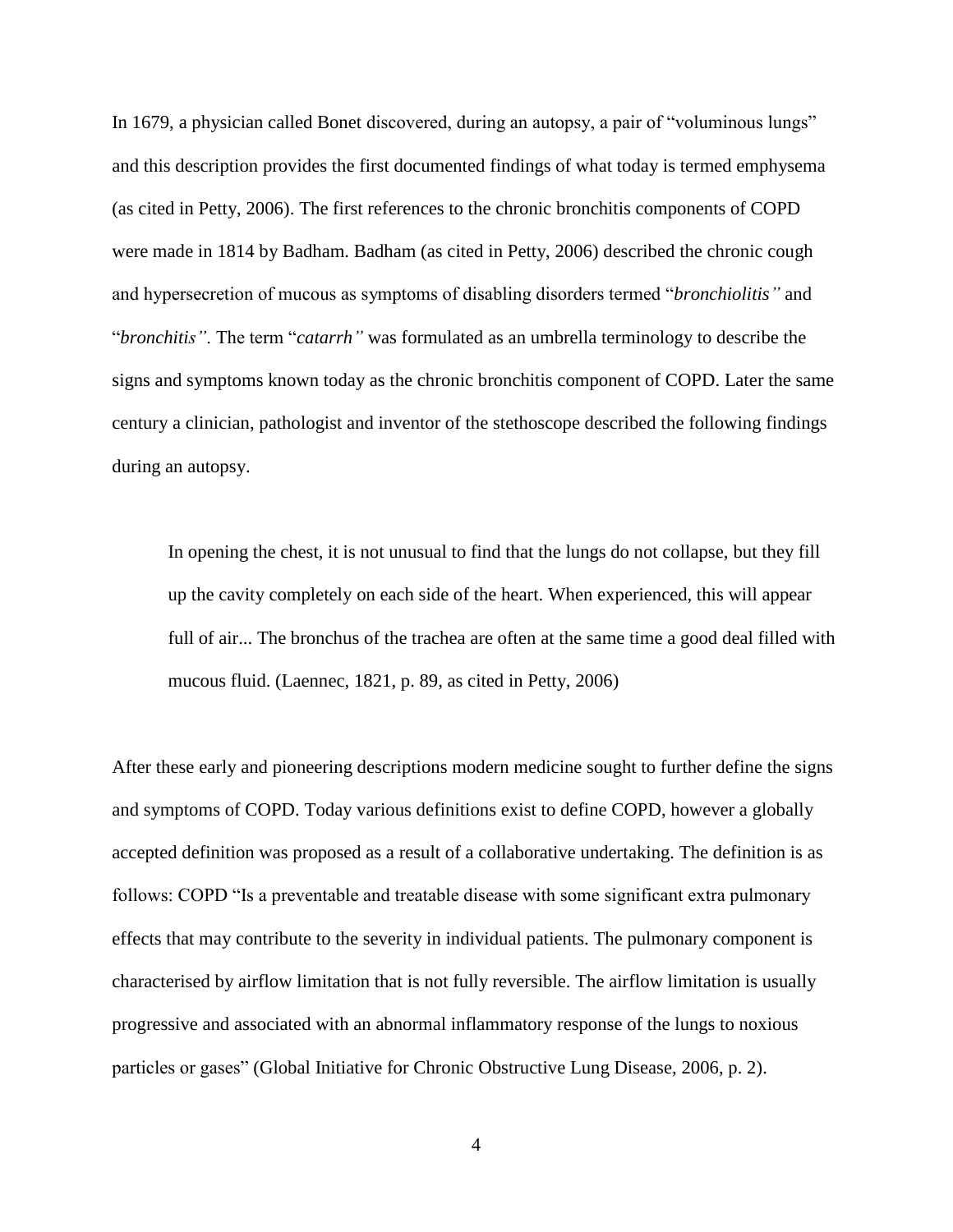Providing a definition of COPD was one aim of the collaboration. Another aim of the World Health Organisation and the United States' National Heart, Lung and Blood Institute (known as GOLD) was to increase public, patient and clinician awareness and knowledge of COPD, and to impact positively on the disease's growing worldwide burden of morbidity and mortality (Global Initiative for Chronic Obstructive Lung Disease, 2006). COPD is a major chronic illness that results in substantial morbidity and mortality. Worldwide COPD affects approximately 10% of adults over 45 years old and COPD is becoming increasingly implicated in statistics highlighting hospitalisation, morbidity, mortality and financial burden (Cydulka, Rowe, Clark, Emerman, & Camargo, 2003). In New Zealand, COPD is the instigating disease for one third of all hospital admissions and the resultant health expenditure is 8% of the total budget allocation (The Thoracic Society of Australia and New Zealand (New Zealand Branch Inc), 2003).

#### **1.4 Epidemiology**

To explore the fiscal burden of diseases with high prevalence, a health survey called a "Portrait of Health" was undertaken in New Zealand. This survey utilised a multi-stage, stratified, probability proportionate to size sample from randomly chosen geographical regions. As part of this New Zealand health survey which was undertaken in 2006/07, all adult participants over the age of 45 years were asked if they had ever been informed by a health professional of a diagnosis of COPD and if they were currently receiving medications to treat their COPD. One in 15 adults confirmed a diagnosis of COPD, equating to a total of 96,100 adults. Women were more likely statistically (7.4%) to have received a diagnosis of COPD when compared to the male population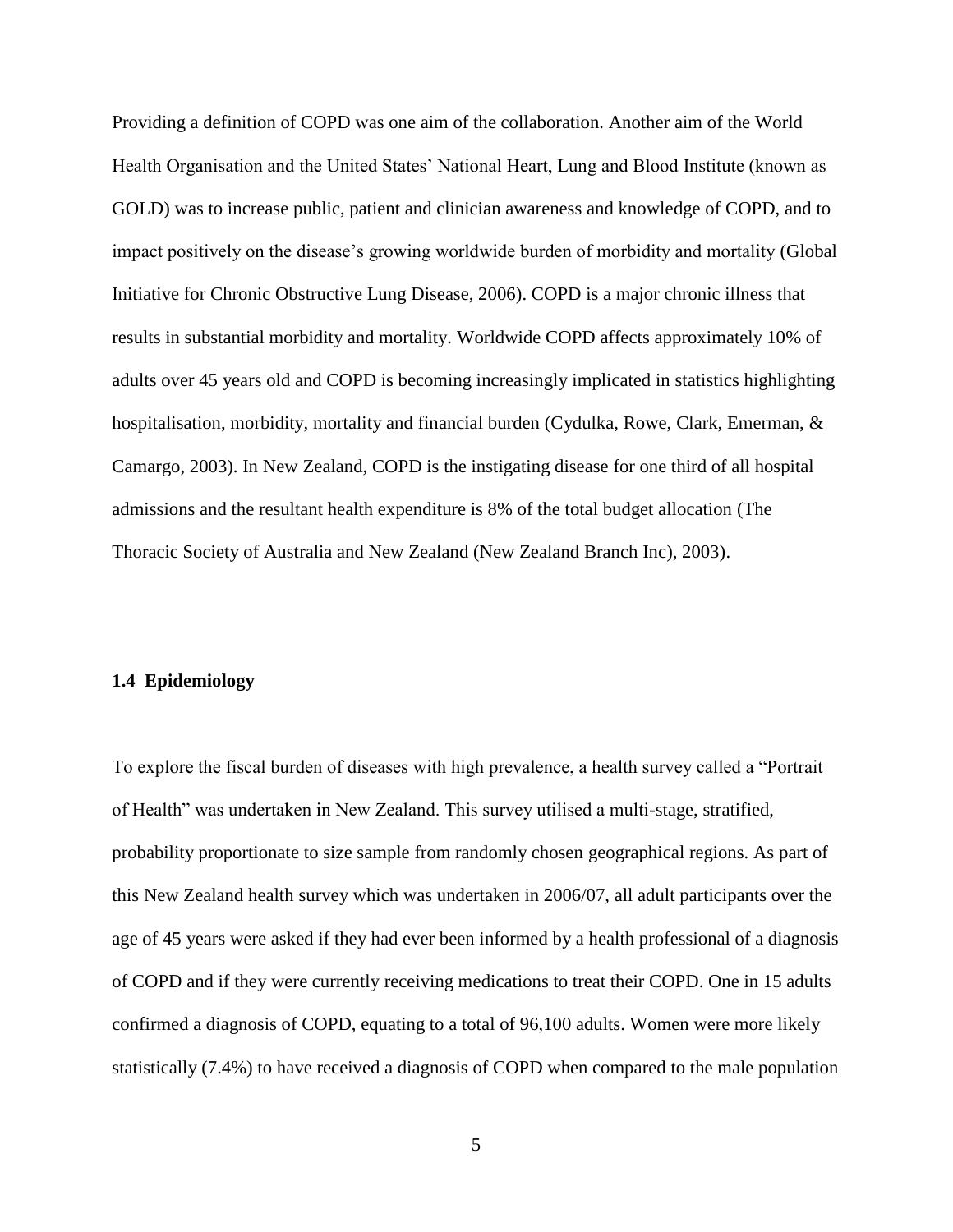(5.6%) (Ministry of Health, 2008). Table 1.1 depicts New Zealand prevalence of COPD by ethnicity.

| <b>Ethnic Group</b> | Prevalence (95% CI) | <b>Number of Adults</b> |
|---------------------|---------------------|-------------------------|
| European/ other     | $6.7(5.9 - 7.5)$    | 84800                   |
| Maori               | $12.9(9.4-16.4)$    | 14200                   |
| Pacific             | $5.7(3.3-9.1)$      | 2700                    |
| Asian               | $2.4(1.2-4.1)$      | 2000                    |

#### **Table 1.1: Prevalence of COPD by ethnicity**

From: A *portrait of health. Key results of the 2006/07 New Zealand Health Survey* (p. 150), by Ministry of Health, 2008, Wellington: Author. Reprinted with permission.

The degree of deprivation experienced by the participants produced significant differentials in statistical results. Women who live in areas of high deprivation have triple the prevalence of COPD in comparison to those from a less deprived area. This finding was not reproducible for the male population. 39.4% of people with COPD were prescribed medications which included inhalers and/or tablets whilst 59.6% of people did not use any prescription medications. Less than 2% of participants were utilising oxygenation as a treatment for their COPD. The reason for the low percentage of reported LTOT use is that only those patients with moderate to severe COPD meet the strict criteria for prescription (Ministry of Health, 2008).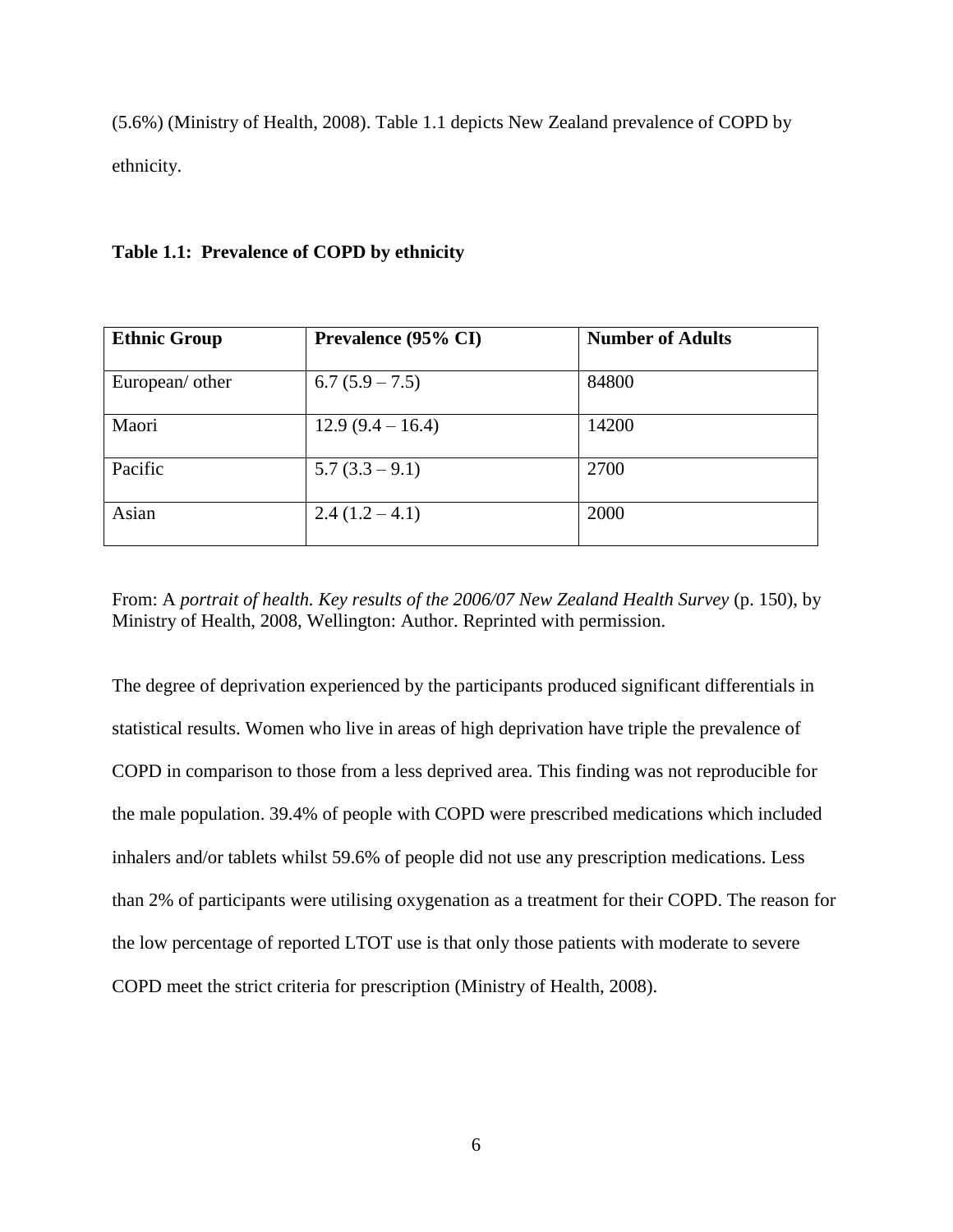After adjusting for age, the incidence of COPD in Maori males was twice the incidence for all males aged 45 years and older and Maori females also displayed an increased prevalence of COPD. In contrast, the Asian population over the age of 45 years was less likely than the total population to have been diagnosed with COPD (Ministry of Health, 2008). In another New Zealand study, an audit of acute admissions as a result of COPD identified the likelihood of the Maori COPD patient group to present acutely at a younger age and these presentations contributed to 23% of all admissions to Waikato Hospital over a six month period (Chang, et al., 2007).

COPD is a major cause of morbidity and mortality worldwide and in First World countries, such as New Zealand, COPD was ranked fifth as a cause of mortality in adults aged 45 and older. Due to the burgeoning growth in the aged population worldwide, the prevalence of COPD is expected to continue to rise (Mannino & Buist, 2007). COPD instigates 9,250 hospital discharges and accounts for up to 1.5% of all bed days (Broad & Jackson, 2003). COPD initiates approximately 200,000 general practitioner visits and greater than 453,300 dispensed medications, causes years of disability with impaired quality of life and is estimated to cost the New Zealand tax payer between 25-40 million dollars each year (Broad & Jackson, 2003).

COPD produces a multi-dimensional effect on its afflicted patients including manifestations of debility, physical impairment, diminished quality of life and an increased incidence of mortality. These aspects in turn impact on the physical, psychological, social and spiritual wellbeing of those persons affected by COPD. Secondary to the degree of chronicity and high and burgeoning prevalence of COPD, the disease commands a high degree of resource utilisation culminating in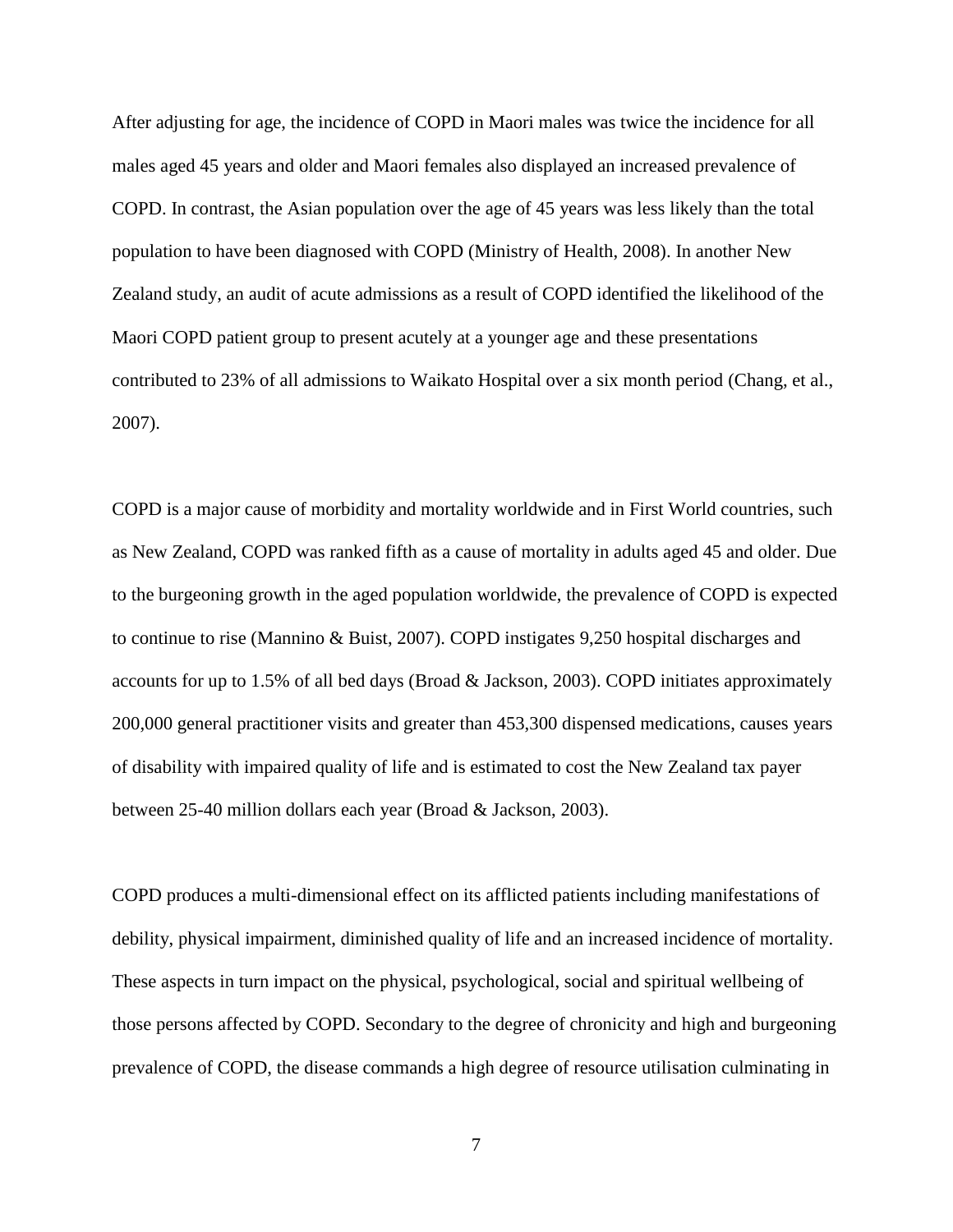frequent primary, secondary and tertiary interventions with the associated fiscal burden of such interventions. Due to the magnitude of the problem further research is recommended (Rennard, 2009).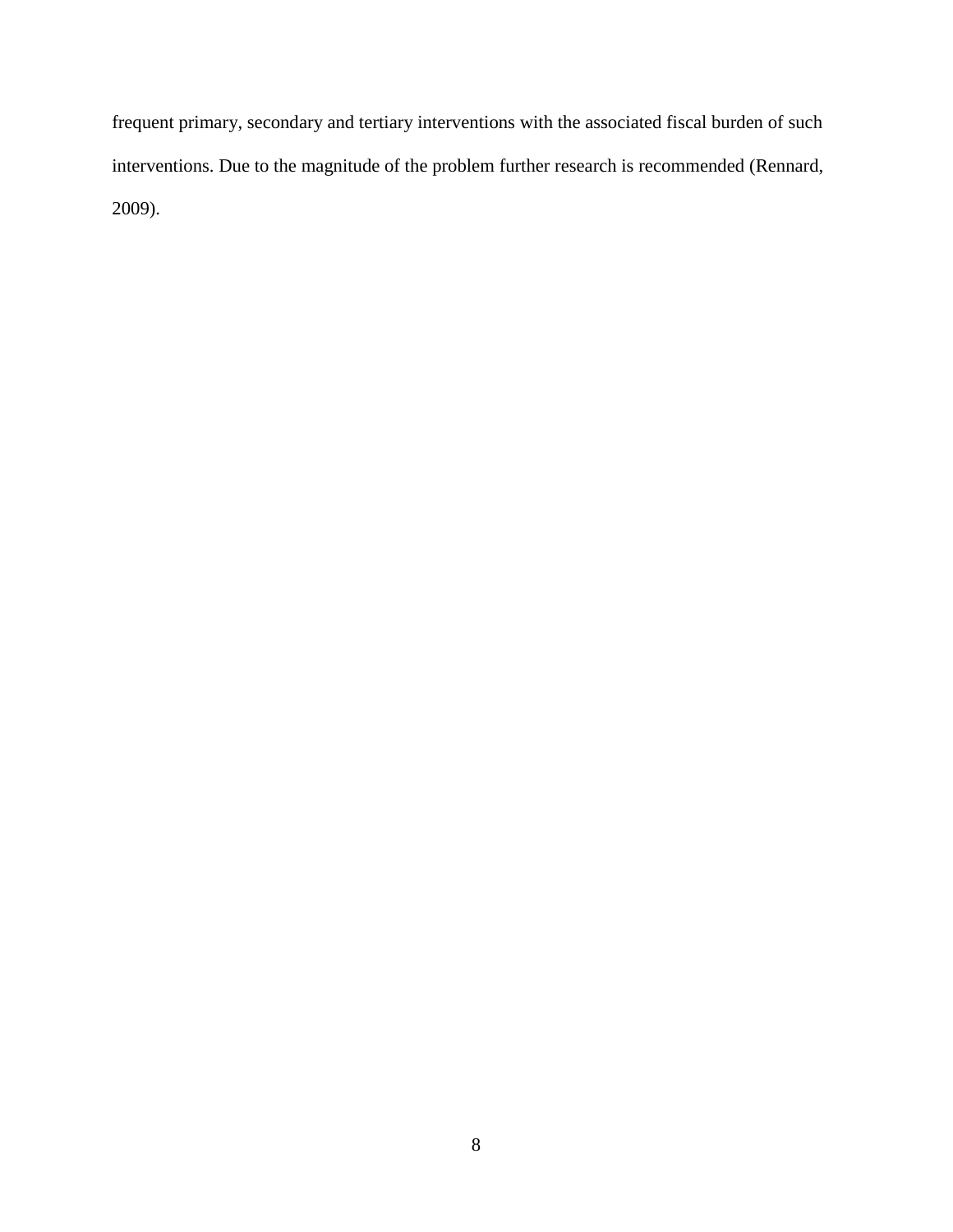## **CHAPTER TWO: Literature review**

#### **2.1 Introduction**

This chapter provides an overview of literature pertaining to COPD and LTOT. The chapter commences with a brief overview of the pathophysiology of COPD including a discussion on acute exacerbations of COPD. Cellular pathogenesis of COPD is highlighted followed by an overview of the risk factors for COPD including genetic considerations. The diagnosis and staging of COPD are then discussed. The history of oxygen therapy in COPD is explored followed by a discussion of the implementation and management of LTOT. The discussion includes national and international guidelines, oxygen delivery technologies and short-term oxygen therapy. This chapter then provides a brief overview of aspects of monitoring in COPD and finally overviews the experiences of people with COPD.

### **2.1.1 Pathophysiology of COPD**

Various schools of thought and some debate persist over a globally accepted definition of COPD and various guidelines from different countries have a tendency to adopt their own interpretative definitions. These differing definitions are important to the extent that they influence therapeutic interventions. Several authors suggest COPD is a chronic respiratory condition that manifests as gradually worsening breathlessness that is often experienced in conjunction with sputum production and a persistent cough (Asthma Association Bangladesh, 2005; O'Donnell, et al.,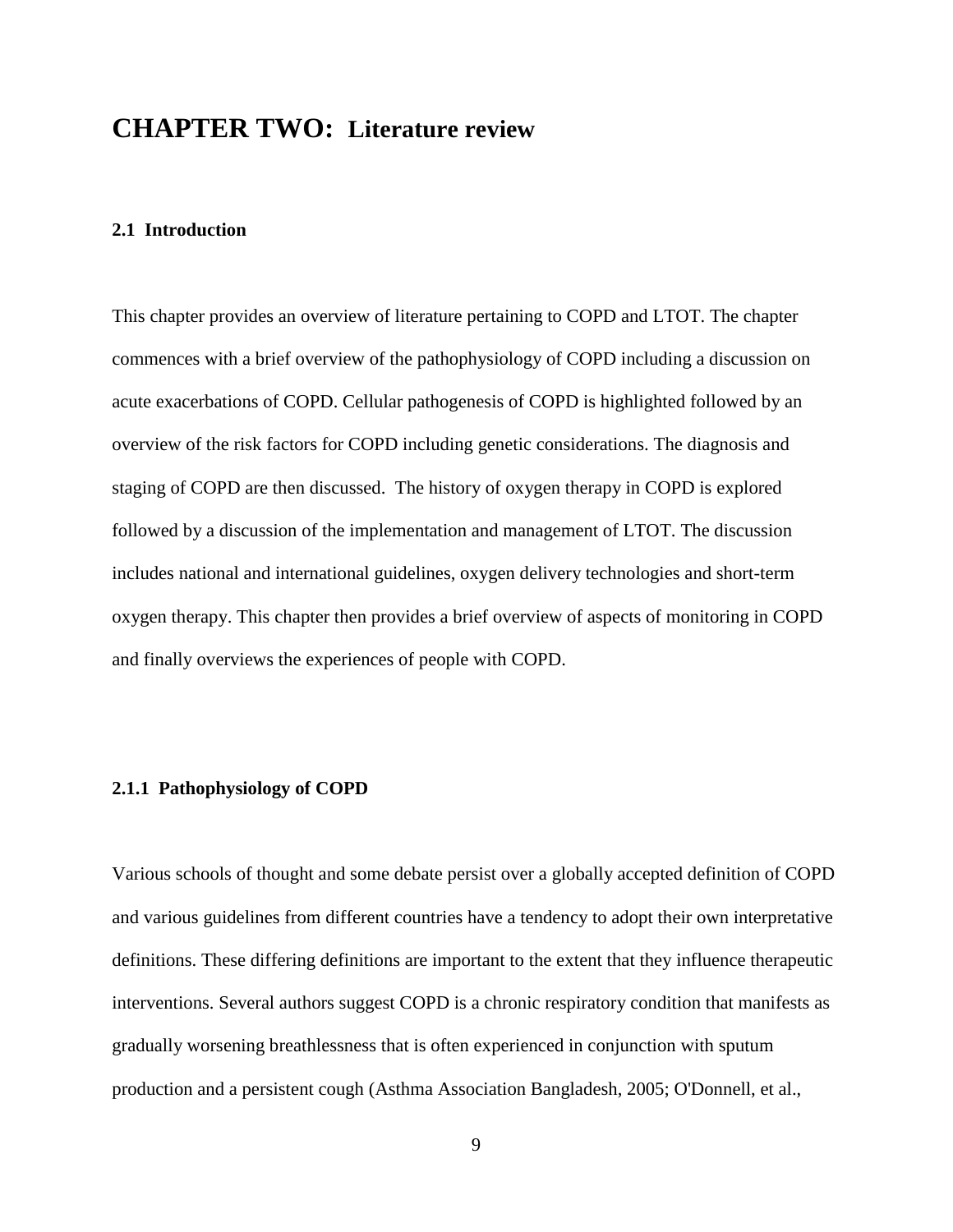2003; O'Donnell, et al., 2008). Celli (2006) found although COPD is predominantly a respiratory disease involving the lungs it has the potential to produce numerous and significant systemic comorbidities resulting in multi-system impacts and physiological responses. In COPD the airflow limitation tends to be progressive and irreversible however, Celli concurs with the GOLD definition which considers that COPD is preventable and treatable which in turn suggests a degree of positivity regarding the disease pathway (Global Initiative for Chronic Obstructive Lung Disease, 2006). Prevention, treatment and management of COPD entails planning and collaboration at all levels of the health care system including primary, secondary and tertiary (American Thoracic Society & European Respiratory Society, 2004).

Broad and Jackson (2003) concluded COPD is a broad non-specific terminology describing airway and airflow obstruction and limitation as a result of emphysema or bronchitis. These authors concluded the incidence of COPD is dramatically limited by abstention from smoking. In spite of abstention from smoking, approximately 10-20% of those persons dying from COPD have no previous history of tobacco use and the aetiology of their disease is considered occupation and/or exposure related. Non-smoking related causes of COPD include exposure to substances such as toxic fumes, heavy air pollutants and particulate matter such as occupational dust (Rennard, 2009).

Debate persists as to the degree to which COPD is preventable and treatable and to the degree of reversibility of airflow restriction. Debate also persists as to the role asthma plays in the development of COPD and as a pathological component of COPD. Some varying schools of thought will be detailed next.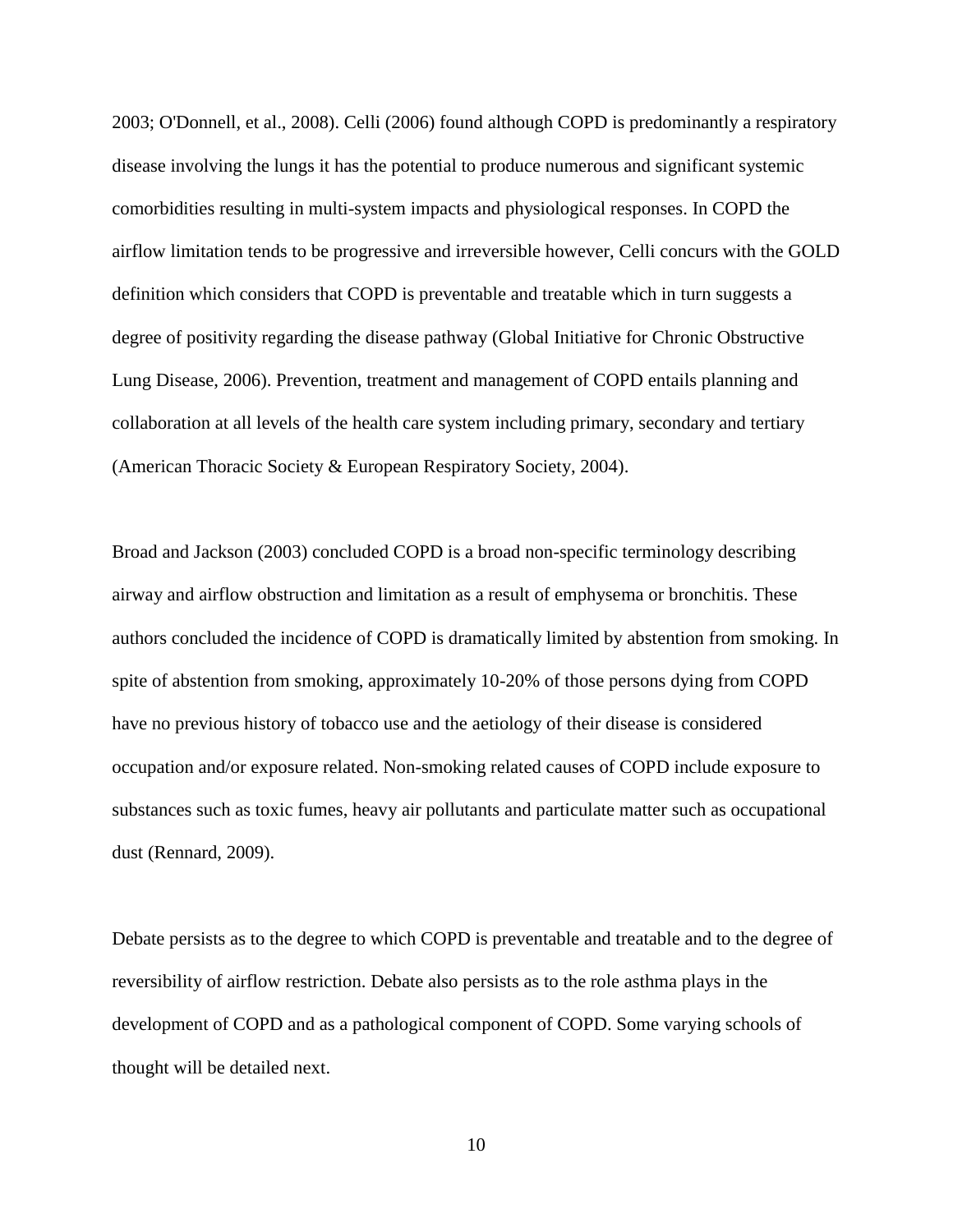The terminology COPD encompasses an array of pathophysiological presentations including emphysema, bronchitis, asthma and bronchiectasis, all of which demonstrate a degree of airway remodelling and obstruction. COPD typically manifests as persistently non-reversible reduced forced expiratory flow rates  $FEV_1/FVC$  and exhibits increases in the residual volume and residual volume/total lung capacity ratio. A ventilation perfusion mismatch and uneven distribution of ventilation also occur in COPD which in turn impacts on the body's ability to undertake adequate and effective gaseous exchanges (Bach, Brown, Gelfand, & McCrory, 2001).

COPD exists as a multifactorial disease consisting of elements of emphysema and bronchitis and in up to 85% of cases is as a result of tobacco smoking, thus COPD is considered a preventable disease (The Thoracic Society of Australia and New Zealand (New Zealand Branch Inc), 2003). Literature reports asthma may also add to and/or coexist with the disease known as COPD (Bach, et al., 2001; Global Initiative for Chronic Obstructive Lung Disease, 2006; Rennard, 2009).

Asthma is considered an important chronic airways disease with characteristics of airway obstruction which, in contrast to the airway obstruction evident in COPD, is usually reversible. In some individuals who remain chronically exposed to toxic particulate, including cigarette smoke, the reversibility of their airway obstruction may become decreased and potentially develop to the extent that reversibility is not possible. These individuals exhibit a mixed presentation of asthma and COPD like inflammation with increased eosinophil levels which may make disease differentiation difficult (Global Initiative for Chronic Obstructive Lung Disease, 2006).

11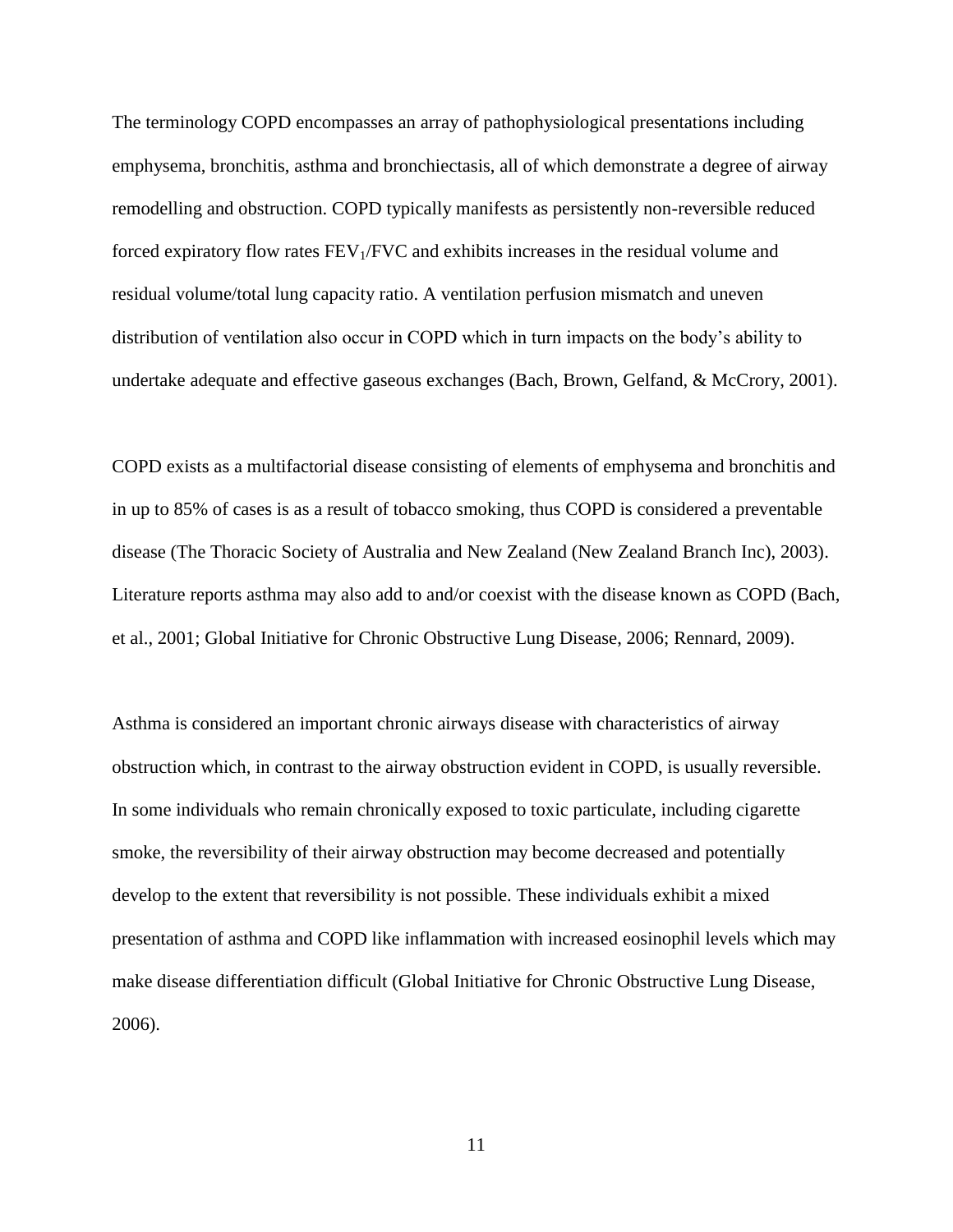Asthma is characterised by mucous plugging, oedema and bronchoconstriction. Rennard (2009) states "asthma is a chronic inflammatory disorder of the airways in which many cells and cellular elements play a role. The chronic inflammation is associated with airway responsiveness that leads to recurrent episodes of wheezing, breathlessness, chest tightness and coughing, particularly at night or in the early morning. These episodes are usually associated with widespread, but variably, airflow obstruction within the lung that is often reversible either spontaneously or with treatment" (p. 2).

One of the defining features of asthma is a predilection for airway hyper-responsiveness and bronchoconstriction secondary to exogenous stimuli including methacholine and histamine. A Dutch argument proposed by Orie (1961) found there are some symptom overlaps between those patients with asthma and those with COPD. Symptoms which overlap include airflow obstruction, airway responsiveness and pulmonary symptomology including structural degradation. In another study it has been found that asthmatics requiring treatment are 10 times more at risk of developing COPD when compared to the general population (Silva, Sherrill, Guerra, & Barbee, 2004). As a result of symptom overlap between asthma and COPD, misdiagnosis and under-diagnosis of COPD presentations have historically been evident, occasionally resulting in a diagnosis at an advanced stage of the disease process (Daheshia, 2005).

In contrast, a British hypothesis suggests that COPD and asthma exist as quite separate and defined diseases. The British hypothesis suggests asthma exists as a result of allergic reactions and COPD manifests as a result of inflammation and damage related to smoking (Scadding,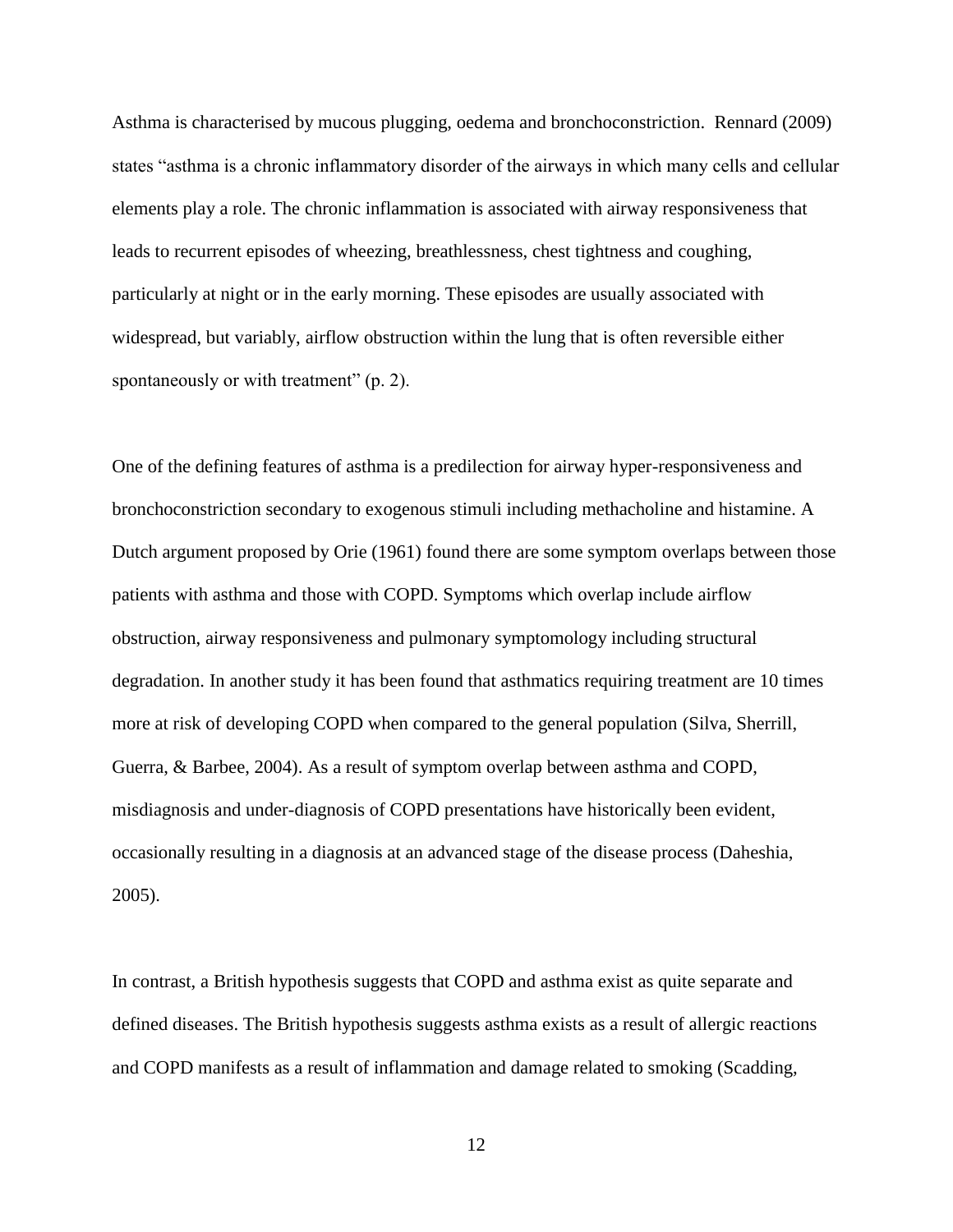1959). Ongoing debate persists as to the role, if any, asthma plays in the development of COPD. The GOLD guidelines suggest due to differing pathology asthma and COPD are quite separately defined diseases (Global Initiative for Chronic Obstructive Lung Disease, 2006). In contrast, the 1995 American Thoracic Society guidelines depict a diagram (Figure 2.1) highlighting a degree of overlap between asthma, bronchitis and emphysema in cases of COPD (American Thoracic Society, 1995).



**Figure: 2.1: American Thoracic Society Venn diagram**

From: "Standards for the diagnosis and care of patients with chronic obstructive pulmonary disease," by American Thoracic Society, 1995, *American Journal of Respiratory Critical Care Medicine*, *152*, p. 2. 1995. Reprinted with permission.

The other widely accepted components which make up the disease of COPD include emphysema and bronchitis. Emphysema is a condition in which the alveoli are destroyed effectively limiting the degree of gaseous exchange available. Emphysema is defined as "abnormal and permanent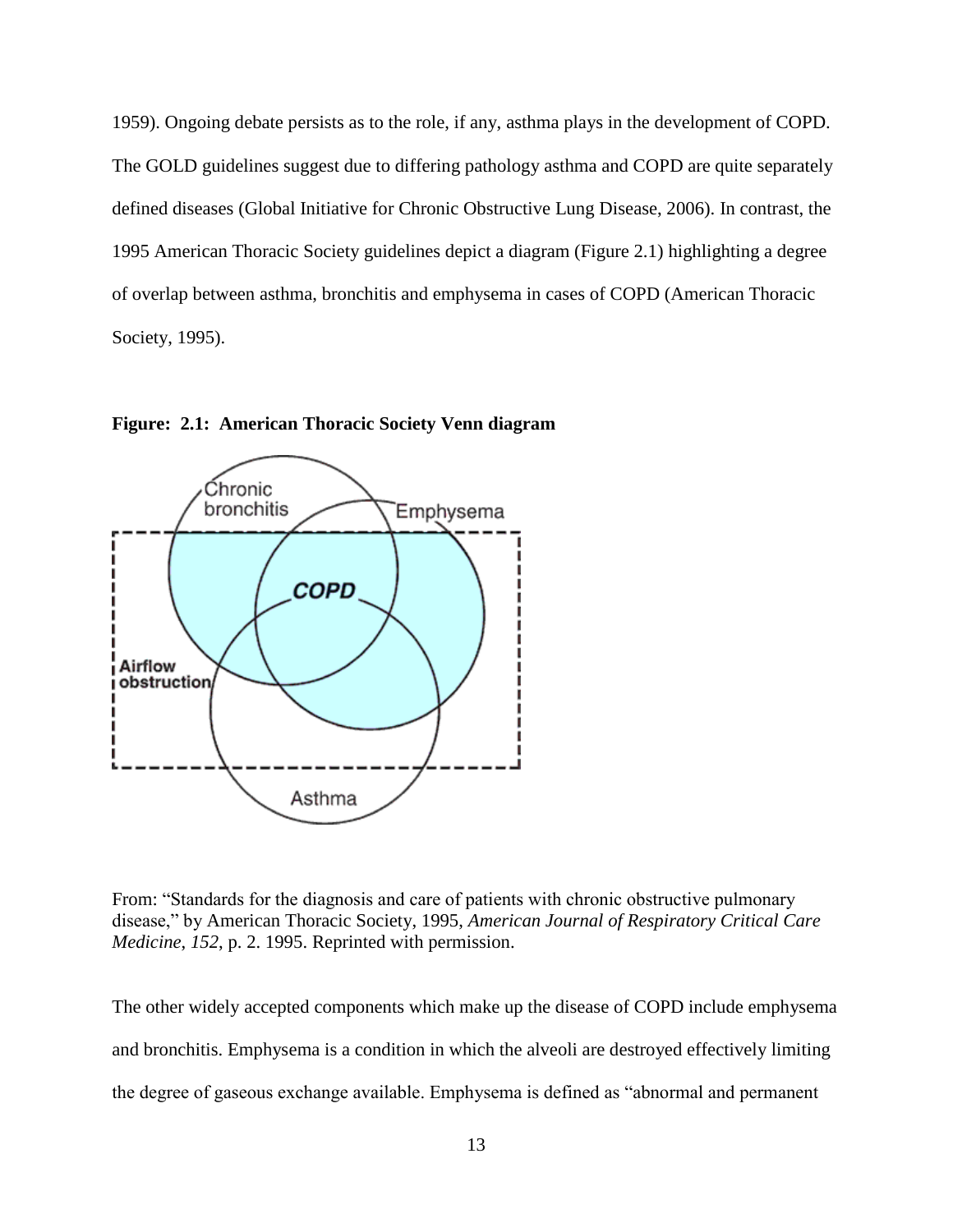enlargement of the airspaces that are distal to the terminal bronchioles. This is accompanied by destruction of the airspace walls, without obvious fibrosis (there is no fibrosis visible to the naked eye)" (Rennard, 2009, p. 2).

Bronchitis is a chronic condition consisting of an over production of viscous mucous in the airways (bronchioles) resulting in coughing and production of phlegm. Bronchitis "is defined as a chronic productive cough for three months in each of two successive years in a patient in whom other causes of chronic cough have been excluded" (Rennard, 2009, p. 2)

The underlying pathological process in COPD is progressive airflow obstruction which is often in conjunction with an inflammatory response as a result of exposure to toxic gases and/or particulate. COPD symptomology including increasing shortness of breath, chronic cough, sputum production and wheeze are potentially treatable if recognised early. Despite early recognition, treatment and smoking cessation, reversibility of airway remodelling and damage and/or cure is not possible (Broad & Jackson, 2003). The risk factors implicated in COPD include inherent personal and environmental risks, namely genetic deficiencies, airway hyper responsiveness, a history of smoking, or other inhalational exposures. In a small cohort of patients with COPD, no precipitating exposures or risk factors are able to be identified and the causal link remains obscure (Rennard, 2009).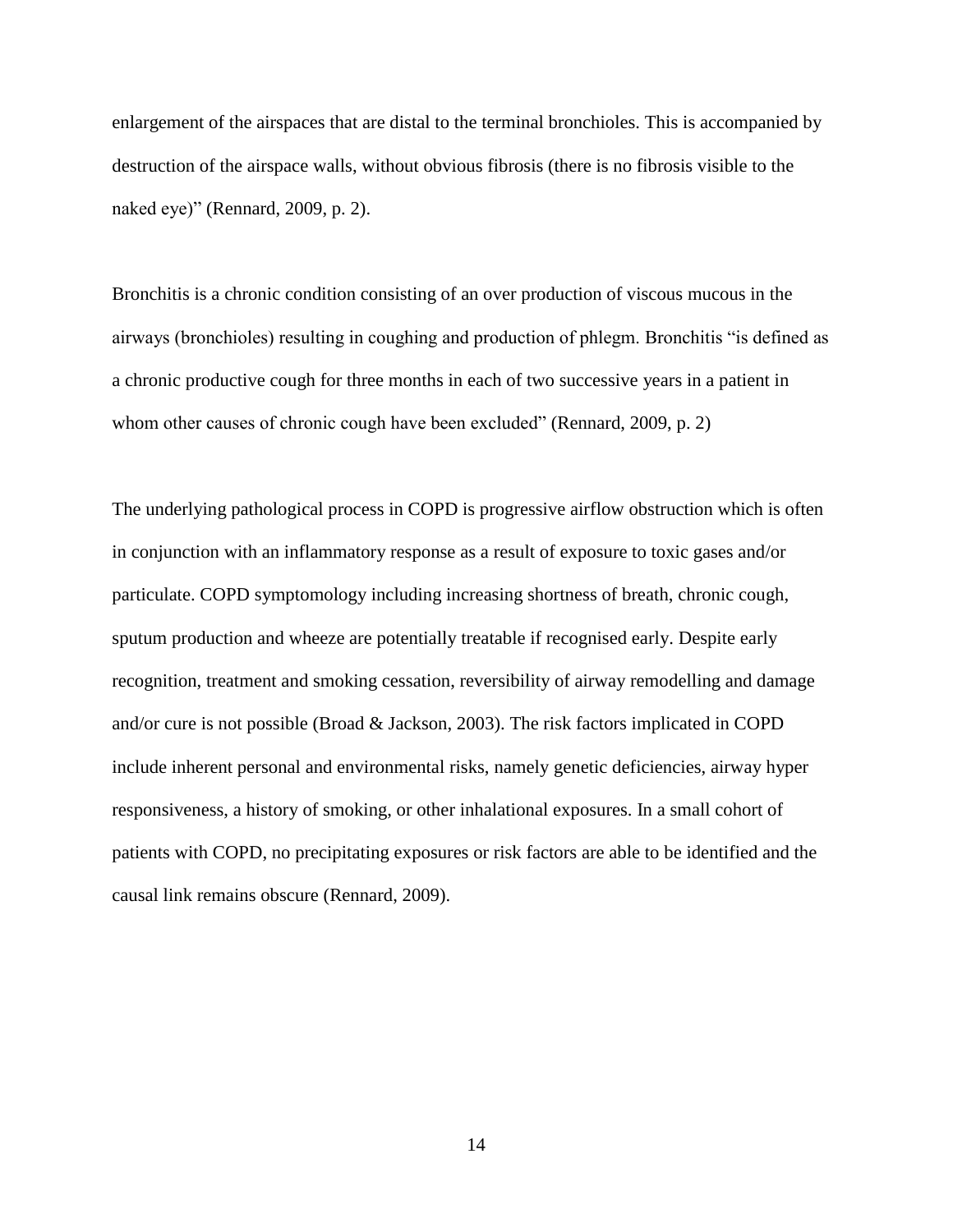#### **2.1.2 Acute exacerbations**

Patients with COPD are prone to acute exacerbations of their illness secondary to infection and are particularly vulnerable during the winter months. Exacerbations become more frequent as the disease progresses and are associated with increased mortality and morbidity and fiscal burden secondary to increased rates of hospitalisation. An exacerbation of COPD is defined as "a sustained worsening of the patient's symptoms from their usual stable state that is beyond normal day-to-day variations, is acute in onset, and requires a change in medications" (National Institute for Clinical Excellence, 2004, p. 30). Albert and Calverley (2007) suggest the incidence of exacerbations varies within the COPD patient cohort and most COPD patients will experience exacerbations at some stage during their disease trajectory. The authors temper this statement with an over-rider that exacerbations may be absent even for the patient group with disease classified as severe. They consider the increasing incidence of exacerbations is an important indicator of the diseases progression and the patient's health-status deterioration.

Symptoms of an exacerbation may include upper respiratory symptoms, increased cough and sputum production with a change in sputum colour and consistency. Patients with more advanced disease are more likely to experience severe breathlessness with increased cardiorespiratory effort resulting in peripheral oedema and cyanosis which may include a degree of hypoxia resulting in confusion. The precipitants to an exacerbation may include bacterial or viral infections, exposure to pollutants such as ozone and sulphur dioxide, temperature and weather changes and the patient's non-adherence to smoking cessation therapies (Barnett, 2007). Psychological and physiological symptoms including chronic and acute shortness of breath and

15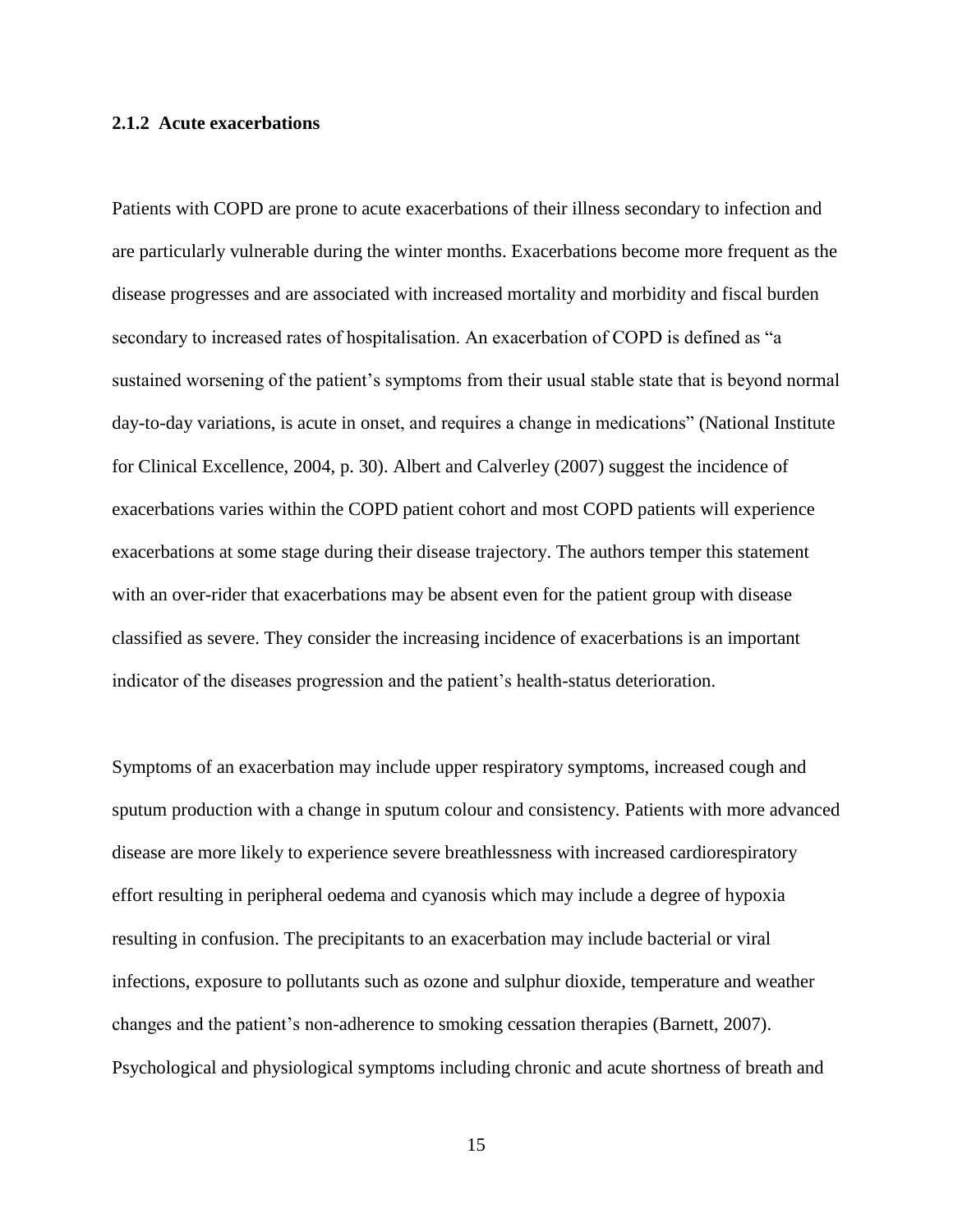resultant anxiety and depression are frequently experienced by the patient during an exacerbation of their illness (Gore, Brophy, & Greenstone, 2000).

#### **2.1.3 Cellular pathogenesis of COPD**

The signs and symptoms of COPD are derived from changes at a cellular level and will be briefly overviewed in this next section. The inhaled toxins driving the development and progression of COPD induce a proliferation of inflammatory cells and increased levels of neutrophils and macrophages are evident in the bronchoalveolar lavage of smokers. Alveolar macrophages have been linked to increased release levels of interleukin (IL)-8 and tumour necrosis factor alpha (TNFα) and the degree of lung destruction appears directly proportional to the count of alveolar macrophages per cubic millimetre. Macrophages and neutrophils (microphages) have the capacity to elicit structural changes, parenchymal destruction and pulmonary inflammation as a result of the production of proteinases and bioreactive oxidants. Proteinases are enzymes which reduce proteins into amino acids and peptides and bioreactive oxidants are an oxidising agent (Daheshia, 2005, p. 342).

The epithelium covering the airways has been implicated in the release of numerous mediators including chemokines namely P38, nuclear factor Kappa Beta and interlukin 6 and 8 resulting in increased levels of steroid resistant inflammation. T Lymphocytes with a predominance of CD8 cells were identified in various tissues including the small airways and paratracheal lymph nodes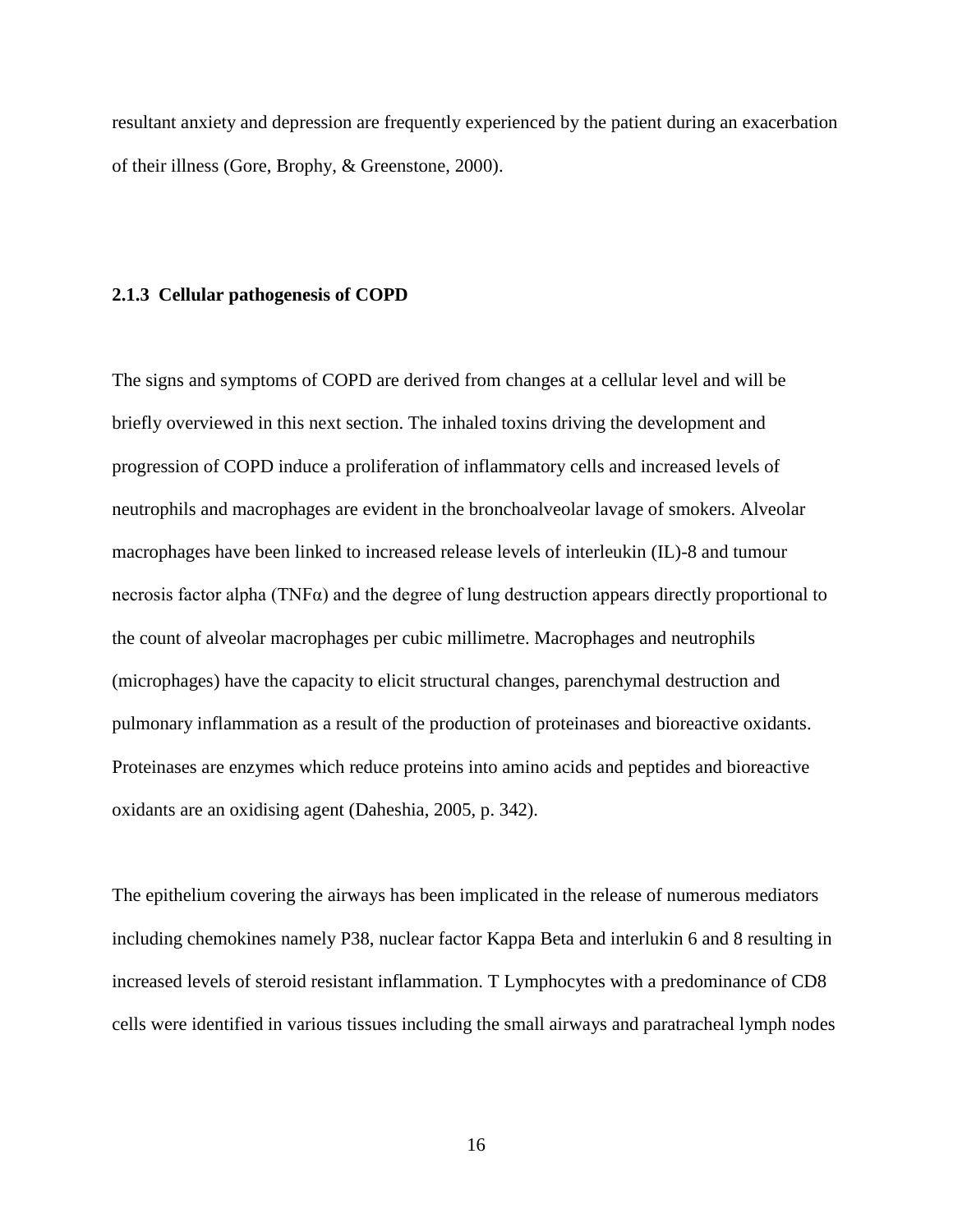and show a directly proportional increase in relation to the severity of an individual's disease (Daheshia, 2005, p. 342).

#### **2.2 Risk factors for COPD**

Several authors and guidelines have identified and debated numerous risk factors for the development of COPD. It has been unequivocally established that the most important risk factor for COPD is cigarette smoking (Celli, 2006; Chang, et al., 2007; Global Initiative for Chronic Obstructive Lung Disease, 2006; The Australian Lung Foundation and The Thoracic Society of Australia and New Zealand, 2009). Cigarette smoking and other risk factors for COPD will be reviewed in the following sections.

#### **2.2.1 Smoking**

Several studies have described an important inverse relationship between  $FEV<sub>1</sub>$  (volume of air exhaled within one second of a forced expiratory manoeuvre) manifesting as decreased lung capacity and the degree of intensity of smoking as described in pack years (Celli, 2006; Chang, et al., 2007; McGraw-Hill's AccessMedicine, 2009). By 1964 it was acknowledged within the United States of America that cigarette smoking was the most important precedent in relation to mortality and morbidity associated with emphysema and bronchitis. The current high percentage of COPD within the male population is explained by a historically higher prevalence of smoking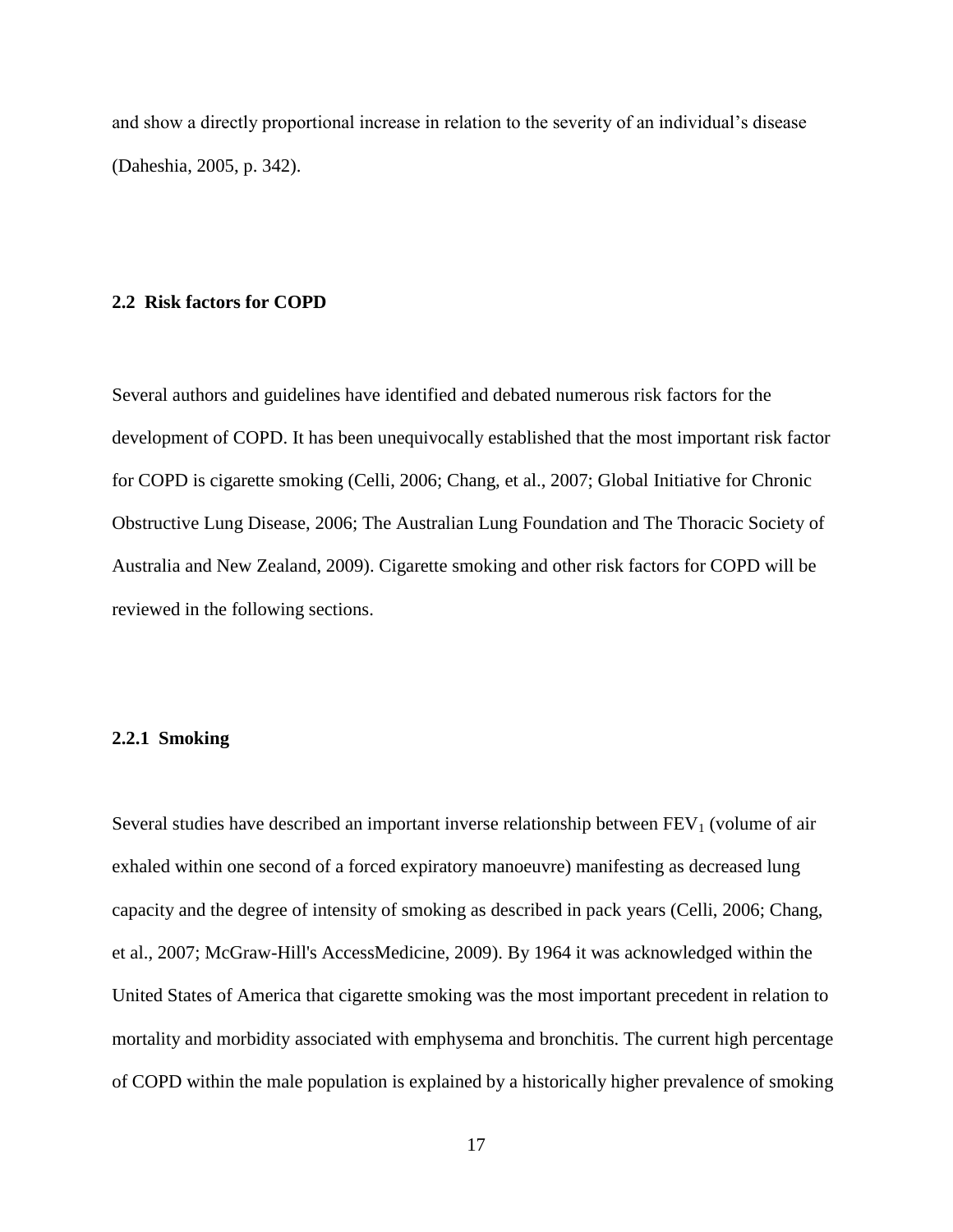amongst males, however due to the rate of smoking uptake within female groups, this gap has lessened over the past half century. It would appear that the causal relationship between smoking and a history of COPD has been proved beyond dispute, however there exists some individual variance in airway remodelling secondary to smoking. This observed phenomenon would imply other significant factors impact on  $FEV<sub>1</sub>$  (McGraw-Hill's AccessMedicine, 2009).

For the patient the physiological and psychological burden of COPD is further exacerbated by a degree of prejudice which appears to exist within the medical profession towards those who have smoked and developed COPD. Eighty one percent of 1051 physicians agreed with the statement that COPD is a self-inflicted illness and up to 30% of clinicians were reluctant to adhere to current COPD guidelines for those patients who continued to smoke (Barr, et al., 2005). In addition, Rennard (2003) found despite the fact that the majority of smokers will develop airway impairment, doctors only formally diagnose 15-20% of COPD patients.

#### **2.2.2 Passive or second-hand exposure to smoking**

Although maternal smoking results in retarded lung development in children and the newborn infant exposed to smoke in-utero risks significant reduction in pulmonary function the impact of passive or second-hand smoking in COPD causation remains unclear. The authors suggest further research is necessary to establish, or discount, a causal link between passive smoke exposure and COPD (Celli, 2006).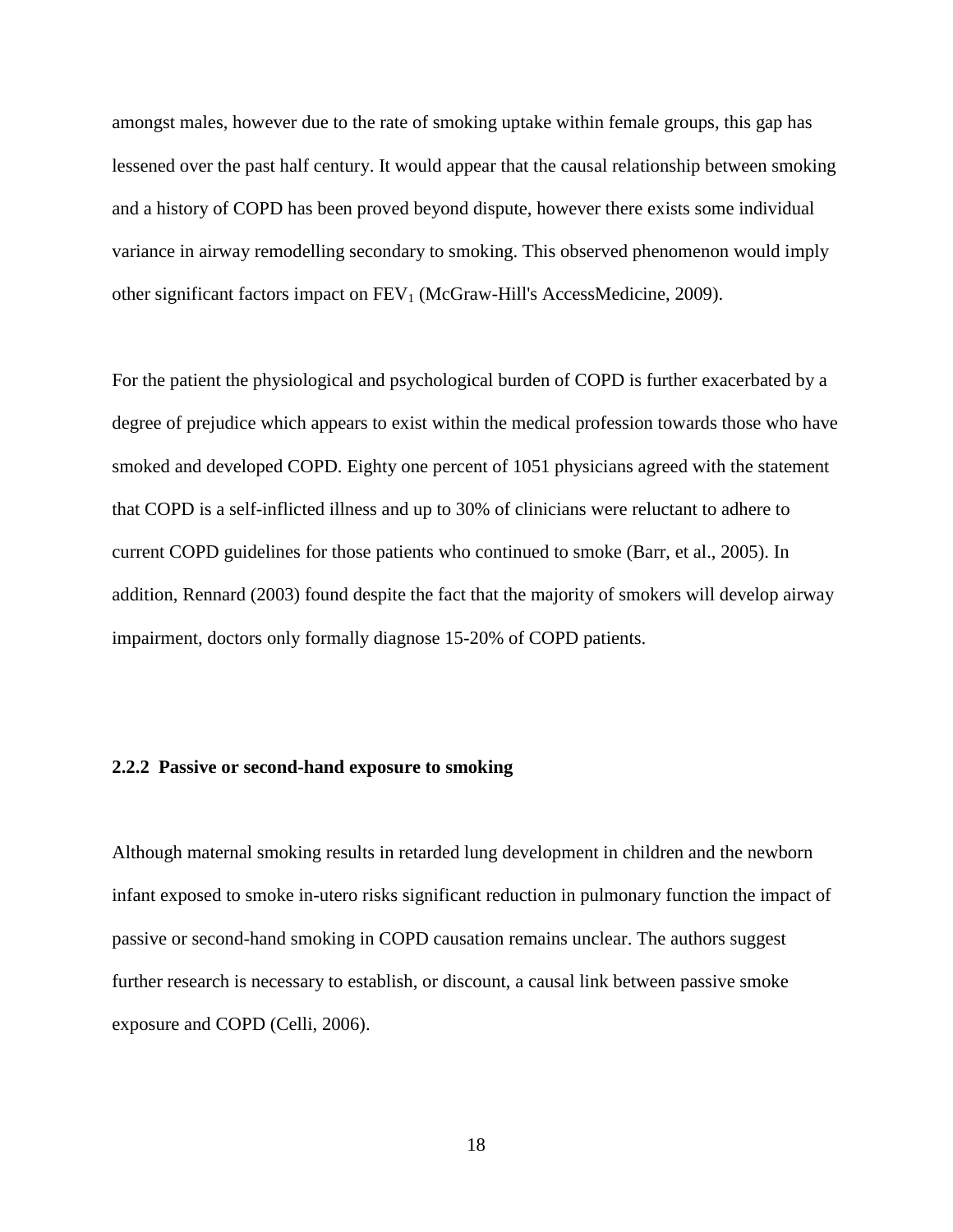# **2.2.3 Respiratory infection**

Although respiratory infections are common causes of infective exacerbations of COPD, there appears to be no clear causal relationship between childhood and adult respiratory infections on the onset or progression of COPD. A causal relationship between respiratory infections and onset or progression of COPD is difficult to substantiate due to a paucity of longitudinal research data (McGraw-Hill's AccessMedicine, 2009). In contrast, Mannino and Buist (2007) are of the opinion that respiratory infections play an important role as a precedent for the development of COPD. The authors found respiratory infections in childhood and early adulthood may produce important structural changes and produce deleterious effects on airway responsiveness.

### **2.2.4 Occupational exposures and ambient air pollution**

Mannino and Buist (2007) concluded in countries with lower standards of living and less stringent health and safety regulations the incidence of occupational or domestic exposure to dusts, chemicals and particulate matter assumes greater importance as a risk factor for development of COPD. In contrast, previous studies have suggested that exposure to airborne particulate such as coal dust, independent of cigarette smoking, is a risk factor for development of COPD, however research suggests this is only evident for those workers exposed to cadmium. Cadmium exposure results in decreased  $FEV_1$ ,  $FEV_1/FVC$  and  $DLCO$ ). This is consistent with airflow restrictions and emphysematic structural changes seen in COPD. There appears to be a causal link between prolonged exposures to smoke produced by the combustion style of cooking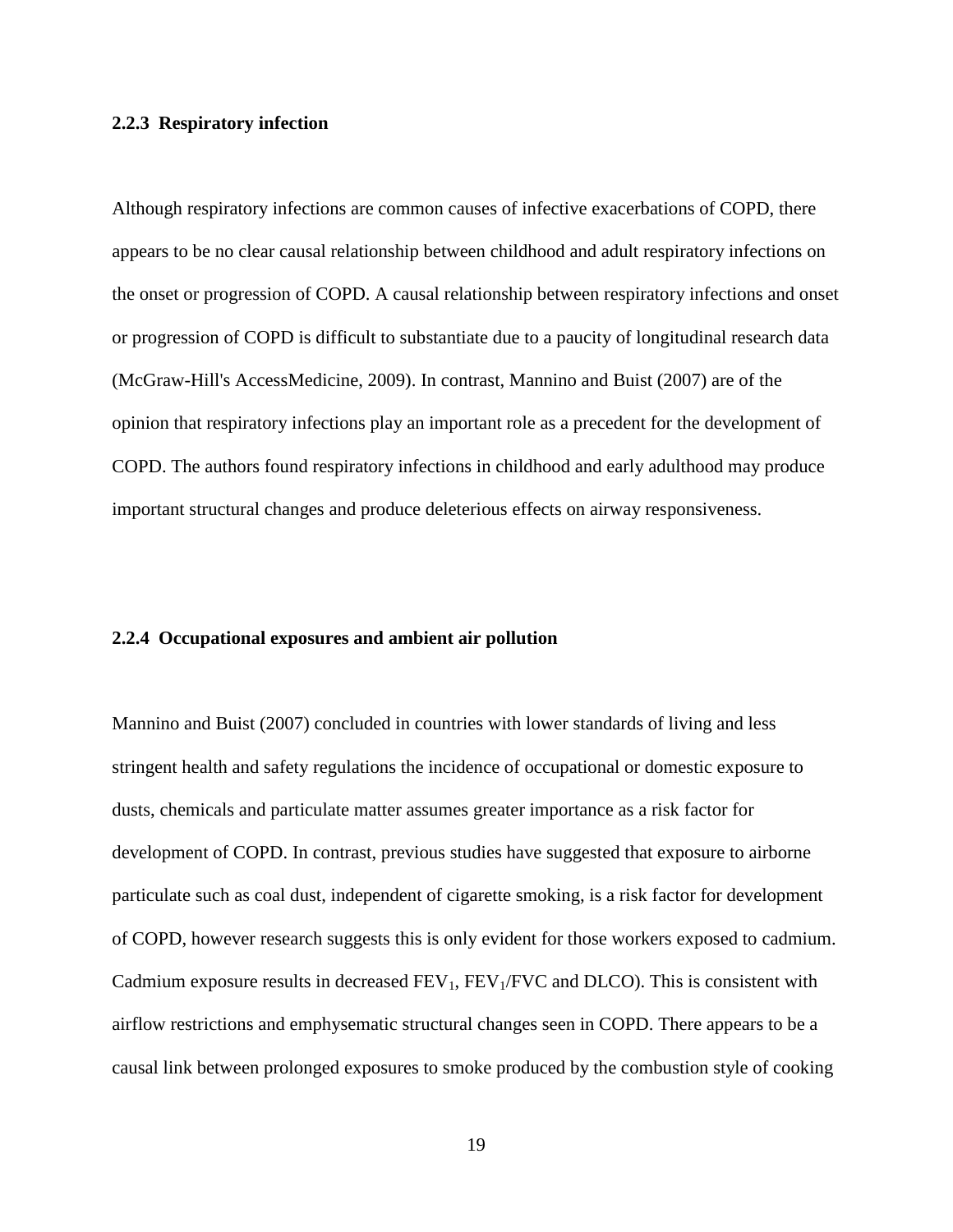prevalent in some Third World countries. This causal link is evidenced by a higher incidence of COPD amongst the female population of these countries (British Thoracic Society, 1997; Celli, 2006; McGraw-Hill's AccessMedicine, 2009).

## **2.2.5 Genetic considerations**

It is estimated that 1:300 persons within the United States of America inherit a severe alpha 1 antitrypsin deficiency. Between 1-2% of COPD patients demonstrate a severe deficiency which in turn puts them at a greater risk of developing early onset COPD. Despite the incidence of Alpha 1 antitrypsin deficiency diagnostic testing is rarely undertaken. Fifty percent of generalist physicians and 37% of respiratory specialists report they perform the test infrequently (Barr, et al., 2005; Celli, 2006). Despite a comprehensive literature search, statistical information on the New Zealand population incidence of alpha 1 antitrypsin deficiency appears somewhat lacking.

### **2.3 Diagnosis and staging**

COPD should be considered in all individuals who report symptoms which include any two or more of the following: chronic sputum production, chronic cough, shortness of breath at rest or on exertion, or a history of any current and/or previous exposures to occupational pollutants and passive and active smoking. It is suggested that individuals may under-report the degree to which they are affected by dyspnoea as they are inclined to subconsciously reduce their level of activity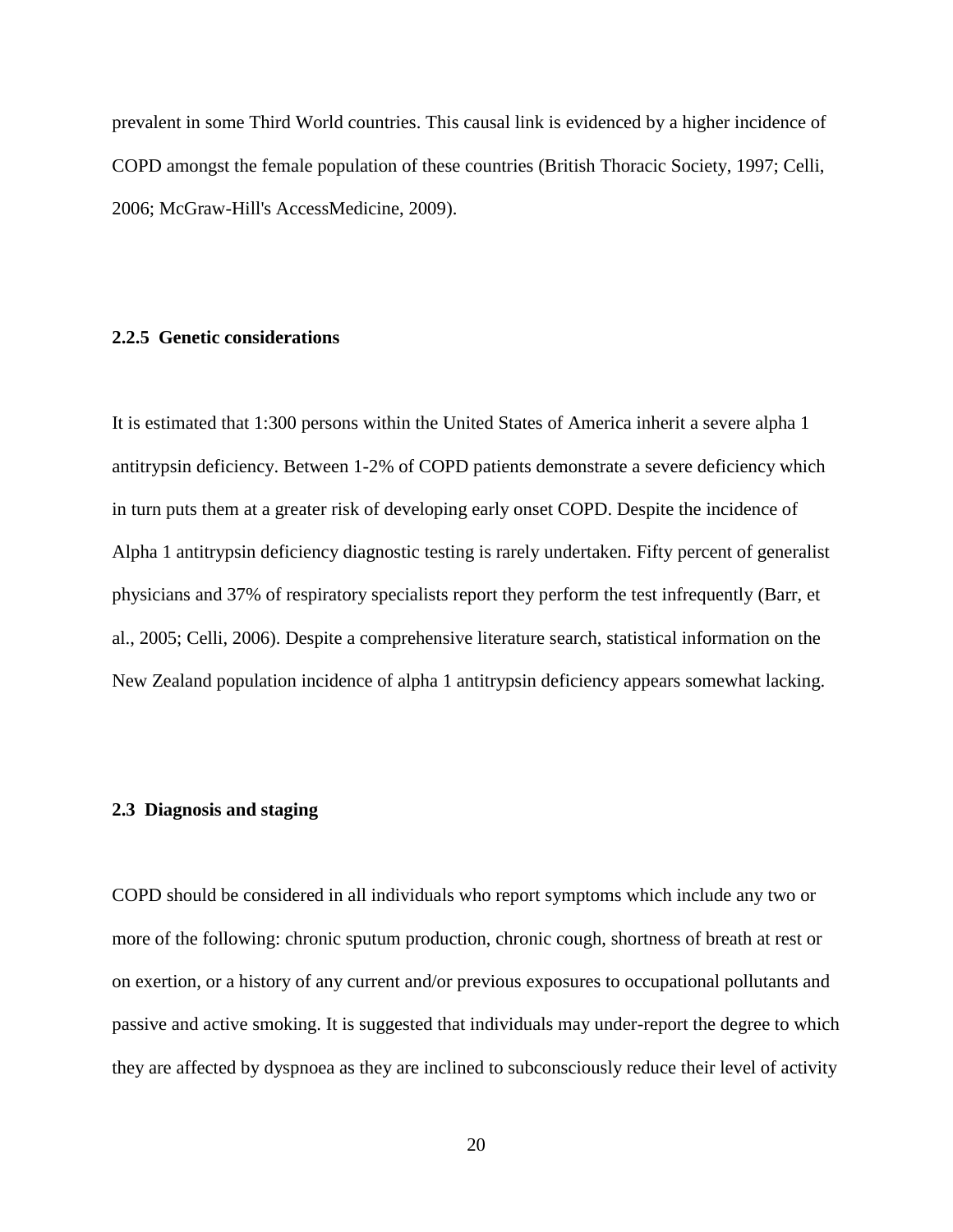to lessen the impact of their symptoms. Literature found that up to 20% of individuals with diagnostically confirmed severe airway impairment will present symptom free and/or deny any current symptoms (Rennard, 2009).

In 2006 in the United States of America, COPD was the fourth leading cause of death and by 2020 COPD will be ranked third worldwide in mortality causation (Celli, 2006). Despite this high prevalence, COPD has the potential to be under-diagnosed and there is a potential that fewer than half of affected individuals have a formal diagnosis. The origins of the low percentage of formal diagnosis are possibly twofold with patients themselves under-presenting and under-reporting the magnitude of their symptoms. The patients also potentially accept the impact and overall symptomology and limitations of the disease as rationalisable secondary to their smoking history (Celli, 2006).

Pulmonary function testing is the mainstay of COPD diagnosis and encompasses tests such as spirometry which provides readings such as  $FEV_1$  and FVC. A  $FEV_1/FVC$  ratio of less than 70% predicted is considered the level at which, in combination with COPD compatible symptoms, a diagnosis of COPD is considered. Pulmonary function testing provides other important lung function assessments including inspiratory capacity, vital capacity, total lung capacity, functional residual capacity and residual volume which can be indicative of the hyperinflation evident in COPD. The  $FEV<sub>1</sub>/FVC$  ratio is employed to provide staging of the severity of the individual's disease (Rennard, 2009).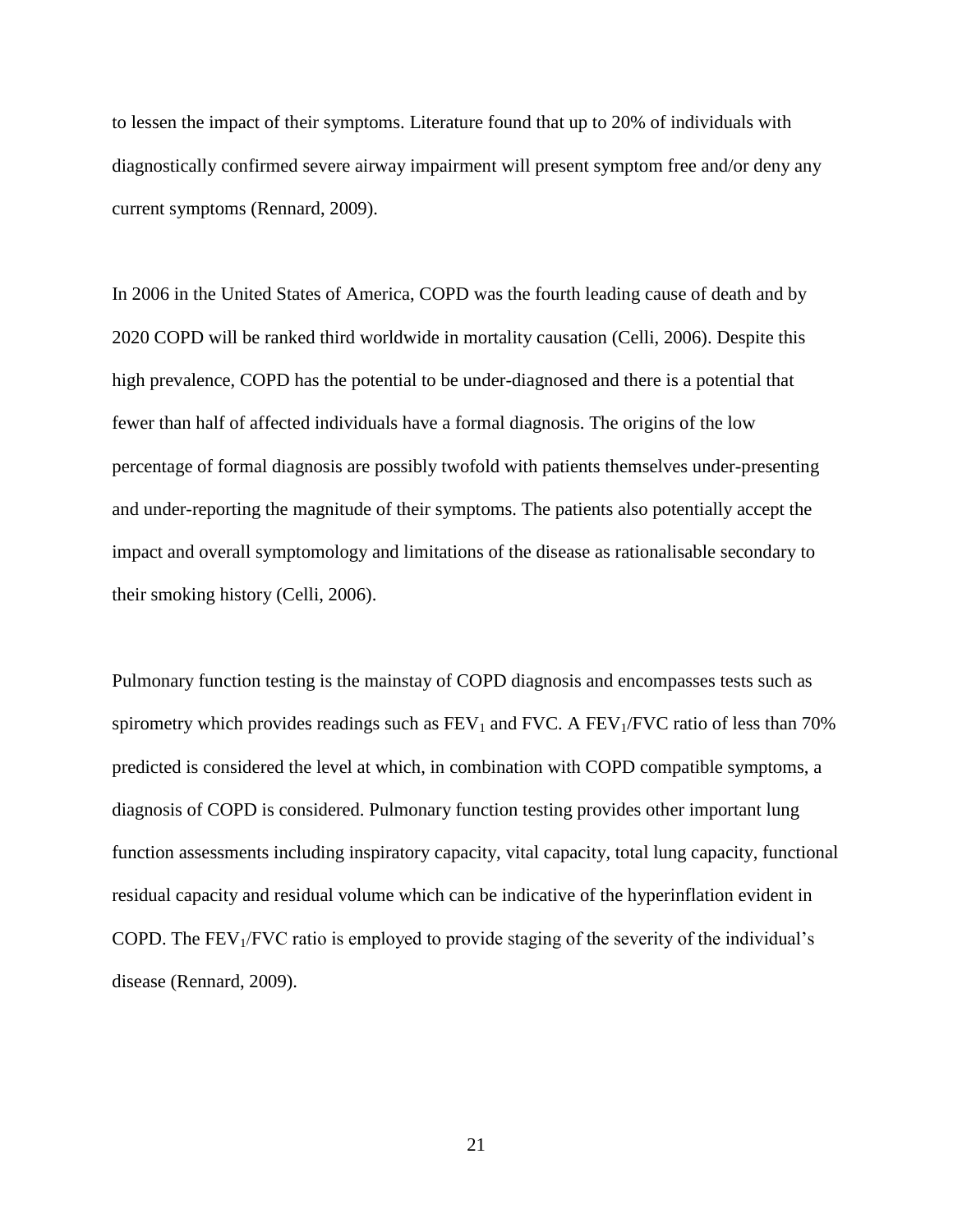Some literature is critical of the limitations of this method of severity staging and recommend implementation of the BODE index. The BODE index encompasses aspects of airway obstruction  $(FEV_1)$ , body mass index, the Medical Research Council dyspnoea score and the six minute walk test which serve to address the importance of extra pulmonary manifestations on the severity of disease impact. The BODE index can also be used to assess therapeutic response and is depicted in Table 2.2. Adjuncts to COPD diagnosis include physical examination, medical imaging and ABG analysis (Rennard, 2009).

**BODE Index Scoring Points**  $\overline{1}$ Variable 0  $\overline{a}$ 3 FEV<sub>1</sub> (%  $\geq 65$ 50-64 36-49 ≤35 predicted) Walk distance in  $\geq$  350 250-349 150-249 ≤149 6 min (m) **MMRC**  $0 - 1$  $\overline{2}$ 3 4 dyspnea scale Body mass index >21 ≤21 MMRC=Modified Medical Research Council. Celli et al. N Engl J Med. 2004;350:1005-1012.

**Table 2.2: The BODE index score**

From: "The body-mass index, airflow obstruction, dyspnea, and exercise capacity index in chronic obstructive pulmonary disease," by Celli, et al., 2004, *The New England Journal of Medicine, 350*, p. 1007). 2004. Reprinted with permission.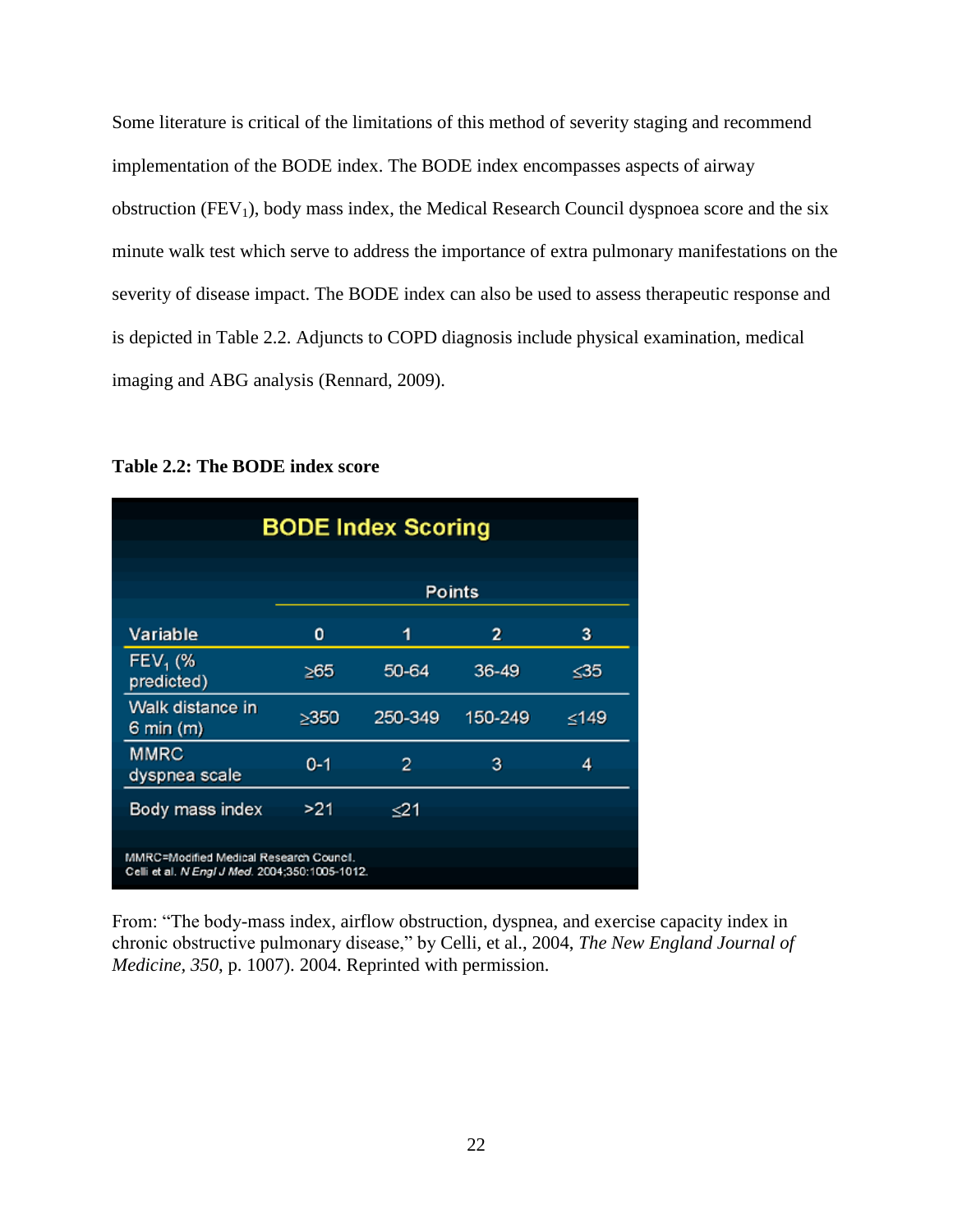Table 2.3 depicts COPD severity staging using FEV<sub>1</sub>/FVC percentages.

| <b>Stage</b>                | <b>Characteristics</b>                     |
|-----------------------------|--------------------------------------------|
| I: Mild COPD                | $FEV_1/FVC < 70\%$                         |
|                             | $FEV_1 > 80\%$ predicted                   |
| II: Moderate COPD           | FEV <sub>1</sub> /FVC < 70%                |
|                             | $50\% < FEV_1 < 80\%$ predicted            |
| III: Severe COPD            | $FEV_1/FVC < 70\%$                         |
|                             | $30\% < FEV_1 < 50\%$ predicted            |
| <b>IV: Very Severe COPD</b> | $FEV_1/FVC < 70\%$                         |
|                             | $FEV_1 < 30\%$ predicted or $FEV_1 < 50\%$ |
|                             | predicted plus chronic respiratory failure |

# **Table 2.3: Staging of COPD**

FEV<sub>1</sub>: Forced expiratory volume in one second; FVC: Forced vital capacity; respiratory failure: arterial partial pressure of oxygen (PaO<sub>2</sub>) less than 60mm Hg (8.0 kPa) with or without arterial partial pressure of  $CO_2$  (PaCO<sub>2</sub>) greater than 50 mm Hg (6.7 kPa) while breathing air at sea level.

From: *Global Initiative for Chronic Obstructive Lung Disease, Global strategy for the diagnosis, management and prevention of chronic obstructive pulmonary disease* (p. 3), by Global Initiative for Chronic Obstructive Lung Disease, 2006, Spain: Author. Reprinted with permission.

# **2.4 Oxygen therapy in COPD**

Adequate oxygenation at a cellular level is essential to maintain the homeostatic balance of the human body and to facilitate the functions necessary to enable human life. Atmospheric oxygen is inhaled via the conducting airways to the lungs where it is absorbed by gaseous exchange into the bloodstream and transported to the site/s of demand including the organs, bones and muscles. Oxygen is necessary to meet the aerobic respiratory needs of the body's cells during oxidative metabolism. Oxidative metabolism supplies 90% of the body's energy needs. Carbon dioxide is produced as a by-product of this pathway along with the energy produced and requires excretion to maintain homeostasis. COPD has the potential to adversely affect gaseous exchange through a decrease in alveolar ventilation secondary to hypoxemia and hypercapnia (Porth, 2005, p. 790).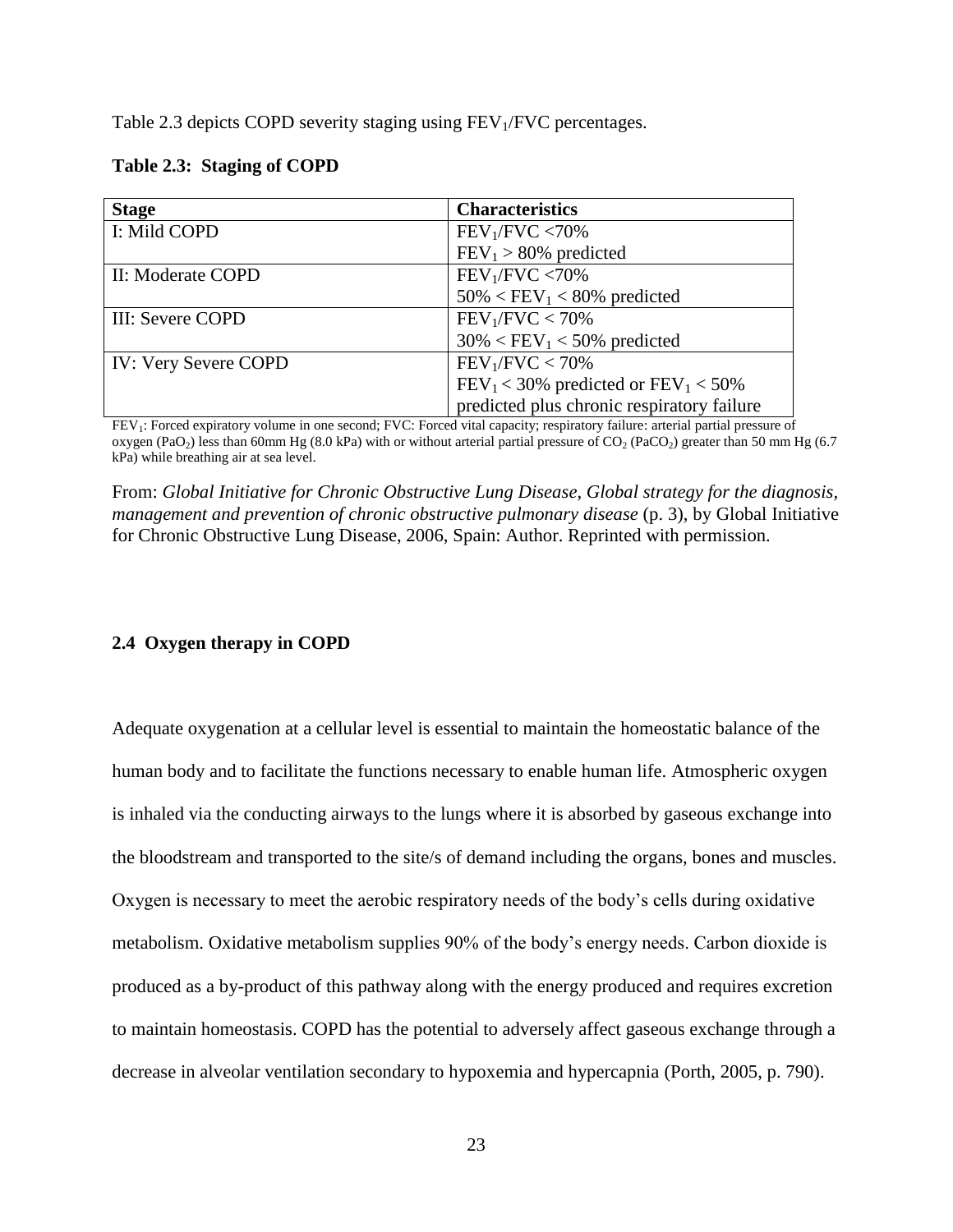Figure 2.2 illustrates the acid base buffering system necessary to maintain homeostasis in the human body.

### **Figure 2.2: Acid and base buffer equation**

 $CO_2 + H_2O = H_2CO_3 = H^+ + HCO_3$  (Carbon dioxide + Water = Carbonic acid = Hydrogen + Bicarbonate)

Adapted from: *Pathophysiology: Concepts of altered health states (7th ed.)* (p. 790), by C. M. Porth, 2005, Philadelphia: Lippincott Williams & Wilkins.

Oxygen was originally discovered in August 1774 by a chemist named Joseph Priestley. Priestley heated red mercuric oxide and obtained a colourless gas which he termed "*dephlogisticated air"*. Priestley and two mice were the first living creatures to breathe this gas and Priestley remarked on the "light and easy feeling" experienced post inhalation. Oxygen was also discovered by a German chemist named Carl Wilhelm Scheele whom some believe may have made the important discovery in 1773, a year earlier than Priestley. Oxygen was given its name by Antoine Lavoiser (a friend of Priestley's) who had repeated the original experiments. Oxygen was first used clinically in 1868 during a dental procedure and for the treatment of bacterial pneumonia in 1885, in the United States of America. Dr George Holtzapple heated chlorate of potassium and black oxide of manganese and the oxygen produced was piped to the patient via a length of rubber tubing. The piped oxygen was considered to have assisted the patient's recovery. Albeit efficacious, piped oxygen was considered cumbersome and to alleviate this problem around the beginning of the  $20<sup>th</sup>$  century, the first nasal cannula delivery device was introduced. Within quick succession followed the advent of alternative devices which offered the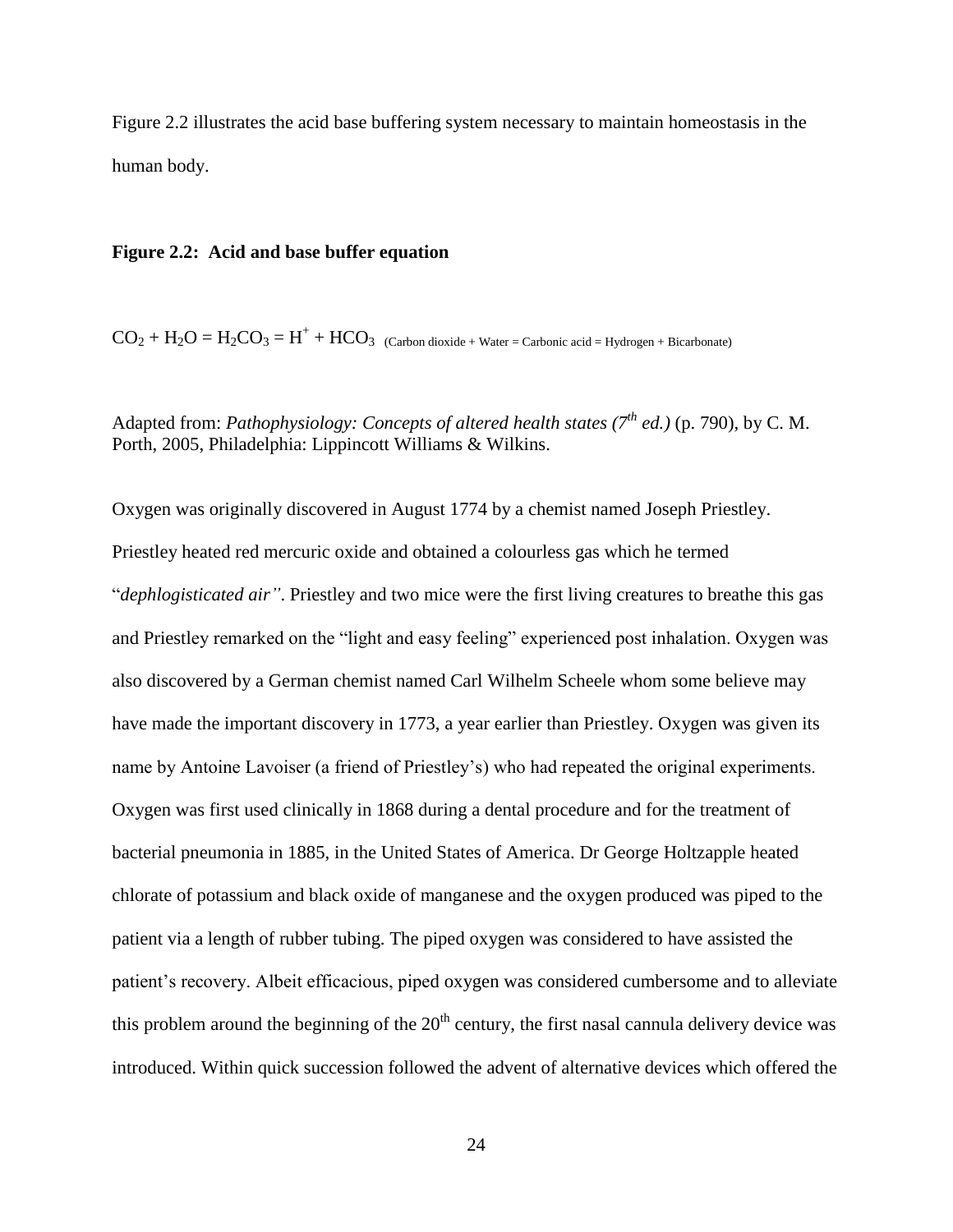patient, and the clinician, a choice of means by which to deliver the desired oxygen therapy (Petty, McCoy, & Doherty, 2006).

In 1922 Alvan Barach considered the widespread use of oxygen may have been hampered by an absence of a means by which to acceptably and comfortably deliver the therapeutic oxygen dosage (Barach, 1922). In 1922 the mode of delivery was by way of a tube and funnel resulting in the delivery of 2% of oxygen however, Barach remained convinced that a small degree of patient discomfort and inconvenience were superseded by the important and clearly evident gains in physical wellbeing. Barach describes the use of oxygen chambers in England to treat the soldiers exposed to poisonous gases and noted that the "results constitute an instance in which effective treatment with oxygen accomplished definite improvement and cure" (p.1). Barach also identified the detrimental effects of "acute anoxemia" and suggested that these harmful manifestations were able to be effectively treated with oxygen therapy, resulting in markedly reduced morbidity and mortality. This remains the ultimate aim of contemporary oxygen therapy as espoused by all seminal literature and guidelines to date.

In the mid 1950s, Barach devised and promoted the use of ambulatory oxygenation systems to improve the patient's ability to participate in activities of daily life (Barach, 1959). Barach was the first person to systematically and purposely treat pneumonia utilising oxygen therapy via an oxygen tent system. The oxygen tent was originally developed by Leonard Hill. By 1955, 860 patients in Wales and Monmouthshire regions (pop 2.6 million) were receiving oxygen (via cylinders) prescribed by Barach and two other doctors namely, Cotes and Gilson. Barach died in 1976 and has been credited as the foremost authority driving the development of oxygen therapy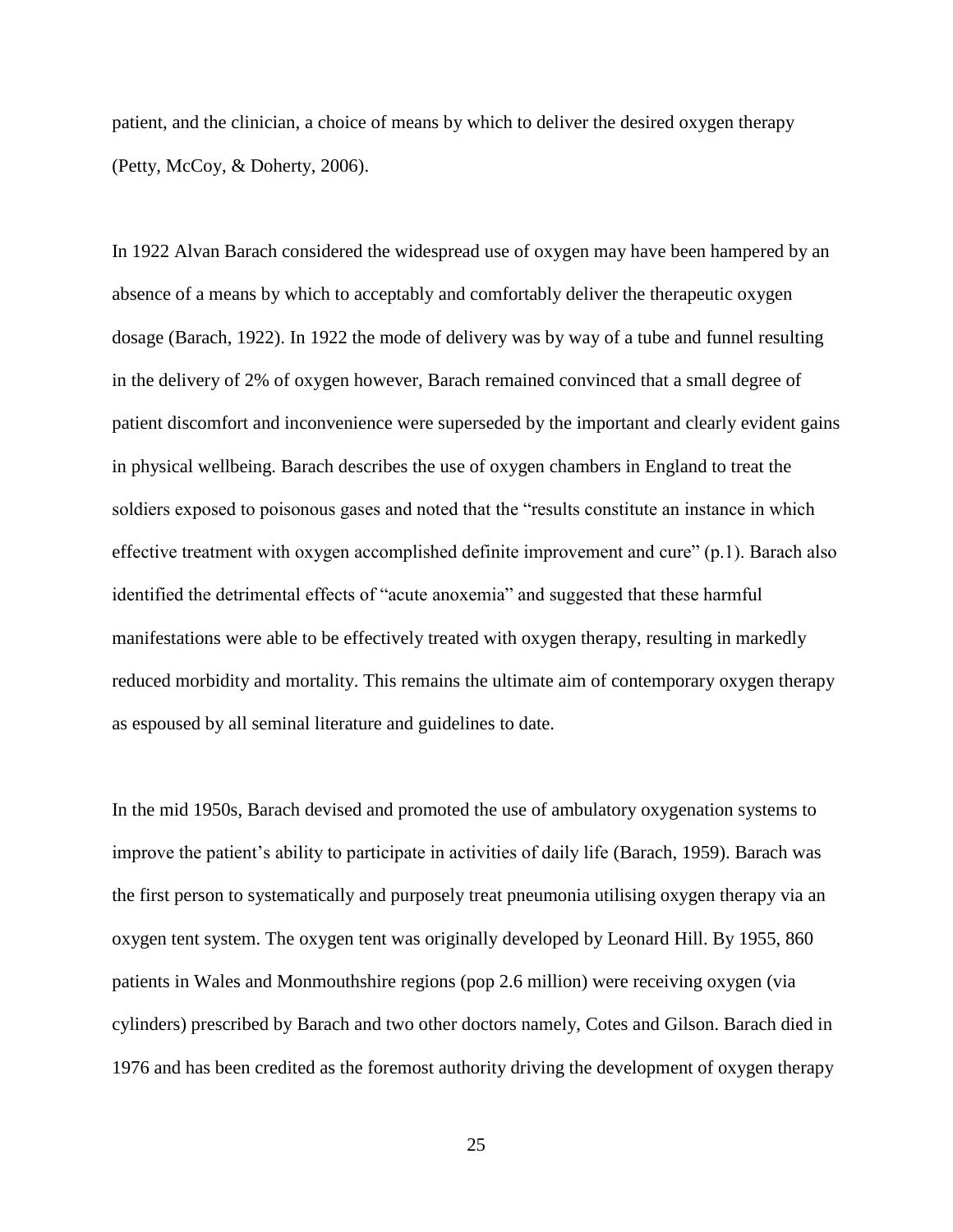and systems, and for highlighting the therapeutic value of LTOT (Barach, 1959; Petty, et al., 2006).

In 1965, the Linde Corporation produced the first commercially available liquid oxygen systems. At the same time, the Denver Group recruited six patients in order to study the physiological effects of supplemental oxygenation on their pre-existing pulmonary hypertension, polycythaemia and severely limited exercise tolerance. The six patients were subject to a one month control period during which physical and physiological functioning were maximised utilising pharmacotherapeutics, including antibiotics, if indicated. The patients were also provided with a high calorie diet and graduated exercise programmes to increase overall exercise tolerance. Baseline measurements including pulmonary artery pressure, pulmonary vascular pressures and cardiac output were obtained from each of the patients, at the end of this initial one month period. Throughout the next four weeks the study group were maintained on the high calorie diet, exercise and medication regime, with the addition of supplementary oxygenation to maintain the individual's oxygen saturations above 90% at rest and on exertion (Petty, et al., 2006).

At the end of the second month, baseline measurements were repeated and the resultant recordings showed dramatic reductions in pulmonary vascular resistance and pulmonary artery pressures in four of the study group. The four participants also showed a dramatic increase in overall exercise tolerance. One of these four participants became the first Denver home oxygen patient and the improvements in his quality of life and physical functioning have been reported in literature (Petty, et al., 2006).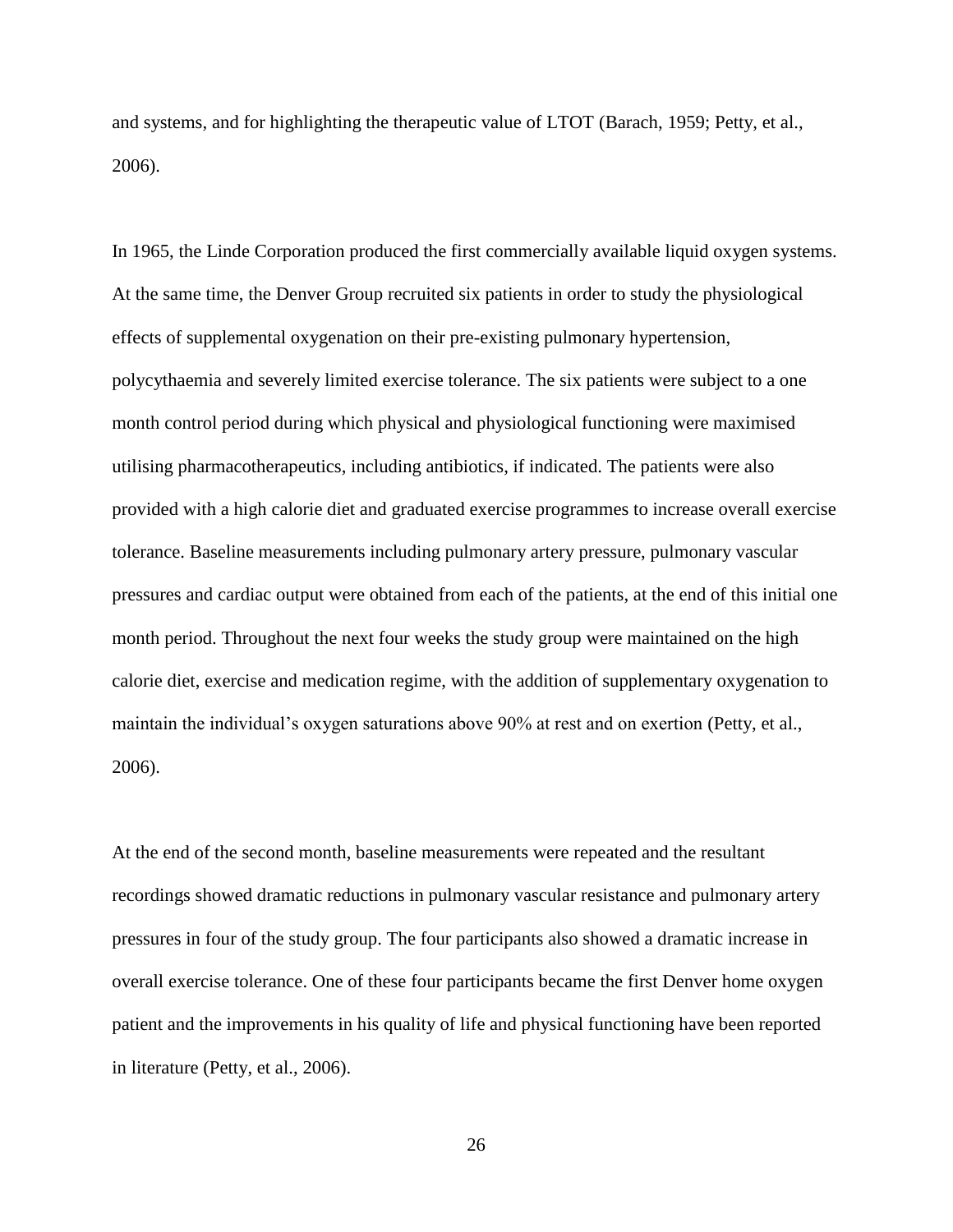In 1968 the Denver group followed 20 patients with moderate to severe COPD who were receiving long-term (up to 18 months duration) liquid portable ambulatory oxygen and documented evidence of physiological improvements. The improvements included a marked decrease in right ventricular size and cor pulmonale and an improvement in electrical functioning of the heart. The study also highlighted evidence of a dramatic decrease in individual patient's hospitalisations which the Denver Group attributed to the prescription of LTOT. Meanwhile in the United Kingdom, researchers were concerned with ascertaining the amount of oxygenation necessary to effectively decrease the degree of pulmonary hypertension in COPD patients. The studies concluded that some patients exhibited an improvement in the severity of their pulmonary hypertension with between 12-15 hours of oxygenation (Petty, et al., 2006).

The United States of America Nocturnal Oxygen Therapy Trial [NOTT] (1980) and the Medical Research Council Clinical Trial [MRC], 1981 United Kingdom, were two major randomised clinical trials aiming to investigate the potentially positive physiological effects of nocturnal oxygen therapy (NOT) or continuous oxygen therapy (COT) and LTOT respectively (Petty, et al., 2006). The NOTT conducted a six centre study which enrolled 203 patients with hypoxemic COPD who were followed for a period of 12 months (mean 19.3 months). The patients were randomly allocated to two study cohorts. One group received continuous oxygen therapy and the other group received nocturnal oxygenation. Each group's oxygenation was delivered via a nasal cannula device titrated in whole litres per minute to maintain  $PaO<sub>2</sub>$  (Resting arterial) between 60-80mmHg. The minimum allowable increase in resting arterial  $PaO<sub>2</sub>$  was 6mmHg. The systems used to deliver the oxygen varied and included oxygen concentrators, compressed gas (stationary and portable) and liquid portable oxygen tanks. Over the duration of the study, 64 patients died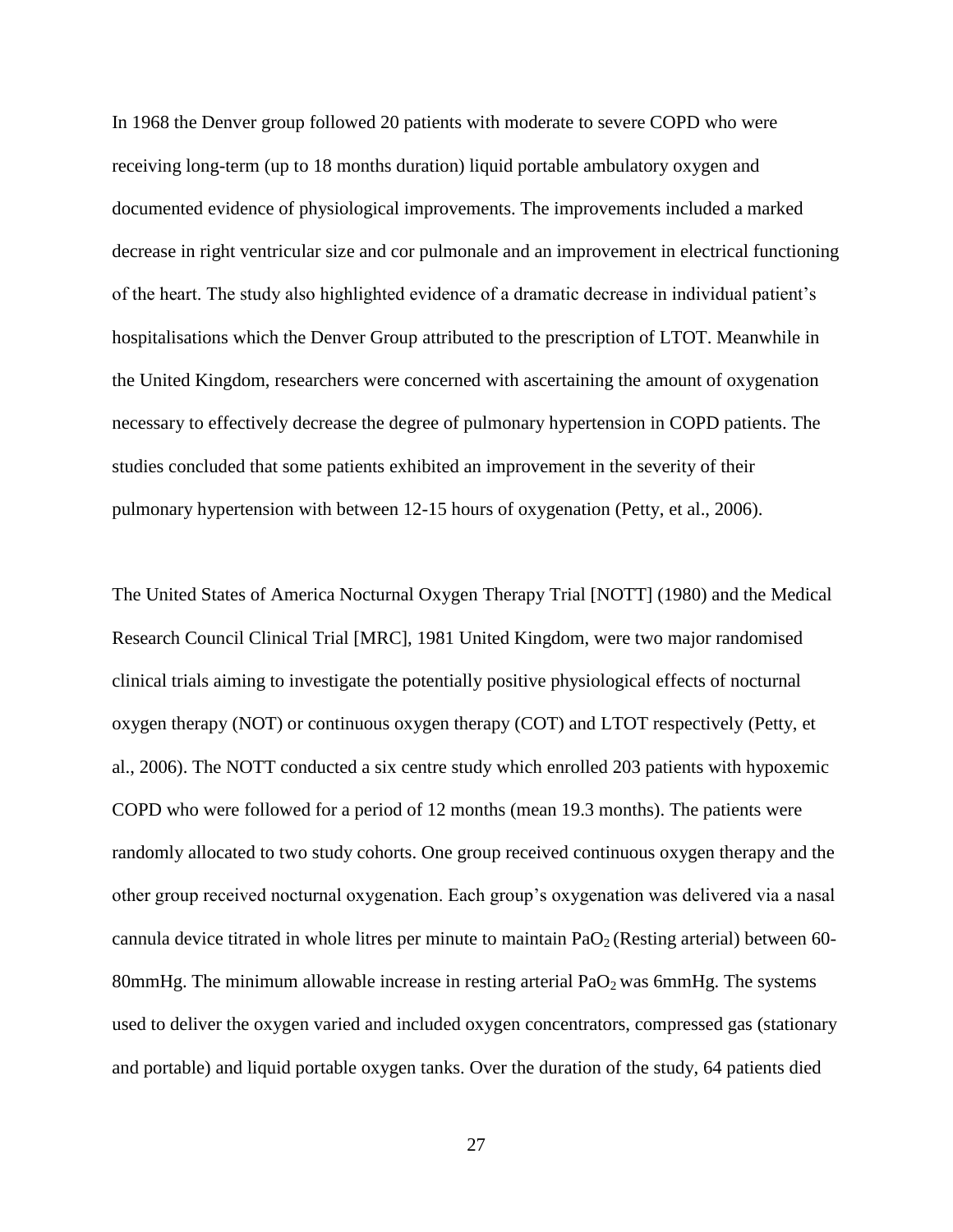$(41 =$  nocturnal oxygen,  $23 =$  continuous oxygen) with the overall conclusion that mortality was halved in the cohort receiving continuous oxygen therapy when compared to the nocturnal therapy group. Another important finding was that in the more severely unwell patients with the largest reported impairments in brain, lung and psychological (cerebral, respiratory) function, the greatest improvements were noted (Nocturnal Oxygen Therapy Trial Group, 1980).

The MRC multicentre trial was the first controlled LTOT trial which enrolled participants with cor pulmonale secondary to chronic bronchitis and/or emphysema. Strict inclusion criteria ensured all the participants were diagnosed with irreversible chronic obstructive airways disease. The MRC Working Party enrolled 87 participants (all under 70 years of age) and then randomised them to two groups. The first group received oxygenation via a nasal cannula for at least 15 hours per day and the second (control) group did not receive oxygen therapy. The oxygen flow rate was usually two litres per minute or if necessary a higher flow rate in order to achieve a PaO<sub>2</sub> of  $> 60$ mmHg and was delivered to the patient for a period of up to five years (Medical Research Council Working Party, 1981).

Findings promote the therapeutic value of correction of nocturnal hypoxemia in an effort to prevent the development of cor pulmonale associated with pulmonary hypertension however, interestingly, the results did not support the value of LTOT to effect a reduction of existing pulmonary hypertension. The study also highlighted that for the male population the therapeutic benefits of LTOT appear to be delayed, in that a decrease in overall mortality only became evident after 500 days of continuous LTOT therapy whereas, the females in the treatment group exhibited an immediate reduction in mortality. The research group remain unclear as to the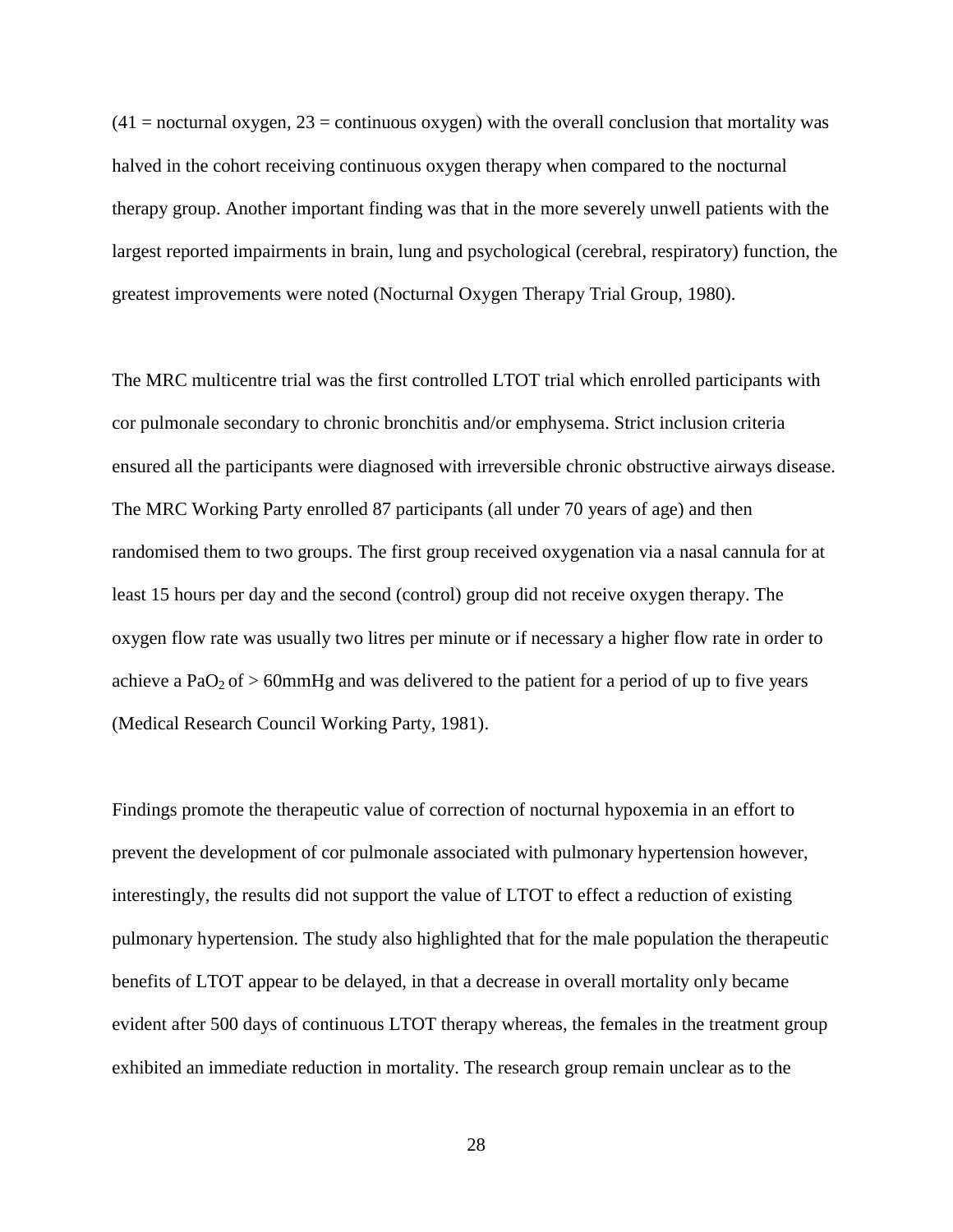reasons for this finding and suggest that males may potentially die before the benefits of LTOT are fully established and realised. The study findings suggest LTOT potentially offers greater benefits for women, when compared to the male population, and overall LTOT appears to be a safe and effective treatment for the population group with "hypoxic cor pulmonale, with  $CO<sub>2</sub>$ retention, and secondary polycythaemia due to chronic bronchitis and emphysema" (Medical Research Council Working Party, 1981, p. 685).

Other clinically important, non-objective findings included self-reported improvements in the participant's level of holistic wellbeing. Despite the ability of the researchers to demonstrate physiological improvements there was no apparent decrease in the study group's rate of hospitalisations. This finding could be explained by the close and vigilant surveillance afforded to the participants. The study participants reported marked improvements in their overall sense of wellbeing, with discernable improvements in their ability to participate in the activities of daily living in conjunction with increased social mobility. The participants reported improved appetites and increased physical mobility and although not quantifiable, these self-reports highlighted the psychological and physical improvements as a result of LTOT (Medical Research Council Working Party, 1981; Nocturnal Oxygen Therapy Trial Group, 1980).

Figure 2.3 depicts the overall combined evidence in improvement in mortality and survival as highlighted by the MRC and NOTT trials.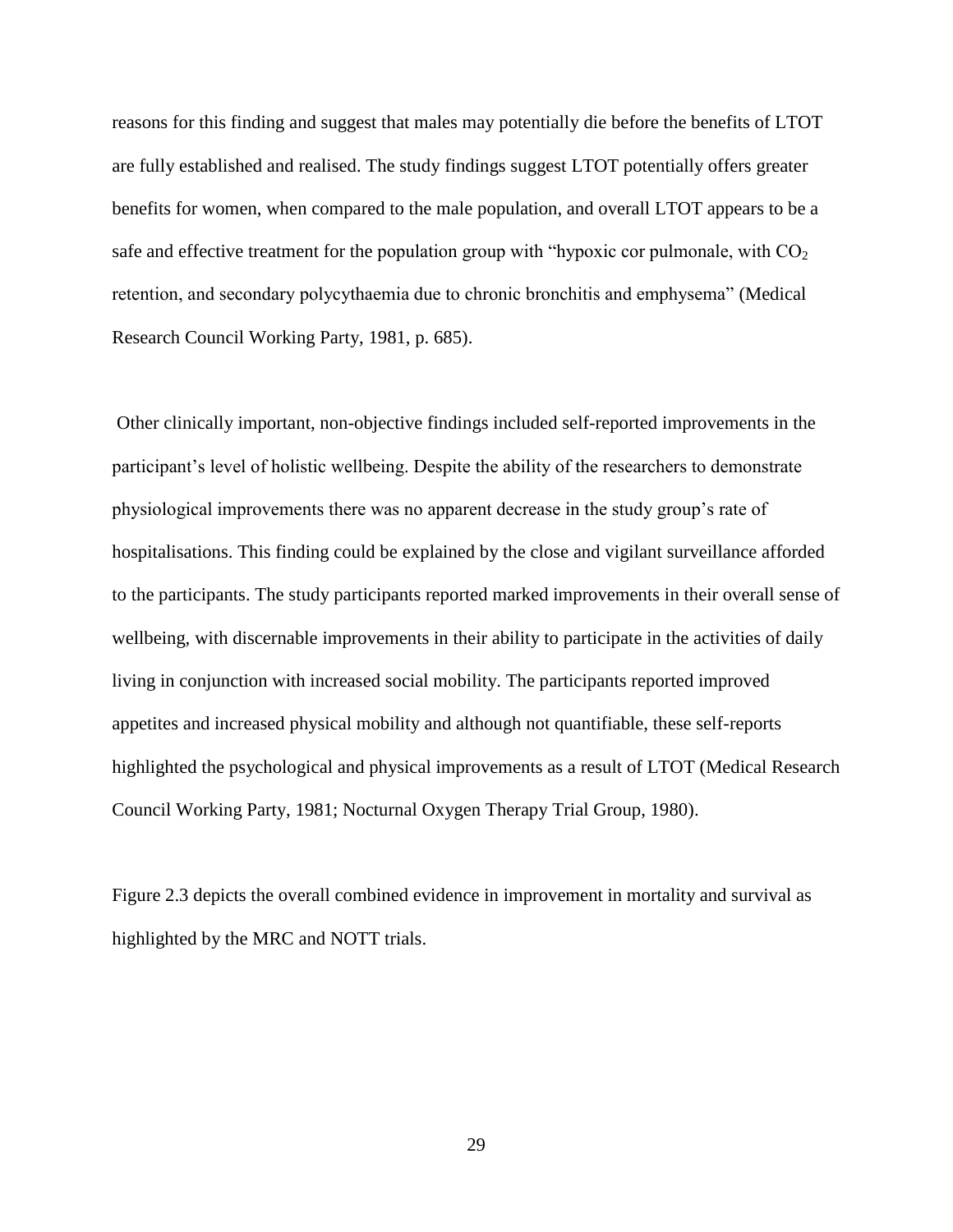

**Figure: 2.3: Mortality and survival as highlighted by MRC and NOTT**

From: "Long term oxygen therapy – state of the art," by Flenley, 1983, *Respiratory Care, 28*, p. 877. (American Association for Respiratory Care), 1983. Reprinted with permission.

In an attempt to maximise patient outcomes and to reduce the associated fiscal burden of COPD international and national guidelines have been developed to guide management. Contemporary seminal literature and guidelines include publications such as (British Thoracic Society, 1997; Global Initiative for Chronic Obstructive Lung Disease [GOLD], 2006; National Institute for Clinical Excellence, 2004; The Australian Lung Foundation and The Thoracic Society of Australia and New Zealand, 2009; Petty, et al., 2006) all of which promote the use of LTOT for the therapeutic management of COPD based on the two groundbreaking trials detailed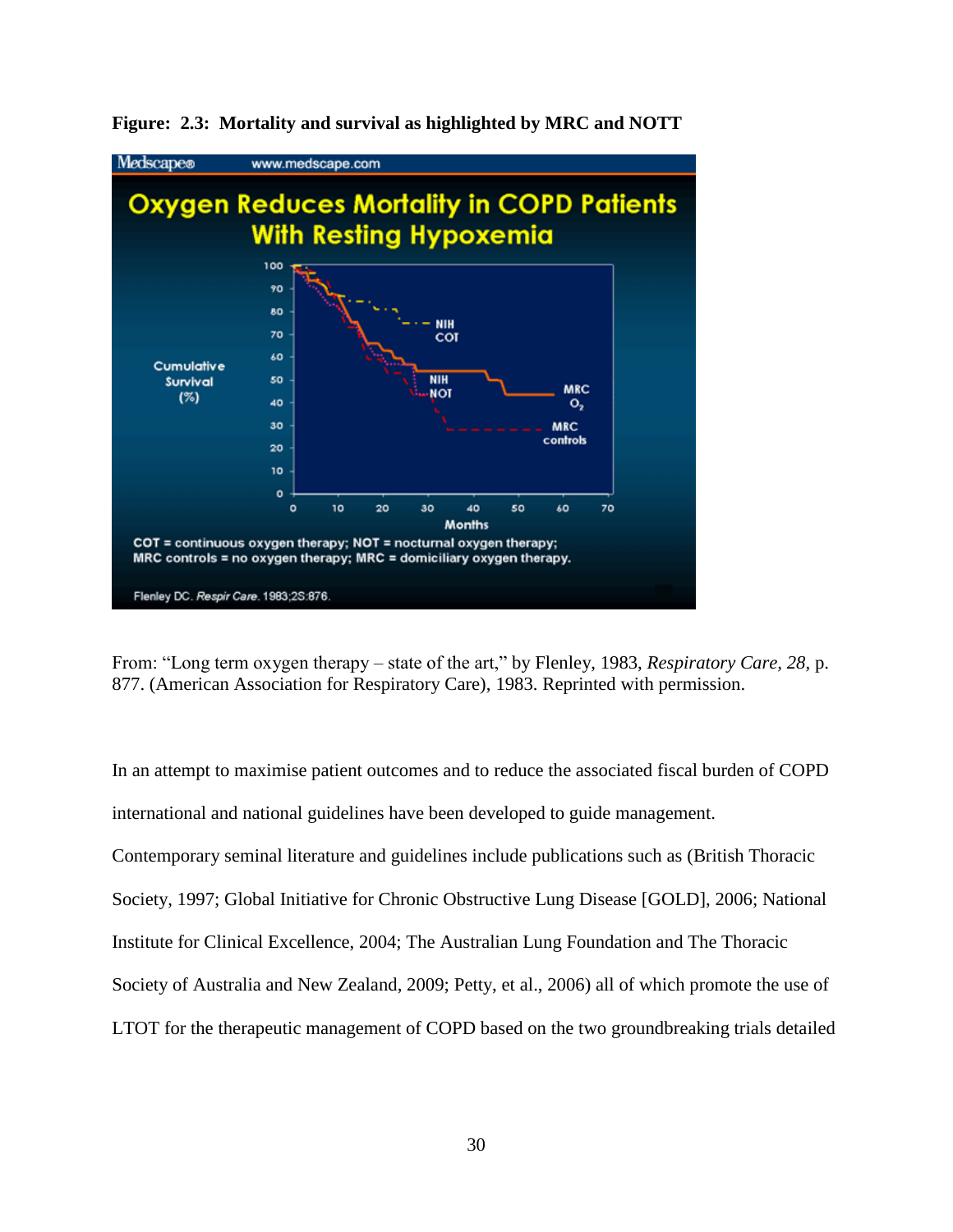previously. The guidelines' variances in recommendations and parameters for prescription of LTOT will be highlighted individually.

The BTS guidelines usually recommend patients with "COPD who have a  $PaO<sub>2</sub>$  of  $< 7.3$ kPa, with or without hypercapnia, and an  $FEV_1$  of  $< 1.5$  litres, should receive LTOT. If the PaO<sub>2</sub> is between 7.3 and 8.0 kPa and there is evidence of pulmonary hypertension, peripheral oedema or nocturnal hypoxemia, LTOT should be considered" (p. S14). The guidelines conclude that LTOT should be delivered for at least 15 hours per 24 hour period and provided by an oxygen concentrator with portable cylinders as a back-up option. Portable oxygen cylinders are the only form of ambulatory oxygen currently available in the United Kingdom (British Thoracic Society, 1997).

The GOLD Guidelines (2006) found that oxygen therapy is one of the most important nonpharmacological interventions for those COPD patients with disease classified as very severe. The guidelines state that "the primary goal of oxygen therapy is to increase the baseline  $PaO<sub>2</sub>$  to at least 8.0 kPa (60mmHg) at sea level at rest, and/or produce an  $SaO<sub>2</sub>$  at least 90%, which will preserve vital organ function by ensuring adequate delivery of oxygen" (p. 58). The authors recommend LTOT should be used for at least 15 hours per day and preferably longer, with an aim of improving the physical and psychological wellbeing of patients. They also conclude that LTOT is the most expensive component in the treatment of the COPD outpatient and recommend the use of oxygen concentrators provides the most cost efficient means of LTOT delivery (Global Initiative for Chronic Obstructive Lung Disease, 2006).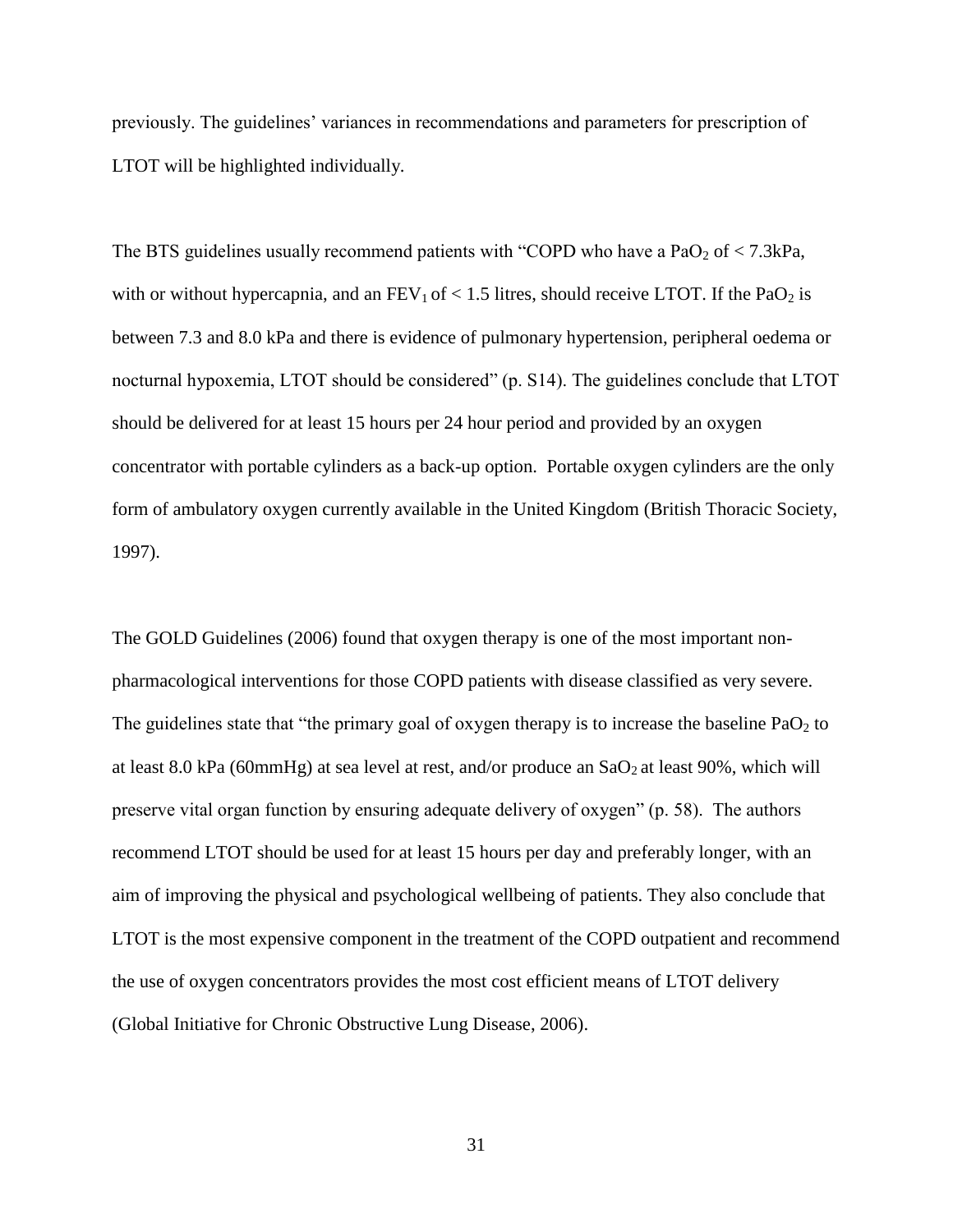The NICE guidelines (2004) suggest LTOT is "indicated in patients with COPD who have a PaO<sub>2</sub> less than 7.3 kPa when stable or a PaO<sub>2</sub> greater than 7.3 and less than 8 kPa when stable and one of: secondary polycythaemia, nocturnal hypoxemia (oxygen saturation of arterial blood [SaO2] less than 90% for more than 30% of time), peripheral oedema or pulmonary hypertension" (p. 19). The NICE guidelines extend this recommendation to suggest groups of patients who require further assessment for LTOT including those patients presenting with some or one of the following. Namely, moderate to severe airflow obstruction ( $FEV<sub>1</sub>$  30-49%) predicted and  $FEV<sub>1</sub>$  less than 30% predicted), patients with cyanosis, polycythemia, peripheral oedema, elevated jugular venous pressure, and patients with a  $SpO<sub>2</sub>$  less than or equal to 92% whilst breathing room air. The authors suggest the use of LTOT for at least 15 hours per day with the potential for greater benefits in those patients who receive oxygenation for 20 hours per day (National Institute for Clinical Excellence, 2004).

The COPDX (2006) guidelines suggest "long-term continuous oxygen therapy (at least 15 hours a day) is appropriate for patients who have a  $PaO<sub>2</sub>$  consistently < 55mmHg (7.3 kPa; SpO<sub>2</sub> 88%) when breathing air, at rest and awake [evidence level 1]" (p. 40). "Polycythaemia (haemoglobin  $level > 170g/L$ ), clinical or electrocardiographic evidence of pulmonary hypertension, as well as episodes of right heart failure, are consistent with the systemic effects of chronic hypoxemia, and long-term continuous oxygen should be supplied if the stable  $PaO<sub>2</sub>$  is 55-59 mmHg (7.3-7.9) kPa;  $SpO<sub>2</sub> < 90$ %). Continuous oxygen therapy is of most benefit for patients with increased arterial PaCO<sub>2</sub> ( $>$  45mmHg, or 6 kPa)" (p. 40). The authors concur that LTOT for more than 15 hours per day prolongs life and reduces mortality in COPD. The authors stipulate that the LTOT patient must have stopped smoking at least one month prior to the introduction of oxygen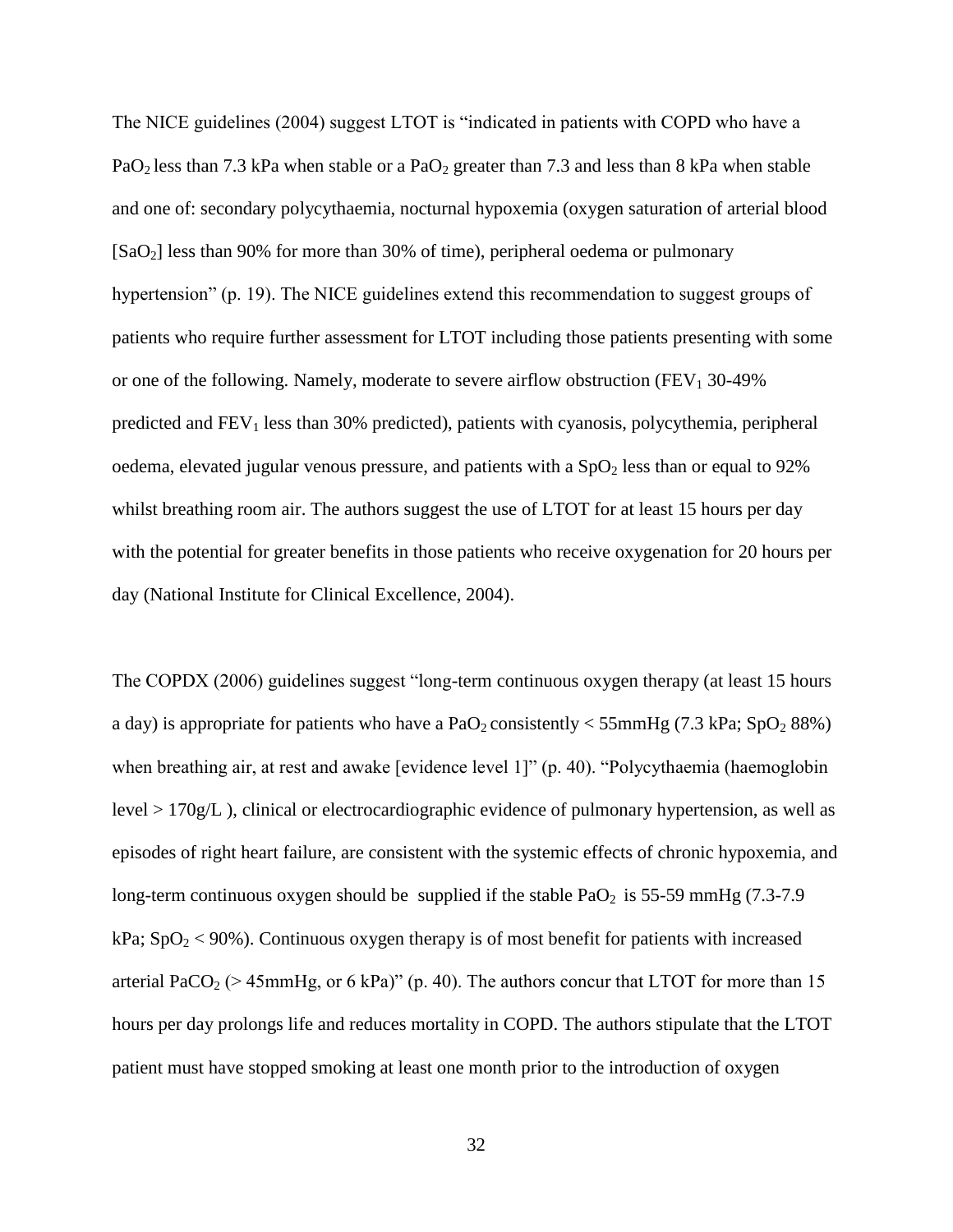therapy. They also recommend that due to the costs incurred with LTOT, it should only continue to be administered to those patients who demonstrate an obvious benefit from the treatment provided (The Australian Lung Foundation and The Thoracic Society of Australia and New Zealand, 2009).

At a more local level, the Canterbury District Health Board's 'Blue Book'<sup>1</sup> (2005) suggests LTOT should be instigated for between 16-24 hours per day in those COPD patients who have a  $PaO<sub>2</sub> < 55mmHg$  or a PaO<sub>2</sub> of 55-60mmHg with signs of polycythaemia, cor pulmonale, or pulmonary hypertension. The overall aims of LTOT involve the correction of hypoxemia whilst avoiding or minimising the risk of  $CO<sub>2</sub>$  retention. Another aim is the reduction of right sided heart failure and a reduction in the degree of polycythaemia evident, thus enhancing overall survival rates. The authors suggest LTOT may prevent nocturnal desaturations whilst improving the patient's sleep quality with an overall improvement in quality of life experienced by LTOT recipients. Other important considerations include an improvement in the patient's neuropsychological status and sense of wellbeing and very importantly, a reduction in health costs and associated fiscal burden (Beard, 2005).

The aims of the "Blue Book" directly correlate with the findings of the two seminal studies namely, the MRC and NOTT, which highlight the psychological and physiological benefits of LTOT (Medical Research Council Working Party, 1981; Nocturnal Oxygen Therapy Trial Group, 1980). In contrast, controversy exists as to the potential for detrimental effects as a result of LTOT. A review undertaken in 2008 suggests that an increased risk of hypercapnia as a result

 $\overline{a}$ 

<sup>&</sup>lt;sup>1</sup> The Canterbury District Health Board 'Blue Book' is a copyrighted, edited publication which provides evidence based guidelines on which to base the clinical management of several common medical conditions.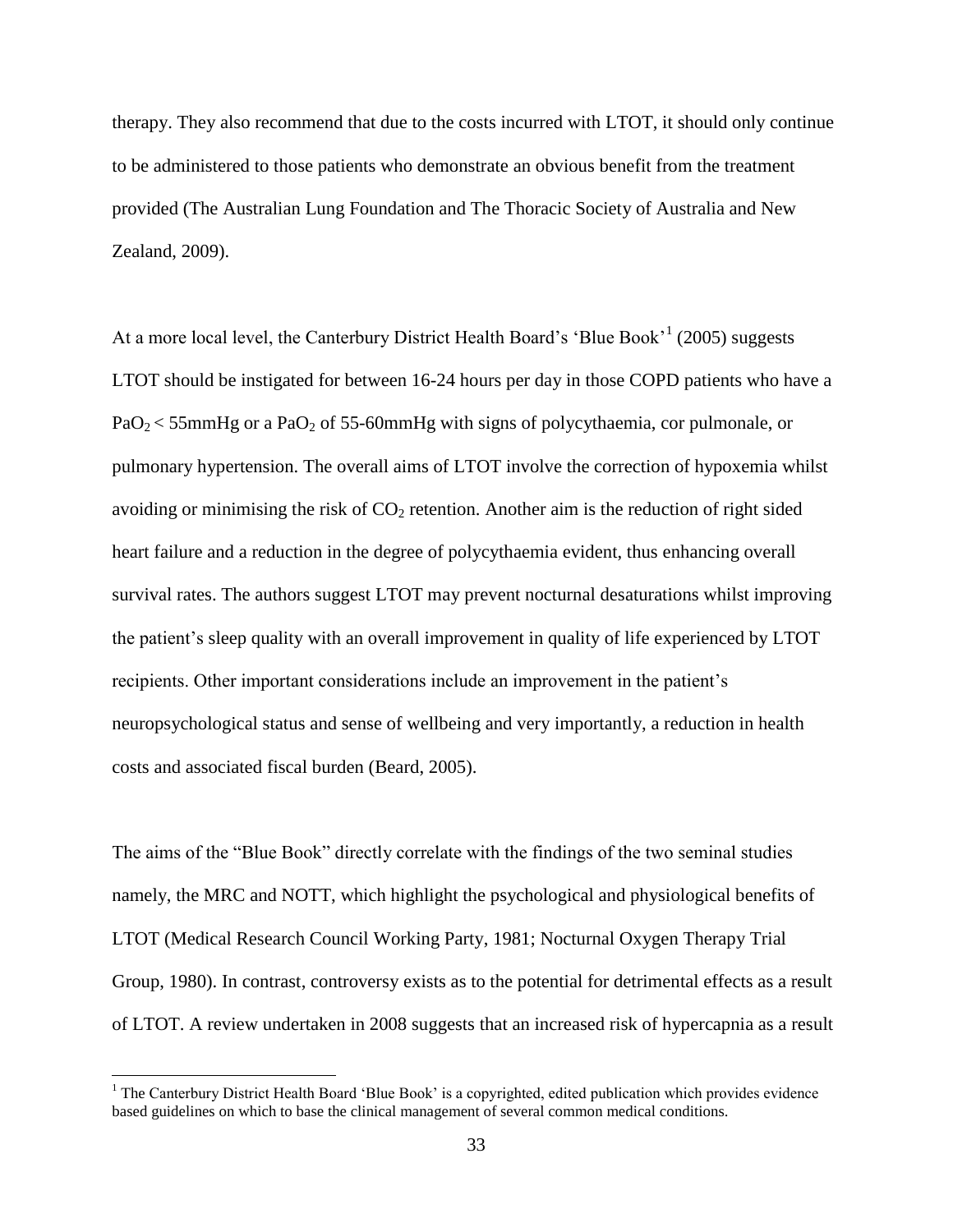of LTOT is a consideration already recognised, however the review highlights the potential for LTOT to accelerate the risk of cellular damage through oxidant injury. The review considers further research is necessary to identify the potentially damaging and toxic effects of injudiciously implemented LTOT and highlights the need to identify appropriate LTOT recipients utilising optimal screening processes (Kim, Benditt, Wise, & Sharafkhaneh, 2008).

# **2.5 Modes of oxygen delivery and oxygen technologies**

Prior to the 1970s, early LTOT consisted of a supply of several large and cumbersome industrial oxygen cylinders with permanent humidification attached to promote improved patient comfort. As the LTOT recipient was typically end-stage and bed-bound, the need for ambulatory oxygen was negated. During the late 1970s, the contemporary oxygen concentration unit was developed resulting in decreased costs and increased convenience for both the supplier and the recipient of the oxygen. Failing electrical or mechanical breakdown, the LTOT patient was guaranteed a continuous supply of oxygen. Portable oxygen tanks were made available to enable the rare ambulate patients to leave the house for brief periods of time, to attend to activities of life. Liquid oxygen was developed and grew in popularity as the patients, for whom LTOT was prescribed, became less end-stage and more ambulant and better able to enjoy the benefits and freedom (lightness and increased delivery time) that liquid oxygen afforded (Petty, et al., 2006).

Liquid oxygen systems conserve space by converting the oxygen into a liquid form which takes up less volume. Liquid oxygenation gained in popularity as the physiological and psychological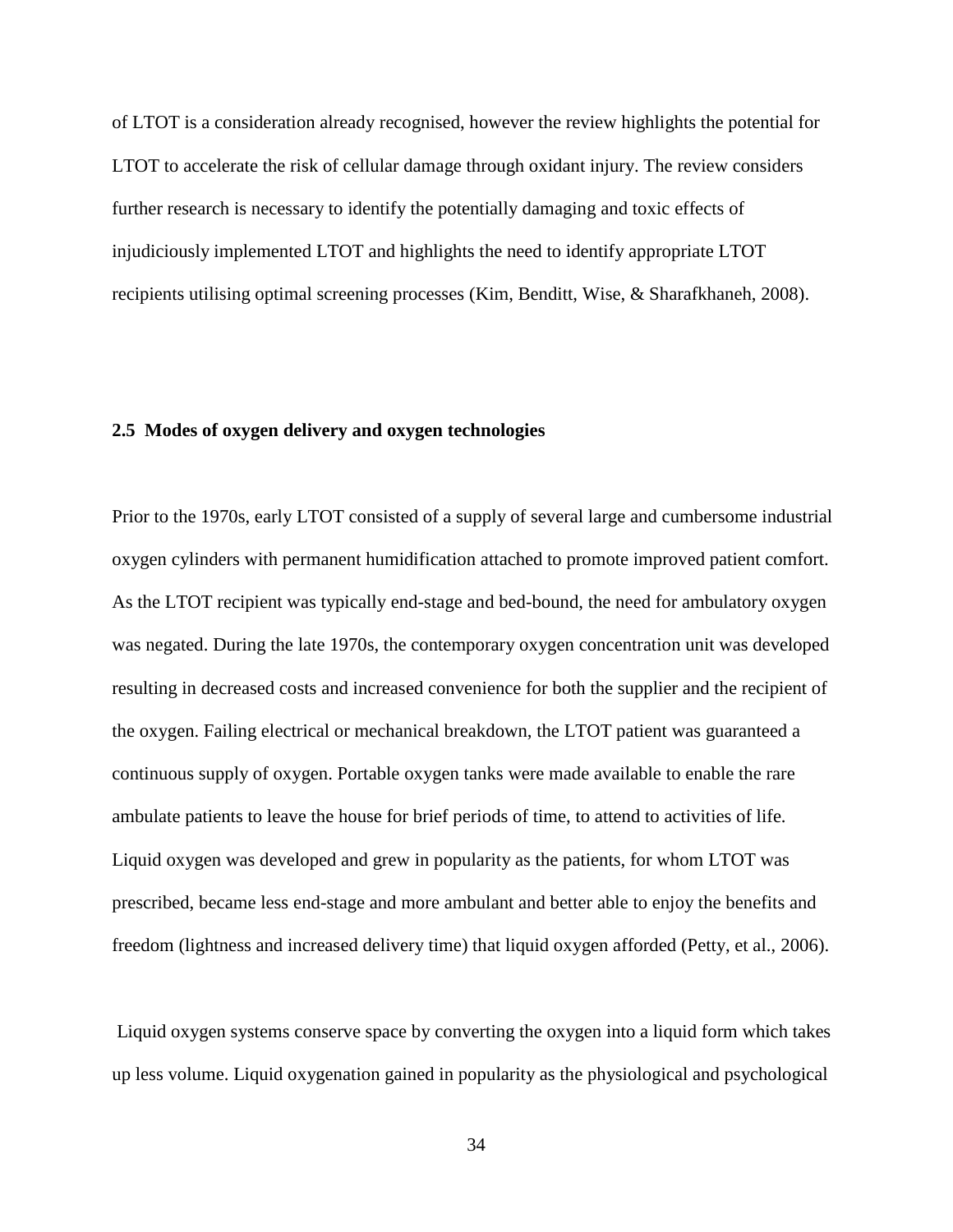benefits of the optimisation of LTOT became more evident and the patients' desire to continue to perform their usual activities of daily life increased. Over the past two decades two important changes in the prescription of LTOT have become evident. Younger LTOT patients, with early disease symptomology, are becoming increasingly prevalent and as such LTOT delivery devices are being developed to meet their desire to continue regular activity within and outside of their home. Steel cylinders have been replaced with aluminium along with a reduction in cylinder size from E (680 litres) to M (140 litres). Oxygen conserving devices have produced a 3:1 savings ratio enabling the LTOT patient to enjoy up to four hours of mobility with a flow delivery of two litres per minute (Petty, et al., 2006).

LTOT comes under the umbrella of domiciliary oxygen, the delivery and prescription of which is tailored to the individual patient. Domiciliary oxygenation encompasses long-term maintenance therapy, namely LTOT, short-burst oxygenation for acute exacerbations and periods of exertion and ambulatory oxygenation to enable the patient to remain independently and socially mobile (Lynes & Kelly, 2009). The COPDX guidelines suggest LTOT may be delivered by three differing methods all of which demonstrate equivalence in efficacy. The authors highlight the use of portable cylinders with the addition of oxygen conservation devices, stationary oxygen concentrators and liquid oxygen systems which possess the capacity to be refilled as needed (The Australian Lung Foundation and The Thoracic Society of Australia and New Zealand, 2009).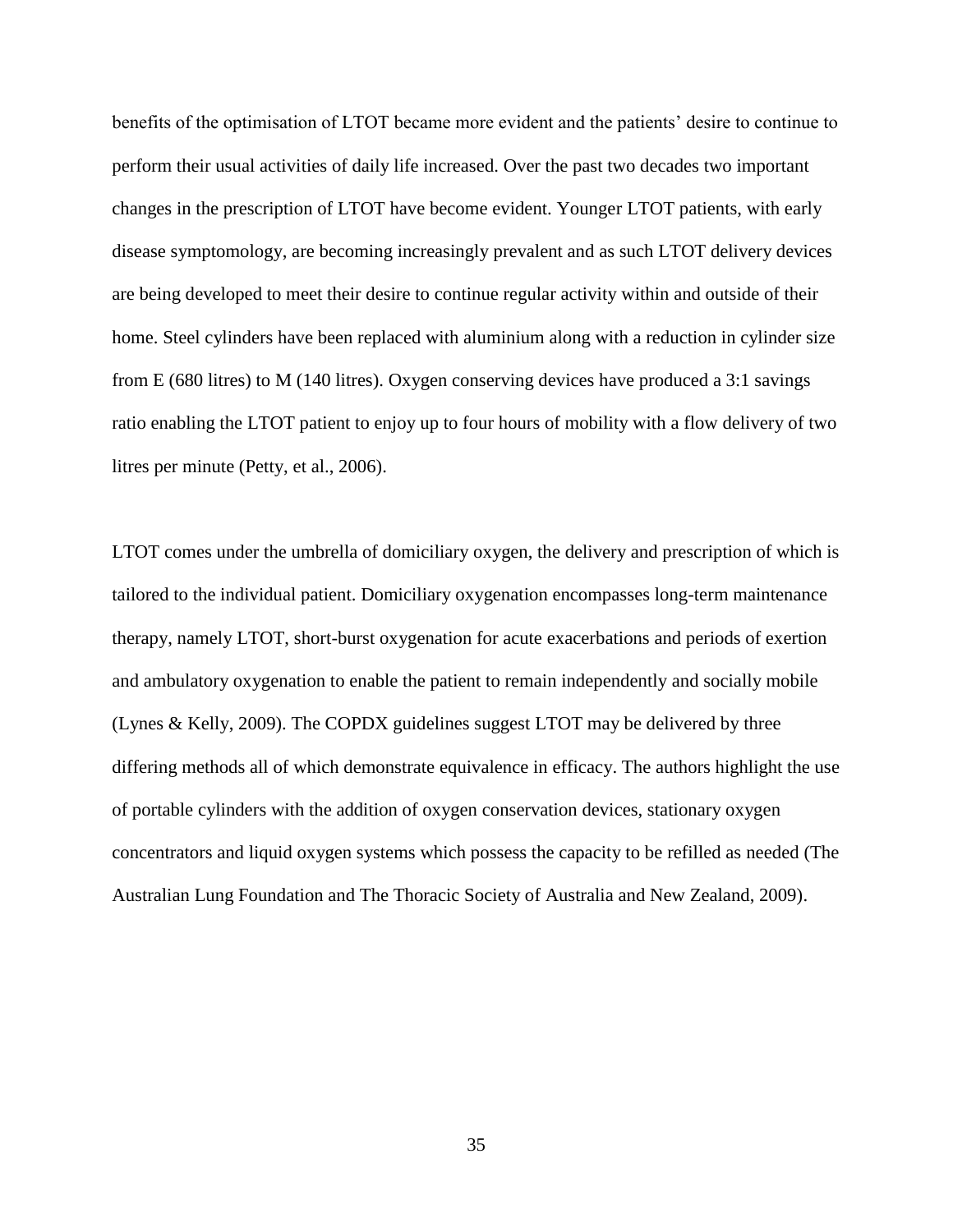#### **2.5.1 Ambulatory oxygen**

Nationally, and at a local level there appears to be a minority of LTOT patients who utilise ambulatory oxygen systems. At a local level, approximately three quarters of patients utilising LTOT are supplied with small portable oxygen tanks to enable them to leave the home and participate in activities within the community (M. Gluyas, personal communication, April 27, 2010). In 1922, Barach highlighted the benefits of some form of ambulatory oxygen delivery to improve the patient's exercise tolerance and to assist the patient to leave the house to better enjoy and maximise the activities of daily living (Barach, 1922).

Interestingly, the Canterbury District Health Board's "Blue Book" mentions ambulatory oxygen within the section detailing LTOT and then offers no further elaboration beyond a recommendation that portable oxygen must be approved by a respiratory physician (Beard, 2005). The COPDX guidelines mention ambulatory oxygen therapy and consider benefits are most evident when implemented intermittently for those patients who experience exertional desaturations. The authors suggest that contemporary evidence does not conclusively support the use of long-term ambulatory oxygen therapy in COPD however, due to the remoteness of many areas in New Zealand, the ability to utilise intermittent or ambulatory oxygenation may prove advantageous in emergency situations (The Australian Lung Foundation and The Thoracic Society of Australia and New Zealand, 2009).

The GOLD guidelines briefly mention ambulatory oxygenation with a declaration that conclusive evidence remains lacking and that to maximise the benefits of ambulatory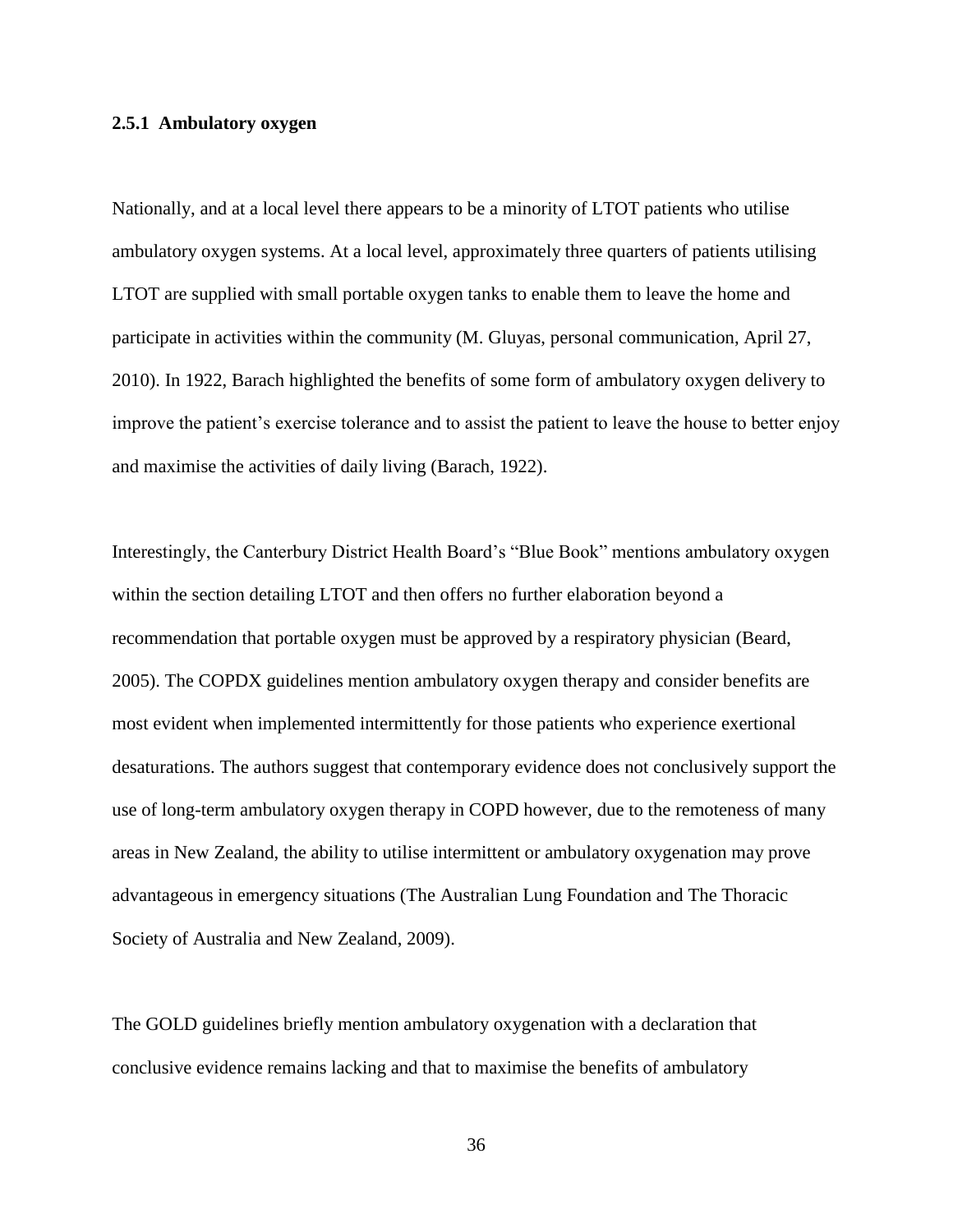oxygenation, patients require appropriate education regarding its use (Global Initiative for Chronic Obstructive Lung Disease, 2006). In contrast, the NICE guidelines devote a full page to guiding the use of ambulatory oxygen therapy and suggest that those LTOT patients who experience exercise desaturation and then demonstrate an improvement in exercise capacity via ambulatory oxygenation should have this prescribed (National Institute for Clinical Excellence, 2004). The BTS guidelines detail the use of ambulatory oxygenation and suggest the use of portable oxygenation may enhance the patient's adherence to and hourly period of LTOT and can improve exercise tolerance (British Thoracic Society, 1997). A New Zealand study explored the benefits of ambulatory and training oxygenation and concluded that ambulatory oxygen is useful for those patients already receiving LTOT and who wish to remain mobile and able to leave the house when desired. Liquid oxygen is another form of ambulatory oxygen however, this is not available in New Zealand (Young, 2005).

#### **2.5.2 Stationary oxygen**

Nationally the predominant delivery system for LTOT is the oxygen concentrator which consists of a large sized (14-15kg), electrically powered unit which has the ability to concentrate atmospheric air into oxygen. This oxygen is then filtered and delivered to the patient via lowflow (usually 2 Lpm) and nasal cannulas. Some home-based concentrator units have the ability to fill portable cylinders and this is managed by the patient within their home environment. According to M. Gluyas (personal communication, September 29, 2009) this application, although available, is not widely used within New Zealand potentially due to cost and safety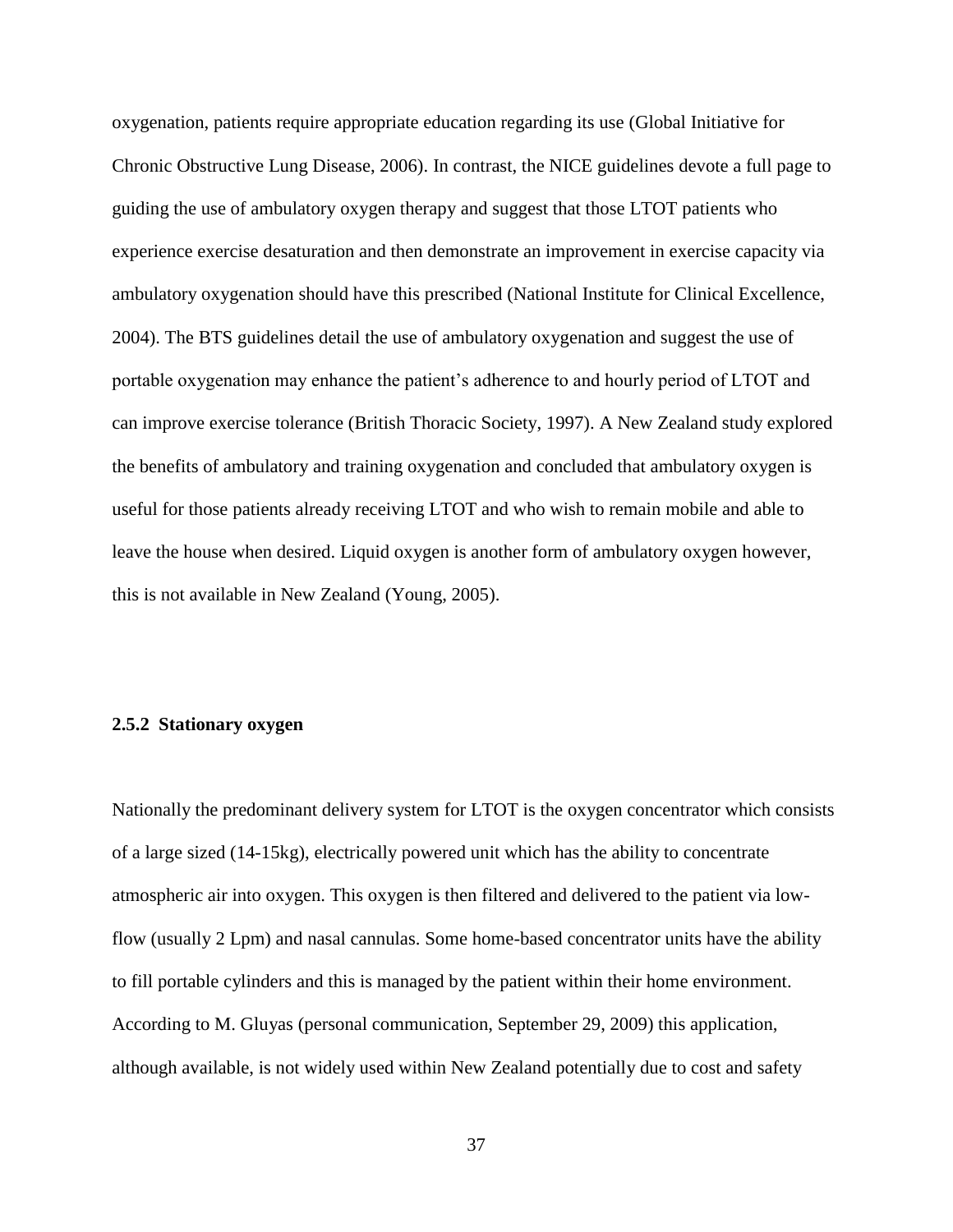considerations. The oxygen concentrator units used within the Canterbury District Health Board are Millennium (brand name), and more recently Respironics (brand name), at a cost of \$1260 per unit. The units require minimal maintenance with a filter change annually and the units are usually flow-governed at the prescribed flow rate in order to ensure safe oxygen delivery and minimise patient involvement and/or interference. The supply of LTOT is not means tested and is available free of charge long-term for those patients who qualify for LTOT therapy (M. Gluyas, personal communication, September 29, 2009). The only restriction imposed is the cessation of smoking at least one month prior to the commencement of LTOT (Canterbury DHB, 2006).

At a local level, the education of LTOT patients regarding their oxygen concentrators is usually offered by the maintenance team in the patient's own home on the day of discharge. The district nursing team then provides a follow-up visit in the evening to ensure the patient and their family is comfortable and competent with the use of the concentrator. The concentrator unit, which constantly emits a low volume sound, is usually placed in an adjacent room to the patient's bedroom and the patient is supplied with enough oxygen tubing to permit relatively unfettered mobilisation around their dwelling (M. Gluyas, personal communication, September 29, 2009).

## **2.5.3 Nasal cannula**

Due to the low-flow nature of oxygen delivery via the concentrator unit, the nasal cannula is deemed the least invasive and most appropriate oxygen delivery device. The nasal cannula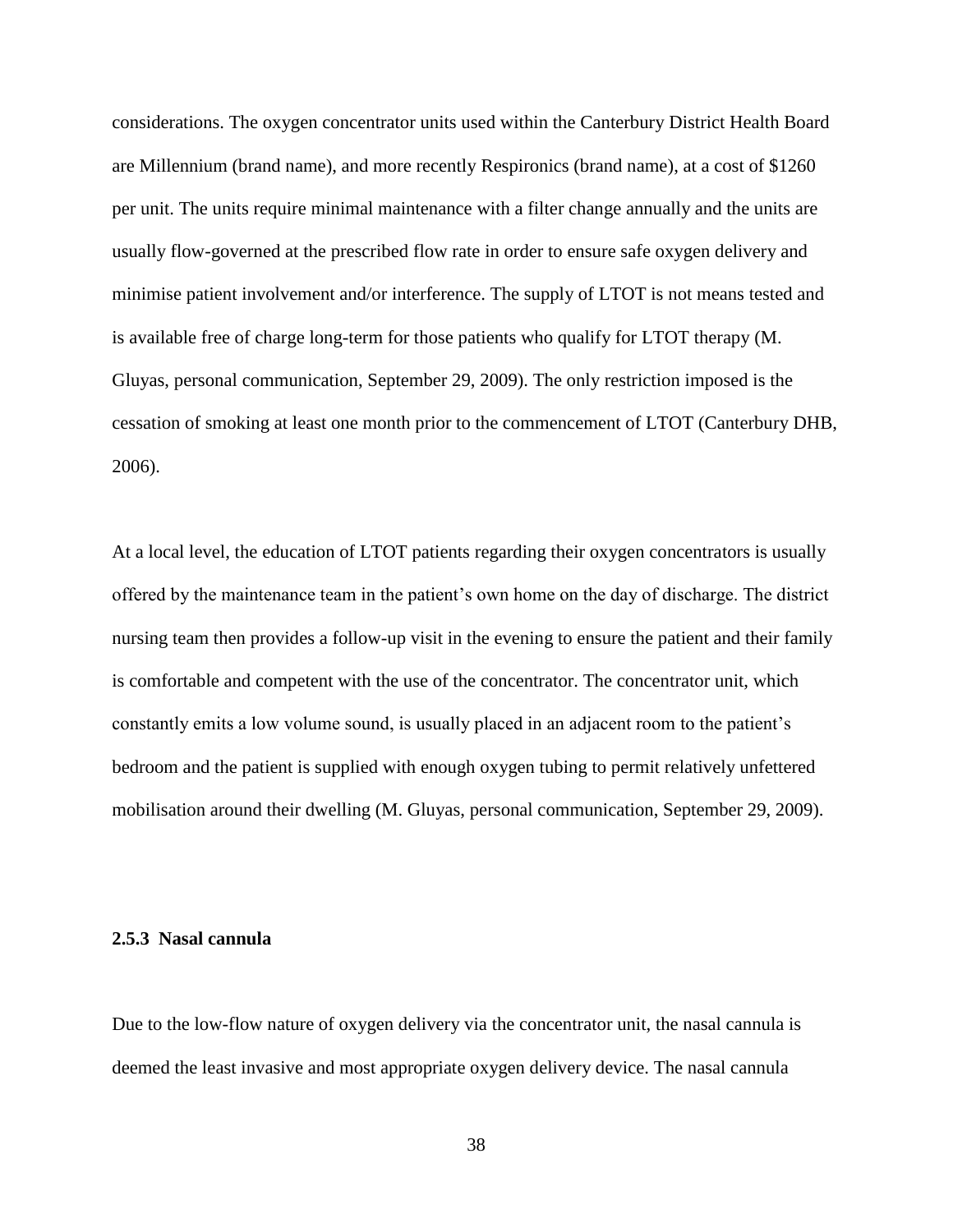consists of tubing which can be extended to allow the patient to mobilise throughout the house whilst continuing to wear the cannula. The cannula permits the patient to eat and drink and converse more freely without having the physical barrier presented by a facemask. The cannula has two small tubes which fit inside the patient's nostrils and soft thin tubing which hooks around the patient's ears. The nasal cannula is usually run at flow rates between 0.25-4 Lpm and delivers between 24-36% oxygen. Due to the high variability of ambient inspired air, as a result of the patient's ventilatory pattern, the oxygen percentage is very sensitive and inversely proportional. For example, the less respiratory effort the higher the fractional concentration of oxygen delivered (FiO<sub>2</sub>). For flow rates below 1 Lpm a low flow oxygen meter or regulator is recommended and flow rates above 4 Lpm are not recommended secondary to an increased risk of nasal dryness and irritation (Canterbury DHB, 2006).

The OxyArm (OA) patented by (Southmedic Inc, Canada) is considered an alternative to the nasal cannula and equivalent in provision of oxygenation and maintenance of saturation levels. The OxyArm is described as a minimal contact oxygen delivery device which consists of a headset with a rigid ambidextrous boom able to deliver oxygenation to those patients who may find the nasal cannula anxiety producing or damaging to the nares (Canterbury DHB, 2006; Paul & Otvos, 2006).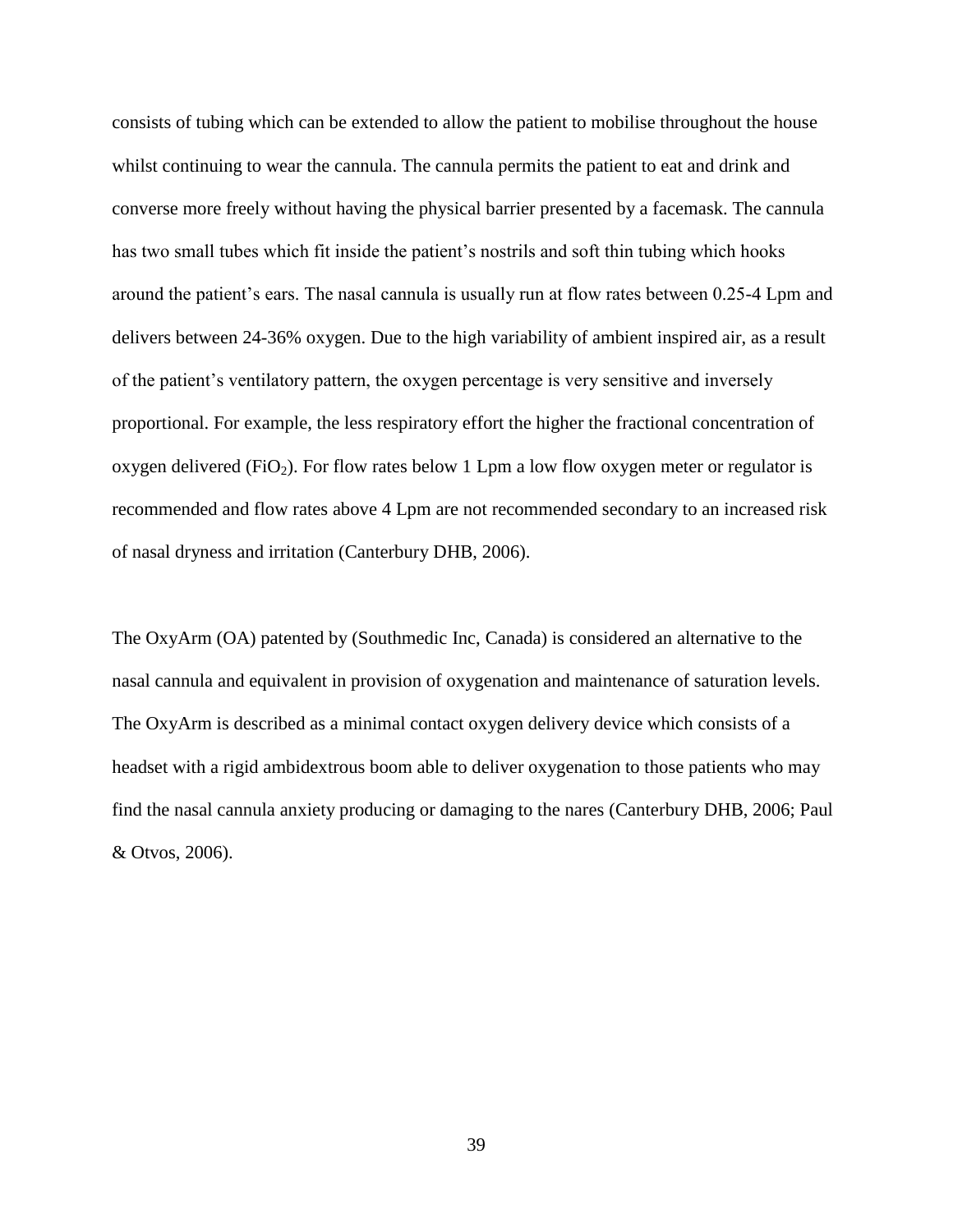## **2.5.4 Transtracheal**

The GOLD (2006) guidelines mention the transtracheal mode of oxygen delivery however, the guidelines advise it is a specialised application and should only be implemented in areas where expertise is available to monitor and adjust the oxygenation. Transtracheal delivery involves the delivery of oxygenation directly into the trachea completely bypassing the nasal and oral cavities. The advantages of transtracheal oxygen delivery include more accurate oxygen delivery and a potential reduction in the work of breathing, and although more invasive, patient acceptance appears high (Global Initiative for Chronic Obstructive Lung Disease, 2006; Tiep & Carter, 2007; Tiep & Carter, 2008).

### **2.5.5 Venturi**

The venturi (variable concentration mask) mask consists of a face mask with a trunk-like extension to which entrainment ports are connected. The ports permit extremely accurate titration of oxygen percentages delivered to the patient by allowing a precise dilution of oxygen by mixing with room air. The venturi mask should be the initial mask of choice for COPD patients during an acute exacerbation and the 24% port should be used initially if there is a possibility of  $CO<sub>2</sub>$  retention. In New Zealand, blue and white ports are available and when driven by the recommended oxygen flow rate, deliver percentages of oxygen 24%-55%. The venturi mask is capable of delivering controlled oxygenation, however the use of blood gas analysis is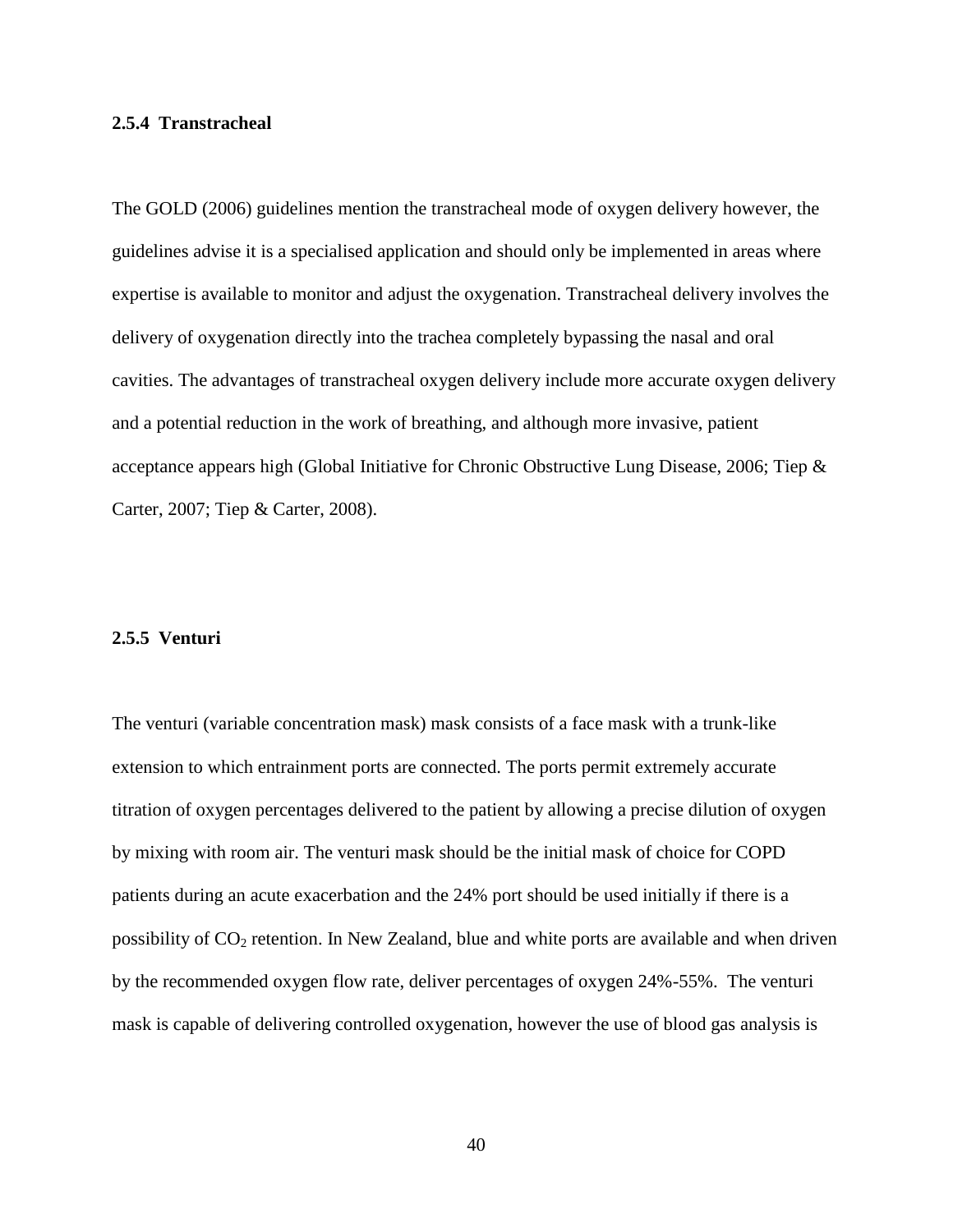still advised to ensure the controlled percentage is adequate for the patient's current presentation (Beard, 2005; Canterbury DHB, 2006).

#### **2.6 Acute and short-term oxygen therapy**

Short-term oxygen therapy [STOT] may be deemed more appropriate than LTOT for a particular group of COPD patients, especially after an acute exacerbation of their illness. Literature stipulates that criteria varies between assessments for STOT and LTOT following an acute exacerbation and recommend for  $PaO<sub>2</sub>$  levels between 50-55mmHg a waiting period of one to three months should be instigated before an assessment for LTOT is completed (Canterbury DHB, 2006). For those COPD patients with a  $PaO<sub>2</sub>$  of less than 50mmHg the authors advise a four week period of STOT may be indicated with a reassessment at the end of this period. The guidelines recommend "a single ABG measurement of  $PaO<sub>2</sub>$  is not a sufficient indicator for LTOT" (p. 247) and recommend all COPD patients considered as potential candidates for LTOT should have a repeat post acute ABG (on room air) within 48 hours of discharge. If the patient's room air resting  $PaO<sub>2</sub>$  is less than 55mmHg, the patient should be placed on oxygenation at 1 Lpm and the ABG measurement repeated. The aim is to titrate the oxygenation to the lowest possible flow rate which is sufficient to achieve a  $PaO<sub>2</sub>$  of 55mmHg or greater (Canterbury DHB, 2006).

Interestingly a Chinese study involving 17 participants argues the current static measurement of PaO<sub>2</sub>, in order to prescribe LTOT, may be inadequate and recommend continuous oxygen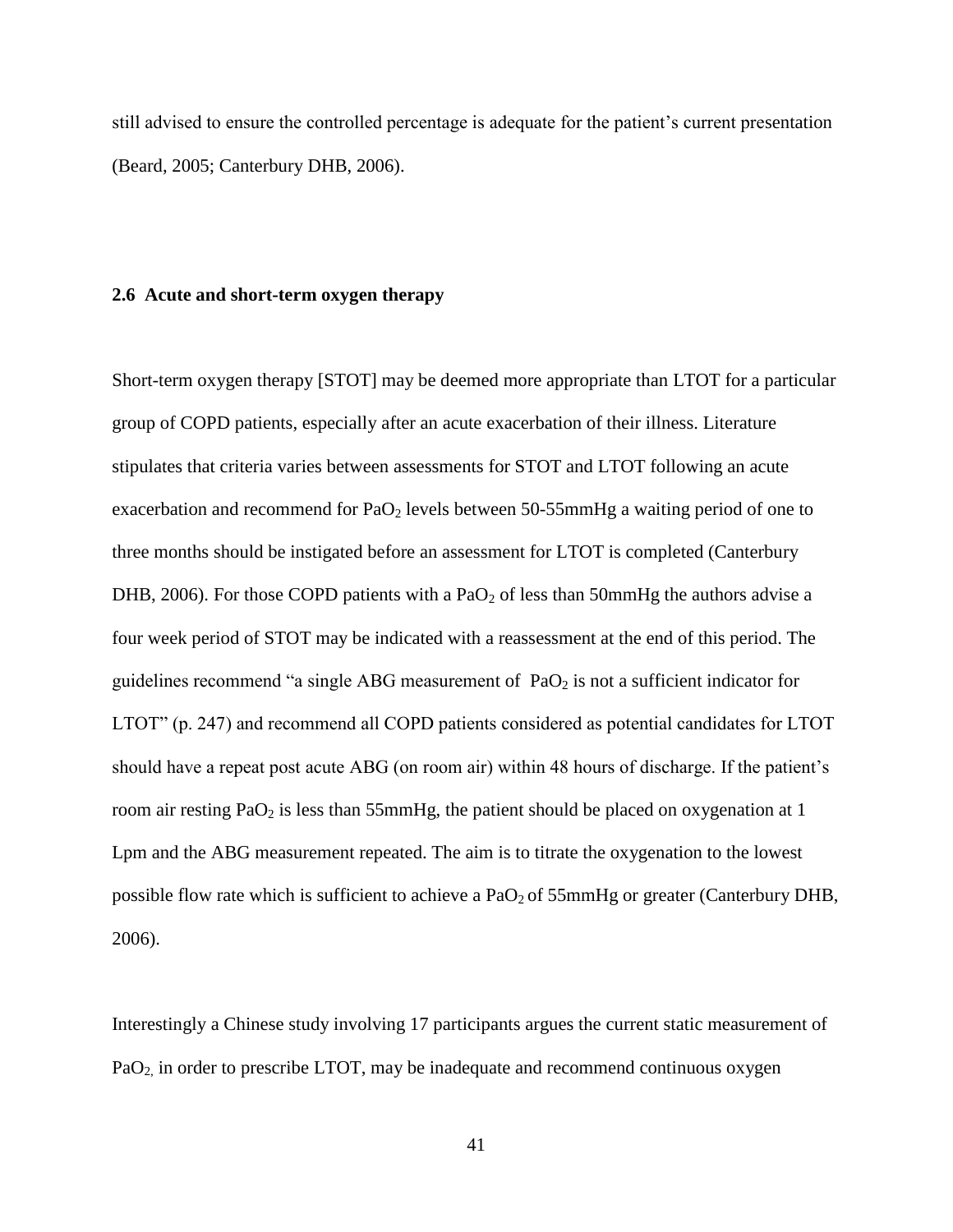monitoring, utilising pulse oximetry, may have the potential to provide a more accurate prescription of oxygenation. The authors argue within the outpatient setting, continuous pulse oximetry measurement is a cost effective, therapeutically effective and feasible method of prescribing LTOT (Zhu, et al., 2005). A study by Gustafson, Lofdahl and Strom reiterates the need to reassess the patient's suitability for LTOT if the oxygen therapy was commenced during an acute exacerbation of the disease. The authors argue their study highlighted the lowered survival rate for patients commenced on LTOT during an acute exacerbation and recommend a more accurate prescription of LTOT (Gustafson, Lofdahl, & Strom, 2008). A 2007 review of drugs (including oxygen) in COPD considers the purported benefits of short-burst oxygen therapy have been disproven and hence this form of oxygenation in COPD is not recommended. In contrast, the treatment of hypoxemic COPD patients with LTOT has proven outcomes and indications, however the authors suggest doubt persists regarding the appropriate use of LTOT (Albert & Calverley, 2007).

# **2.7 Debate**

Several authors have produced literature and studies which highlight the ongoing controversy regarding the most therapeutically correct percentage and oxygen delivery mechanisms, particularly during an acute exacerbation of COPD (Plant, et al., 2000). Although this study is focussing on the patient's experience of LTOT, the management of acute exacerbations is an important aspect of ongoing and complementary oxygen therapy and may have the potential to be lifesaving. Commentators suggest for those patients with a history of COPD maintaining the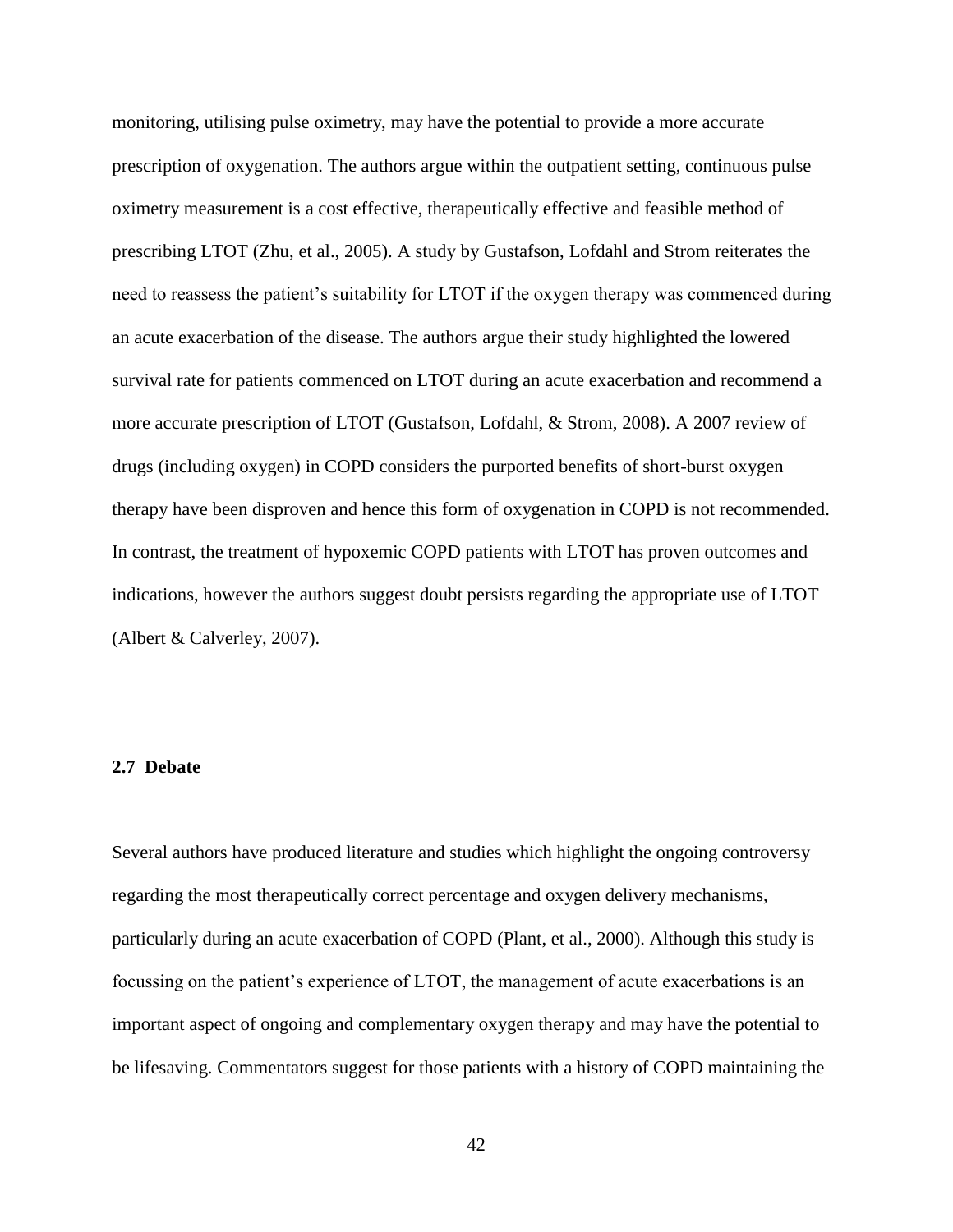SaO<sub>2</sub> between 87-92% is a "safer approach" than attempting to deliver higher concentrations of oxygenation in order to maintain "disproportionally" elevated oxygen saturations (Joosten, Koh, Bu, Smallwood, & Irving, 2007; Plant, et al., 2000). In contrast, several studies suggest many medical professionals afford too much consideration to the small percentage of COPD patients at risk of hypercapnia at the expense, or risk, of keeping the greater percentage of patients within levels of oxygenation considered to be hypoxic (Feller-Kopman & Schwartzstein, 2008; Murphy, Driscoll, & O'Driscoll, 2001; National Institute for Clinical Excellence, 2004).

# **2.8 Monitoring in COPD**

Monitoring in COPD includes aspects of objective measurement including: spirometry, ABG analysis, and the use of non-invasive pulse oximetry. Oxygen prescription and monitoring of the patient's adherence to their prescription is an important aspect of monitoring and serves to enhance the therapeutic benefits of LTOT. Smoking cessation advice and constant reinforcement is considered the most important aspect of monitoring. The importance of action planning as a form of monitoring and management will be addressed in Chapter five.

#### **2.8.1 ABG analysis**

The nasal cannula is the most widely used mode of LTOT delivery in New Zealand (Canterbury DHB, 2006) however, the GOLD guidelines suggest due to the potential wide variability of  $FiO<sub>2</sub>$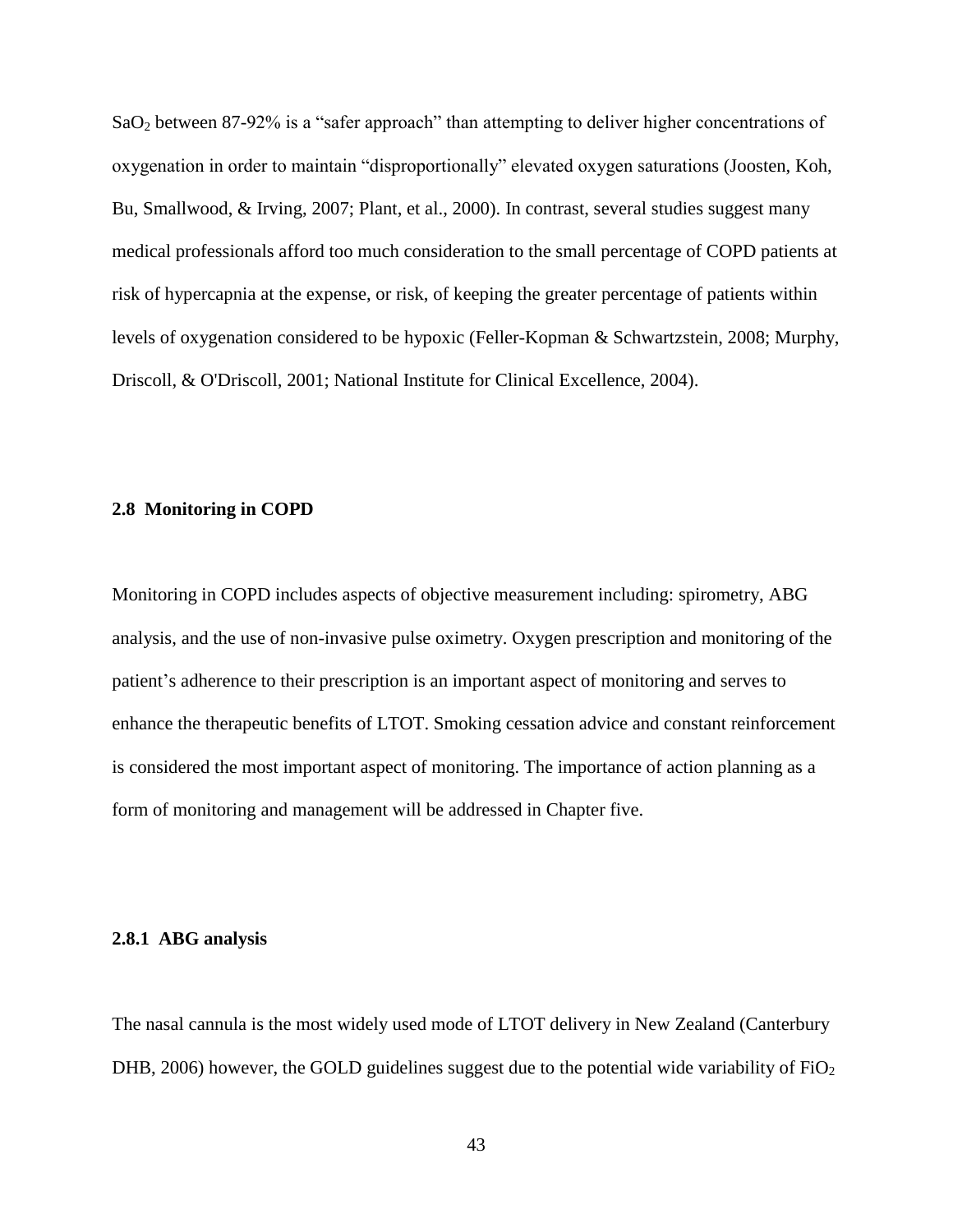delivered by the nasal cannula, additional ABG analysis should be performed in order to accurately titrate a satisfactory level of individual oxygenation (Global Initiative for Chronic Obstructive Lung Disease, 2006). ABG analysis involves the puncture of the radial artery and aspiration of approximately 3ml of blood for analysis. The sample is analysed for many levels including acid base status, namely  $pH$ ,  $pCO_2$ ,  $pO_2$ ,  $HCO_3$ , and base excess. These measurements provide an accurate indication of the patient's metabolic and respiratory status and are an important indicator of deterioration or improvement.

The COPDX (2006) guidelines recommend ABG analysis should be undertaken in all COPD patients with severe disease "those being considered for domiciliary oxygen therapy (e.g., whose  $FEV<sub>1</sub>$  is < 40% predicted or < 1L, whose oxygen saturation as measured by pulse oximetry  $[SpO<sub>2</sub>]$  is  $\lt 92\%$ ), those with pulmonary hypertension, and those with breathlessness out of proportion to their clinical status). Respiratory failure is defined as a  $PaO<sub>2</sub> < 60$ mmHg (8kPa) or  $PaCO<sub>2</sub> > 50$ mmHg (6.7kPa). The latter is termed "ventilatory failure" and is accompanied by either compensated (chronic) or uncompensated (acute) acidosis. Acute respiratory acidosis indicates a need for assisted ventilation" (The Australian Lung Foundation and The Thoracic Society of Australia and New Zealand, 2009, p. 49). The Gold (2006) guidelines indicate although pulse oximetry is useful to determine and evaluate a patient's level of oxygenation and oxygenation requirements, ABG analysis is necessary and definitive to ascertain the degree of severity of an acute exacerbation. "A PaO<sub>2</sub> < 8.0 kPa (60mmHg) and/or  $SaO<sub>2</sub>$  < 90% with or without  $PaCO<sub>2</sub> > 6-8$  kPa, 45-60mmHg) in a patient with respiratory failure is an indication for mechanical ventilation" (Global Initiative for Chronic Obstructive Lung Disease, 2006, p. 63).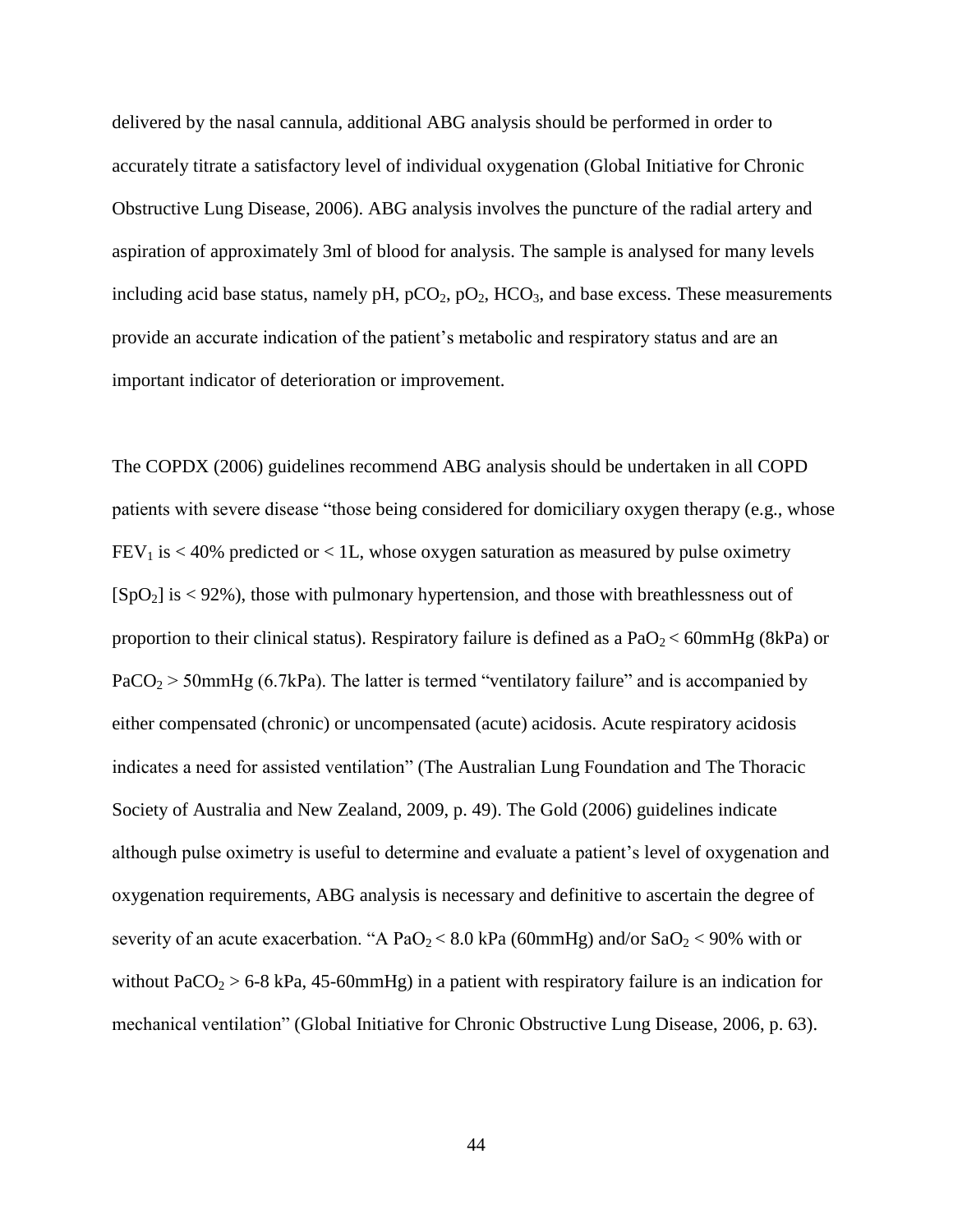Despite the predominance of ABG analysis to initiate and assess the efficacy of LTOT, a growing number of studies highlight the use of capillary sampling as a less painful, less invasive and equally accurate procedure to obtain the necessary blood gas levels (Dar, Williams, Aitken, Woods, & Fletcher, 1995; Pitkin, Roberts, & Wedzicha, 1994; Yildizdas, Yapicioglu, Yilmaz, & Sertdemir, 2004). Due to the close proximity of nerves, veins and arteries within the anatomical region deemed appropriate for ABG puncture, the procedure is not without risk and a skilled practitioner is paramount to ensure patient safety. Despite the skill of the practitioner, the procedure remains a traumatic and painful experience and may in some cases result in a reluctance to attend hospital for treatment. This non-attendance has the potential to be catastrophic for the patient especially in an acute exacerbation of recurrent respiratory illness (Dar, et al., 1995).

Within contemporary practice and at a local level, the initiation of LTOT is determined by two main forms of measurement, namely ABG analysis and pulse oximetry. These tests may be performed at rest or shortly after a period of exertion in an attempt to provide an optimal level of oxygenation (Canterbury DHB, 2006). A study undertaken in 1999 highlighted the potential for error in oxygenation utilising these methods and the authors argue that the clinical setting assessment fails to capture the potential for desaturation experienced by LTOT patients when performing their usual activities of daily living within their own environment (Pilling & Cutaia, 1999).

Medical professionals and international and national guidelines have highlighted the importance of oxygen saturation level monitoring and the measurement of ABG to guide the application and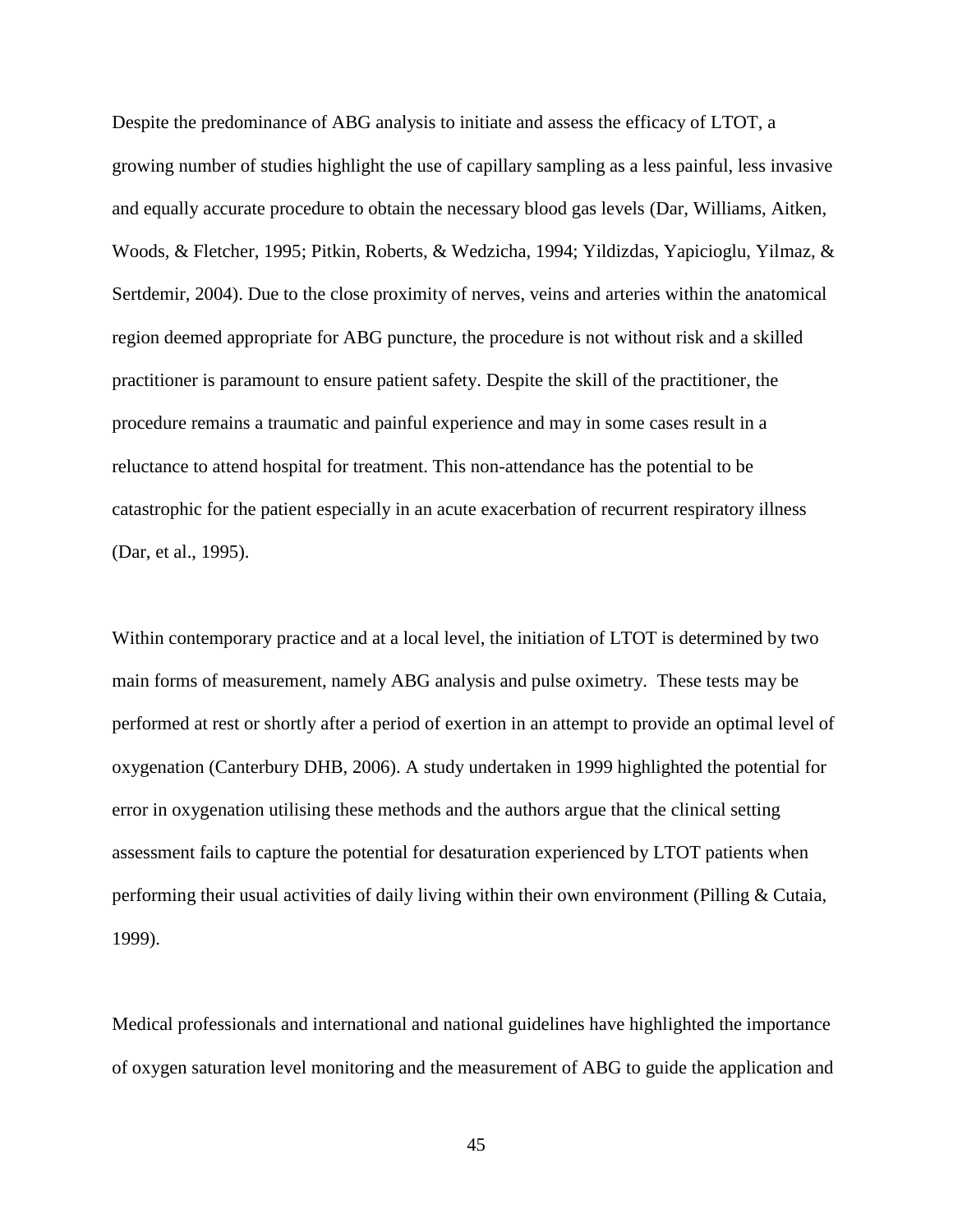usage of supplemental oxygenation, including LTOT. These levels are considered objective and measureable however, despite the lack of objectivity and reliance on subjective reports, 51% of primary care physicians and 10% of respiratory specialists considered symptoms were an additional indication for the implementation of oxygen therapy (Barr, et al., 2005). Controversially, a study undertaken in Italy suggests in acute exacerbations of COPD ABG analysis is not routinely undertaken, resulting in inappropriate oxygenation or conversely inappropriate withholding of oxygen (Antonelli Incalzi, et al., 2002).

#### **2.8.2 Pulse oximetry**

Pulse oximetry is a quick, simple to use, alternative to ABG measurement and an alternative means by which to objectively measure a patient's  $SpO<sub>2</sub>$ . Pulse oximetry involves the use of technology which uses an infrared light beam to assess the amount of haemoglobin which is carrying oxygen molecules and then provides computerised LED reports to enable visual assessment. A probe is attached to the patient's finger or earlobe and this probe is able to emit light in two wavelengths (605nm and 805nm). The oximeter then calculates the difference between haemoglobin absorption at the two wavelengths thus providing a percentage of saturated haemoglobin (Fearnley, 1995).

Pulse oximetry is cost effective, non-invasive, and portable and provides an immediate means by which to monitor a patient's oxygenation. There are limitations to its use and accuracy and these are particularly evident in cases of hypovolaemia, hypotension, shivering, and some cardiac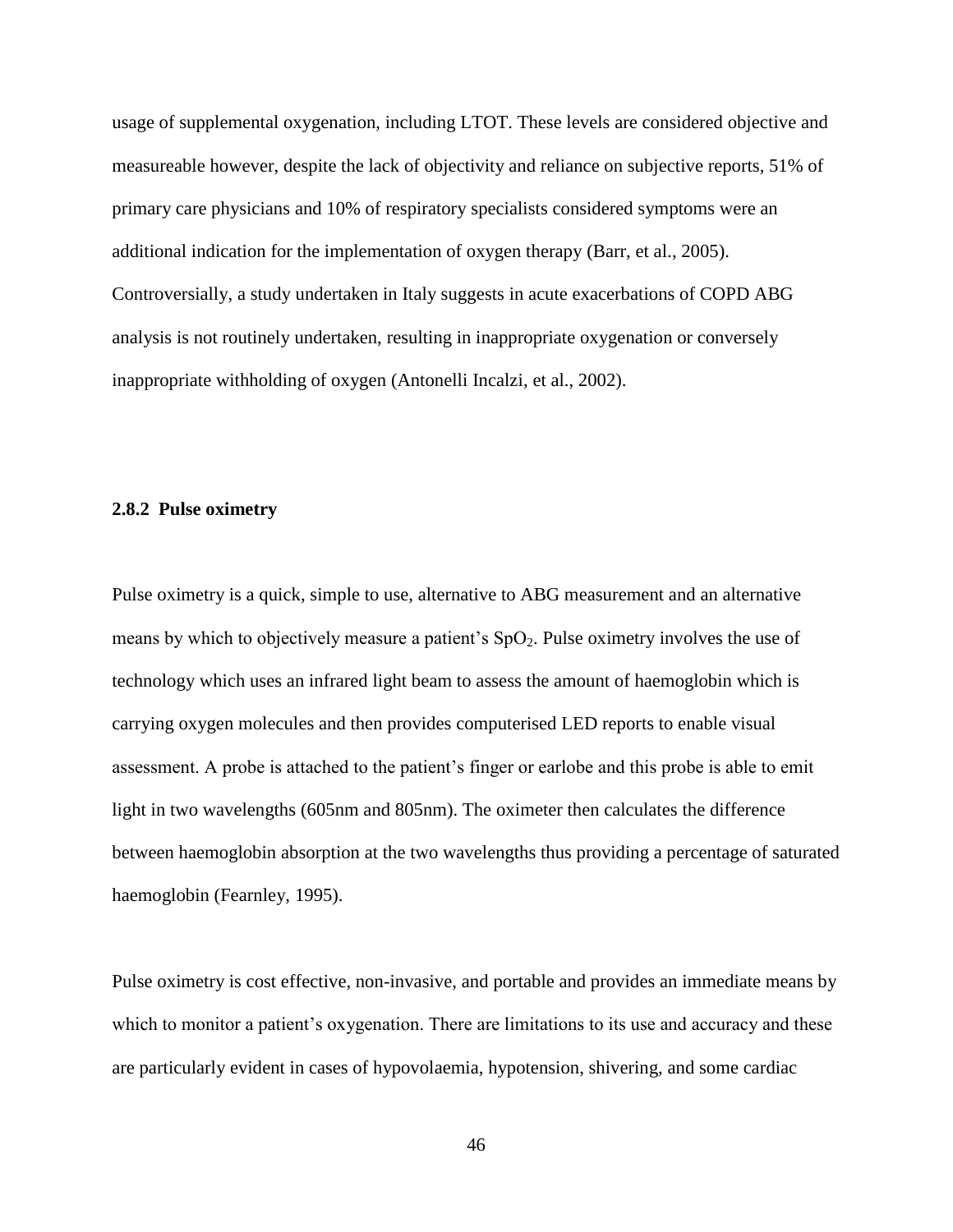arrhythmias. Most importantly, for those patients with respiratory failure, oximeters cannot provide information regarding the blood levels of  $CO<sub>2</sub>$ . Pulse oximetry does not have the capability to distinguish between carboxyhaemoglobin and oxyhaemoglobin and will report an inaccurate percentage of oxygenated haemoglobin with obvious implications for practice and LTOT monitoring (Fearnley, 1995).

# **2.8.3 Smoking cessation**

Smoking cessation is considered the most important factor in COPD monitoring and management and the GOLD guidelines suggest even those patients with existing COPD may benefit from smoking cessation. Potential and proven benefits include the prevention, or retardation, of airflow obstruction, and a potential degree of reduction of disease progression (Global Initiative for Chronic Obstructive Lung Disease, 2006). For those patients with early mild disease processes, smoking cessation has been shown to reduce the degree of long-term mortality however, this improvement may not be evident for those patients with well established COPD (Albert & Calverley, 2007). Smoking is complicit in 85-90% of COPD cases and is implicated in many pathological processes, including heart disease and diabetes. In a concerted effort to target current smokers who are admitted as patients within the Canterbury District Health Board's institutions, a smoking assessment and smoking cessation interventions are instigated for all medical and surgical patients on admission (Appendix A). This strategy is termed the "ABC Strategy for Smoking Cessation". A review of smoking cessation undertaken at Christchurch Hospital in 2009 found that for a 12 month period from 2009 to 2010, \$16,685 was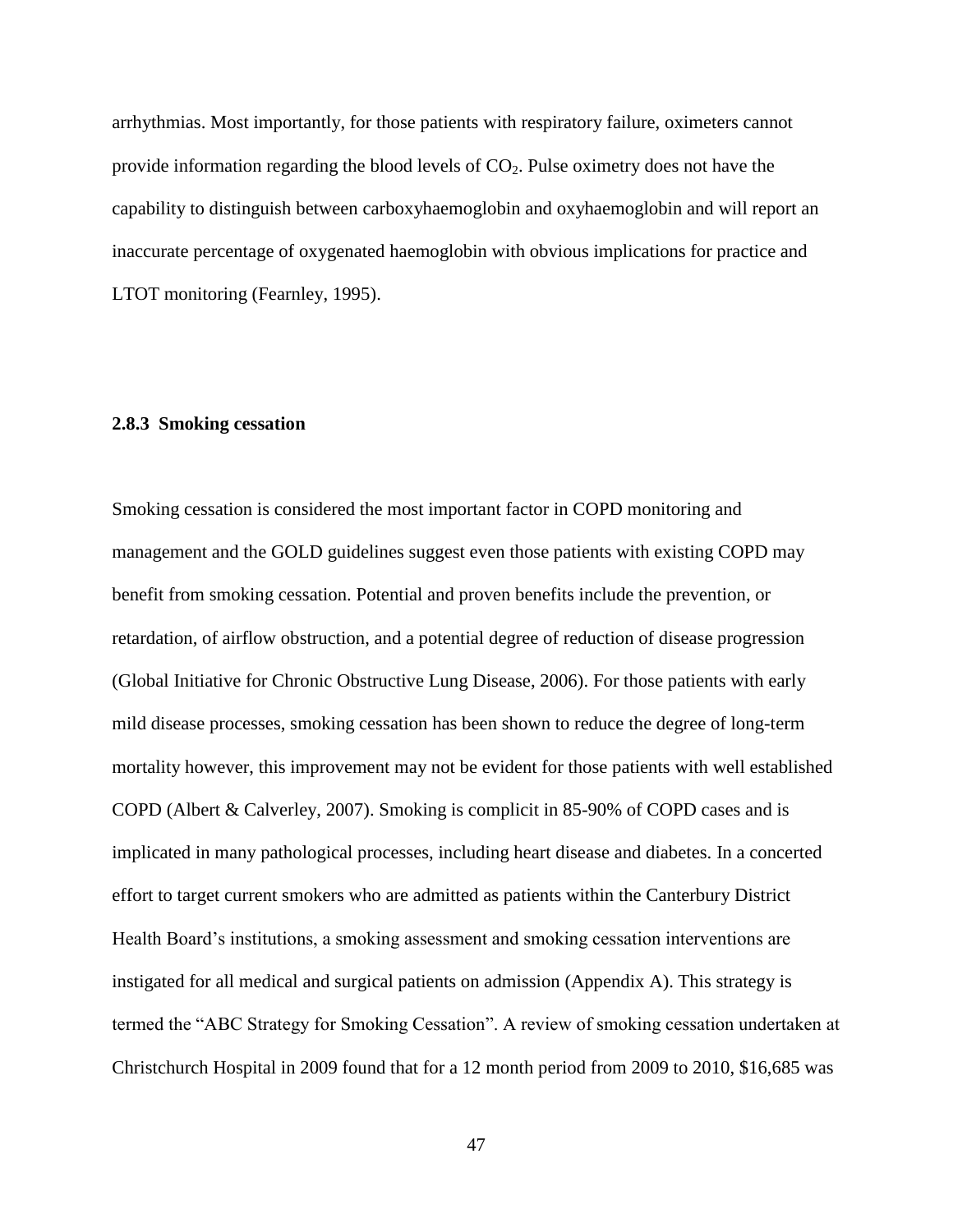spent on nicotine replacement therapy [NRT]. This figure is triple the amount spent on NRT in 2005 and correlates with an increased patient target from 15%-67% in June of this year (Currie, Daley, & Richardson, 2010).

The COPDX guidelines report smoking cessation programmes have proven physiologically effective and financially beneficial for males and females and for persons of differing ethnic and cultural groups. The guidelines suggest a brief intervention approach is often effective and to produce maximal benefits, should be implemented at every patient contact (The Australian Lung Foundation and The Thoracic Society of Australia and New Zealand, 2009). Van der Meer, Wagena, Ostelo, Jacobs and Van Schayck (2009) suggest that smoking cessation intervention, involving physiological and psychosocial aspects, is the single most important consideration in the treatment of COPD, however to date, little research has been performed to assess the efficacy of interventions for the COPD patient group who appear to have been overlooked in comparison to the well smoking cohort (Van der Meer et al.,).

The incidence of COPD for those who concurrently smoke tobacco and marijuana is another area which also requires further research. A study of young male smokers with an average of 26 pack years of concurrent tobacco and marijuana use highlighted the lung tissue degradation (large bullae), cough, sputum production and wheeze evident for this patient group (Johnson, Smith, Morrison, Laszlo, & White, 2000). The authors suggest the harmful effects of tobacco smoking are well researched and documented however, the effects of marijuana smoking are somewhat lacking and less well researched or documented. The pulmonary symptoms as a result of marijuana smoking may be equal if not more severe than those evident for tobacco smokers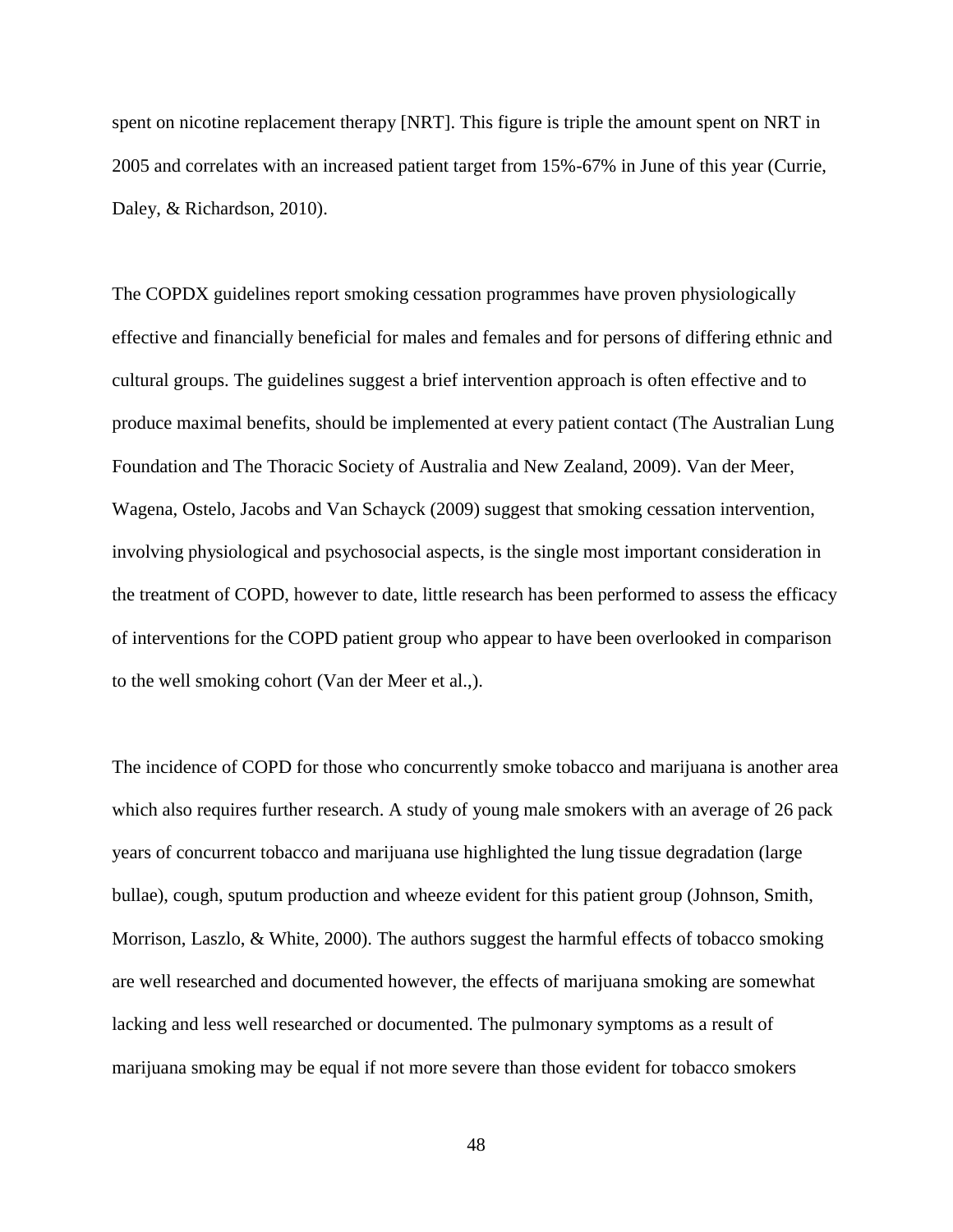hence the need to undertake further study into the potential for pulmonary toxicity as a side effect of marijuana usage (Johnson et al., 2000). Figure 2.4 depicts predicted  $FEV<sub>1</sub>$  in smoking with curves demonstrating the rate of loss for a hypothetical susceptible smoker and the potential effects of smoking cessation.



Figure: 2.4: FEV<sub>1</sub> in smoking

From: "The natural history of chronic airflow obstruction," by C. Fletcher and R. Peto, 1977, *British Medical Journal, 1*, p. 1646. 1977. Reprinted with permission.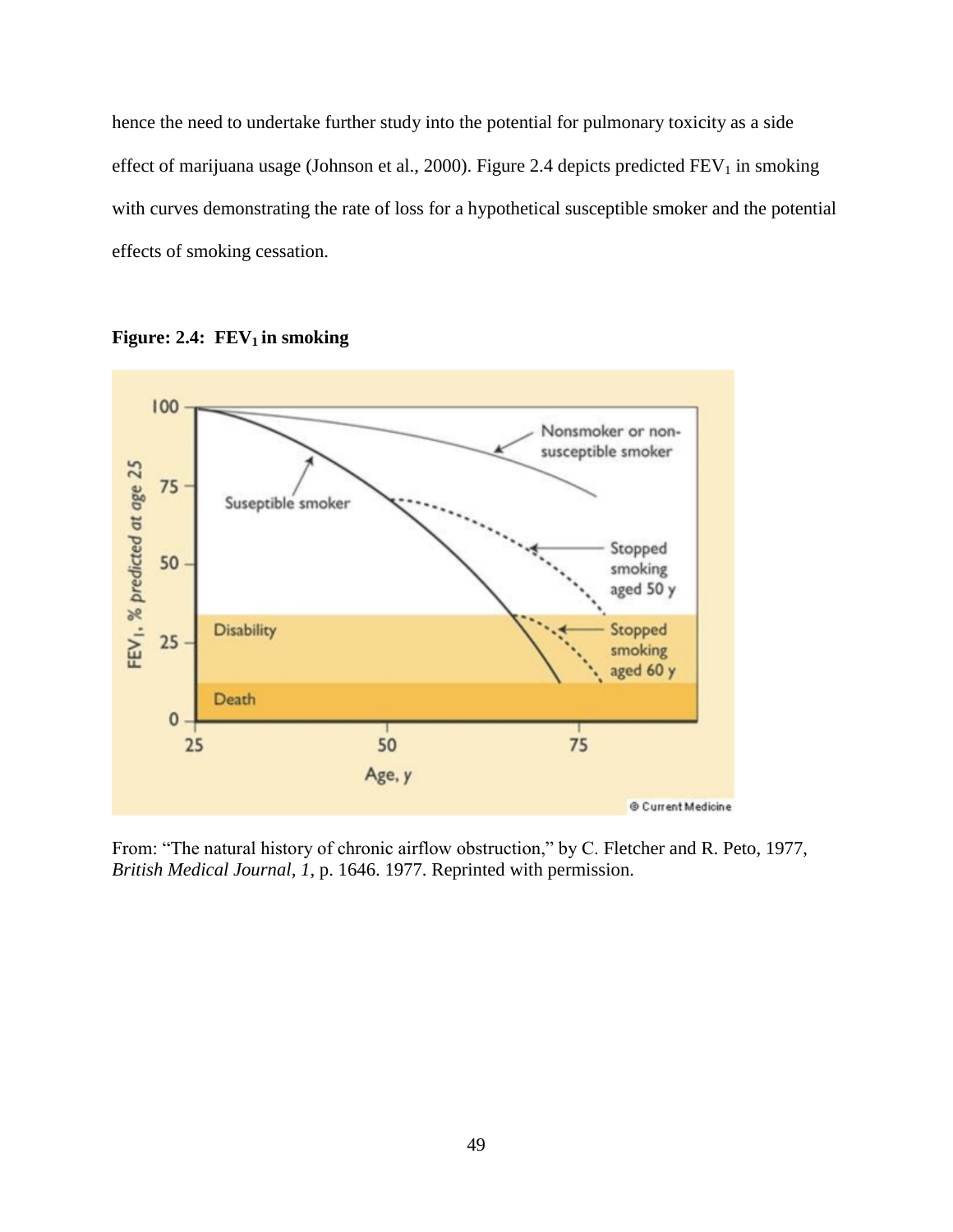# **2.8.4 Oxygen prescription**

Oxygen is categorised as a drug used to treat varying degrees of hypoxemia which if used incorrectly and inappropriately, may prove to be ineffective and potentially lethal. Accurate oxygen prescription is essential to ensure efficacy of treatment, however research suggests that oxygen is often poorly prescribed (Dodd, et al., 2000). In many instances in acute medicine, oxygen therapy is governed by empirical applications and in some instances is given to patients based on subjective and presumptive need, rather than on objective measurements. The dangers inherent in this approach are the detrimental effects of under-oxygenation and in contrast hyperoxia, thus the prescription of oxygen therapy based on objective measurement and monitoring is deemed optimal and judicious management (Thomson, Webb, Maxwell, & Grant, 2002).

Oxygen is considered a medication and hence oxygen should be prescribed by the medical practitioner on the patient's medication sheet. Locally and within the Canterbury District Health Board, this patient medication chart is termed an MR4 and the oxygen prescription should include flow rate per minute, mode of delivery (acute mask, nasal cannula etc) and expected duration of delivery (Canterbury DHB, 2006). In reality and usual practice, a degree of laxity regarding adherence to protocol seems apparent and often the delivery of oxygenation is governed by the measurement of  $SpO<sub>2</sub>$  via pulse oximetry. For example, a medical order may be given within the clinical notes to ensure the patients  $SpO<sub>2</sub>$  is kept at a level equal to or greater than 90%. This directive seldom includes the flow rate or means of delivery of oxygenation and these decisions are often delegated to the attending nurse (M. Gluyas, personal communication,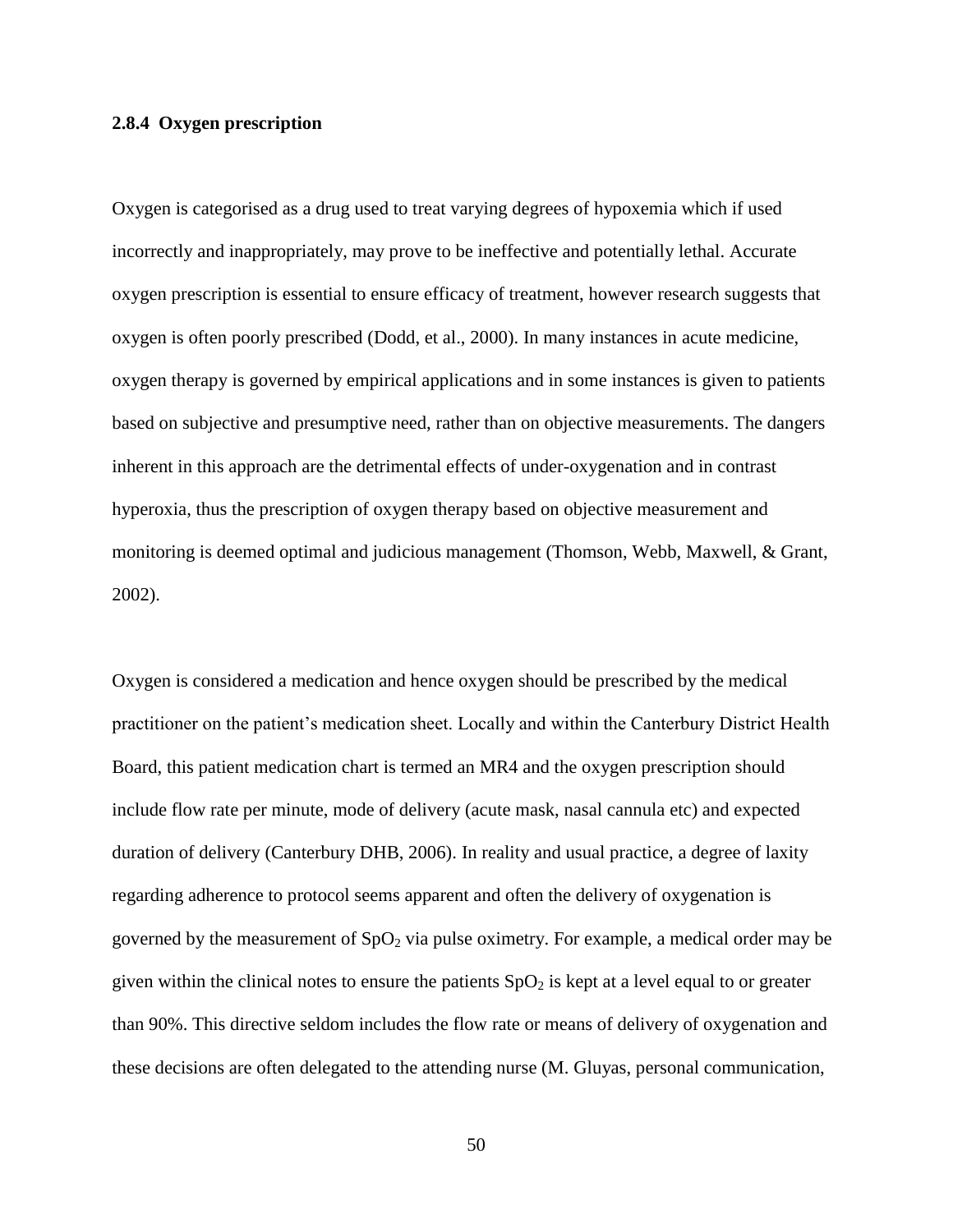October 12, 2009). This lack of adherence to guidelines for oxygen prescription is highlighted and reiterated in a study auditing the prescribing habits of junior doctors in a Scottish Hospital before and after the introduction of a prescription form. The study findings highlighted the high percentage (93%) of erroneous oxygen prescriptions prior to implementation of the medication chart (Dodd, et al., 2000).

One of the recommendations of the Sixth Oxygen Consensus Conference (1987) is that LTOT should be supplied on the prescription of a physician. The prescription should include aspects such as the source of oxygen delivery (concentrator, compressed oxygen in cylinders) and the most appropriate delivery device. This combination may ensure the patient receives the correct oxygen flow rate to avoid episodes of potentially life threatening hypoxemia. The authors suggest a standardised oxygen prescription form would ensure continuity and compliance by the prescribing physician, the supplier and potentially enhance patient understanding and compliance (Petty, et al., 2006).

# **2.8.5 Spirometry**

Spirometry is the most commonly implemented pulmonary function assessment test and is utilised for those patients who experience symptoms of respiratory illness and/or those who are at risk secondary to factors such as smoking, environmental exposures and familial or genetic predispositions. Spirometry may be performed in the respiratory laboratory setting, however since 1990 the accuracy of office spirometry units has enhanced the clinician's ability to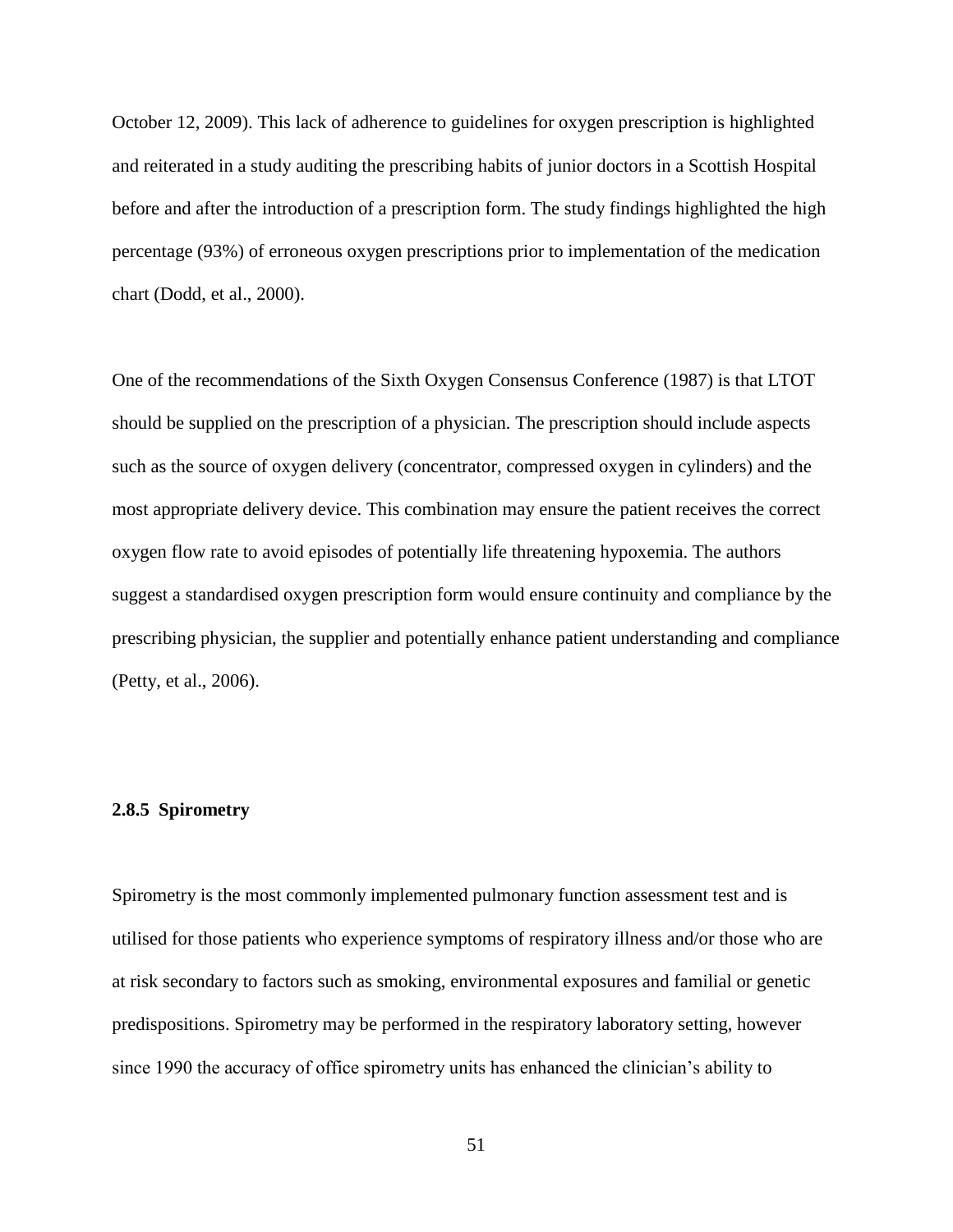discover, monitor and diagnose restrictive airways disease, including asthma and COPD (Enright, 2009a).

Spirometry is often used to diagnose and monitor the progression of COPD and up to 65% of specialist physicians and pulmonologists utilise spirometry to assess bronchodilator responsiveness before diagnosing COPD (Enright, 2009a). Spirometry was utilised to monitor patient progress by up to 70% of medical professionals, nevertheless a lower utilisation of the procedure was highlighted for primary care physicians with an uptake of 43% (Barr, et al., 2005).

Spirometry is considered a low risk diagnostic procedure, however due to the exertion necessary to obtain accurate recordings, spirometry is not recommended for those patients with a recent myocardial infarction, unstable angina, pneumothorax and recent abdominal, neurological and ophthalmic surgery. Spirometry is performed with the patient in a seated position with the nares occluded manually or by the use of nose clips. The patient should be coached to take as deep a breath as possible prior to placement of the mouthpiece. Once the patient has taken the required deep inhalation, the mouthpiece is immediately placed between the patient's teeth and a tight seal with the lips is optimal to avoid the risk of air escape and subsequent erroneous measurements. The patient is then prompted to exhale sharply and to "blast" the exhaled breath into the spirometry machine's tubing and to continue the exhalation phase for at least six seconds. Up to three manoeuvres are usually performed and the addition of bronchodilators prior to the second or third manoeuvres may highlight a degree of bronchoconstriction reversibility if present (Enright, 2009b). Figure: 2.5 illustrates spirometric measurements of FVC and FEV1.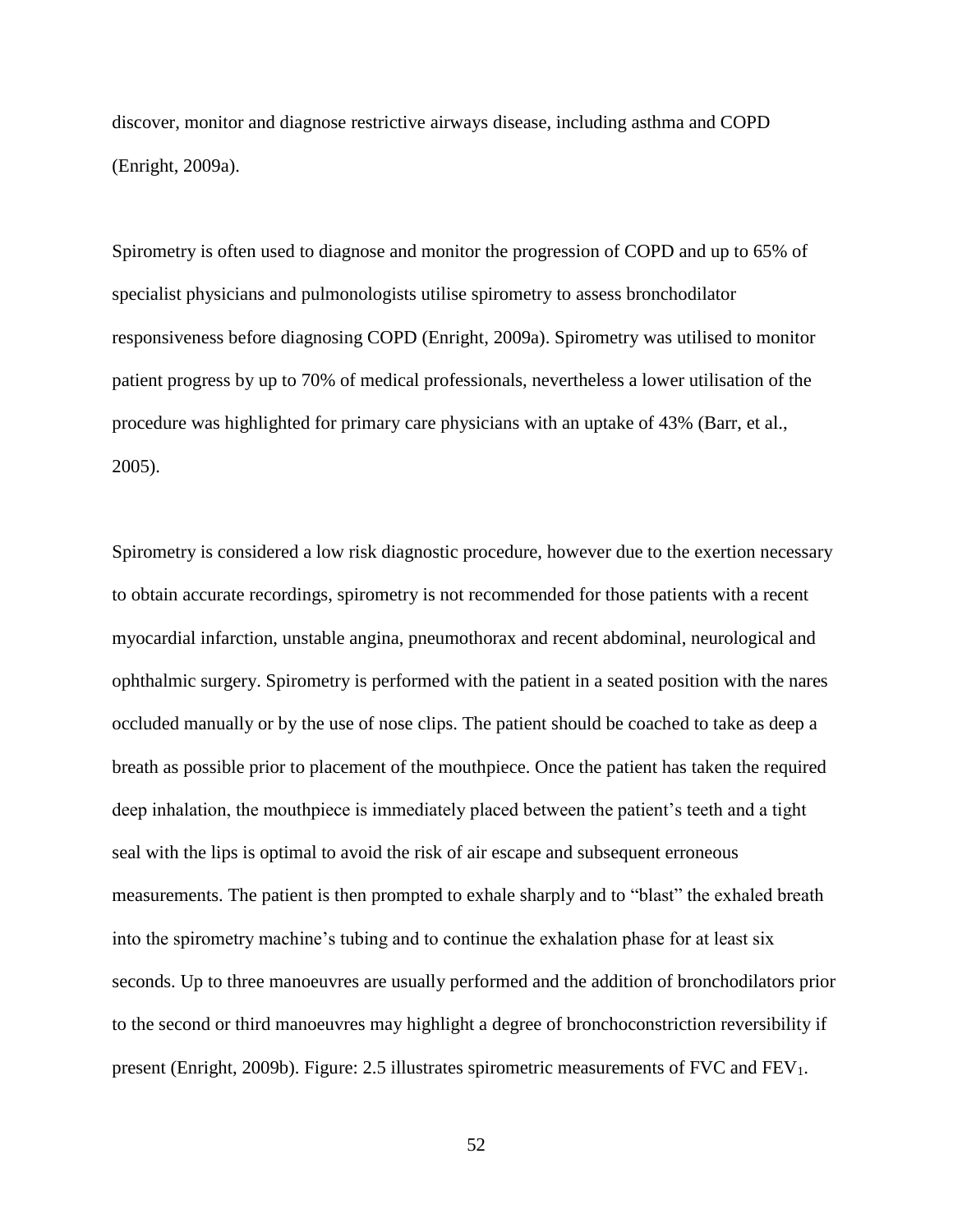

**Figure: 2.5: .Spirometric measurements of FVC and FEV<sup>1</sup>**

From: *What is COPD? Tests your doctor may perform*, by European Federation of Allergy and Airways Diseases Patients Association, 2011, Retrieved from [http://www.efanet.org/copd/what\\_is\\_copd\\_tests.html.](http://www.efanet.org/copd/what_is_copd_tests.html) Reprinted with permission. isp. 1)

# **2.9 Experiences**

Numerous studies have highlighted the psychosocial impact of LTOT on people with COPD, including a reduction in the ability to independently perform activities of daily living and an increased incidence of depression and feelings of helplessness and disabling anxiety. Denial of, or non-compliance concerning the use of LTOT appears to be another common theme which highlights implications for efficacy of therapeutic interventions (Bailey, 2004; Barnett, 2005; Doi, 2003; Ring & Danielson, 1997). The majority of literature suggests all patients with COPD experience some degree of lowered quality of life and a lessening of overall life satisfaction which is improved by the use of LTOT (Cornford, 2000; Cullen & Stiffler, 2009; Lynes & Kelly,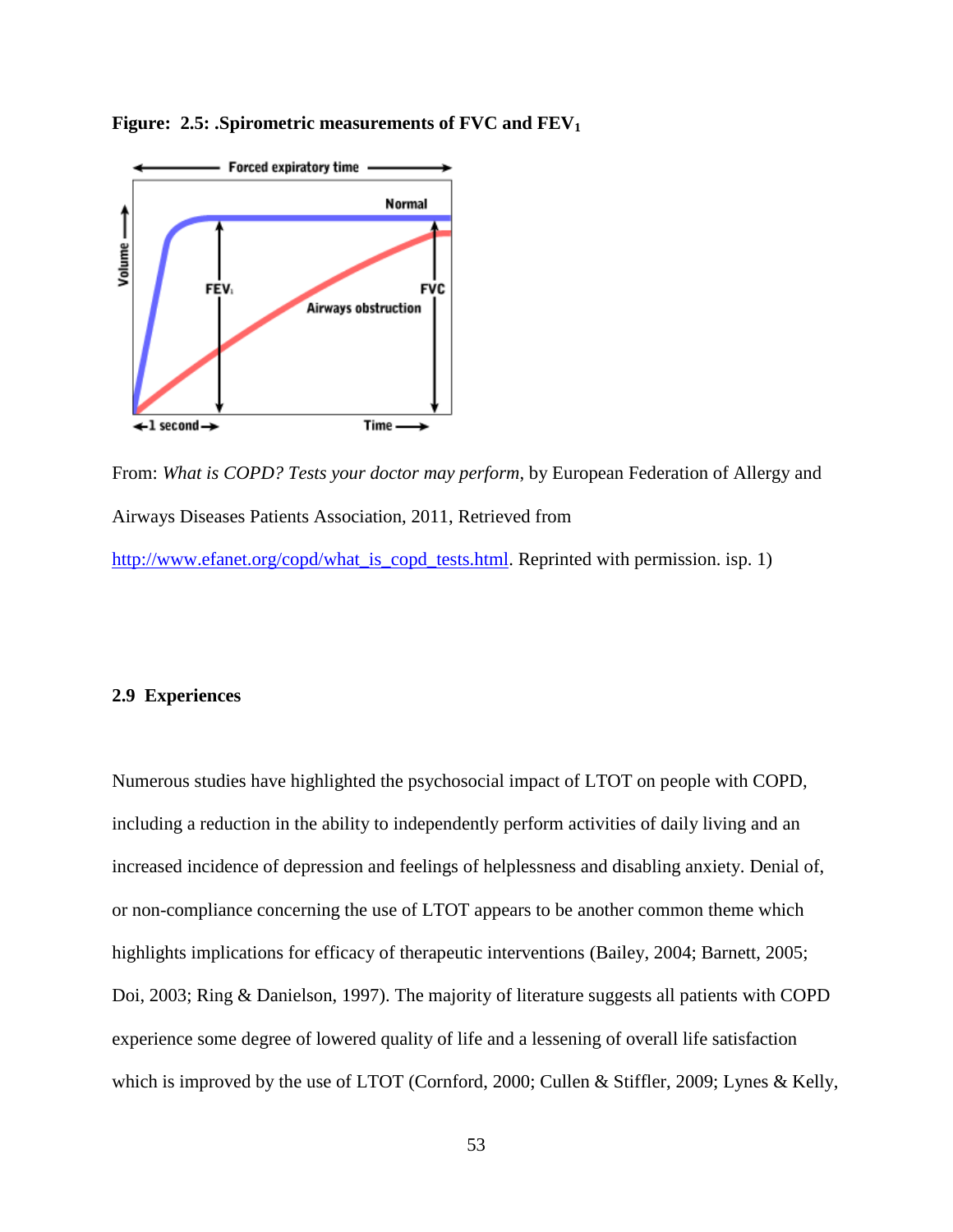2009; Ring & Danielson, 1997). Interestingly and in contrast to previous and subsequent studies, a study undertaken in Sweden found patients using LTOT overwhelmingly experienced substantially lower levels of overall life satisfaction compared to those not on LTOT (Sturesson & Branholm, 2000).

This section reviews the qualitative literature on peoples' experiences of LTOT and will provide an overview of compliance and denial, education and knowledge including action planning and the functional status limitations imposed as a result of COPD and LTOT. The impact of the psychological aspects of living with COPD on LTOT will be explored with a focus on anxiety, panic, depression and dyspnoea.

### **2.9.1 Compliance and denial**

Two large-scale studies (NOTT, 1980 and MRC, 1981) found the single most important factor in LTOT to achieve maximal benefit was the need to utilise the therapy for greater than 15 hours per day however, more recent evidence suggests the degree of patient non-compliance is limiting the degree of benefit experienced (Demirel, Demir, & Umut, 2003). In a study undertaken in Turkey in 2003, findings indicated a large percentage of the 86 participants underutilised their LTOT secondary to high noise levels produced by the concentrator. Thirty percent of the participants cited noise induced headache as a reason for underutilisation of LTOT. In 14% of those interviewed the reason proffered for non-compliance was the high cost of running the electrically driven concentrator and 21% of patients were not aware of their prescribed daily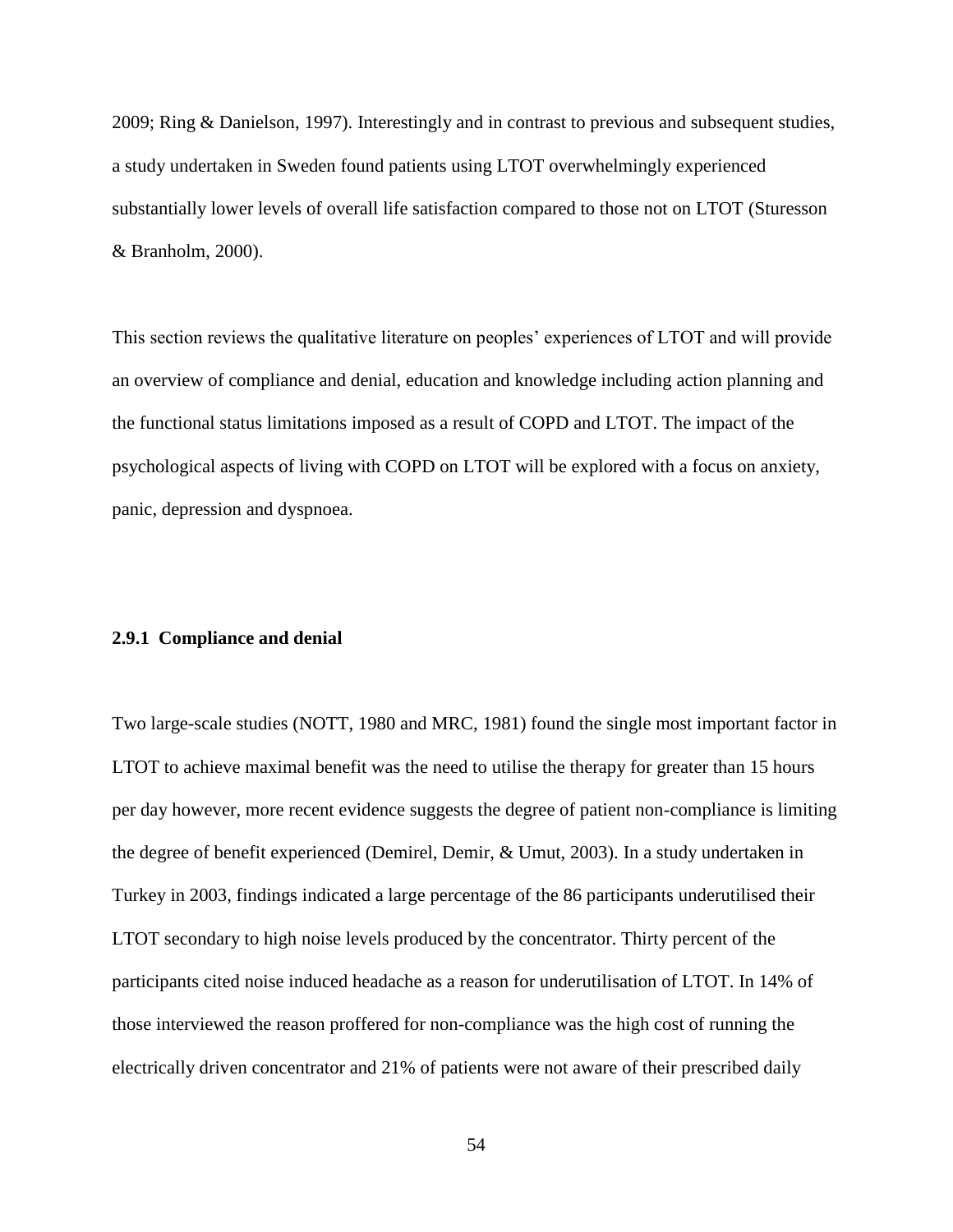usage durations. The authors concluded that ongoing patient education was important to achieve maximum compliance and associated health benefits for the recipients (Demirel, et al., 2003). A large study undertaken in the United States of America enrolled 1023 patients and 1051 medical professionals. The study findings reported that up to 45% of the medical professionals interviewed reported issues gaining patient compliance with regard to adherence to the prescribed oxygenation, and a quarter of the study participants cited issues obtaining the necessary oxygen delivery devices due to a lack of supply (Barr, et al., 2005).

The prescription of LTOT may for some patients be a life-changing intervention, however the introduction of LTOT necessitates an acceptance by the patient as to their degree of disease severity and the limitations experienced as a result of this severity. Adherence to the LTOT prescription remains an issue and patients report numerous reasons for lack of compliance, including a perceived lack of dyspnoea and a fear of addiction to oxygen (20%), restricted freedom and autonomy (50%). Forty one percent of patients interviewed considered issues with the oxygen source and delivery device was the predominant cause of non-compliance. Some patients cited the duration of treatment as limiting (8%) and up to 38% of respondents felt a degree of shame and guilt associated with the use of long-term oxygenation. Of significance, some patients remained uncertain of the benefits of oxygenation and were concerned that in spite of their use of LTOT, their disease continued to progress. To date little is known or investigated to highlight strategies to promote patient adherence to LTOT and further qualitative research to elucidate the patient's experiences is recommended (Cullen & Stiffler, 2009).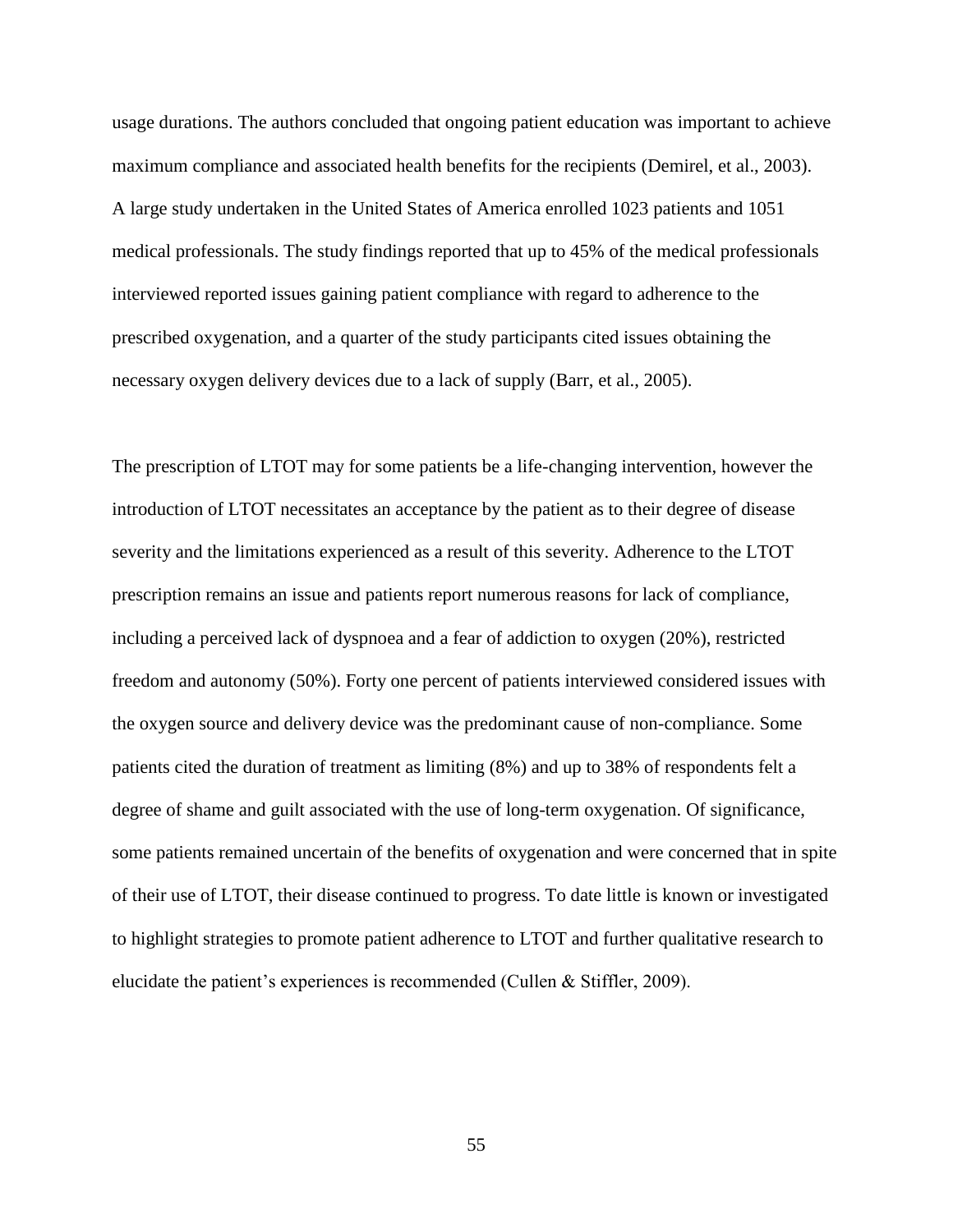### **2.9.2 Education and knowledge**

Patient education is considered a pivotal and necessary aspect of COPD management and should be initiated at disease diagnosis and instigated at every patient contact point in an effort to maximise compliance and patient knowledge. Appropriate topics for ongoing education include advice regarding avoidance of risk factors, and basic and easily understood information about the pathophysiology of COPD. Education regarding medications (including the use of oxygen treatment), recognition of and action planning in exacerbations and strategies for managing dyspnoea are important areas of emphasis for patient and family education. In very severe or end-stage cases of COPD, education and discussion should be initiated with the patient and their family regarding their individual ceiling-of-care level and end-of-life decisions including a living will (Global Initiative for Chronic Obstructive Lung Disease, 2006; National Institute for Clinical Excellence, 2004; The Australian Lung Foundation and The Thoracic Society of Australia and New Zealand, 2009).

Education for the patient, their family, the associated community and hospital based health professionals is recommended to maximise the therapeutic benefit of LTOT and to minimise the physiological and financial burden incurred as a result of incorrect and sub-therapeutic usage and management. A comprehensive educational package is recommended and should include at a minimum the following aspects. The patient should be made aware of the ongoing cost of LTOT, including details of the supplier and those persons able to provide advice regarding maintenance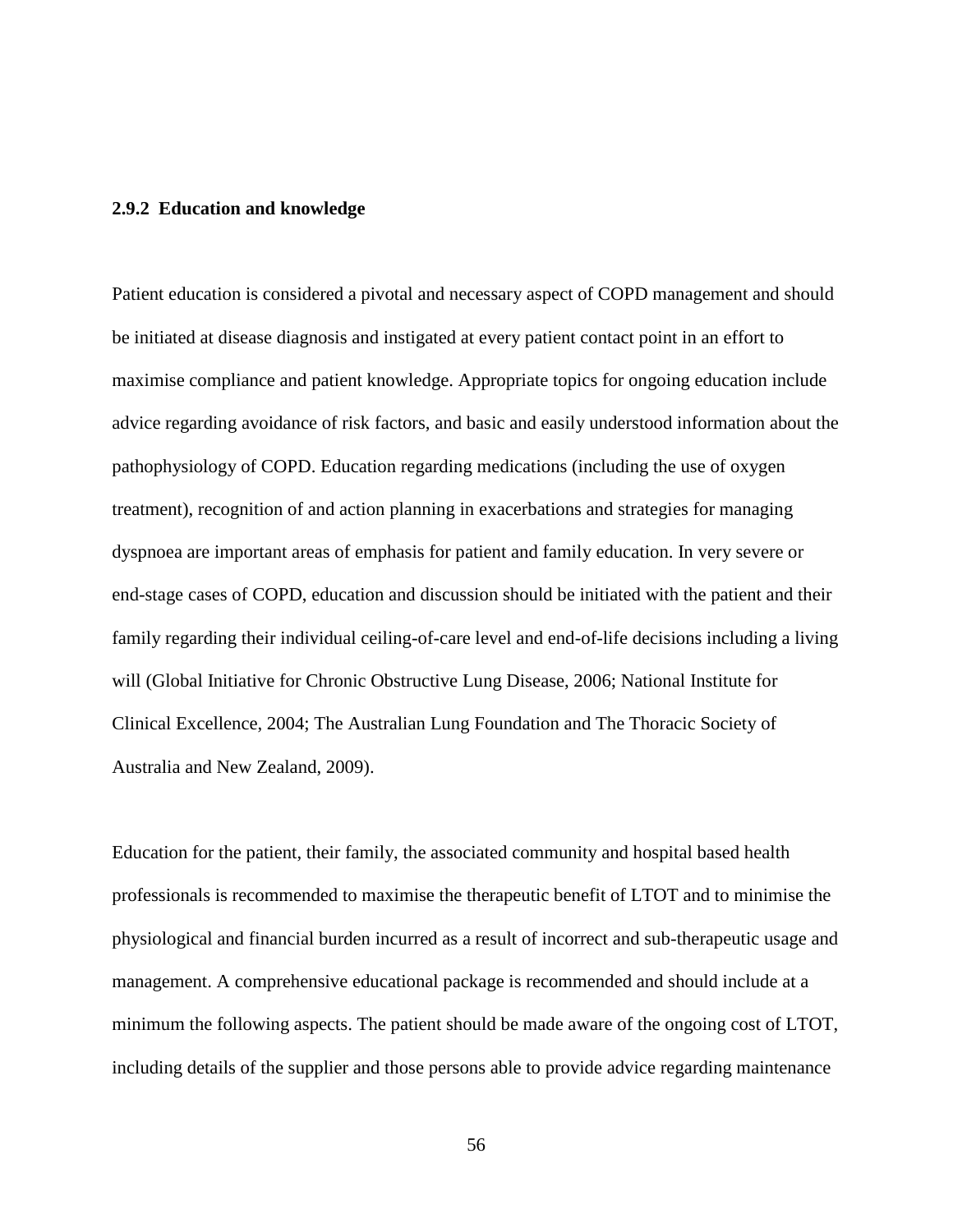issues. The patient should be offered an easy to follow crisis plan which clearly details actions to take in the event of any emergency situation, such as a power failure or civil disaster. Patient and family education should highlight the importance of compliance to the oxygen prescription particularly the individual's recommended duration of therapy. Self-management planning is recommended to empower the patient and family to participate in their day-to-day management and monitoring of their current level of wellbeing. The patient should be provided with a written plan of actions (Appendix B) to take once they identify a deterioration in their physical functioning and who to contact for advice during a period of deterioration or in an emergency situation (Petty, et al., 2006).

Education for the patient and family may provide the motivation to promote adherence to the LTOT therapy and adjunct management, as advised by health professionals. This motivation to appropriately self-manage is especially important for those who experience chronic diseases such as COPD. Chronic disease management often necessitates and encompasses a multitude of aspects including LTOT, nebuliser therapy, correct spacer use and multiple medications which demand a high level of patient and family commitment. A lack of commitment may result in non-adherence which extends beyond the inappropriate use of prescribed medications to manifest as disempowerment and a lack of insight which may prove detrimental to the patient's wellbeing (Wykurz & Kelly, 2002).

# **2.9.3 Functional status limitations**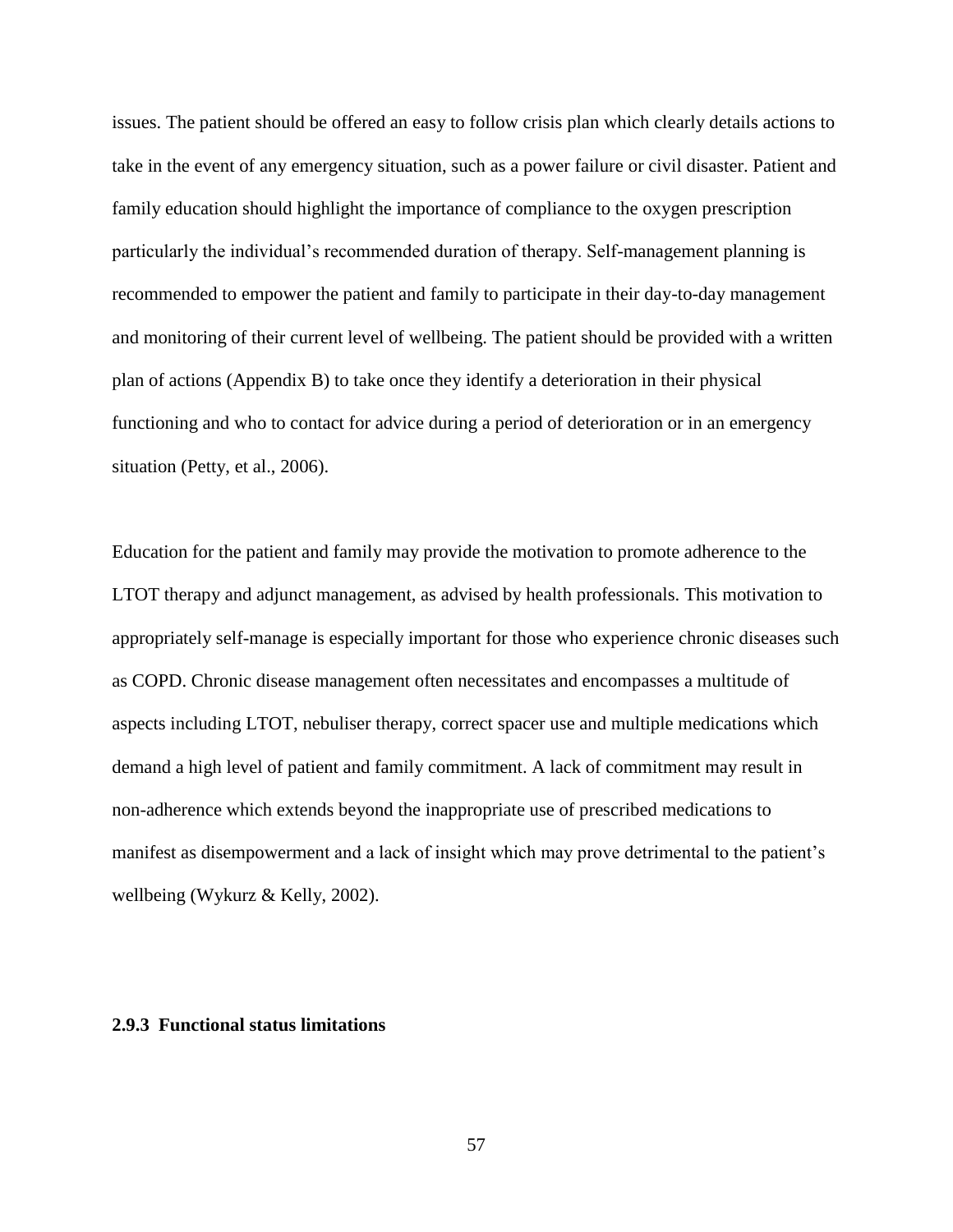Functional status is considered by many authors to be synonymous with activities of daily living [ADL] and for those patients with COPD their degree of dyspnoea limits some, or all, of these activities. ADL can be further divided into primary and secondary activities. Primary activities are considered the basics of existing and are often the last activities eliminated, even for those individuals severely affected. Primary activities most commonly associated with increased dyspnoea and fatigue include, walking, walking upstairs, bathing, showering, housework and meal preparation. The positive impact of pulmonary rehabilitation on the patient's ability to engage in primary activities has been highlighted. Optional activities, such as leisure activities, are often the first eliminated from the patient's life in an effort to decrease the degree of dyspnoea and fatigue experienced. The discontinuation of optional activities, once enjoyed by the patient, has the propensity to initiate feelings of isolation and a loss of independence and selfworth (Reardon, Lareau, & ZuWallack, 2006; Williams, Bruton, Ellis-Hill, & McPherson, 2007).

Literature reports a decrease in the patient's level of ADL functioning may be related to a loss of body image and negative perceptions related to the use of the LTOT concentrator, or the portable oxygen tank, used to increase the patient's ability to mobilise outside of the home environment (Doi, 2003). Doi found the use of the portable oxygen tank has the potential, for certain individuals, to be associated with a negative body image resulting in an avoidance of social interaction. Hence LTOT users may have a tendency to avoid performing ADLs such as shopping, walking and taking transportation in the public arena.

The maintenance of social participation and ADL external to the patient's home environment is hampered by the logistical arrangements necessary to manage portable oxygen systems. The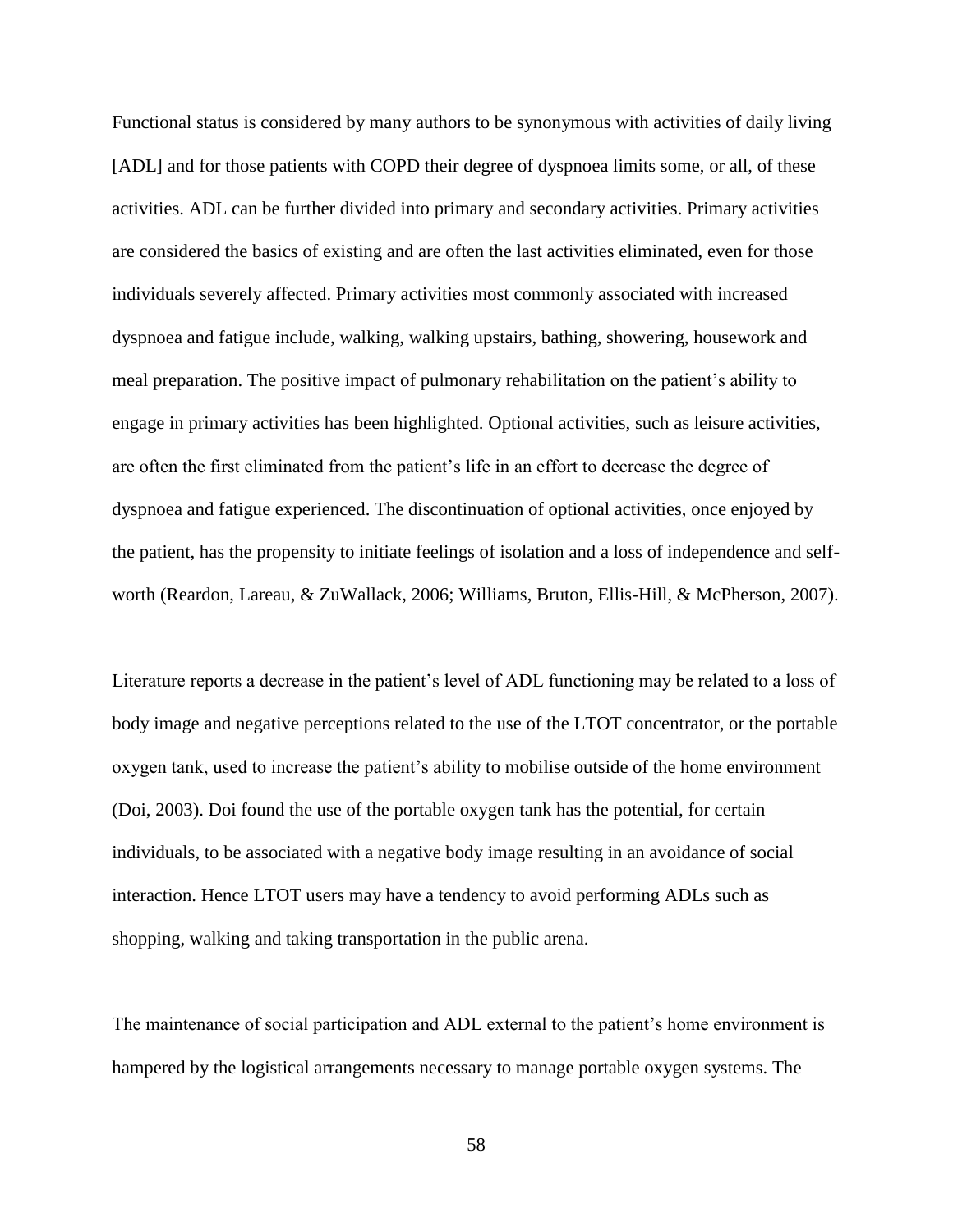ambulatory oxygen systems currently available are heavy, cumbersome, conspicuous and lacking in aesthetic appeal. The ambulatory system currently widely available in New Zealand consists of a small oxygen cylinder which is only able to provide a maximum of three hours oxygenation, which limits the mobility and distance radius of the user. The logistical implications and difficulties involved with LTOT and airplane travel severely limits the accessibility of overseas destinations to those with COPD and on LTOT. A study undertaken by Williams et al., in 2007 highlighted the importance of travel to the majority of the LTOT patient group. A desire to undertake or continue to travel was a commonly recurring theme and a degree of compromise and ingenuity on behalf of the patient was necessary in order to achieve the desired holiday break. The ability to continue to drive was an important aspect of social mobility and maintenance of independence. For those who found their ability to walk limited by dyspnoea, driving provided a means to maintain ADLs and ensure freedom. Continuing to drive was especially important for those patients who had previously assumed the role of driver for others within the family unit. The transference of this responsibility to others created a loss of self esteem and role erosion for some patients (Williams, et al.,).

#### **2.9.4 Anxiety and depression**

Clinical management of COPD encompasses optimisation of functioning and prevention of deterioration (including physiological complications such as polycythemia and cor pulmonale) and emphasis is placed on the importance of oxygenation in the reduction of morbidity and mortality for those patients with severe disease. Staging of COPD ranges from mild to severe and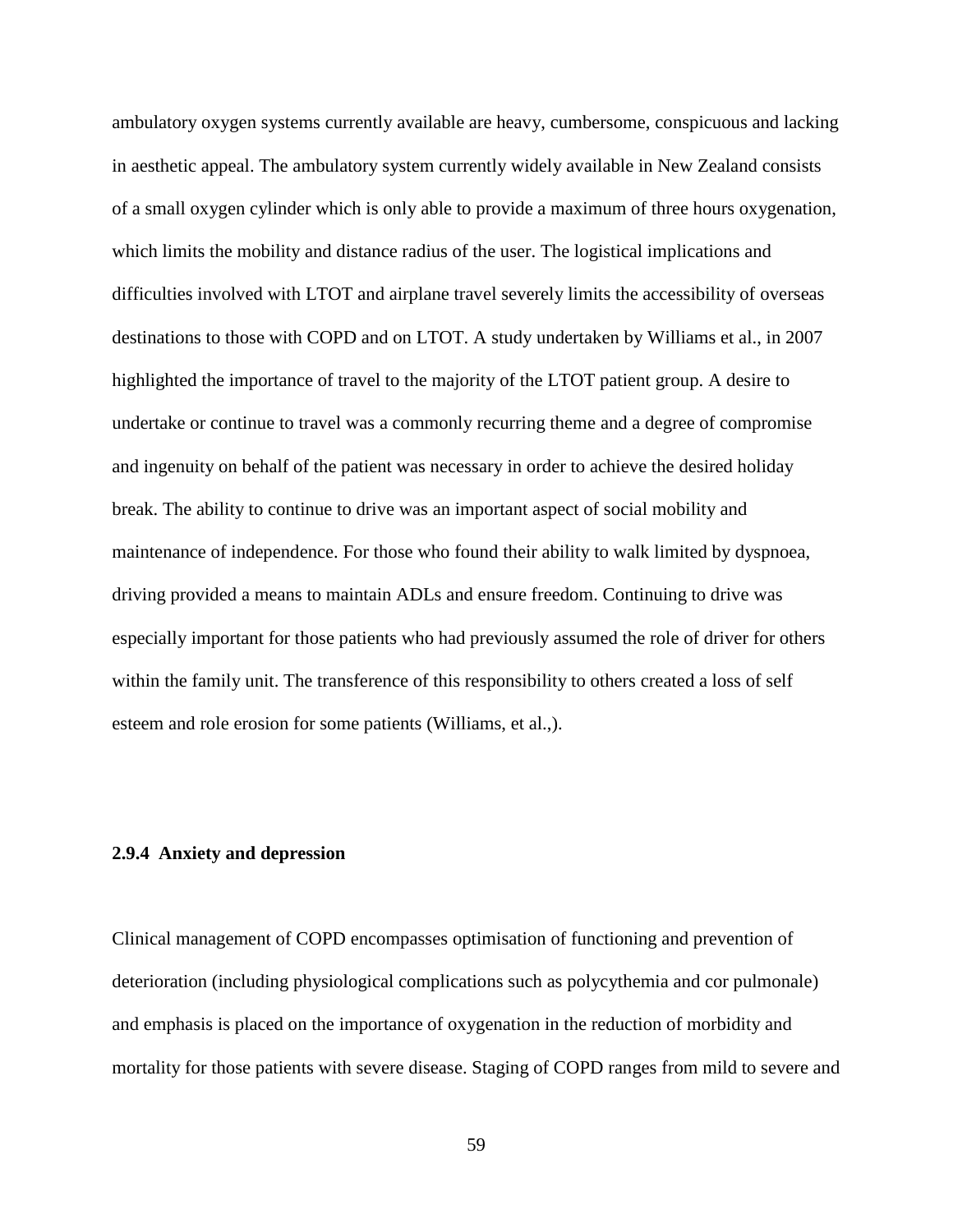the trajectory of the disease often includes periods of stability punctuated by exacerbations, frequently as a result of an infective process. The overriding treatment emphasis for stable disease is individualised symptom management with an ultimate aim of improvement in overall health related quality of life (National Institute for Clinical Excellence, 2004).

In the early 1980s, two large randomized controlled trials irrefutably demonstrated the decreased mortality rates for severe COPD in those who were prescribed and utilised LTOT either for greater than 12-15 hours per day or continuously over a period of one to three years. These early seminal studies focused primarily on the exactitude of the duration of oxygen delivery with a cursory acknowledgement of the psychosocial implications of COPD. Both trials highlighted the improvement in the patient's sense of wellbeing and quality of life once oxygen therapy was initiated, however due to the subjective nature of the patient reports, quantitative measurement was not undertaken (Medical Research Council Working Party, 1981; Nocturnal Oxygen Therapy Trial Group, 1980).

Most contemporary COPD management guidelines identify the importance of the psychosocial aspects of COPD and highlight the impact of depression and anxiety on the overall burden of COPD. The literature suggests therapeutic management of these aspects is essential to enhance the overall wellbeing and functioning of the patient. The management of the psychological aspects may meet the long-term goal of exacerbation prevention and reduced readmissions, as highlighted by all guidelines (American Thoracic Society & European Respiratory Society, 2004; Global Initiative for Chronic Obstructive Lung Disease, 2006; National Institute for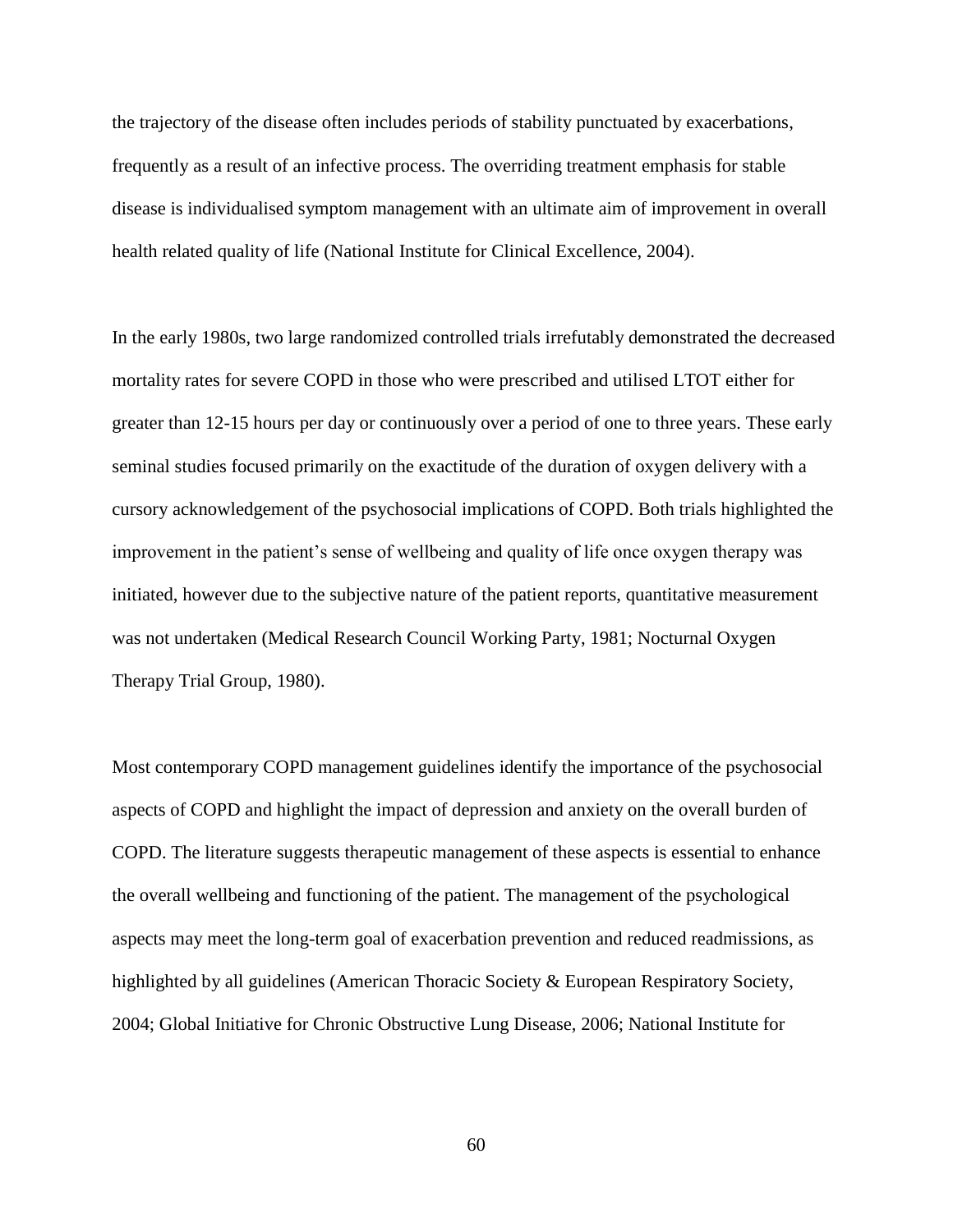Clinical Excellence, 2004; The Australian Lung Foundation and The Thoracic Society of Australia and New Zealand, 2009).

Increased levels of depression and anxiety are two important psychological issues commonly identified by COPD patients and previous research has identified the strong association between COPD and increased levels of anxiety (Eisner, et al., 2010; Hasson, et al., 2008). Bailey (2004) reports heightened levels of anxiety further exacerbate the degree of dyspnoea experienced by the individual that in turn leads to increased levels of anxiety and thus a spiralling effect eventuates. In actuality, the use of some medications including theophylline and steroids, which are commonly initiated in the treatment of all stages of COPD, have the propensity to potentiate the patient's degree of anxiety and anxiety induced dyspnoea (The Australian Lung Foundation and The Thoracic Society of Australia and New Zealand, 2009). The neuropsychiatric manifestations associated with theophylline and steroids are well documented and include agitation, restlessness and nervousness. In some instances corticosteroid induced psychosis has been documented (Brown & Chandler, 2001; Nair & Watson, 2005).

Rocker and colleagues (2007) suggest that symptoms of anxiety and depression are prevalent in advanced COPD and may affect up to 50% of people, however symptom recognition and treatment remains less than optimal (Rocker, Sinuff, Horton, & Hernandez, 2007). Dyspnoea is defined as "a subjective experience of breathing discomfort that consists of qualitatively distinct sensations that vary in intensity. The experience derives from interactions among multiple physiological, psychological, social, and environmental factors, and may induce secondary physiological and behavioural responses" (American Thoracic Society, 1999, p. 322). Dyspnoea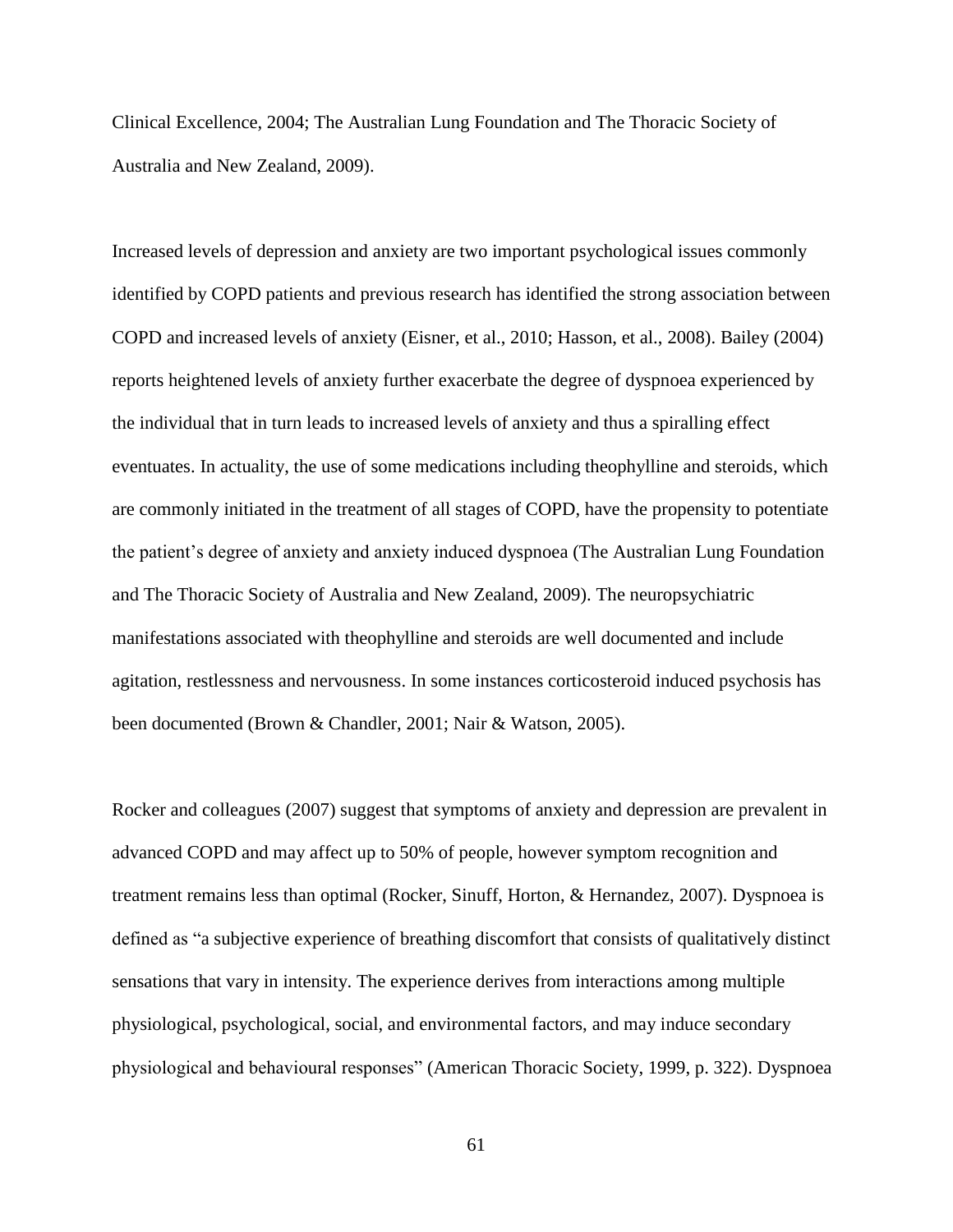exists as a result of a multidimensional interplay of many factors and is ultimately a product of sensation and perception. Pharmacological and non-pharmacological therapies have been explored in the management of dyspnoea (Navigante, Cerchietti, Castro, Lutteral, & Cabalar, 2006).

National and international guidelines highlight the importance of improvement in quality of life for those patients with COPD and state there is a well established and documented link between COPD and anxiety and depression. Heightened levels of anxiety increase the incidence of hospital readmissions which results in considerable financial, physical and psychological burden. The effective prevention and/or treatment of "COPD related panic disorder" should be a treatment and management priority. However the pharmacological management of depression, although equally important, may be adversely affected by side effects including sedation and respiratory depression (The Australian Lung Foundation and The Thoracic Society of Australia and New Zealand, 2009).

Numerous studies have measured the COPD patients health related quality of life (HRQL) utilising proven measurement schedules such as the St George's Respiratory Questionnaire and the degree of dyspnoea experienced by the patient has been found to be directly proportional to the patient's perception of wellbeing (Jones, Quirk, & Baveystock, 1992). This finding is corroborated by another study which suggests the degree of dyspnoea experienced by the patient has a direct correlation to their health related quality of life and that a degree of dyspnoea is a persistent and sometimes very prominent feature of everyday living for those with COPD (Robinson, 2005). Other factors implicated in the perception of wellbeing include the presence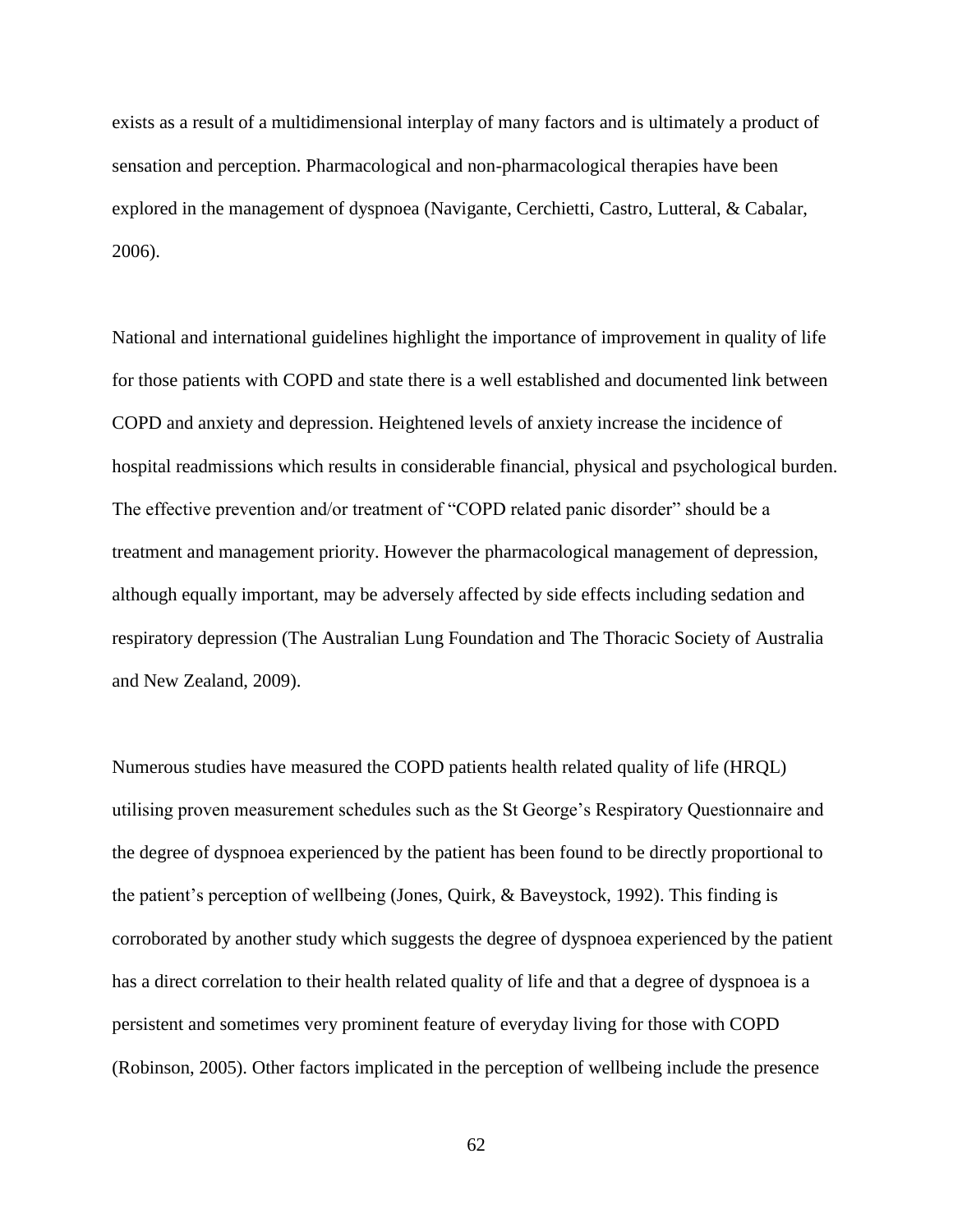and incidence of exacerbations, particularly those requiring emergency admissions. Frequent emergency admissions  $(> 3$  in 12 months) have been associated with decreased quality of life and increased mortality (de Miguel Diez, et al., 2003). Although useful, HRQL measurement schedules have their limitations in that they often fail to elucidate the broader aspects which impact on psychosocial functioning, including effective interpersonal and professional relationships (Alvarez-Gutierrez, et al., 2007).

Dyspnoea, cough and sputum production are common symptoms of COPD and some patients found these overtly visible signs of their disease problematic and embarrassing. These patients considered the visibility of their symptoms limited their socialisation and encouraged a degree of isolation and loneliness (Williams, et al., 2007). There appears to be a direct correlation between the degree of psychosomatic symptoms experienced by the individual and an increased tendency for lower life satisfaction, decreased ability to perform ADL's and an increased incidence of depression. As the patient's disease progresses and daily life becomes further restricted and increasingly more physically uncomfortable, the risk of decreased life satisfaction becomes greater and the incidence of depression increases. Previous studies undertaken in countries including Japan, United States of America and Canada reported between 34.5% and 75% of LTOT patients experience a significant level of depression and concern has arisen that in many incidences the depressive symptoms remain unrecognised and untreated (Doi, 2003; Lacasse, Series, Martin, & Maltais, 2007). Table 2.4 depicts the Modified Medical Research Council Dyspnoea Scale with grading from 1 to 5.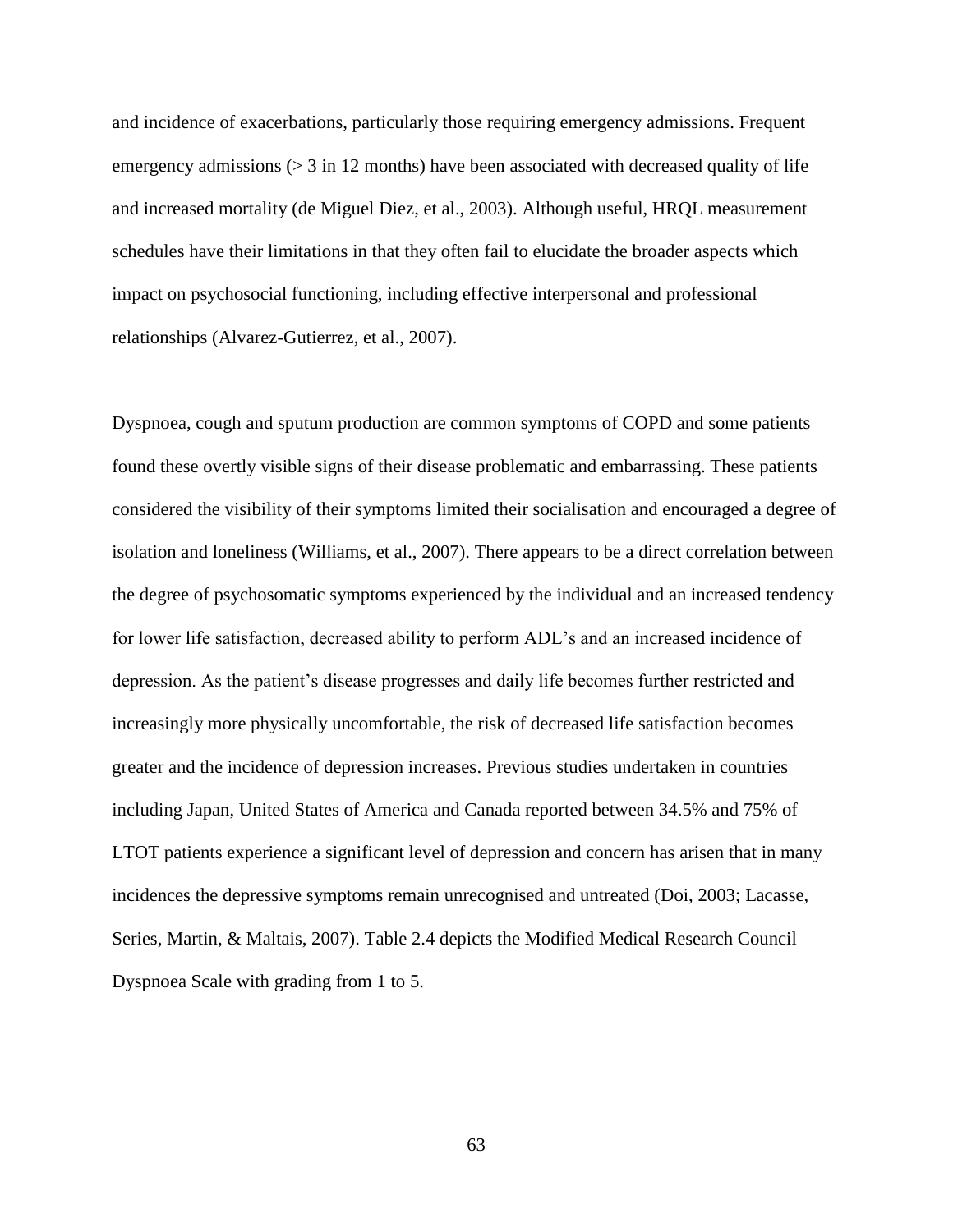| Grade        | Degree of breathlessness related to activities                     |  |  |
|--------------|--------------------------------------------------------------------|--|--|
|              | Not troubled by breathlessness except on strenuous exercise        |  |  |
|              | Short of breath when hurrying or walking up a slight hill          |  |  |
| $\mathbf{z}$ | Walks slower than contemporaries on the level because of           |  |  |
|              | breathlessness, or has to stop for breath when walking at own pace |  |  |
|              | Stops for breath after walking about 100m or after a few minutes   |  |  |
|              | on the level                                                       |  |  |
|              | Too breathless to leave the house, or breathless when dressing or  |  |  |
|              | undressing                                                         |  |  |

**Table: 2.4 Modified Medical Research Council Dyspnoea Scale**

Source: (Medical Research Council Working Party, 1981, p. 682)

Anxiety in conjunction with depression impacts negatively on the patient's ability to self-manage and those who experienced incidences of severe and acute exacerbations demonstrated a markedly decreased ability to manage their level of anxiety (Dowson, Town, Frampton, & Mulder, 2004). In a study of 13 participants, all participants cited depression and anxiety as issues of importance in their day-to-day functioning. The participants' ability to function well was negatively impacted further by any "worry" about their future. Most participants conceded that they were reliant on prescribed medications to manage their symptoms of dyspnoea and anxiety (Hasson, et al., 2008).

In conclusion, to date there has been sparse research undertaken on several aspects of COPD. Research has sought to gain an understanding of the patient's experience of living with COPD and the impact on their life after the addition of LTOT. Researchers have failed to explore aspects of COPD patients' realities and few studies appear to have focused on a New Zealand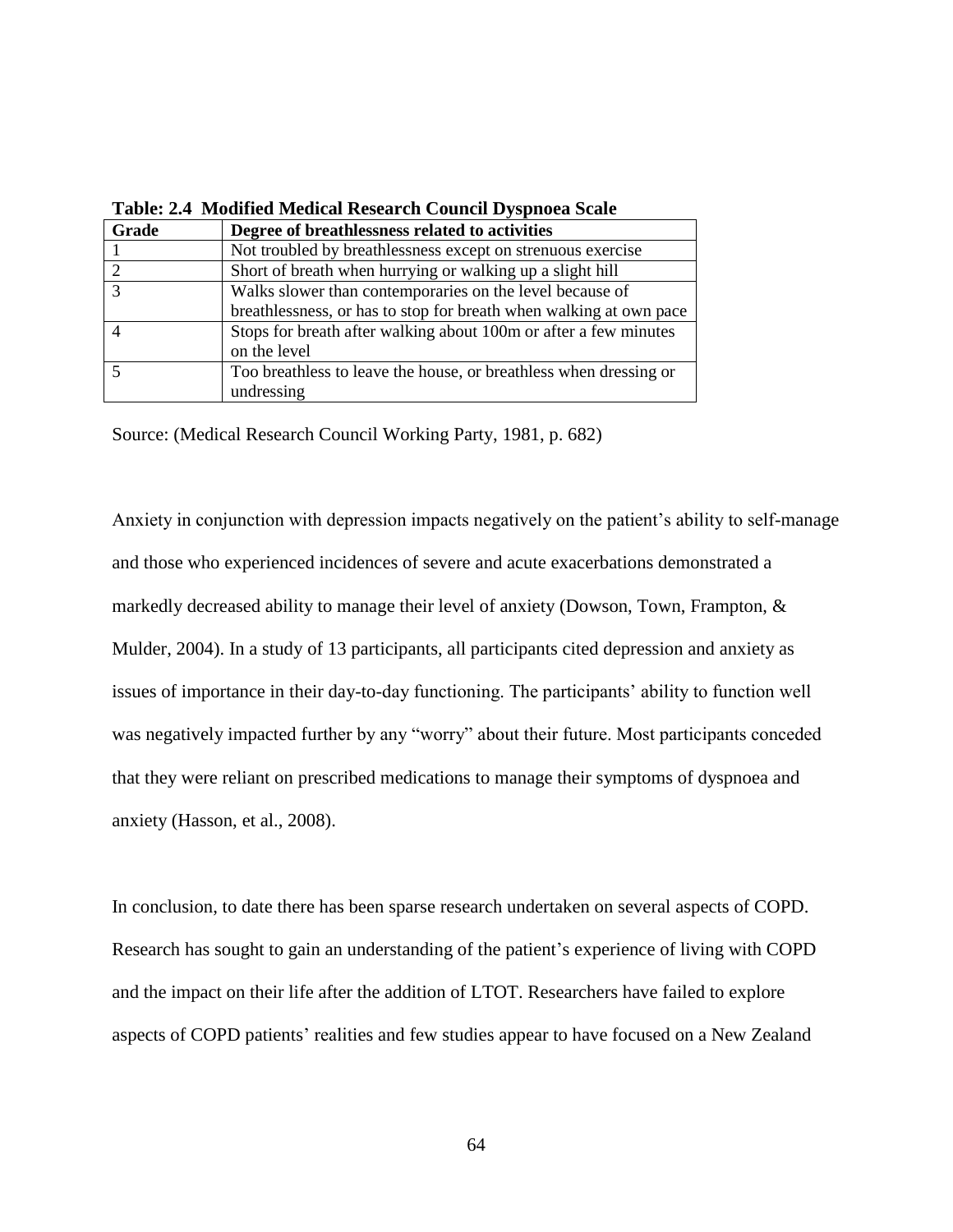COPD participant group. Overall, there appears to be a paucity of research which highlights the combined aspects of experiences of LTOT and monitoring for the COPD population group.

# **CHAPTER THREE: Methodology and methods**

### **3.1. Introduction**

This chapter provides an outline of the chosen research methodology and the rationale for the selection of this particular methodological approach. The discussion includes an overview of the study's design and recruitment process. The development of the schedule for data collection is discussed in conjunction with an overview of the data collection and thematic analysis process. Finally, this chapter highlights ethical considerations and issues of rigour.

A qualitative approach was chosen on the basis of the extensive literature review undertaken at the commencement of the study which had highlighted a paucity of knowledge and poor understanding of the experience of LTOT. A qualitative research methodology was chosen for its ability to conceptualise, clearly define and identify the area of interest in an effort to maximise understanding through elucidation.

### **3.2 Methodology**

In order to gain an understanding of the experiences and monitoring of the study's participants, thematic analysis was chosen as the preferred method by which to analyse the voluminous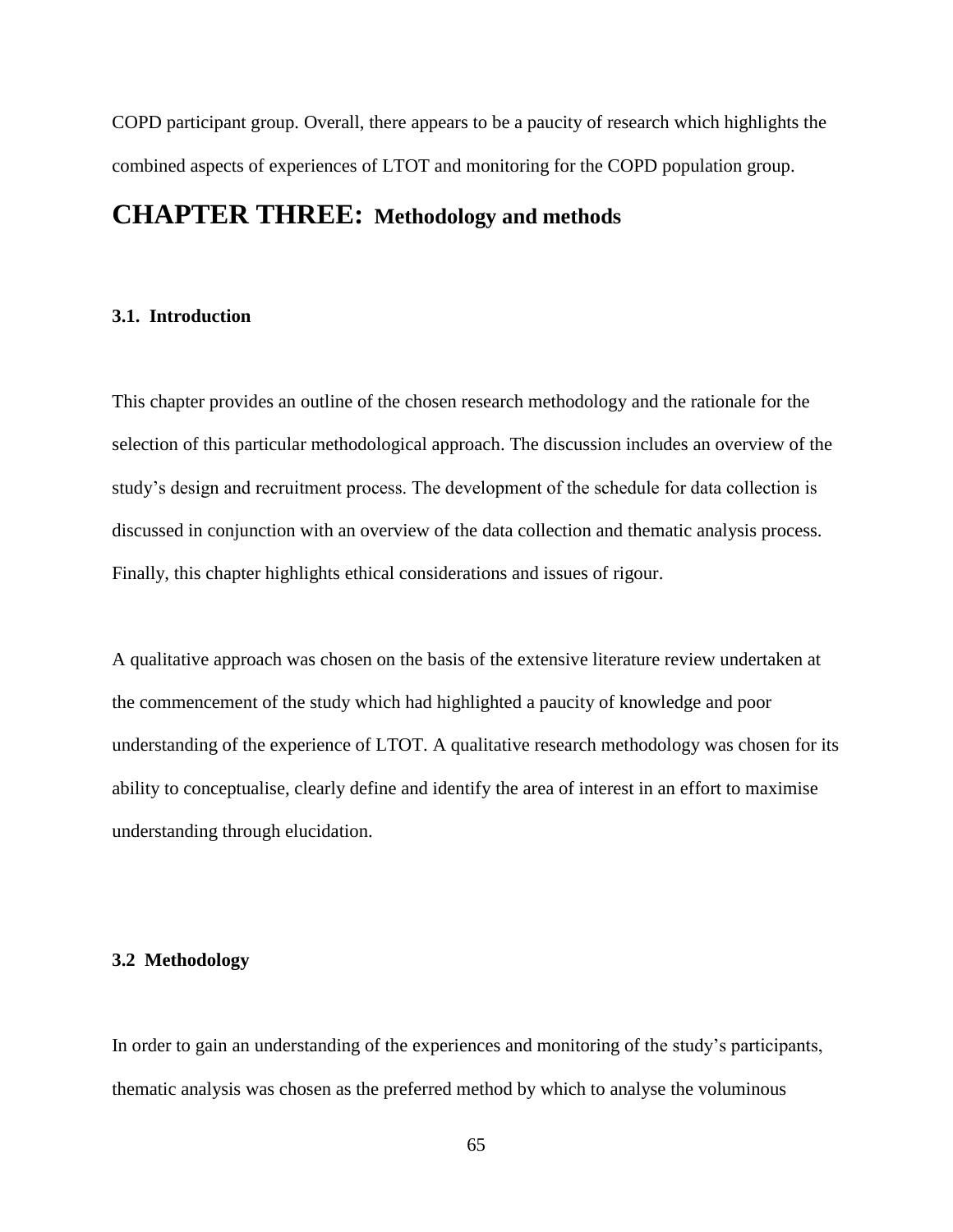quantity of raw data. Thematic analysis is described as a general inductive approach which provides a less complicated and efficient means by which to analyse qualitative data. The general inductive approach is utilised within research pertaining to the areas of health and social sciences and evolved from the desires of researchers who preferred to have their data analysis guided by a set of simple, clear and systematic procedural steps. In contrast to structured methodologies that may impose restraints and limits, inductive thematic analysis promotes the identification of key themes which may be obscured or remain undiscovered by the limitations inherent within the deductive methodology (Thomas, 2006).

Thematic analysis is a process whereby meaning and knowledge are extracted from the data and is a method of data analysis which lends itself as a process which may be employed with most qualitative methods. It is described as a way of seeing and encompasses a systematic observation and insight into the reality and way of being of a person or a group of persons, an interpersonal interaction, a situation, an organisation or a culture. Thematic analysis provides a means by which to understand and interpret that which appears initially to be unrelated and provides a basis on which to analyse qualitative data with a possibility of conversion into quantitative data if so desired. In essence, inductive thematic analysis may provide a bridge to negate the gap between differing methodologies and enhance the communication between the positivist and naturalistic paradigms. This degree of heightened understanding and insight provides the researcher, and others, with an opportunity to maximise their interpretive accuracy and sensitivity in an effort to fully understand the participant's reality. Thematic analysis is not without pitfalls, which may include the researcher's tendency to project their own conceptualisation onto the responding participant thus influencing the data obtained. Other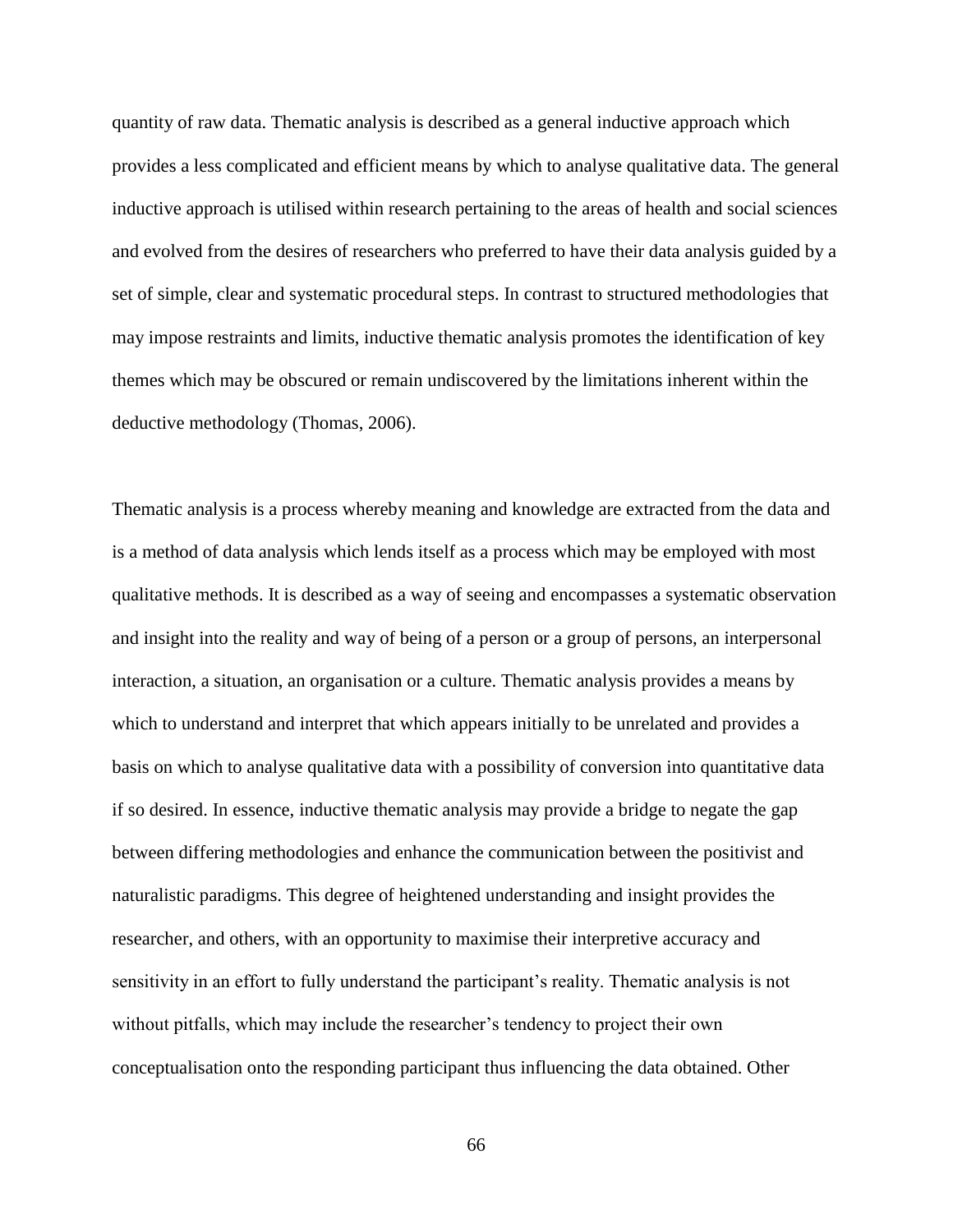obstacles to sound research design include difficulties arising from sampling contamination and the potential for researcher fatigue, confusion and/or sensory overload (Boyatzis, 1998). Thematic analysis provides a process which enables a systematic encoding of an expansive array of qualitative data culminating in the development of codes. Inductive coding is developed by the encoding of a group of themes derived from patterns highlighted within the raw data. At its minimum, inductive coding will describe and organise the possible observations, and at its maximum has the potential to interpret the area of interest (Boyatzis, 1998; Thomas, 2006).

This study employed the general inductive approach (Thomas, 2003, 2006) which is a qualitative methodology. Thomas's general inductive approach provided the theoretical and philosophical underpinning for this study. Thomas suggests the general inductive approach provides an easily understood, uncomplicated methodology and is an alternative to more traditional, and potentially more technical, methodologies. The general inductive approach possesses numerous similarities to other qualitative methodological approaches. Thomas defines the general inductive approach as a method which has the ability "to allow research findings to emerge from the frequent, dominant or significant themes inherent in raw data, without the restraints imposed by structured methodologies" (Thomas, 2003, p. 2).

The general inductive approach is guided by several aims which most importantly are to encourage the findings of the research to materialise from narrative data. This inductive process ensures significant themes are not negated or overlooked. The risk of negation is a potential outcome of the limitations imposed by deductive approaches. The general inductive approach seeks to summarise raw data into a more manageable and informative structure. The resultant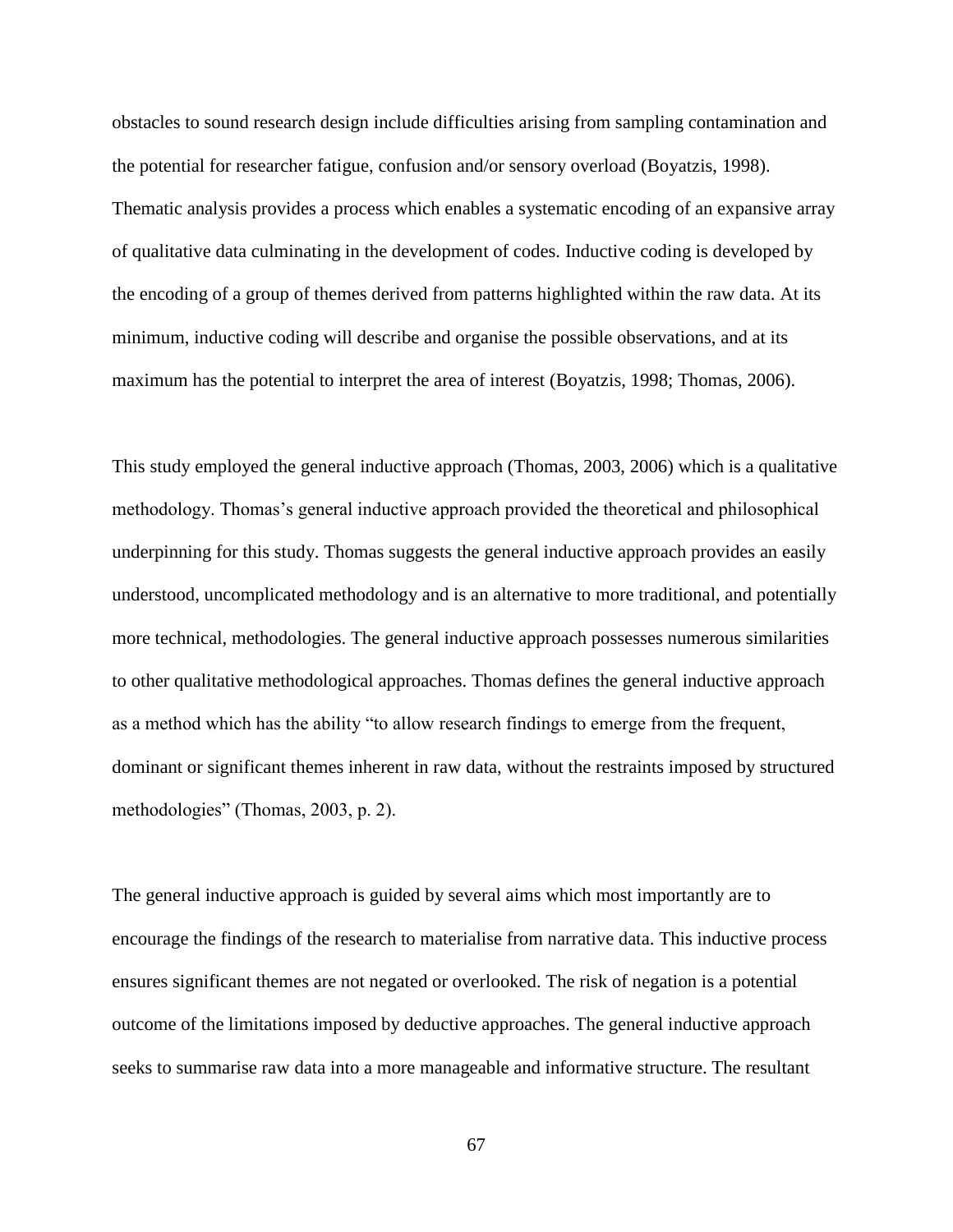summarised themes then provide an opportunity to develop and demonstrate unambiguous associations between the aims of the study and the inducted findings. The development of a model or theory derived from a study finding may then be possible and practicable (Thomas, 2003, 2006). The development of a model or theory was not an aim of this study due to the limitations of a master's thesis project.

A qualitative approach enabled the in-depth exploration of participants' experiences and maximised any opportunities to understand and elucidate the reality of living with COPD whilst on LTOT and the monitoring associated with LTOT. A single point of contact study approach was employed to minimise time, physical and logistical effort and financial expense whilst enabling the collection of large volumes of data which would be readily available for analysis (Wilson, 1987). The once-only interview was also to limit the physical and time commitment demanded of the study participants who experience moderate to severe COPD.

#### **3.3 Methods**

### **3.3.1 Recruitment**

The 14 study participants were recruited from the LTOT patient lists of two respiratory outreach departments within the designated geographical region. It would not have been feasible to recruit the sample from the general population as patients are not permitted to utilise LTOT without the proviso of prescription, case management and follow-up.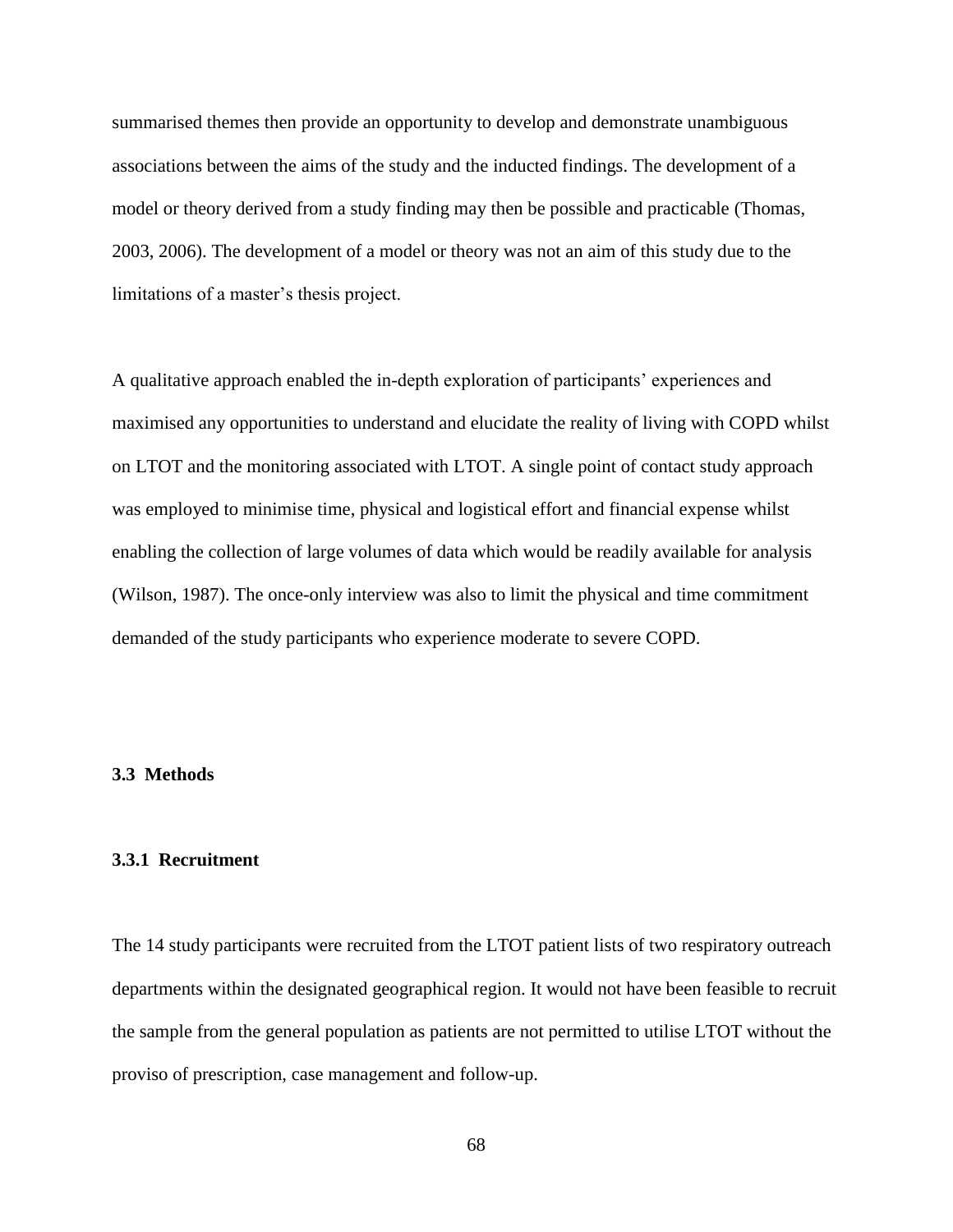Initially an approach in writing was sent to the general managers of each hospital (one secondary and one tertiary) and details of the study were supplied for the manager's perusal and acceptance. Once access was granted, a conversation with managers of each of the respiratory departments took place and they were provided with a description of the study, eligibility criteria, a sample participant information sheet, ethical approval confirmation and a sample of the proposed questionnaire. The department managers then met with their peers and permission was granted to access their patient populations to obtain the participants for this study. The department managers provided lists of patients who fitted the predetermined eligibility criteria and a mail out was undertaken. An invitation to participate (Appendix C) and a consent form (Appendix D) were posted to 20 potential participants who were selected randomly (by the researcher) from the lists provided by the respiratory departments. Ten people from each of two different areas within the defined geographical region formed the group of 20 potential participants.

The response rate was very encouraging with replies received from 19 people within the two mail-out groups. From these replies the final sample group was chosen by the researcher. Utilising a blind-draw process eight participants were chosen from one area and six from the other and these 14 people constituted the final study population group. A phone call was made to each participant and an interview date and time and place was arranged and any participant questions were addressed and answered during the initial phone contact. The five respondents who were not selected were contacted by phone by the researcher. Participants from two different geographical regions were sought and selected in an effort to minimise the impact on results which may have been manifest if one potentially under representative region was chosen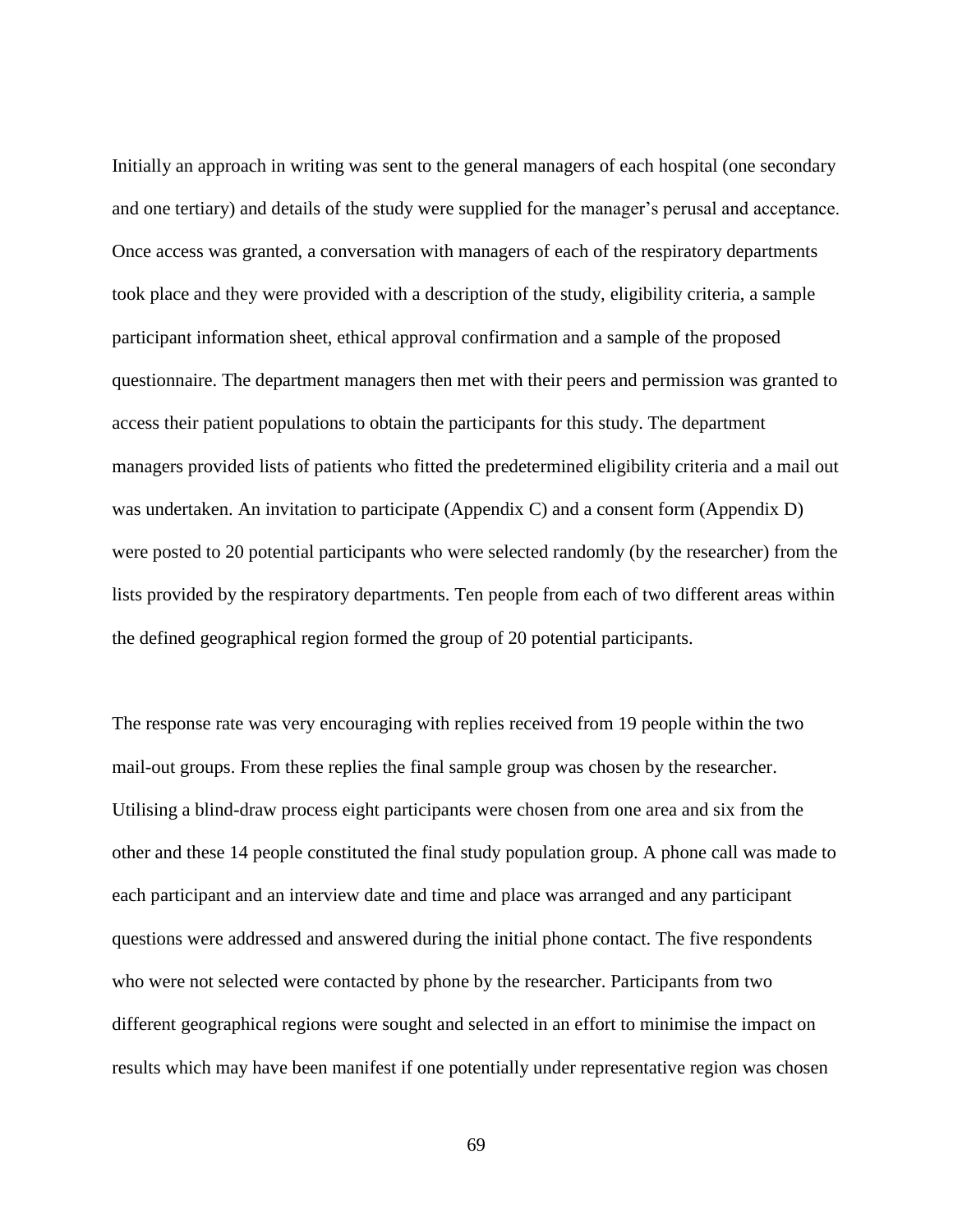as the focus of the study. Each participant was masked numerically to reduce the risk of identification and further enhance confidentiality.

As all potential participants were under the care of a respiratory department, it was necessary to gain the support of the influential persons within the services, as a lack of support would have denied access to the most appropriate persons to inform this study. The gaining of permission in order to access participants who are deemed important sources of data involves the identification of individuals who are deemed "gatekeepers". It is these "gatekeepers" or in the case of this study, general and departmental managers who have the ability to grant or deny access to the participant population, who have the potential to provide the rich data necessary to facilitate a qualitative study elucidating the phenomenon of interest (Polit, Beck, & Hungler, 2001).

The sample consisted of 14 people who identified as community based patients with COPD who had been on LTOT for a period of more than six months. The diagnosis of COPD did not rely on self-reports and was previously confirmed and recorded on the confidential patient files held by each institution. As such, the risk of erroneous self-diagnosis or diagnostic errors was negated by the limitations set by the eligibility criteria.

The study accessed a volunteer participant sample due to its convenience and economy and the ability to hand-pick the study participants who were deemed to be the most knowledgeable about the phenomenon of interest. The study design sought to minimise sampling bias, however due to the limitations of the eligibility criteria the target population required linkage to respiratory outreach services. This linkage could be considered more than perfunctory, and an expectation of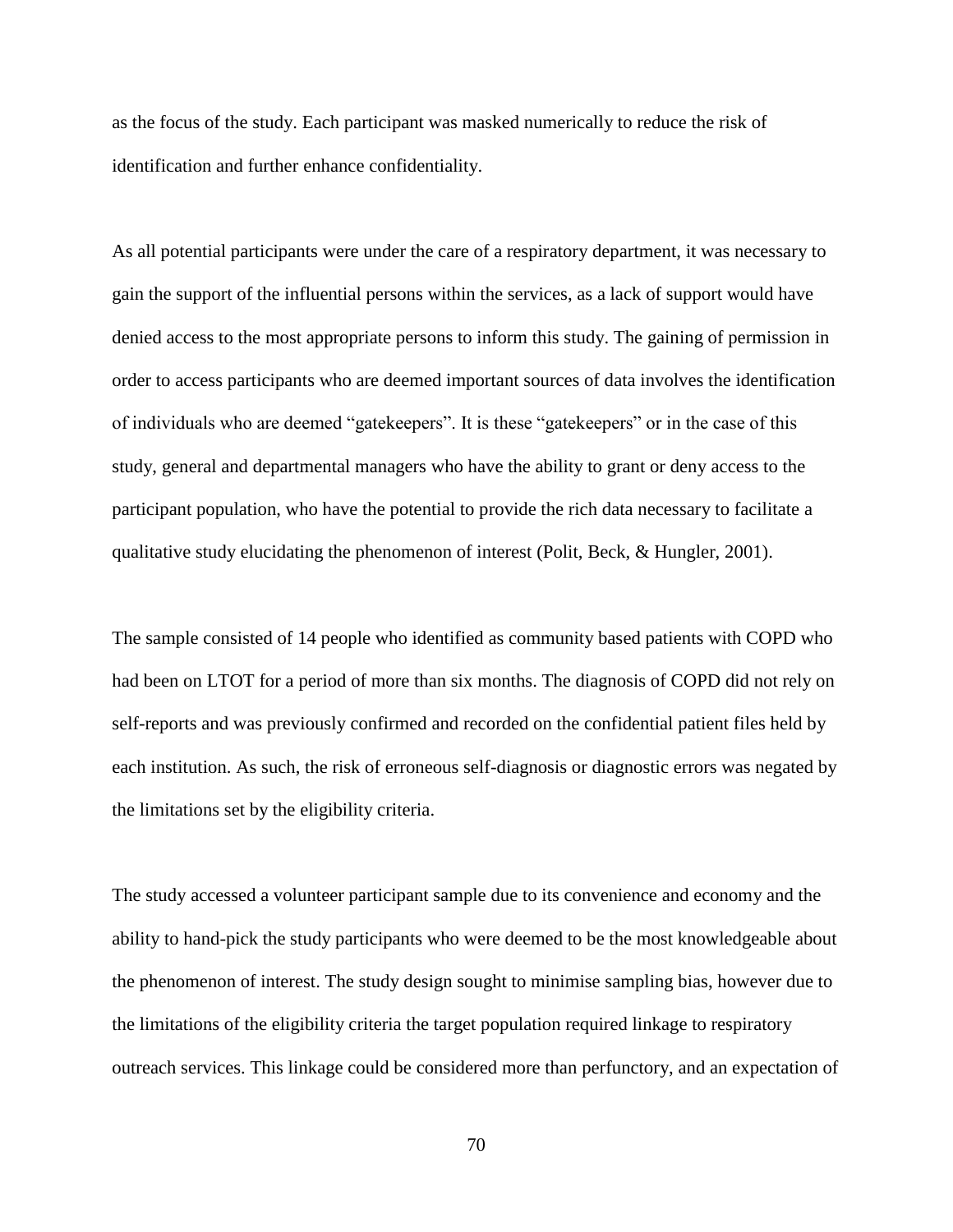case management, in that the study sought to elucidate the patient's experiences of the services provided, and the outreach department's management of each participant.

#### **3.3.2 Data collection**

Data were collected over a two month period by conducting semi-structured interviews which were between 40-90 minutes in duration. The interviews were conducted at a venue identified by the participant and all respondents chose their own homes as the preferred venue for the interviews. This choice appeared to be overwhelmingly driven by the close proximity of the LTOT device and the participant's limited mobility however, the environmental setting provided a real-world view. The voice data was recorded with an Olympus digital voice recorder and a tape recorder as a backup device and each completed interview was then downloaded onto a code-locked personal computer system for safe storage, and transcribed to permit analysis.

The face-to-face semi-structured interview process provided the opportunity for the participants to verbally report experiences, perceptions, problems and any other information they deemed personally relevant in response to the study questions. The interview format acted as an invitation to the participant to narrate their experiences and, in essence, to tell their story to the researcher who was willing and able to listen, to comprehend, accurately record and reflect their story. The interview process allowed those participants who, for various reasons, were not able to express themselves in writing or numerically, the opportunity to be heard, thus limiting the potential for the risk of preconceived areas of importance by the interviewer. The semi-structured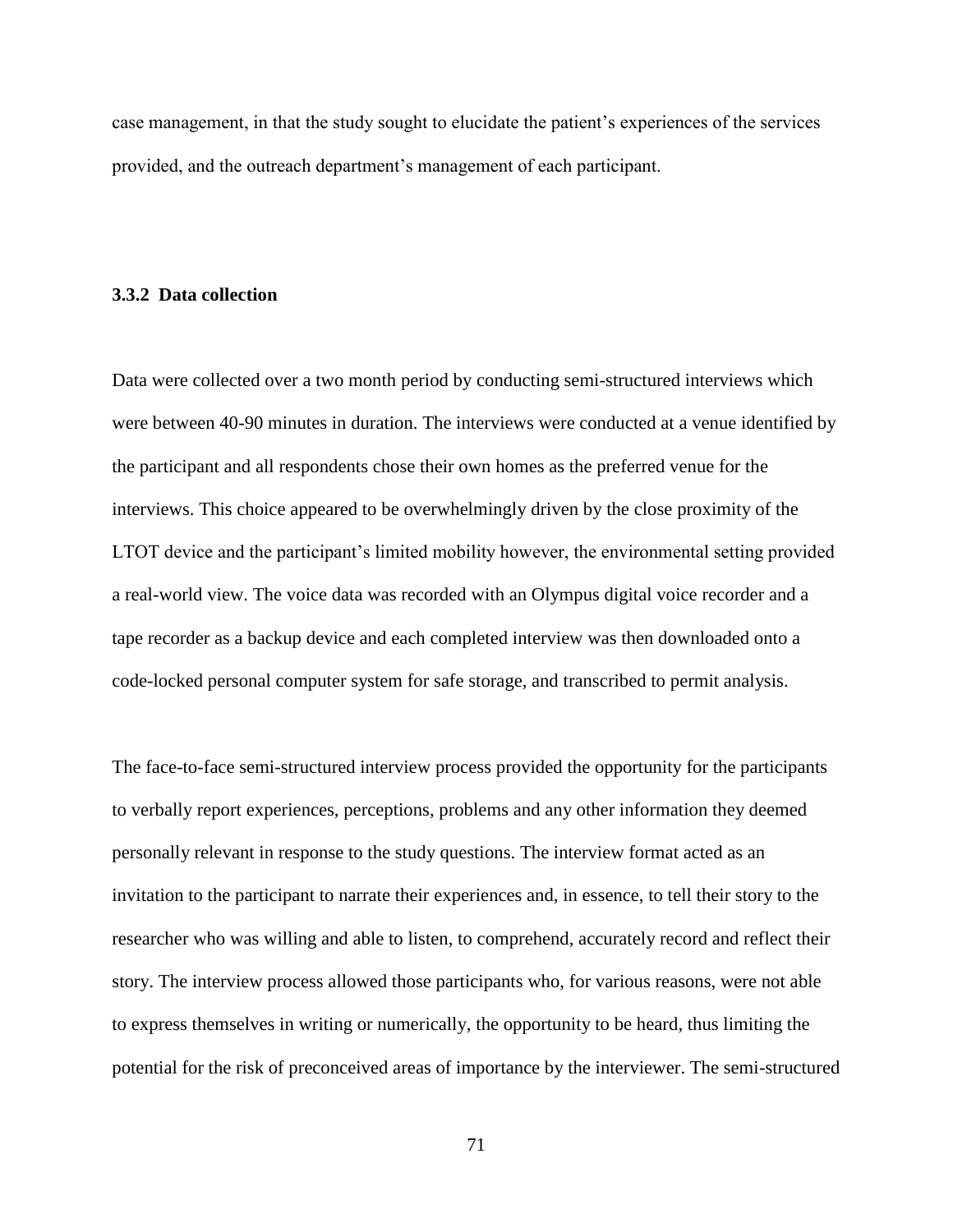interview design also afforded a degree of conformity in that all participants were asked the same questions in the same order and this may have enhanced the quantitative comparability of the study's findings. The "in the moment" design of the face-to-face interview also permitted clarification of any points where misunderstanding was possible and allowed the rephrasing of terminology or wording to enhance the participants' ability to relay rich in-depth data (Wilson, 1987).

A disadvantage of the interview approach included the sheer volume of data collected which necessitated a laborious phrase by phrase analysis and sorting. The perceived lack of anonymity may have influenced the participants' responses and they may have amended their answers. Whereas by comparison, the anonymity afforded by a mailed out questionnaire may have elicited differing responses to the same set of questions (Wilson, 1987).

The interview schedule (Appendix E) was utilised to guide the interviews and drew on the St George's Respiratory Questionnaire [SGRQ] which was developed and utilised by Jones et al. (1992) in their qualitative study (Appendix F). The SGRQ employs a self-administered exploration of 76 individual areas culminating in three domain scores and an overall score which highlights the impact of airways disease on the patient's health related quality of life. Areas of exploration include the impact of symptoms, effects of the respiratory disease on activity and overall effect on the individual's existence. Subsequent studies have reiterated the validity and reliability of the SGRQ in exploration of the impact of COPD and asthma on the wellbeing of the individual and suggest the questionnaire may provide additional information regarding the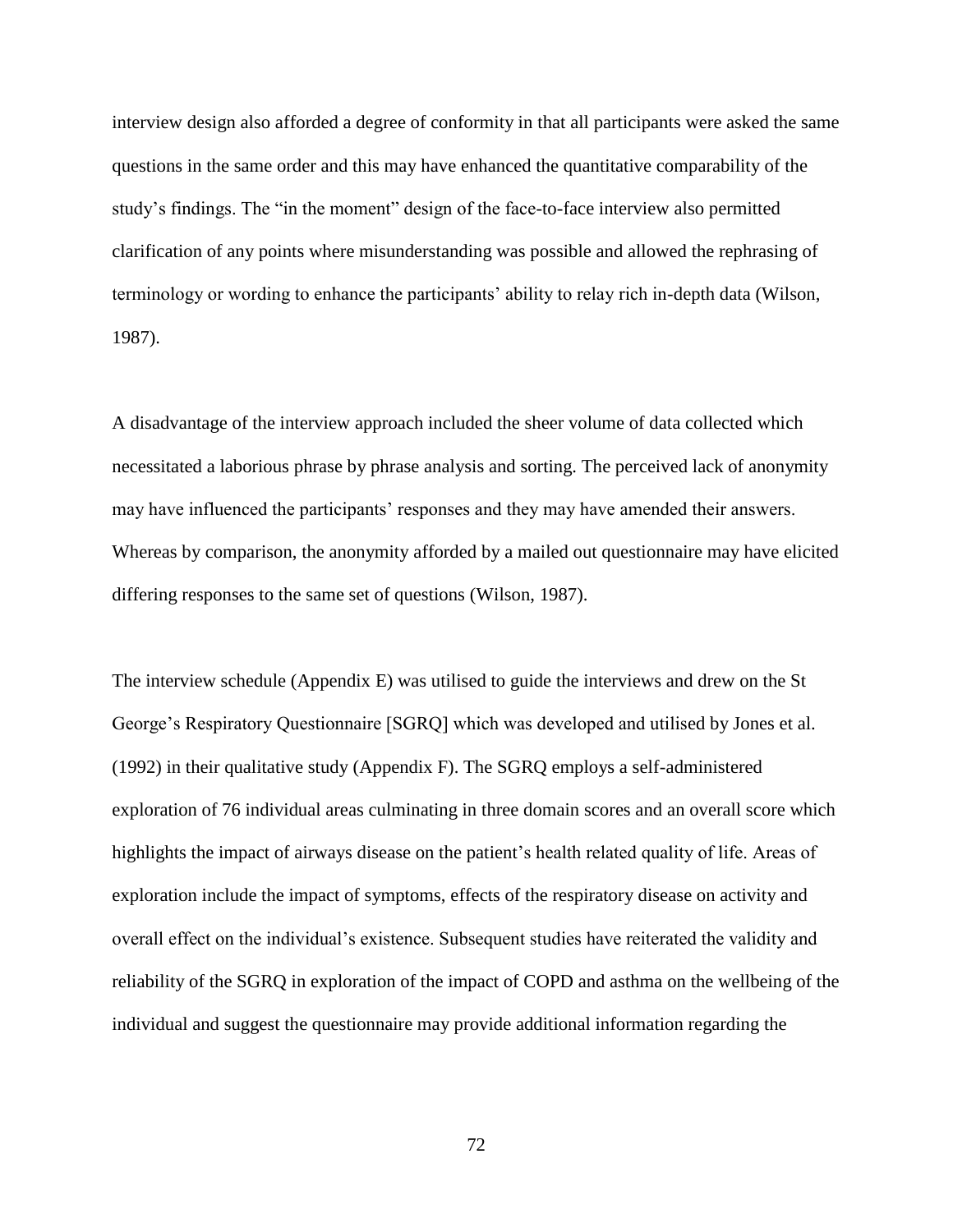patient's perception of clinical efficacy and overall quality of care afforded (Mahler & Mackowiak, 1995; Puhan, et al., 2007).

The adapted interview schedule included nine questions from the SGRQ in an effort to elucidate the experiences of those living with COPD on LTOT. To explore the patient's experiences of the monitoring associated with LTOT, it was necessary to formulate a new interview schedule comprising a total of 26 questions suitable for the intended patient population. The interview schedule included the patient's demographic data and current smoking status. The production of a new interview schedule was necessitated by a lack of generic schedules available to explore the areas of interest in this study. The Visual Simplified Respiratory Questionnaire, SGRQ, Quality of Well-being Scale, Sickness Impact Profile, Medical Research Council Dyspnoea Scale, and the Chronic Respiratory Questionnaire are some of the many examples of schedules currently available, however all appear to focus on the patient's health related quality of life with little or no exploration of the patient's experiences of monitoring (Jones, Lareau, & Mahler, 2009; Mahler & Mackowiak, 1995; Puhan, et al., 2007). To enable this study's ability to broaden the exploration of the patient experiences to encompass aspects of monitoring, modifications were necessary. The modifications included questions regarding aspects of monitoring including ABG assessment, spirometry, follow-up, action planning and rehabilitation.

The integration of content from another proven schedule is a common practice amongst researchers and the use of pretested material enhances the degree of reliability of the new schedule. The SGRQ is a well recognised and readily available schedule hence seeking permission to use portions of its content was not deemed necessary. The draft interview schedule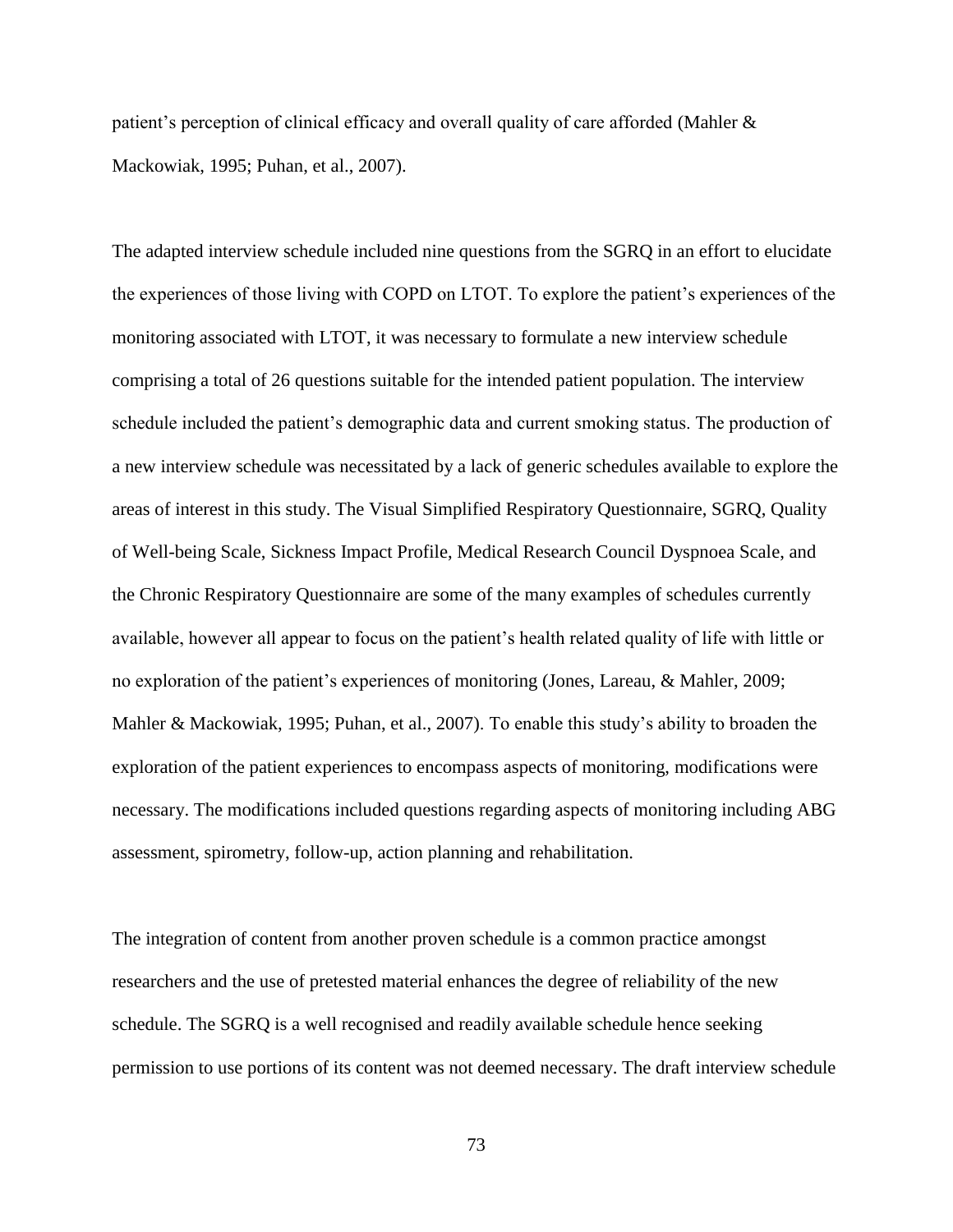was reviewed by peers experienced in the management of patients with respiratory illness and each question was discussed and reviewed for clarity, content, logical sequencing and empathetic understanding and minimalistic impact on the respondent's psychological state. The modified interview schedule was then critiqued by colleagues recognised nationally and internationally for their academic and practical expertise and their expertise in the realm of health related research.

Participant candour and cooperation was assessed through the conduct of a two participant pilot study which also served to highlight the degree of comprehension elicited and the necessary time commitment in order to obtain rich data. During general conversations, several persons with COPD and on LTOT expressed an interest in this study and two offered to review the interview schedule to offer constructive critique. Critique and feedback was invited from the pilot study participants and the interview schedule gained their acceptance and approval after minor modifications. The conduct of a pilot study enables the researcher to gain insight and evidence upon which to base revisions, assess the study's feasibility and to make improvements (LoBiondo-Wood & Haber, 1998; Polit, et al., 2001).

The semi-structured interview schedule provided a beginning point, and a script to guide each participant through an exploration and narration of their reality of living with COPD and utilising LTOT and their experiences of monitoring. The majority of the questions were open-ended in order to elicit open dialogue and the semi-structured design ensured the focus remained on the areas of identified interest and deserving of investigation, due to a paucity of previous exploration.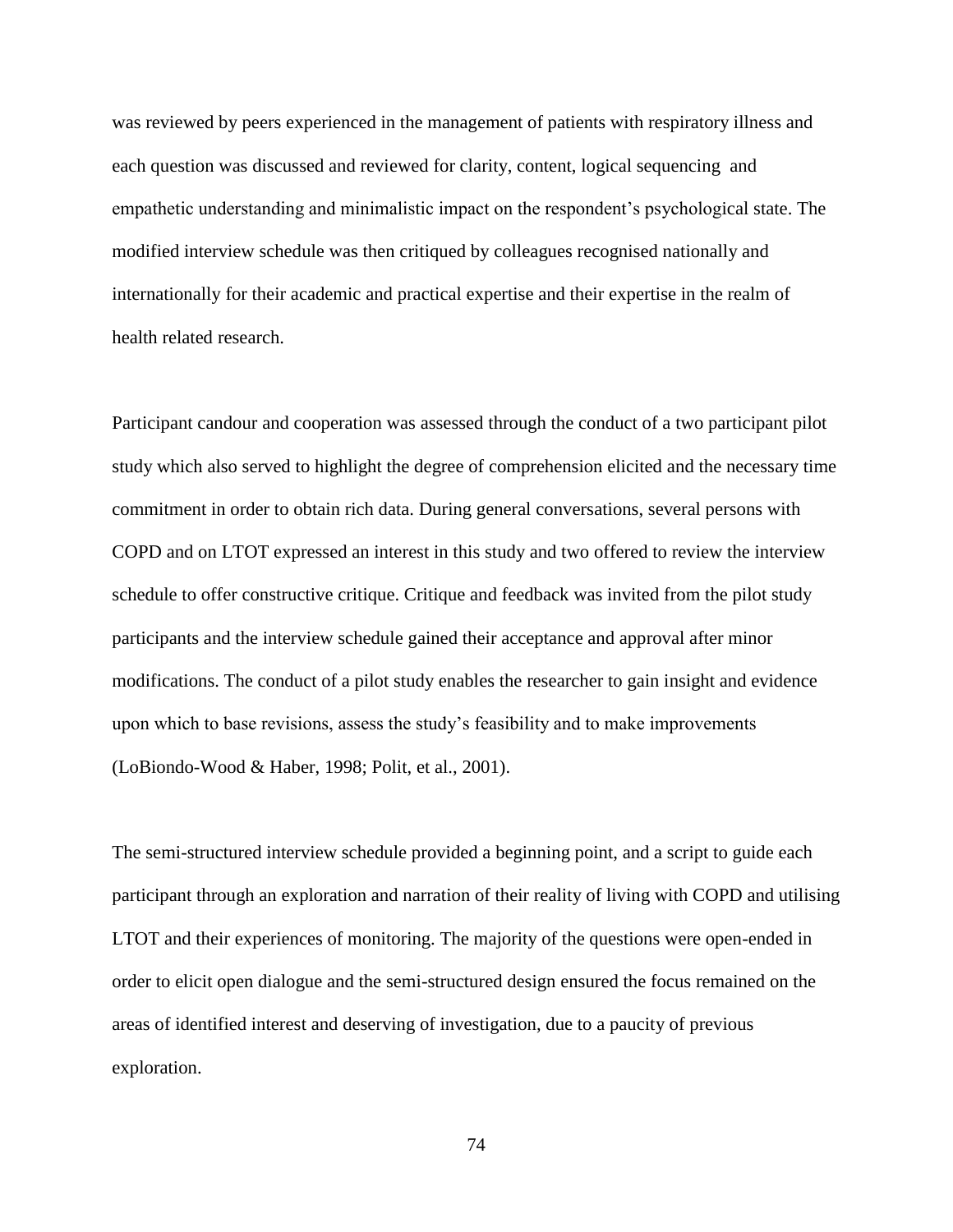# **3.3.3 Data analysis**

In this study Thomas's (2003) general inductive approach underpins the study theoretically and Boyatzis's (1998) framework is utilised for analysing the data. Thematic analysis provides a method to analyse and interpret the data gathered and is composed of three overarching phases. The three phases are: i) recognising and consistently encoding a theme/codable moment, ii) code development, iii) the interpretation of the information and themes in the context of a theory or conceptual framework. Boyatzis (1998) describes five specific phases inherent within the inductive thematic analysis code development process. This process is illustrated in Figure 3.1



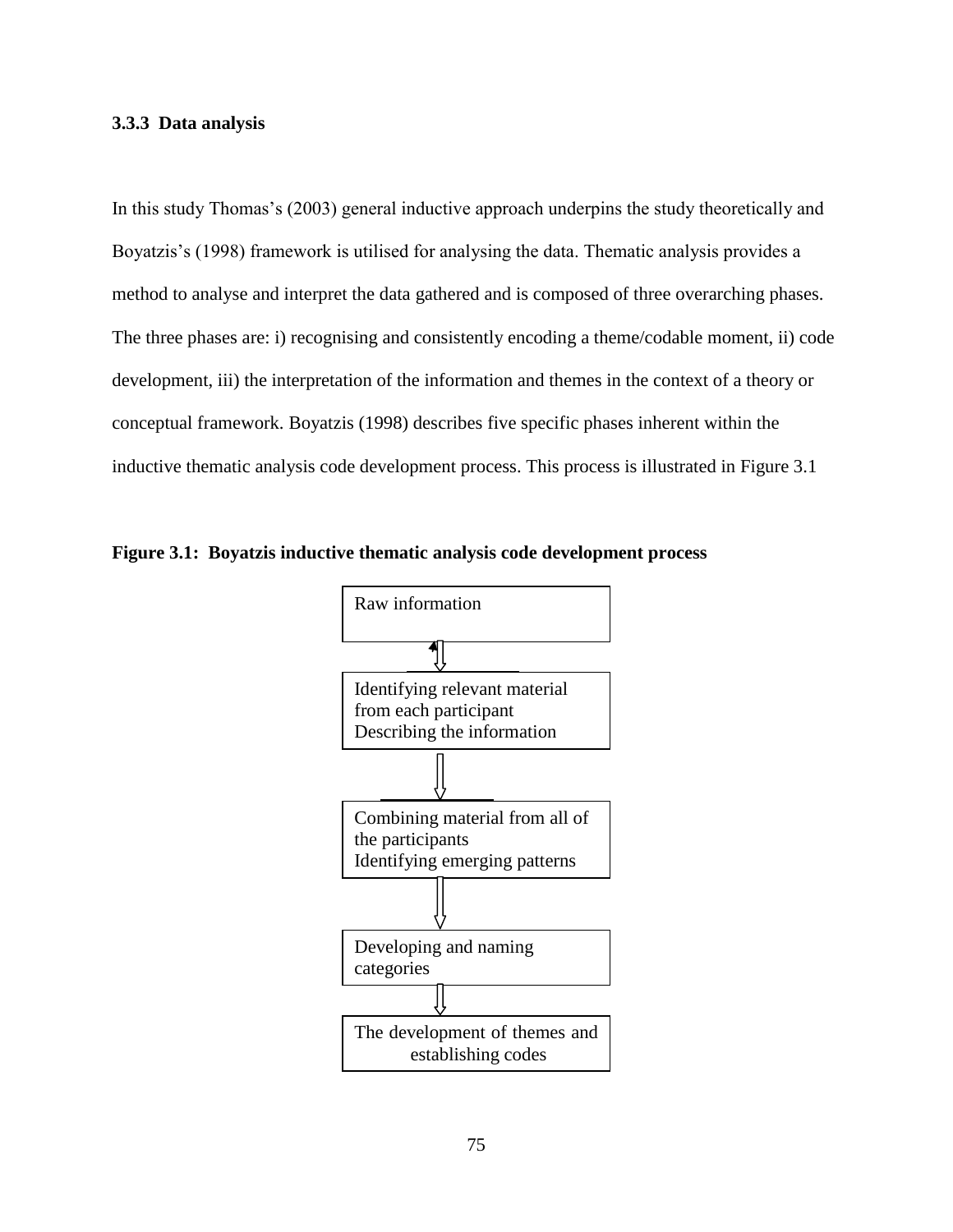The first stage of the process is termed "data cleaning" and involves preparation of the raw data into a consistent style ensuring format, grammar, and punctuation are equivalent across each interview transcript. During this phase it would also be prudent to ensure each interview is copied and stored securely. This preparation phase also includes the reading of the data and the addition of consistently documented researcher notes in the text margin whilst ensuring the integrity of the data remains intact.

The second phase encompasses the reading and rereading of the prepared text. It may be advantageous to listen repeatedly to the voice data recordings and to then repeatedly read each interview transcription. The aim of this phase is to ensure the researcher heeds the detail within each transcript and becomes very familiar with the content and developing themes. Recurrent and significant words and phrases should be highlighted in order to permit identification of patterns and themes within each individual participant's transcript.

The third phase involves the creation of categories and the comparison of potential themes and experiential patterns across multiple participant transcripts which have been divided into subset groups. The ultimate aim of phase two and three is to capture and reduce the large quantity of data into smaller more manageable parcels whilst resisting the desire to prematurely commence the interpretation phase once preliminary themes have been discovered.

The fourth phase encompasses the creation of a code with an intention of creating between three to eight categories which fully capture the key experiences driving the themes obtained from the raw data. It should be noted that any one significant phrase may be coded into one or more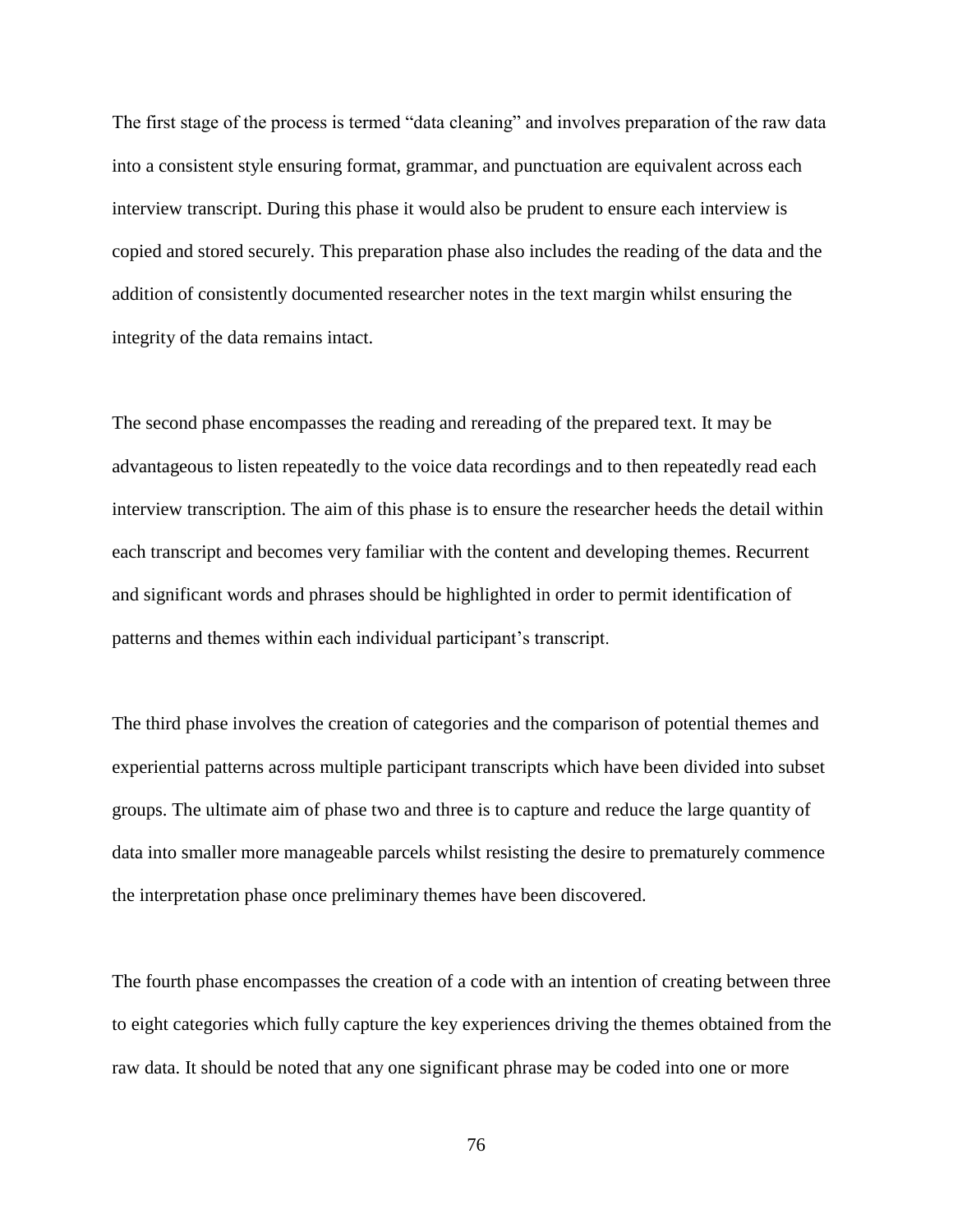categories whilst a large quantity of data may remain uncoded due to perceived research aim irrelevance. Previously derived potential themes are reviewed across subsets and those themes appearing consistently and predominately are then coded (Boyatzis, 1998; Thomas, 2006).

To ensure each inductively derived thematic code captured and reflected the quality and richness of the area being studied, it was necessary to ensure each code included the following five rudiments as described by Boyatzis (1998):

- 1. A label
- 2. A definition or description of what the theme identified
- 3. A description of how to recognise when the theme occurs
- 4. A description of any qualifications or exclusions to the identification of the theme
- 5. Examples, both positive and negative, to eliminate possible confusion when searching for the theme.

The fifth and final phase involves checking the consistency or reliability of the application of the code. Each code should be validated by application across other subsets whilst ensuring that the code captures the essence of the raw data. At this point, a search was performed to highlight any opposing points of view and any new insights which may have been neglected. Once a thematic code has been identified this can interpreted within the context of a theory or conceptual framework (Boyatzis, 1998).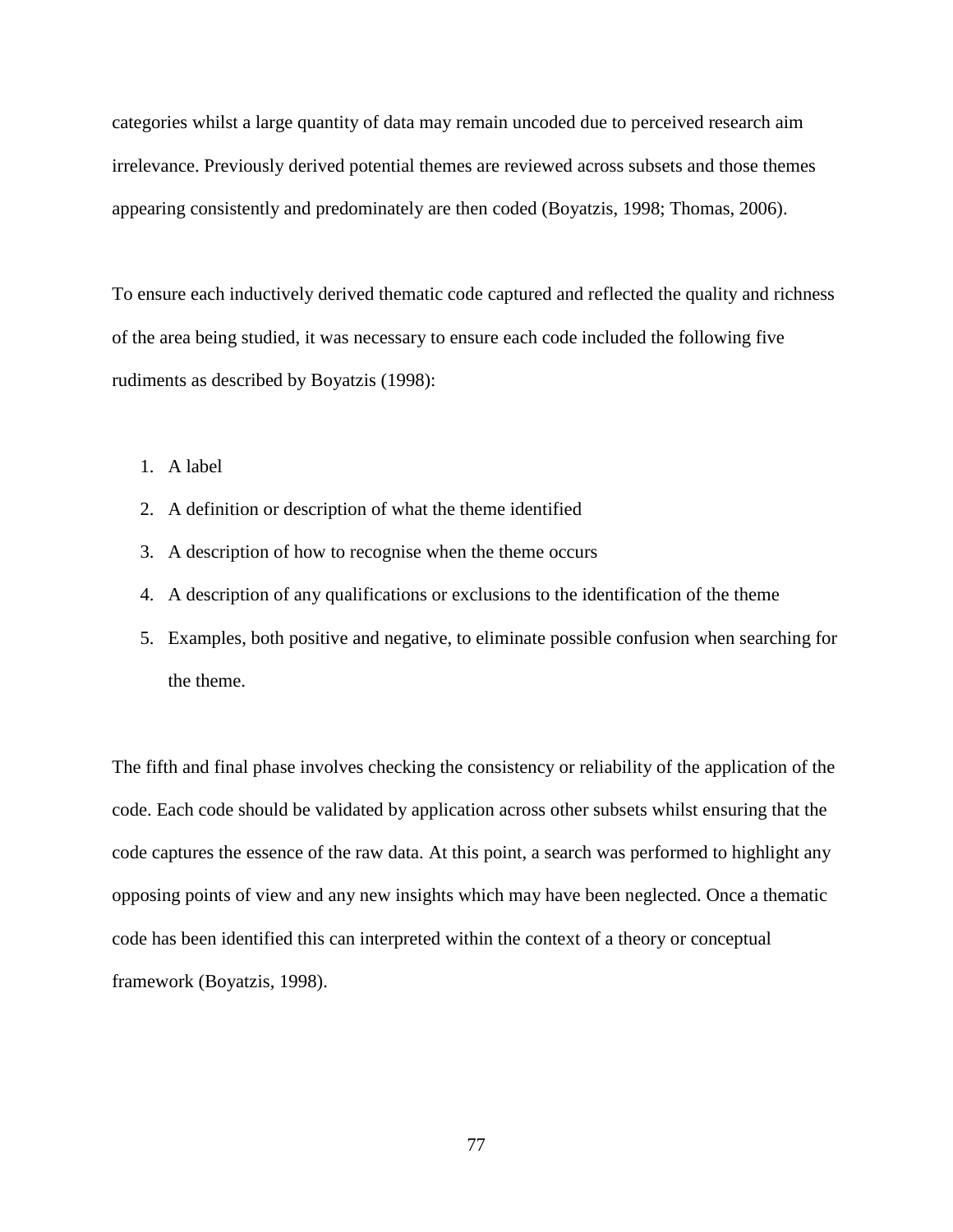# **3.3.4 Developing categories**

The participants' transcripts were reviewed and significant, dominant and recurrent phrases were identified. These dominant/ significant phrases provided insights into the experiences and monitoring of the study participants and led to the identification of emerging patterns which were then categorised and named. Figure 3.2 provides an example of the categorisation and naming process by highlighting the emerging pattern of "the burden of LTOT" as a significant experience embedded within the participants' statements.

# **Figure 3.2: Deriving categories from patterns**

# **Emerging pattern**

"I realised that it was going to restrict me." "I am afraid of falling over it." "It was terribly noisy and was making a funny noise."

**Category and name** The burden of LTOT

From these evolving categories, four themes emerged: i) 'Smoking', ii) 'Oxygen therapy: The good the bad and the necessary', iii) 'The COPD journey', and iv) 'Feel the panic and breathe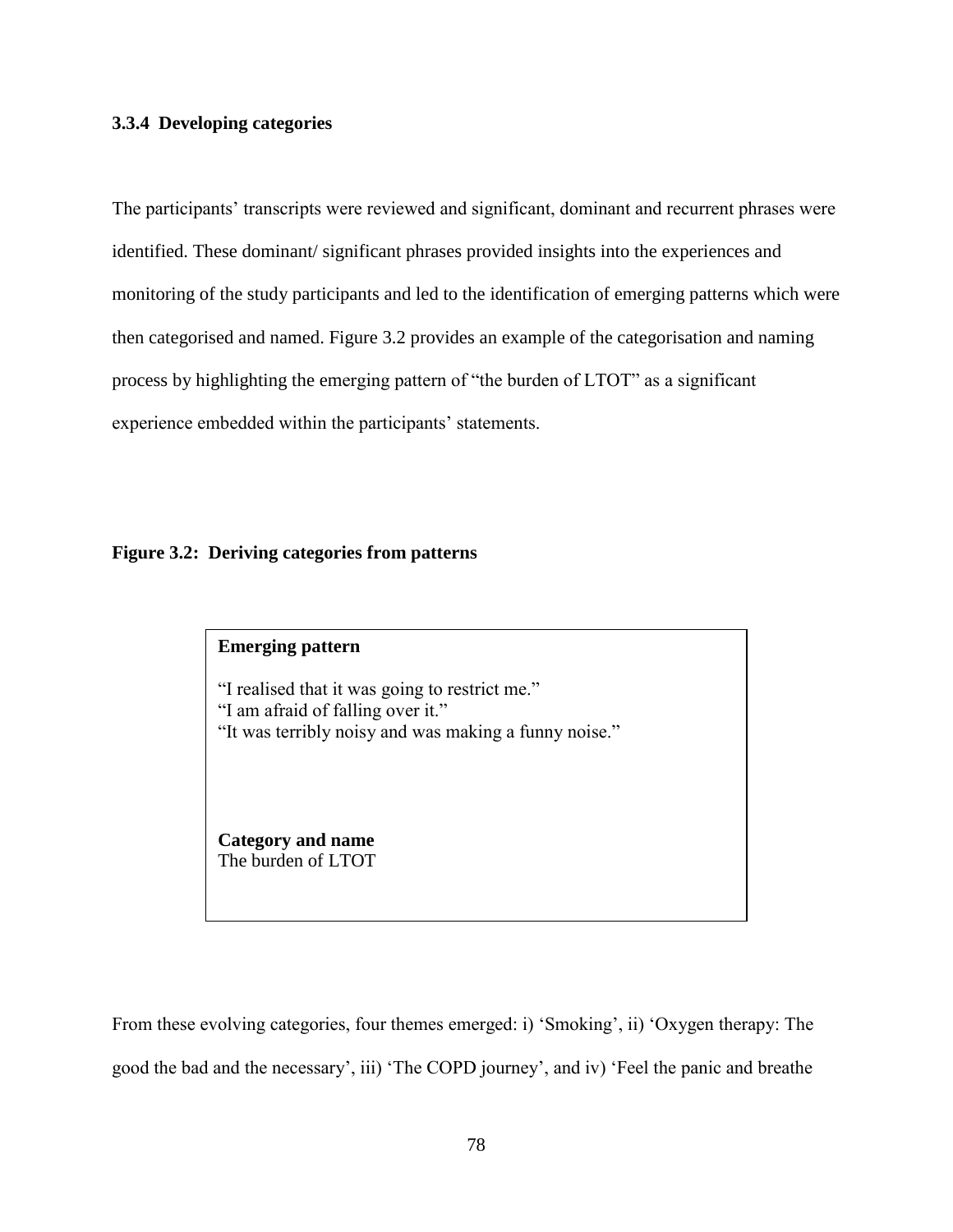anyway' (psychological aspects of COPD). An example of the process involved in developing the theme; 'Oxygen therapy, The good the bad and the necessary', from the categories is illustrated in Figure 3.3

# **Figure 3.3: Deriving themes from the categories**

| <b>Categories</b>                                                                                                                 | <b>Theme</b>                                           |  |
|-----------------------------------------------------------------------------------------------------------------------------------|--------------------------------------------------------|--|
| Positive aspects of LTOT (The good)<br>Health benefits of LTOT<br>The reasons I wanted it<br>Patients as masters of their disease | Oxygen therapy: The good, the bad and<br>the necessary |  |
| <b>Negative aspects of LTOT (The bad)</b><br>The burden of LTOT<br>The disease is the master                                      |                                                        |  |
| <b>Necessary aspects of LTOT (The</b><br>necessary)<br>Action planning<br>Spirometry and ABG<br>Adherence to LTOT prescription    |                                                        |  |

# **3.3.5 Methodological rigour**

The strength of the study is the inclusion of member checking as part of the research design.

Study participants were supplied with verbatim transcripts of the interview and were afforded the

opportunity to correct any information and add/or delete any part of the transcription as deemed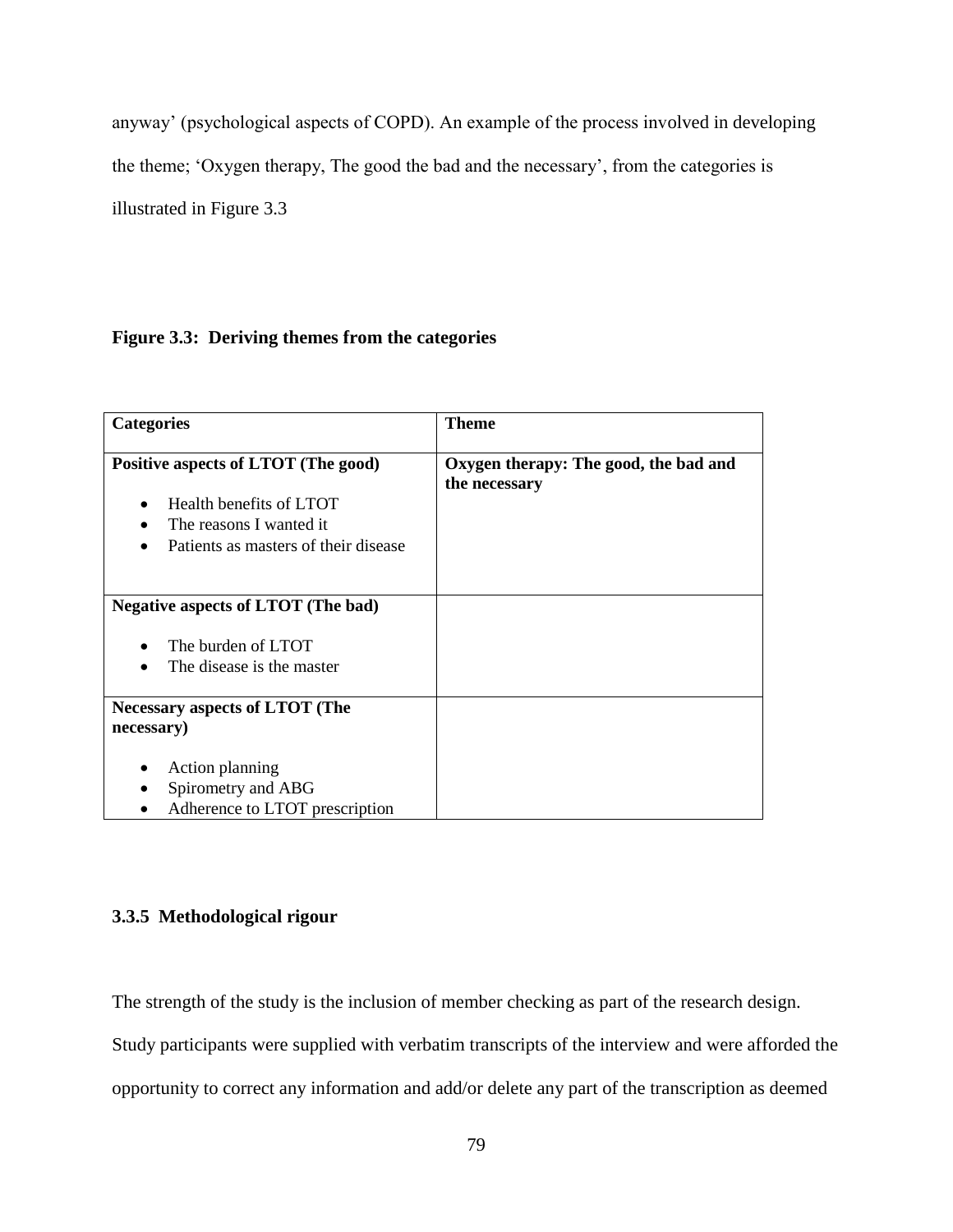necessary. The preliminary findings were forwarded to the study participants in an effort to obtain participant reactions, including confirmation or denial of the findings. Member checking is considered the most important process in maximising the credibility of qualitative research data (Polit, et al., 2001).

Transferability was enhanced by the rich in-depth data collected which provided a view of the real-life contexts and experiences of the participants. The study participants represented differing cultural groups, however participants from indigenous and pacific cultures were not represented, which in turn may limit the transferability of the findings of the study. To further enhance the reader's confidence in the truth of the data, the researcher undertook prolonged engagement with the majority of the interviews lasting longer than 60 minutes. The prolonged engagement ensured sufficient time during the data collection phase to obtain an in-depth and rich understanding of the area of interest, with an ultimate aim of data saturation. Prolonged engagement also afforded an opportunity to establish rapport with the participants and to minimise the risk of misinformation. The use of primary sources rather than the inclusion of any secondary source data provided a first-hand account of the area of interest as experienced by the participant, without the risk of dilution or misinformation (LoBiondo-Wood & Haber, 1998).

The use of diverse informants from a wide geographical region provided a degree of data source triangulation and is another means by which to enhance the credibility of the study. Researcher credibility is another important consideration and it is essential that the participants possess belief and a conviction in the credentials of the researcher. This is important as in qualitative research the researcher is the data gathering schedule and the participants should be assured that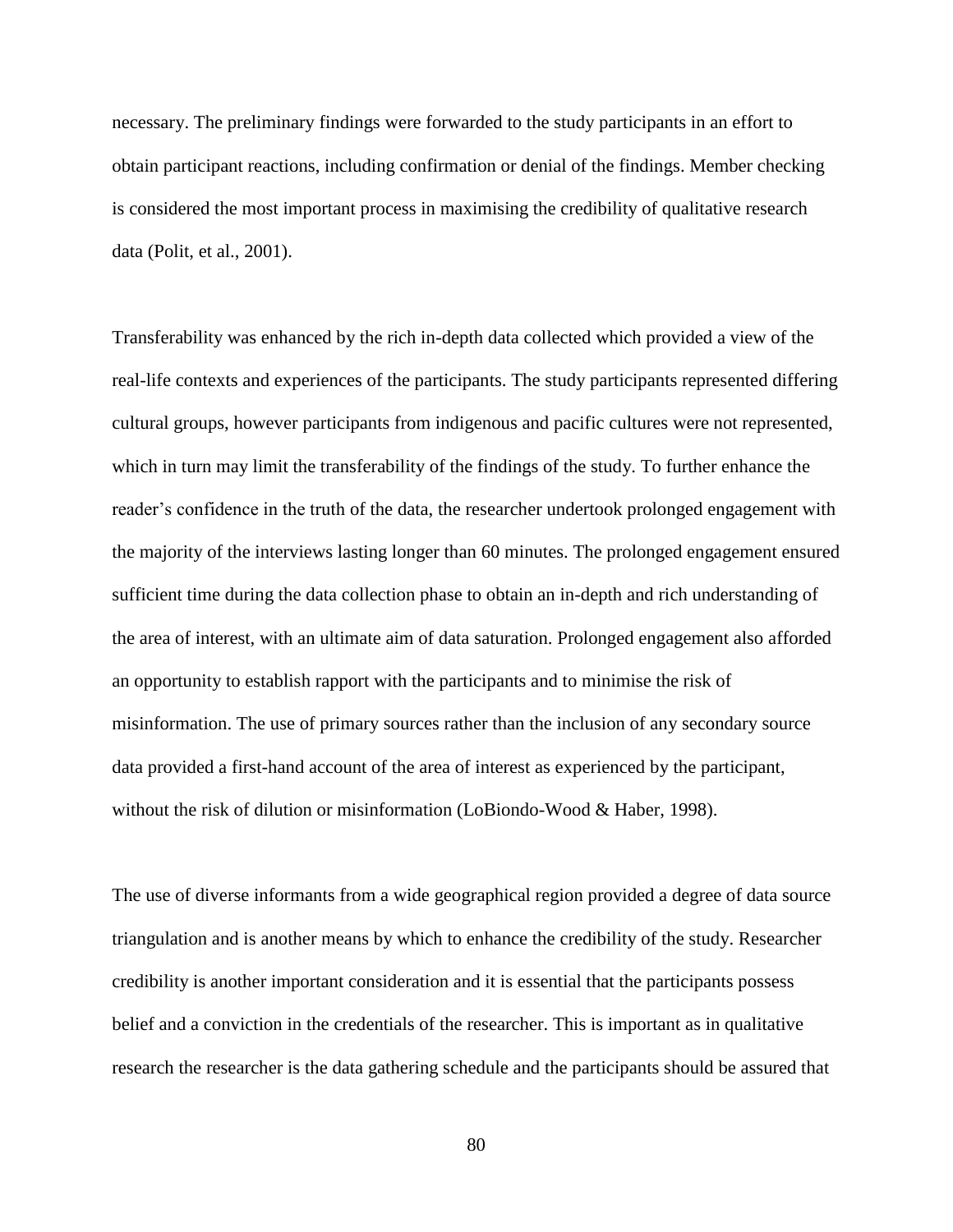their experiences will be reported faithfully. Faithful reporting was maximised by the use of digital voice data recorders to record each interview. The interviews were then transcribed verbatim and member checked by the participants. The study's findings were derived wholly from participants' quotes and this maximised the comfirmability of the findings (Polit, et al., 2001).

The inductive thematic analysis process has additional checks which may enhance the trustworthiness of the data analysis and thus in turn the findings. Formal and informal "Stakeholder checks" may be undertaken on the raw data, thematic analysis and code development and may enhance the credibility of the study findings by providing verification from parties with a vested interest. "Stakeholder checks" augment the member checking phase and can be implemented by allowing participants an opportunity to correct erroneous interpretations and by informal discussions with interested and qualified third parties (Thomas, 2006). At two stages during the data analysis phase the researcher sought the informal verification of interpretations from participants and a qualified third party.

# **3.3.6 Ethical considerations**

Ethical approval was granted by the Upper South A Ethics committee on 18/August/2009 (Appendix G). Consultation was undertaken with the Otago University Research Coordinator for Maori to ensure ethical principles pertaining to Maori were considered and upheld. The research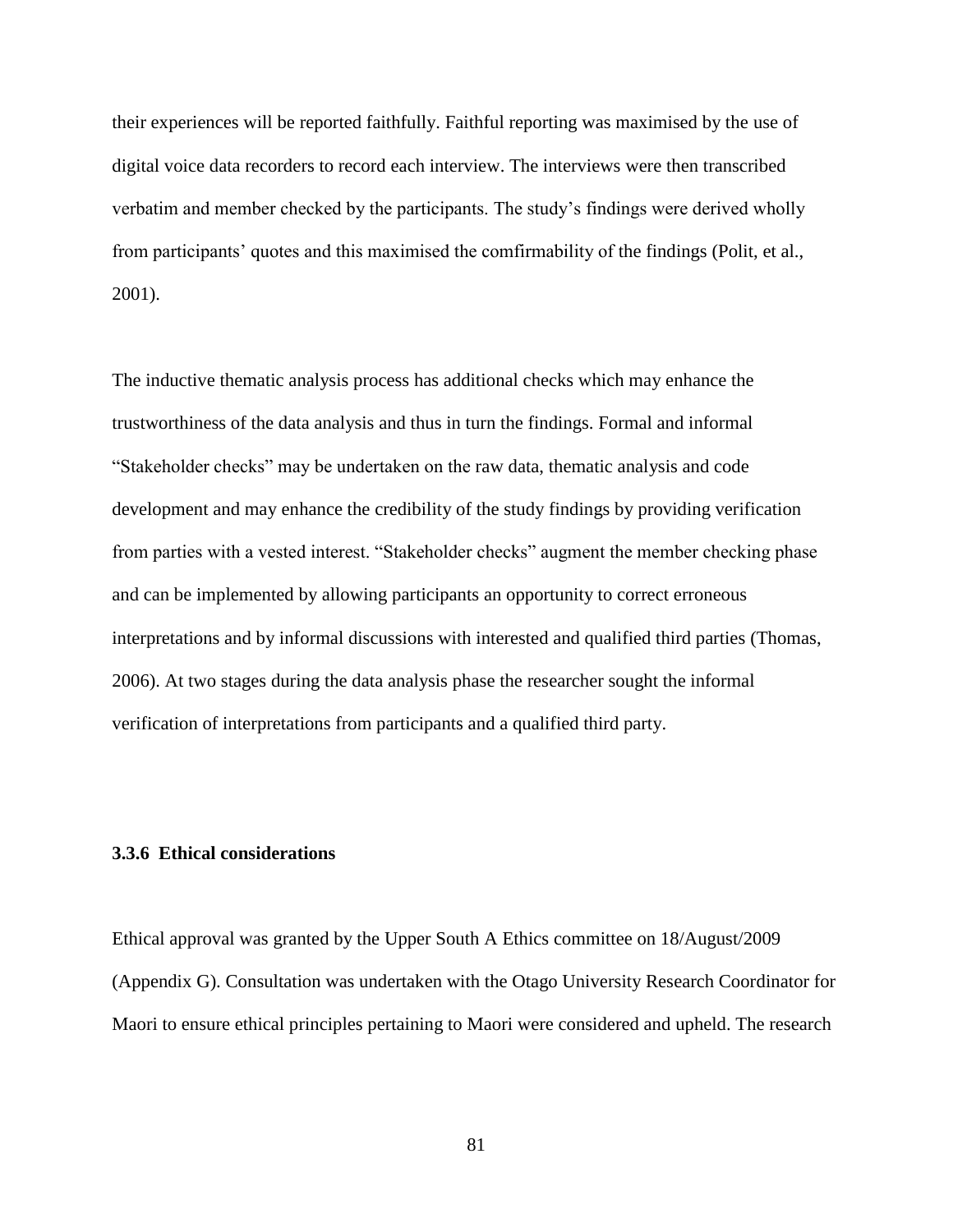proposal was forwarded to all interested parties (stakeholders) and unanimous consent and support for the study was extended.

Key ethical considerations relating to the research study include principles of beneficence, respect for human dignity, the participant's right to self-determination and full disclosure, and an assurance of justice. The study endeavoured to meet all expected ethical responsibilities and ensured the research design included ethics based aspects such as risk reduction, member checking, formal and informal debriefing, a cross sectional design and a heightened potential for benefit by elucidating areas of participant experiences not previously explored. An essential ethical responsibility of research is to acknowledge and disseminate significant findings in order to add to the body of knowledge and maximise the therapeutic management of patients (Polit, et al., 2001).

LoBiondo-Wood and Haber (1998) suggest that nurses, as consumers and producers of research, have a professional responsibility to disseminate research findings in an effort to improve client outcomes, whilst expanding the body of knowledge that guides evidence based best practice. Through an exploration of the participants' experiences, the study will seek to identify the positive and potentially negative aspects of current practice with a view to promoting therapeutically relevant change.

The potential participants were provided with a full description of the nature of the study, the responsibilities and credentials of the researcher and the possible benefits and risks of participation. These considerations meet the principle of beneficence which promotes the tenet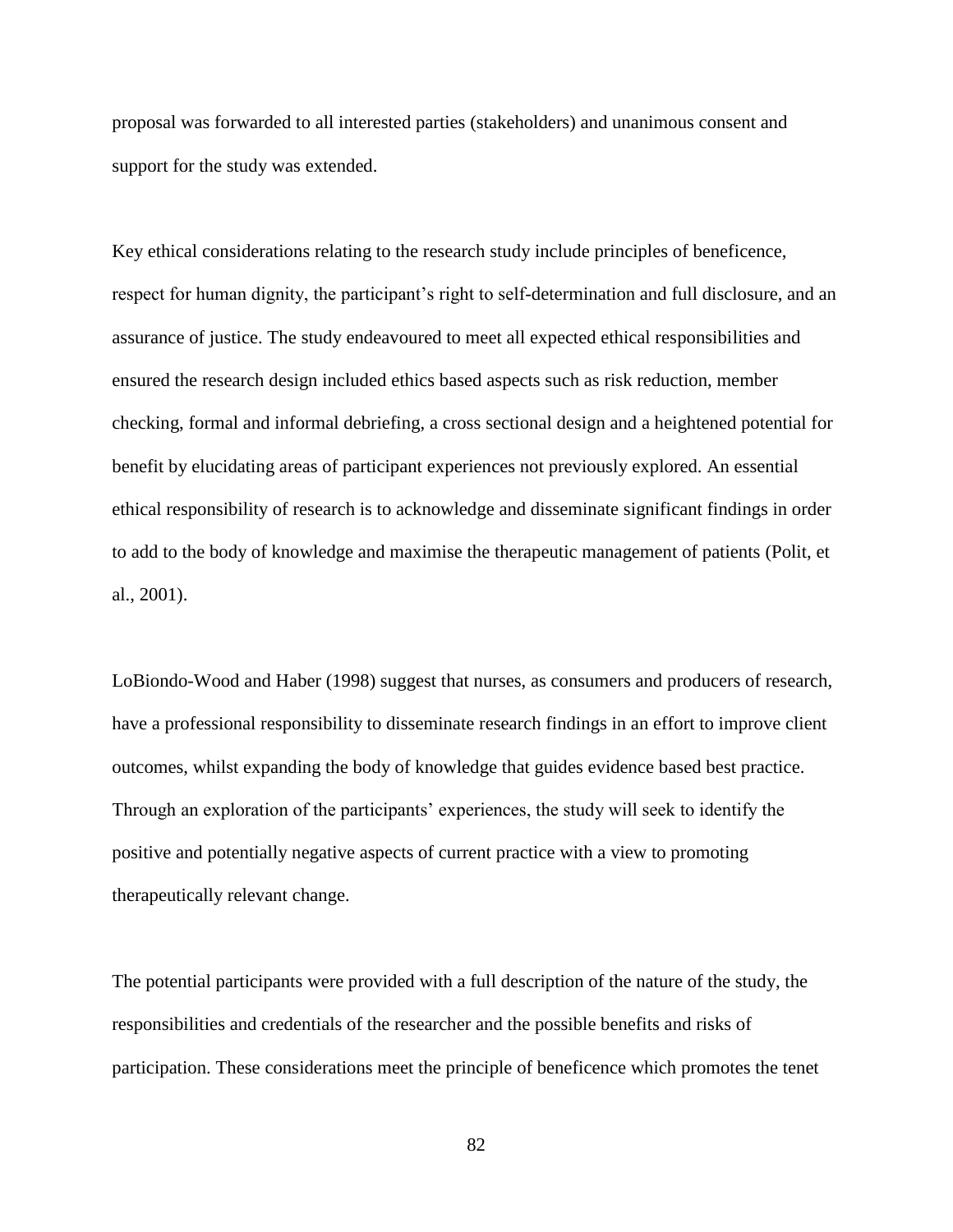that research and the researcher should do no harm. Whilst physical harm is predominately overt, psychological harm has the potential to be less visible and more difficult to recognise or detect. The exclusion criteria ensured the most severely unwell potential participant group was excluded thus reducing the risk of physical discomfort (predominately breathlessness) (LoBiondo-Wood & Haber, 1998).

The semi-structured interview schedule lessened the requirement for the participant to divulge sensitive or potentially distressing personal information. Despite the parameters delineated by the more structured interview process, interviewing can be considered a form of therapeutic intervention. Any form of therapeutic intervention has the potential to affect the participant in some way however, the non-intrusive nature of the inquiry lessened the potential of negative impacts and possibly potentiated the positive aspect of feeling listened to. The interview process had the potential to be a cathartic experience which may have promoted healing and positively maximised the benefit to risk profile of the study (Patton, 2002). Although qualitative research is naturalistic and thus inherently more in-depth and personal than research based on a quantitative methodology, the inclusion of an open-ended time frame permitted adequate time for rest if required and the naturalistic setting ensured the participant was in a setting in which they felt safe and comfortable (Denzin & Lincoln, 2000).

Despite the inclusion of harm minimisation within the research design, the potential for physical and/or psychological distress remained a realistic consideration. Strategies to manage any potential harm included an assurance of interview termination if requested by the participant or deemed necessary by the researcher, based on subjective observations. Each participant had the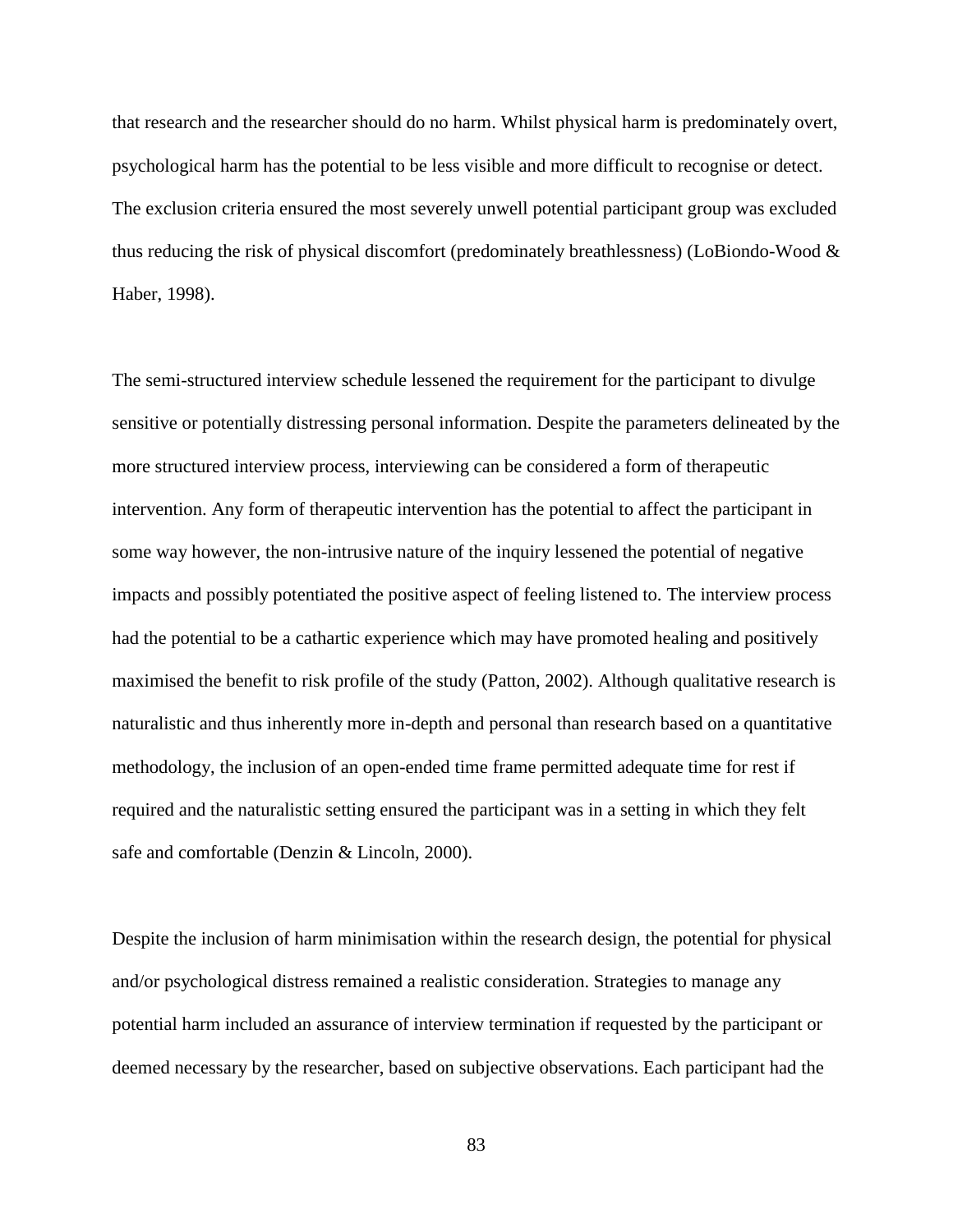opportunity to debrief informally once the data recording was terminated and access to formal debriefing and/or therapeutic expertise was available through the services of appropriate medical clinicians, a social worker and a Maori Health professional (Polit, et al., 2001).

The participant's right to terminate their participation, ask questions, seek clarification and refuse to answer a particular question meets the principle of self-determination. The informed consent process was documented utilising an easily comprehensible consent form that clearly highlighted the voluntary aspect of participation and that non-participation would in no way prejudice future interrelationships. The information form and consent form clearly reiterate the purely voluntary aspect of participation and include the participant's right to choose to withdraw from the study at any point prior to the transcription of the interview. As a practising registered nurse, the possibility of role conflict exists. Polit, et al., (2001) suggest that there is a possibility that the participant may choose to be included in the study based on their knowledge of the researcher in their nursing role rather than their current role. The risk of role conflict was minimised by the addition of exclusion criteria which prevented any potential participant from taking part in the study if they had been nursed by the researcher within the past 12 month period. Role conflict was further negated by the conduction of interviews within the naturalistic setting, as chosen by the participant. Some authors would argue that despite the nurse being immersed in the role of a researcher, there is an ethical obligation to place patient advocacy before knowledge advancement, should any conflict arise (Polit, et al., 2001).

Participant confidentiality was ensured by the use of a cross sectional approach and the use of identification numbers in place of participant names and, if deemed necessary, information about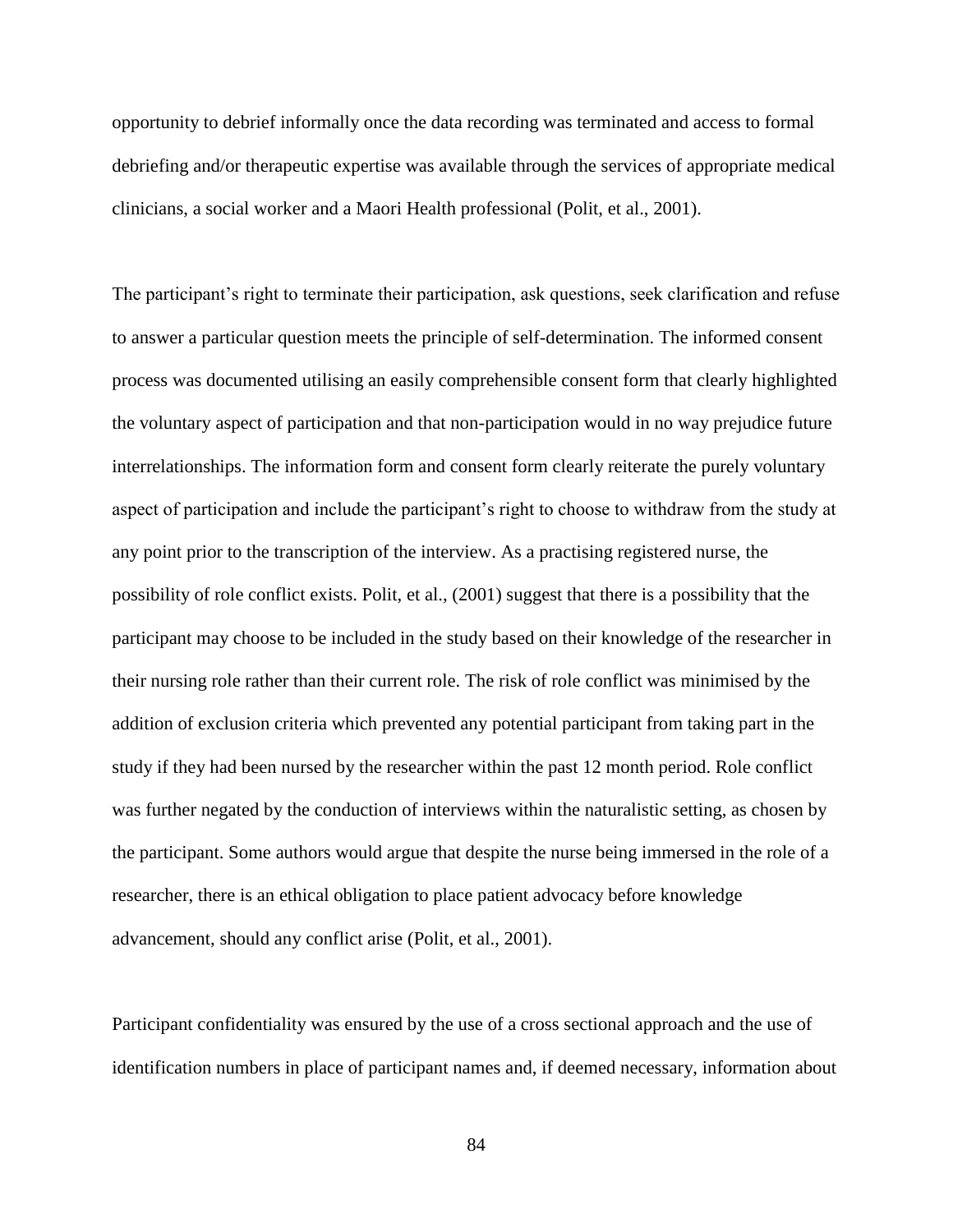the participant's characteristics which could permit identification was withheld. Throughout the findings and discussion chapters a pseudonym was given to each participant in an effort to personalise the narrative data. The wide geographical region also helped ensure participant confidentiality by diluting the potential participant pool. Due to the fundamental methodology underlying qualitative research, anonymity was not assured and is not feasible in this study. Access to the data has been limited to the researcher and supervisors and when not in use, the data is stored under lock and key and in computer files identified by a numerical code with access limited to the researcher. The data will be destroyed once the research is complete and the researcher's academic qualification is awarded.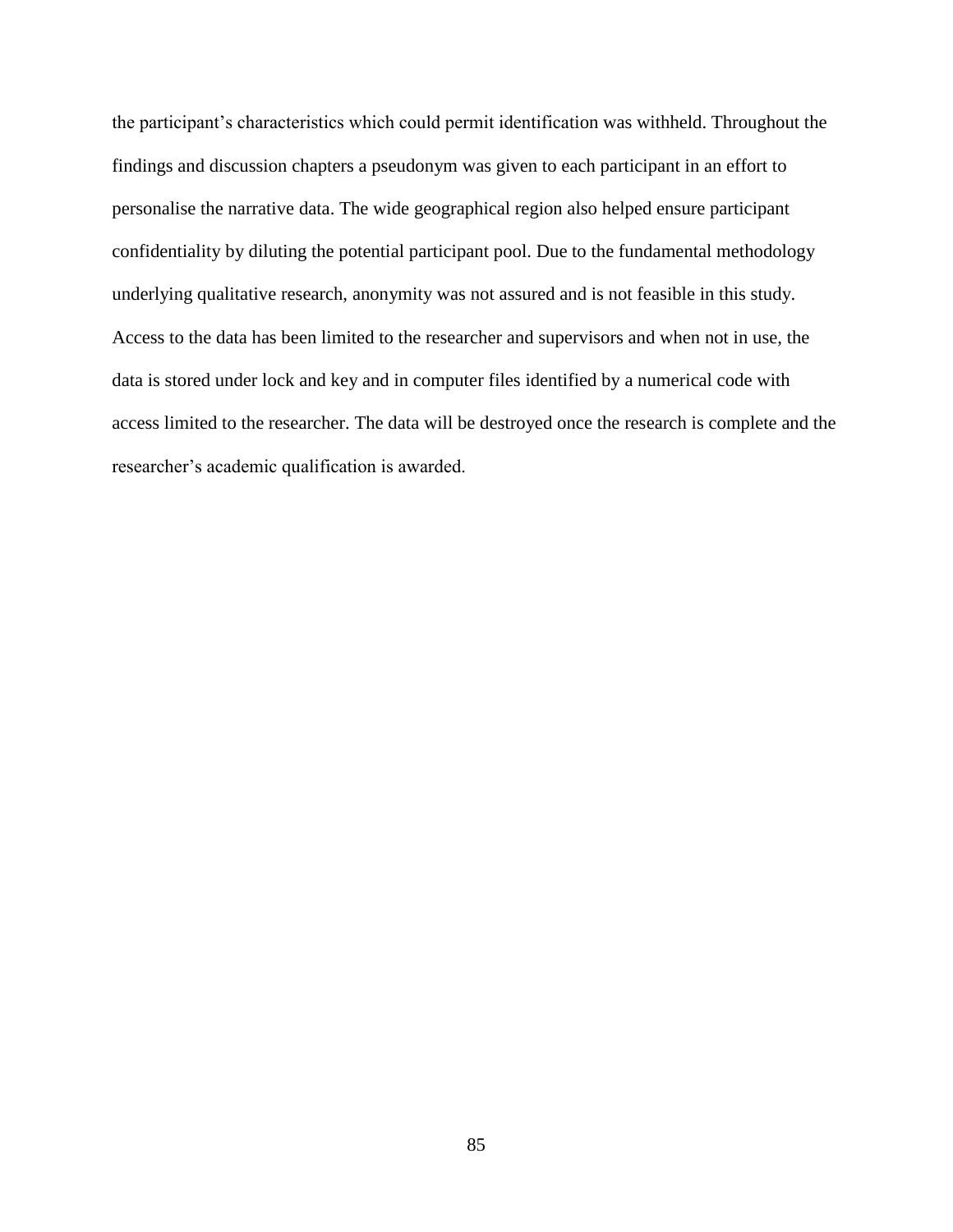# **CHAPTER FOUR: Findings and analysis**

# **4.1 Introduction**

This chapter presents the socio-demographics and characteristics of the study participants and identifies the pseudonym utilised to personalise the study findings whilst maintaining confidentiality. The major themes and sub-themes and oxygen use of the study participants are highlighted. The findings of the study are presented within four major themes and an analysis is interwoven throughout the narrative data. At the end of each major theme a brief summary is presented. Finally an overall in-depth summary of the key findings within each major theme is presented.

# **4.2 Demographics**

The study's participant group consisted of 14 people diagnosed with COPD who had utilised LTOT for a period greater than six months. The participants' overall average time on LTOT was 26.4 months. Table 4.1 outlines the socio-demographic details of the participants and Table 4.2 illustrates the characteristics of the participant sample group.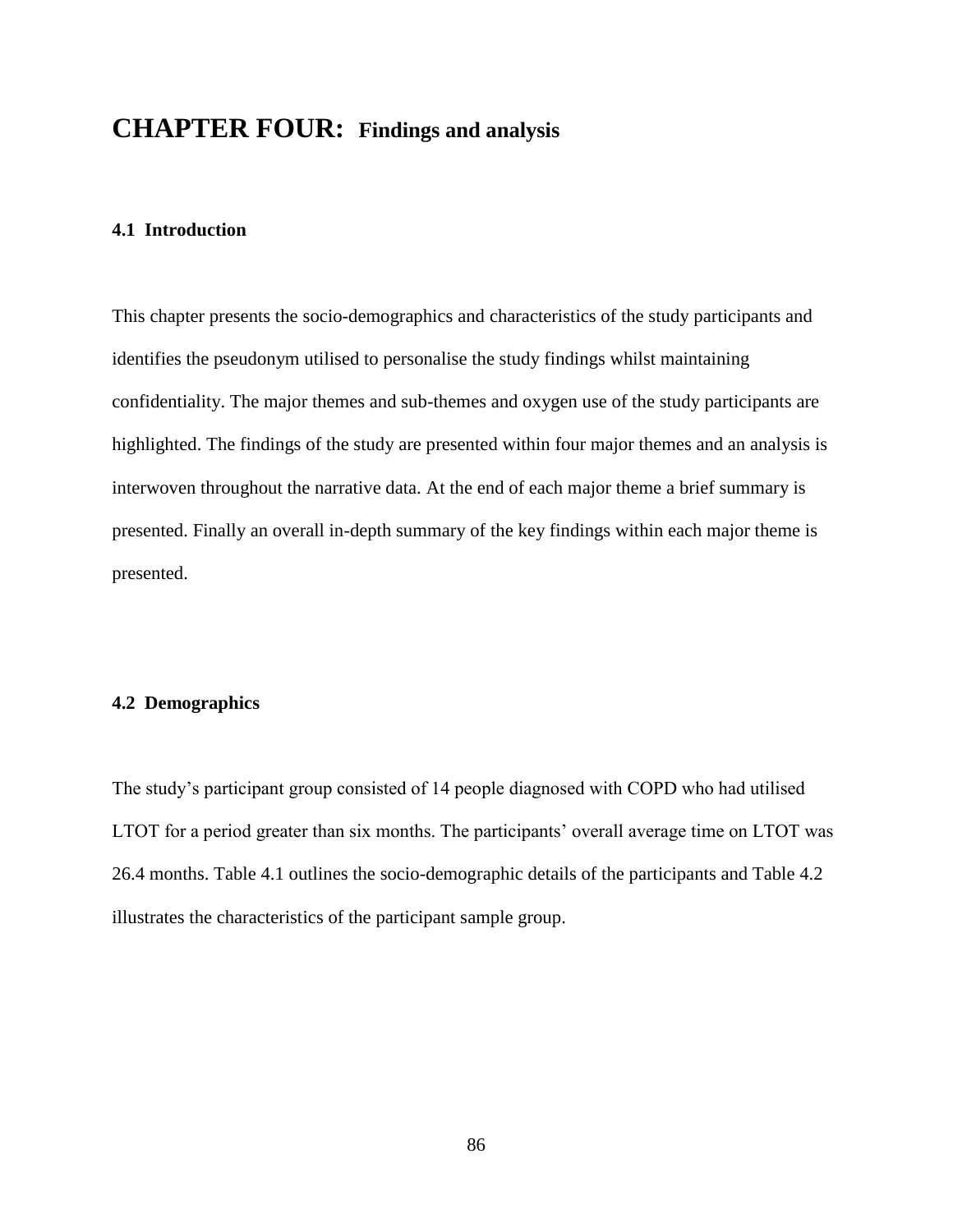# **Table: 4.1 Socio-demographic details of the participants**

| <b>Gender</b> | Age band  | <b>Marital status</b> | Pseudonym    |
|---------------|-----------|-----------------------|--------------|
| male          | 80-84     | widowed               | Jock         |
| male          | 70-74     | divorced              | <b>Bill</b>  |
| male          | 65-69     | married               | <b>Bruce</b> |
| male          | 65-69     | married               | Andy         |
| female        | 90-94     | married               | Jill         |
| female        | 70-74     | divorced              | Trina        |
| male          | 70-74     | divorced              | Tim          |
| female        | 75-79     | widowed               | Shelly       |
| male          | 65-69     | widowed               | Tom          |
| male          | 75-79     | unknown               | Trevor       |
| female        | 65-69     | divorced              | Ann          |
| female        | $65 - 69$ | widowed               | Joan         |
| male          | 75-79     | married               | Spencer      |
| male          | 75-79     | widowed               | Rupert       |

All participants identified as Caucasian.

Table 4.2 details the characteristics of the participant sample group, including smoking status and length of time on LTOT.

# **Table: 4.2 Characteristics of the participant sample group**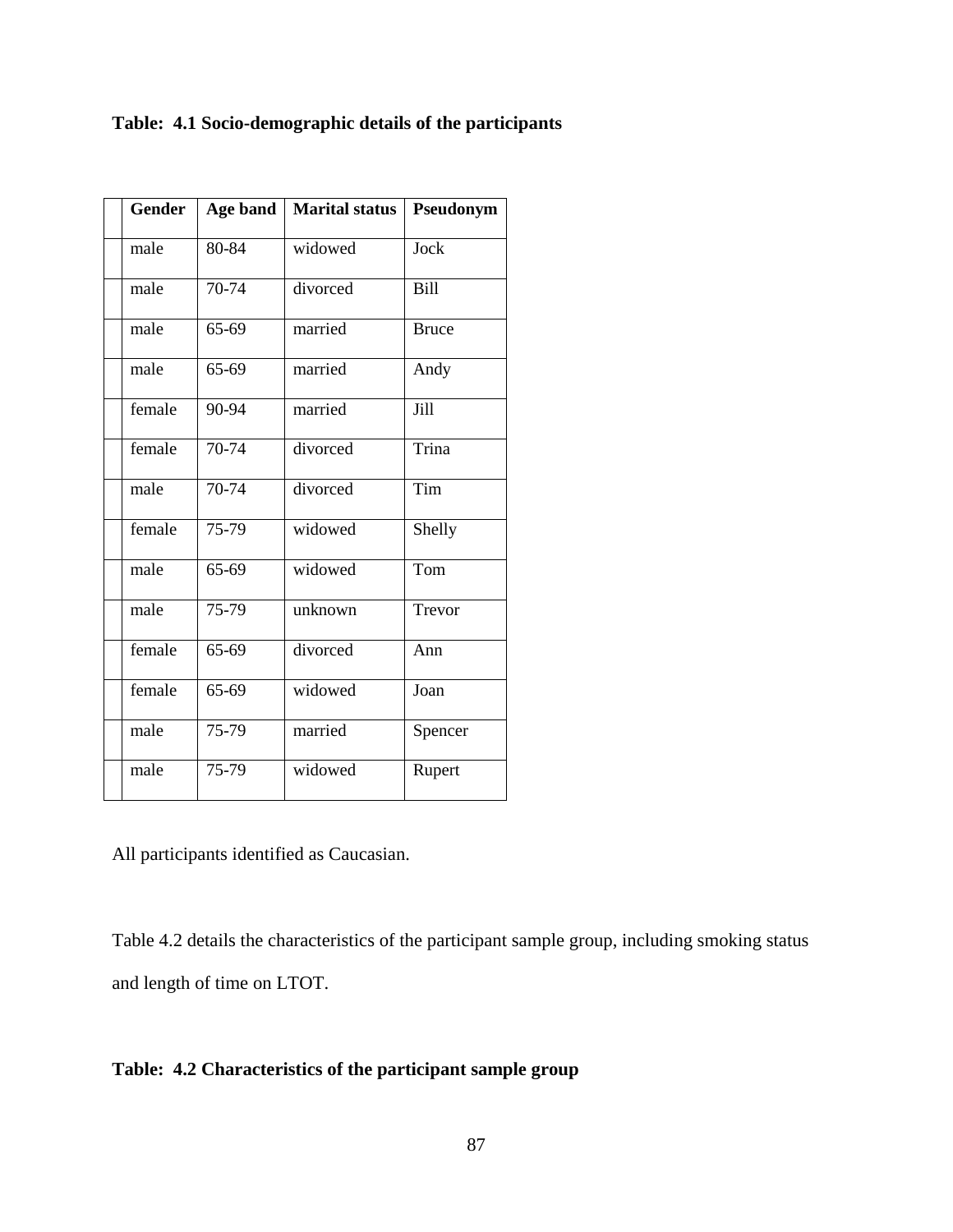| Pseudonym    | smoking        | Length of time on oxygen |
|--------------|----------------|--------------------------|
| Jock         | Ex smoker      | 6 months                 |
| <b>Bill</b>  | Ex smoker      | 18 months                |
| <b>Bruce</b> | Ex smoker      | 18 months                |
| Andy         | Current smoker | 7 months                 |
| Jill         | Ex smoker      | 15 months                |
| Trina        | Current smoker | 5 years                  |
| Tim          | Current smoker | 12 months                |
| Shelly       | Ex smoker      | 3 years                  |
| Tom          | Current smoker | 2.5 years                |
| Trevor       | Ex smoker      | 5 years                  |
| Ann          | Ex smoker      | 3 years                  |
| Joan         | Ex smoker      | 3 years                  |
| Spencer      | Current smoker | 18 months                |
| Rupert       | Ex smoker      | 18 months                |

# **4.3 Themes**

The following four sections present the four major themes that emerged from the in-depth and comprehensive process of transcribing, systematisation, and encoding of the raw voice data obtained from the 14 interviews. Directed by the fourth step in Boyatzis's (1998) thematic analysis process; the creation of a thematic code, the resultant themes sought to grasp and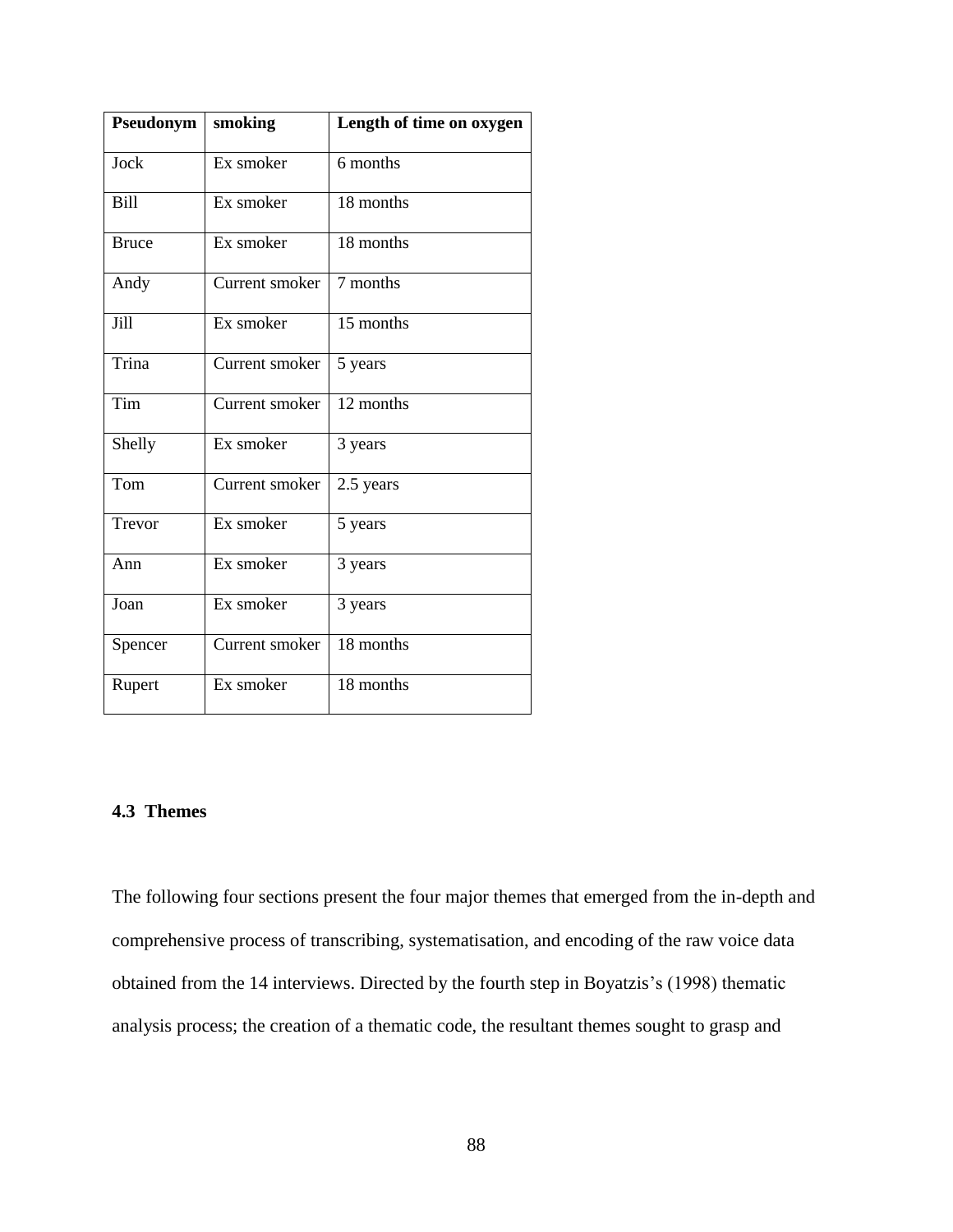elucidate the experiences and monitoring of those people with COPD who received LTOT in an effort to improve their level of functioning and wellbeing.

Overall findings suggest the negative aspects of LTOT are outweighed by the benefits experienced by the participants. Findings were grouped into four main themes: 'Smoking'; 'Oxygen therapy: The good, the bad and the necessary', 'The COPD journey' and 'Feel the panic and breathe anyway' (Psychological aspects of COPD). The first theme, 'Smoking' revealed the retrospective and current aspects of the impact of smoking for the COPD patient. The second theme, 'Oxygen therapy, the good the bad and the necessary' focussed on the participants' experiences of LTOT and the necessary monitoring associated with its use.

The third theme, 'The COPD journey' focussed on participants' knowledge of the disease and CO2 retention. The needs and relationships identified as important by participants, and in one case, their spouse, were explored. The participants employed differing approaches to enhance their ability to cope with their disease and exploring these formed part of the content of this theme. The fourth theme, 'Feel the panic and breathe anyway' captured the psychological aspects of living with COPD and using LTOT. Table 4.3 depicts the themes that arose and the corresponding sub-themes.

#### **Table: 4.3 The major themes and sub-themes**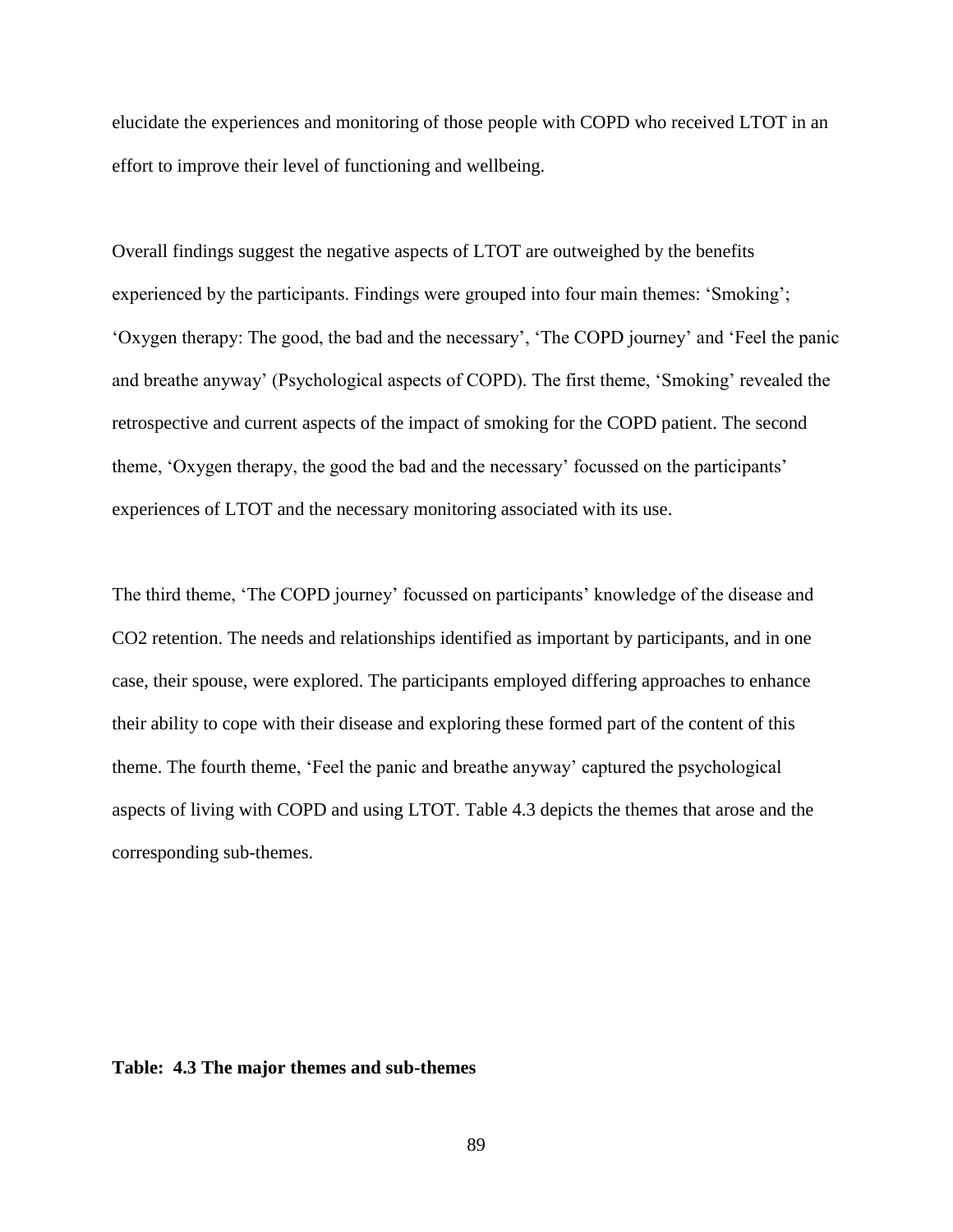| <b>Theme</b>                                                          | Sub-theme                                                                                 |
|-----------------------------------------------------------------------|-------------------------------------------------------------------------------------------|
|                                                                       |                                                                                           |
| 1. Smoking                                                            | I've tried<br>$\bullet$                                                                   |
|                                                                       | I would have got it anyway<br>$\bullet$                                                   |
|                                                                       | The smoking caused it                                                                     |
| 2. Oxygen therapy: The good the bad and the<br>necessary              | Positive aspects of LTOT<br>The good                                                      |
|                                                                       | Health benefits of LTOT<br>$\bullet$                                                      |
|                                                                       | The reasons I wanted it                                                                   |
|                                                                       | Patients as masters of their disease                                                      |
|                                                                       | Negative aspects of LTOT<br>The bad                                                       |
|                                                                       | The burden of LTOT<br>$\bullet$                                                           |
|                                                                       | The disease is the master                                                                 |
|                                                                       | Necessary aspects of LTOT                                                                 |
|                                                                       | The necessary                                                                             |
|                                                                       | Action planning                                                                           |
|                                                                       | Spirometry and ABG analysis<br>Adherence to LTOT prescription                             |
|                                                                       |                                                                                           |
| 3. The COPD journey                                                   | Knowledge of the disease and CO2 retention<br>Support systems<br>Coping                   |
| 4. Feel the panic and breathe anyway<br>Psychological aspects of COPD | Panic<br>Depression, worthlessness and frustration<br>It's all my fault<br>How will I die |

**4.4 Smoking**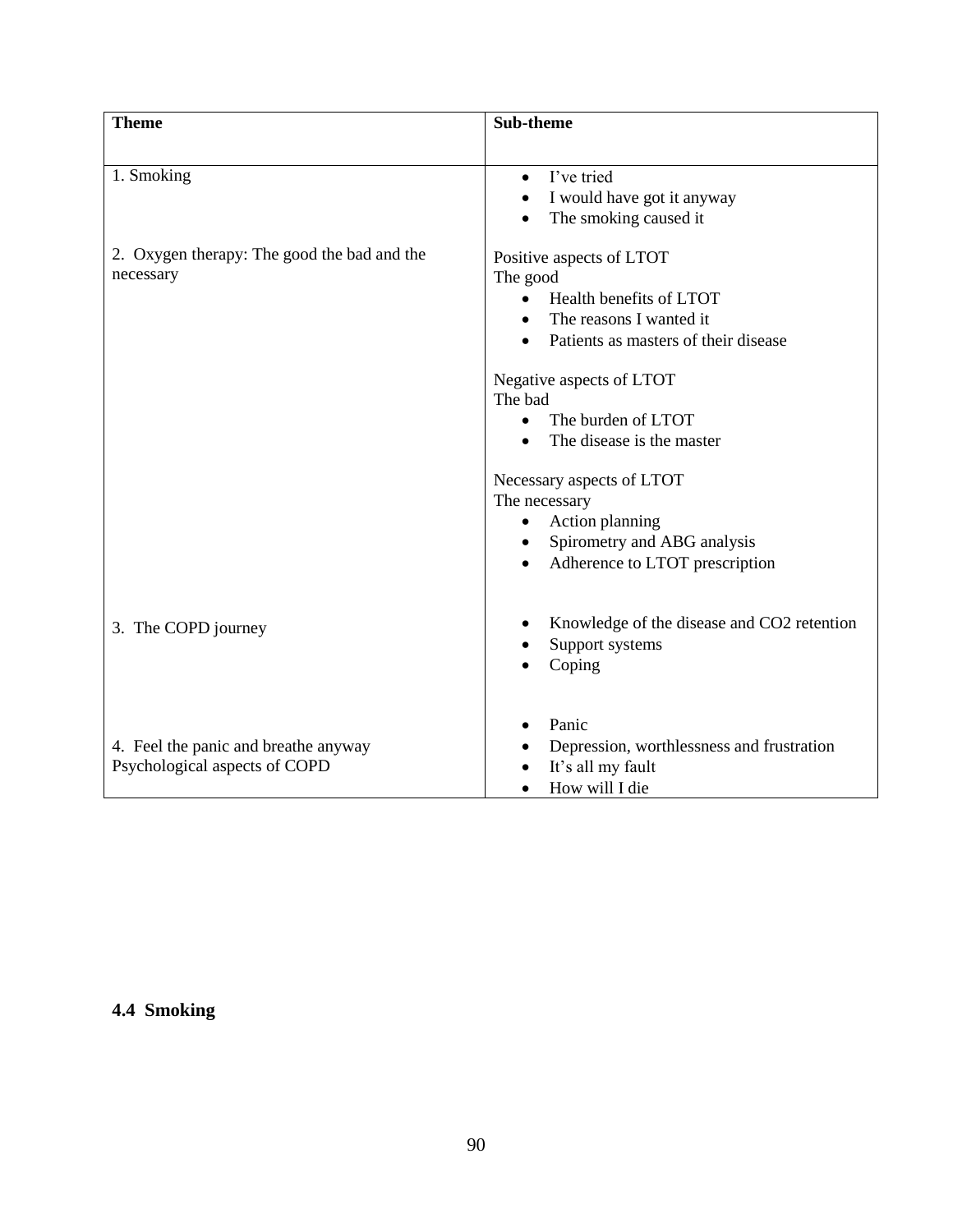This first section reveals the participants' experiences of smoking in relation to their diagnosis of COPD and their use of LTOT. International and national literature stipulates that before commencement of LTOT, the patient should have ceased smoking (Albert & Calverley, 2007; Canterbury DHB, 2006; Global Initiative for Chronic Lung Disease, 2006). This recommendation is firstly to reduce the safety risks associated with oxygen therapy and concurrent smoking, and secondly, to maximise the therapeutic effect of the LTOT. Despite the fact that all participants were fully aware of the risks (all had been provided with written information detailing safety considerations), Andy, Spencer, Trina, Tim and Tom continued to smoke whilst on LTOT.

# *I've tried*

*"I am still trying to give up. Oh Yeah I've cut right back. Something like back to about three a day, I thought what's the use?" (Spencer)*

*"Yes I have stopped, well I have stopped. I think I've stopped, but occasionally, very occasionally, maybe once a fortnight I will have a smoke. I will only have one or two and that's it. That will last me then for another two or three months." (Andy)*

Nearly all of the participants highlighted the addictive nature of cigarettes and most had attempted to cease smoking more than once, often with minimal success.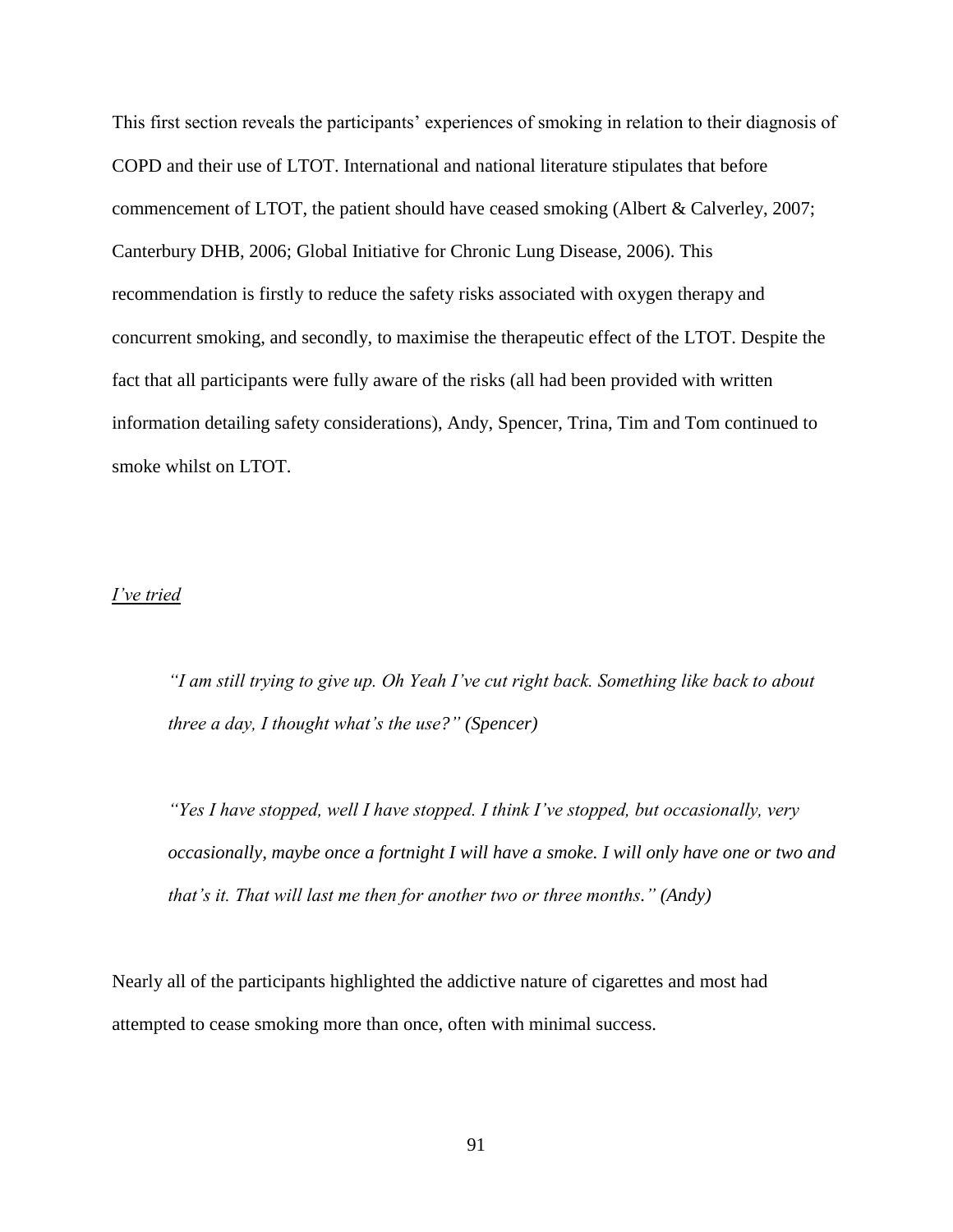Tom described a 12 month period of smoking cessation and his rapid return to the smoking habit once "tempted" to do so.

*"Didn't take much* [to start smoking]*" "It's addictive but the thing is I think you can chuck it away alright, I mean you're not doing nothing much it's when it gets to you, well it does me. I mean you know it tempts you, so it's normally when I have a cup of tea in the morning always got to have a smoke. Now might only have half of one and sometimes only a couple of puffs and then probably another one or two down the track I'll have another couple of puffs just depends on how I am feeling." (Tom)*

All participants had a history of smoking of varying lengths and pack year duration, with the youngest age of commencement being five years old, but most began in their teenage years.

*"I had my first cigarette probably at five. I don't quite know but I was a full time smoker at 13." (Rupert)*

*(Bill) had been smoking since the age of seven and stated "we used to pinch the old man's tobacco and go down the river with it."*

*I would have got it anyway*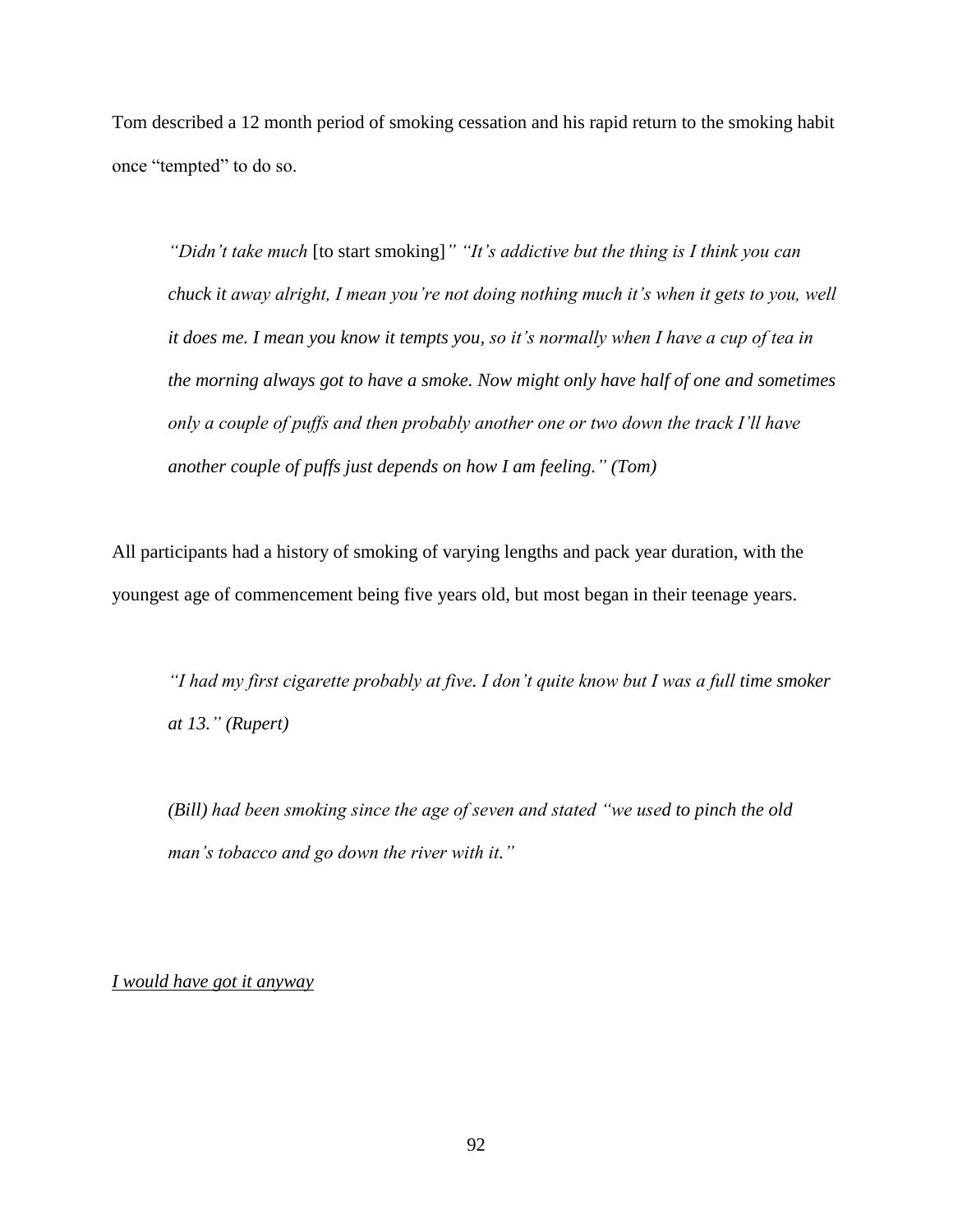Several participants suggested smoking was not implicated as the probable cause of their COPD and/or appeared unaware of the health risks associated with smoking.

*"Well there was nothing in tobacco in those days of course you know, and the stuff they put in them today is rubbish. They just put it in there to make you smoke." (Bill)*

Jock commenced smoking at the age of 12, encouraged by the availability of cigarettes and the influence of peers.

*"Smoking was different then. Like everybody, everybody smoked and the dangers were just starting to come out at the time. Everybody smoked, war times you see. Cigarettes were then considered sweets, that was your rationings." (Jock)*

Despite his smoking history, Jock was not convinced that smoking was connected to his diagnosis of COPD and implicated antibiotic eye drops as the causative factor.

*"I can tell you now. I've got a scar on my left lung and nowhere else. It was way back to when I had pneumonia. I had eye drops that disagreed with me. I was taking them into my chest and they had antibiotics in them. And I am sure that's what has caused the scarring." (Jock)*

Bruce had ceased smoking 20 years ago because of an illness which necessitated a doctor's visit and was now convinced that his COPD was as a result of a genetic deficiency.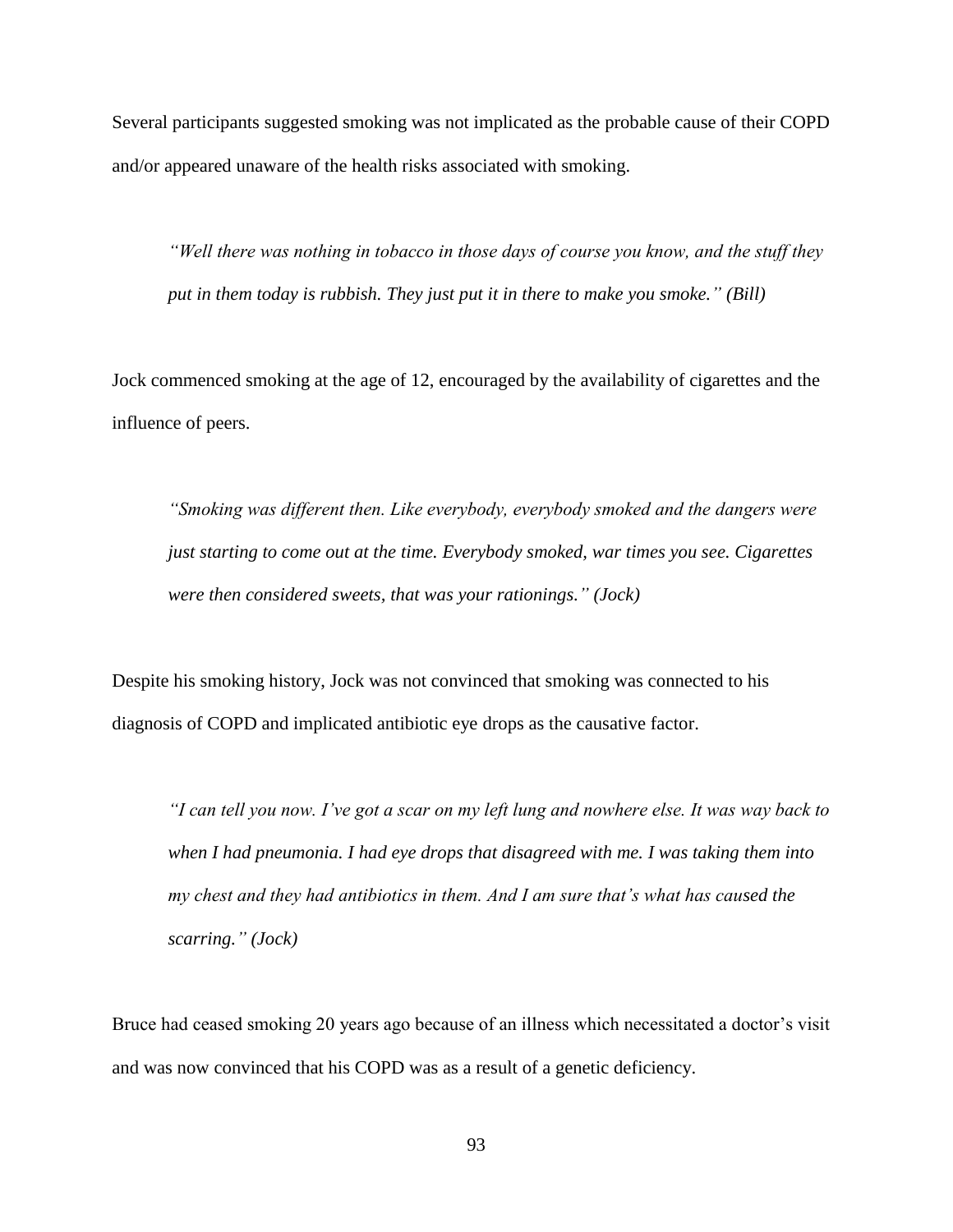*"He picked it up* [respiratory specialist]. *The one that I have got is genetic. I didn't have much to do with it either. It's actually interesting that* [respiratory specialist] *picked it up straight away when he saw the X-ray. Probably it's* [COPD] *not caused by the smoking it's the anti trip thing." (Bruce)*

Ann acknowledged the impact of her smoking history on her lung disease and then suggested that the doctors had implicated her "small lungs" and a one off exposure to smoke from a house fire as the predominant precursor of her COPD.

*"Yeah after that* [house fire] *they didn't seem to worry. I said what about the smoking does that cause it? Oh we* [doctors] *can tell you're a smoker but no nothing to worry about. I thought it must have been all my smoking but no the doctors said I have got small lungs and breathing passages." (Ann)*

### *The smoking caused it*

In contrast, approximately half of the participants considered their current situation and diagnosis was as a direct result of their smoking history and current smoking practices*.* (Tim) spoke of his ex wife's concerns.

*"I* [Tim] *gave up the booze 25 years ago and I should have smoked my bl..... self to death and I would have been gone by now. She* [wife] *said it wouldn't have worked. You*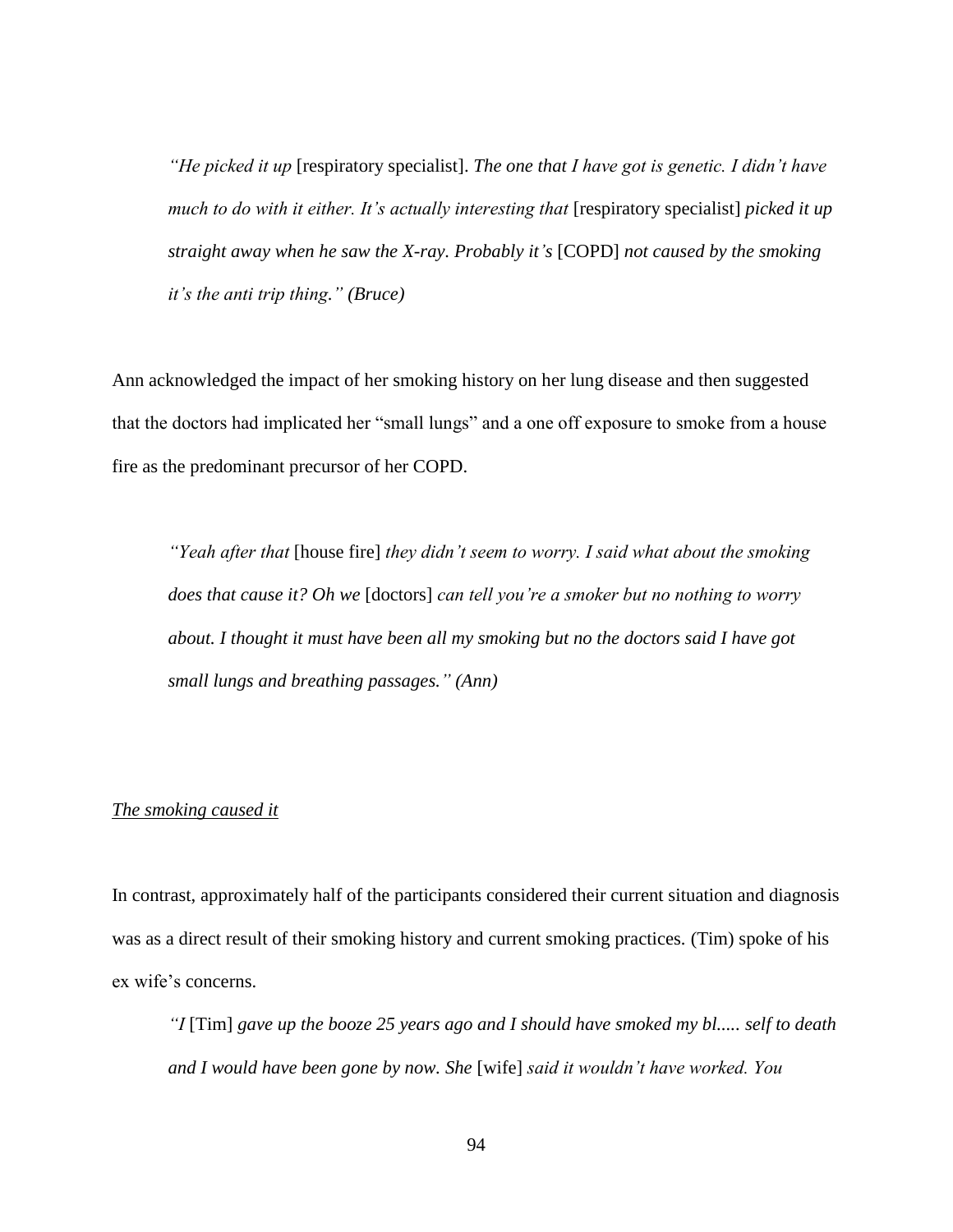*already tried and it didn't work." "If you got to go back in time not much you can do about it. It's all my fault I am not blaming anyone else, it's all my fault yeah." (Tim)*

*"Yes, COPD should have told you that, only COPD's suffer and we've all been smokers. No, there's no quality of life now, I've got everything I really want and inner peace but it's all been ruined by the smoking. Everybody's done their best for me, respiratory outreach and everything brilliant." (Trevor)*

*"And when you think about the other thing* [COPD] *99% of us have all been bl....... smokers, because when you started smoking back in our day they didn't tell you about this stuff and then when you try to get off them holy sh... worse than heroin." (Tom)*

In summary, all of the participants had a smoking history prior to their diagnosis of COPD however, opinions were split equally as to the role of smoking in the development of their disease. Bruce, Andy, Trevor, Joan, Spencer and Rupert were unaware of the dangers of smoking in the early years of their use, with some describing cigarettes being distributed as rewards and portrayed as glamorous and normalised. Some of the participants commenced smoking at very young ages, with the youngest smoking at five years of age. Half the participants considered smoking was directly implicated in the development of their COPD, whilst the other participants blamed or implicated other precedents. Despite the well publicised risks and patient education offered, Andy, Spencer, Trina, Tim and Tom continued to smoke whilst utilising LTOT. All of the participants admitted that over the last decade they had been made aware of the health related risks associated with smoking. They had been offered smoking cessation support and received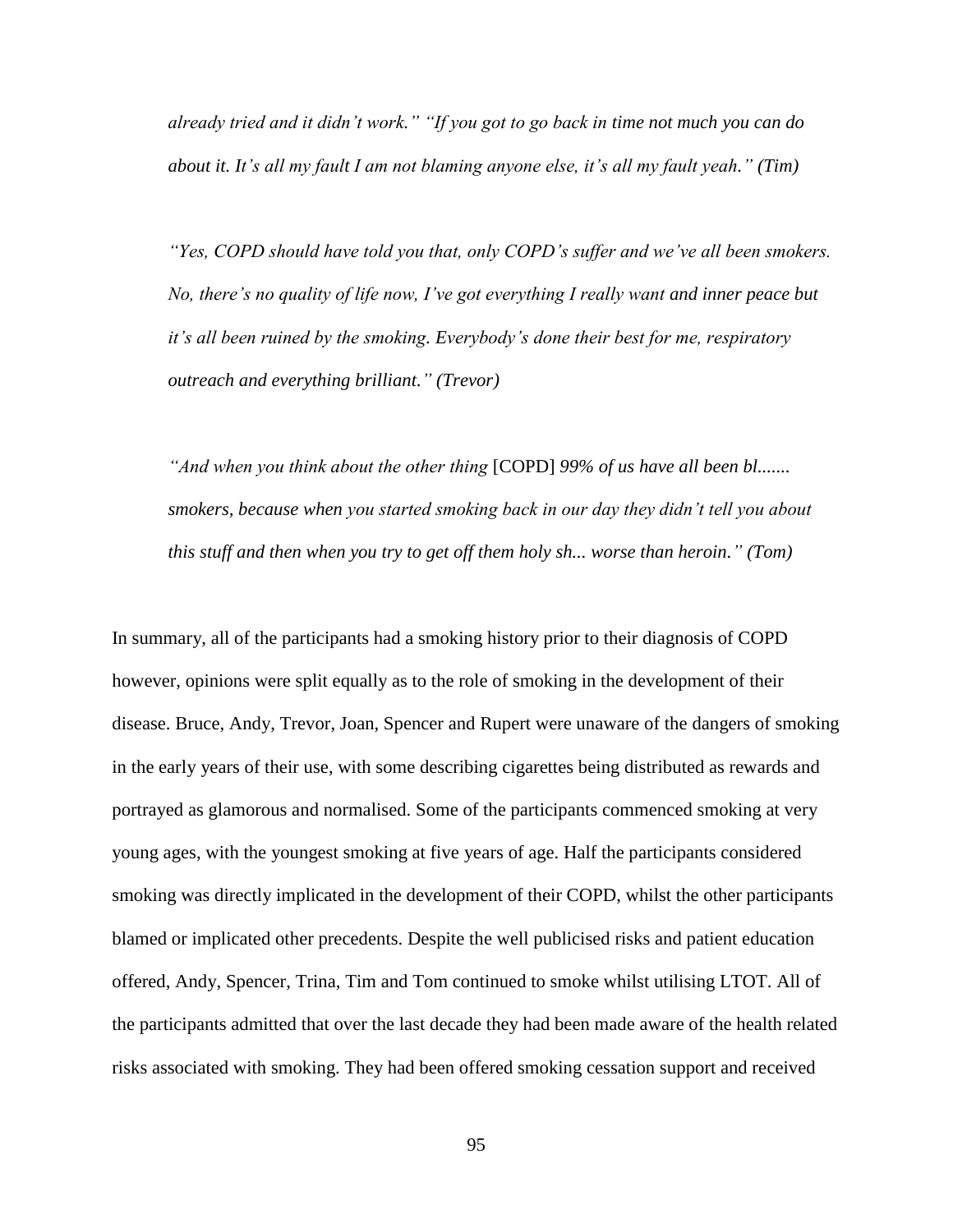education from several medical professionals including general practitioners, nurses and respiratory specialists. Despite the dangers associated with smoking whilst on LTOT none of the participants reported any adverse events.

# **4.5 Oxygen therapy: The good, the bad and the necessary**

This second section describes the theme of: 'Oxygen therapy, the good, the bad and the necessary' and encompasses the positive and negative aspects of LTOT and provides an exploration of the participants' experiences of the monitoring associated with LTOT use. Findings were explored under three sub themes: 'The good', 'The bad', and 'The necessary'. Each of these sub themes is expanded further under separate headings.

### **4.5.1 The good**

Most of the participants were readily able to verbalise and highlight the positive and beneficial aspects of LTOT. Most participants considered LTOT a form of medication which treated their COPD and maximised their physical wellbeing thus enabling a semblance of functional normality within the limits of their disease.

*"I never thought nothing of it because I knew that I was needing something. I was needing a medicine of some kind. Yeah that sounds good, it's true it's a medicine." (Jock)*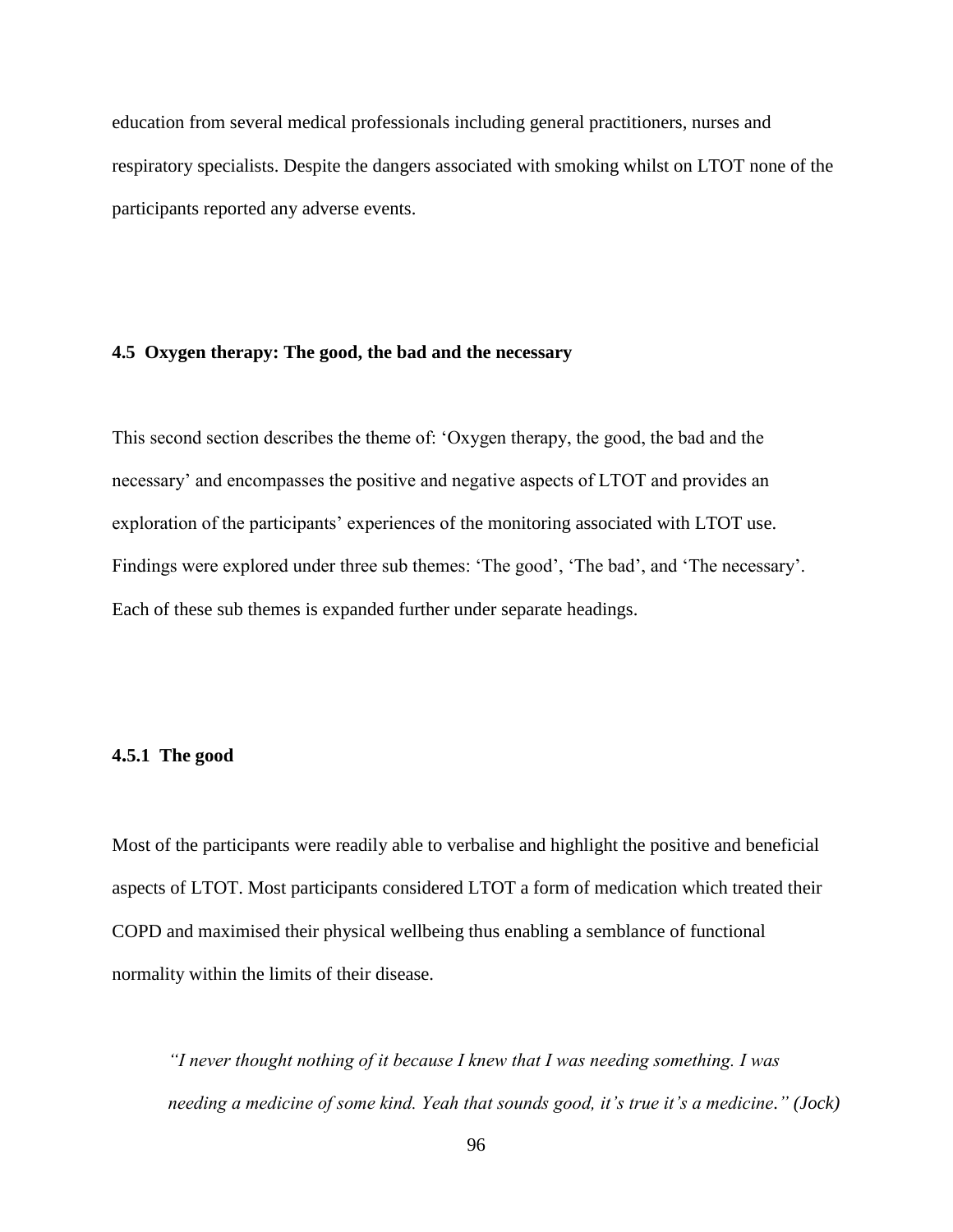The positive aspects of LTOT were grouped under the following three sub headings: i) The health benefits of LTOT, ii) The reasons I wanted it, and iii) Patients as masters of their disease.

### *The health benefits of LTOT*

Most of the participants believed that the use of LTOT had positively influenced their physical wellbeing and lives overall. The most commonly referred to benefit was the relief obtained when the participant experienced disabling and frightening dyspnoea.

*"Well it makes me breathe easier, makes me breathe a lot easier yeah, yeah so I don't know what else I remember reading something about it. I feel better once I am on the oxygen because I've got to breathe hard even when I am not on it. That's the only difference I find." (Bill)*

*"Oh yes the difference it makes, yeah, it is, it is really, really, good you know, otherwise I'd be sitting on the chair and she'd* [partner] *say oh make a cup of tea. So I'd get up and make a cup of tea and by the time I'd have it boiled up I'd be a bit puffy and that. With the machine I can just go out and do it no trouble." (Andy)*

A metaphor of drowning was used by Tim to describe the dyspnoea he experienced and Tom described a lack of available air.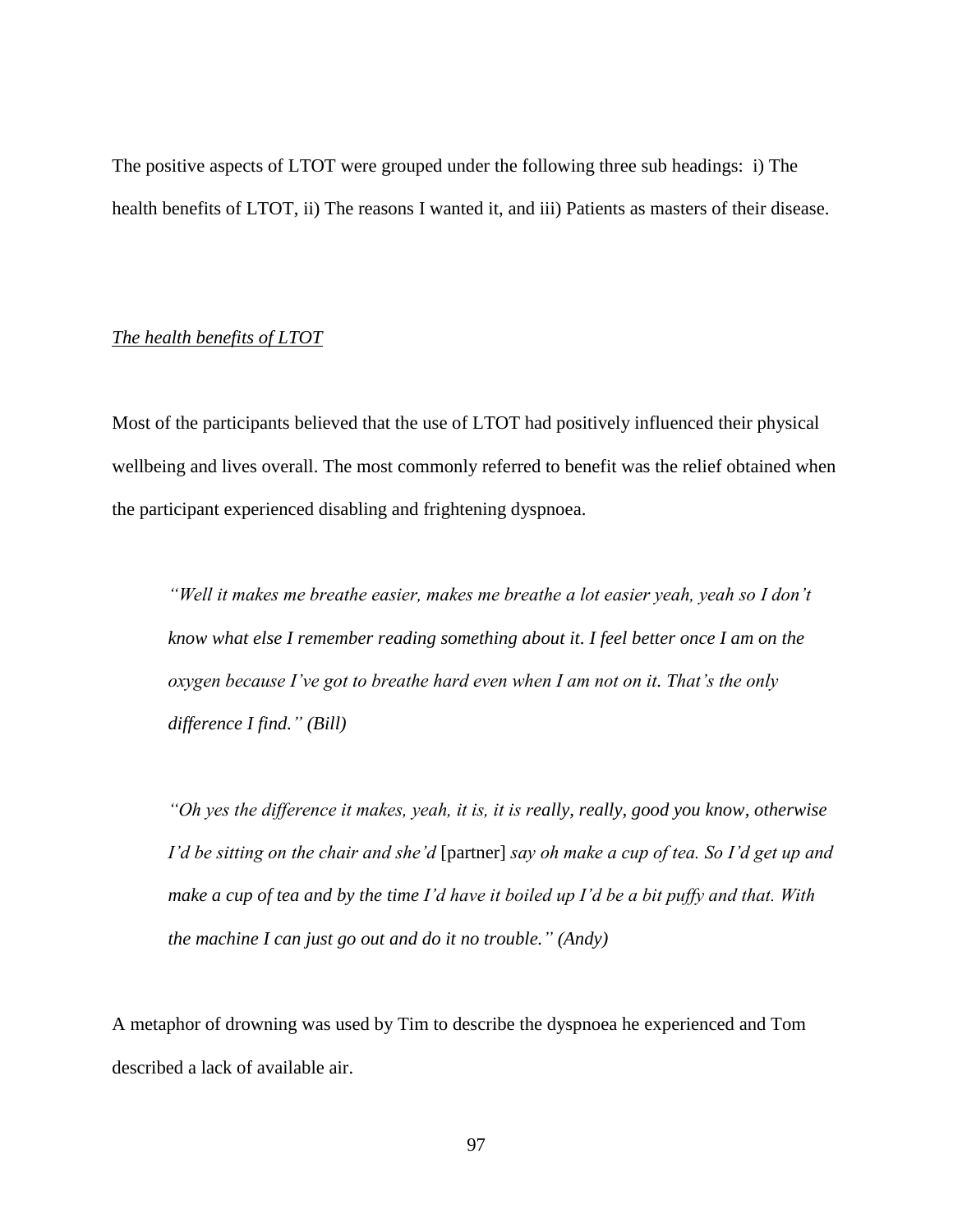*"I always feel I am quite happy about the oxygen as I used to feel like I was drowning. I was really scared about it one day, I said it's like I am drowning and they* [doctors] *said yeah that's it and I said to them it's so hard to try and catch your breath." (Tim)*

*"Well when I was at work I just couldn't do nothing you know, run out of puff all the time yeah. So it got to the stage where they sent me home from work. Hardly getting any air." (Tom)*

Many participants spoke of the benefits of LTOT beyond the immediate relief of dyspnoea and considered LTOT had a wide-ranging benefit for the heart, lungs and the body as a whole.

*"Well I think basically it is to help the rest of the organs in the body. Make sure they are functioning properly which helps your lungs or lung capacity. One doctor told me the most important organ oxygen would help was my heart, actually." (Bruce)*

An improvement in concentration and word finding was deemed an important aspect of LTOT for Trevor.

*"I don't talk sh.. and other things. I can tell when it's* [oxygen levels] *going down because I can't talk, I can't concentrate and things just don't go the right pace. It's like playing the piano and then all of a sudden you're getting old and I don't, these* [hands] *don't do what this* [brain] *wants. And so when I start to desaturate I am not as lucid, I*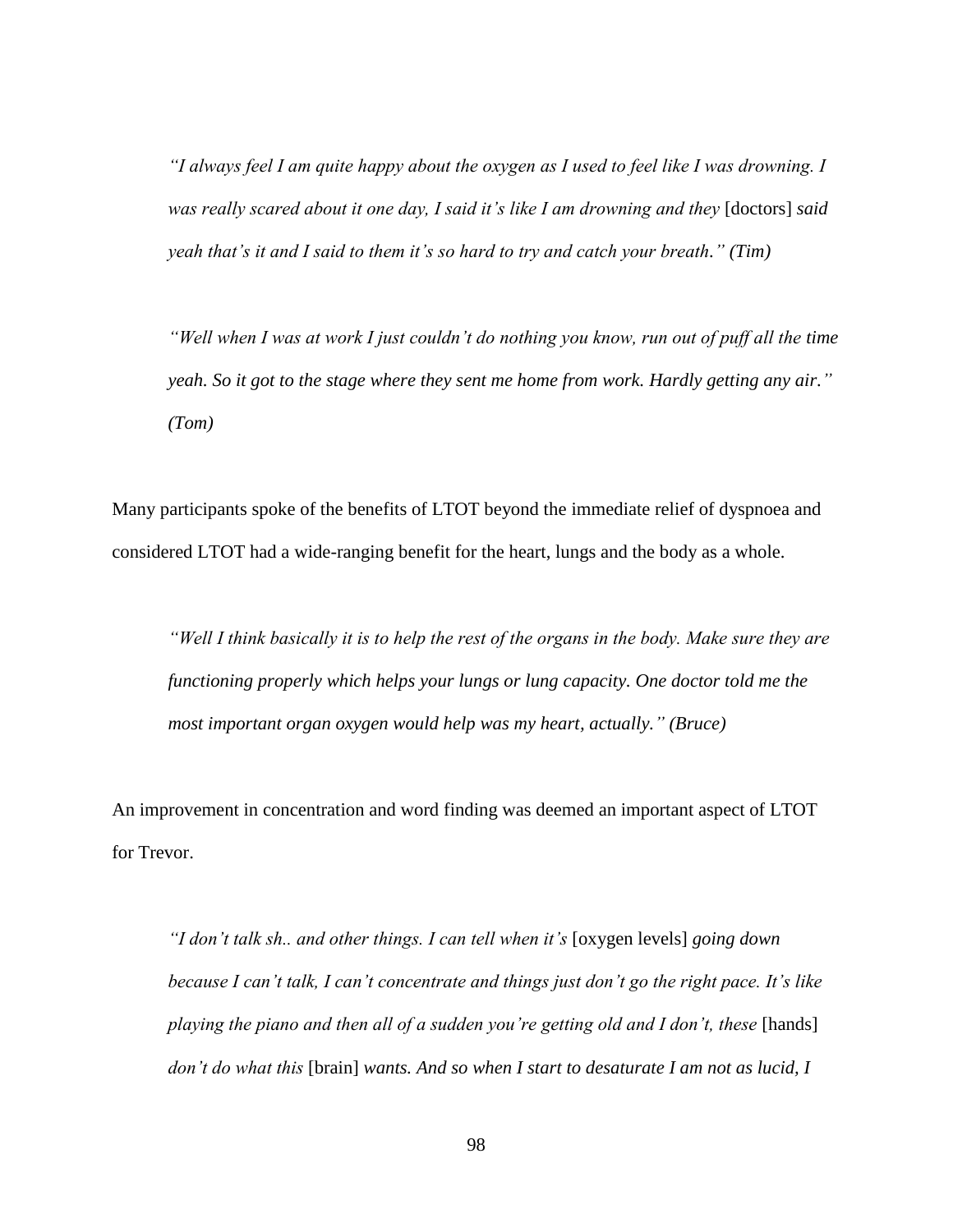*can't concentrate and I talk stupid, stupid and I know but I can't think of the words I was wanting. It comes up on you and I know the word but I can't think of it and I get all upset." (Trevor)*

In some instances, the commencement of LTOT was viewed as a potential cure (panacea) for the participants' existing lung problems and breathing difficulties. The realisation that LTOT would provide respiratory support and not a cure soon became evident.

*"They* [medical personnel] *said this thing* [LTOT] *will help you to cope but it's not going to take the place of your lungs. I just thought well I will be able to breathe naturally again. I had this naive idea that it was going to push this stuff into my lungs and I didn't have to do anything, but I learnt in a hurry that it doesn't work like that." (Tim)*

Jill, Bill and Trina appeared to remain uncertain as to why they were prescribed LTOT initially and Shelly described a reduction in hours of therapy once on LTOT, which she interpreted as an improvement in her physical wellness.

*"The doctor said to me I think you should go onto oxygen and I said why? And he said you would find it much better to live. And I said oh ok. I said I don't think I will bother and he* [doctor] *said right oh. So three years later when I was really quite bad and that same doctor said to me about it again and I said how long would I be on it. He said well for a start you will be on 24 hours a day. Oh goodness I said, oh well you will have to give up smoking so I did that and came home with oxygen. After six weeks I had to go*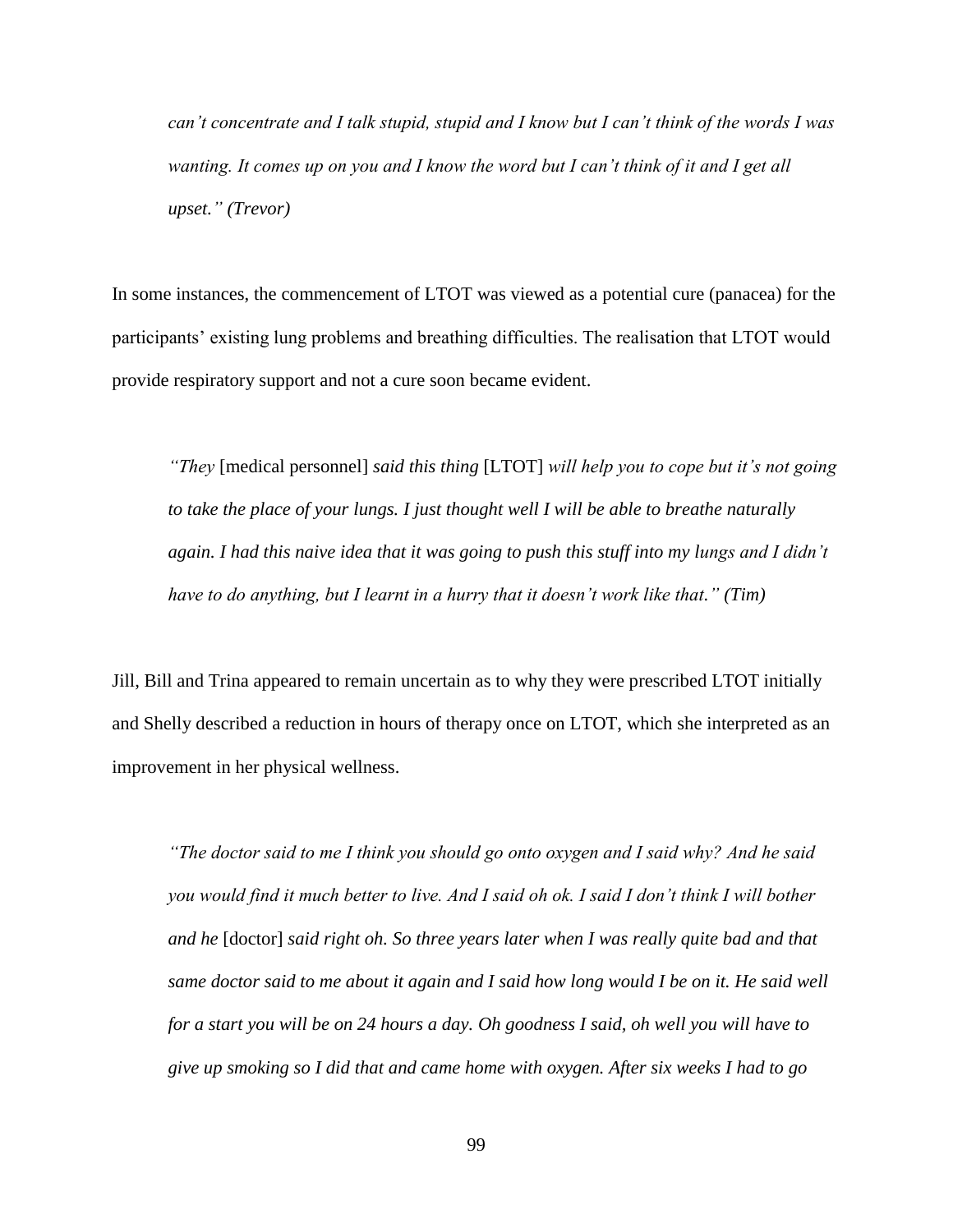*back to the hospital and he said you are doing fine, took an x-ray and he said well cut down to 16 hours a day and I have been on 16 ever since so I must have improved a little bit." (Shelly)*

Tom who was at the end-stage of his disease and requiring LTOT for up to 16 hours a day (with self-administered short-burst therapy intermittently throughout the day) spoke of reaching the magical number of  $55<sup>2</sup>$  and once reached Tom could potentially discontinue his LTOT.

*"And they* [medical personnel] *said I don't know how to work it but if the thing* [ABG] *comes up to 55, whatever that is, I don't know, but its good. Then he'll* [respiratory specialist] *give us another maybe another year and say you're still at 55 he might think about taking me off the oxygen. So that must be where the oxygen level is." (Tom)*

A few of the participants remained uncertain as to the actual and/or perceived benefits of LTOT. Some conceded they had experienced small gains on LTOT nevertheless, they were debating a cost/benefit rationale for continuation of the therapy.

*"I can actually sit down and relax because I am quite busy most of the time. I try to be*  [busy] *but I am starting to slow down awful quick now through shortness of breath you know. It's* [shortness of breath] *not getting any better, it doesn't appear to be. I don't know if it has* [LTOT] *helped or not, I don't know but I'd like to come off it* [LTOT] *just to like an experiment you know, but whether I should or not I don't know. I can actually move around better without it." (Spencer)*

 $\overline{a}$ 

 $2^2$  55mmHg (equal to or below) of oxygen is the objective measurement at which patients qualify for LTOT.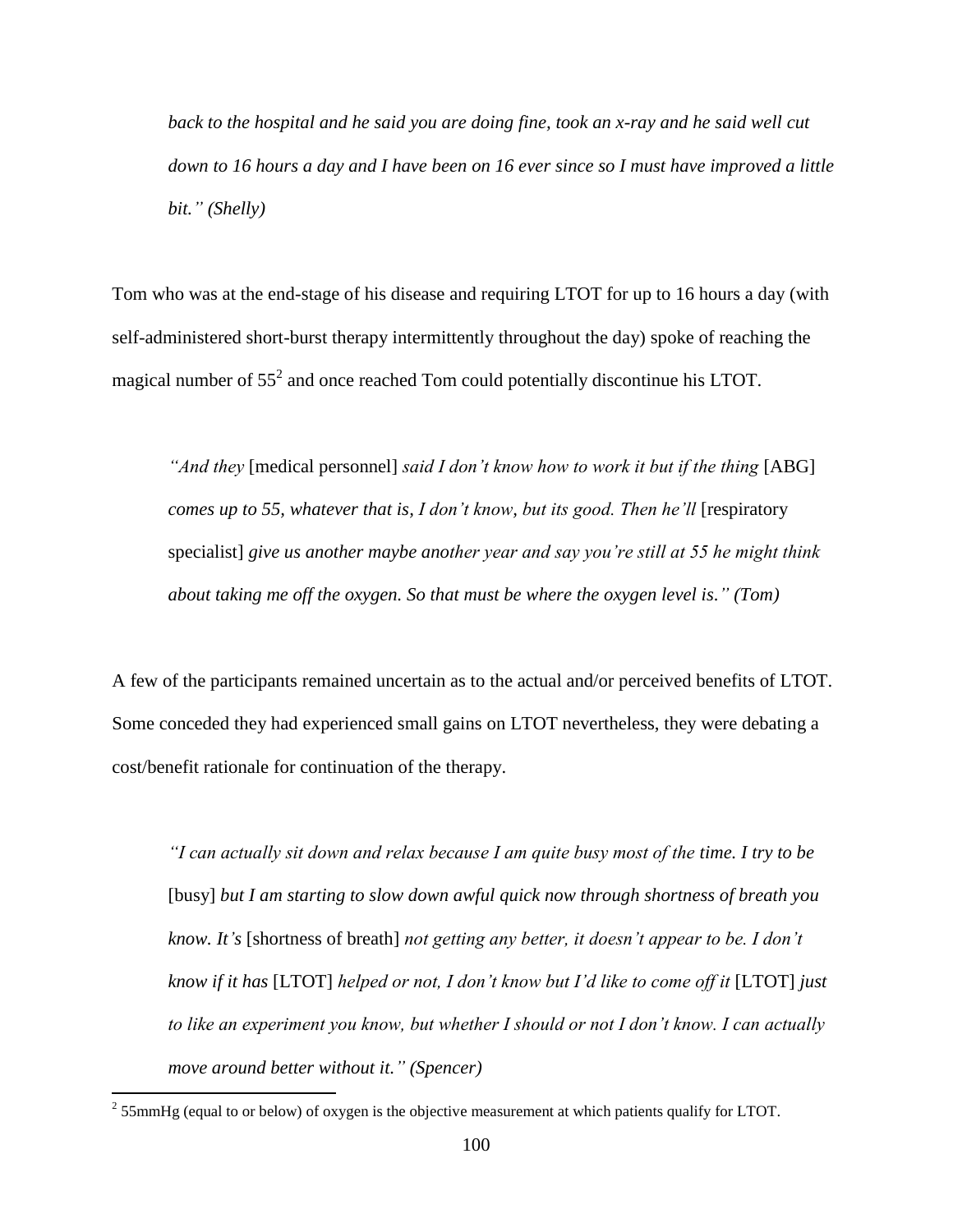Jill felt disappointed that LTOT did not provide a marked improvement in her condition. Spencer expressed concern at the minimal impact LTOT had on his degree of dyspnoea.

*"That's hard to say I've been thinking about that one. I don't feel wow, like I know I am better but I do feel it if I am off it* [oxygen] *a bit longer that I am usually, I get tired and I feel oh I can't be bothered to do anything. But I've never been able to say, never sort of had this feeling where I put it* [oxygen] *on and think wow, wonderful. It's just, I just carried on." (Jill)*

*"I don't know why they gave me it* [oxygen] *really. I don't know to be honest. I was led to believe it was going to help me." Interviewer "has it helped." Participant "no not really." (Spencer)*

In summary, most of the participants were of the opinion that LTOT had provided a health benefit, particularly in the relief of dyspnoea. Dyspnoea was the most commonly referred to symptom and for all participants the most problematic. For the majority of participants LTOT provided some degree of symptomatic relief. Jock, Bruce, Trina and Rupert believed LTOT was prescribed to not only benefit the lungs, but also the heart and potentially the body as a whole. Trevor described an enhanced ability to concentrate when on LTOT. A small group of participants expressed disappointment at the lack of the "wow factor" and Jill, Tom and Spencer remained unconvinced of the benefits of LTOT. Some participants appeared unaware as to the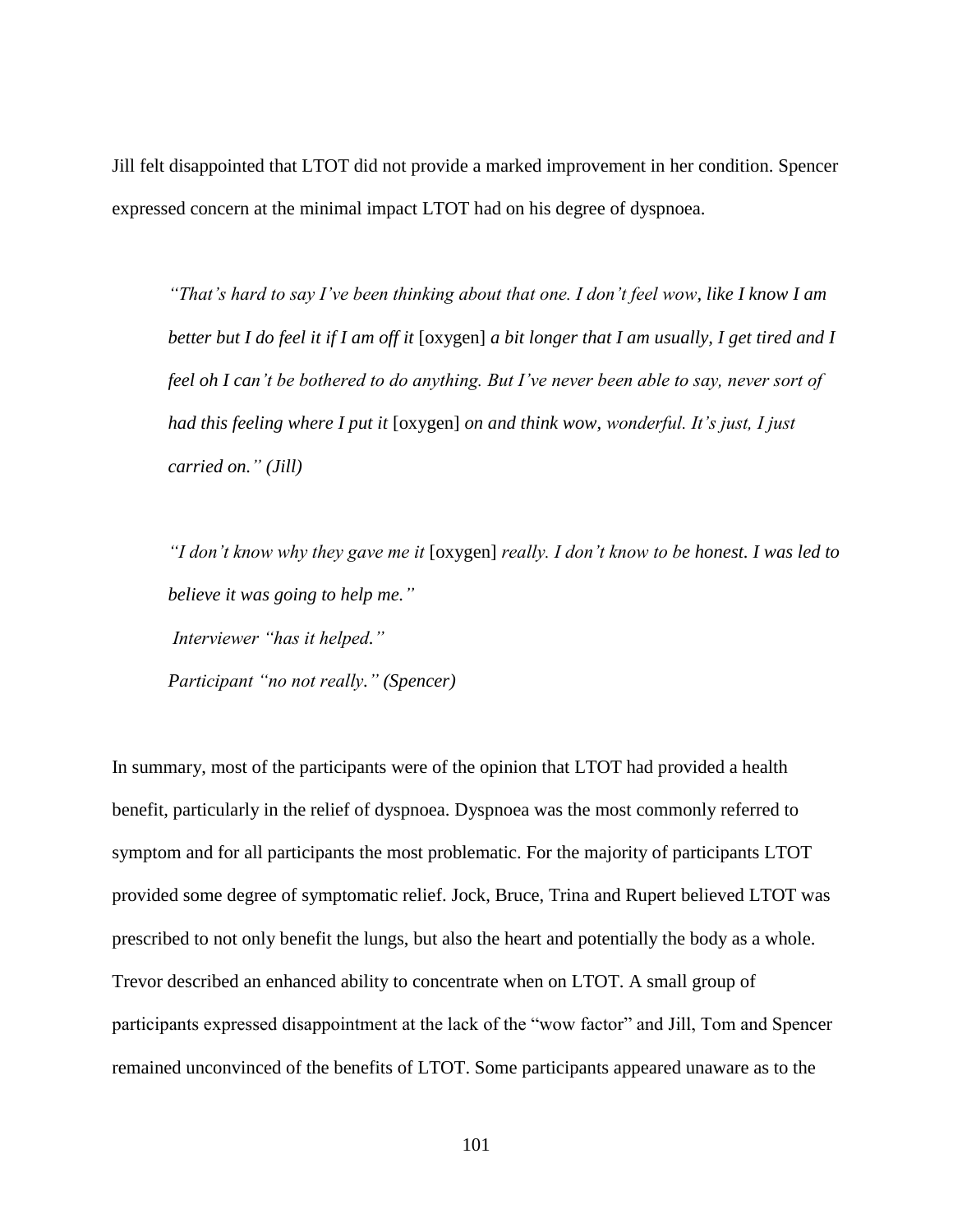reasons they were prescribed LTOT and others held erroneous and unrealistic expectations regarding their potential for improvement. A few participants were of the understanding that LTOT would produce improvements in physical wellness to the degree they could cease their therapy.

## *Why I wanted oxygen*

Interestingly, some participants expressed the view that they or their family members were the instigating force behind the prescription and supply of LTOT and highlighted a perceived reticence, on behalf of the medical fraternity, to initiate LTOT for their personal circumstances.

*"Oh that was self explanatory because I knew what I wanted but the doctor over here said "you won't get it you know, you won't get oxygen. Very few people get it, the domiciliary oxygen". But when I went and saw* [respiratory specialist] *and he said no you'll be marginal, you don't need oxygen. He said but well walk up these stairs about three or four steps and then he said don't go any further. He* [respiratory specialist] *exaggerated it so I could qualify for the oxygen." (Trevor)*

More than one participant considered it was more cost effective to be supplied with LTOT in their own home than to continue spending time in hospital. On this basis, they suggested the prescription of LTOT for themselves, in order to lessen the burden on the health system.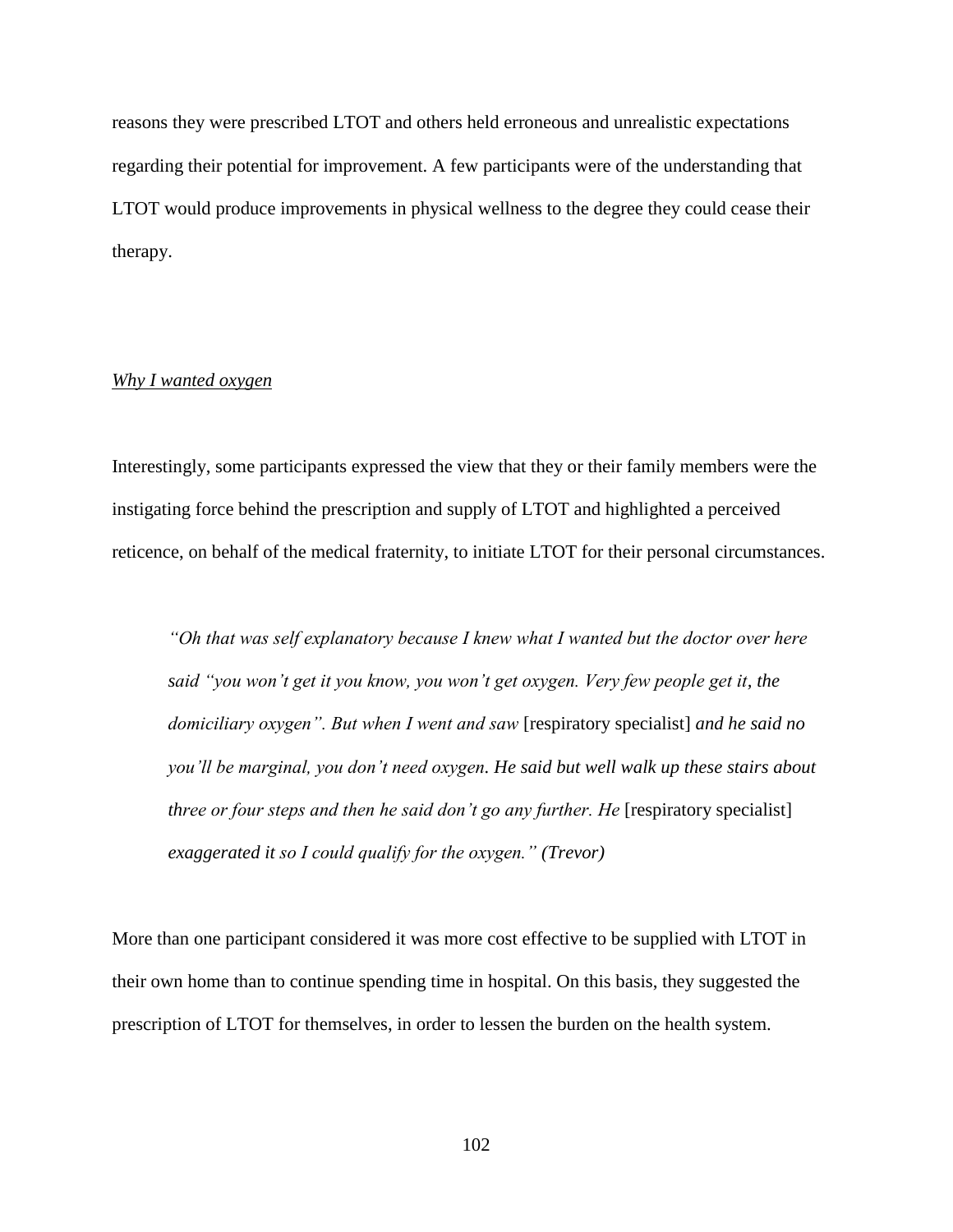*"Um well actually, I was the one that suggested it, to come home with it [LTOT] because I thought by having it at home seeing as I was going into hospital losing oxygen spending three days four days in hospital on oxygen then being sent home. I thought it would be less expensive to have me at home than to have me in hospital all the time. Also the fact that if I've got that* [LTOT] *it's going to keep me out of hospital longer." (Joan)*

*"Three thousand dollars for the machine* [concentrator], *which keeps me out of hospital so that's saving a thousand dollars, three thousand dollars a week for me not being in hospital having that machine at home." (Joan)*

Rupert spoke of his request to be supplied with LTOT because he had seen his friends and deceased wife undergoing LTOT. In his efforts to obtain LTOT Rupert had taken his request to the extent of offering to buy his own concentrator.

*"I went and asked and I told them* [medical personnel] *I wanted it because I'd seen my friends go on to it. We* [participant and family] *almost forced the hospital by saying I will really buy one or give it* [the hospital] *about \$2000 I think towards the cost of one that's about \$3000. Because they* [the hospital] *never had one over here and I use to tear in and out to hospital getting oxygen bottles for my wife because they wouldn't give the hospital enough and we'd run out." (Rupert)*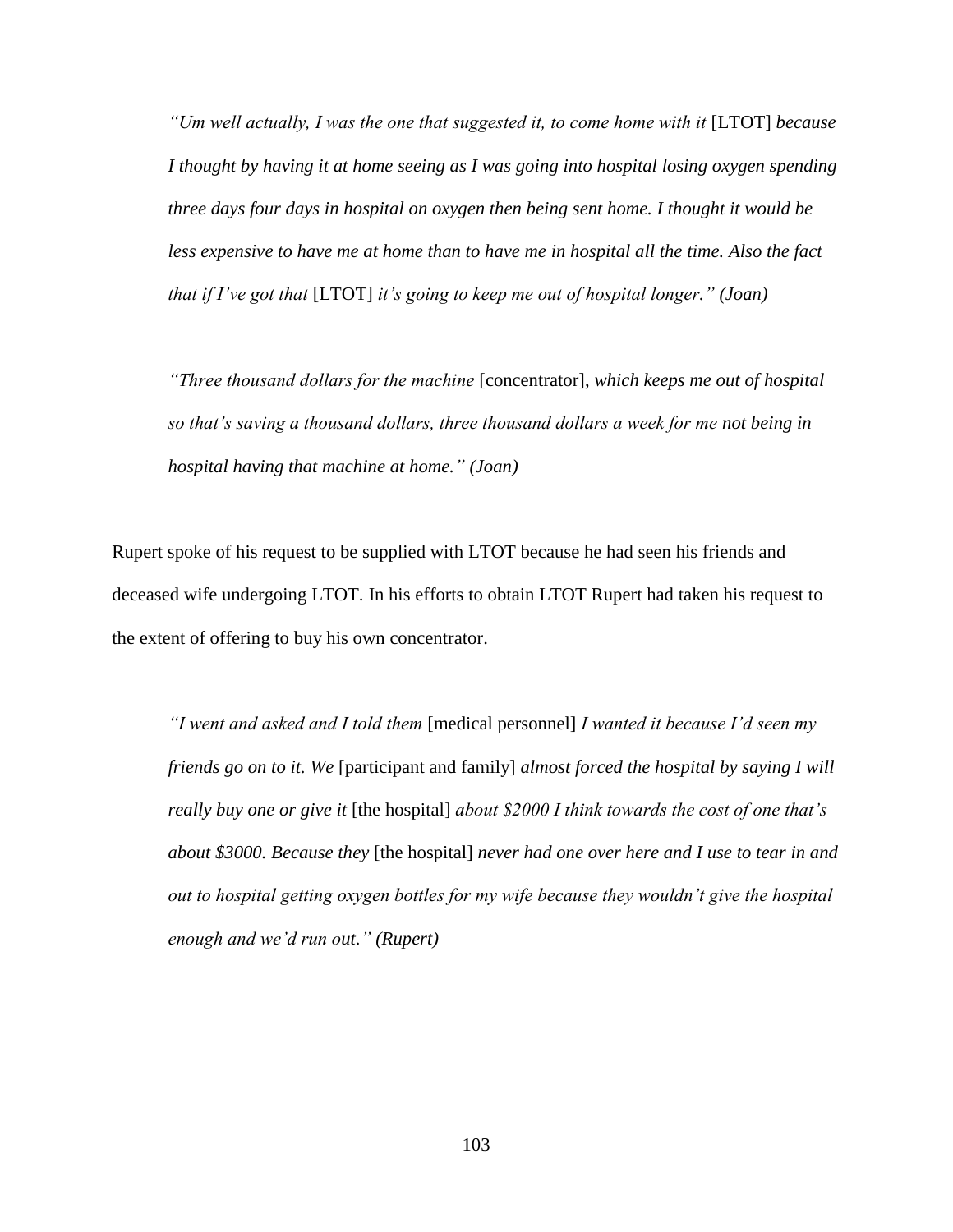Jill spoke of her son's influence in the prescription and supply of her LTOT. Jill wholly credits her son with the organisation of her LTOT, with an obvious exclusion of any consultation with medical personnel.

*"One reason was because* [son] *kept on about it and said he reckoned that I should have it. I didn't know. Then he* [son] *comes home and takes me to see* [respiratory specialist]. *He* [respiratory specialist] *has always been busy when I have seen him and when I saw him first and was diagnosed I wasn't on oxygen. He* [son] *kept saying I think you should be on oxygen and somebody said you can hire oxygen in your home if you want it. So the next time I saw him* [son] *he kept on about it again, I think you should be on oxygen and this time I said yes ok that's fine. So he* [son] *organised it* [LTOT] *and that was that." (Jill)*

A detailed description was narrated by Joan. This narration illustrated her perception of the indecision and differing opinions regarding LTOT prescription between two respiratory specialists and her "fight" to obtain LTOT.

*"At the time I had Dr ... who was dead against it, because Dr ... was away and he was talking he actually had this silly sort of idea which I thought was rather silly. He*  [respiratory specialist] *said you know they climb Mount Everest with no oxygen so why would you need oxygen at home. I looked at him for a minute and I said they don't have my lungs do they? And he sort of looked at me and I thought that was rather silly. I said if they had my lungs they wouldn't be climbing Mount Everest would they. He sort of*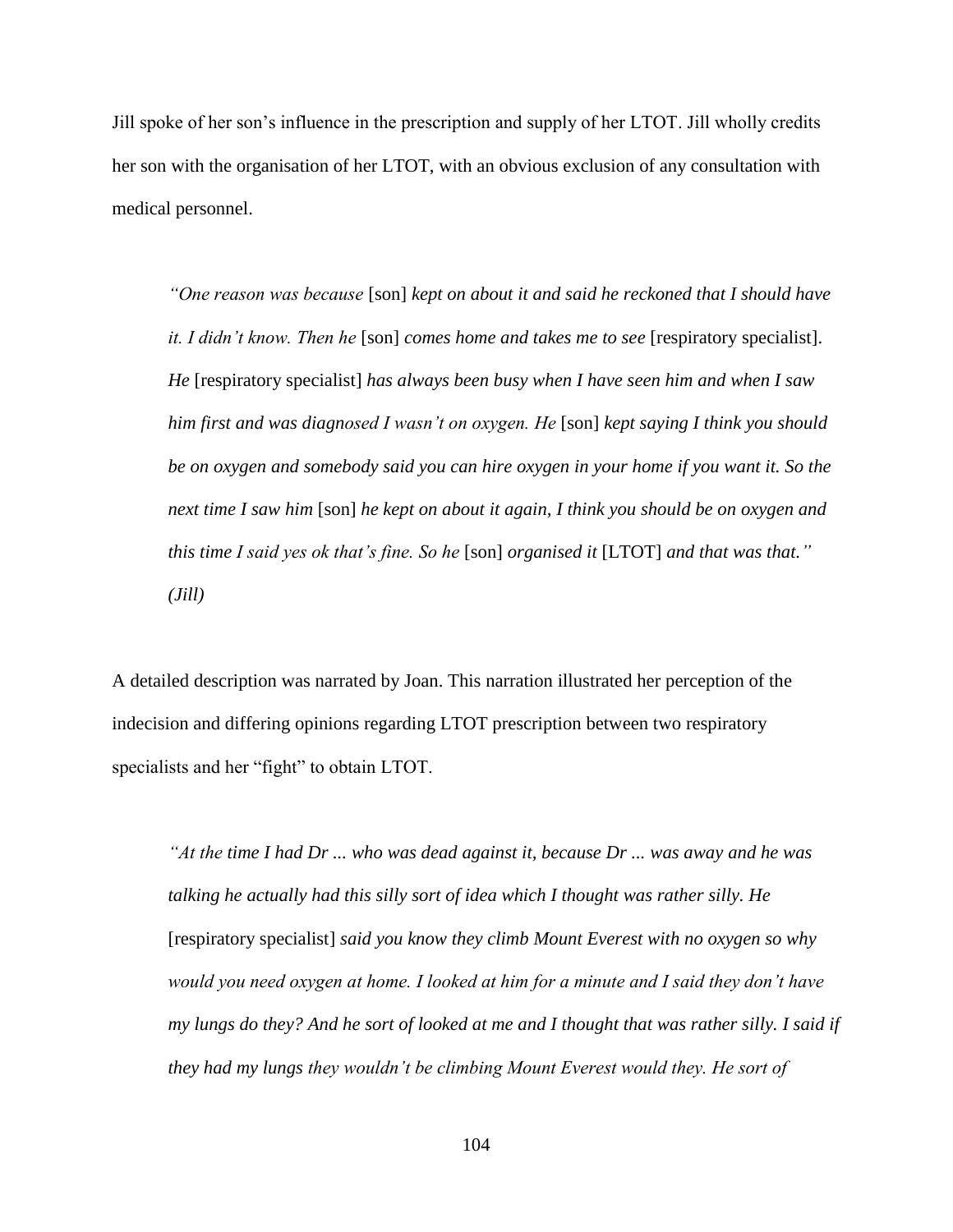looked at me and went hmm yeah. We got on even though he didn't agree that I should *have it at home but Dr ... did. And he was my doctor, he was my specialist, he was the one who came and the one I've seen ever since." (Joan)*

In summary, an unexpectedly large group of participants described the steps they, and in some cases their families, deemed necessary to obtain LTOT. Jill, Rupert, Trevor and Joan described a perceived reticence and/or lack of agreement on the part of medical professionals regarding their suitability and qualification for LTOT. In their quest to be prescribed LTOT some of the participants rationalised their treatment on a cost basis. Rupert offered to buy his own concentrator, whilst others suggested the provision of LTOT would provide a monetary benefit to the health system when compared to the cost of their hospitalisations.

#### *Patients as masters of their disease*

Most of the participants considered the use of LTOT, in combination with the portable oxygen cylinders, enabled them to continue to live and enjoy aspects of life which may not have been possible without supplementary oxygenation.

*"No, no, no, I don't go out in the wind when it gets like that no, no. I went down town and had the gas* [portable oxygen] *and all on the back. Went down to watch the motorbikes you know then went down and came back again, four of us yeah, yeah, really good but I had the gas with us on the back of the wheelchair." (Bill)*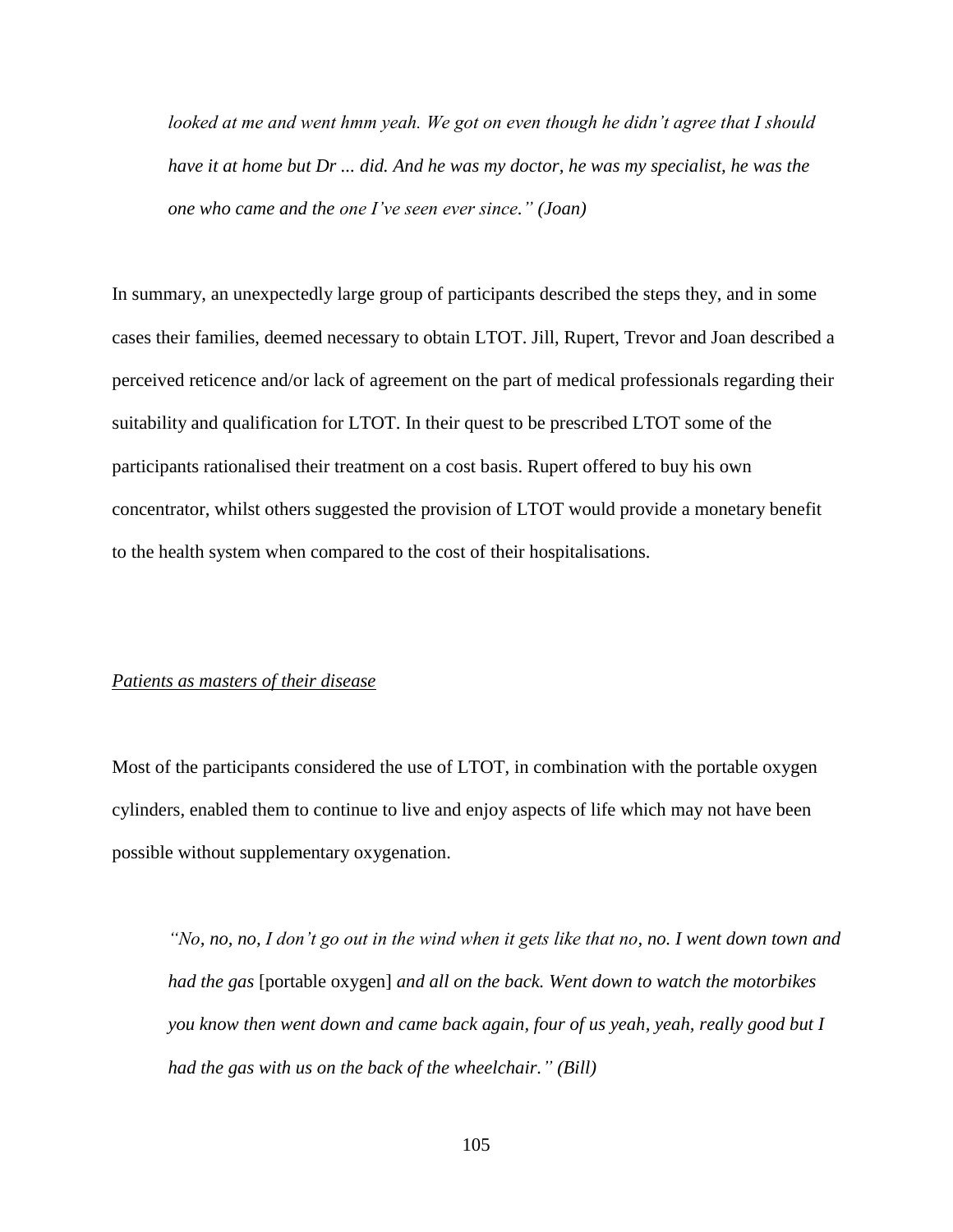Tom enjoyed driving into the city on a weekly basis to get away from his usual surroundings and for a change of scenery. Depending on how well he felt on the day of the drive he would decide whether or not to take his portable oxygen supply.

*"Yeah yeah sometimes if we go into town depending on how I feel when I leave I'll decide whether I'm taking it* [portable oxygen] *or not then. If I don't feel too good I take it and it's there. I'll take one, well if I'm not feeling too good I'll take one, then again on the same token if I'm not feeling right I might not go either. It depends really on when I get out. I went into town last week just to get the h.... out of here." (Tom)*

*"It keeps me more active I am able to still go out and do my things. I went out yesterday, um, went out to* [shopping mall]; *the girls pushed me around in a wheelchair. We took the oxygen with me. We went out about eleven o'clock and we didn't get home until after two and I never put the oxygen back on until five o'clock. So I just do my own thing. You know we went out for a meal the other night and we took the portable* [oxygen] *we always take it with us, but sometimes leave it in the car. Yeah* [partner] *will go and get it if I need it but if I can get away without it, I won't use it." (Joan)* 

The use of the portable oxygen to enhance her mobility and participation in social activities outside the home was described perfunctorily by Shelly.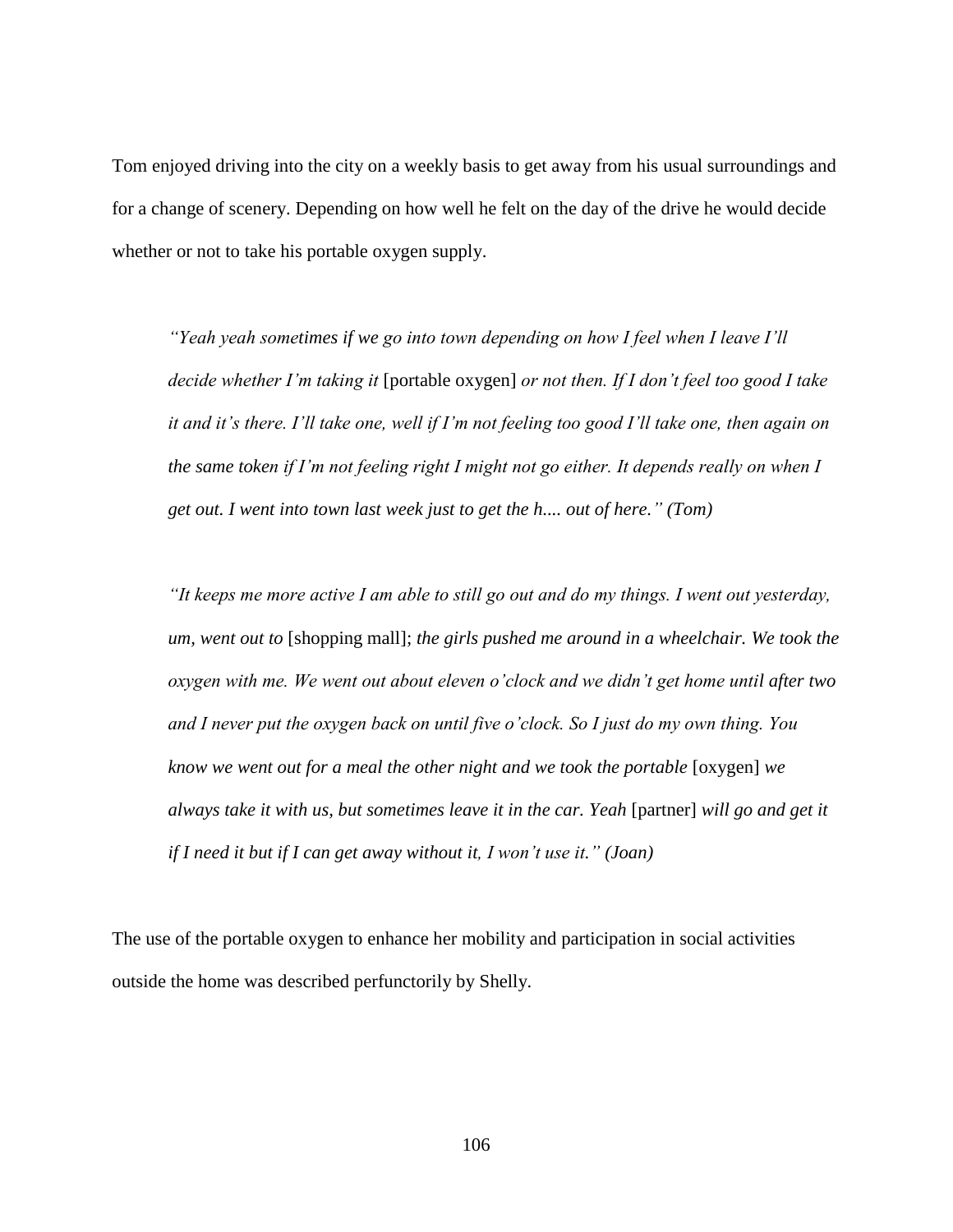*"If my son takes me anywhere he chucks one of the tanks* [portable oxygen] *in the car. Yes I have got wheels for it if I want it but if* [son] *takes me he just takes the tank and lays it on the back seat of the car and he will carry it and I just pop it on and he carries it." (Shelly)*

Others highlighted the importance of the reassurance offered by the use of and/or close proximity of the portable cylinders. In some instances the portable cylinders provided a backup form of oxygenation in an emergency situation.

*"I've got a couple in there, sometimes I've got one to hook it on to so you can run it out rather than use the bl..... power. I've always got one here but now I have to go on that*  [concentrator] *we don't always know when the powers coming back on." (Tom)*

*"I have a small bottle in case the power goes off." (Bruce)*

Trevor had gone to great lengths to strategically position his portable oxygen cylinders around the house to ensure a readily available and easily accessed emergency supply was within close proximity.

*"No, no, no, don't be fooled, you only see what you're meant to see, that is there. There's one in the car, there's one outside but in the lounge and in the bedrooms there's the big pump* [concentrator]. *The bottles are placed same as these chairs and schedules, strategically in case I need to sit down. That's how I am still here." (Trevor)*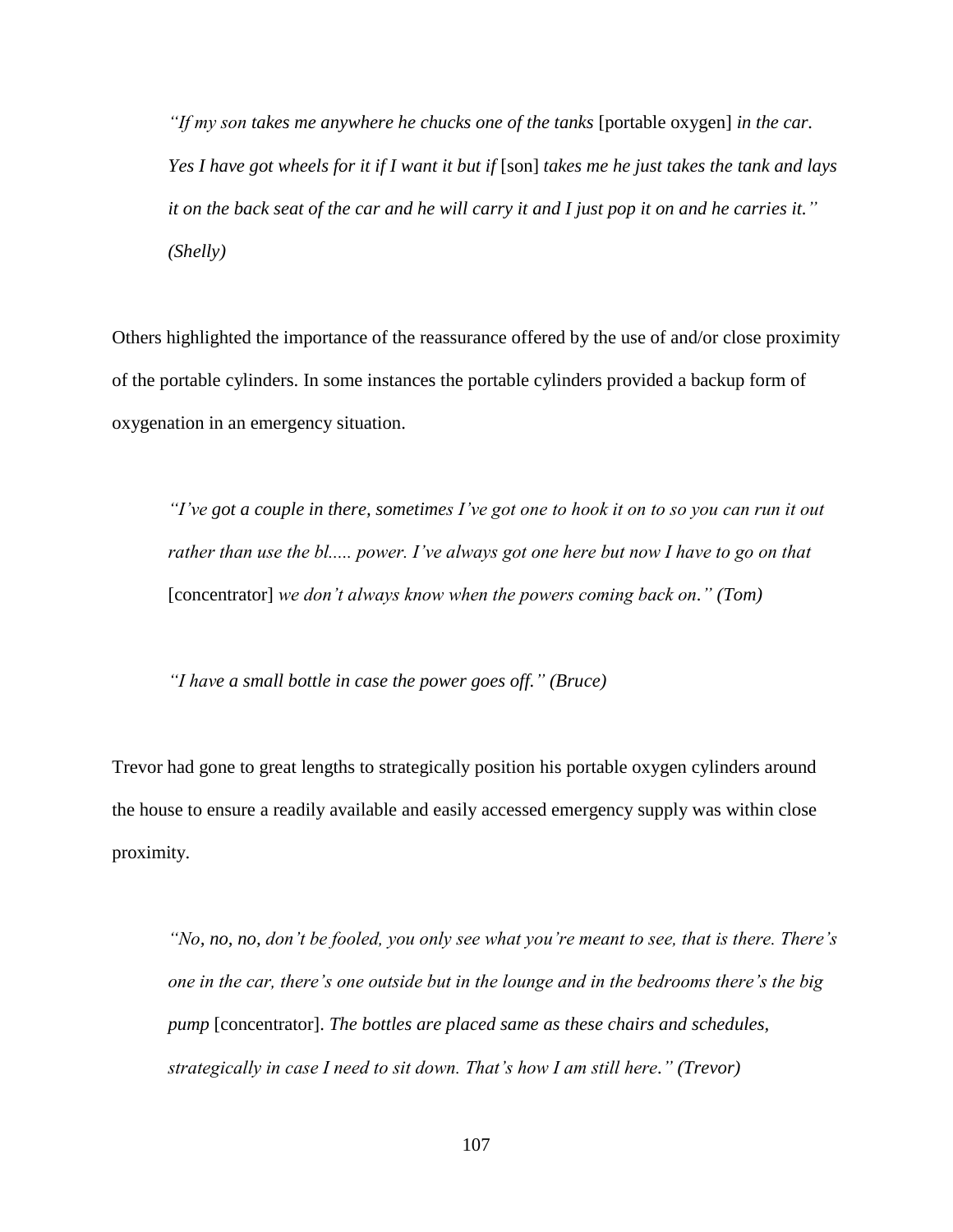In summary, for most of the participants portable oxygen provided a form of mastery/control over the participant's disease which in turn enabled a greater degree of security, mobility and freedom. This mastery afforded Jock, Bill, Bruce, Trina, Tim, Shelly Trevor Ann and Rupert an opportunity to maintain the social links and social mobility considered important. This degree of mastery and independence demanded a highly tuned and orchestrated performance in order to achieve the desired outcome and often involved the input and support of several individuals. For Bruce, Trina and Tom the portable oxygen cylinder provided an emergency oxygen backup system in case of power failure and was employed by most of the participants when experiencing an exacerbation of dyspnoea.

### **4.5.2 The Bad**

Despite the predominately positive and enabling aspects of LTOT, lifestyle changes and adaptations were necessary to enable living within the LTOT regime and the limitations of the health status imposed on the participant by their concurrent COPD. The negative aspects of LTOT were grouped under the following two sub headings: i) The burden of LTOT and ii) The disease is the master.

# *The burden of LTOT*

Some participants spoke of the embarrassment caused by the visibility of their disease and the LTOT utilised to maintain activities of daily living and quality of life. Andy and Jill refused to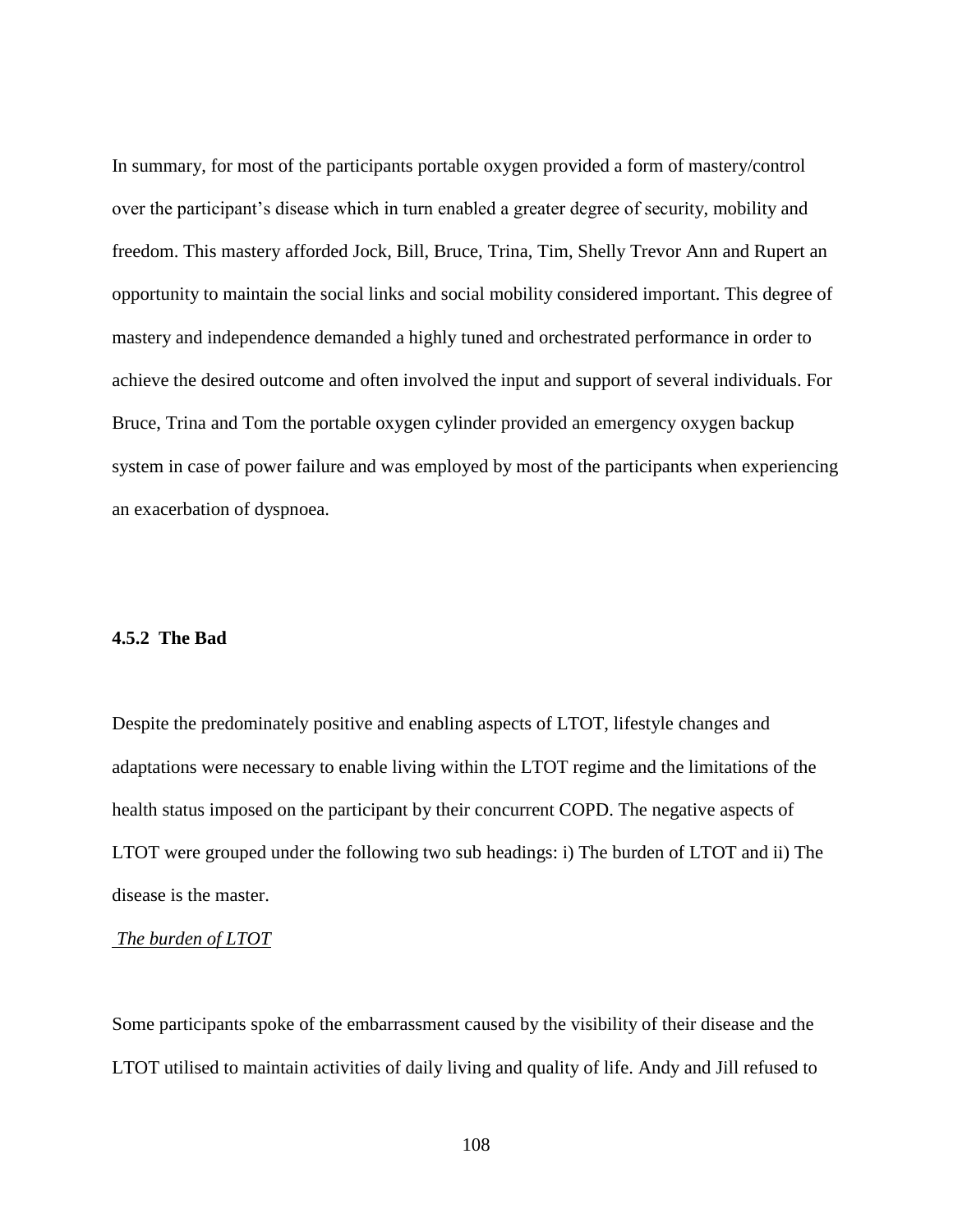use portable oxygenation in public, in an effort to limit the visibility of their disease and because they viewed the use of portable oxygenation as a sign of severe disease.

*"No no that's all I've got just the machine and I don't want one* [portable cylinder]. *I don't think I need them. I mean I've seen people carrying them along the street and that's no, that's not me at the moment. Not yet anyway not for a long time yet. It worried me a bit at first because I thought oh sh.. I thought it* [LTOT] *would be like scuba diver tanks you know. I thought oh h... carrying or pushing those around on a trolley." (Andy)*

*"No I haven't succumbed to that yet* [portable oxygen]. *Yes I have been told about that. I have got a wee bit of pride. I'd have to carry it around and yes well I wouldn't want to go out with it that's embarrassing." (Jill)*

Jill spoke of the logistical difficulties experienced with the use of LTOT, including the perceived dangers of falling over trailing oxygen tubing.

*"I could sit here and I bring it* [oxygen tubing] *around here and then when I'm working in my room, which includes the bathroom I go and put it out there. If I go out there*  [lounge] *in the afternoon which is what I do, I keep it on and I work with it but I don't want to have it around the kitchen if I can help it. When I am getting a meal I am afraid of tripping over it. Because you know when you are moving around getting a meal it is trailing. It's alright out there* [lounge] *because I am sort of stationary, but when I am*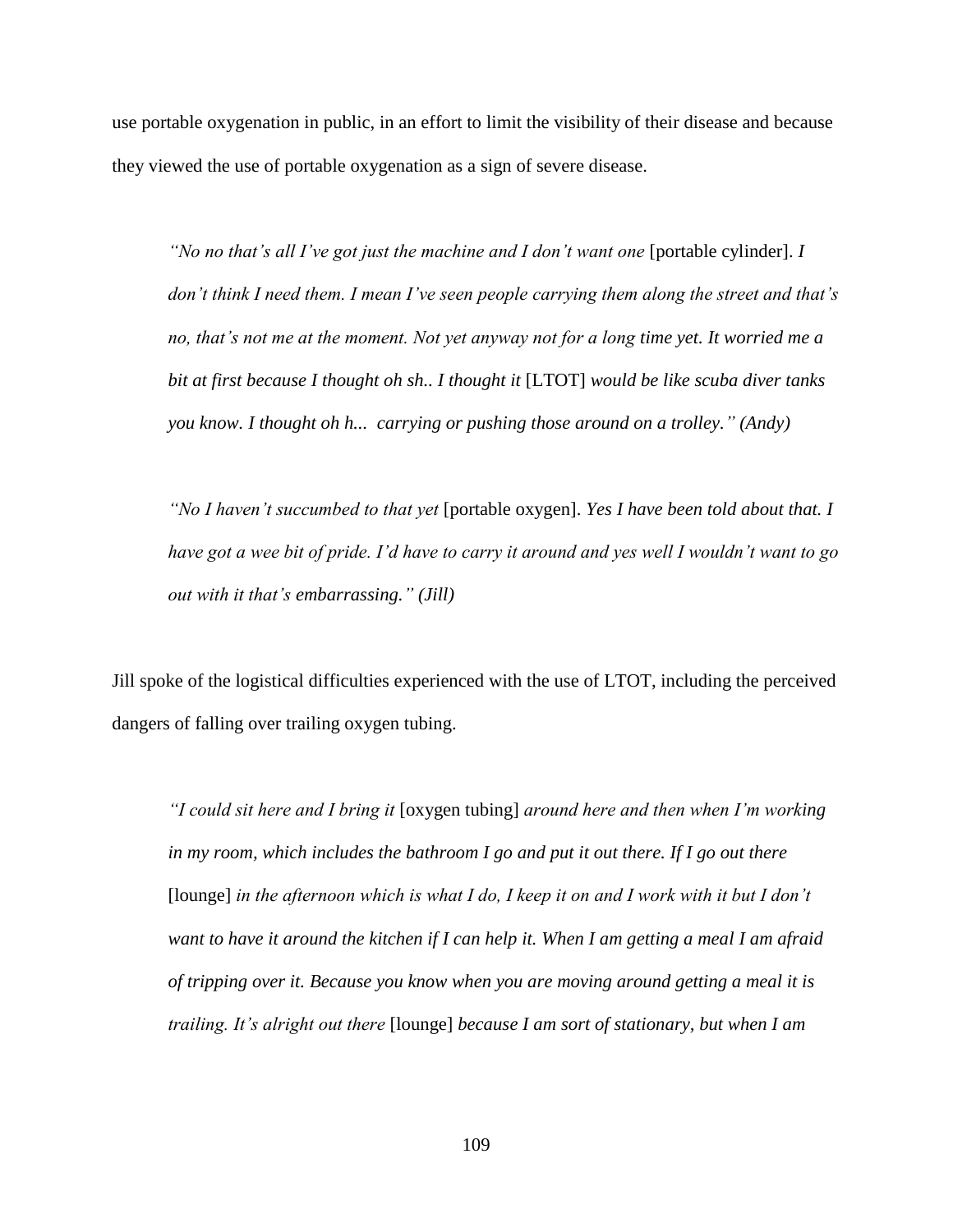*moving around the bedroom to other rooms or kitchen, I am afraid of falling over it." (Jill)*

The partner of one participant relayed her experience with the logistical arrangements necessary for the LTOT within their home environment.

*"Oh and then I went to pick it* [concentrator] *up and I said we have to go up stairs. They said well you can't you will have to take it up and down stairs very night and I said I can't physically do that. So they* [respiratory outpatients] *said you will need too much hose and that we couldn't have that much hose and then I told it was perfectly alright the amount of hose we have got. We have got one long bit with one short bit. But here they were telling me and our steps are quite steep so I would have to be carrying it up every night so I didn't think that was very good either." (Bruce)*

Others spoke of the logistical planning necessary to facilitate a journey or an outing and felt the rewards were not as worthwhile when taking into account the degree of planning necessary and the physiological impact.

> *"I have been out twice out of my flat and over here* [hospital] *twice. One was about a fortnight ago and one of the guys was turning 76. I was out for the afternoon for three hours and I had to go home. It was too bigger hassle to get one* [portable oxygen] *jacked up and then get me into the car and then put the oxygen in. Obviously it didn't happen because I got worse and then I said it's not*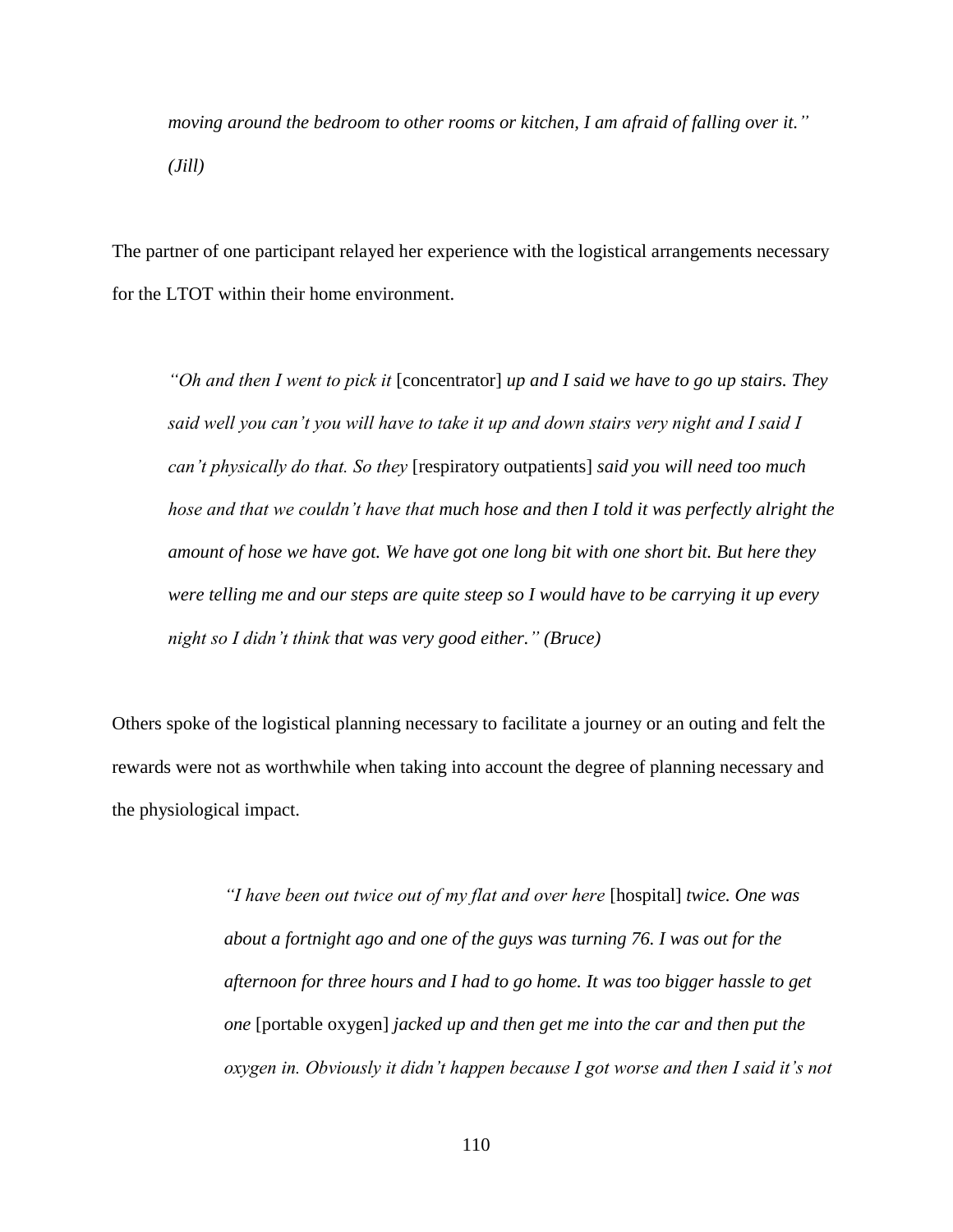*worth the hassle. I get puffed getting ready. I get puffed getting in the car and then I would settle down and stay there for two or three hours and then now I have to go home and it all starts all over again." (Tim)*

Many participants (who previously enjoyed travelling) found the thought of travelling with portable and concentrator oxygenation foreboding, essentially limiting their mobility and independence and enjoyment of life.

*"I did use it* [portable oxygen]. *Took it down south in February last year. I went away for two days but I cut my hours down there. I think I only had 6 hours or something each night so that I didn't exhaust it all on the first night. And I arrived back here and I still had a wee bit left. Yeah, yeah, I take it* [concentrator] *with me usually but this time I didn't it was too much of a problem. Didn't have enough room in the car because it takes up one space. It* [concentrator] *even has a dam seatbelt on to control it too. It's like belt up and not injure itself." (Rupert)*

Tom found the newer concentrators more portable and transported his concentrator on the bus to Dunedin.

*"Yeah, good I can pick it up and put it on the bus when I went down. Yeah and then plug it in, because I stayed at my sons down there and bobs your uncle." (Tom)*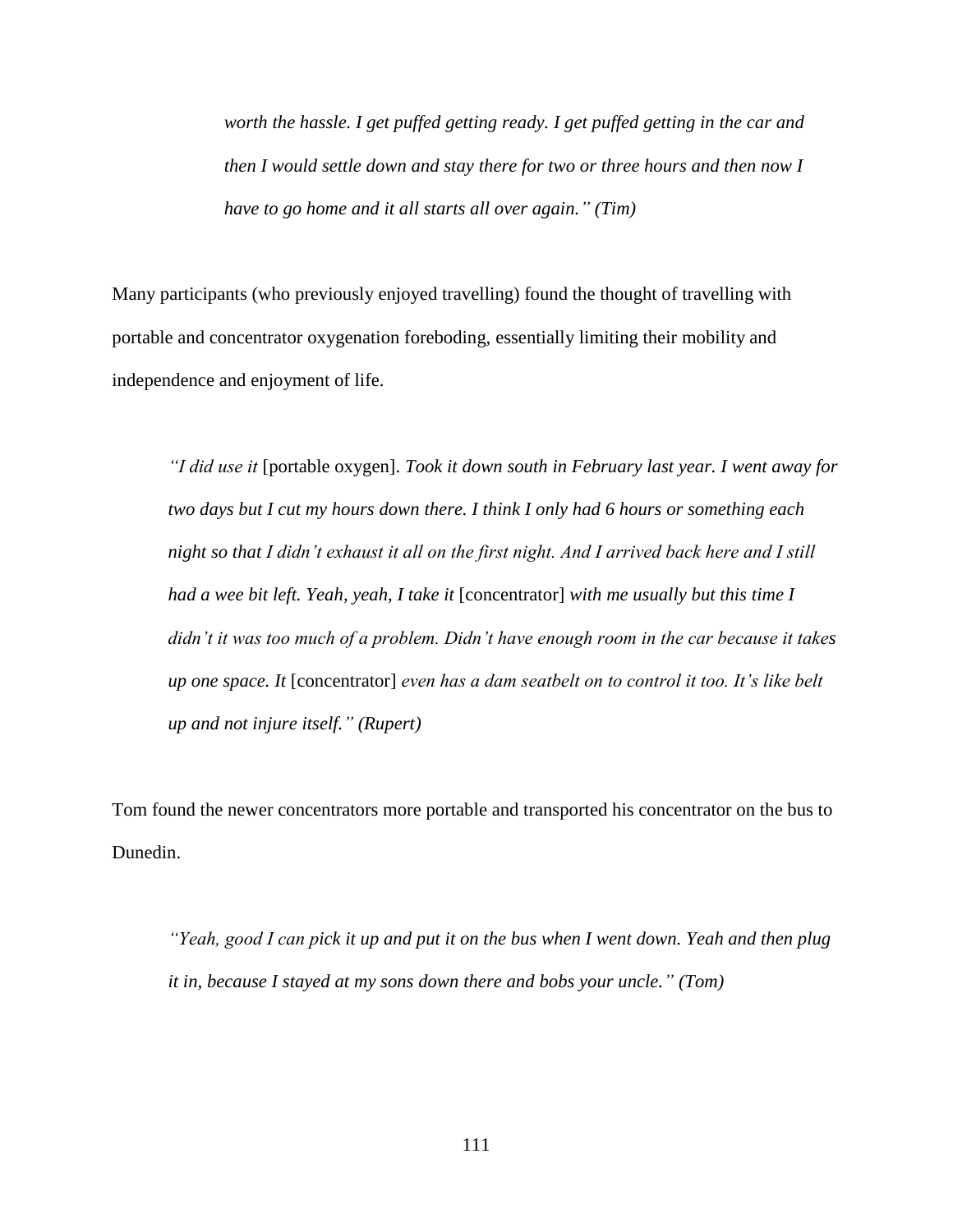Overseas travel had previously been an aspect of living enjoyed by some participants however, it now appeared that the participants need for LTOT had impeded their travel plans.

A Pacific Island cruise had been proposed by the son of one participant who had previously expressed a lifelong desire to travel by cruise ship.

*"He* [participant's son] *said we will take your big tank with you. I said blo.... lovely. I said sitting around on the deck with this* [nasal cannula] *stuck up me nose til 12 o'clock. I thought the thought was beautiful but actually I would feel so conspicuous with this thing stuck up me blo.... nose on the deck enjoying the sun and stuff." (Shelly)*

Andy had a daughter getting married overseas and was exploring the logistics involved with flying whilst requiring LTOT.

*"Yeah, yeah, Well I want to go to Rarotonga next year so I've got to suss out about the oxygen now I suppose." (Andy)*

Bruce, Andy, Jill, Ann and Rupert highlighted the problems associated with the noise generated by the concentrator. In some instances it was the participant's partner who found the noise generated by the concentrator irritating and imposing.

*"Our original one was like a lawnmower going, I couldn't sleep and I thought what am I going to do. I have got to have sleep. I mean even that one* [new concentrator]. *If I wake*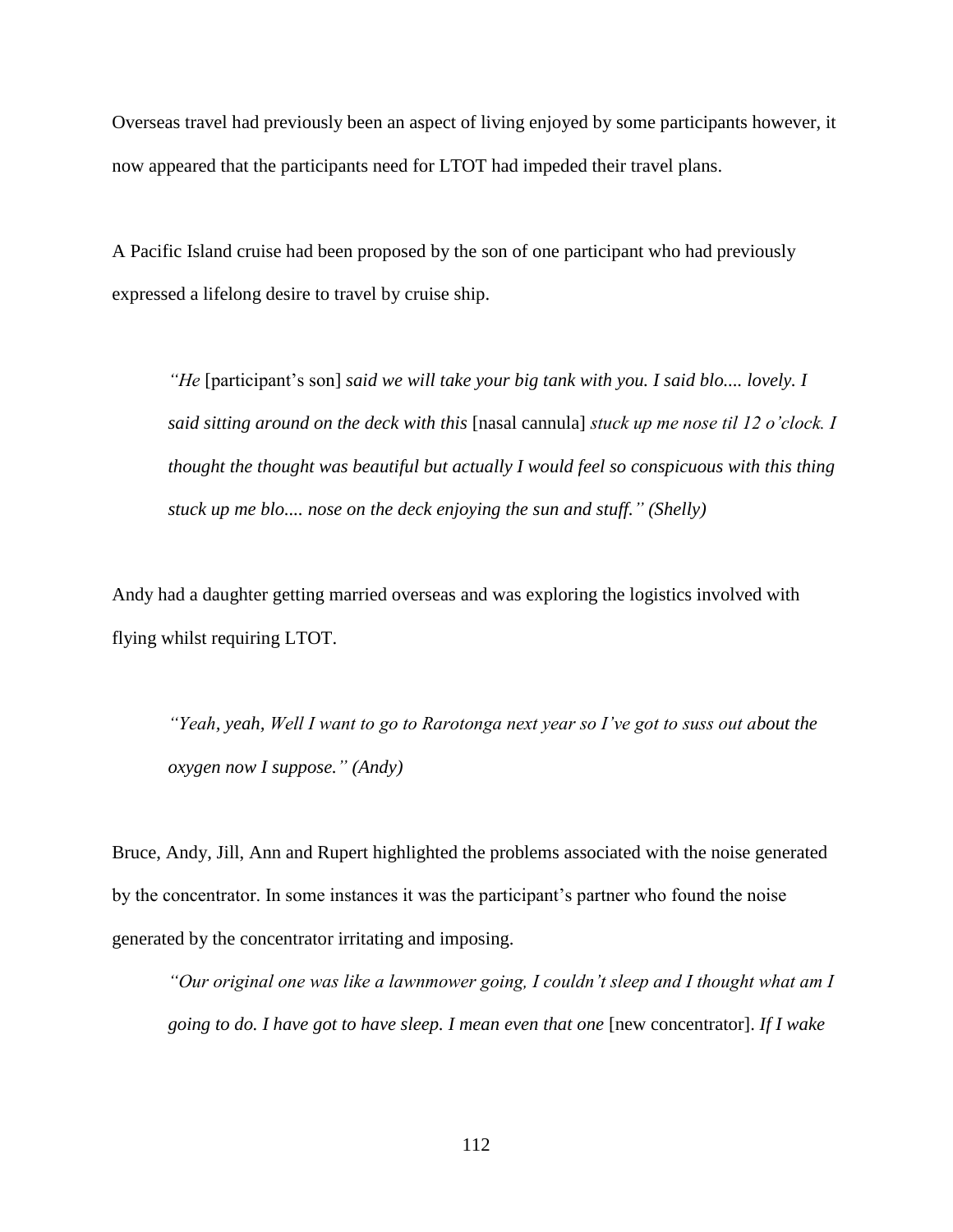*at night it really annoys me. But the blue one is a lot better, but as I say, I can hear it now and I can certainly hear it from upstairs." (Bruce's partner)*

One participant spoke of their delight when their "noisy" concentrator was taken away and replaced with a newer model which was quieter. The participant also relayed their concern when they thought the old concentrator may be returned to them.

*"It was terribly noisy and was making a funny noise, so I rang up and I said my machine is making a funny noise. He* [technician] *said I will send somebody out. So a nice chappie came out and brought me this nice little blue one* [concentrator] *which is lovely. Hip, hip, hooray and I said good riddance. And so I got this nice little blue one." (Jill)*

*"And for the weekend you know before we had the power. I had four* [cylinders] *just to keep me going it really was heaven because there was no noise but then I had no TV, no radio, nothing else. To have silence was quite nice." (Trina)*

The noise of the concentrator appeared to become more evident and more problematic for the participants as the concentrator neared the end of its useful life. Rupert used an analogy of "putting his concentrator down."

*"It was a rattly dam thing you know. You could tell when it was going, like an air conditioner. I could tell the machine was worn, it was rattling and banging. If it was a*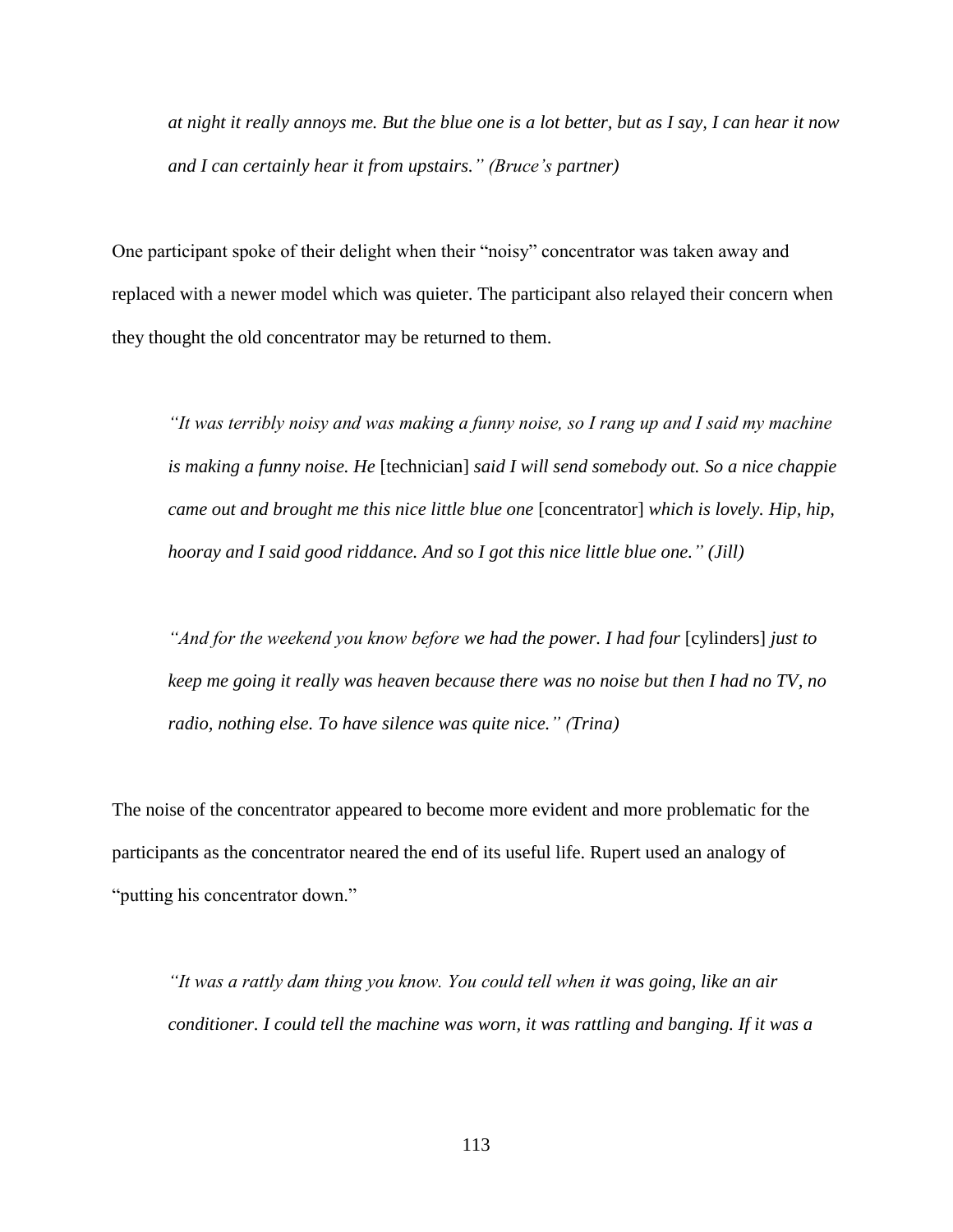*car I would have sent it to the scrap yard, you know. If it was an animal you would have shot it or put it down, or something." (Rupert)*

*"Yeah, although like he said when I came out, the thing* [concentrator] *I had was terrible made such a noise, it did, it was really, really loud and oh loud. But I had spoken to the specialist and they brought another one down from Dunedin." (Ann)*

In summary, although most of the participants found the portable oxygen somewhat liberating, a small group found the thought of being seen with oxygen tanks in public embarrassing. Others considered the use of portable oxygen (particularly in public) indicated the recipient experienced a more severe stage of the disease and as a result were reluctant to "succumb". Logistical difficulties around the use of portable and concentrator supplied oxygenation were cited as problematic by half the participants. Most of the participants, and in some instances their family members, deemed the oxygen concentrator heavy, cumbersome, and in many instances too noisy to permit comfort within the home environment.

#### *The disease is the master*

All of the participants highlighted the limitations COPD and the use of LTOT imposed on their lives and the lives of their immediate and extended family and friends. Most participants had experienced several hospitalisations which increased in frequency, with an ever lessening time interval between hospitalisations as the disease progressed. All participants spoke of limitations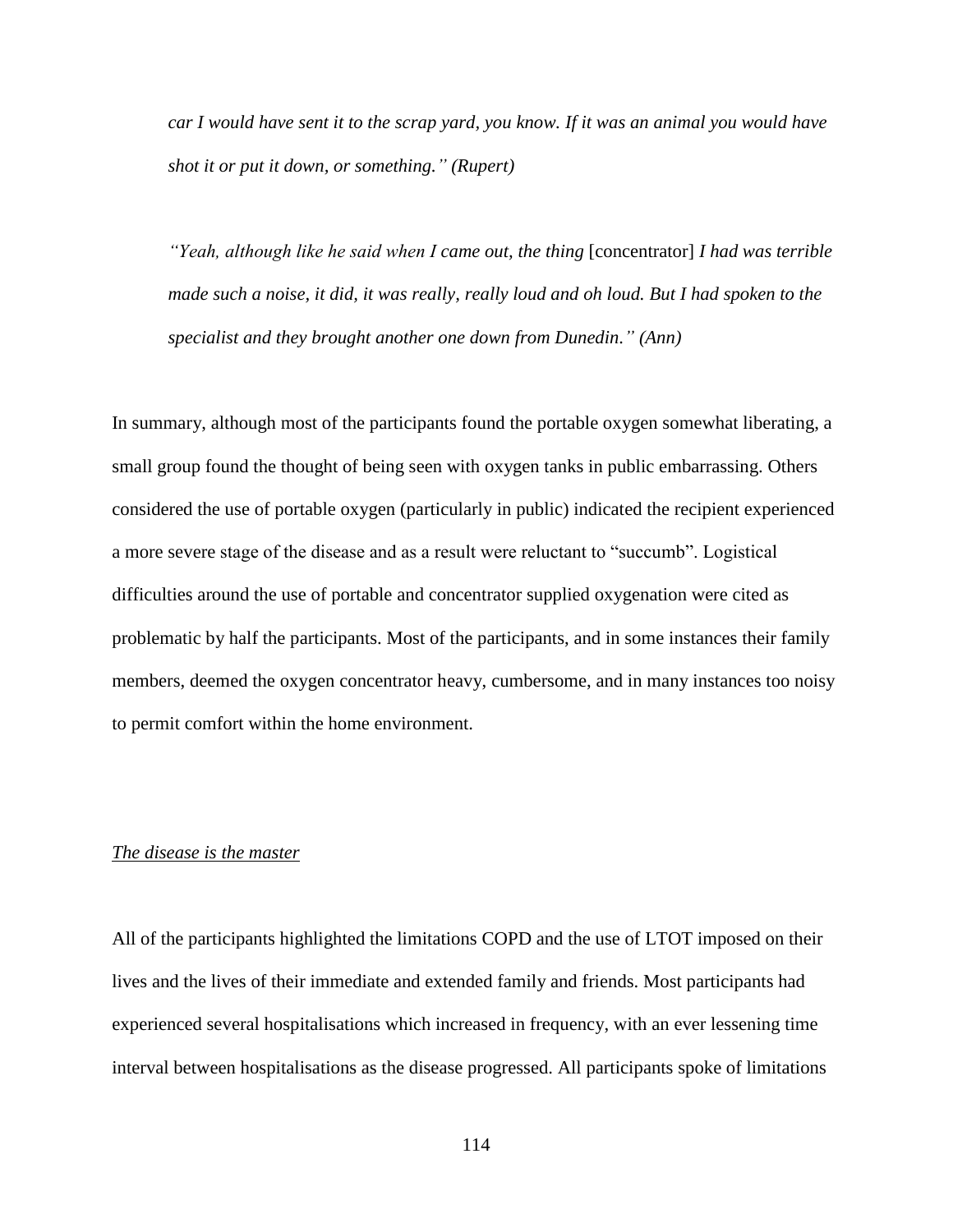on their ability to participate in the activities of daily life and socialise outside of their home, with the ambient temperature<sup>3</sup> and logistical arrangements for their LTOT paramount in their decision making process.

All the participants spoke of the breathlessness associated with the bending over necessary to complete activities of living and their desire to avoid the physical and psychological impacts of such situations.

*"It's just beyond me, I've never been much of a gardener anyway but with my back and everything I can't kneel. I can't bend, getting into the bottom cupboards; I can't even get into them anymore. It's just trying to bend down and breathe at the same time." (Joan)*

*"More the bending over lass. Bending you know, it can be like that can get down but it's a bit of a struggle but I don't go looking for that shortness of breath. I try to tell myself I am not short of breath." (Spencer)*

For a participant, who usually has to use a wheelchair or mobility scooter for outings, the ability to walk independently and shop, with the physical support of a trolley, invoked a sense of achievement.

*"But just lately I haven't been far, but the other day, last week, we went down to the supermarket and I actually walked around the supermarket with the trolley." (Joan)*

 $\overline{a}$ 

<sup>&</sup>lt;sup>3</sup> Most participants expressed a preference for different ambient temperatures. Some preferred the heat whilst others preferred the cooler atmosphere.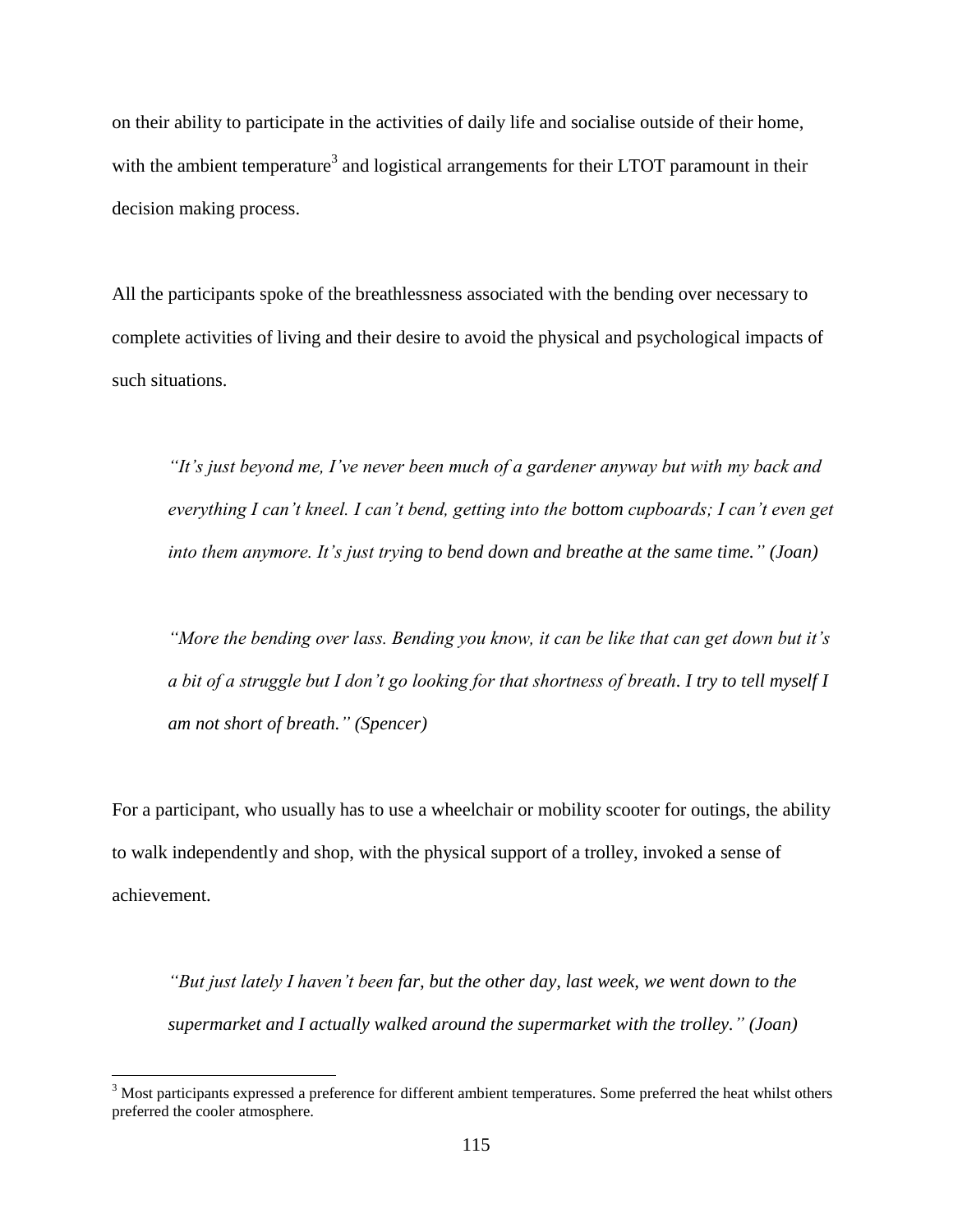*"Oh yeah, well, I don't walk there no, only supermarkets but I don't even like walking. No. Nothing like you go around and look at the shops. Got to have a trolley when I walked because of my breathing, so I would rely on the trolley." (Jock)*

The physical support of a trolley enabled Andy to be involved in grocery shopping with his wife, which in turn offered a sense of contribution to household tasks.

*"Yeah I push the trolley because it helps. I hang onto the trolley and the missus gets all the bits. Yeah I've got the trolley job." (Andy)*

In an effort to maintain the necessary activities of daily life, Jock, Trina, Tim, Shelly, Joan and Rupert had either formal home help assigned to them or informal support offered by their families. This support was particularly important when the participant desired a bath or shower. Nearly all of the participants cited bathing as their most problematic and breathlessness inducing activity and something they could no longer comfortably manage independently. In some instances, the partner of the participant had assumed the role of a personal care assistant.

*"And I get frustrated because you get help from a [funded care service] once a week, there are things they can't do and I can't do it anymore." (Joan)*

The formal help was often allocated on particular days each week which meant the participant had to manage independently or enlist the help of informal helpers if necessary and/or available.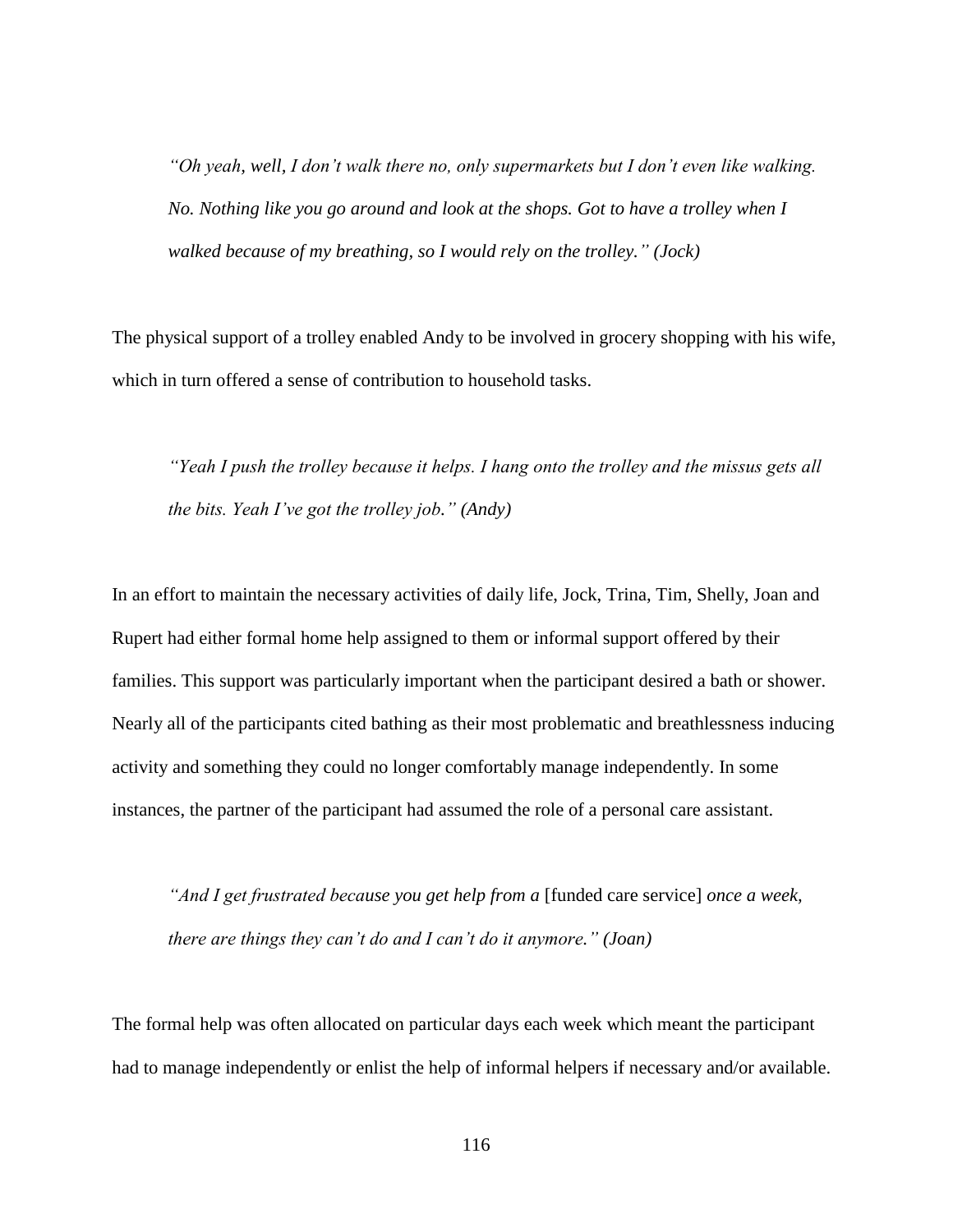*"I find dressing a pain. Three days a week of course I've got the girls* [home helpers] *to dress me because I have a shower. They come and shower me. They dress me but getting dressed and undressed ... phew. But never mind I've got nobody to answer to. I can take my time. See I get into pants, but not a skirt or something, then I have to breathe some oxygen for a little while then I will get into the rest of my clothes. I tried to get dressed on my own this morning and I put this top on back to front and I thought oh no got to start again." (Shelly)*

Jill (aged 93) enlisted the help of her husband to enable her to have a shower and get dressed and undressed each day.

*"I get very breathless bathing. Not bathing it's the rubbing you know rubbing dry. Yeah Mr* [participant's husband] *helps me. We have got it worked out. He has started to rub my back down so that I don't have to try and do it. So we have got over that one but I even when you know, when I have done a bath for the night just getting undressed and getting into bed I am pretty breathless. Any movement at all really." (Jill)*

Only a few of the participants received any form of personal care support hence the majority of participants managed to dress and bathe independently and all had ritualised systems in place to minimise the exertion required.

*"Like I put my jersey or shirt on or whatever and you find you have got your arms in the wrong hole and you go, oh gees, I have to do this all again, sort of the right hole for the*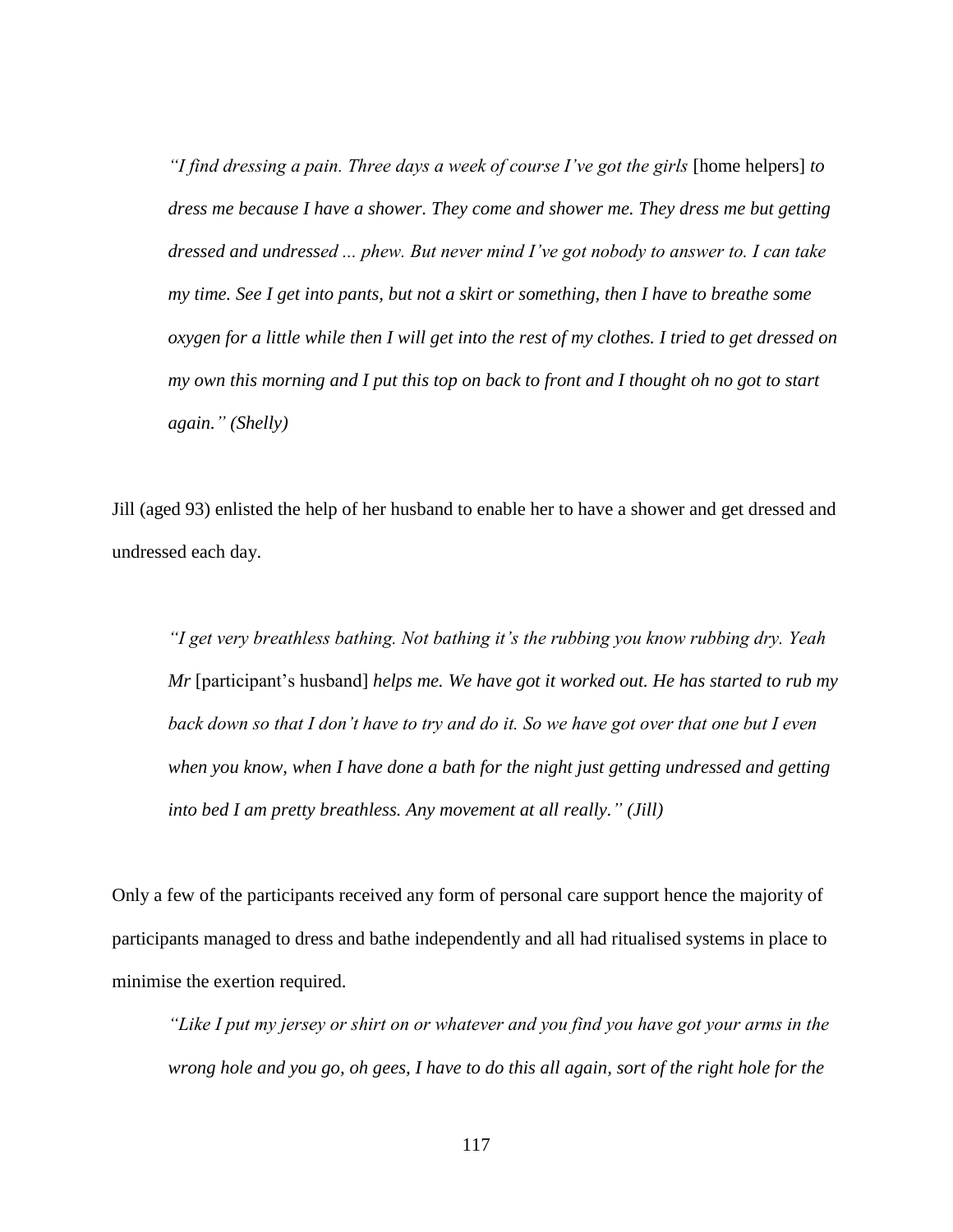*right arm. Yeah, what I am inclined to do is get everything in a system so everything gets sorted while I'm sitting there and I can reach over and do the things you know and get dressed." (Bruce)*

*"Getting dressed in the morning I am quite capable but I am slow. I call it, what I call it, stabilising in the morning. In the afternoon, if I've been silly, I can't bend down to take my shoes off and things like this because I am too weak and I've got an electric bed." (Trevor)*

In summary, all of the participants highlighted issues with breathlessness (sometimes severe) when dressing and undressing. Dressing and undressing necessitated an orchestrated and finely tuned process in order to limit the degree of dyspnoea experienced by participants. A small number of the participants were recipients of personal care support. The ability to walk distances beyond 100 metres proved virtually impossible with only Andy reporting the ability to walk up to 200 metres. Most of the participants required wheelchairs for any outings. Overwhelmingly, the most common debilitating problem was the participants' (in most cases) severely limited ability to perform the essential functions of daily living. All but Jock reported frequent, and invariably, overwhelming issues with showering and dressing. Bending over was reported, by the majority of participants, as the most difficult manoeuvre to perform. The supermarket trolley became**,** for Andy, Jill, Trina, Ann and Joan, an important support to enable the participant to continue to grocery shop and to enhance mobility and independence.

### **4.5.3 The necessary**

118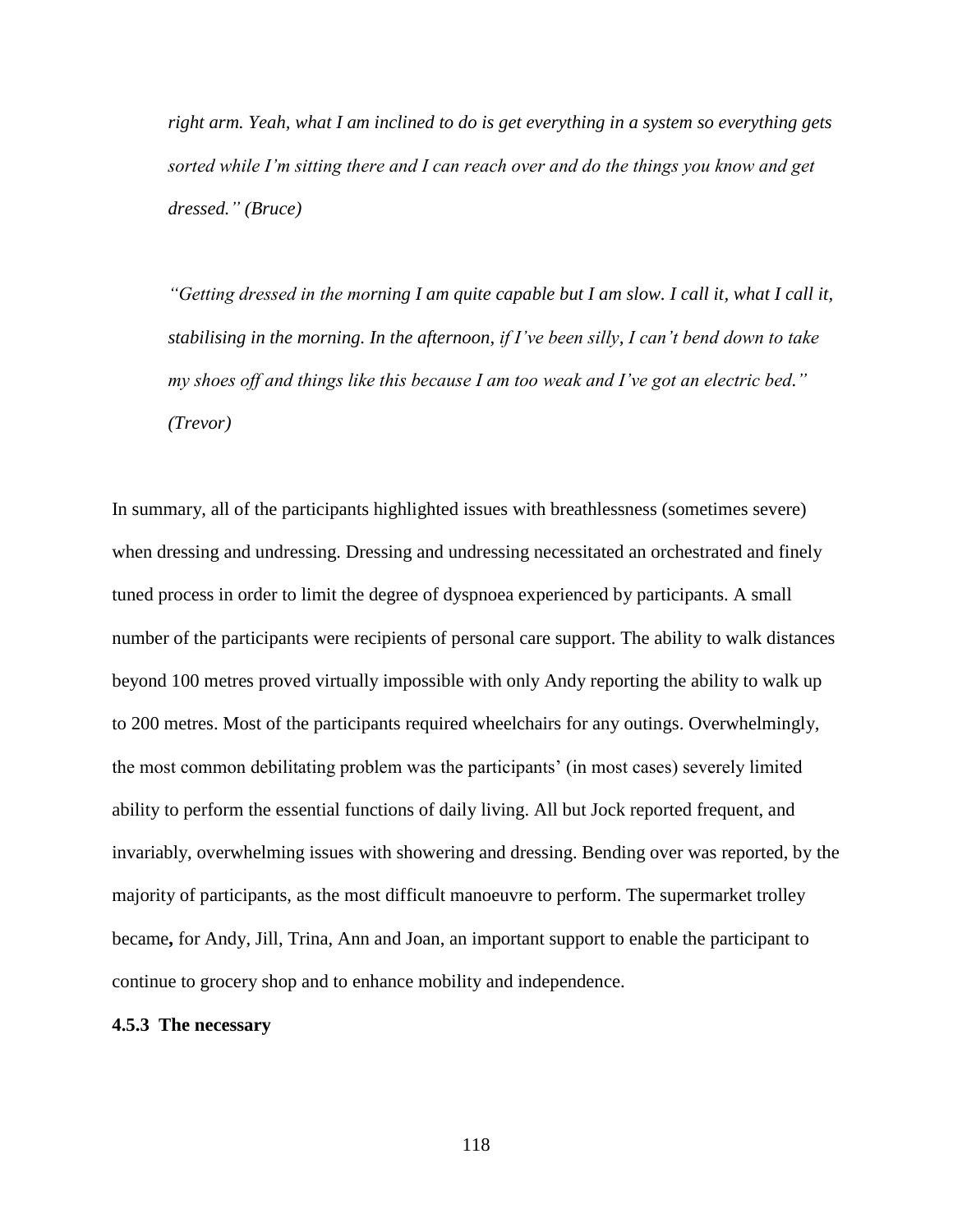The necessary aspects of living with COPD, whilst utilising LTOT, involved several, multifaceted aspects of management. Management encompasses the promotion of self-efficacy via action planning and the formal measurements and monitoring necessary to assess the participant's response to treatment and to guide further interventions. Measurements, including spirometry and ABG, provide baseline figures on which to base LTOT qualification, the initial litreage and ongoing monitoring. The necessary aspects of LTOT are captured under the following three headings: i) Action planning, ii) Spirometry and ABG, and iii) Adherence to LTOT prescription.

# *Action planning*

Action plans were considered an important schedule to promote and enable self-management and efficacy and to reduce hospital admissions (National Institute for Clinical Excellence, 2004). Action plans describe strategies to manage escalating exacerbations of COPD including antibiotics and, in many instances, corticosteroids. Of the 14 participants only Bill, Bruce, Andy, Tim and Shelly utilised an action plan approach to self-management in the community. Despite all participants being on LTOT, no participant possessed an action plan which detailed their oxygen prescription.

Andy spoke of his reluctance to commence the antibiotic regime detailed on his action plan and his perception of the consequences as a result of his reticence.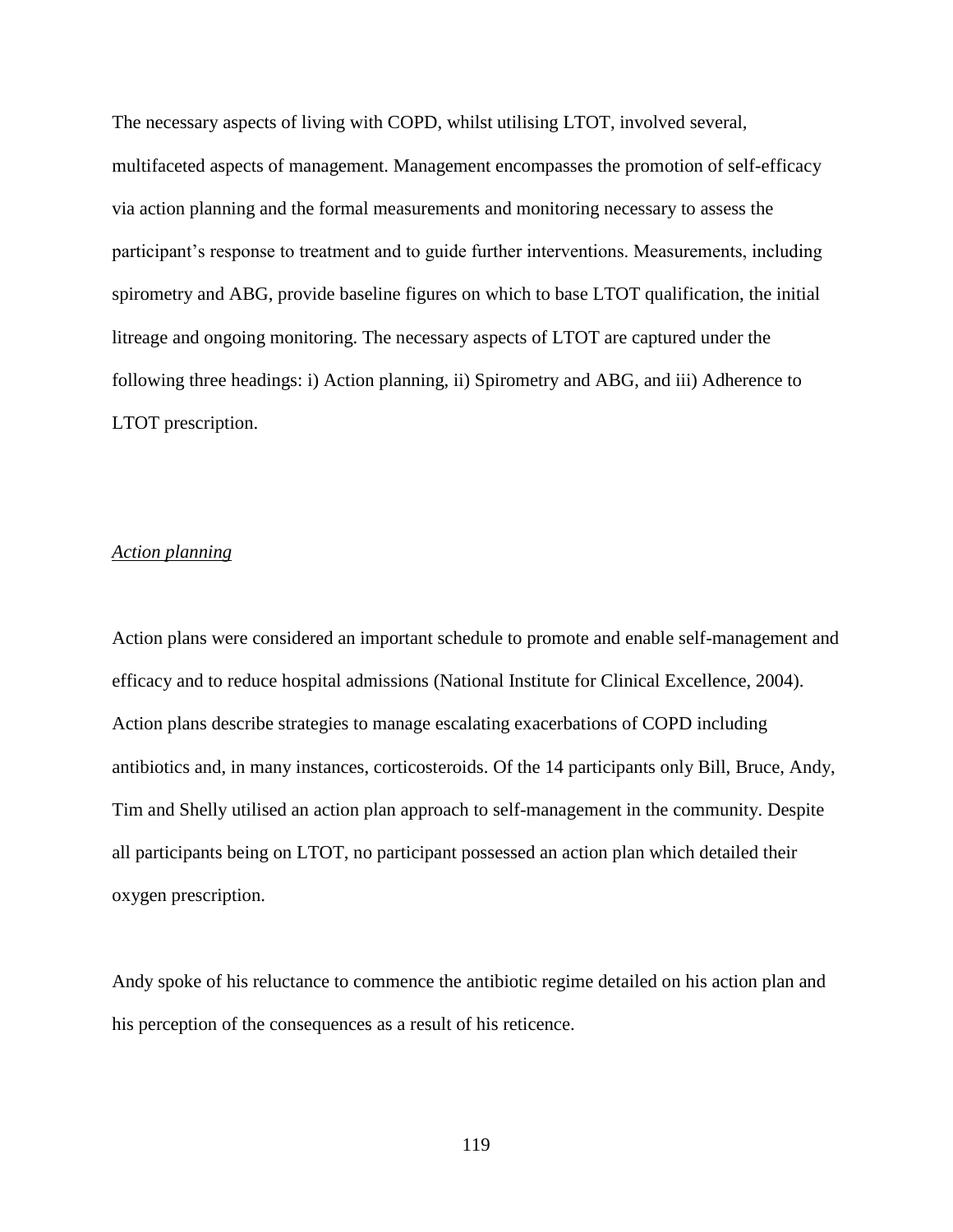*"Yes, very short of breath. Like I sit on the end of the bed, even with the machine on I am still gasping and that's my own fault because I get an infection and I don't take my antibiotics quick enough." (Andy)*

Calling the doctor, or seeking medical assistance, as advised on the action plan was viewed by Tim as a weakness. Although Tim followed his action plan and knew the steps, the final phase of seeking help was difficult to achieve.

*"I used to have to watch. The first thing was the colour of my sputum if it changed colour. Then I started to go to the doctor but unfortunately I didn't and of course the action was mainly you know sort of a weakness, the way I sort of looked at it. You just go to the doctor. I know there was three colours. There was green, a yellow and see your doctor or you know. I sort of fudged the first two parts of the plan and by that time I got down to reading the third one it was too late. Yeah and the doctor used to growl at me. You just don't push the button* [personal alarm] *quick enough. You don't get help quick enough." (Tim)*

Nearly all of the participants considered the breathing technique education they had received formed part of their action plan. Several of the participants' action plans were available for perusal and none detailed breathing techniques. Despite this absence of written instruction most participants considered these techniques part of an unwritten management plan.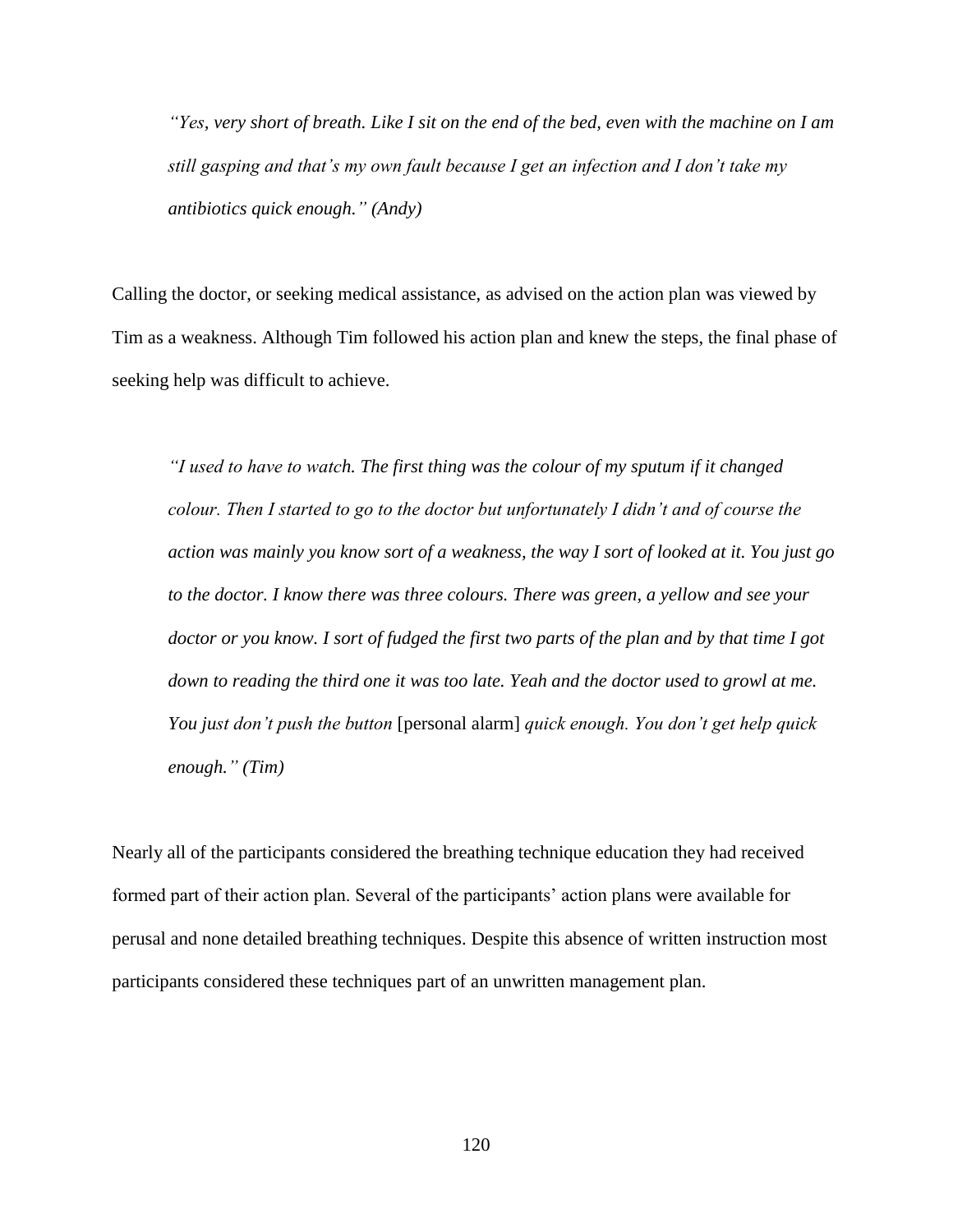*"Yeah, yeah, but it was things I'm still doing now really. It's* [action plan] *no different to what I'm doing now it's just trying to get me to my feet. It's taken a while to get that breathing going you know get myself organised to breathe properly yeah. Have to stop and think, yeah very hard what I am doing." (Bill)*

Joan had no formally documented action plan, however described her own individually organised management plan.

*"No not really I don't have one* [action plan]. *Usually but I haven't got any at the moment. I haven't got any antibiotics. Normally I do. I've got prednisone on me all the time and I would take it if I started getting really short of breath at nights like I did the other night." (Joan)*

In summary, the small number of patients who utilised their action plan possessed a moderate to poor understanding of the contents and the action plans stepwise progression, necessary for effective management. Most expressed reluctance to commence the medication regime detailed on their plan which often resulted in hospitalisation, as a result of an acute infective exacerbation. Most of the participants considered breathing techniques as an important unwritten aspect of their action plan and employed these techniques regularly throughout every day. Interestingly, no action plans highlighted or directed the duration and/or litreage of the participants LTOT. This is particularly pertinent as LTOT is potentially the most therapeutic and costly aspect of COPD management and lack of patient adherence is well documented.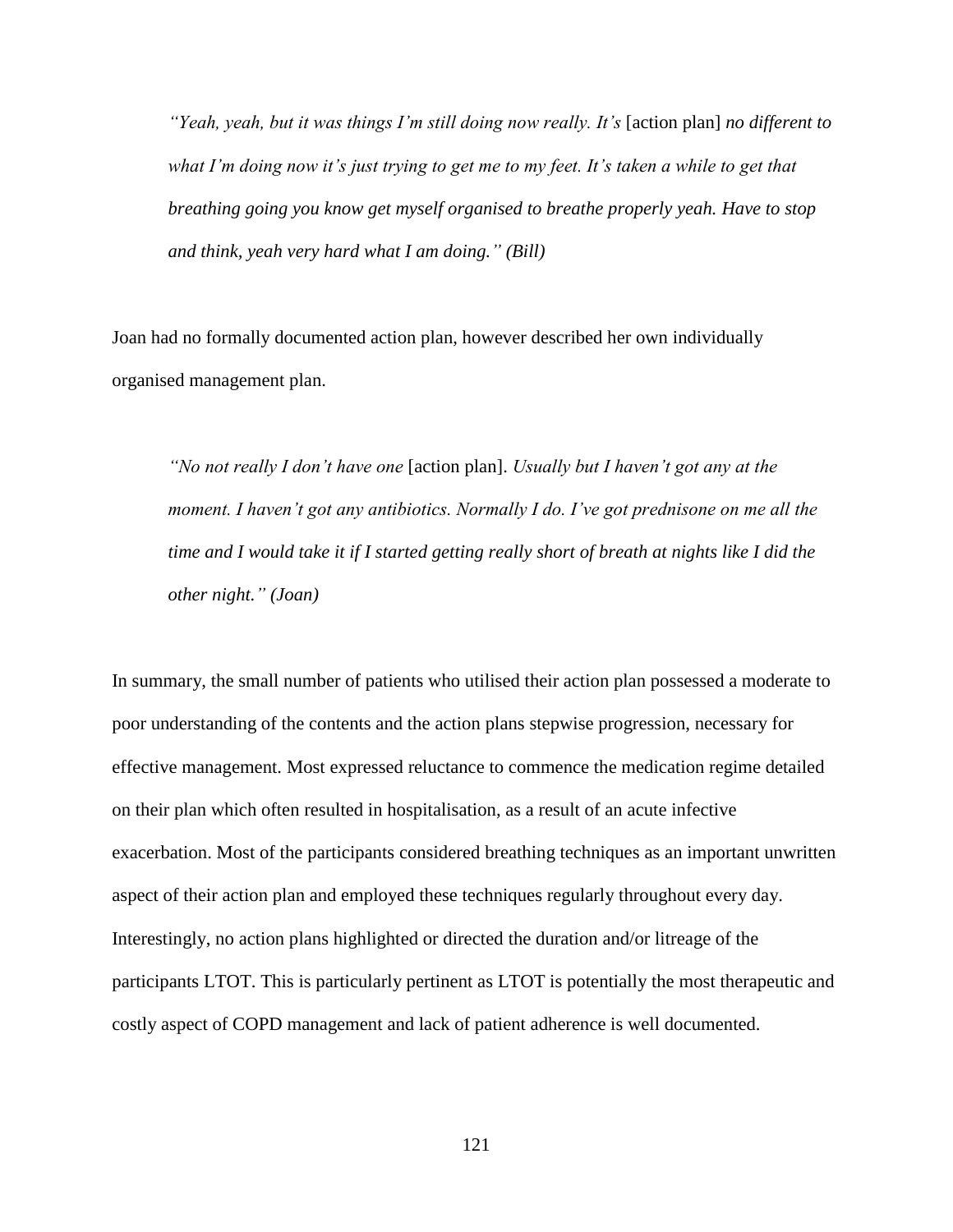# *Spirometry and ABG.*

When describing their experiences of spirometry, the majority of the participants remained noncommittal and, for the most part, ambivalent regarding the psychological and physical impacts of this procedure. All but Shelly recollected and described one or more instances of assessment, utilising spirometry, throughout the course of their disease. Overall, participants in the study group averaged three episodes of spirometric assessment over the duration of their disease.

The following statements are representative of the participants' overall experiences regarding undergoing spirometric assessment. Most of the descriptions were to the point and verbally sparse.

*"Oh yeah, yeah, I've done that test. I've had it this time and once before." (Jock)*

*"When I first came here to live I had to go. Might have had it twice but I think I might have had it once with* [respiratory specialist]*." (Andy)*

Bruce, Trina and Rupert described a dislike of spirometry, however did not choose to elaborate extensively on their experiences, or the reason for their dislike of the procedure.

*"I have had that done and I didn't enjoy it that much." (Bruce)*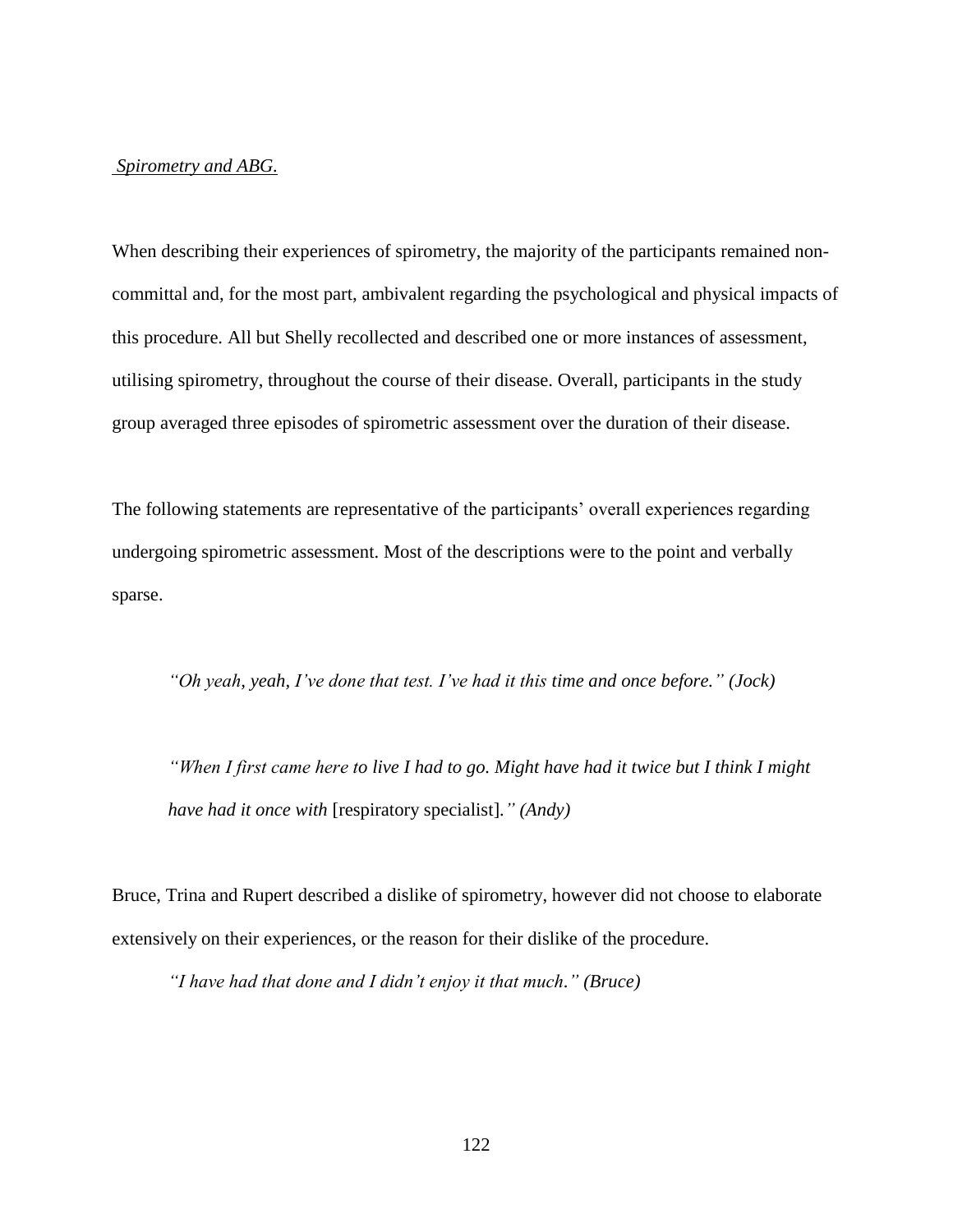*"Oh, yes, yes, I hate that thing, Yes, yes, I've had that every time I go and see* [respiratory specialist]." *(Trina)*

*"Well, not really, you just get that blo... exhausted, you can't get the air in. It's all for a good cause but it's not enjoyable." (Rupert)*

Tim had experienced spirometry in the past, however due to the severity of his disease could no longer manage to complete the assessment. Tim expressed a feeling of futility as a result of the repeated attempts he was required to undertake.

*"Oh yeah, no, the last two times they just sent me back again. It just doesn't work. I couldn't even move it. Yeah I used to do it. They used to have me there and then they would get out the inhalers and then wait half an hour and do it again, but the last, oh probably the last two years, they have wheeled me down there and as soon as we got there the girl* [medical technician] *said no. She said I've tried you before so they would come and take me away again because I couldn't even register the thing." (Tim)*

In contrast, when describing their experiences regarding ABG all participants, other than Bill, were able to verbalise and portray their abhorrence and dread associated with this test. The degree of emotion exhibited when the participants' described their experiences was palpable.

*"No it blo.... hurts I know that. Down here somewhere and swabbed both arms and couldn't get one there so she* [doctor] *had to go this side somewhere." (Andy)*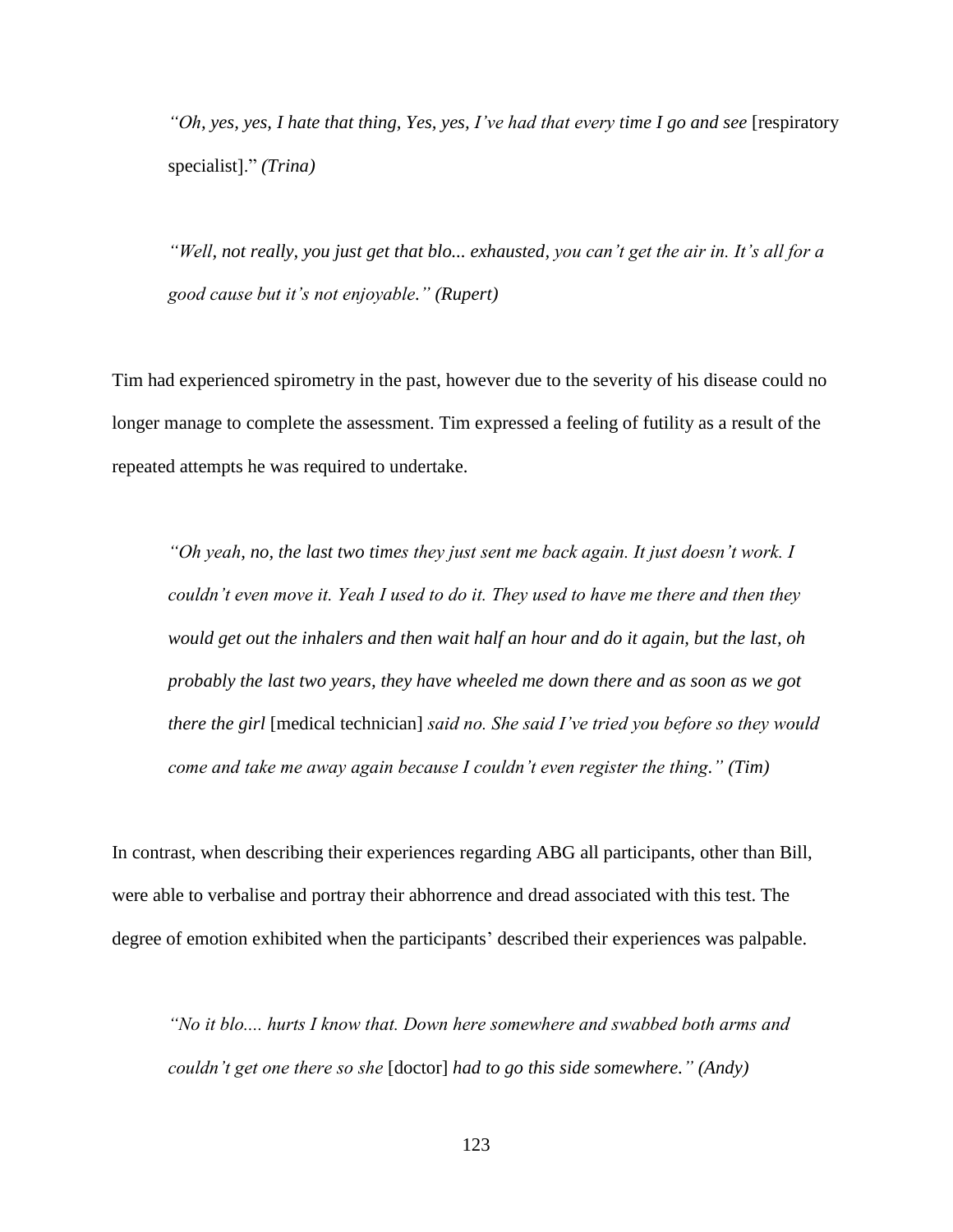*"They're all painful. I went yesterday for that blood test that was quite painful because she couldn't get it in anywhere but in here* [indicated her inner wrist] *and she was doing it with a big needle and it wasn't a little needle, usually have a little needle that goes in but this one was a big one and she's saying I'm sorry I'm sorry I'm hurting you and I said it's not hurting it's alright but I think that's why I was a bit faint." (Ann)*

Others identified variances in skill level between medical personnel and the "relief" when a skilled clinician managed to complete the test successfully, quickly and with minimal discomfort.

*"They use the oxygen in the blood test. They hurt, they do sometimes, depends on who does it. Um, I can remember one doctor when I went into A & E and she was digging and she couldn't get it and when they can't get it really hurts. You know it's like on fire. I said you do that once more and I'm going to stick it in your vein. You know because it was getting to the stage where I knew, I said just get someone who knows what they're doing. I said that really hurts and she was quite ratty. Then one of the people came from the blood thing* [laboratory] *and they got it in first pop. First pop you know I never felt it." (Joan)*

Rupert spoke of the after effects of multiple attempts by medical personnel to obtain a sample and although the use of local anaesthesia lessened the discomfort at the time of sampling he continued, to this day, to experience "severe after effects."

124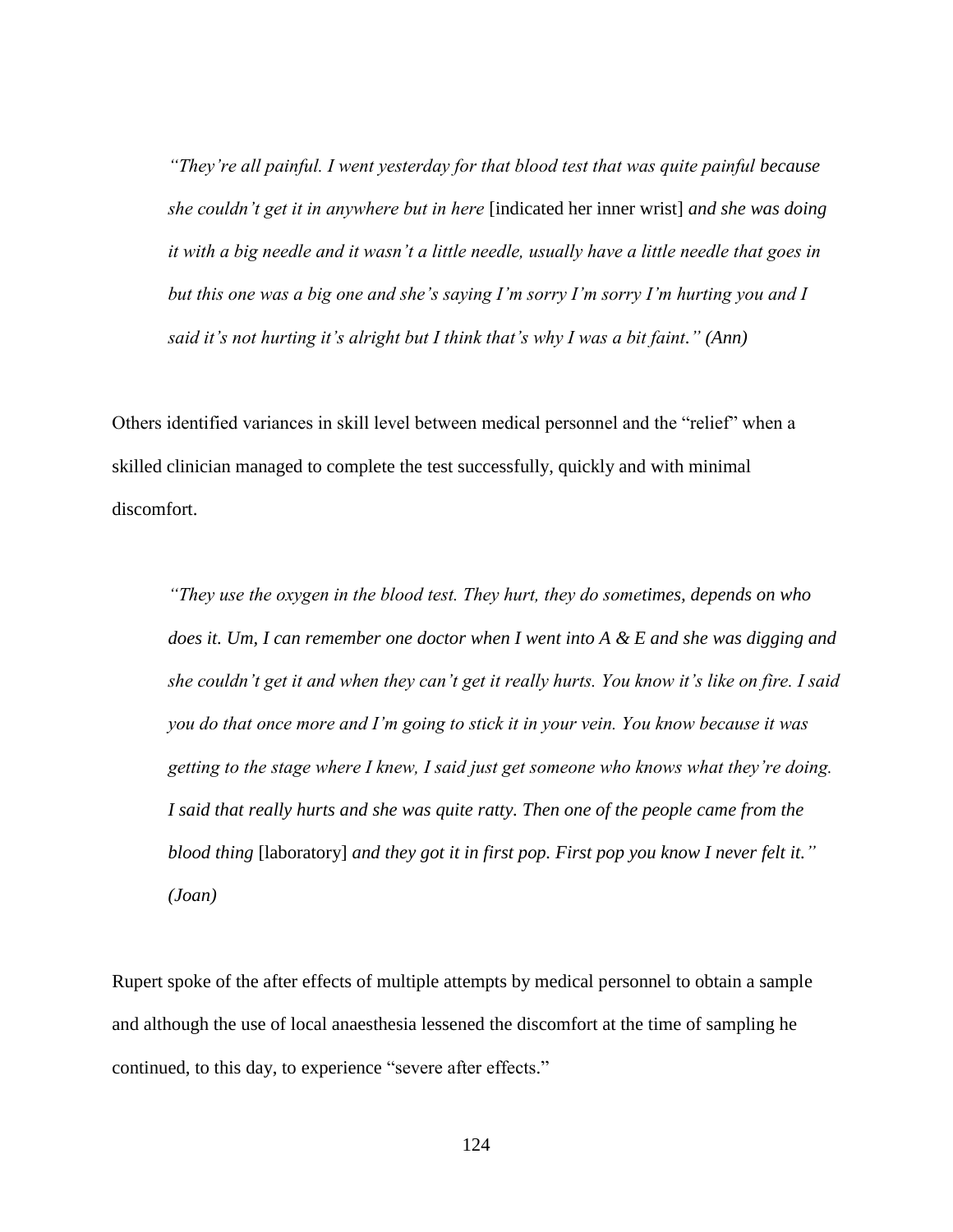*"He* [doctor] *had five goes and they had to go and get somebody else to do it and I think it was, up my arm was blue and for months I couldn't hardly bend my elbow even, that was worse I think. And I've had, I've had about five I think, very deep ones and every one I've had you know, weeks after I could still feel it. The last three I got her to give me a needle first but there are still the after effects down there even if you didn't feel so much at the time. I get severe after effects from it." (Rupert)*

A number of participants from one regional locality spoke of their experiences of ABG sampling in conjunction with the use of a local anaesthetic pre-procedure. Their experiences suggest the use of local anaesthesia is more likely to produce a positive outcome for the participant.

*"Sh.. well because they'd had quite a few goes at that, first stupid bu... couldn't get anything in so had to have another bl.... joker he had a go and he got it first pop. I thought well that's good first pop. Oh do you mind if we have a go at this arm. Yeah go for it, still didn't get it anyway was still trying to. They did it without local that time when I* was in there you see and they come out and shove it back in again. She [nurse] said *haven't they told you about the local anaesthetic. I said what local anaesthetic? She said you can get a local anaesthetic into your wrist and you don't feel nothing. I said thank you very much. Some of those poor bug... suffer, why don't they mention it? The blo.... doctor or whatever the hell she was, she wanted one* [ABG] *you know and I said oh well I'll have a local. Oh won't take long she said. I said I don't give a sh.... I don't care how long it takes but I said I'll have a local before you take it or do it. She* [doctor] *said Oh I*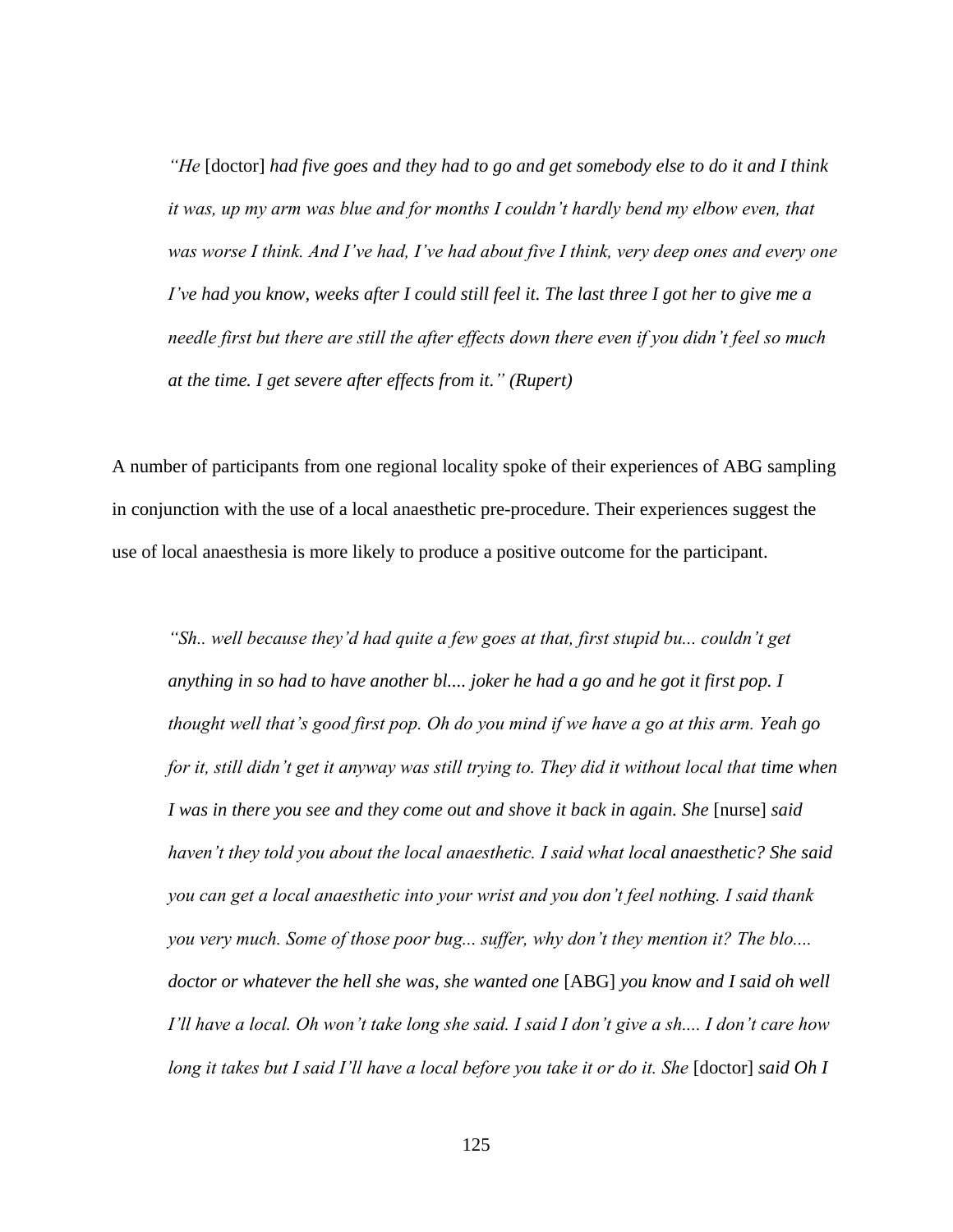*haven't got time to do that. I said well bug... off then and so she went. The nurses had a go and got it and anyway never seen her* [doctor] *again." (Tom)*

*"It's the most painful thing out. Putting the needle in yes I know that, that's quite common. I know what I want and I ask for it* [local anaesthetic]*." (Trevor)*

Rupert had experienced such a traumatic episode during ABG sampling that he refused to allow any further tests without prior use of local anaesthetic.

*"Yeah well I told them that the only condition they can take it is if I get a needle first or I'm not having that thing again. That is extremely painful." (Rupert)*

In summary, the prescription and management of LTOT necessitates objective measurement on which to base the LTOT prescription and to guide the ongoing management. Spirometry and ABG analysis are the mainstays of objective measurement and hence are widely and frequently utilised. Most of the participants remained nonplussed regarding spirometry with only Bruce and Trina expressing a dislike of the process and one participant who was physically no longer able to perform the test. In contrast, ABG analysis invoked unequivocal and graphic participant descriptions relaying the dread of the procedure. Every participant described sequelae ranging from pain and bruising to ongoing neurological symptoms. The use of a local anaesthetic prior to the procedure went some way to alleviate the degree of pain experienced by the individual. However, the implementation of local anaesthesia appears to differ within localities and is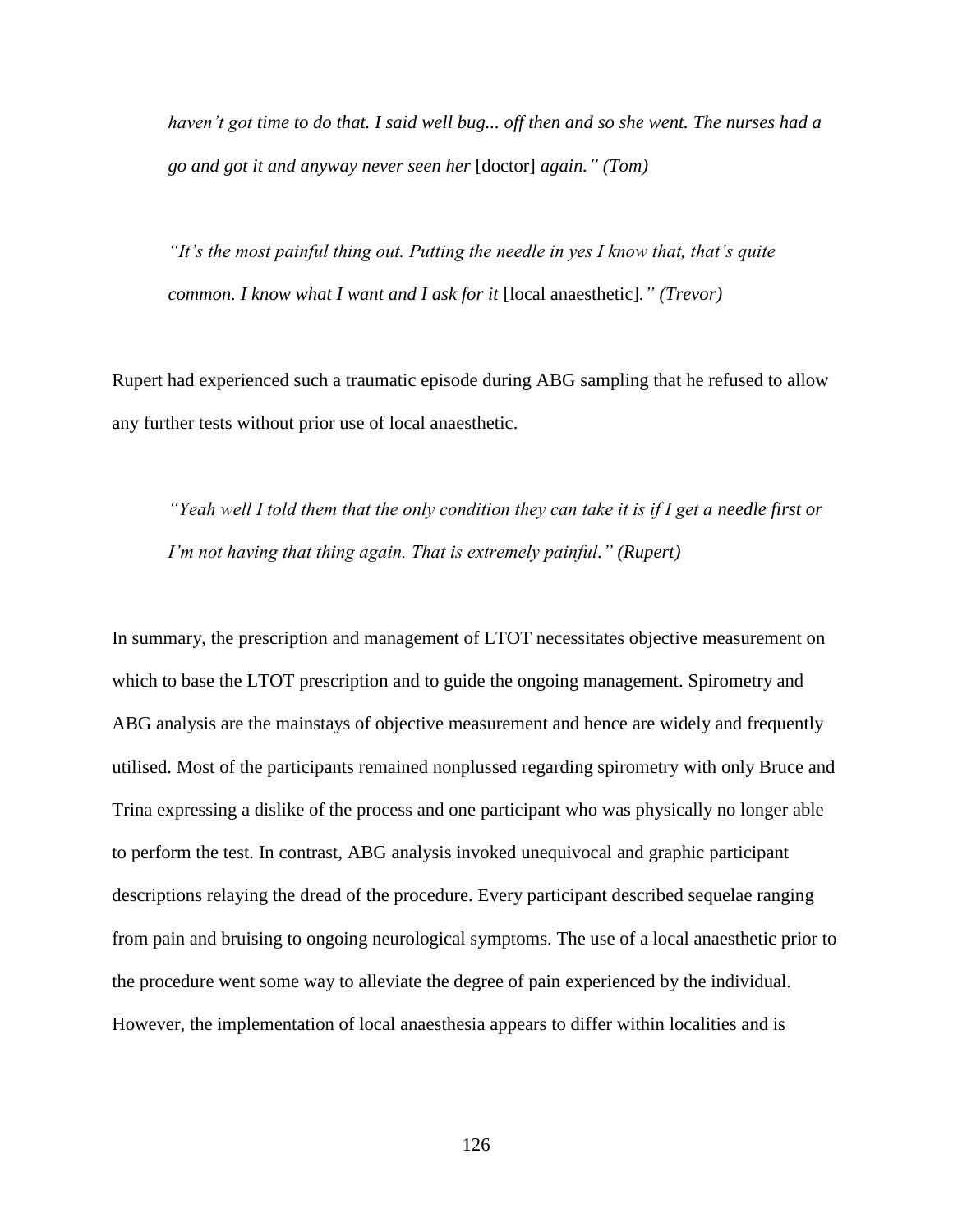dependent on clinician choice and patient demand. The skill of the clinician performing the procedure appears to have a direct impact on the participant's experience of the test.

# *Adherence to LTOT prescription.*

Literature and prior research highlights the importance of provision of LTOT for at least 15 hours per day. Hence, patient adherence to the prescription is important to maximise the therapeutic benefits. The wide variance in oxygen usage and the degree to which patients adjusted and individualised their regimes was informative. Table 4.4 (see over) provides an overview of the participants' LTOT prescription and usage.

**Table: 4.4 Oxygen use**

|      | <b>Pseudonym</b>   Actual LTOT<br>prescription | <b>Actual LTOT usage</b> | burst oxygen | Use of short- Use of portable<br>oxvgen |
|------|------------------------------------------------|--------------------------|--------------|-----------------------------------------|
| Jock | $16 - 18$ hours per                            | 15 hours per day         | Yes on       | Not used                                |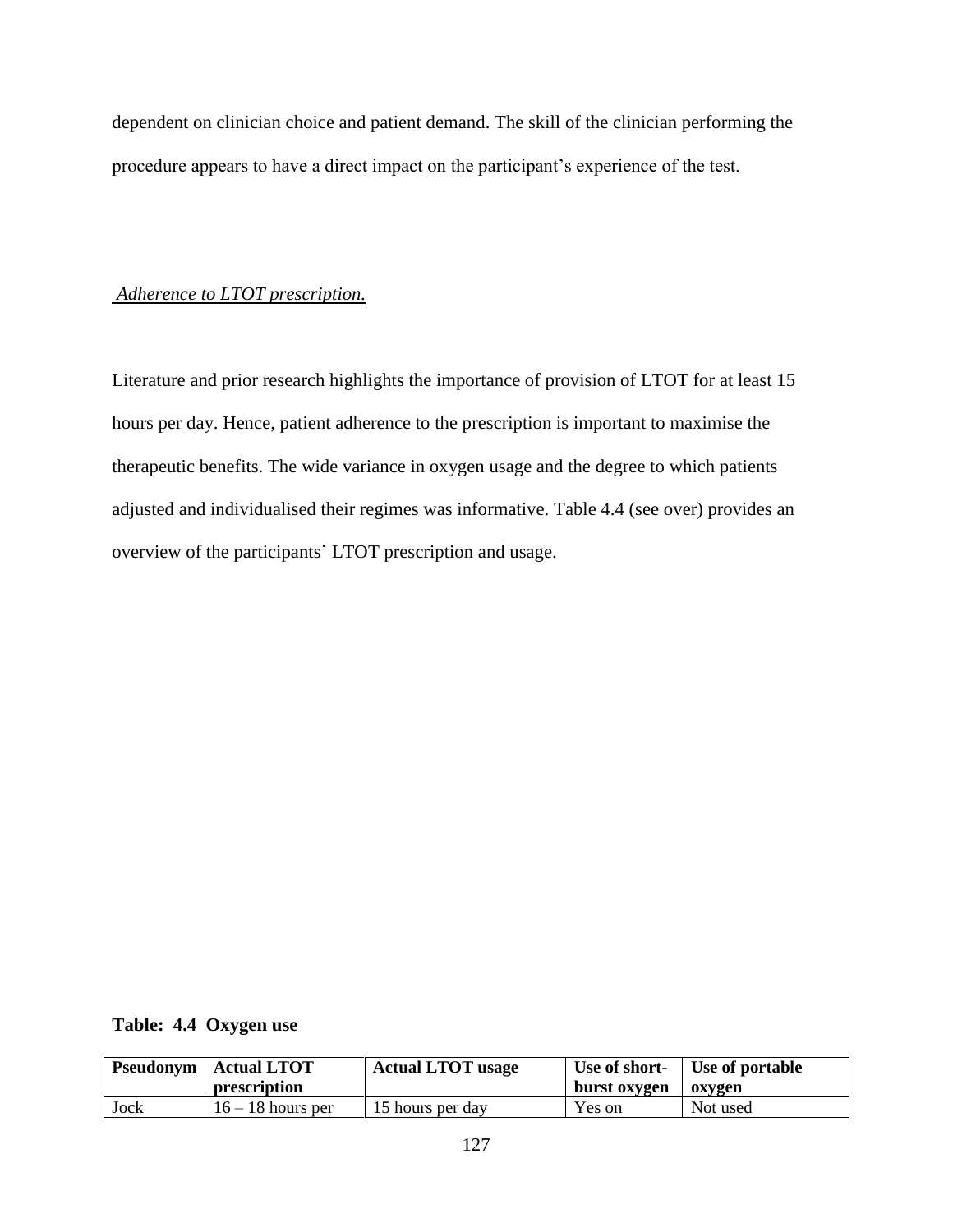|              | day                  |                              | exertion       |                                     |
|--------------|----------------------|------------------------------|----------------|-------------------------------------|
| <b>Bill</b>  | Unknown              | 6 hours overnight            | Yes on         | Yes                                 |
|              |                      |                              | exertion       |                                     |
|              |                      |                              | "panic"        |                                     |
| <b>Bruce</b> | $15 - 16$ "more than | 15 hours per day             | Yes on         | Used when going out                 |
|              | this is a waste of   |                              | exertion       |                                     |
|              | time"                |                              | "panic"        |                                     |
| Andy         | 16 hours per day     | 12 hours overnight           | Yes on         | No and not used in                  |
|              |                      |                              | exertion       | public                              |
|              |                      |                              | "panic"        |                                     |
| Jill         | 16 hours per day     | 10 to 16 hours variable      | No response    | Yes and used in                     |
|              |                      | evenings and overnight       |                | public                              |
| Trina        | 16 hours per day     | 16 hours overnight           | Yes on         | Not used                            |
|              |                      |                              | exertion       |                                     |
|              |                      |                              | "churned up"   |                                     |
| Tim          | Unknown              | Fits and starts              | Yes "coping"   | Not used                            |
| Shelly       | 16 hours per day     | 12 to 16 hours overnight     | No response    | Used when going out                 |
|              | initially 24 hours   |                              |                |                                     |
| Tom          | 14 to 16 hours per   | 12 to 16 hours overnight     | Yes "panic"    | Yes used at night                   |
|              | day                  |                              | "have a puff"  |                                     |
| Trevor       | 18 to 20 hours per   | 16 to 18 hours self adjusts  | Yes "strain"   | Yes used to save                    |
|              | day                  | litreage between $2 - 6$ and |                | power and as an                     |
|              |                      | then uses mask               |                | emergency supply                    |
| Ann          | 16 hours per day     | 16 hours overnight           | N <sub>o</sub> | Not used                            |
| Joan         | 16 hours per day     | Patient has made the         | Yes on         | Yes and used $\overline{\text{in}}$ |
|              |                      | decision to drop to 12       | exertion       | public                              |
|              |                      | hours overnight              |                |                                     |
| Spencer      | 16 hours per day     | 16 hours overnight           | N <sub>o</sub> | Does not have a                     |
|              |                      | "wouldn't be under that"     |                | portable supply                     |
| Rupert       | 12 minimum to 16     | 12 hours per night           | Yes            | Yes                                 |
|              | maximum              | "sometimes I don't even      |                |                                     |
|              |                      | manage that"                 |                |                                     |

Most participants adjusted their LTOT to fit into their lifestyle and to create the least possible disruption to their daily schedule. Some of the participants suggested they had their doctors consent to adjust their daily usage.

*"I count from six o'clock at night because it is easier. I might have it on six to eight pm or something like that. Sometimes it's after six. I class the time from six o'clock until six o'clock the next night that I have my 16 hours because you have got the long time over the night and then I know I only need another hour or two hours during the day but*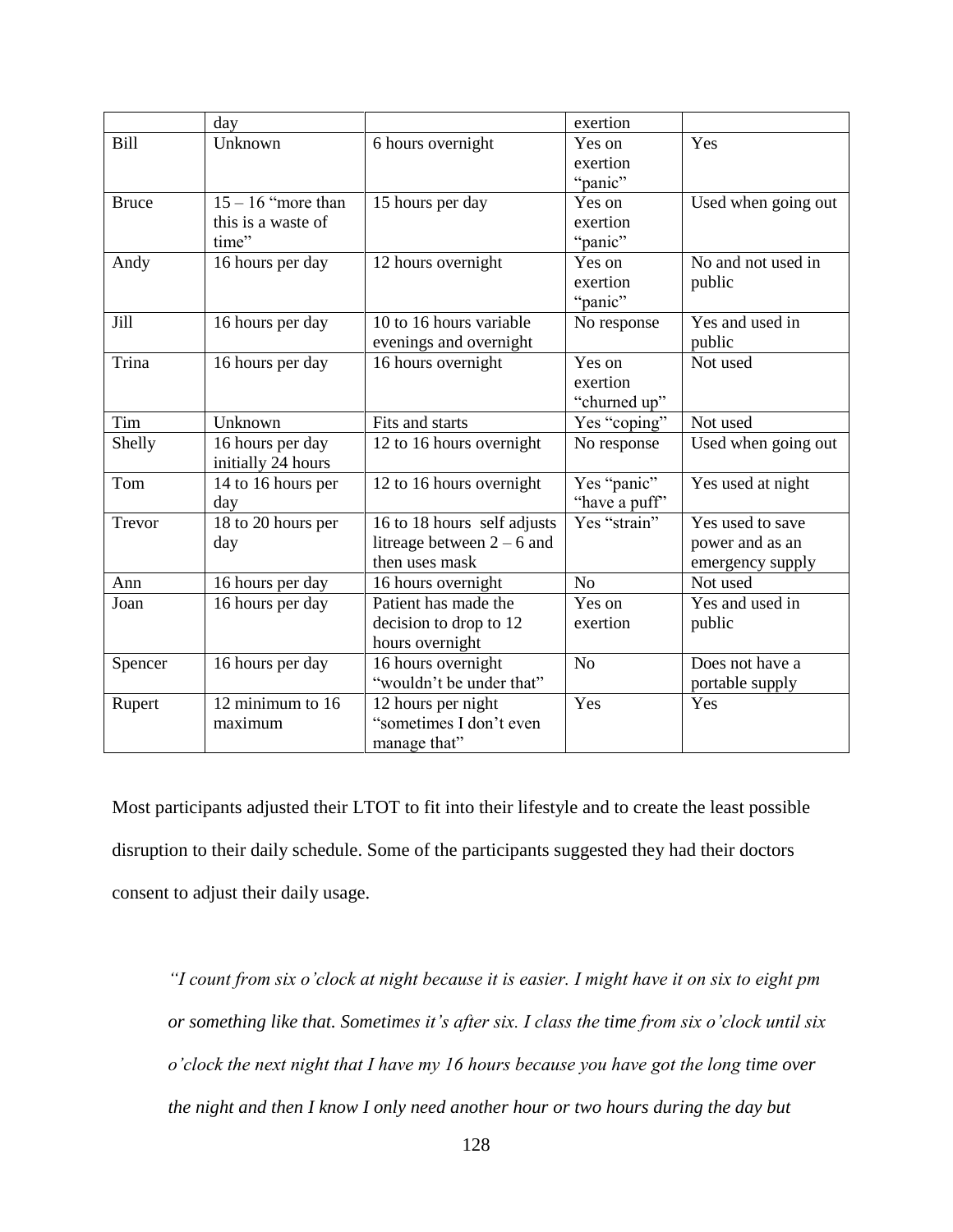[respiratory specialist] *says if you have 15 hours you are alright. He says don't worry about it if you are on it 15. He said and don't worry if you have 18." (Jock)*

*"Oh well, let's be honest about this. Sometimes I am watching something on television and I can't be bothered getting up and getting it* [oxygen]. *If someone takes me*  somewhere in the morning and I have to take it off early I have got a little tank [portable cylinder]. *Like my girlfriend took me out quarter past ten the other morning, it was my suggestion that she take me at a time that suited her but when I got home at quarter to twelve I put it back on again to suit my 16 hours." (Shelly)*

For many participants the use of LTOT imposed limitations on daily life and this sense of restriction had the potential to lessen the degree of adherence to the LTOT prescription.

*"I didn't really mind. Although I realised that it was going to restrict me. But there was a benefit, so get on with it." (Jill) "I can't see the sense of having it on for 16 hours if I feel alright in 12* [hours]. *But I don't know whether I am doing the right thing or not." (Andy)*

For Jock the thought that one day he may be able to discontinue his LTOT provided an incentive to adhere more closely, albeit not exactly, to his prescribed regime.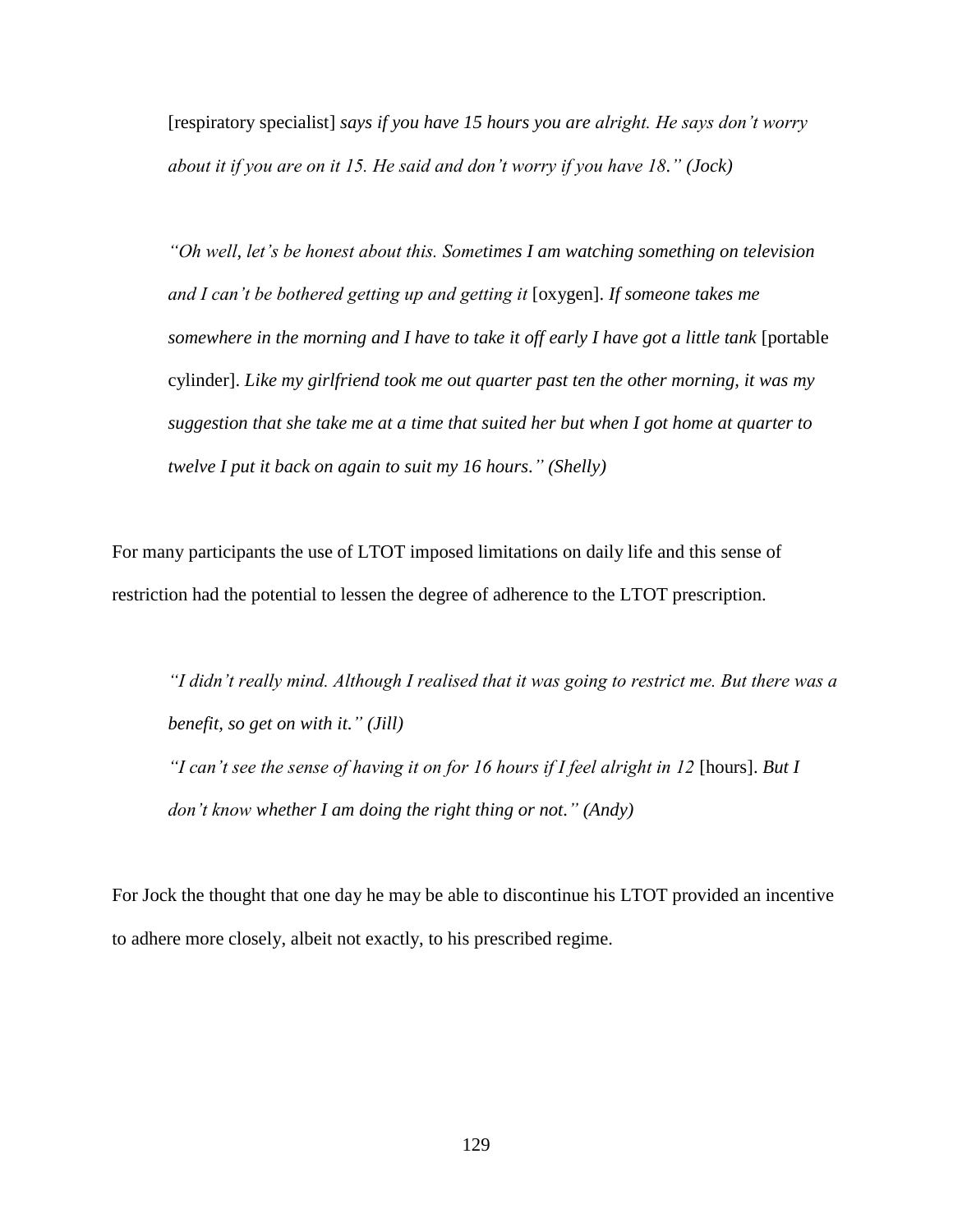*"I think everything seems to be stabling up though, you know what I mean. What I want to know is how long I'm going to be on oxygen for. How long do you think I will be on oxygen for?" (Jock)*

Adherence to LTOT prescription is dependent on the cooperation of the recipient of the therapy. Andy, Trevor, and Shelly demonstrated a degree of determination that the LTOT would not impose any greater than minimal restrictions on their lifestyle.

*"Yeah, yeah. No I don't, the oxygen is not running my lifestyle, I'm running it's life if you know what mean." (Andy)*

*"It's entirely what I'm doing, how I'm doing it I don't want to be restricted by the oxygen so therefore I'm careful what I do so I don't have to use it outside the normal times that I would but I go for a walk every day." (Trevor)*

In summary, the participant's adherence to their oxygen prescription appeared variable with Bill and Tim apparently unaware of their prescription parameters. Nearly all the participants adjusted their daily LTOT regime to fit into their lifestyle in an attempt to limit the disruption to socialisation and social mobility and to enhance their overall enjoyment of life. Only Spencer, Ann, and Trina adhered strictly to their prescription and most of the participants utilised some form of short-burst therapy, either via the concentrator or portable cylinder, during periods of exertion. Some participants highlighted the restrictions imposed by LTOT, nevertheless were accepting of the restriction when the physical benefits were evident and experienced.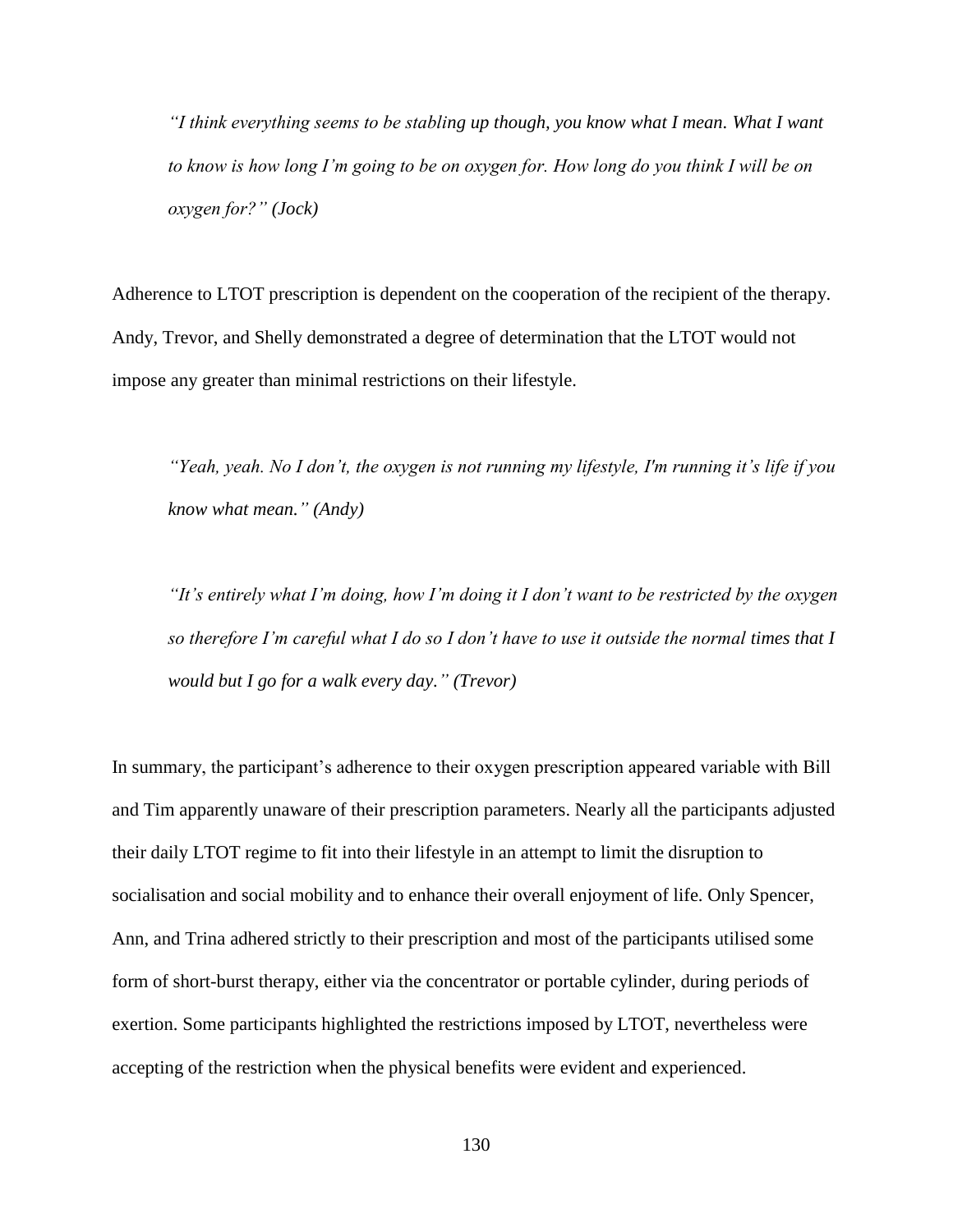## **4.6 The COPD Journey**

'The COPD journey', although individual for each participant, highlighted many areas of commonality and concern. The journey was influenced, and punctuated, by the severity of the individual's illness, formal and informal support systems available for stable and acute periods, coping styles and mechanisms and knowledge of the disease. Common aspects of 'The COPD journey' are highlighted under the following three headings: i) Knowledge of the disease and  $CO<sub>2</sub>$  retention, ii) Support systems, and iii) Coping.

## *Knowledge of the disease and CO<sup>2</sup> retention*

Despite the seemingly vast amount of readily available literature, and other forms of media, and resources providing information on COPD and LTOT, most of the participants demonstrated a lack of understanding and some misunderstandings regarding their disease. This misunderstanding was highlighted by Jill who appeared to have limited insight into the causative factors of COPD and the reason for her "lung trouble".

*"Yes I would like to know what caused it* [COPD]. *Yes I get annoyed when it affects my voice. I would very much like to know what caused it but was it anything I have done or what? I did ask* [respiratory specialist] *and he said they're working on it. They are*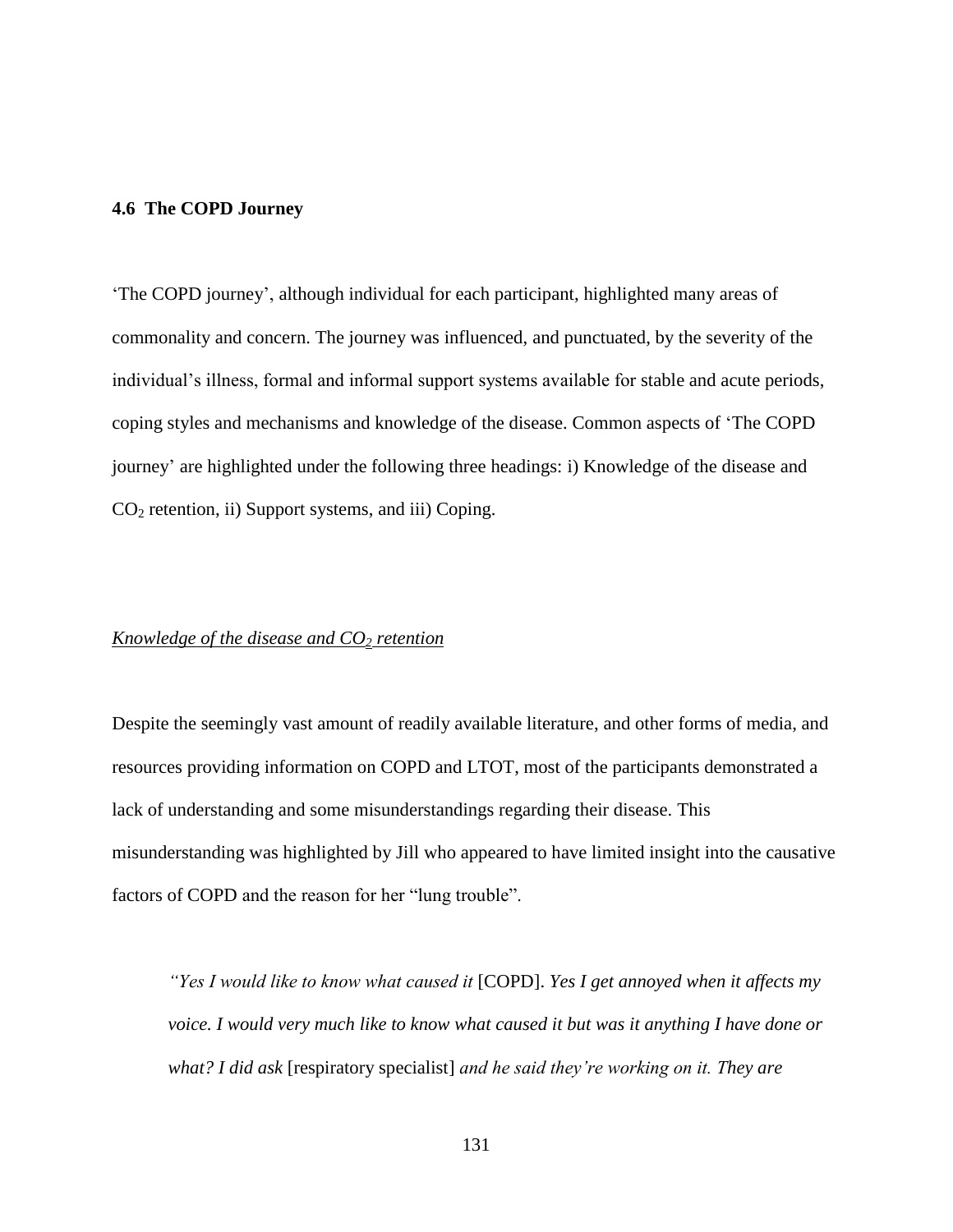*working on it but of course it takes a long time these things. All that I have been told is somebody muttered something about scarring. That's all I know. What they mean by scarring I don't know." (Jill)*

Most of the participants demonstrated limited knowledge of COPD and when asked if they had previously heard the term COPD, the responses varied from no obvious understanding to one participant who demonstrated an extensive understanding.

*"Well not really, nobody's ever told me that's what I've had. Yeah I know that's what I'm like yeah but nobody's ever told me." (Bill)*

*(Rupert) "What's that?"* 

*Interviewer "Haven't you heard of chronic airways disease." (Rupert) "No, my wife died of emphysema. I was following the same pattern. I actually haven't had anyone tell me I've got emphysema no one. I would say they didn't tell me, it certainly didn't register."* 

*"Yeah, yeah, they haven't spelt it out in so many words. Um, they're calling it dyspnoea which is just difficulty breathing." (Jock)*

*"Yes, well its emphysema and it's your lungs. You are all clogged up with this tar or whatever you like to call it." (Andy)*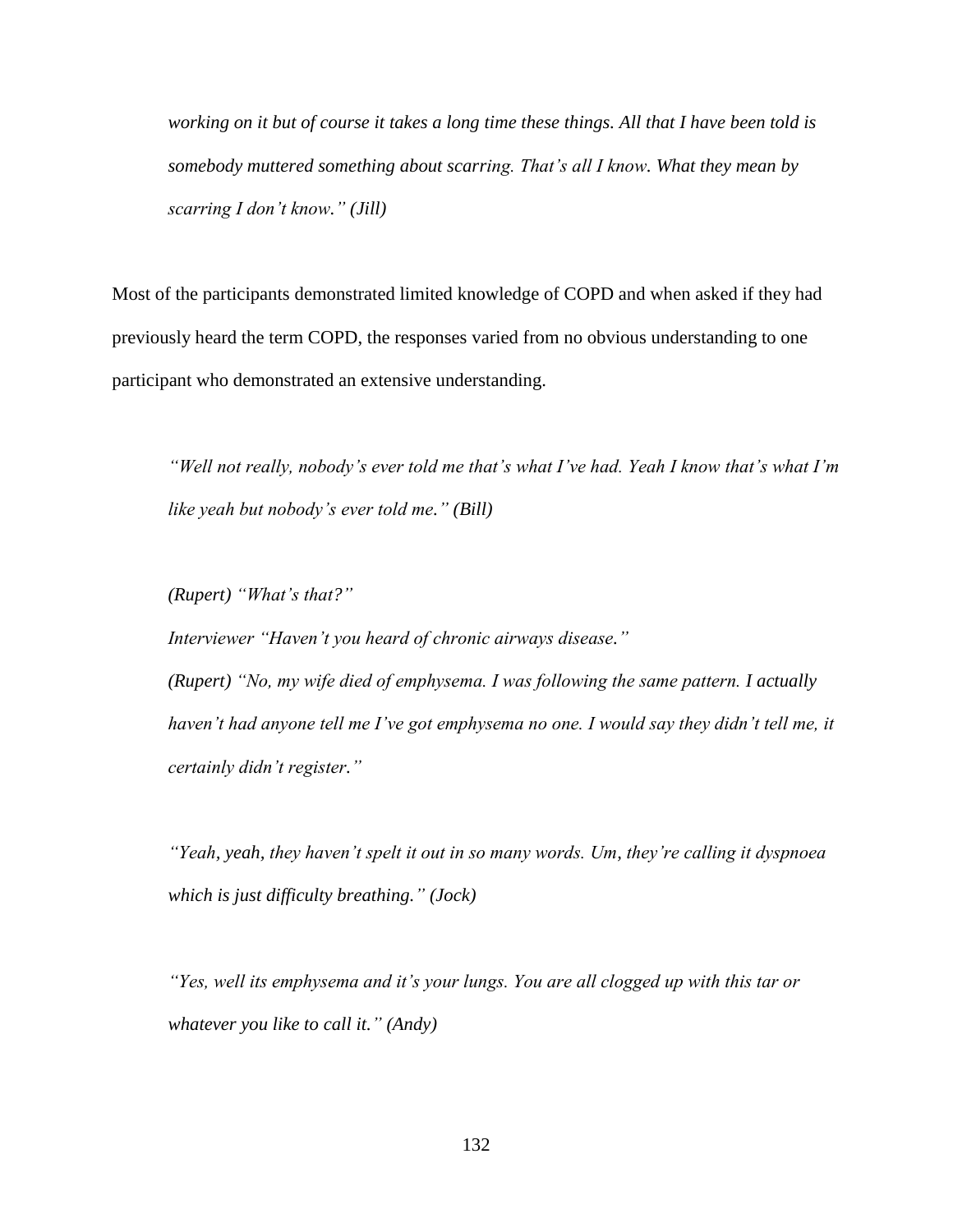Shelly thought that acronym COPD stood for the episodes of croup she had experienced as a child.

*"I always had croup when I was young and of course you can't breathe very well with croup and I always used to get hay fever, but back to the word go I have always had something wrong with my chest. Not so much wrong as how do you describe it. When I had croup and mum used to always have me in the kitchen and have the kettle boiling and pots boiling to keep steam up to me." (Shelly)*

Only Bruce and Tom were able to demonstrate a more than superficial understanding of their disease and diagnosis. When questioned about his understanding of the acronym COPD, Bruce provided a concise and relatively informed interpretation of COPD.

*"The bronchial tubes and that sort of thing are stuffed up. The airways and things yeah." (Bruce)*

The participants' overall lack of knowledge regarding their individual propensity towards  $CO<sub>2</sub>$ retention, or not as the case may be, was somewhat surprising given the frequency of acute exacerbations described by the participants and the resultant emergency transportation to hospital for definitive treatment. When asked if they had heard the gas carbon dioxide, or  $CO<sub>2</sub>$ , mentioned at any point, most participants simply replied "no". Bruce had recently been taken into hospital by ambulance and mentioned that he was concerned that the ambulance officers had the oxygen up "too high". Bruce provided a rationale for his concern.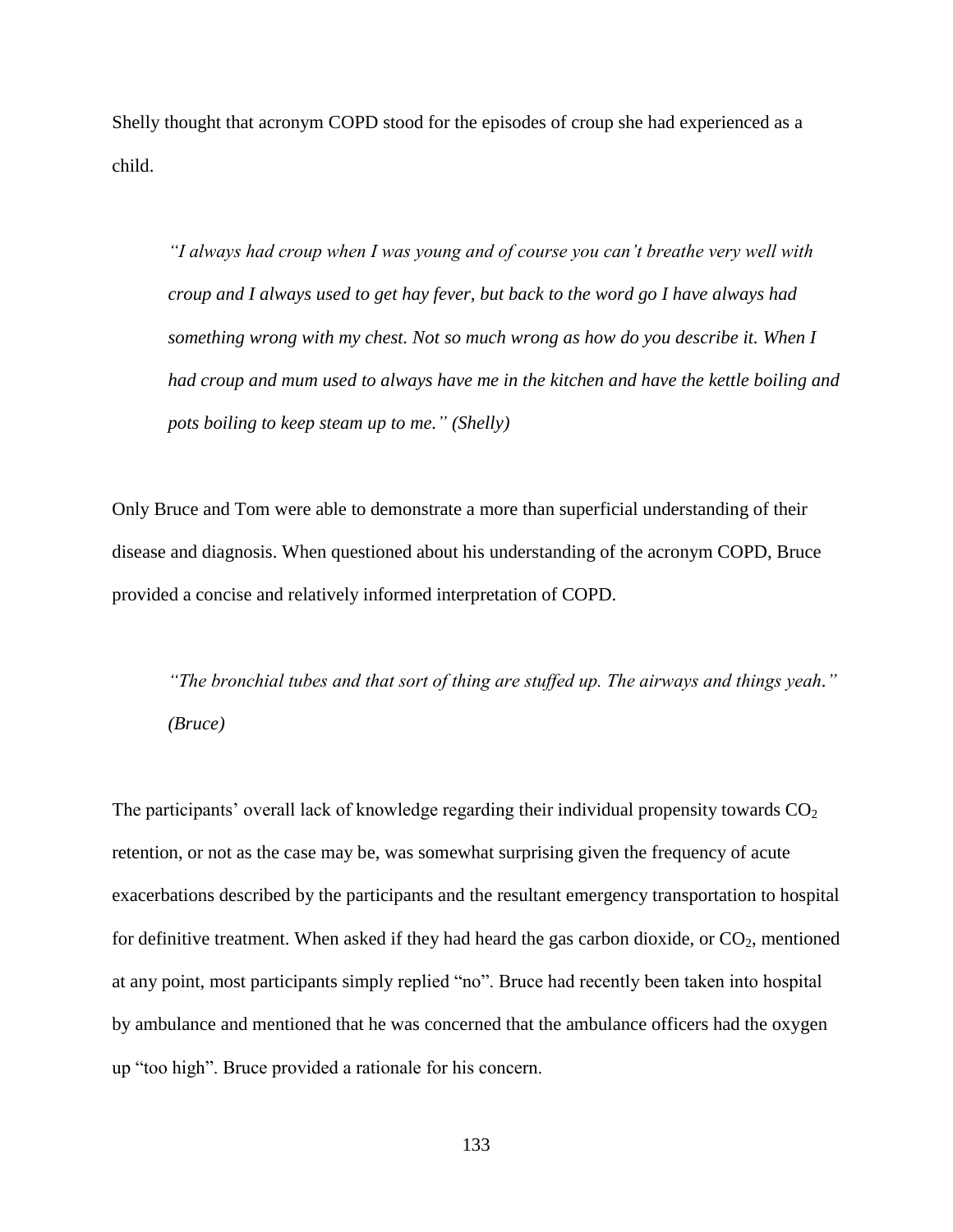*"I think it was on more than 1, more than 1 litre I would say and I thought I was too busy thinking about other things then that I thought to myself no you've* [ambulance officer] *got it up too high anyway." (Bruce)*

Interestingly, this seemingly well-informed participant expressed a degree of surprise when questioned regarding  $CO<sub>2</sub>$  and  $CO<sub>2</sub>$  retention.

*"You mean you can have too much of this* [oxygen]. *Someone did tell me that I shouldn't have more than 1* [litre per minute] *and if you put it up to 2 it upsets the balance but I don't think they have ever told me about CO<sup>2</sup> ." (Bruce)*

Tim described an understanding of his risk of retaining  $CO<sub>2</sub>$  which was elicited by overhearing a conversation between medical personnel and, apparently, not directly conveyed to him.

*"No, well, it was mentioned here the last time and yet I have never had any problems with it but I heard them* [doctors] *talking about it. I just gather there's something about me not dealing with CO<sup>2</sup> or something. I didn't go into it. I've got a bit blaze about it now. I just tell them* [medical personnel] *to put the pills in the thing and I will swallow them." (Tim)*

Tom and Joan were able to describe their knowledge of  $CO<sub>2</sub>$  retention and its implications relatively accurately.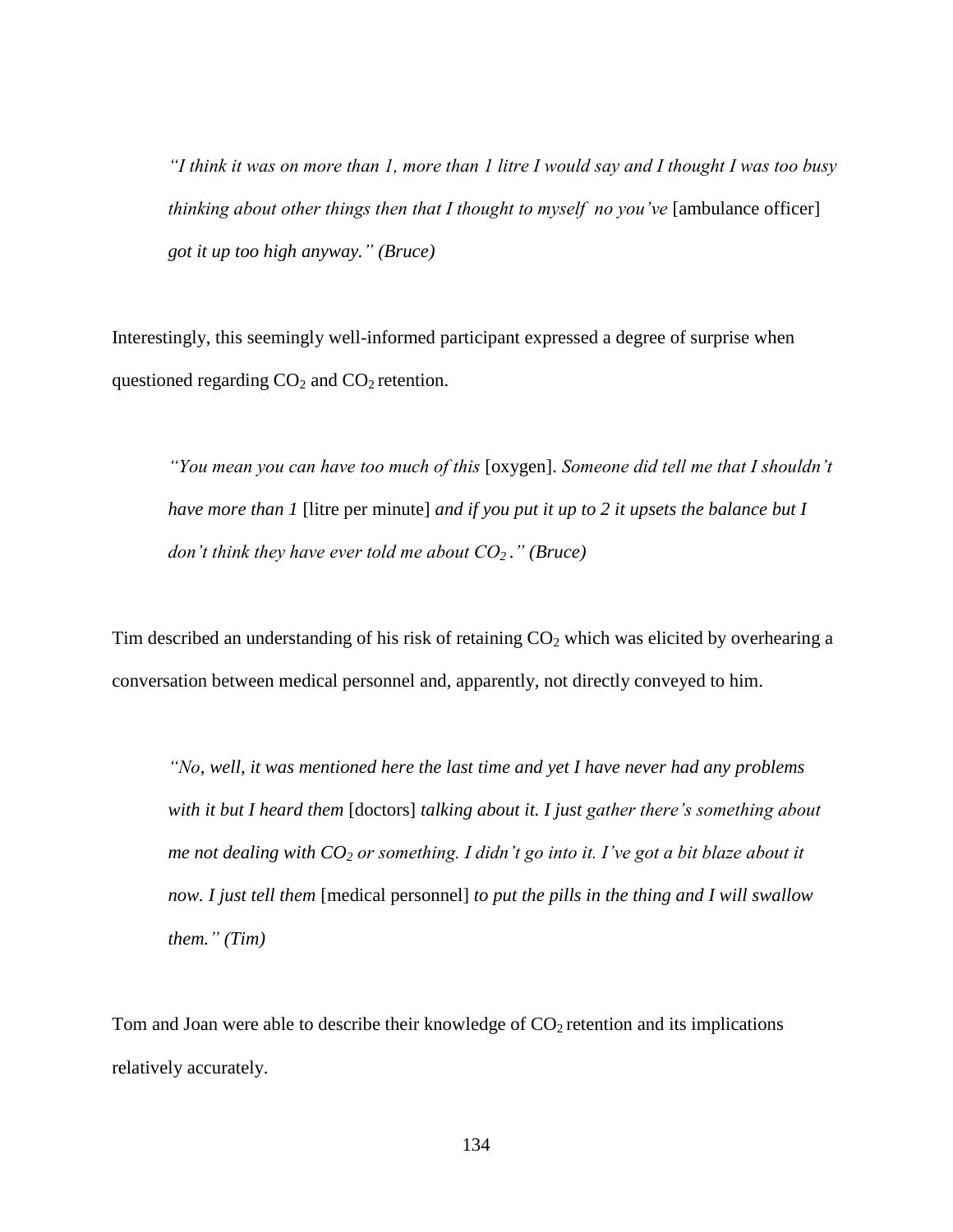*"Yeah and they've told us you're not allowed to alter* [the oxygen litreage] *don't alter whatsoever and they* [respiratory outreach] *wired this* [regulator] *because being a CO*<sub>2</sub> *retainer. Yeah, well, I'm like on a knife edge and I can go one way or the other that's what they say. He* [respiratory nurse] *said if you bug.... around with that you do more damage than you know." (Tom)* 

*"Well all I know is its carbon dioxide, Yeah so it's just a pointless gas as far as I know and how much I retain or whatever I wouldn't have a clue. Yeah when I retain it or why I can only probably guess it's through smoking, carbon dioxide out of that and comes from that's how I get it." (Joan)*

In summary, nearly all of the participants demonstrated limited knowledge of their disease and disease process, with some seemingly unclear as to their actual diagnosis. Most of the participants were unsure of the meaning of the term COPD and attributed their shortness of breath to numerous causes including childhood croup. Most of the participants had never heard of the term  $CO_2$  and were unaware of their propensity, or not as the case may be, to retain  $CO_2$ . This highlights a need for disease education and the imparting of greater knowledge for patients with COPD and their families. This is particularly relevant for those participants at risk of  $CO<sub>2</sub>$ retention, particularly during an acute exacerbation of their disease when the risk is more pronounced.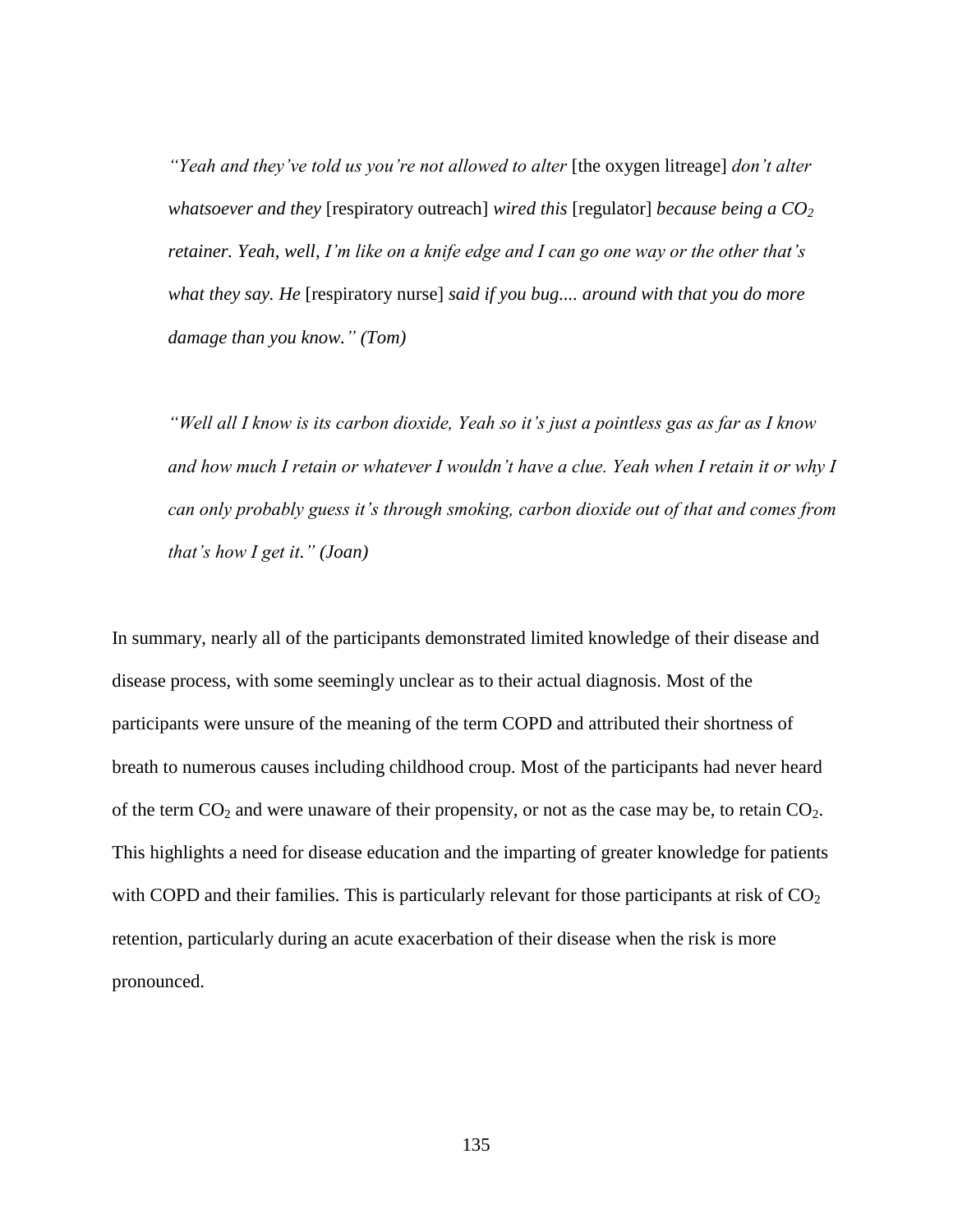## *Support systems*

Friends and family provided much needed and valued support for many participants. Without the support provided many would have the potential to become increasingly housebound and socially limited. In many instances, friends, families and even neighbours, assumed the role of an informal caregiver and performed duties which included the set-up and transportation of the participant's portable oxygen. Shelly spoke of her enjoyment of country music and the support her friend had previously provided to enable her to attend and enjoy country music events.

*"I had a very good friend. I still have a very good friend and she used to carry my oxygen into the pub and I would be sitting there like I don't know what with this little oxygen tank beside me and this* [nasal cannula] *bunged up my nose. I still go to country music but it's always in the afternoon and I've got that space of time that I don't need it* [oxygen]*." (Shelly)*

Many others relied on the support of obliging neighbours to accomplish the tasks of everyday living and for the occasional outing.

*"I mean it's alright getting a taxi, my neighbour takes me up. But it's the getting around. It was alright when my neighbour was Mr .... he gets the chair and pushes me around in the chair and lets me get my breath back but I don't like being in that chair to be quite honest with you." (Bill)*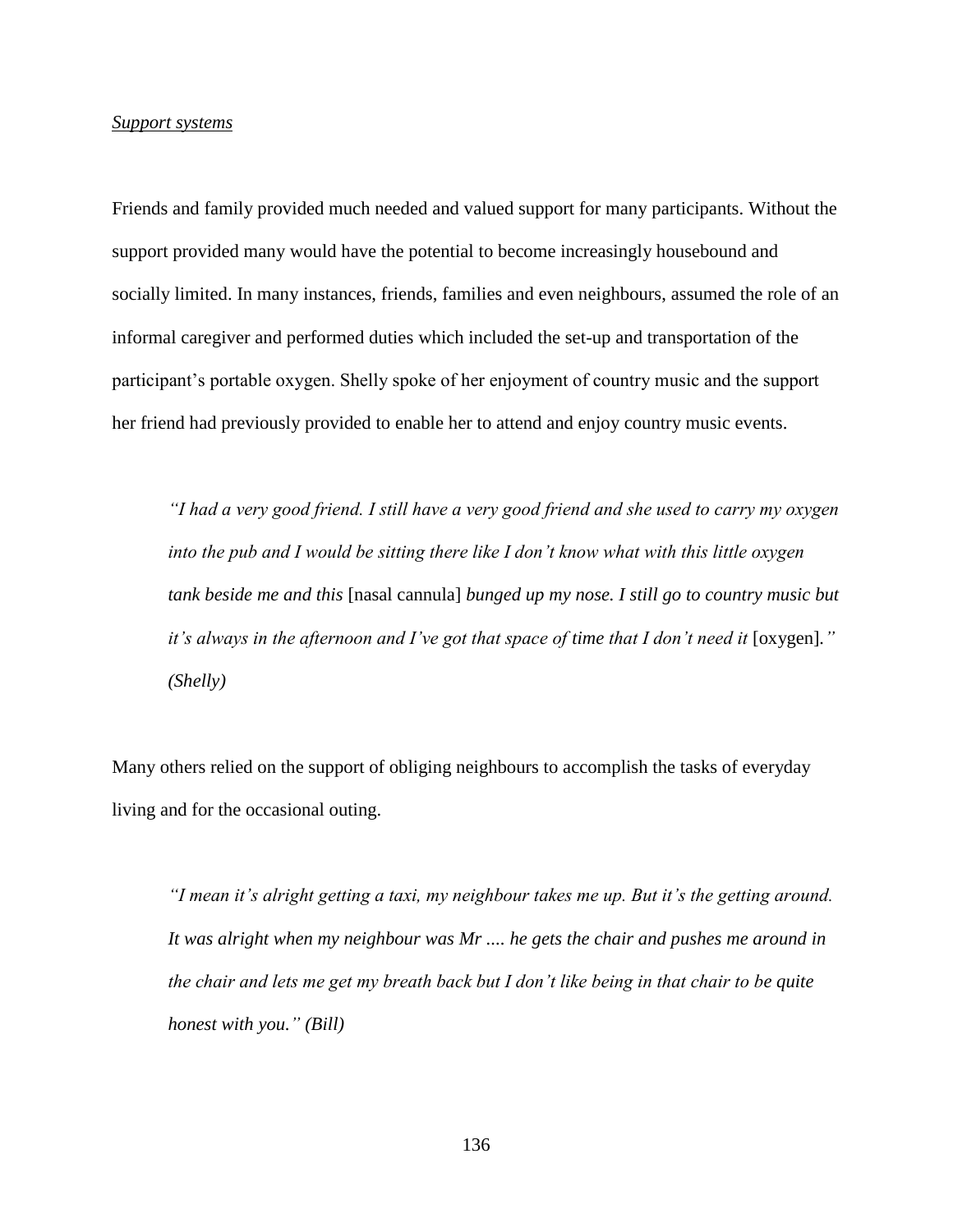*"Yeah, I think the neighbourhood itself keeps an eye on you. What you can do I don't think you could be as good as I am on your own. You need a back up.* [district nurse] *is* [home support provider] *the housework and everything is* [home support provider] *and cousin does the groceries and all, there's plenty of inter-activity here." (Trevor)*

Formal support systems encompassed those community supports provided by the respiratory outreach teams including, in some localities, rehabilitation programmes. In many instances, depending on the participant's locality, the district nurses provided ongoing support and daily management.

Bruce was the only participant who did not feel supported and informed by the systems in place during the commencement, setting up and, to an extent, the ongoing management of his LTOT. The participant (and his partner) was critical of the speed at which the acquisition and set up of LTOT proceeded and did not feel that particular medical personnel possessed sufficient knowledge of LTOT.

*"There wasn't much told about it* [oxygen] *at all really. We went and picked it up. It was all rush, rush, you gotta get this you gotta do that. I saw the doctor one day and we had to pick it up the same day wasn't it? The district nurse came down and she was in a hurry and I thought gosh this isn't very good. I can't remember who came down but I just thought well, it just wasn't very good PR I don't think. In actual fact, she* [district nurse] *wasn't even too sure how it was supposed to go, to be honest." (Bruce)*

137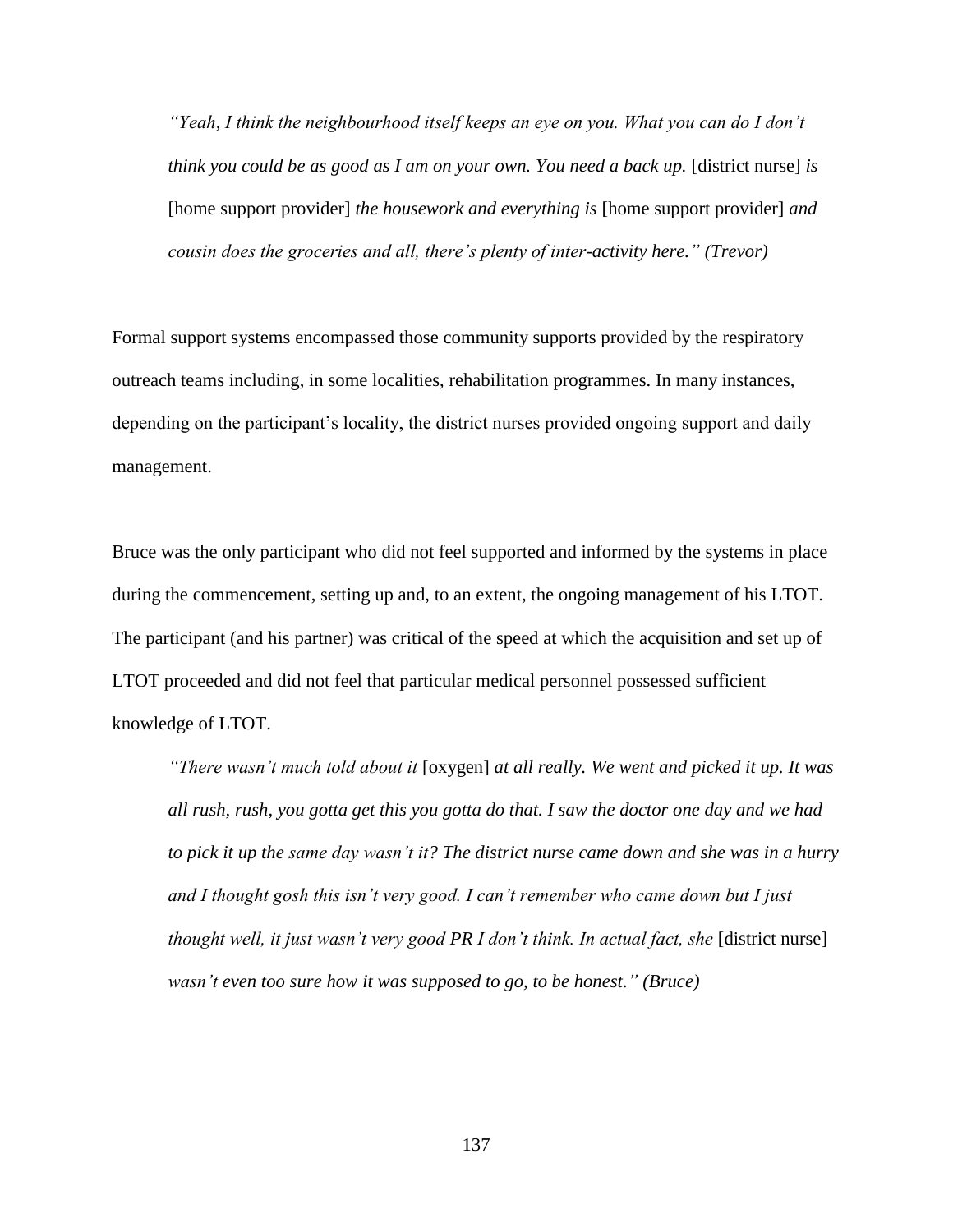Overwhelmingly participants could not speak highly enough of the services provided by the medical personnel in the hospital environment and the follow-up provided by the respiratory outreach teams, respiratory nurse specialists and district nurses.

*"No there's no quality of life now, I've got everything I really want and inner peace but it's all been ruined by the smoking. Everybody's done their best for me,* [respiratory outreach] *and everything brilliant. Oh they've been brilliant. I don't think if it wasn't able to get all those people then I'd be dead because they got me through. I am probably a good example of what they do because I've been very, very ill the last year and I've been as good as can ever be expected." (Trevor)*

Joan highlighted her reliance on the experience and knowledge of the nurses within the acute care setting and verbalised her disappointment and concern when moved to a hospital with a focus on rehabilitation.

*"And she* [nurse] *said we can do this. I said no you can't I said I need the nurses that know what they are doing. I said you girls are great but you are not what I need." (Joan)*

Although very complimentary regarding the community services and supports provided, some participants spoke of the isolation and loneliness surrounding the use of LTOT and the disease process of COPD. The participants suggested they would prefer more frequent interactions with medical personnel than the six monthly visits currently received.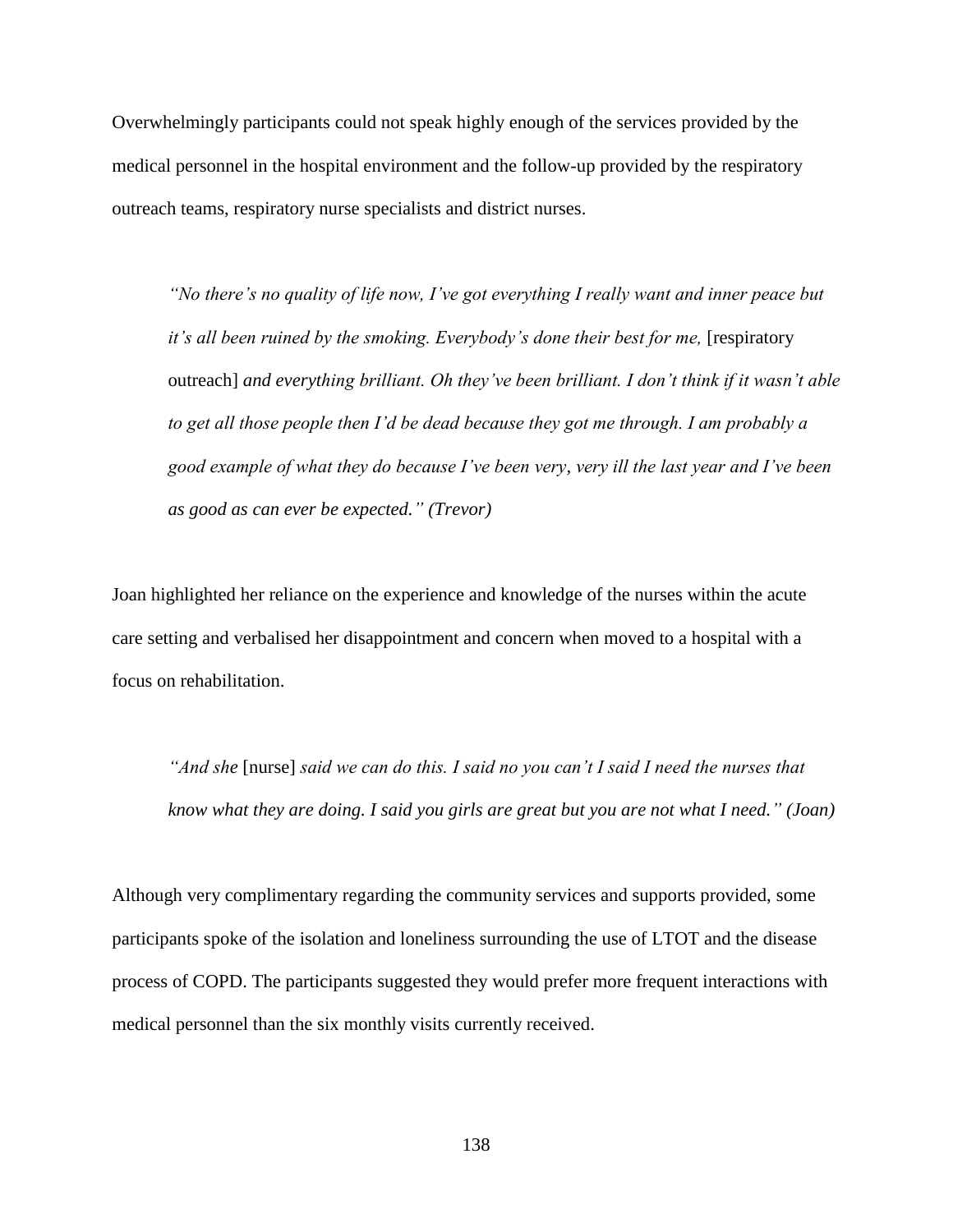*"Sometimes I feel they could have a bit more of a home visit type thing. People are stuck at home a lot. Yeah like someone to come around and have a chat to you and like when you don't get out and as I say my children have been very good but that one's working. I don't see as much of them as I used to, um and if I am not well, I don't go anywhere and no one comes and sees me." (Joan)*

Despite most of the participants requiring concentrated formal and informal supports and experiencing frequent hospitalisations, only Joan had previously utilised respite care. Joan found the isolated locality, and distance from her family, impacted negatively on her overall experience of respite care.

*"Then* [son] *came out later that day, that Sunday he came back you know so I was there*  [respite hospital] *for the two weeks and I must admit it did me good. That was good I loved the hospital it's just I wouldn't go again, it was just too far out of town." (Joan)*

Palliative care is a comprehensive wrap around support package which includes respite care and is provided predominantly for those people who have a diagnosis of cancer and, to a lesser extent, other terminal diseases. Although COPD is essentially a terminal disease, only one of the participants identified as a recipient of palliative care support.

*"No I am under palliative care.* [palliative care specialist] *yes that's the man I see." (Bill)*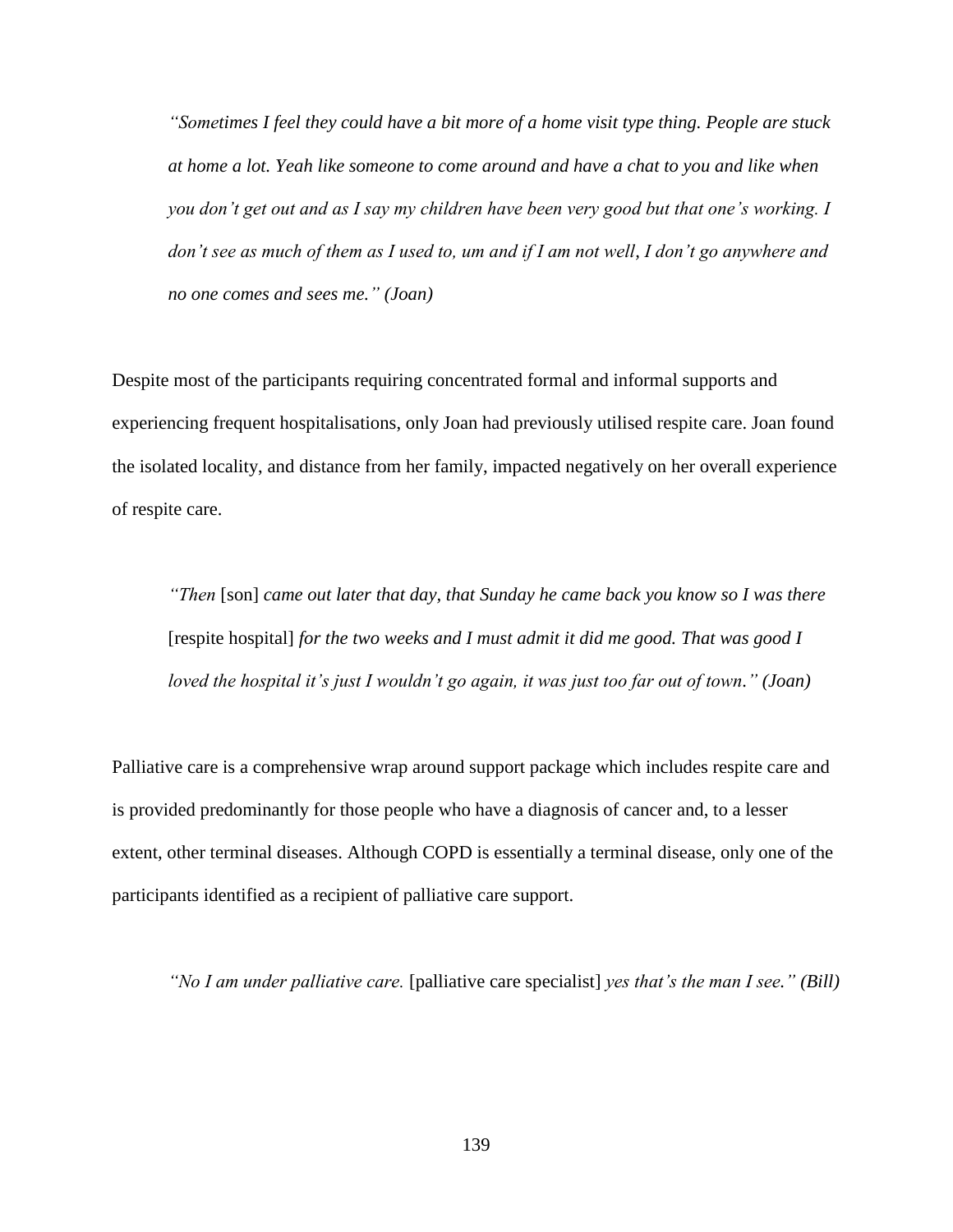Nutritional support has been identified as important for people with COPD and is particularly important for those people who experience moderate to severe COPD. Only one participant mentioned the support of a dietician as part of their care package.

*"Now I've got a dietician so I'm pretty well looked after." (Jill)*

Rehabilitation programmes are offered in some localities and not in others, due to funding constraints**.** All the participants had previously taken part in rehabilitation programmes and their perception of the benefits was variable. Half the participants would attend rehabilitation programmes if they were available and all the participants suggested the most valuable aspect of the programmes were the breathing exercises.

*"I suppose exercises to help you breathe would be one good thing. I mean it's alright doing as* [respiratory nurse specialist] *said. They give you a couple of tins of fruit and you go like this* [demonstrating bicep curls] *but its different sitting at home on your own. You know you think who wants to sit and hold these tins of fruit up. But you are with a group and you are all sort of doing that sort of thing, then it's different." (Andy)*

*"First one would be exercises like you know just exercises the arms and legs and things that were going to be, you know, just mobile and the next time we went we started lifting a few weights and peddling a bike and climbing up a set of steps. And the breathing exercises." (Tom)*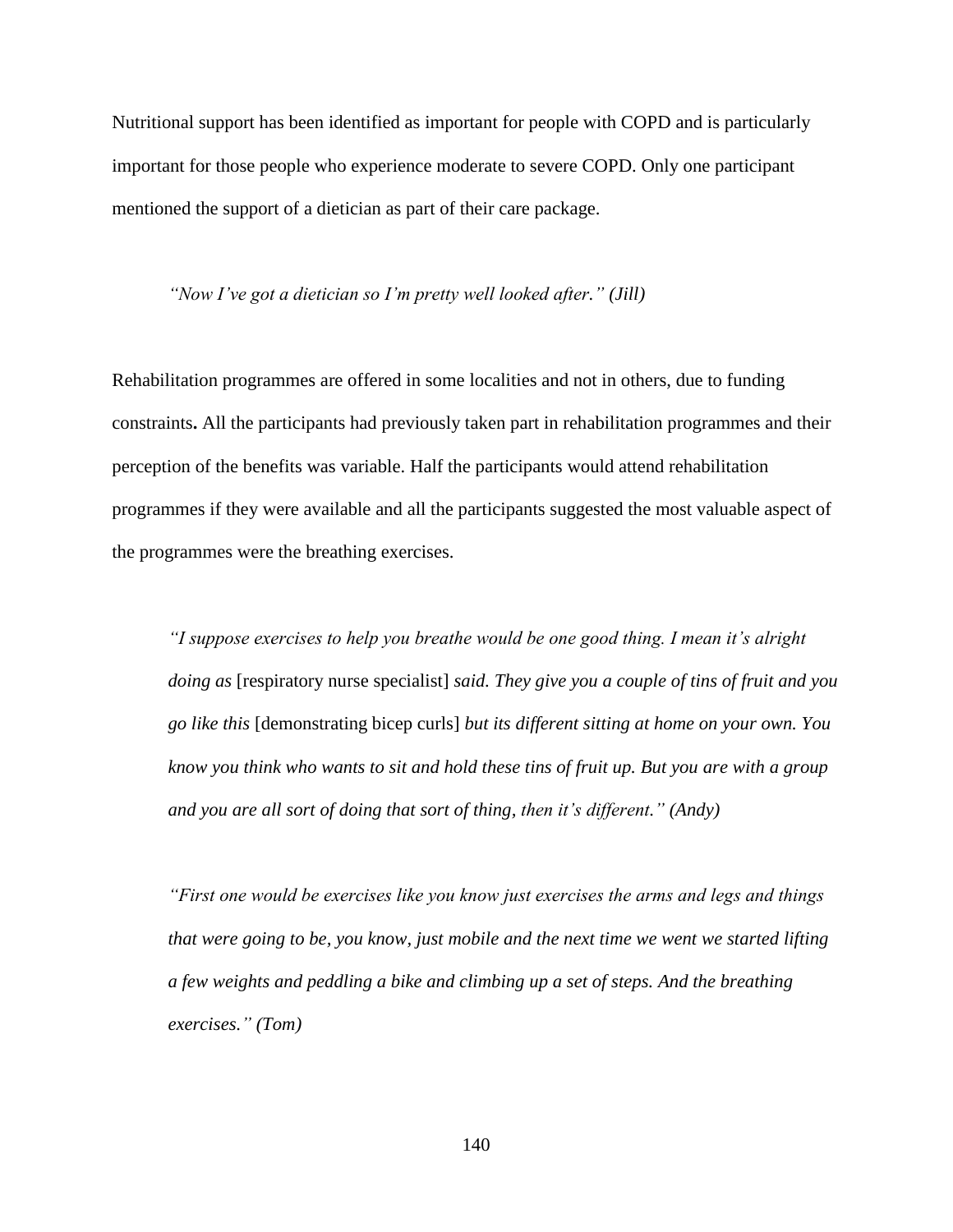Trina was scathing of the rehabilitation programmes emphasis on inhaler use techniques and her perceived lack of focus on those persons on LTOT.

*"We did that two years ago and it was a farce, don't think very many were on oxygen. It was mainly to do with the inhalers you know and things like that and exercises and how to use them that we went to. Breathing exercises to help relax would be useful." (Trina)*

Despite her seemingly dismissive attitude towards the rehabilitation programme, when asked if she would attend a subsequent programme Trina answered.

*"Yes I would." (Trina)*

Jill expressed a desire to avoid attending rehabilitation classes, due to her reluctance to participate within a public forum.

*"Don't think so. I am not very good at public things like that." (Jill)*

Others spoke of the logistical difficulties in attending rehabilitation programmes.

*"No I was too old I didn't want it, I didn't want to go through this, also I knew that it was going to be difficult to get there. The logistics, the cold, the temperature can be controlled here but can't there and there was no use for me. I could do it all at home or with someone else." (Trevor)*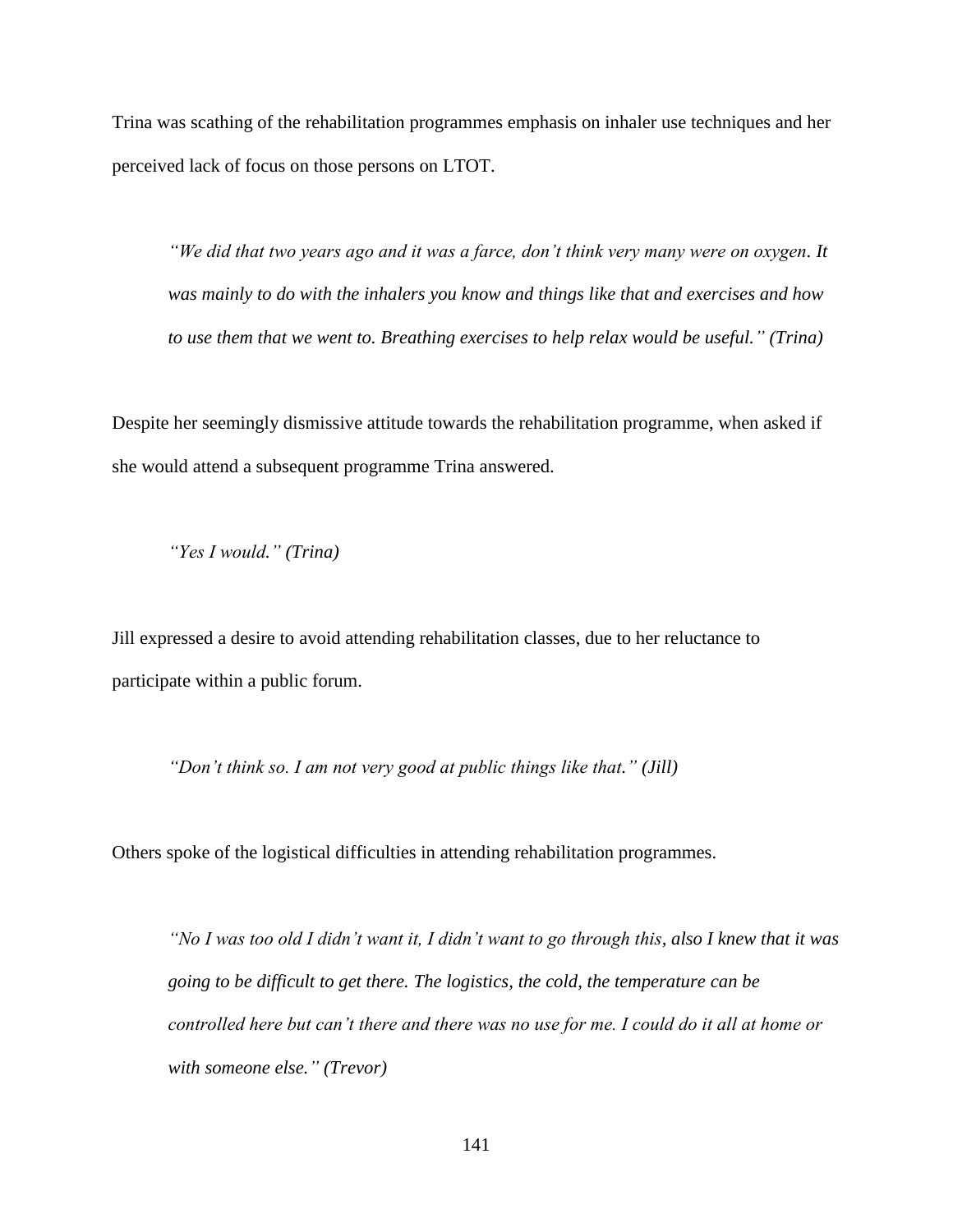Only one participant had not previously been offered the opportunity to attend COPD rehabilitation classes. Ann had decided that she would not attend in the future, due to her concern that any physical exertion may exacerbate her degree of breathlessness.

*"No, only about once I started to do the exercises. I would be a bit frightened of them actually playing up with the actual breathing. You know what I mean." (Ann)*

In summary, all the participants identified support systems which encompassed family, friends and in some instances neighbours, who performed tasks including managing the participants portable oxygen. These informal support persons often impacted positively on the participant's ability to function both within and outside of their own home environment. Formal support systems including district nurses, respiratory nurse specialists and in some instances outreach teams, provided the ongoing assessment and monitoring of the LTOT participants. Overwhelmingly, the participants' feedback was affirming and some considered this formal support was the main reason they were able to remain in their own homes. The participants' views regarding rehabilitation programmes were variable with approximately half the group willing to attend ongoing classes, especially those with a focus on breathing exercises. Most participants had attended prior programmes and all reiterated the value and therapeutic benefits of education which focused on breathing techniques.

## *Coping*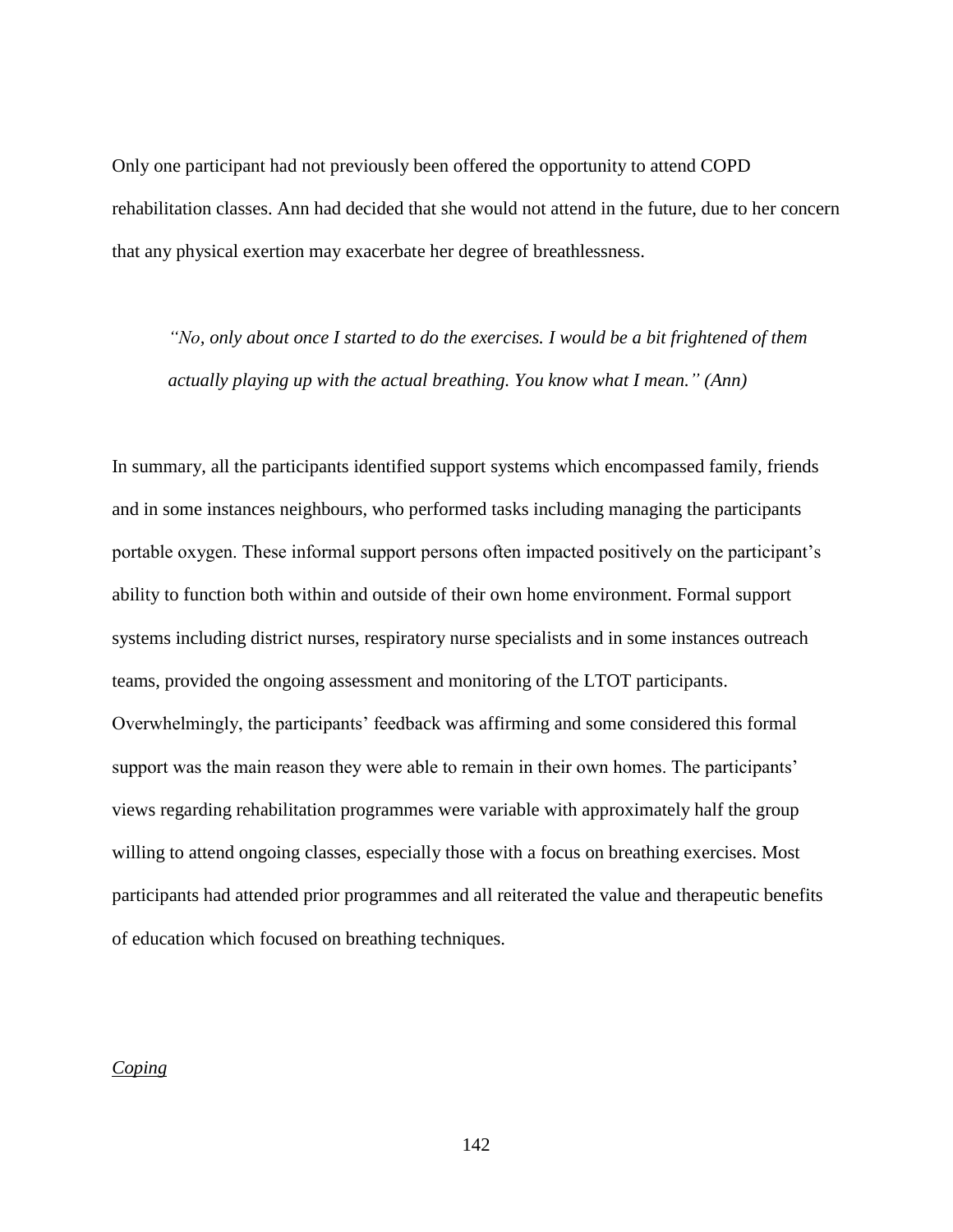For the participants in this study coping meant different things to different people, in spite of this, all of the participants described, seemingly innocuous, things that made a difference to their lives. The partner of one participant spoke of her limited social interaction as a result of her husband's disease and his use of LTOT and her decision to continue to enjoy life and social interaction without her husband's company.

*"He won't go out at night. I go by myself or I don't go. But now I have decided well I am going. As a couple we do nothing, yeah as I say as a couple we do nothing." (Bruce's partner)* 

Verbal encouragement and positivity relayed by medical personnel enhanced some participant's ability to cope with their disease, disease management and its limitations.

*"I'd been having a monthly blood test and they had been coming down from the laboratory to do it and* [practice nurse] *from the doctors surgery she rung me the other morning and she said it's alright love you won't be getting anymore blood tests until April of next year, you are doing fine. So that's quite good. That's very encouraging isn't it?" (Shelly)*

Others found avoidance of certain things maximised their ability to cope and lessened the risk of experiencing a sense of depression. Shelly found her inability to reach 200 ml on her peak flow test depressing, hence decided to stop measuring her peak flows.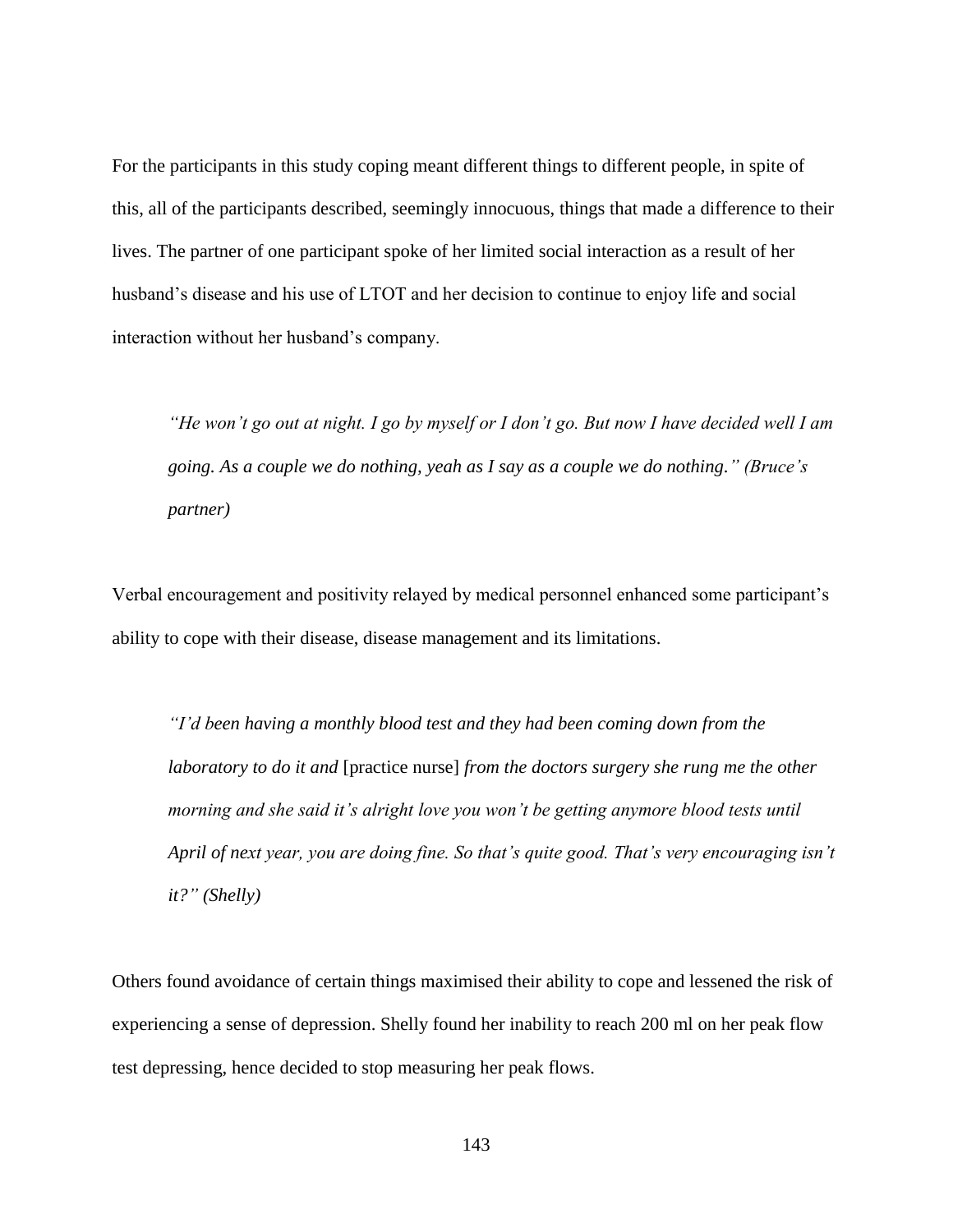*"150* [ml], *it depressed me that I couldn't get it over 200* [ml]. *I am not really a depressing person but I think to myself Jesus Christ I had 150* [ml] *that was as far as I could get. So I stopped doing it." (Shelly)*

Emergency management and planning recurred as a common theme in coping. The reassurance of the close proximity, and perceived readily available, ambulance service was deemed an important aspect of coping by many participants. Over half of the participants highlighted their reliance on the 111 emergency system and the ambulance service for definitive management in the acute phases of their disease.

*"But if the power went off for any length of time I'd just ring an ambulance and go into hospital." (Joan)*

*"But I mean what we're saying is if I didn't have my bottles and we had a power cut, no concentrator or the concentrator crapped out and I didn't have bottles. Yeah, see the hospital would be the only one, because other than that would be to ring 111 and get the ambulance." (Tom)*

*"Another thing too if I am really bad I just push my button* [personal alarm] *and the ambulance would be here before you can hardly turn around. It's up there with the action plan and if I felt pretty bad I'd just push my button." (Shelly)*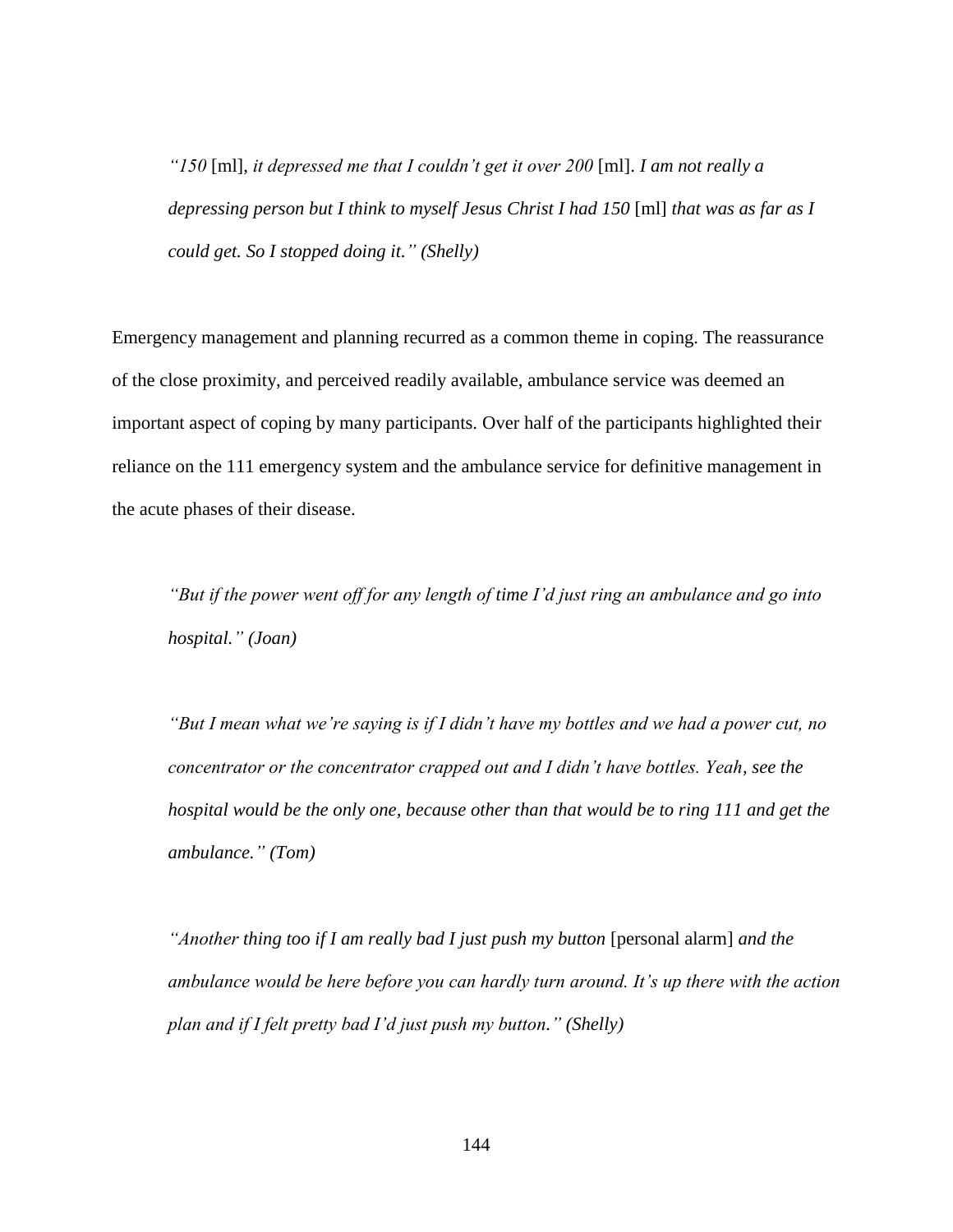Joan spoke of her use of the ambulance service in a period of acute exacerbation during which she feared for her life.

*"I rang 111. She* [district nurse] *was supposed to be coming over but she said don't bother telling me just ring the ambulance you know. By the time they came out I was really struggling to breathe and they got me into hospital. I actually thought I was going to go into another respiratory arrest, I really felt it was that bad." (Joan)*

In contrast, some participants were reluctant to seek emergency assistance in acute exacerbations and had been encouraged by medical personnel to do so.

*"I sort of fudged the first two parts of the plan* [action plan] *and by the time I got down to reading the third one it was too late. Yeah and he* [doctor] *used to growl at me you just don't push the button* [personal alarm] *quick enough, you don't get help quick enough." (Tim)*

In summary, many participants, and/or their family members, employed various coping strategies, including avoidance of tests/monitoring which they found negative or distressing. Many participants appeared to grasp onto positive comments regarding their disease and found these remarks reassuring. During acute exacerbations of their disease, whether due to physical and/or psychological precedents, the use of the 111 system with an ambulance providing an emergency response was commonly reported. In some instances, participants viewed the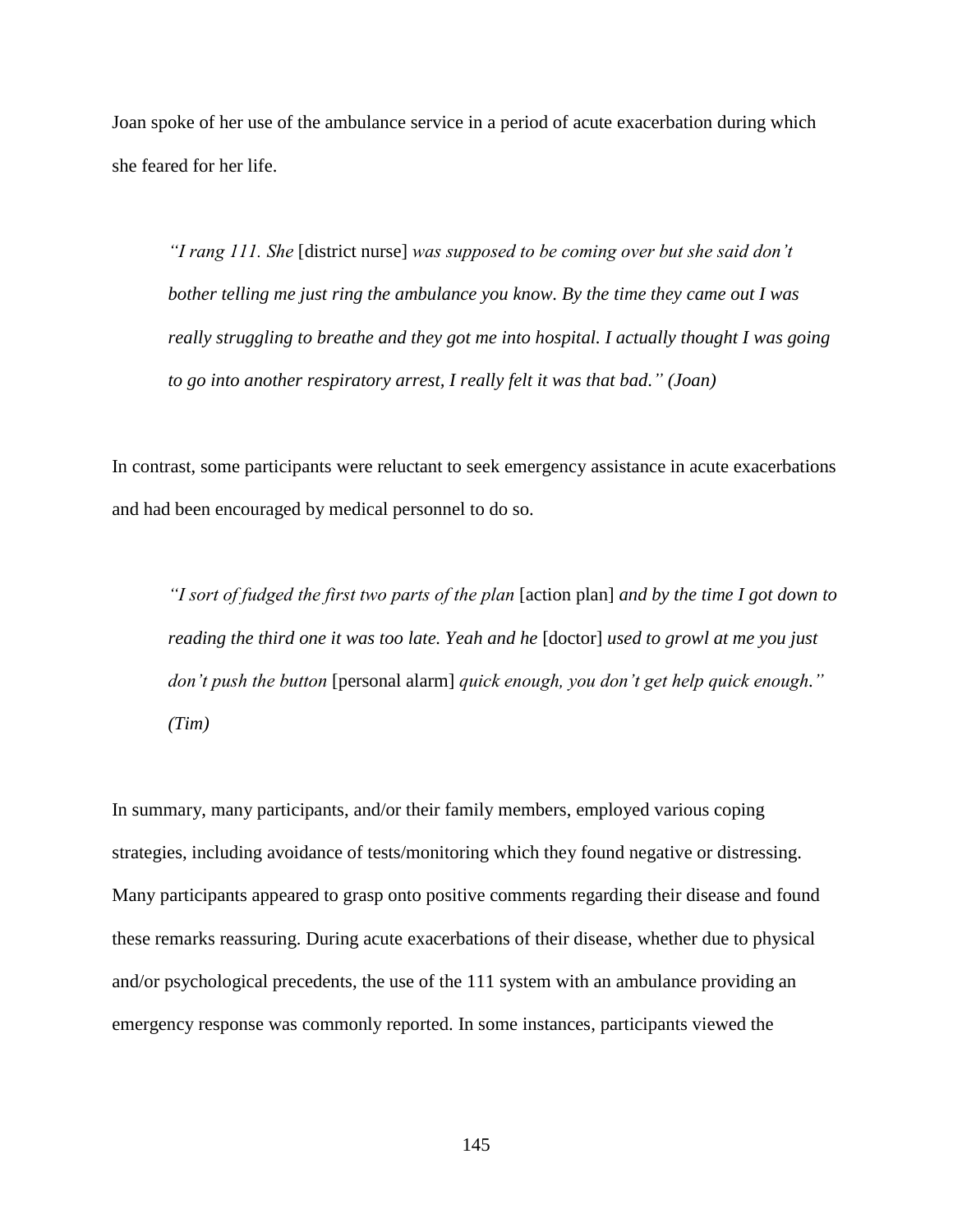ambulance service as a backup system in case of mechanical or electrical failures which had the potential to adversely affect their supply of LTOT.

## **4.7 Feel the panic and breathe anyway (Psychological aspects of COPD)**

The psychological impacts of COPD were wide ranging and overwhelmingly impacted negatively on the lives of the participants, and in some cases family and friends, in this study. All of the participants highlighted negative psychological aspects, with the most debilitating being their experiences of breathlessness and the associated level of heightened anxiety. All the participants were readily able to provide detailed descriptions of their experiences resulting in powerful and insightful narratives. The psychological aspects highlighted are grouped under the following four headings: i) Panic, ii) Depression, worthlessness and frustration, iii) It's all my fault, and iv) How will I die.

## *Panic*

Panic was reported by every participant and was, in most cases, a daily occurrence which resulted in a substantial impact on the participant's everyday life. The participant's exacerbation of dyspnoea often increased the level of panic they experienced.

*"I used to panic badly when I started to get this* [oxygen], *oh hell yeah. When I first started going over here* [hospital] *I would get worked up and then I'd be panicking and they* [medical personnel] *said no you are alright, calm down. But I thought I was really*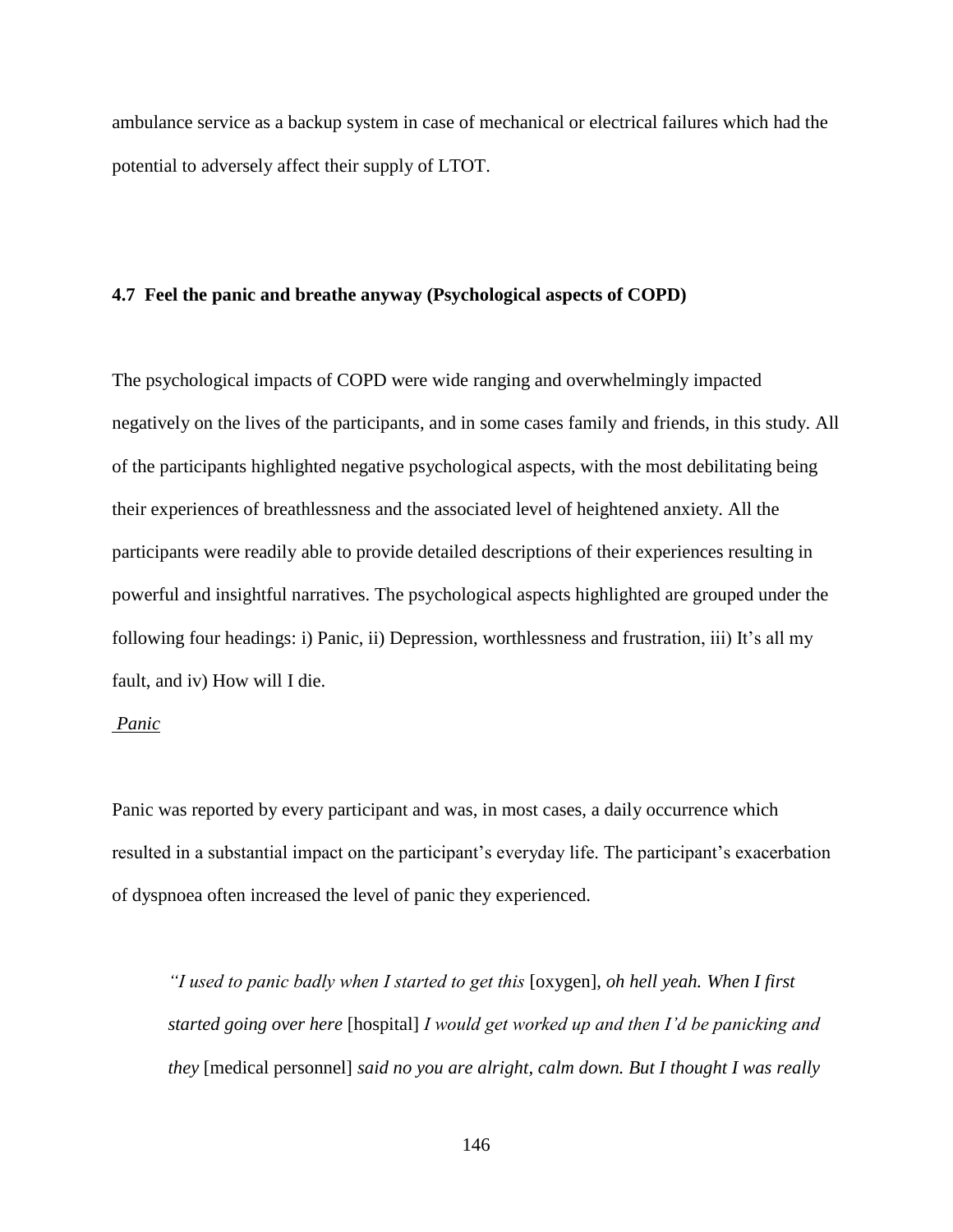*dying you know, you know this was when it first happened. And I'd bl....... gasp it will come, but yeah I understand now. I've learnt to lie back and try and breathe through my nose." (Tim)*

*"Yeah, yeah and the doctor said I can have it* [oxygen] *turned down a bit. So at night time I'll panic a bit but I've always been the same I always panic on something and the oxygen takes me down quick if I panic too much, yeah." (Bill)*

Many participants spoke of the importance of techniques to attempt to alleviate the panic experienced when they could not breathe. A breathing technique that the participants termed "smell the roses and blow out the candles" was utilised by many to enhance their ability to cope, and to relieve their dyspnoea.

*"Yeah they had them* [breathing exercise chart] *on the wall when I was in the ward. A lot of people even lie still like that, because all you're doing is using this piece up here and this diaphragm down here they say is the thing that's got to do the work, you start breathing through your nose if you can and blow through your mouth. I do that at night time when I'm lying in bed. Sometimes I do it during the day." (Tom)*

Specialist respiratory and general nurses provided the education necessary to teach the breathing techniques used by the participants to reduce their panic and respiratory distress.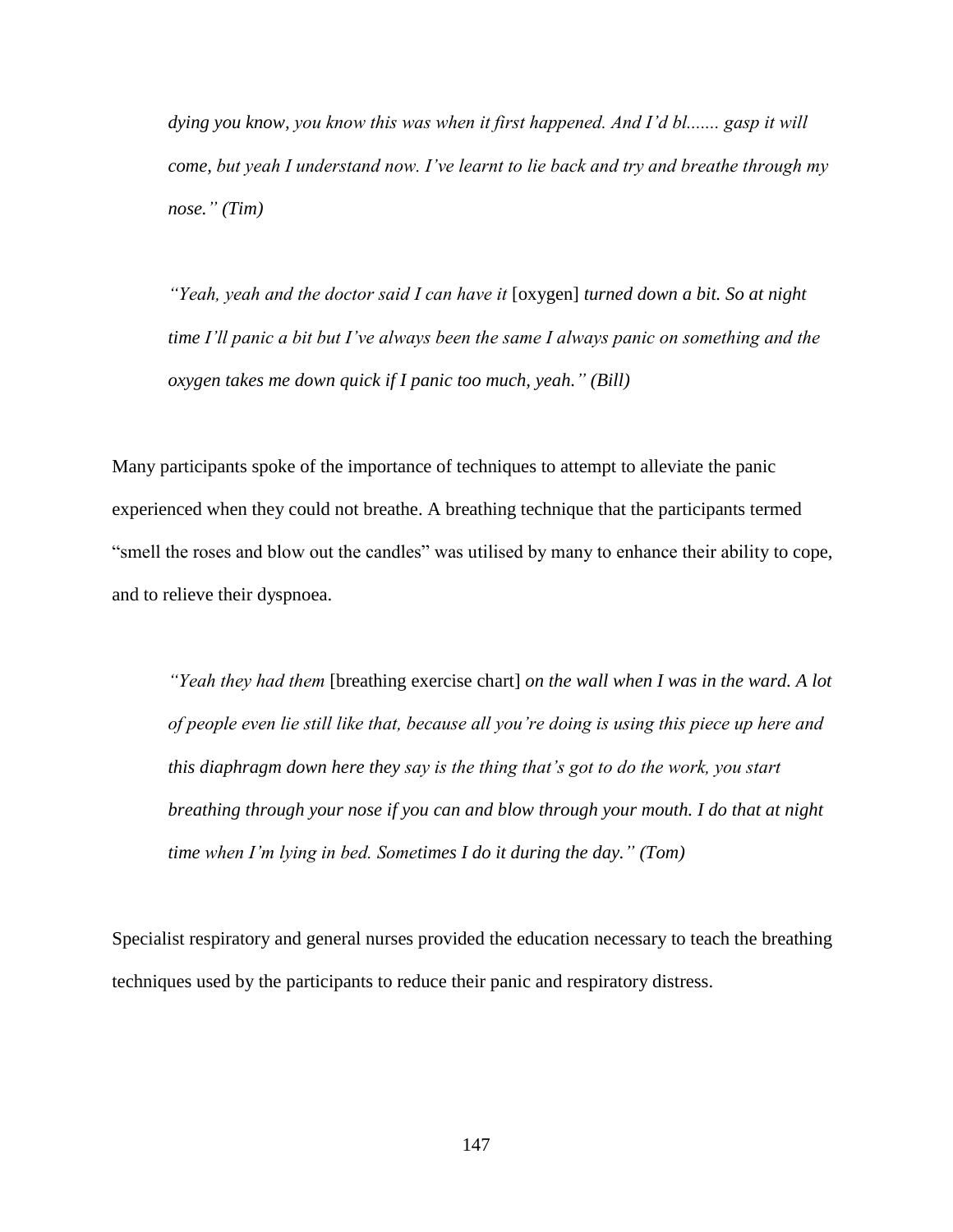*"Breath out, smell the roses, blow out the candles. Yes, yes, they* [nurses] *taught many people that. They taught me that at the hospital that was one of the first things the staff taught me, the breathing is important with so many people." (Trevor)*

*"Yes, yes, yes, she's* [respiratory nurse] *the one that taught me how to breathe, yeah, in through the nose and out through the mouth." (Bill)*

*"It's a safety thing, more so than having to use it* [LTOT] *but I get to that stage where rather than panic and start to panic which you can do I would rather have it there." (Joan)*

## *Depression, worthlessness and frustration*

Depression, worthlessness and frustration were commonly identified emotions. Some of the participants were taking prescription medications, including antidepressants, to alleviate their psychological symptoms.

*"Oh yeah and then everything just eases off. The breathlessness can frighten the hell out of you and so I take these funny tablets* [antidepressants]. *Yeah, that's part of my day. They stop me having these panic attacks. Oh well, the doctor* [respiratory specialist] *when*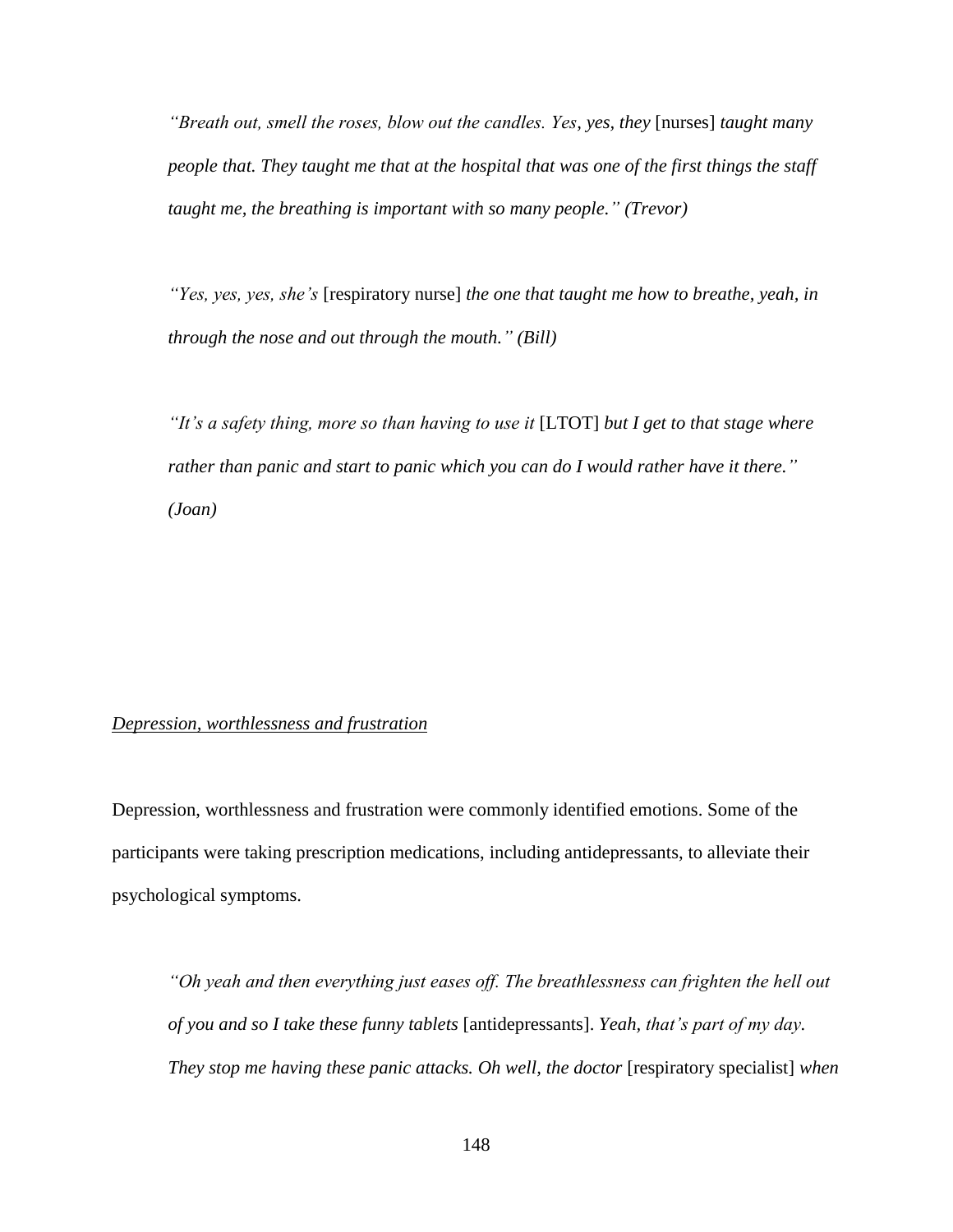*I was staying in the hospital I was under him. It was depression this is the part of your brain yeah. If I didn't have them* [antidepressants] *probably be in there now." (Tom)*

*"Now you have* [rural hospital] *and* [rural hospital] *and another on way out. They are all way out now and as I say I had a really bad run with oxygen and I was really depressed. I think I was quite low. I got over that sadness and got over that. I think I was depressed from everything that had been going on and the lack of oxygen and of course then* [son] *had to take it* [oxygen] *to me and then we brought it home." (Joan)*

Bill used the analogy of being discarded like refuse when describing his mood and feelings regarding his disease and his sense of self-worth.

*"I would have been put in a dump probably." (Bill)*

Others found the enforced need to take life more slowly particularly frustrating and limiting.

*"Yeah, if I find something and I get a bit exasperated not bad tempered it's more I get frustrated, I do I get so frustrated I want to do something that I haven't tried to learn to put my hands down and try and take some breaths. It's all been a learning curve. Unfortunately too late but that's the way life is." (Tim)*

Trevor found the company of his dog lessened his depression and encouraged him to participate in exercise and venture outside of the house.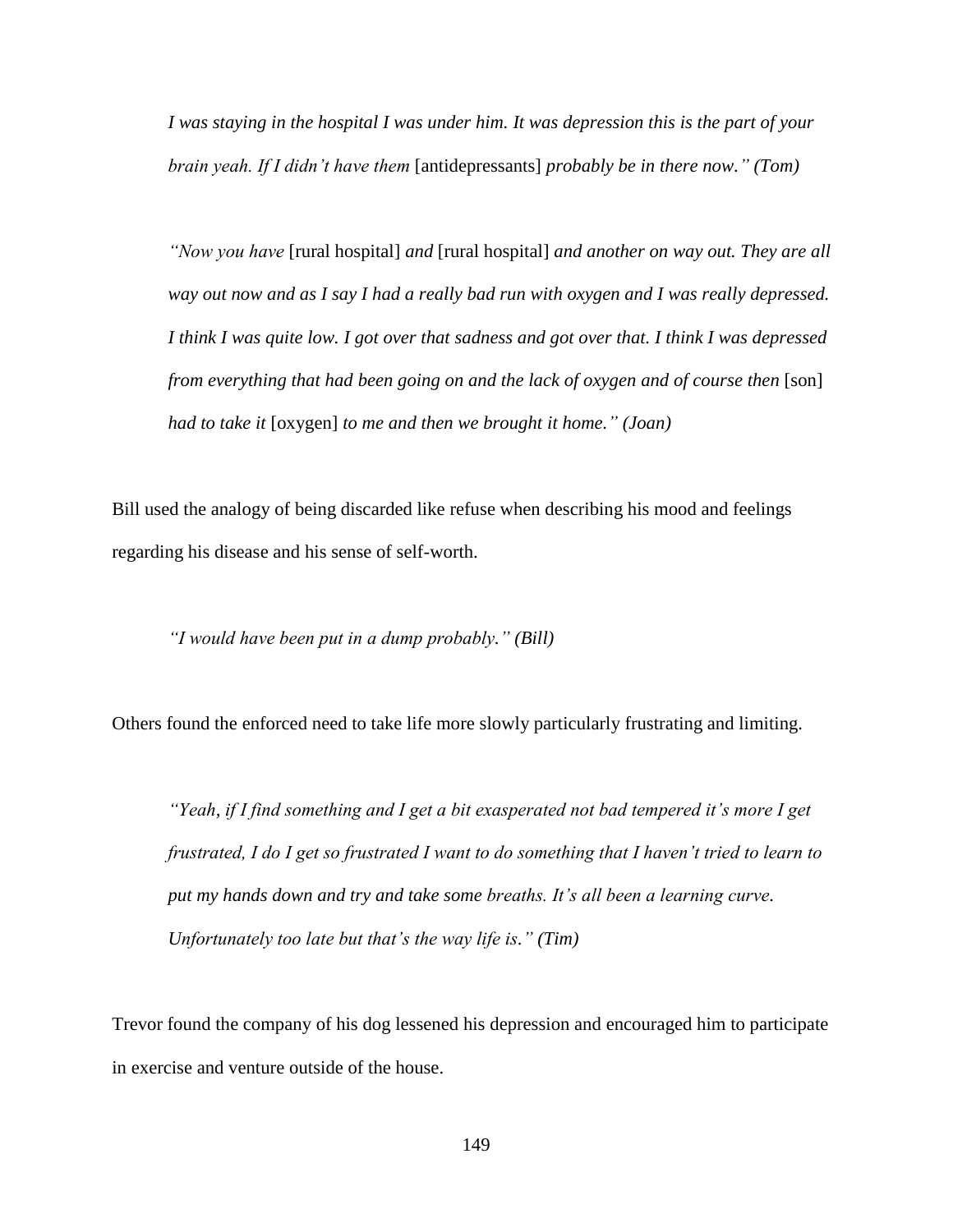*"He's* [dog] *non- demanding. With wonderful pets you come first, you can hold and talk to him, they sleep with you and share so you're never alone. Oh, and when I was in hospital* [sister] *used to bring this one* [indicating dog] *into the ward." (Trevor)*

# *It's all my fault*

For some participants self blame for their current situation was evident**.** Half the participants considered they were wholly responsible for their disease and Bill and Trevor considered they deserved to be in their current situations.

*"If you got to get back any luck there's not much you can do about it, it's all my fault. I am not blaming anyone else." (Bill) "And that's* [breathlessness] *and part of the prostate cancer so there's a lot of little mixed pieces in there, but we get by. We are not complaining I deserved it." (Trevor)*

## *How will I die*

The end of life was a concern for **s**ome of the participants who expressed feelings of dread at what their death would be like.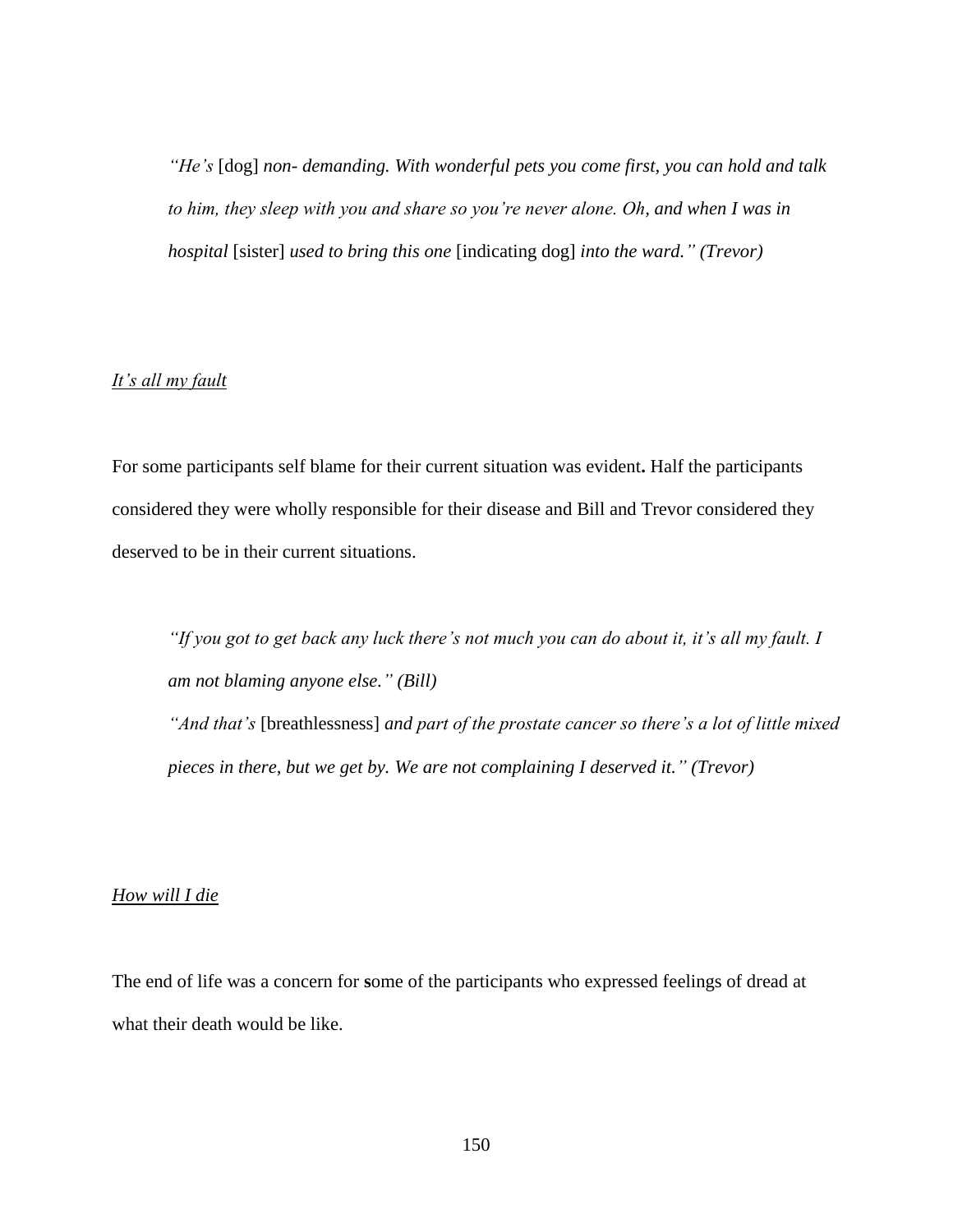*"But I was talking to a lady in there* [hospital] *last time I was there. Her husband, before he died, was on it* [LTOT]. *She said 'I hate to tell you this' she said, don't worry I know it's not nice." (Tim)*

*"It's all up to me. I've been given the facilities and I am the master of my own destiny now for what's left." (Trevor)*

In summary, there appears to be, to a degree, an acceptance of self infliction and stigmatisation for those who have COPD. This view, in the most part, appears related to the participant's history of smoking and their belief that they have by smoking contributed to their disease. The psychological impacts of COPD are varied, nonetheless all participants highlighted the impact of the dyspnoea-panic-dyspnoea cycle and all employed breathing techniques in an attempt to lessen the impact. Depression appears to impact on the lives of half the participants with some utilising medication to alleviate and manage the symptoms. Some participants highlighted feelings of frustration at living within the limitations of their disease and others highlighted a degree of trepidation and foreboding around their disease trajectory towards the end of life.

## **4.8 Summary of key findings**

The key findings from the study elucidated both the diversity and commonality of the participants' experiences and provided a valuable insight into previously underexplored areas. The main findings are captured within each of the four major themes: i) 'Smoking', ii) 'Oxygen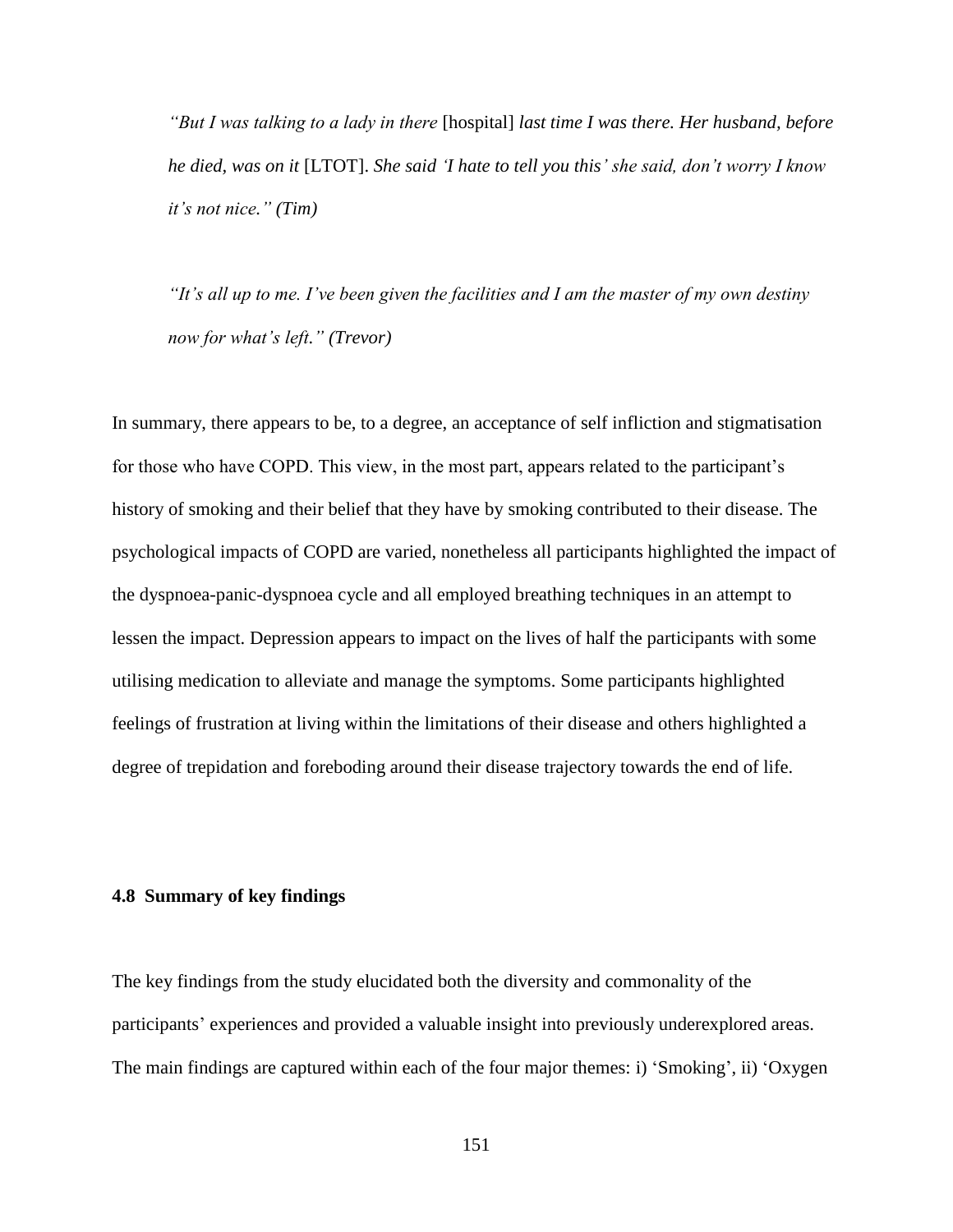therapy the good the bad and the necessary', iii) 'The COPD journey', and iv) 'Feel the panic and breathe anyway' (Psychological aspects of COPD).

'Smoking' captured the participants' past and current smoking behaviours and the implications, including safety and efficacy, of these behaviours for LTOT. All participants had a past, or current smoking history, however not all accepted a link between smoking and their COPD diagnosis. All participants suggested in the early years of their smoking the dangers of smoking were either negated or not yet realised and that smoking was normalised and even glamorised. Half the participants perceived a direct causal relationship between COPD and smoking and all highlighted the addictive nature of the habit.

The theme, 'Oxygen therapy: The good, the bad and the necessary' highlighted the positive and negative aspects of living with LTOT and the participant's reality regarding ongoing assessment and monitoring. Overwhelmingly, the participants' experiences were positive and most viewed their LTOT as a medicine necessary to support their physical wellbeing and daily living. Although the logistical implications of LTOT demanded a heightened degree of ingenuity and the support of others, most of the participants considered the negative aspects were ameliorated by the benefits they experienced. Monitoring included two differing modes of assessment namely, spirometry and ABG sampling. The participants were for the most ambivalent regarding the physical and psychological impacts of spirometry. On the other hand, the dread and emotion portrayed regarding ABG sampling was significant and the negative impact was clearly evident.

152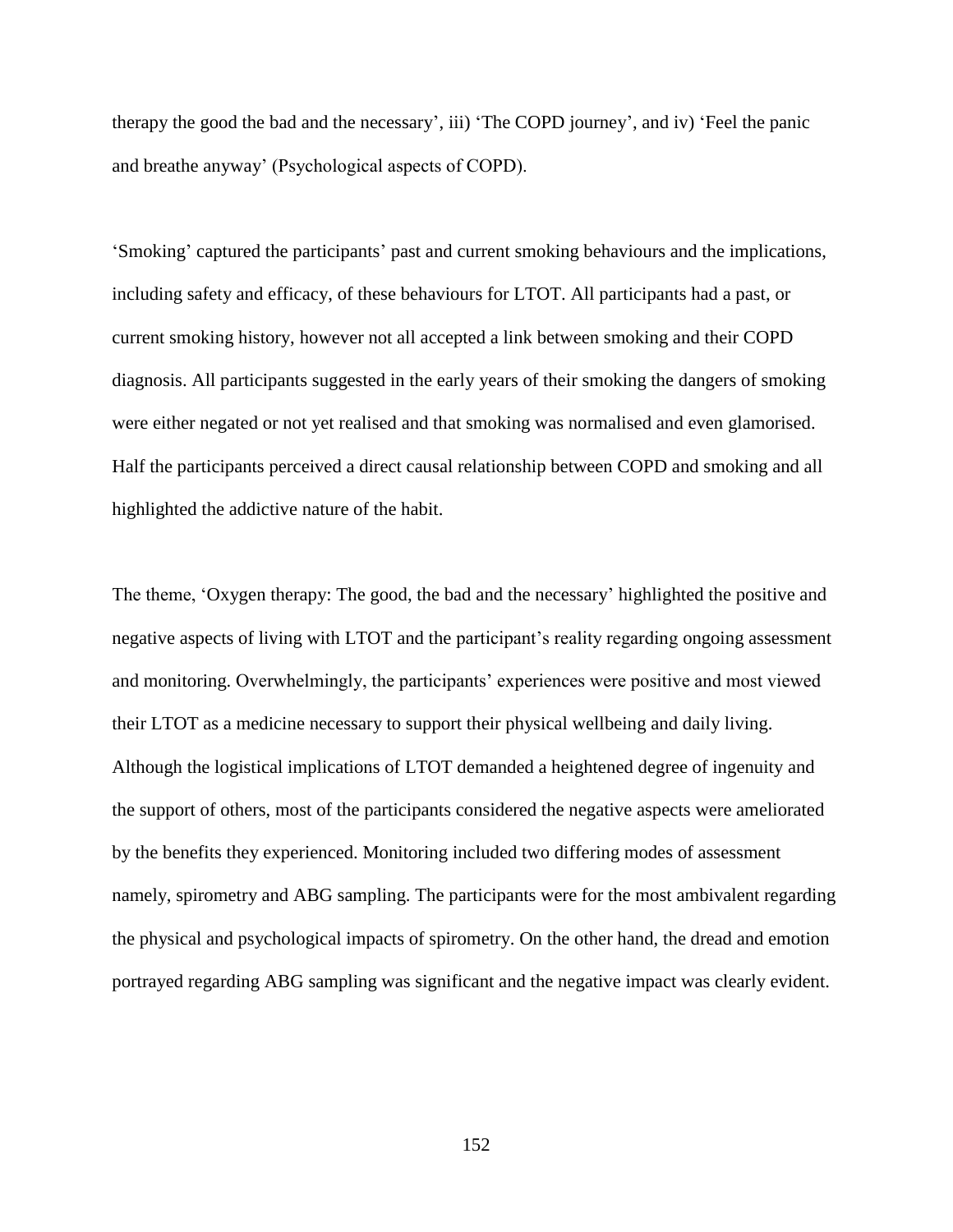'The COPD journey' sought to investigate and describe the participant's knowledge of their disease and their propensity to retain  $CO<sub>2</sub>$ . Most of the participants possessed little, or no, understanding of the basic pathophysiology of COPD and some remained uncertain as to their actual diagnosis and the reason they were on LTOT. In an emergency situation (often as a result of an acute exacerbation of COPD) knowledge of  $CO<sub>2</sub>$  retention may prove to be lifesaving, despite this, most of the participants had either never heard of the term  $CO<sub>2</sub>$  retainer, or were unaware of their risk. Support systems highlighted the formal and informal systems utilised by the participants. All the participants received support which in many instances enhanced their ability to continue to live in their homes whilst maintaining a semblance of independence. The participants' ability to cope with their disease and its limitations was often enhanced by positivity relayed by medical personnel and the conscious avoidance of tasks deemed depressing or negative. The rapid response of the ambulance service featured frequently as another avenue to maximise the participant's ability to cope in times of crises.

'Feel the panic and breathe anyway' explored the psychological aspects of the participants' reality and their everyday existence whilst living with COPD. Overwhelmingly, panic and feelings of breathlessness featured as the most debilitating emotions, with all participants highlighting the severity of their previous experiences. For nearly all the participants breathing exercises provided an effective self-management strategy to alleviate the degree of panic experienced. Many participants described depression, frustration and a sense of worthlessness as a direct result of living within the limitations of their disease. A small number of participants found medications went some way to alleviate their symptoms, however only a small percentage of the study's participants had been offered symptomatic relief via pharmaceutical means. Some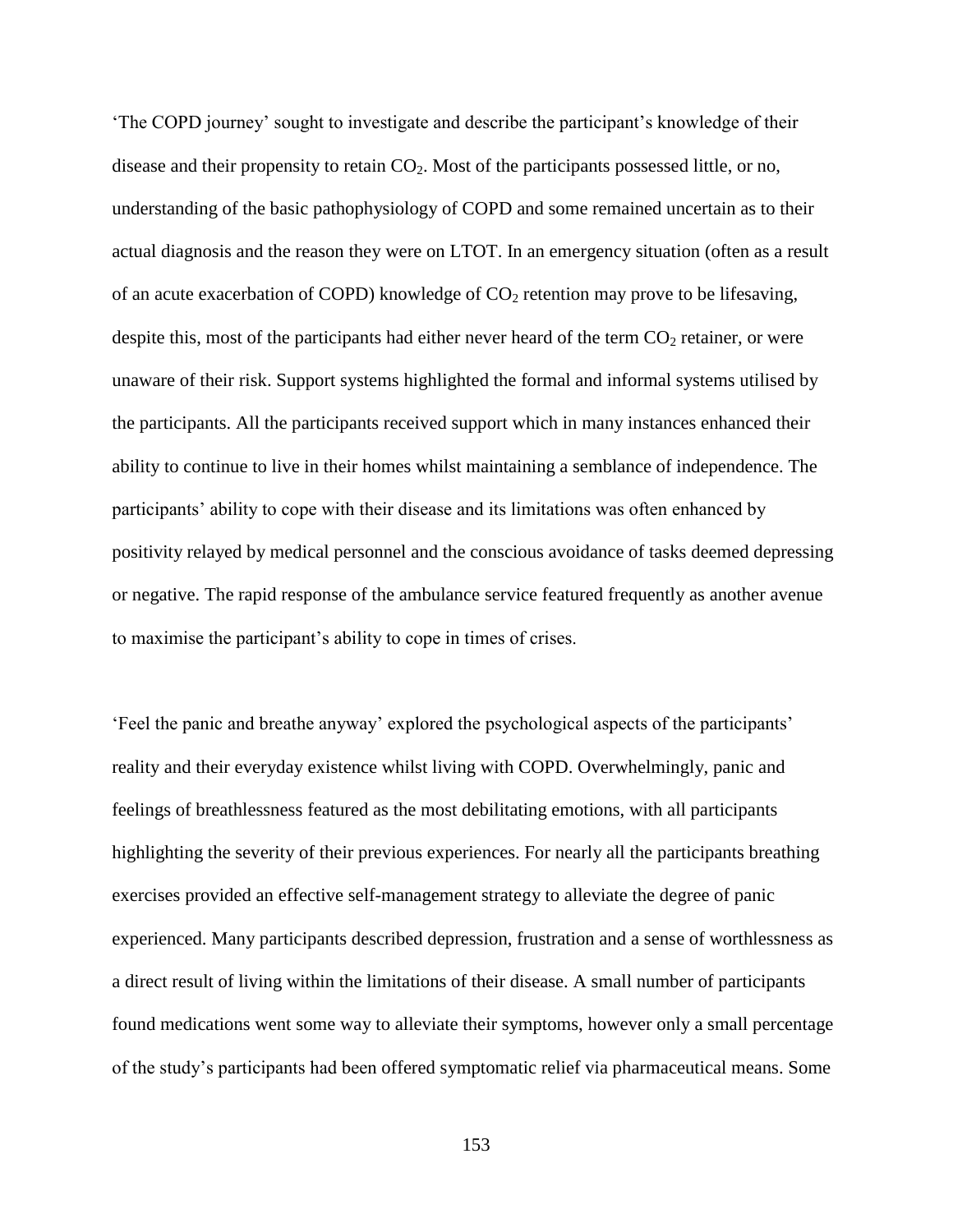of the participants expressed acceptance they were to blame for their current situation and considered they deserved to be on LTOT because they had smoked. Most participants avoided any discussion regarding the end of their life, conversely two spoke openly of their fear of death and the manner in which they would die.

# **CHAPTER FIVE: Discussion**

# **5.1 Introduction**

The findings of this study confirm that LTOT has the potential to impact profoundly, both negatively and positively, on the lives of those who have COPD. The findings highlight important areas in need of further elucidation and discussion. These areas include, amongst others, an underestimation of the psychological impacts of COPD and a high degree of non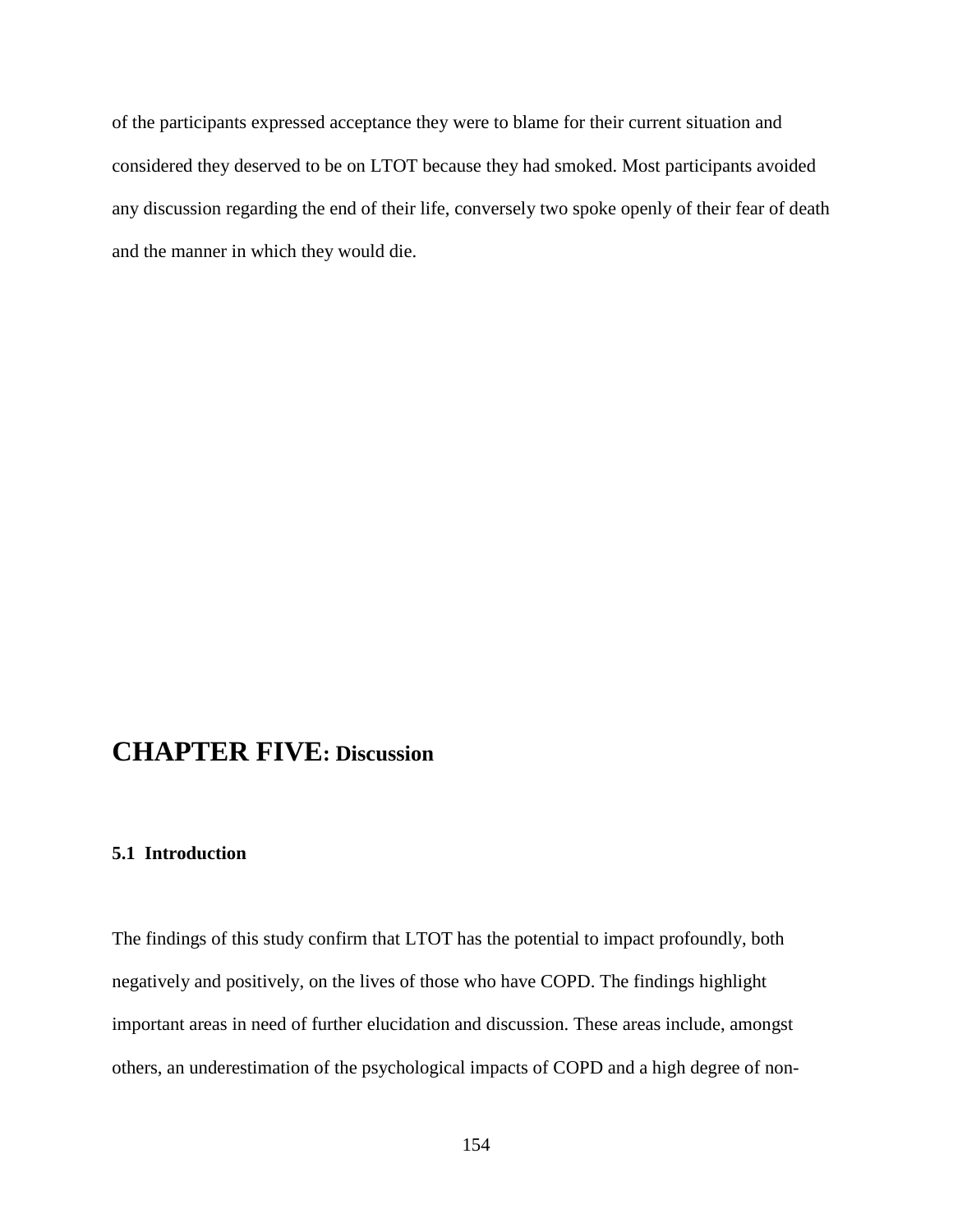adherence to LTOT prescriptions. This study explored the experiences of 14 participants diagnosed with COPD who utilise LTOT. The principal aim of the study was to elucidate the participants' experiences of LTOT and to gain an insight into their experiences of aspects of monitoring, including spirometry and ABG sampling. Throughout this chapter, the major findings of the study are summarised and discussed through the lens of existing research. The implications for clinical practice are discussed and suggestions are proffered for future research directions and areas in need of further elucidation. The four major themes will be discussed individually under each of the previously mentioned four headings. Findings of this study will be discussed with reference to current and seminal literature.

# **5.2 Smoking**

This study found that all participants had a history of smoking with some commencing smoking at a very young age. A history of smoking is consistent with statistical literature and previous studies which highlight between 85–90% of people with a diagnosis of COPD were, and in some cases still are, smokers (Broad & Jackson, 2003; Ministry of Health, 2008). Literature states that smoking remains the primary risk factor for development of COPD. Despite this, in up to 10% of cases risk factors other than smoking may include genetic influences and exposures to occupational and environmental dust, toxins and particulate matter (Broad & Jackson, 2003; National Institute for Clinical Excellence, 2004; The Australian Lung Foundation and The Thoracic Society of Australia and New Zealand, 2009).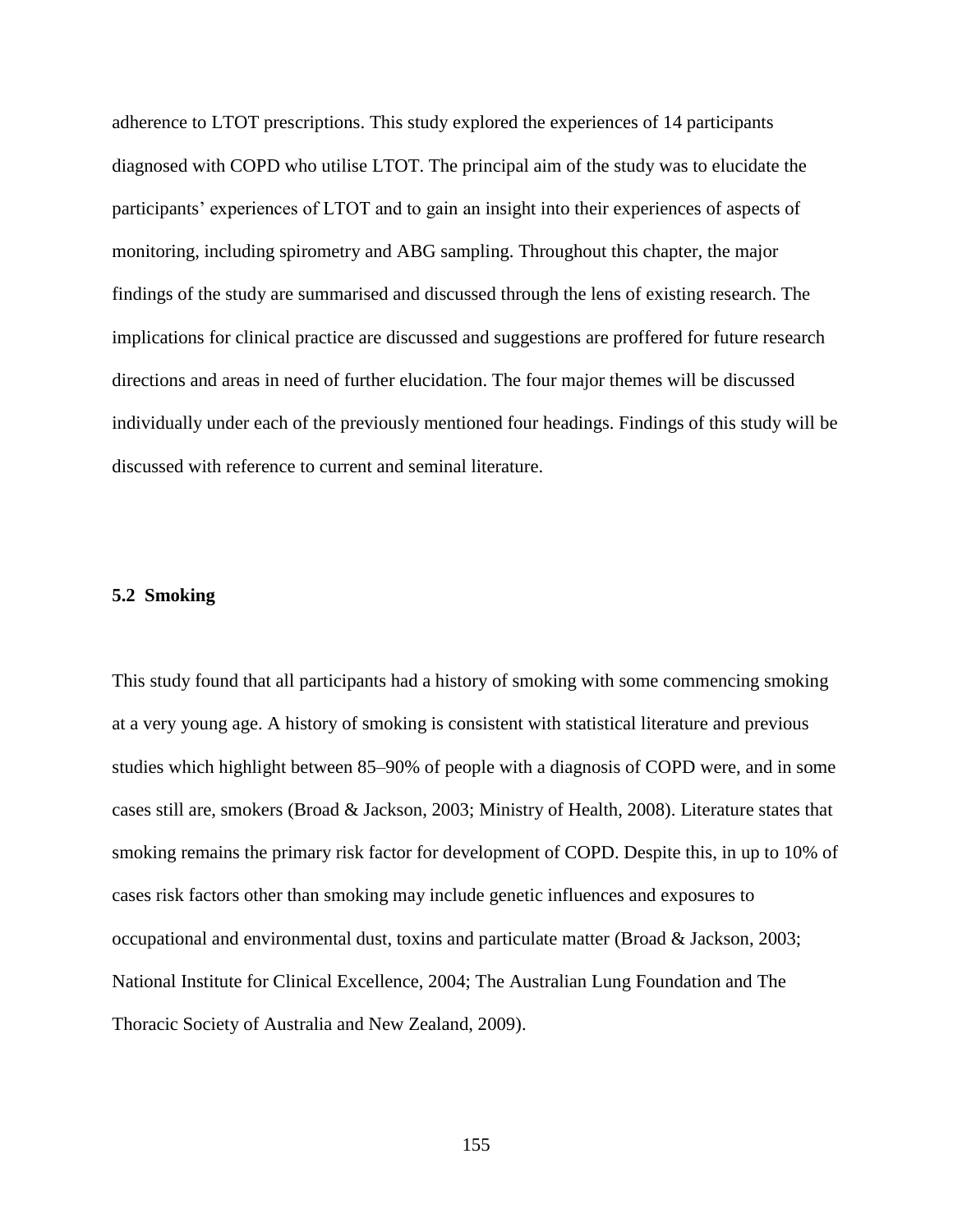Despite a plethora of literature, and advertising by public health advocates, highlighting the dangers of smoking, only half of this study's participants implicated smoking in their diagnosis of COPD. The participants who considered smoking had instigated their "lung problem" spoke of a sense of self-blame. Bill, Tim and Trevor considered they "deserved" to be in their current state of health as they had chosen to smoke and by smoking they had sealed their fate. This sense of defeat was highlighted by Spencer who had tried several times to cease smoking and had managed to "cut back" to three cigarettes a day. Spencer continued to persist with smoking cessation however, he questioned the health benefits he would gain and admitted to a degree of defeatism. Many identified other precedents including "small lungs", eye drops and alpha 1 antitripsin deficiency as the causes of their lung disease and some participants stated that their opinion was corroborated by the health professionals overseeing their care. These findings are similar to a study by Robinson (2005) in which some patients remained mystified as to how they acquired COPD, despite their smoking history.

Interestingly, male participants in my study highlighted the promotion of smoking as a treat or a reward and described the allocation of packets of cigarettes as part of their ration packs, around the period of the Second World War. The addition of cigarettes in the servicemen's ration packs resulted in males becoming the predominant group of tobacco users with a period of heightened uptake during and post the war periods. In the post-war years women began to take up smoking and now identify in numbers comparable to the male population<sup>4</sup>. None of the female participants identified as ex-servicewomen, nonetheless all had previously been smokers (Broad & Jackson, 2003).

 $\overline{a}$ 

<sup>&</sup>lt;sup>4</sup> The intervening years have seen marked social change. This change has resulted in a decreased incidence of the New Zealand population taking up cigarette smoking when compared to the decades 1940-1970.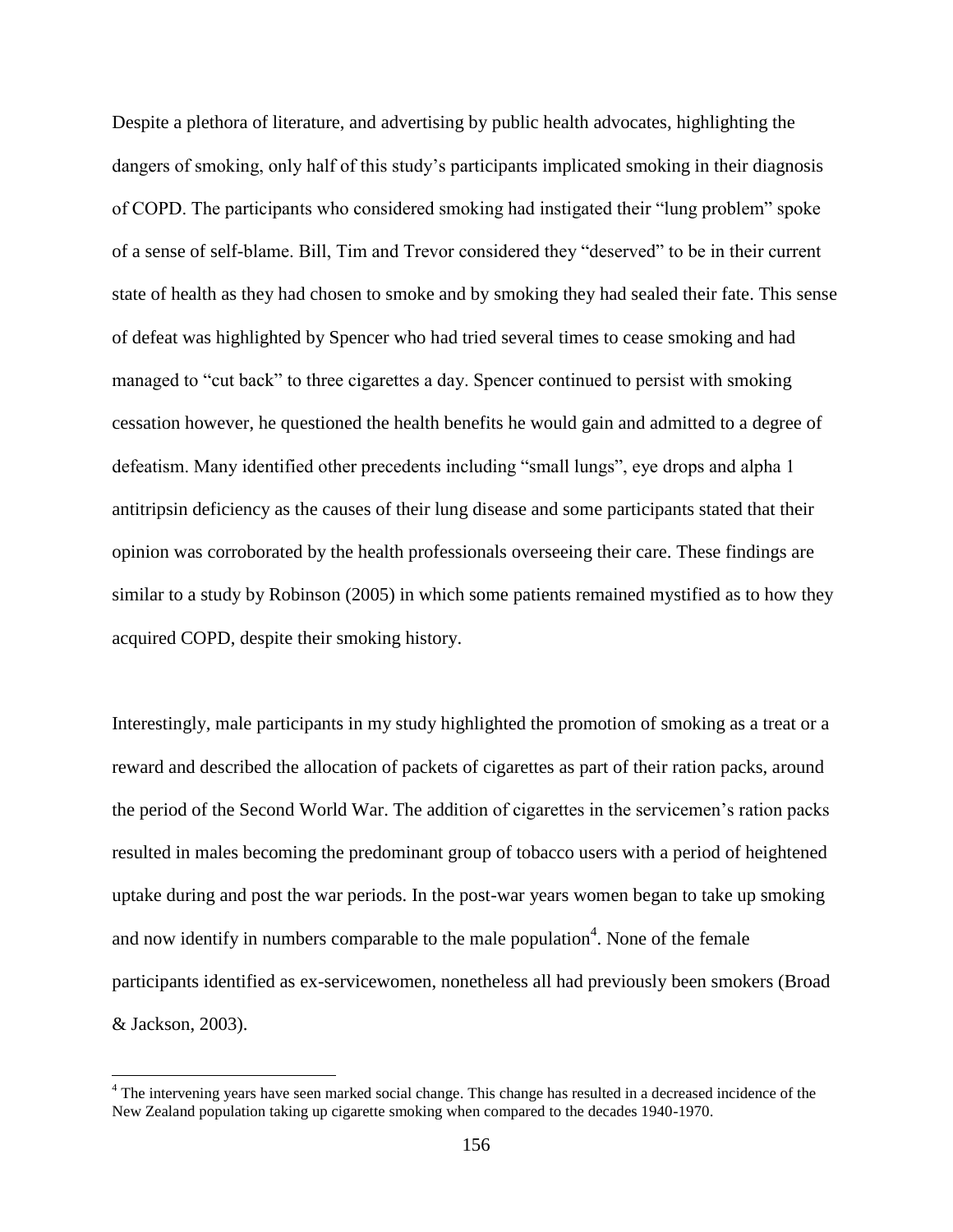Participants reported feeling encouraged to smoke by advertising material promoting the normalisation and glamorisation of smoking, however most had since either ceased smoking or had attempted several times to cease smoking. Bill and Jock admitted to a lack of awareness of the health related dangers of smoking during their early smoking years. Bill accused the cigarette manufacturers of recently altering the formulation of cigarettes to include "rubbish" which encouraged addiction. Interestingly, only two of the participants discussed the use of pharmaceutical smoking cessation assistance. Pharmacotherapy, in conjunction with brief interventional counselling, has been shown to be more effective than counselling alone and is recommended (The Australian Lung Foundation and The Thoracic Society of Australia and New Zealand, 2009). Participation in a smoking cessation programme was not highlighted by any of the participants. Several participants had attempted to stop smoking however none made mention of cessation counselling or the use of medication. Smoking cessation is considered to be one of the most important goals of COPD management with proven benefits including reducing the risk of developing COPD and minimising severity and progression of the disease. The efficacy of brief interventional approaches for every current smoker (in combination with pharmacotherapy) has been documented (O'Donnell, et al., 2008). In contrast, some authors found that despite intensive smoking cessation counselling and pharmacotherapeutic intervention for patients with, or at risk of developing COPD, the rate of smoking cessation amongst this population was dismal and discouraging (Gillissen, Wirtz, & Juergens, 2007).

Smoking whilst on LTOT was a practise employed by Andy, Trina, Tim, Tom and Spencer and all were aware that smoking cessation was a requirement prior to commencing LTOT. Despite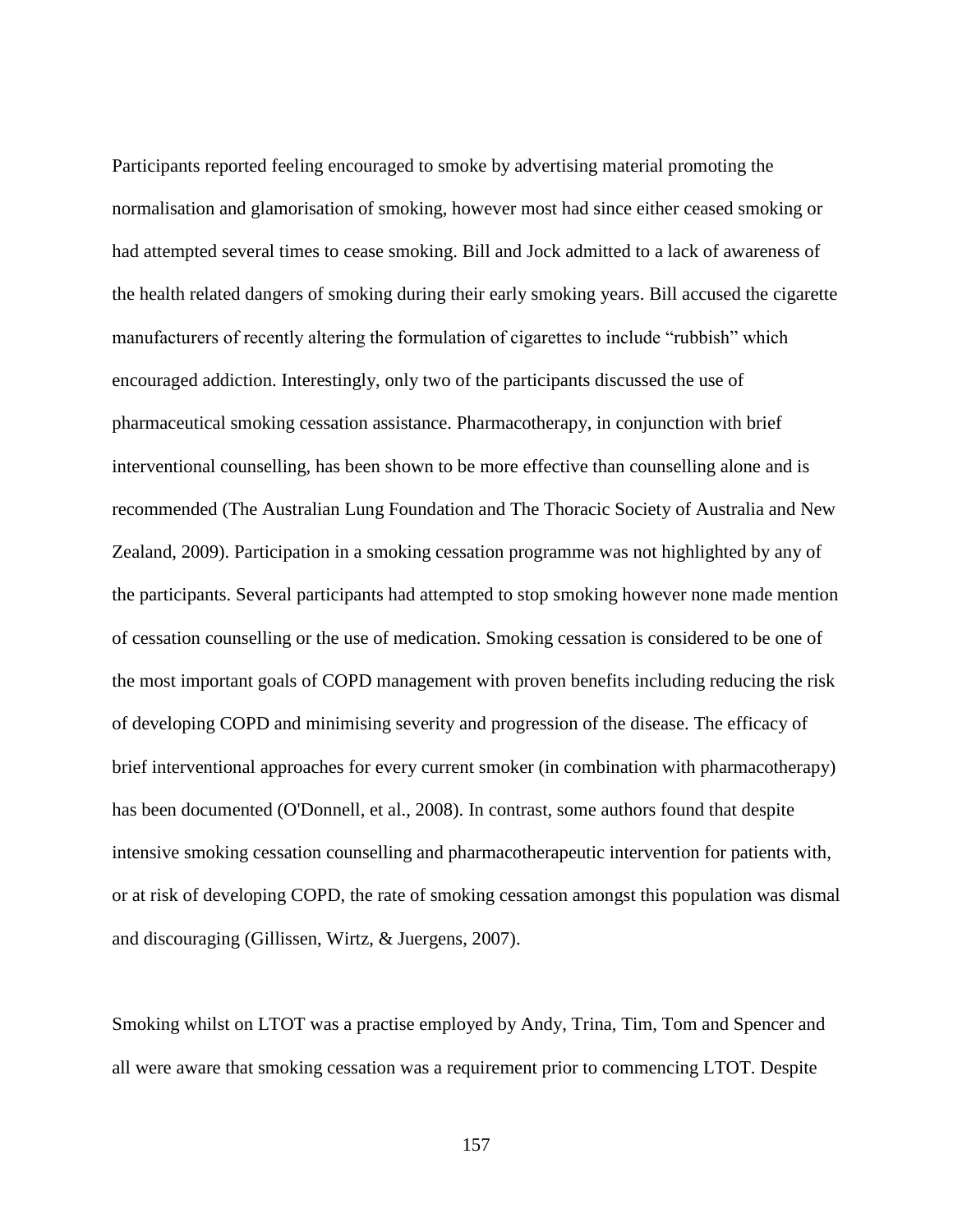this awareness they did not appear to be cognisant of the dangers associated with smoking whilst on LTOT. The participants appeared to be more concerned that the research being undertaken would disclose their concurrent smoking and LTOT use. Andy, Trina, Tim, Tom and Spencer appeared more concerned about the potential to lose their LTOT than the associated safety risks. LTOT is not indicated for patients who continue to smoke due to safety concerns (including an increased fire risk) and secondarily, that continuation of smoking has the potential to offset the benefits conferred by LTOT (Beard, 2005; O'Donnell, et al., 2008).

Over the past ten years there appears to be an increasing incidence of burn injuries as a result of smoking whilst on LTOT (Lindford, Tehrani, Sassoon, & O'Neill, 2006). The increased notification of burn injuries may in part be due to the growing use of LTOT in the management of COPD. A recent audit undertaken in the United Kingdom, by the plastic surgery department of the Norfolk and Norwich University Hospitals, suggests between 14-51% of LTOT recipients continue to smoke despite the identified hazards (Lindford, et al.,). These figures are congruent with the findings in this current study. In spite of the inherent risks of continuing to smoke whilst undergoing LTOT, participants in this study have not reported any injuries or burns. The absence of injuries within the participant group may be related to the small participant sample.

## **5.3 Oxygen therapy: The good, the bad, and the necessary**

Various health-giving benefits of LTOT have been extensively documented. Most of the participants in this study considered LTOT promoted improvements in overall physical health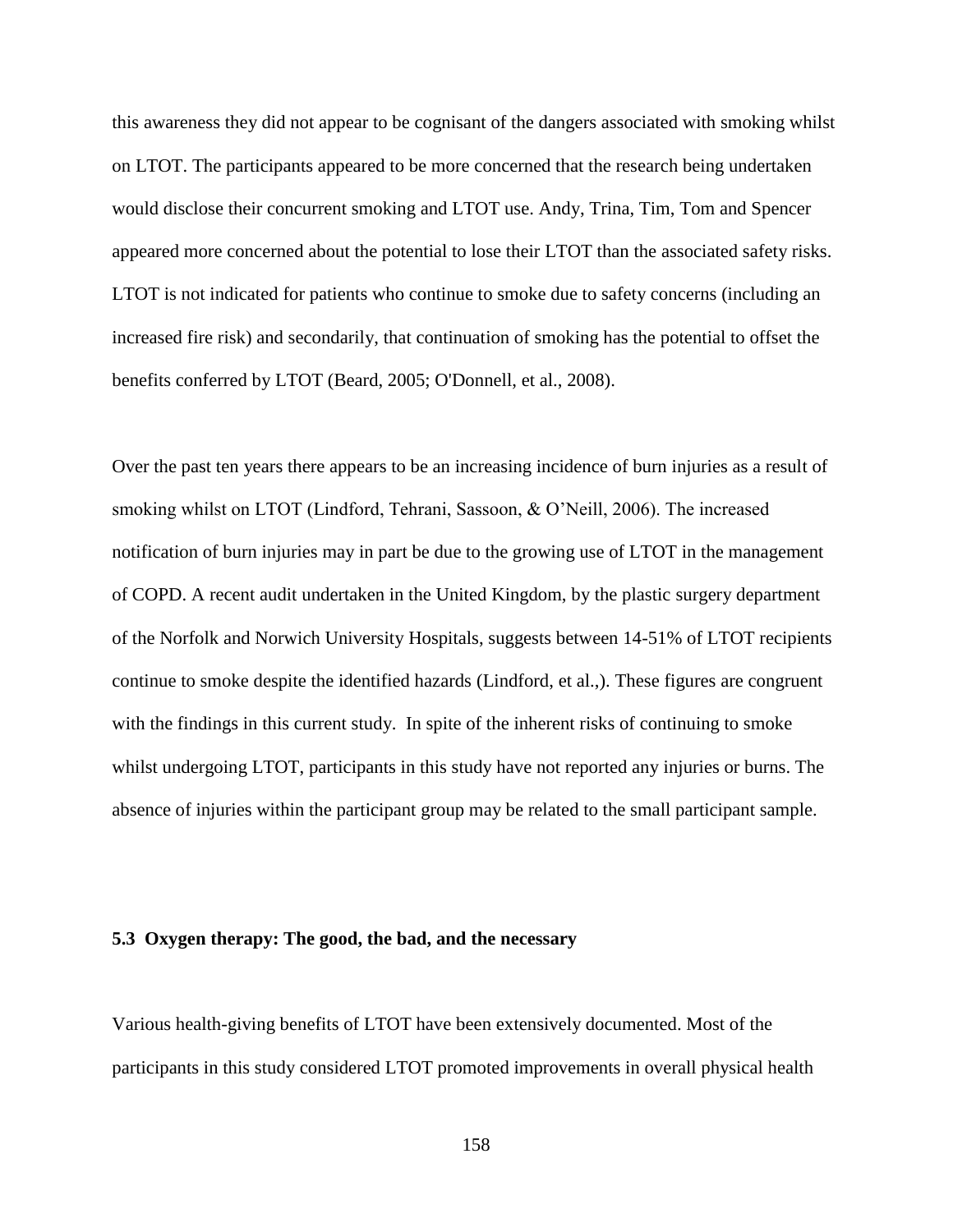and enhanced a sense of wellbeing. A Swedish study of 10 patients with COPD highlighted many of the advantages for the body as a result of using LTOT. Patients highlighted their understanding of the body's requirements for oxygen and the life giving actions of oxygen. In this current study, participants' spoke of the effects of LTOT on the whole body, with benefits for the heart and cognition, culminating in improvements in concentration and word finding ability. An understanding of the holistic benefits of LTOT has been highlighted in several studies and appears to enhance the individual's acceptance of LTOT and endorse the connection between a sense of physical, psychological and social wellbeing and the use of LTOT (Earnest, 2002; Ring & Danielson, 1997).

The findings of this study are consistent with current literature, in that the majority of participants considered that LTOT had improved their physical and psychological wellbeing. Bruce, Andy, Shelly, Tom, Jock, Trevor and Rupert viewed their LTOT as a "medicine" which was prescribed to treat their COPD and as such were more accepting of its use. The participants' perception of the ability of LTOT to relieve dyspnoea was the most commonly identified benefit. All of the participants highlighted the impact of dyspnoea on their ability to maintain their usual ADL's, including showering and dressing. Barnett (2005) identified dyspnoea as the most problematic and disabling symptom experienced by the participants in her study. Barnett explored the impact of COPD and breathlessness on the individual's ability to maintain independence and the social linkages deemed important to the individual. Breathlessness impacted on all aspects of the individual's life and was often insidious in nature failing to be recognised by the individual and/or their families until well advanced.

159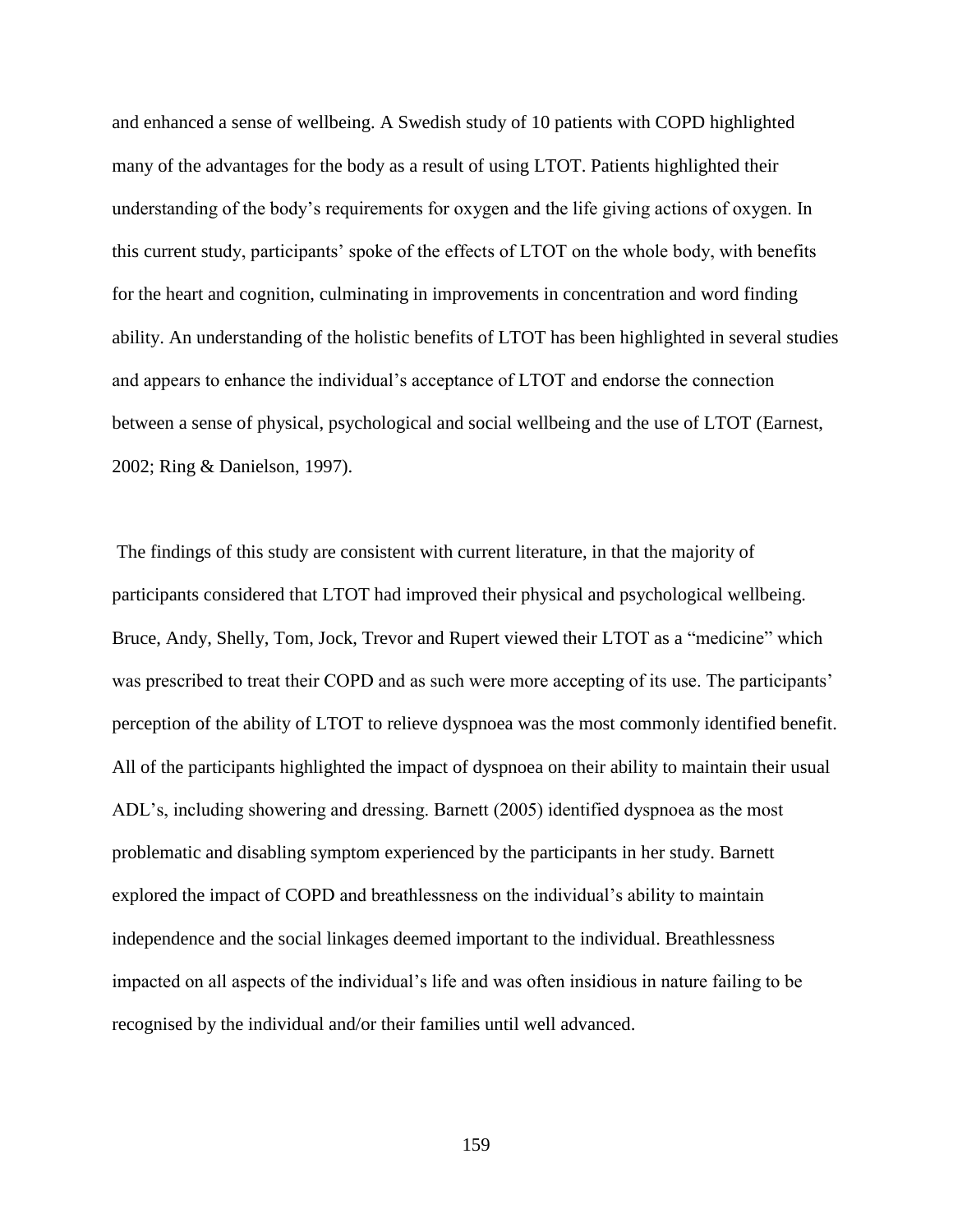LTOT's efficacy in the reduction of breathlessness has been challenged by a recent randomised controlled study and experts in the area of respiratory disease. Restrick (2009) found it is a commonly accepted misnomer, amongst clinicians and patients alike, that oxygen is able to treat breathlessness and there is a responsibility for clinicians to clearly identify that there is no evidence that LTOT will improve breathlessness. These findings are in direct contrast to the findings highlighted in this current study, where nearly all of the participants viewed LTOT and short-burst oxygenation as their mainstay and first line treatment for breathlessness. The findings in this study are congruent with those highlighted in an evidence based review. Roberts (2004) found self-administered short-burst oxygen was viewed by their recipients as "life-saving" nevertheless, Higginson (2010) reported the use of oxygen to treat non-hypoxic patients should be carefully considered. Higginson goes on to conclude that in light of the physical and psychological barriers and fiscal burden often incurred as a result of oxygen therapy, it should not be offered unless the patient is hypoxic (PaO<sub>2</sub> < 7.3 kPa or 55mmHg). To receive LTOT the participants in this current study met the criteria for prescription which includes a  $PaO<sub>2</sub> < 7.3$  kPa or 55mmHg hence would be considered hypoxic.

A recent study has further fuelled the debate, and heightened awareness, around the supply of LTOT for the palliation of breathlessness. A randomised controlled trial of 239 patients with lifelimiting illness, not hypoxic and with refractory dyspnoea, found that oxygen delivered via nasal cannula shows no significant therapeutic value when compared to nasally delivered room air. The authors conclude the high cost of providing LTOT to alleviate breathlessness in non-hypoxic patients is not warranted once a cost/benefit ratio is employed (Abernethy, et al., 2010). Any discussion regarding the treatment and/or palliation of breathlessness ought to be scrutinised with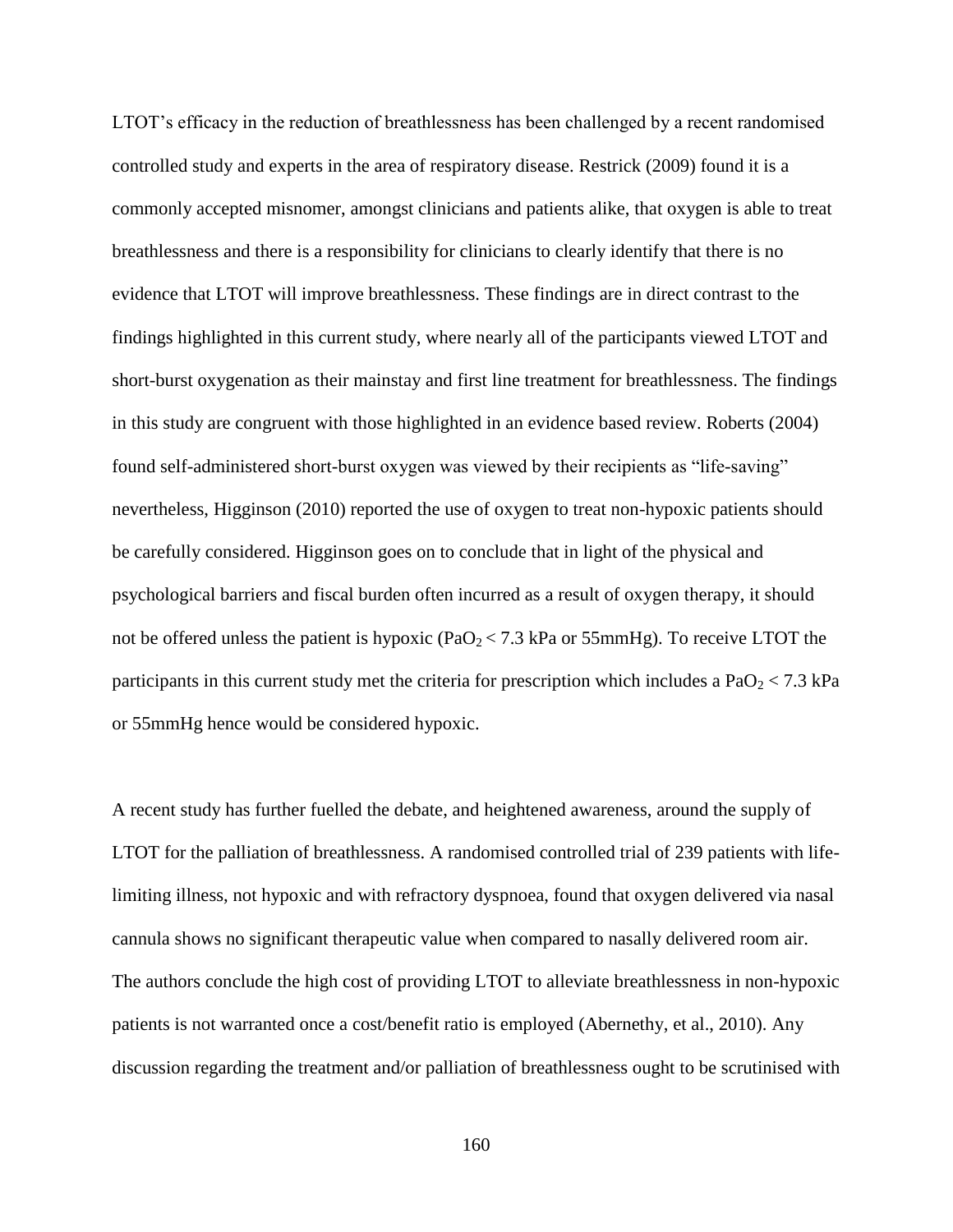an awareness of the paucity of objective scientific knowledge regarding the physical and psychological precursors. The exact mechanisms behind the patients' subjective experience of breathlessness and thus the maximal therapeutic intervention remain as yet not fully explored (Abernethy, et al., 2010; Navigante, Castro, & Cerchietti, 2010).

Interestingly, the supply of LTOT and the associated costs of its supply were a recurring theme in this study. An unexpectedly large group of participants requested LTOT and fought to obtain LTOT, apparently in some instances without the complete agreement of their attending physicians. Two of the participants rationalised their request for the supply of LTOT on a cost basis. Rupert and Joan considered it would be less burdensome on the health system if they were able to remain in their own homes and went to the extent of offering to buy their own concentrator unit. Despite an in-depth search of the literature this appears to be a previously unexplored finding, nonetheless the desire of the individual to remain within their own home and with their family is a universal finding frequently identified in other studies. The move to provide more clinical services in the patient's own home is a trend which appears to be borne out of the hospital at home and palliative care models and there appears to be a patient preference to remain at home as long as possible, even in some cases til death occurs (Dudgeon, 1995; Ojoo, et al., 2002).

The participants in my study indicated a strong preference to remain in their own homes until the time occurred when they were no longer able to "cope". Patient preference to live in their own homes may in some instances be the end result of a media focus on the burgeoning societal cost of managing chronic diseases such as COPD. Chronic diseases have been termed the "The health

161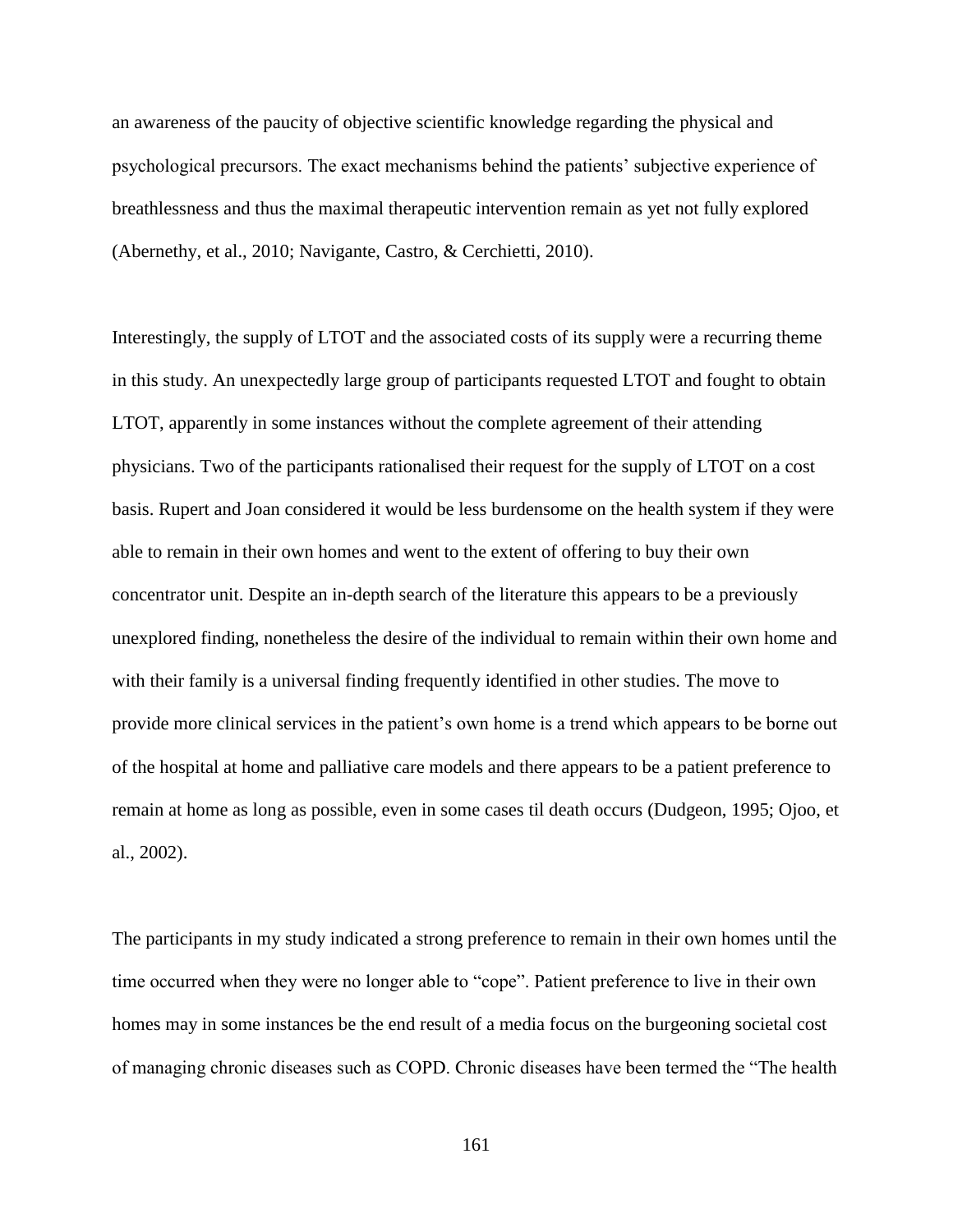care challenge of this Century" (Sheridan, Kenealy, Parsons, & Rea, 2009). COPD is a chronic disease which commands a disproportionate share of the New Zealand health dollar and often results in numerous complex hospital admissions. The COPD patient is unlikely to avoid the stigmatising attitudes and comments of some medical professionals and the media alike, and they are often acutely aware of the expense of the LTOT necessary to prolong their life (Higginson, 2010). This awareness of the societal burden of COPD was portrayed by participants in my study who offered to purchase their own concentrators in an effort to lessen the financial impact on the health system and/or to expedite the implementation of LTOT.

The potential for the inappropriate supply of LTOT has been explored, however this study focused on the supply of LTOT to patients who may not have met the qualification criteria, rather than the withholding of LTOT for those who do (Guell Rous, 2008). The patients' perspective of medical management of COPD in the United States of America was explored and these surveys highlighted the potential for less than optimal management with a lack of physician adherence to guidelines. This lack of adherence may be as a result of a knowledge deficit and/or an enduring prejudice that COPD is a self-inflicted disease (Rozenbaum, 2008). No evidence of physician prejudice was divulged by any of the participants in this current study, nonetheless a study by Cornford (2000) found there may be a potential for "mismatch" in the supply of LTOT. Cornford concludes some inappropriate recipients are currently receiving LTOT, whilst others who have the potential to experience physical and psychological benefits have been overlooked.

Whilst some participants actively sought the supply of LTOT, others found aspects of LTOT burdensome. The burden of LTOT, as detailed by Bruce, Jill, Trina, Tim, Ann, Rupert and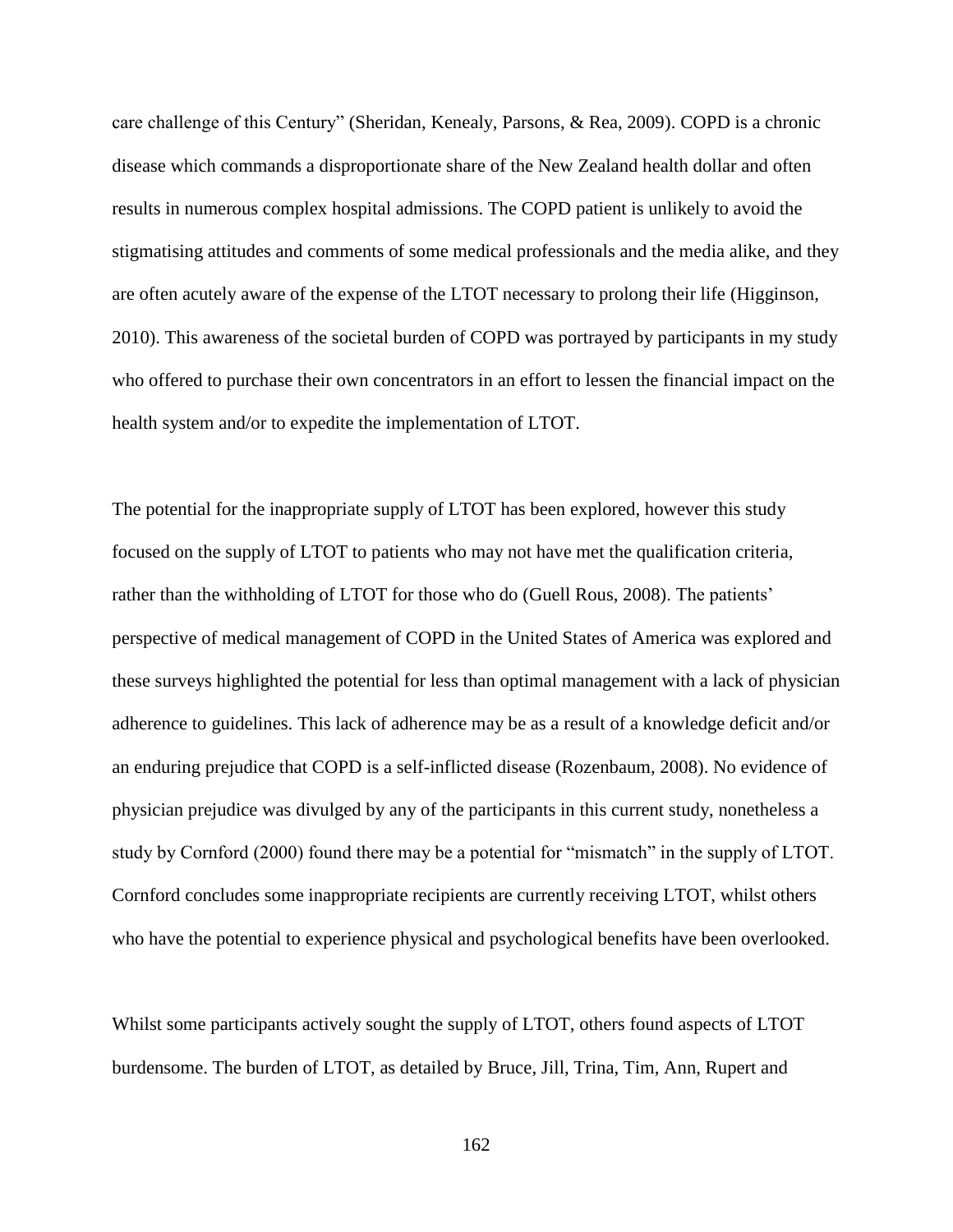Spencer, included the logistic arrangements necessary for managing LTOT and the noise generated by the concentrator. A study by Kampelmacher et al. (1998) highlighted the increased incidence of patient discontent around the use of LTOT. These authors found the majority of complaints were regarding the necessity to utilise a concentrator device to deliver LTOT. The authors highlight that use of a concentrator is associated with more problems than the use of oxygen cylinders. One ought to temper this statement with the admission that in most previous studies the complaints of LTOT patients have not been explored. Although the study by Kampelmacher et al. was undertaken thirteen years ago it possesses relevance to current practices and technologies. Since 1998 there have been few major technological advances to improve the delivery and acceptability of LTOT (Cornford, 2000). Kampelmacher et al's. findings are congruent with the findings in this current study in which nearly all the participant complaints centred on the oxygen concentrator unit. Participants expressed concerns about its size and weight which limit portability and in turn the participant's ability to be socially and independently mobile.

The participants' ability to undertake national, and particularly international, travel is described as limited and made more difficult by LTOT, which limits the individual's ability to be independently mobile. A small minority of this study's participants expressed a desire to travel with Shelly and Andy wishing to undertake overseas travel. Guidelines suggest airline travel is possible for those COPD patients on LTOT, still most will require supplemental oxygenation in flight and flying should not be undertaken unless the patient is in a stable phase of their disease and meets certain criteria (American Thoracic Society & European Respiratory Society, 2004; National Institute for Clinical Excellence, 2004; The Australian Lung Foundation and The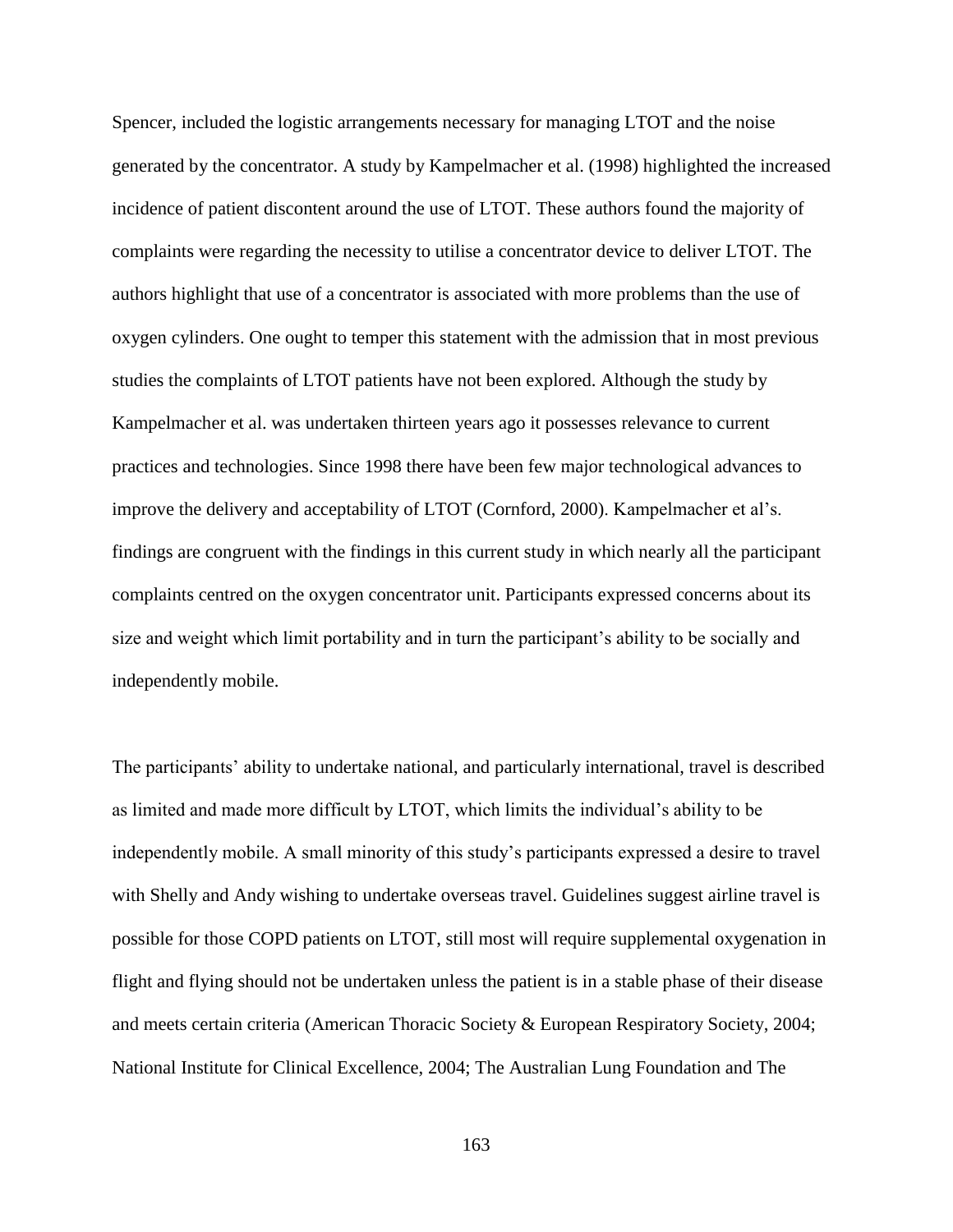Thoracic Society of Australia and New Zealand, 2009). Rozenbaum (2008) believes the use of LTOT, whilst in aircraft, is deserving of greater attention in the hope that this information may encourage more LTOT recipients to enjoy the freedom of travel by air.

Within the recipients' home environment the concentrator size, weight and limited portability is an issue. To increase the ability of the LTOT recipient to move relatively unfettered inside their dwelling, a long length of oxygen tubing is attached to the concentrator unit. The potential danger of falling over this trailing oxygen tubing was a concern for Jill. The noise generated by the concentrator was problematic for some of the participants in this current study. The restrictive nature of noisy and cumbersome concentrators was a recurring theme in other studies and necessitated lifestyle changes and alterations to the recipients routine in an effort to lessen the limitations imposed (Cornford, 2000).

Bill, Bruce, Trina, Shelly, Tom, Trevor, Joan and Rupert highlighted the benefits of portable oxygen cylinders as an adjunct in the delivery of LTOT. The participants enjoyed the flexibility and safety provided by the ready access to portable oxygen. Kampelmacher et al. (1998) argue that lightweight liquid oxygen systems may further enhance the ambulant recipient's ability to maintain their mobility and independence. Liquid oxygen systems are not commonly utilised in New Zealand, with no participants in this study using these systems or even appearing to be cognisant of their availability. Despite the enhanced transportability of oxygen cylinders, Andy and Jill refused to be seen in public with portable oxygen. They felt embarrassed by the visibility of their disease and viewed the need to utilise portable oxygen in public as sign of more severe COPD. This embarrassment and poor body image is highlighted in a Japanese study which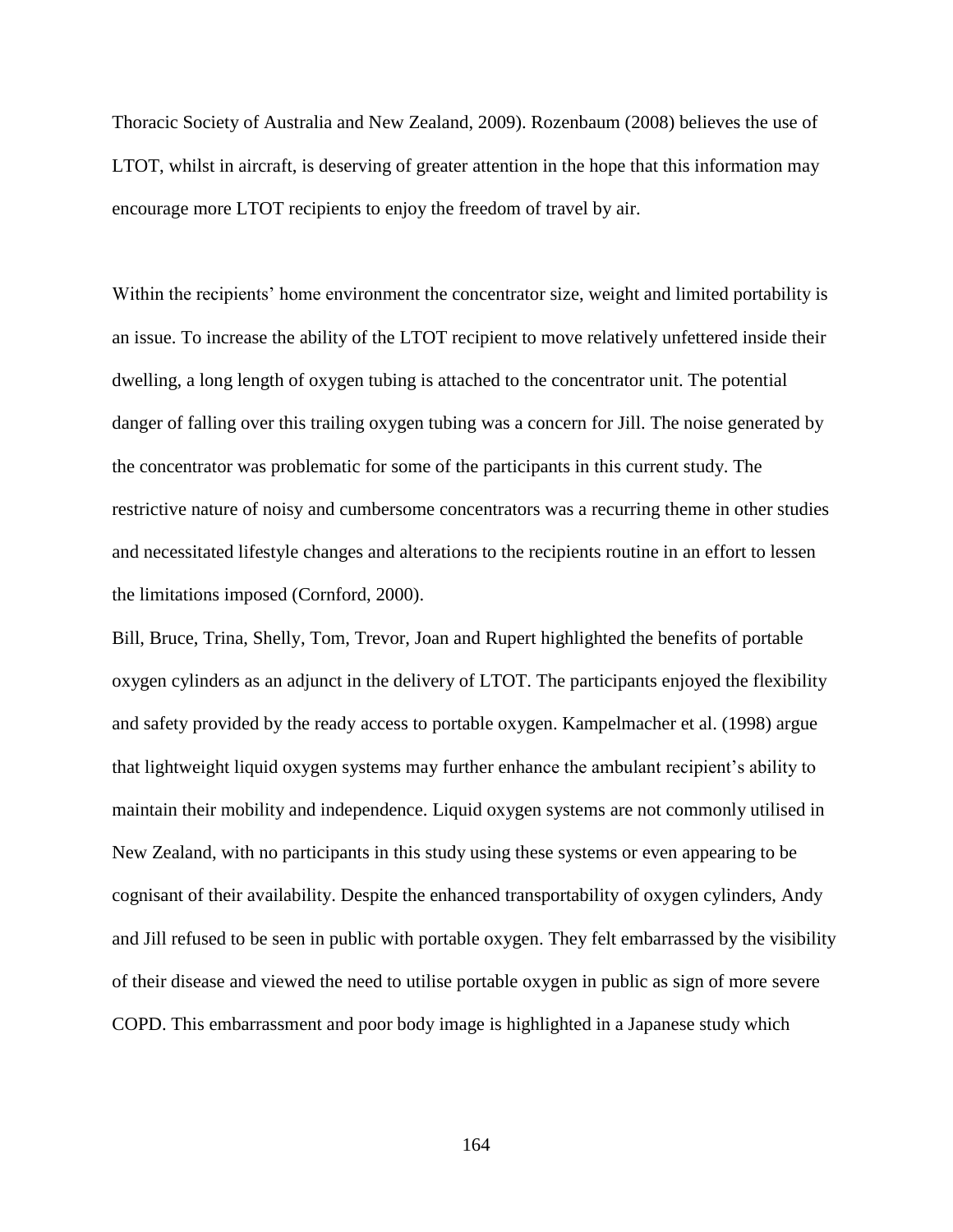argued this reluctance and perceived stigma resulted in increased social isolation and an increased incidence of negative psychological impacts (Doi, 2003).

The inability to perform ADL was highlighted by most of the participants in this study, with showering and dressing the two most difficult and physically demanding activities. All but Jock found the exertion required to complete these tasks overwhelming at times, and most relied on self-administered short-burst oxygen therapy to initiate and complete the desired task. Showering and dressing necessitated a highly planned and orchestrated performance which in most instances took close to one hour to complete. Cornford (2000) discovered LTOT recipients found bathing and shaving two of the most difficult activities and most adapted their oxygenation delivery to suit their needs and to lessen their degree of distress. These "trial and error" practices permitted the recipient to obtain maximal individualised benefits from their LTOT.

Despite maximal benefits from LTOT, Andy, Jill, Trina, Tim and Rupert required some form of support, either formal or informal, to enable them to shower and dress. The remaining participants managed through ritualised processes to complete the desired task without additional supports. In some cases support was provided by family members who assumed the role of care givers. The husband of one elderly participant had taken on the role of a personal care giver providing assistance to bathe and dress. This reliance on family members for personal care support and assistance does not appear to be unique to New Zealand. A study undertaken in Ireland highlighted the variability in access to formal support services for COPD patients. Inconsistencies in patient access to support services necessitated increased inputs by close family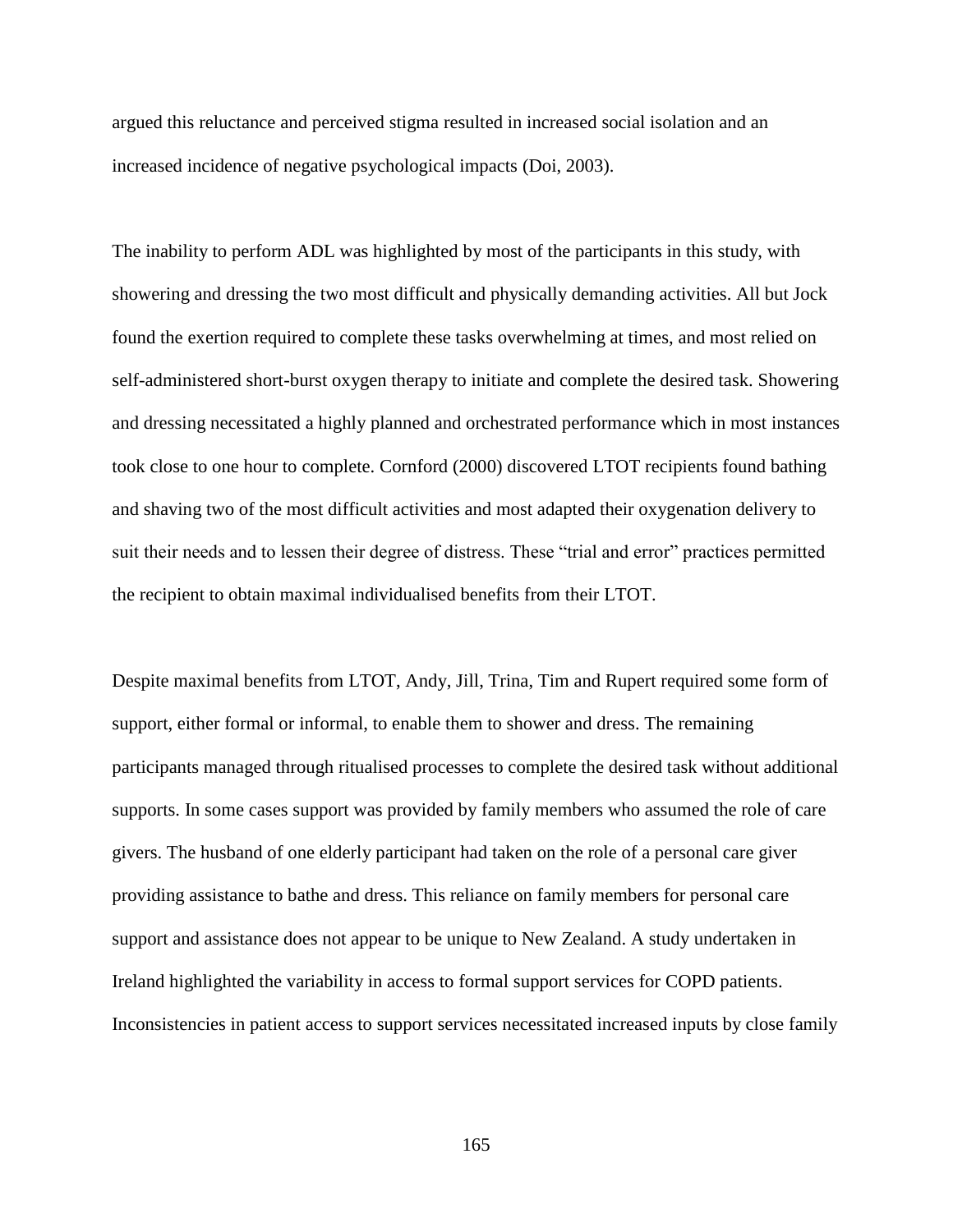members, which in turn had the potential to increase levels of stress and detrimentally alter the dynamics of interpersonal relationships (Hasson, et al., 2008).

Self-management and enhanced independence is encouraged by the use of written action plans which guide the patient and significant others through a step wise system detailing medications, symptom alerts and the appropriate actions to take at each step. The value of self-management strategies, including action plans, has been highlighted by several COPD guidelines and several studies, with self-management of acute exacerbations deemed of utmost importance. Literature argues that those persons at risk of acute exacerbations should have a plan detailing the signs and symptoms which necessitate commencement of pharmacotherapeutics to lessen the severity of the exacerbation and thus the need for hospitalisation (National Institute for Clinical Excellence, 2004; The Australian Lung Foundation and The Thoracic Society of Australia and New Zealand, 2009).

Of the 14 participants only Bill, Bruce, Andy, Tim and Shelly described the use of action plans to guide their self-management and/or to guide the commencement of pharmacotherapeutics in instances of acute exacerbations. Andy described his reticence to commence the antibiotics and/or steroids, as detailed in the action plan. A study by Sridhar, Taylor, Dawson, Roberts and Partridge (2008) found a nurse initiated self-management plan was successful in encouraging patients to initiate the antibiotics and steroids detailed on their plans, resulting in a decreased incidence of mortality. Of the action plans currently utilised by the participants, none detailed the duration and literage of oxygen therapy. Bill and Tim appeared to have no knowledge of their oxygen prescription and as a result Tim described using his LTOT in "fits and starts". Improved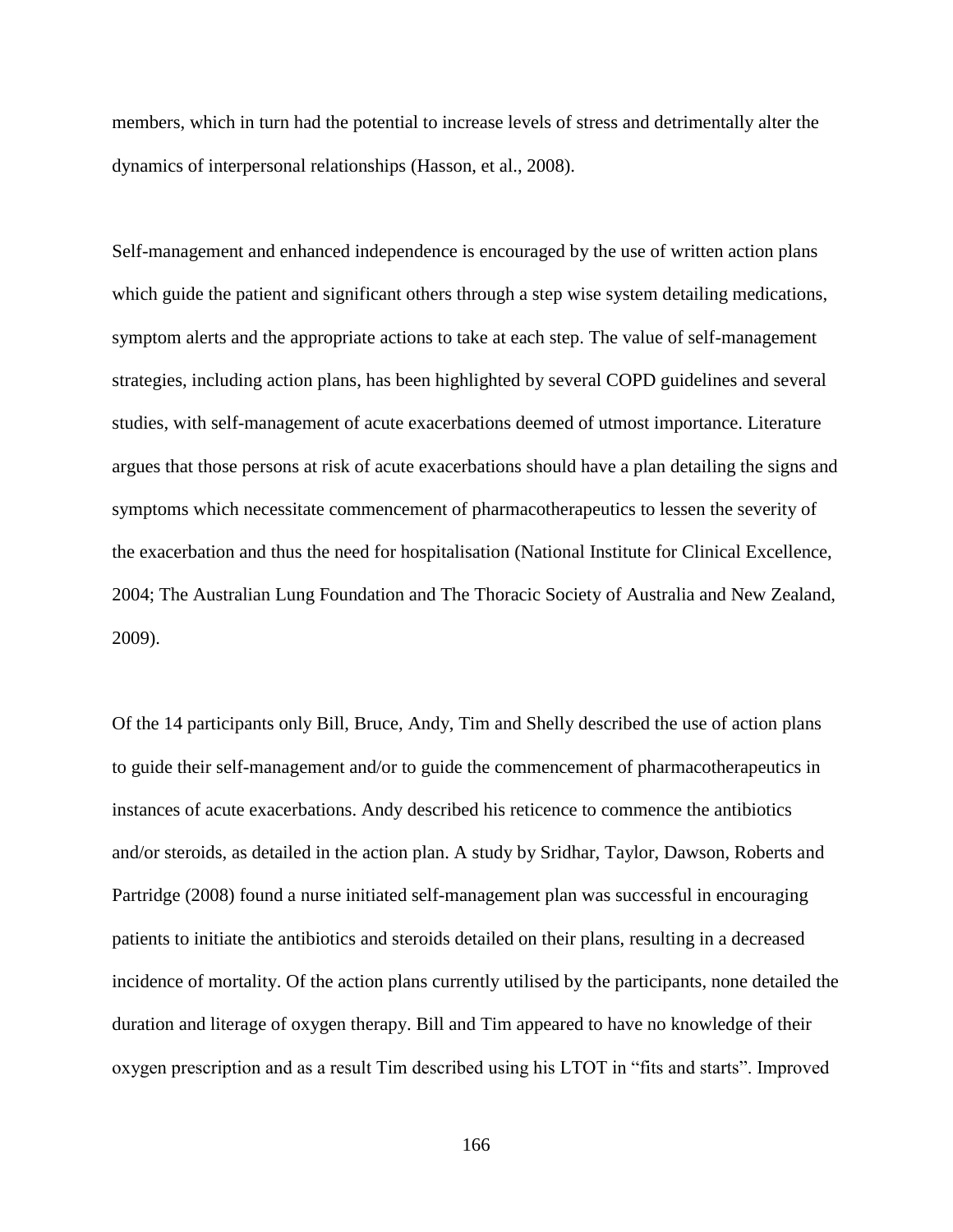patient education on the use of LTOT, including how and when to use it, was highlighted in a study of 25 patients recently discharged from hospital. The patients highlighted the value of individualised self-management plans including advice on how and when to seek medical advice and attention (Gruffydd-Jones, Langley-Johnson, Dyer, Badlan, & Ward, 2007).

Action plans form an important aspect of self-management, however to continue to receive maximum therapeutic benefits from LTOT the recipients' response to therapy requires continued monitoring and ongoing assessment by medical professionals. Prior to implementation of LTOT criteria need to be met, namely ABG measurement and spirometry, on which to base the LTOT prescription and on which to assess therapeutic benefit. The use of spirometry, in conjunction with ABG analysis, is considered the most informative measurement of the individual's disease severity and type. Both forms of measurement provide information which cannot be obtained by one form of testing in isolation (Shibel & Moser, 1970). Spirometry is considered the gold standard form of measurement and is employed to formally diagnose COPD. COPD exhibits evidence of airflow restriction which is not fully reversible and spirometry should be undertaken to provide diagnosis, assessment and enable ongoing monitoring (The Australian Lung Foundation and The Thoracic Society of Australia and New Zealand, 2009).

In a study by Barr et al. (2005) the use of spirometry as a diagnostic procedure was reportedly common practice amongst the majority of doctors within secondary care settings. There is a drive to encourage more frequent adoption of spirometry within general practice. The use of spirometry in general practice is encouraged in an effort to maximise the rate of early detection and diagnosis of COPD, thus enabling earlier intervention (American Thoracic Society &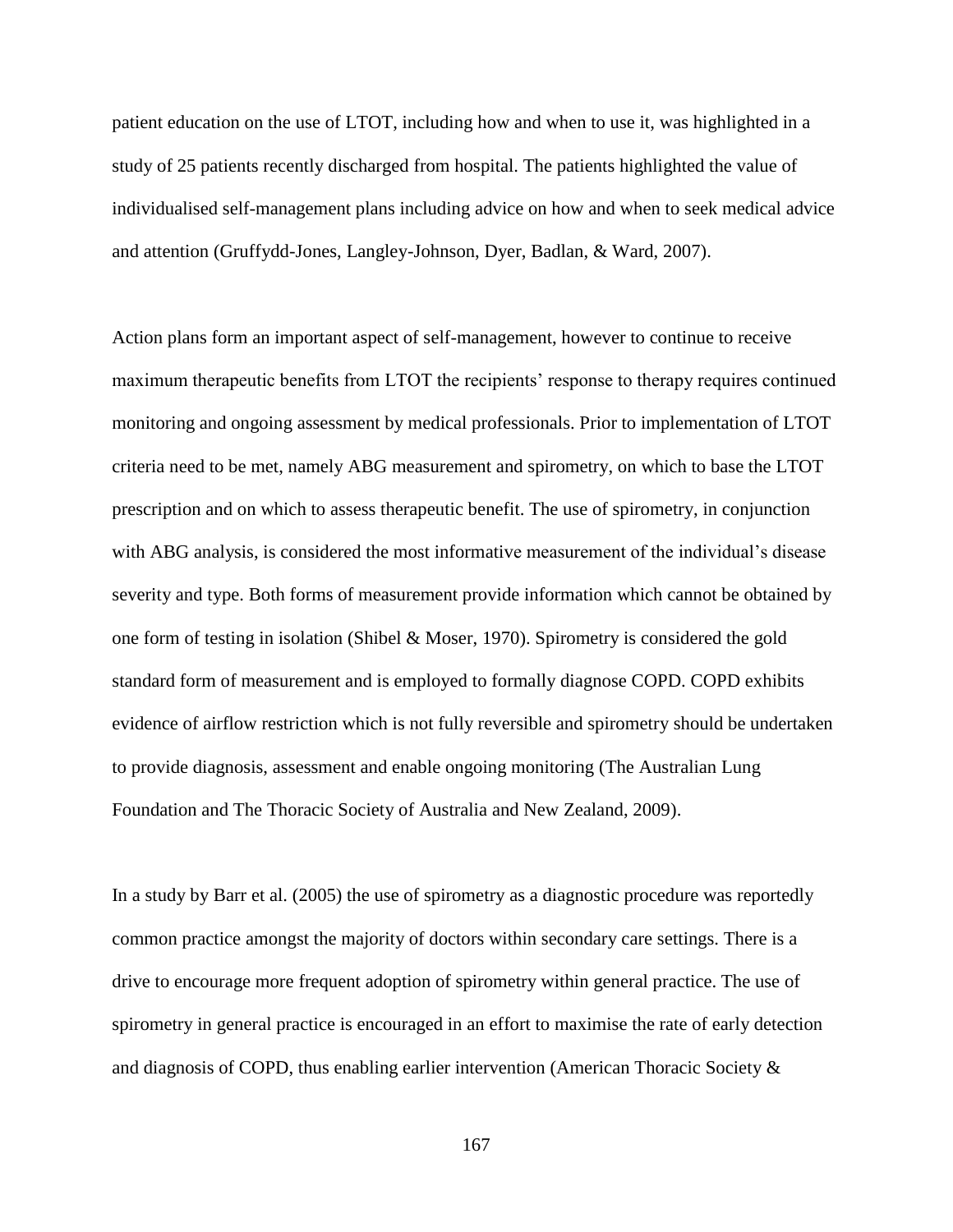European Respiratory Society, 2004). Despite the importance placed on spirometry in primary care settings, none of the participants in this current study described spirometric assessment within a general practice or primary setting. All but Shelly had received spirometry, on more than one occasion, within secondary level institutions and the majority of participants remained unfazed and non-committal regarding the assessment.

The lack of emotion regarding spirometry is in direct contrast to the participant's descriptions of their experiences of ABG sampling. All of the participants expressed their absolute dislike and fear of ABG sampling, exemplified by the use of strong language to emphasize their abhorrence of the procedure. Despite an in-depth search of the literature, studies elucidating the patient's experience of ABG sampling are sparse. A study undertaken by Crawford (2004) found that prior to her study patients' experiences had not been explored. Crawford explored the experiences of 41 patients who were on LTOT and discovered that for the majority of the participants the ABG test had left a negative and indelible mark in their memory. Over half the patients reported moderate to severe levels of pain and discomfort and over half reported three or more attempts to obtain the necessary sample. These findings are congruent with the findings in this current study. Participants highlighted the pain and bruising associated with the procedure and described the negative impacts (physical and psychological) when the person performing the procedure was less than proficient and made multiple attempts to obtain the required sample.

The participants found the use of a local anaesthetic injected into the surrounding tissue prior to the procedure alleviated the discomfort experienced, to varying degrees. All the participants who previously had local anaesthesia administered prior to ABG sampling were adamant regarding its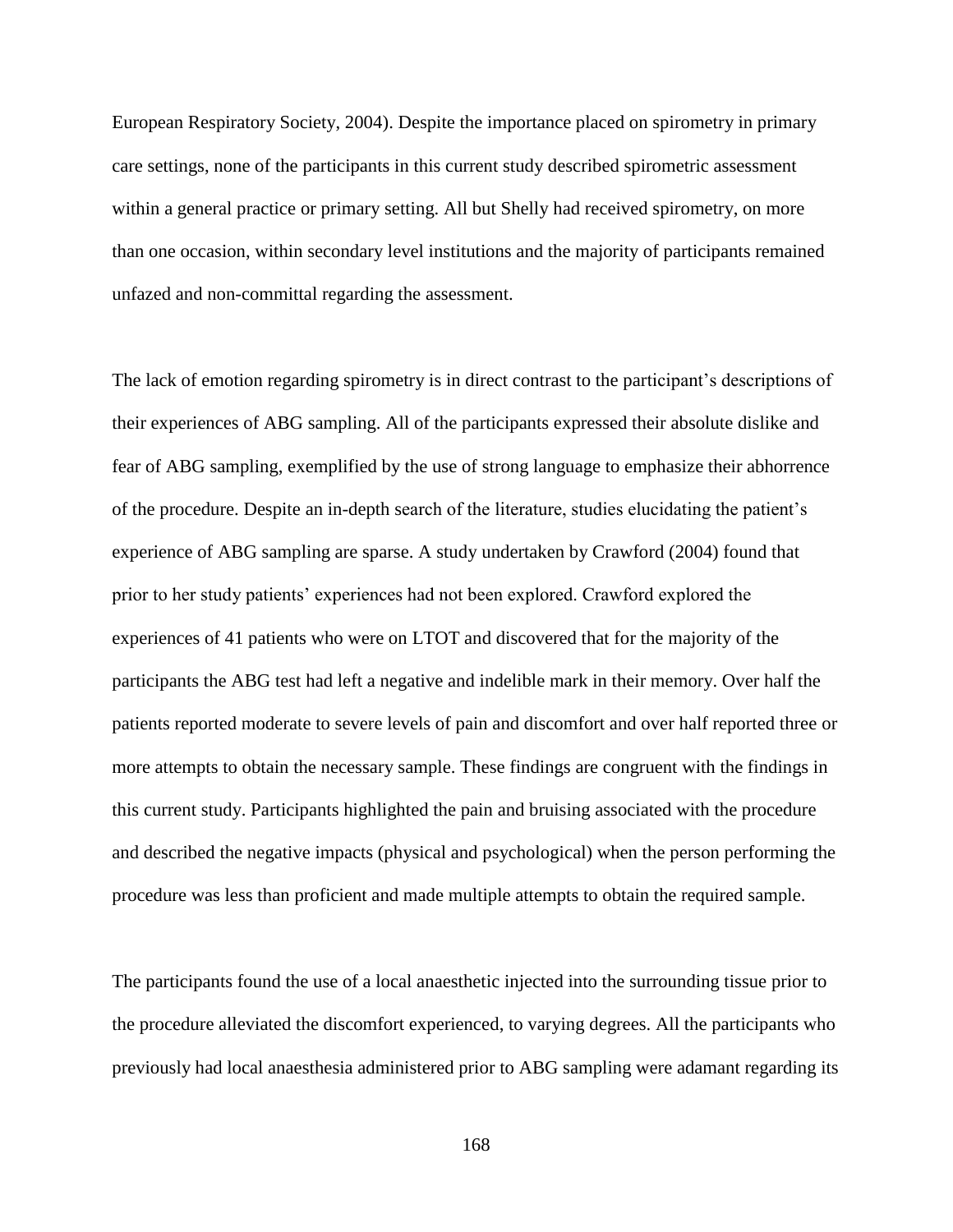continued use. The use of local anaesthesia appeared to be dependent on the patient's locality with patients from one region describing its use on a regular basis whilst others made no mention of any awareness or previous experience of local anaesthesia. These findings are similar to the study by Crawford (2004) who found only 5% of patients could recall the use of local anaesthesia and of this 5% all considered it effective to some degree. The use of local anaesthesia preceding arterial sampling is recommended by several studies (Dar, et al., 1995; Hudson, Dukes, & Reilly, 2006; Sado & Deakin, 2005).

The majority of the participants expressed concern that another method of measuring the parameters obtained from ABG sampling was not being utilised. Participants expressed the desire for an easier, less painful, means by which to measure their blood gases. Dar et al. (1995) found that due to the dread of arterial puncture some patients were avoiding presenting in acute exacerbations, resulting in an increased risk of morbidity and mortality. Researchers have been exploring the possibility of obtaining accurate measurements via less invasive and less painful arterialised earlobe sampling, however debate persists. A study of 40 patients revealed accurate correlations between earlobe and ABG sampling and recommended an increased uptake of this procedure (Pitkin, et al., 1994). In contrast, Yildizdas and colleague's study (undertaken in Turkey) does not consider capillary blood gas, or venous blood gas, accurately reflect the patients  $PO<sub>2</sub>$  (as measured by arterial methods) and hence do not recommend its substitution. Yildizdas, et al., employed a paediatric sample population so the findings should be viewed in this light (Yildizdas, et al., 2004). No participants reported any experiences of alternative sampling methods to assess their parameters, although all expressed a desire to experience an alternative, less traumatic technique.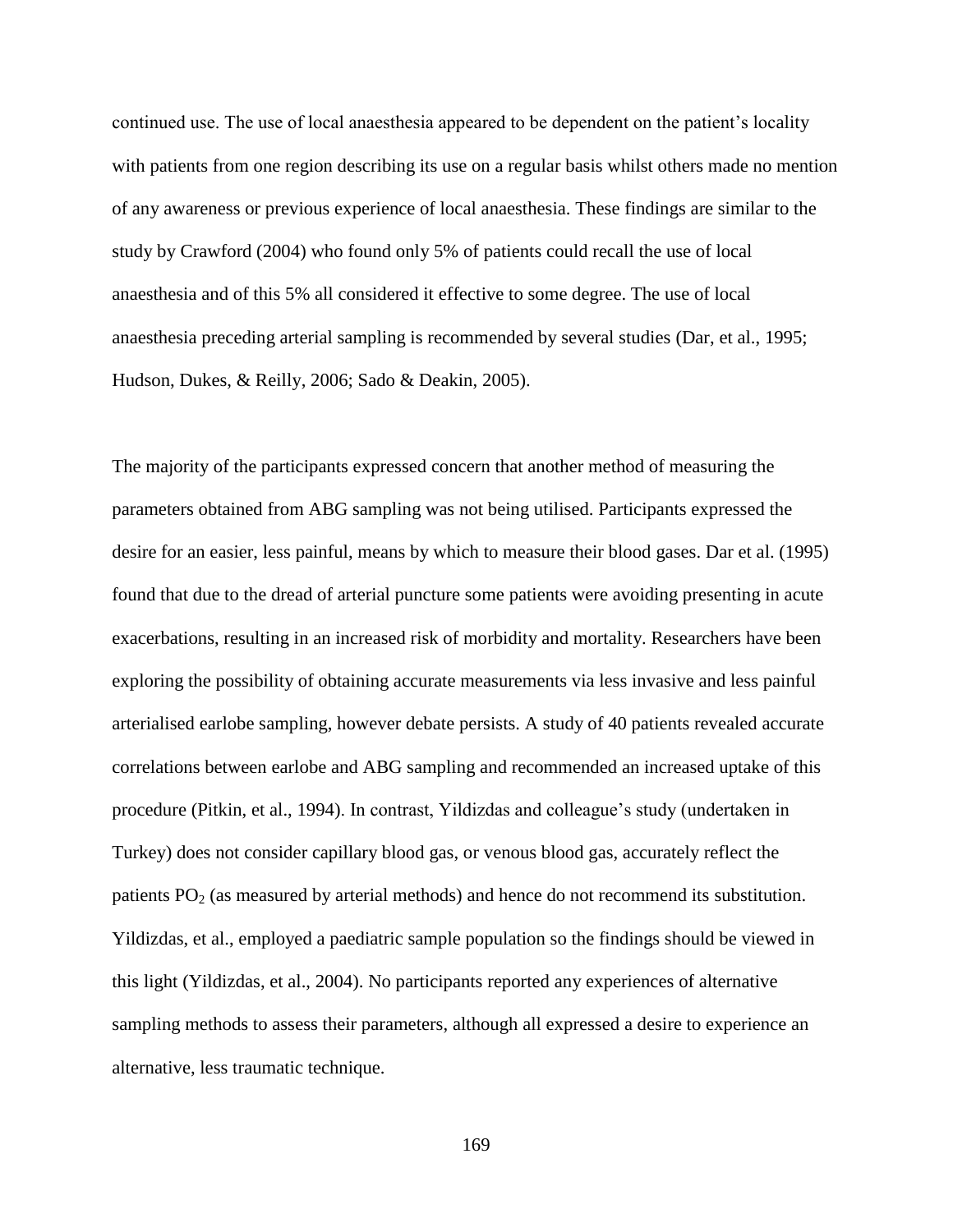Lack of adherence to medical directives is evident in non-compliance to LTOT prescriptions. Only Trina, Ann and Spencer adhered strictly to their LTOT prescriptions. Kampelmacher et al. (1998) state the reasons for non-compliance to the prescription include, in some instances, fear of dependence and/or addiction to LTOT. In their study of 528 patients, approximately 20% of the respondents reported they did not adhere to their prescription due to difficulties with managing the aspects of their daily treatment, a perception of physical wellbeing (including an absence of breathlessness) and a fear of dependency. Males were more likely to be non-compliant and were more commonly non-compliant as a result of embarrassment regarding the increased visibility of their disease. In this current study embarrassment, particularly for the male participants, was identified and impacted negatively on adherence to LTOT prescription. The most obvious precursor to non-adherence appeared to be the participants' efforts to reduce the overall impact on socialisation, mobility and enjoyment of life. Participants adjusted their LTOT schedule to fit into their lives and to cause the least possible disruption to daily living. Most of participants also found the length of time on oxygen problematic and restricting and most participants used their LTOT whilst asleep to minimise its limitations. Fear of dependency was cursorily mentioned by Andy who could not rationalise 16 hours on LTOT if physical benefits could be achieved in less time. Only a few of the participants adhered strictly to their LTOT prescription with the majority under-utilising their LTOT to the degree that its therapeutic value was potentially lessened.

Adherence to LTOT prescription remains problematic for some patients particularly for those who do not consider their LTOT has provided their expected subjective benefits. A minority of participants spoke of a lack of improvement in their breathing and wondered if their LTOT was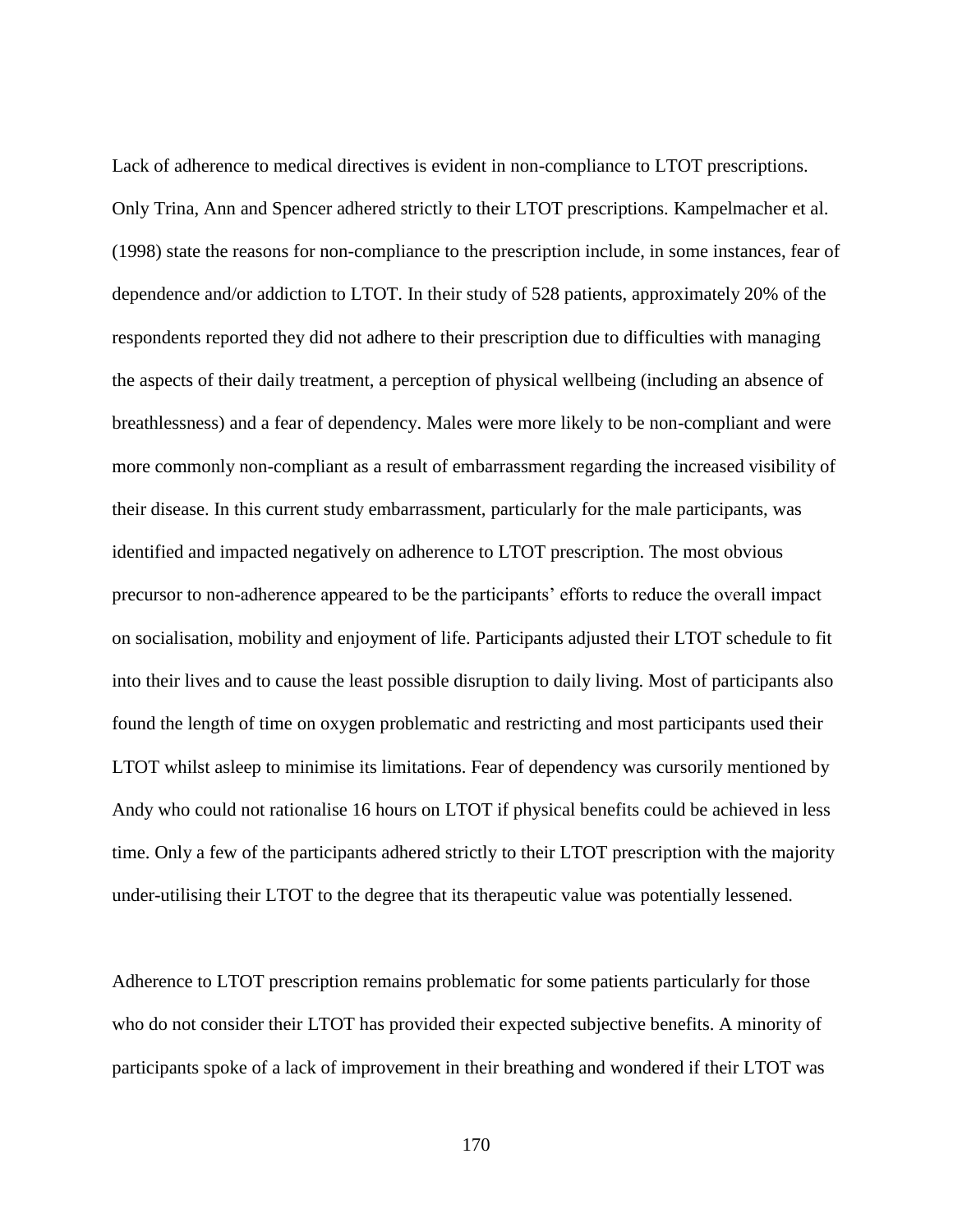effective or if their disease had worsened (Robinson, 2005). In this study findings are similar to those highlighted by Robinson. The subjective perception of physical benefits, particularly the relief of breathlessness, encourages the participant to adhere more closely to their LTOT prescription.

#### **5.4 The COPD journey**

Adherence to LTOT prescription has the potential to be enhanced with patient education and most participants expressed a desire for greater knowledge on several aspects of LTOT and COPD. The need for patient education is highlighted in several global guidelines and education is deemed an important aspect to promote adherence to treatment regimes and to enhance the patient's ability and interest in self-management (American Thoracic Society & European Respiratory Society, 2004; Global Initiative for Chronic Obstructive Lung Disease, 2006; National Institute for Clinical Excellence, 2004). Literature found that in some instances, patients had been offered up to three different names for their signs and symptoms, resulting in confusion and some degree of trepidation regarding the expected outcomes and disease trajectory (Scullion, 2008).

Scullion's (2008) findings exhibit congruity with those in this study. Participants appeared to possess little, if any, accurate information regarding their disease. Most were not certain of the meaning of the term COPD and Shelly thought the acronym stood for croup. Participants most often associated COPD with scarring, dyspnoea and emphysema however, in most cases they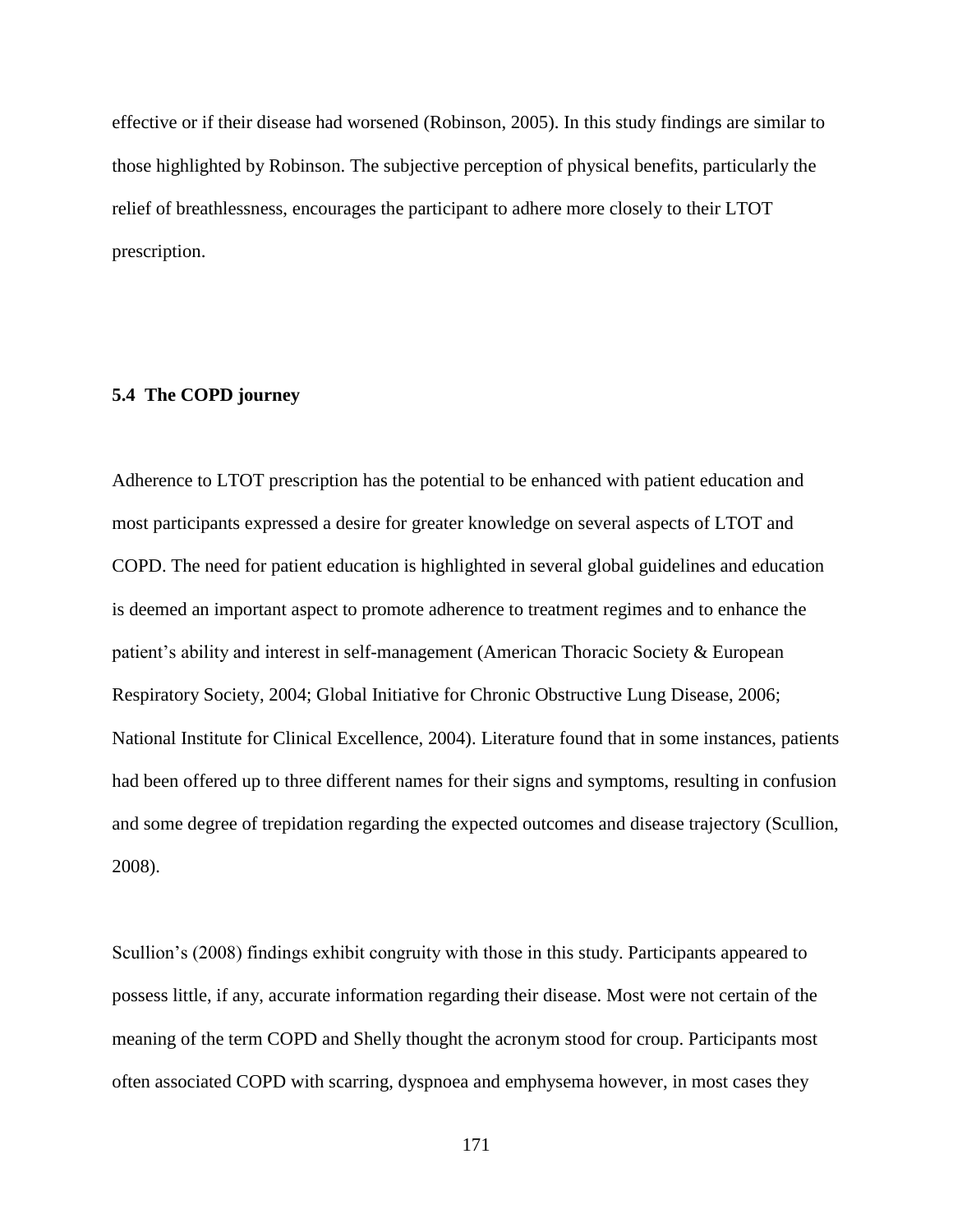had not received an official diagnosis. Scullion found up to 83% of COPD patients remain unaware of their diagnosis after the initial consultation and recommend further education to limit confusion and enhance patient understanding.

A degree of confusion and a lack of patient understanding regarding  $CO<sub>2</sub>$  appear evident. The COPD patient's knowledge of  $CO<sub>2</sub>$  retention and its potential dangers appears to be a sparsely researched area. Despite an extensive literature search there appears to be a dearth of studies which focus on the patient's awareness of  $CO<sub>2</sub>$  and its potential for associated health issues for those at risk. The studies reviewed appear to focus on the COPD patient's general knowledge rather than knowledge in specific areas. In this current study, only Tim and Tom exhibited any knowledge of the risks of  $CO<sub>2</sub>$  and one participant expressed genuine surprise that overoxygenation had the potential to be dangerous for certain individuals. Bill gained knowledge of his propensity to  $CO<sub>2</sub>$  retention by overhearing a conversation between medical professionals, yet he has never received any information personally. Given that patients with moderate to severe COPD often experience increasing incidences of acute exacerbations (often requiring emergency oxygenation), it would appear pertinent that at risk patients have some knowledge so they may alert attending medical personnel. A study undertaken in an accident and emergency setting explored emergency nurses' knowledge of oxygen administration in acute exacerbations of COPD. The findings report that in some instances nurses fail to recognise the risks of  $CO<sub>2</sub>$ retention and the authors suggest maximising both the nurses and patients knowledge would greatly assist in ensuring the judicious use of oxygenation (Small & Barsby, 2000).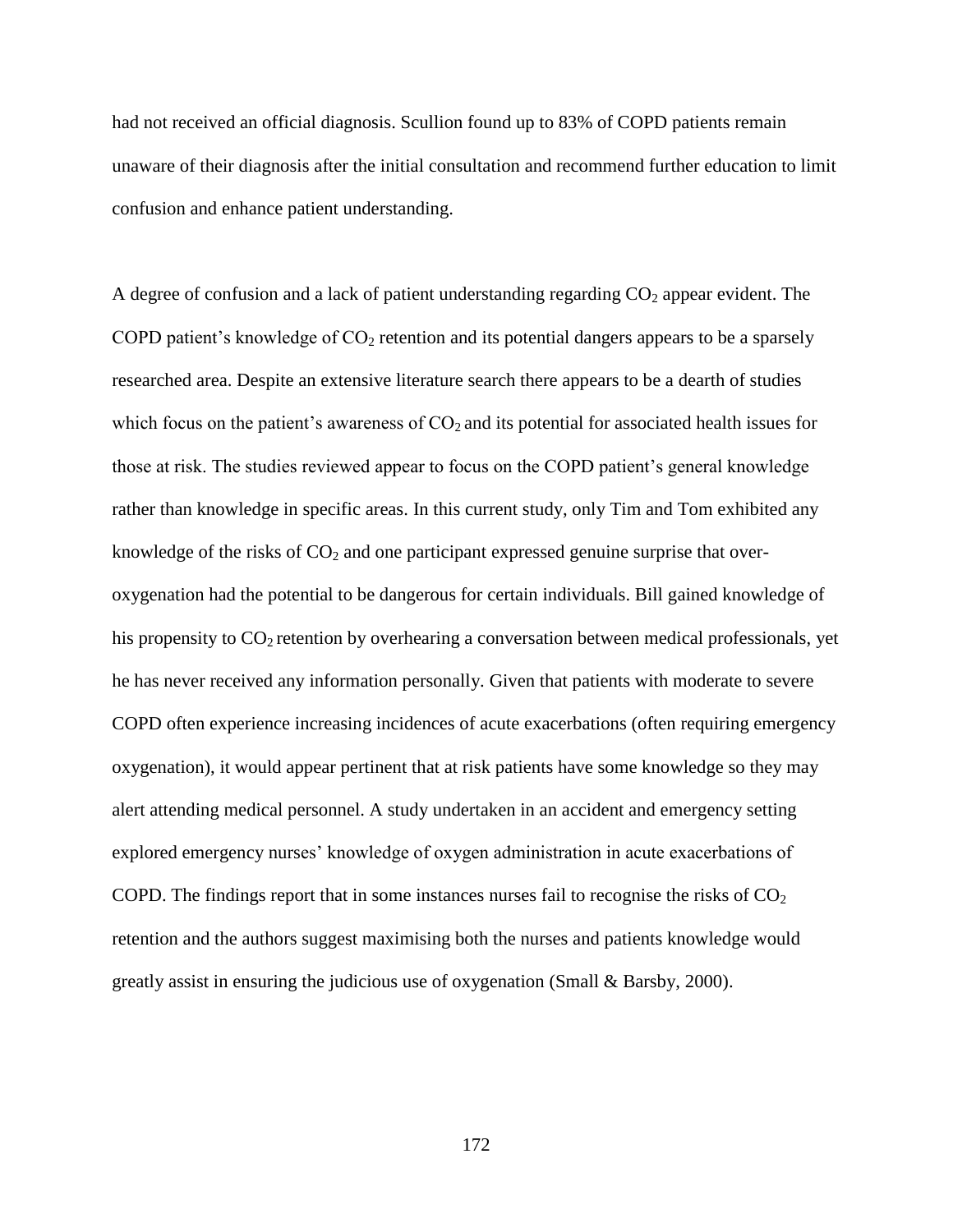Booth et al. (2004) argue individualised assessment is essential to ensure each patient's oxygen therapy is optimal and within parameters considered safe. There is some evidence that for two participants in this current study delineation of parameters (to reduce the risk of  $CO<sub>2</sub>$  retention) may have been addressed to some degree. Bruce stated he was concerned about the high level of oxygen he was receiving during an ambulance transport, whilst Tom was aware to keep within his prescribed oxygen parameters due to his "knife edge" precariousness.

Whilst medical personnel provided one avenue of support for the participants in this study, several providers of formal and informal supports were frequently relied on. The participants highlighted their perception of the interplay of professional and lay people necessary to ensure they were able to continue to live within their chosen community and own home. Neighbours and friends were often employed to provide transport and in some instances acted as care givers, whilst assisting with the participant's oxygen supply. Leidy and Traver (1996) found daily life with COPD requires a degree of social resourcefulness and adaptation to find a means by which to continue living within the confines of the disease. To achieve this balance and maximise their social wellbeing and functioning, the individual may enlist the support of family, friends and the wider community. This degree of reliance on others for support has the potential to impact negatively on the individual's psychological wellbeing with an erosion of social roles and decreased self worth (Leidy & Traver, 1996). All of the participants in this current study relied on others for support. All of the participants received some degree of formal support, however in some instances this support consisted of a six monthly visit from the respiratory nurse educator.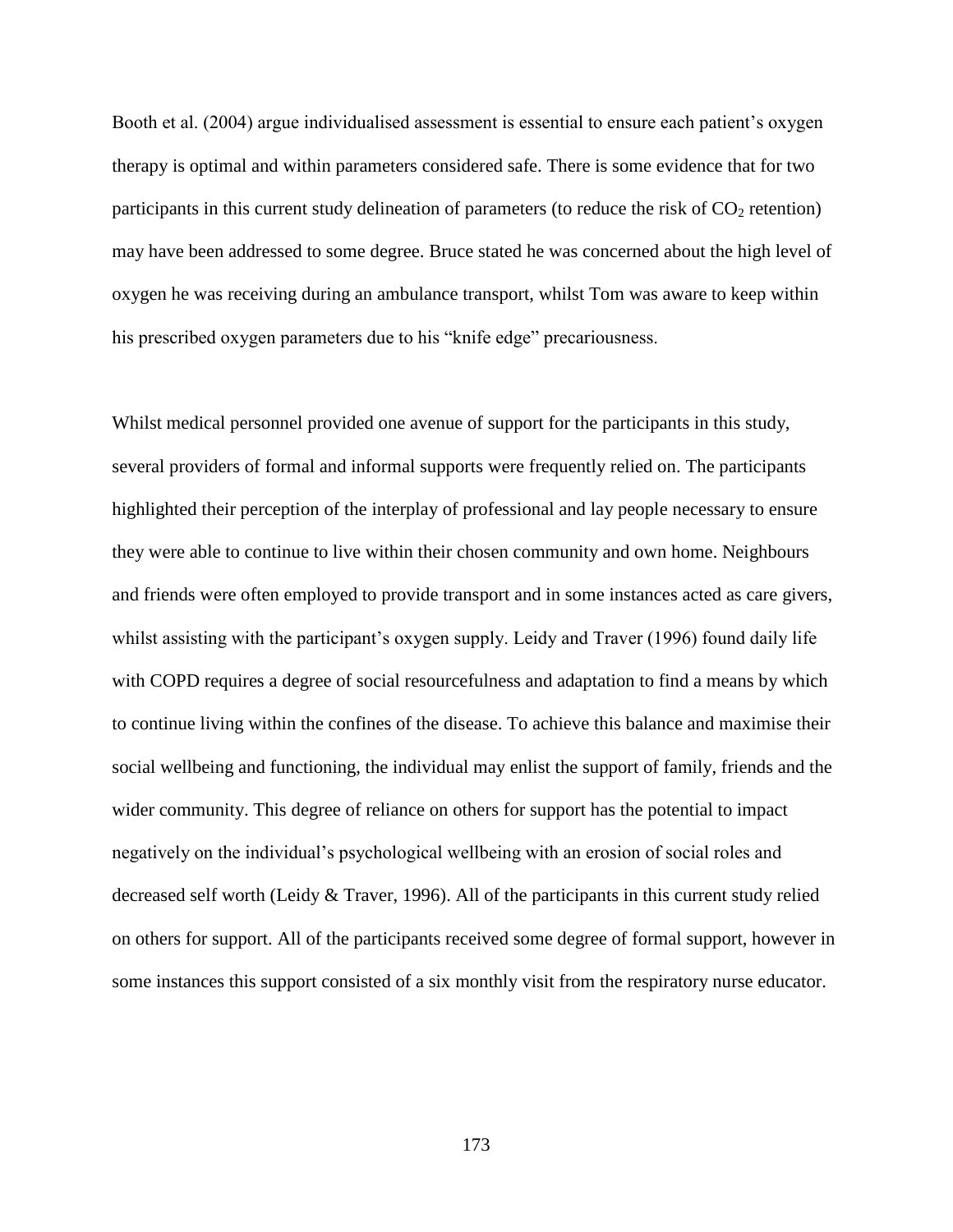Formal supports were overwhelmingly provided in the community by nurses and all but one of the participants in this current study were complimentary regarding the support and services they had previously received and continued to receive. Despite the high level of participant satisfaction identified in this study, a previous study which compared the formal supports offered to patients with end-stage COPD with those received by patients with cancer, uncovered some marked discrepancies. Patients with COPD received sporadic, uncoordinated support which in many cases failed to meet the individual's needs. In contrast, patients with cancer received a comprehensive multidisciplinary wrap-around package which included specialists, nurses, social workers and respite care opportunities (Gore, et al., 2000).

None of the participants interviewed mentioned contact with a social worker however, Jill was under the care of a dietician and Bill was under the auspices of the palliative care team. Joan had utilised two weeks of respite care, yet found the hospital's rural locality invoked a sense of loneliness, as her family lived approximately one hour away. Joan also spoke of the loneliness of living with COPD and suggested more frequent visits by community based nurses would augment her sense of wellbeing. The implementation of a "respiratory health worker" who visited and telephoned patients on a frequent and regular basis was explored by Gore, Brophy and Greenstone (2000) who found that this approach resulted in increased patient satisfaction, increased compliance and reduced mortality. The authors conclude that despite the recommendations of guidelines highlighting the value of "respiratory health workers", their optimal value and role is not yet defined.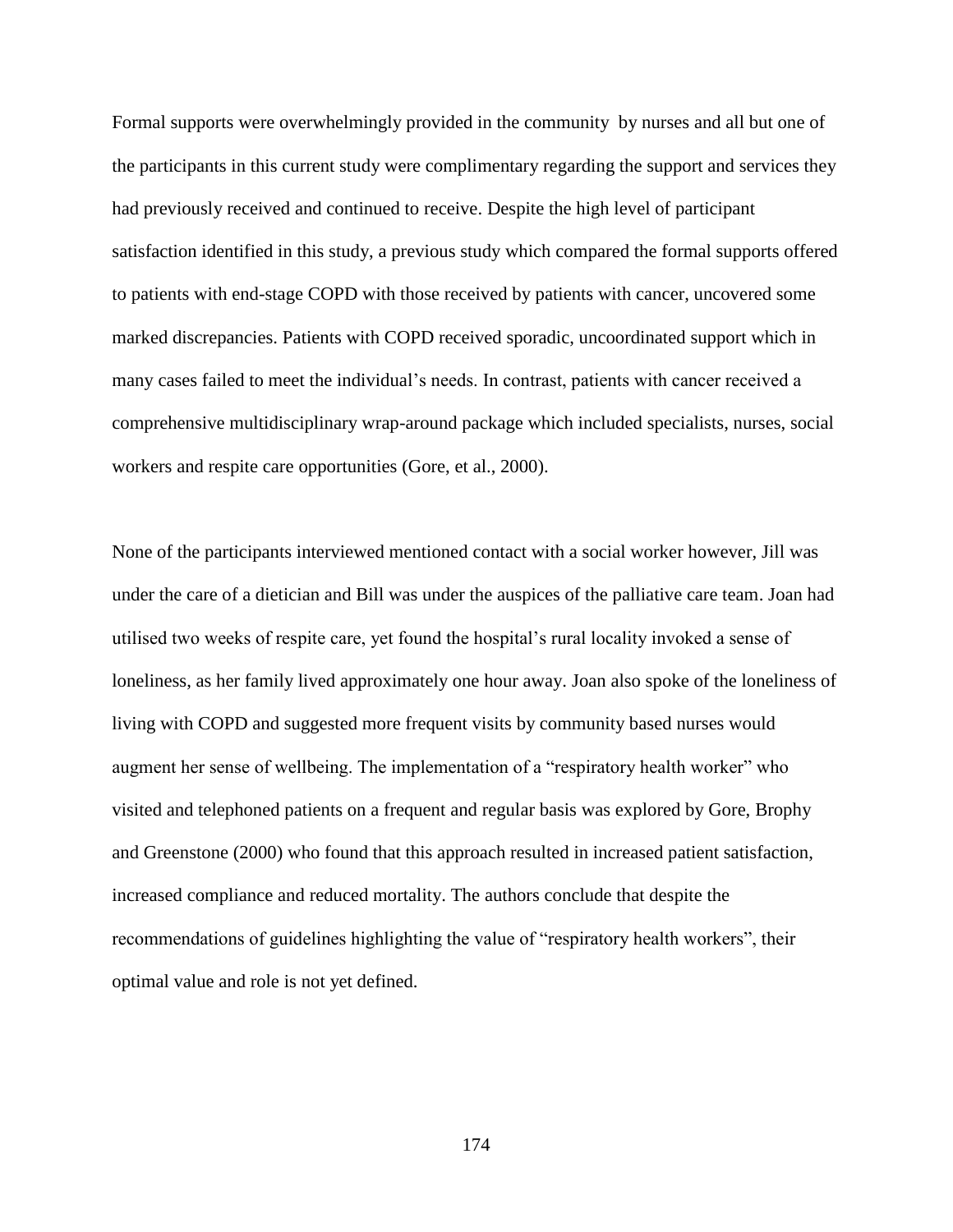COPD rehabilitation is another area which requires additional definition, delineation and further research. There appears to be limited consistency and uniformity as to the content delivered and the target COPD population group to which the programmes are directed. Gore et al. (2000) argue contemporary pulmonary rehabilitation is often directed at the moderate COPD population, with limited focus on those with more severe COPD. The benefits of pulmonary rehabilitation include, increased exercise capacity, increased knowledge, an improvement in quality of life and an enhanced ability to cope. However, due to financial and logistical limitations, the potential beneficiaries of the programmes often exceed enrolment limits and those with more severe COPD appear to lose out.

In this study opinions regarding pulmonary rehabilitation programmes were variable. All but Rupert had previously taken part in rehabilitation programmes, however only Bruce, Andy, Trina, Tim and Tom would attend a second time. The ability to attend a programme was restricted by locality, nevertheless at the time of writing, classes were being developed in regions previously not offering pulmonary rehabilitation. Pulmonary rehabilitation programmes addressed numerous aspects of living with COPD including breathing exercises. Participants were unanimous in their perception of the value of breathing exercises and all continued to utilise these techniques albeit adjusted to suit their individual needs.

Breathing exercises were one of the many techniques and strategies employed by the participants in this study to enhance their ability to cope with their disease. Other coping strategies utilised included avoidance of situations including particular tests, namely peak flow measurement, which they found depressing due to their inability to reach a goal figure. The support and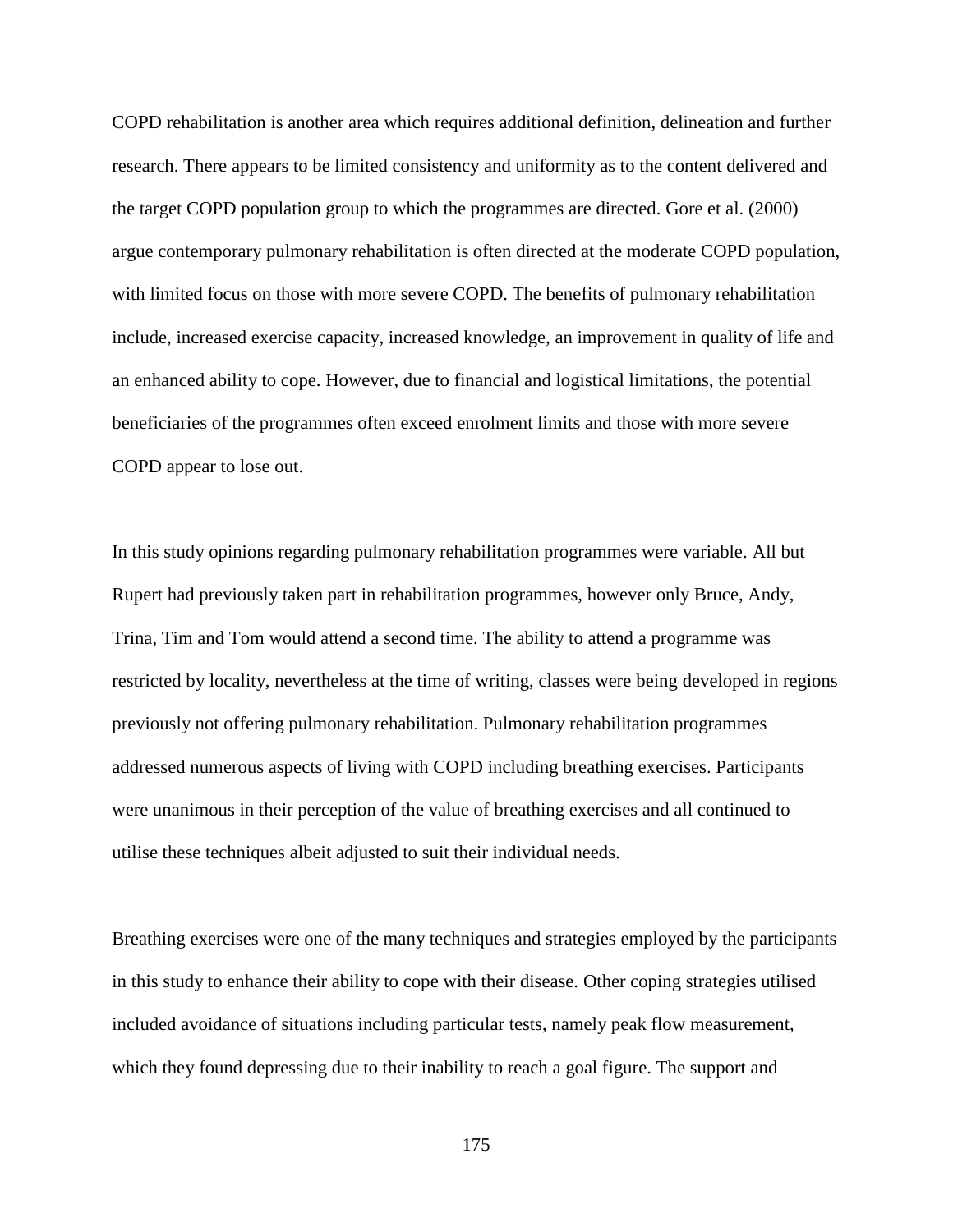encouragement of medical professionals appeared important to most participants and most viewed positive comments, however seemingly insignificant, important in enhancing their ability to cope. The importance of supporting the patient to cope with their disease is highlighted by a New Zealand study of 84 acute admissions to Waikato hospital in 2004. The authors found that 35% of the admissions were as a result of social complications. Social complications consisted of "living alone, poor social support systems, no access to telephone/emergency contact, geographical remoteness and poor access to home-based health care" (Chang, et al., 2007 p. 238).

A degree of reliance on medical professionals was extended by some participants to include assistance from emergency services. For some of the participants coping was enhanced by their ability to rapidly summon help from the ambulance service. The participants viewed the ambulance service as a safety net system providing emergency care in acute exacerbations, emotional support and a backup system in instances of mechanical or electrical breakdowns. The frequent use of emergency services has been previously documented. Barr et al. (2005) found on average COPD patients reported six contacts with general practitioners per annum and over half had required emergency assistance within the last year. A multicentre study undertaken in 2007 suggests whilst the majority of patients with COPD tend to underestimate the severity of their disease, most reported frequent contacts with medical services and the use of emergency services was commonplace (Alvarez-Gutierrez, et al., 2007).

#### **5.5 Feel the panic and breathe anyway (Psychological aspects of COPD)**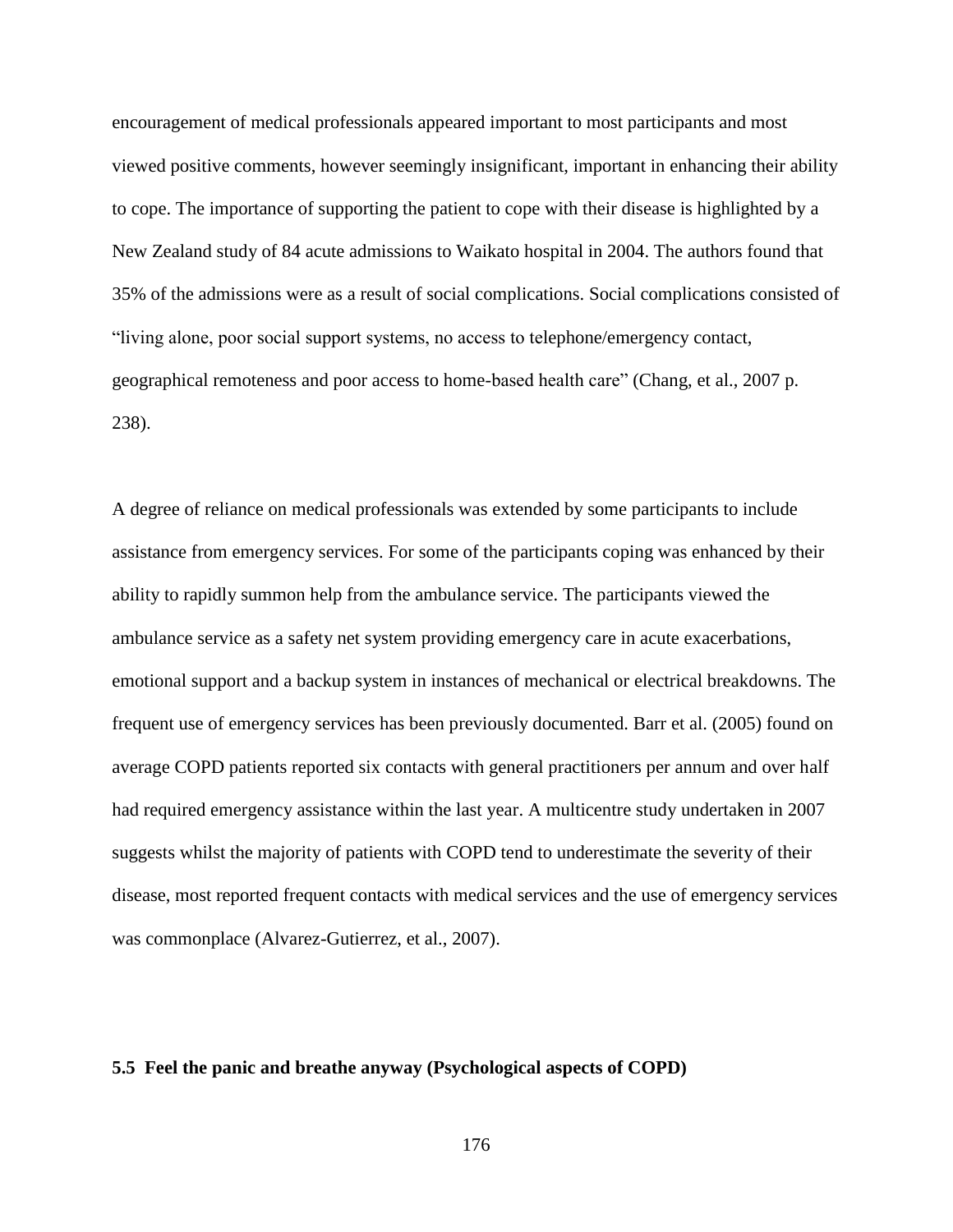Sturesson and Branholm (2000) highlighted the decreased levels of life satisfaction experienced by those patients with COPD and in many instances, their families. The COPD patient's reliance on others to perform ADL, including leisure activities and outings, may have impacted on the findings with the LTOT patients reporting the lowest levels of life satisfaction. This is potentially due to the logistical arrangements and restrictions imposed by the LTOT equipment and portable cylinders. Decreased levels of life satisfaction have implications for patients with COPD who frequently exhibit high levels of depression and anxiety. Participants were able to clearly portray the psychological impacts of their disease. Panic was reported by every participant, with the majority reporting episodes of panic during which they perceived death was inevitable. Panic created a spiralling effect which further exacerbated the participant's degree of dyspnoea, resulting in increased levels of panic. Most of the participants utilised breathing techniques in an attempt to lessen their degree of panic. The technique commonly referred to was "smell the roses and blow out the candles" and involved a gentle inhalation phase with a pursed lip exhalation. Despite an extensive literature search the origins of this technique remain obscure.

A study by Bailey (2004) argues rather than anxiety exacerbating the patient's level of dyspnoea, anxiety may actually occur earlier as a symptom of worsening respiratory function and demands greater recognition as a warning sign. This increased focus on the patients experiences may serve to highlight the role of anxiety in the dyspnoea cycle. Previously held assumptions suggest that anxiety precedes dyspnoea, which in turn exacerbates the patient's level of anxiety. A qualitative study exploring the patient's experiences of dyspnoea and anxiety argues this assumption demands further research and proffers the patient's level of anxiety may in fact be an important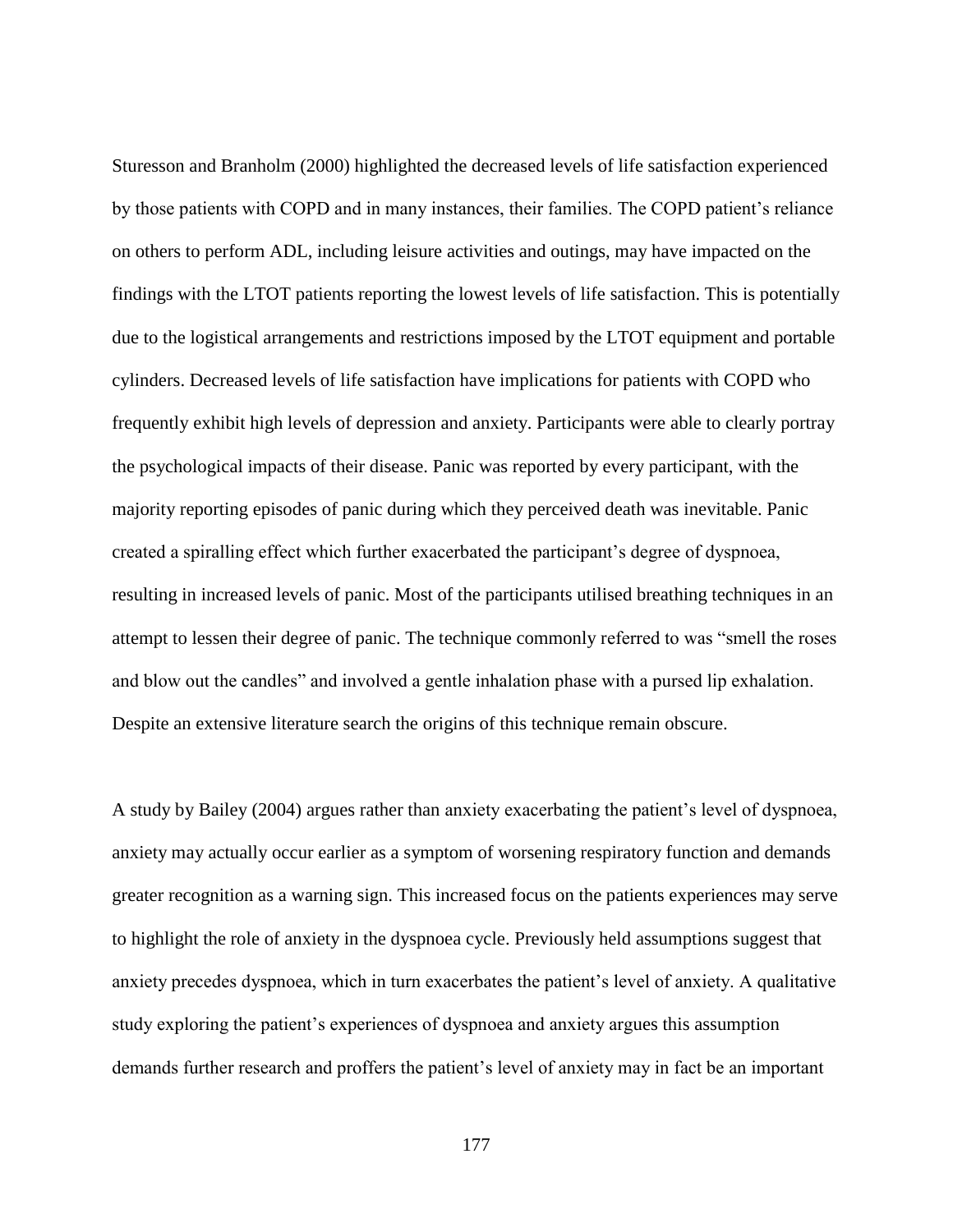symptom of worsening respiratory status. The authors propose a dyspnoea-anxiety-dyspnoea cycle rather than the commonly accepted anxiety-dyspnoea-anxiety cycle and reiterate the importance of attaching greater significance to the subjective reports of the patient (Bailey, 2004).

Several studies have reported on the high incidence and morbidity associated with anxiety and panic within the COPD patient population and many consider the psychological effects of COPD remain unrecognised and undertreated (Bailey, 2004; Doi, 2003; Dowson, et al., 2004; Gruffydd-Jones, et al., 2007; Ring & Danielson, 1997; Robinson, 2005). The psychological impact of COPD is well documented with anxiety and depression considered common and frequently manifesting as feelings of despair and often associated with a lowered opinion of self worth (Barnett, 2005). Gore et al. (2000) argue that despite the ready availability of screening processes and schedules which identify the COPD patient's high incidence of anxiety and depression, a very small percentage of patients receive treatment. The authors conclude this may in some part be due to the belief that the psychological sequelae of chronic disease are inescapable and have the potential to be resistant to pharmacotherapeutic intervention.

Despite their reports of depression, anxiety, worthlessness and frustration, of the 14 participants in this current study, only a few were taking any form of medication to alleviate their symptoms. The majority relied on LTOT in the form of short-burst therapy, rather than medication, to alleviate their panic and breathlessness whilst others enjoyed the company of animals, which they considered highly therapeutic. The high incidence of psychological sequelae of COPD is highlighted by several guidelines and all mention the importance of treating symptoms such as depression and disabling anxiety. Depression is common in chronic disease and the high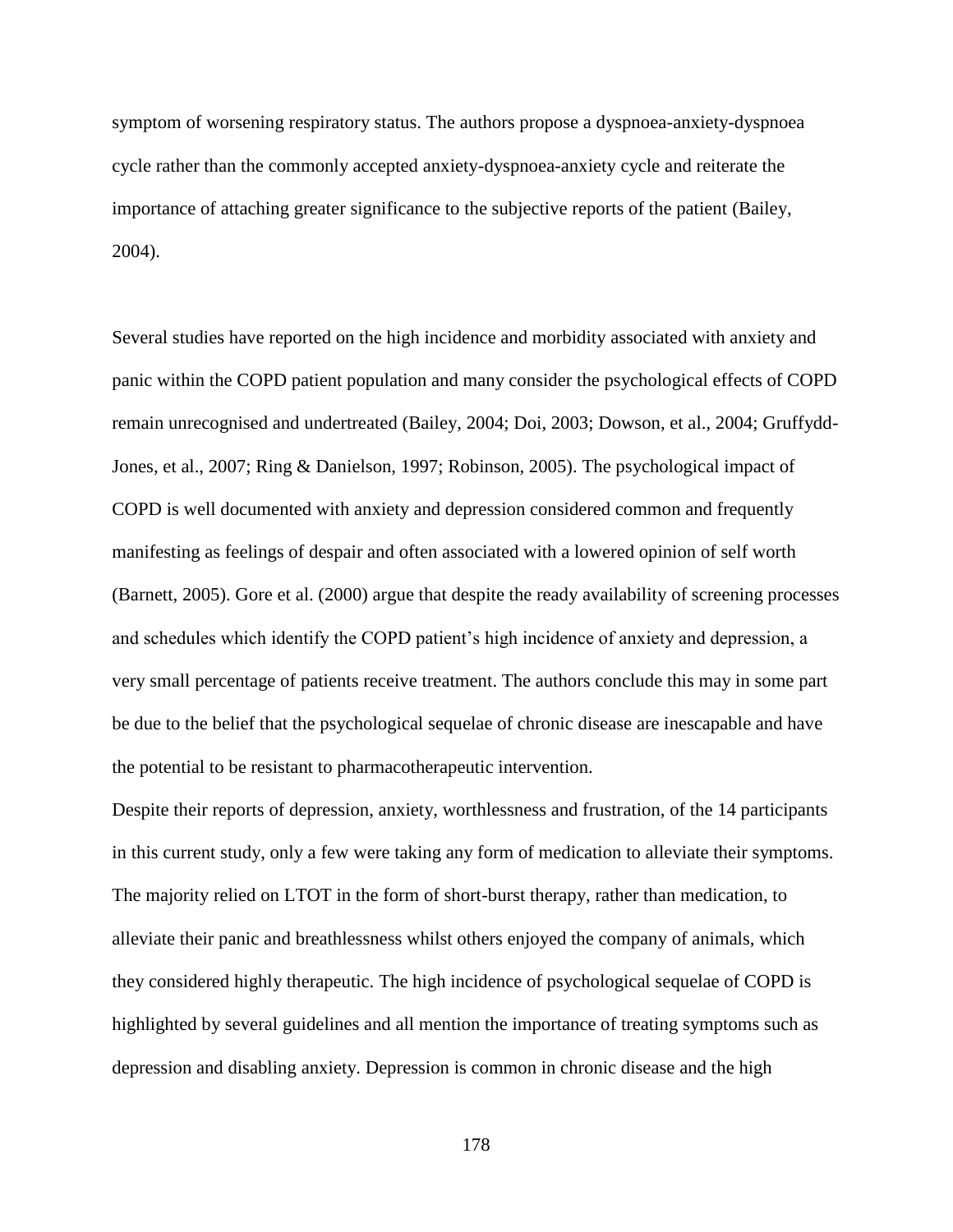prevalence of panic disorders which further exacerbate dyspnoea remain treatment priorities (American Thoracic Society & European Respiratory Society, 2004; Global Initiative for Chronic Obstructive Lung Disease, 2006; National Institute for Clinical Excellence, 2004; The Australian Lung Foundation and The Thoracic Society of Australia and New Zealand, 2009).

Although this study did not actively seek to elucidate the participants' thoughts regarding their end of life and the process of dying, several of the participants touched, albeit briefly, on the subject. Several participants offered unsolicited information and thoughts and Tim and Trevor were open and descriptive regarding their fear and trepidation. Tim had discussed death, as a result of end-stage COPD, with the partner of a recently deceased COPD patient and been vividly informed of the horrific process it had been. Tim had then decided he would no longer seek information as the reality was too terrible to contemplate. Gore et al. (2000) report this denial is common amongst the COPD population. Many of the participants identified a desire for greater information regarding their disease, however very few wished to be offered detailed information regarding the morbid trajectory of their disease as they found the reality distressing.

### **Study limitations**

The current study highlights and describes the views of 14 participants with COPD who volunteered to be interviewed about their experiences of LTOT and its associated monitoring. Within the qualitative paradigm 14 participants is a sufficient number by which to achieve richness of data, with an ultimate aim of elucidating the area of interest (LoBiondo-Wood  $\&$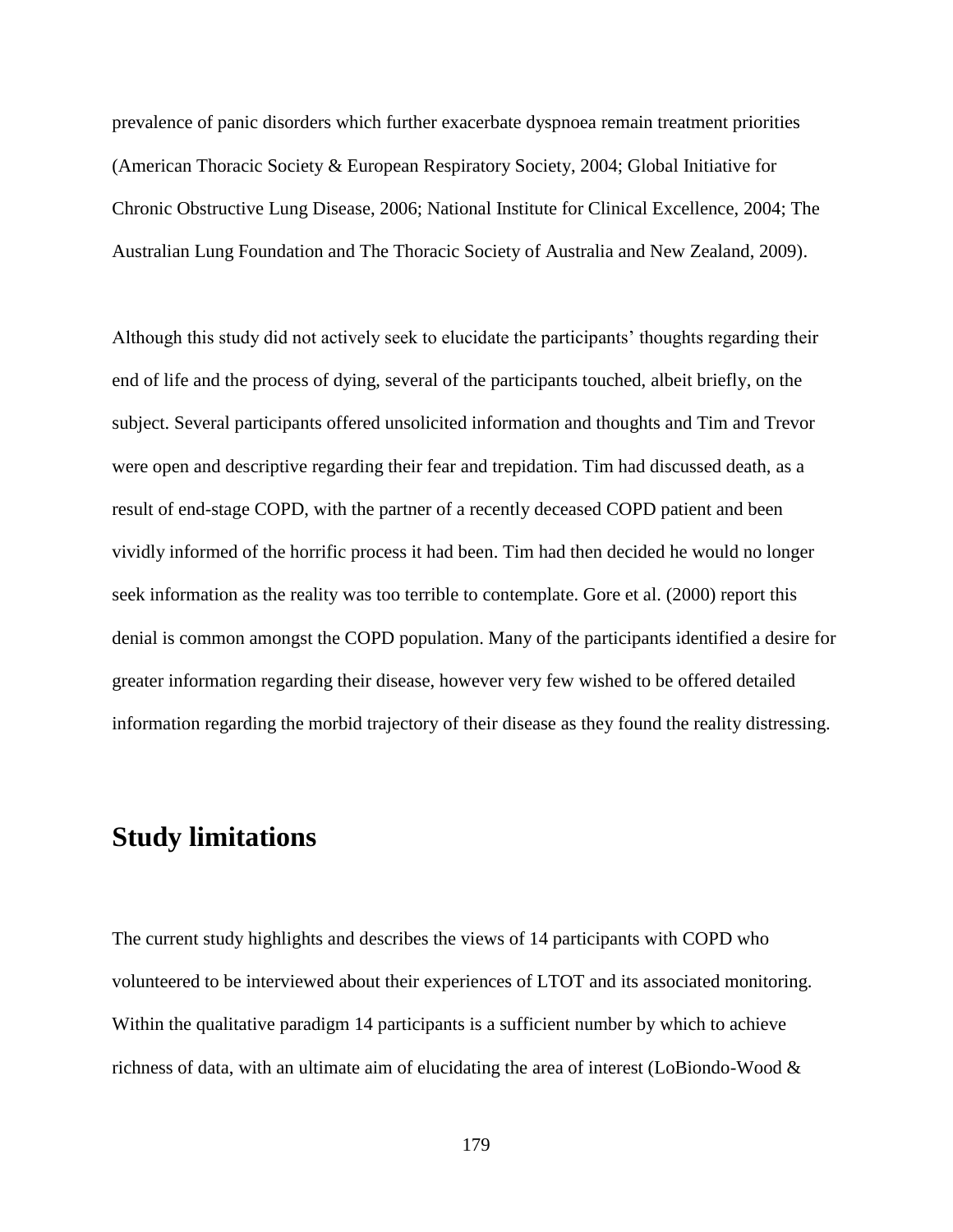Haber, 1998). The recruitment strategy ensured an even and widespread sample population was obtained and recruitment from two geographical regions ensured an enhanced degree of robustness. Due to a lack of sample randomisation the participant population may have failed to identify experiences that may have been atypical of those elucidated in the study. Despite measures to enhance validity several important limitations of this study need to be highlighted and the study findings need to be viewed under the lens of these limitations (Polit, et al., 2001).

Firstly, it would be erroneous of this current study to state that the findings are representative of the experiences of all persons with COPD using LTOT. The findings may have failed to capture the experiences of those people who may have been unable for various reasons including a communication deficit, cultural barrier or a fear of repercussions to speak freely of their experiences. Although criteria excluded any participants who had been nursed by the author within the past 12 months, some people may have refrained from participating in the study for fear that their responses may impact adversely on their care, or the care of their families. Those people who use LTOT with no complaints or issues may not have felt the need to relay their experiences and others may have held the perception that they could divulge nothing of value, thus declined to respond. In anticipation of the prolonged interview process, and the need to participate in conversation, some participants may have deemed the research too physically and psychologically demanding, thus potentially limiting the diversity of the information obtained (LoBiondo-Wood & Haber, 1998).

Secondly, the adapted interview schedule was pilot tested on two participants to ensure clarity, content, sequencing and to minimise the risks of physical and psychological impacts. A more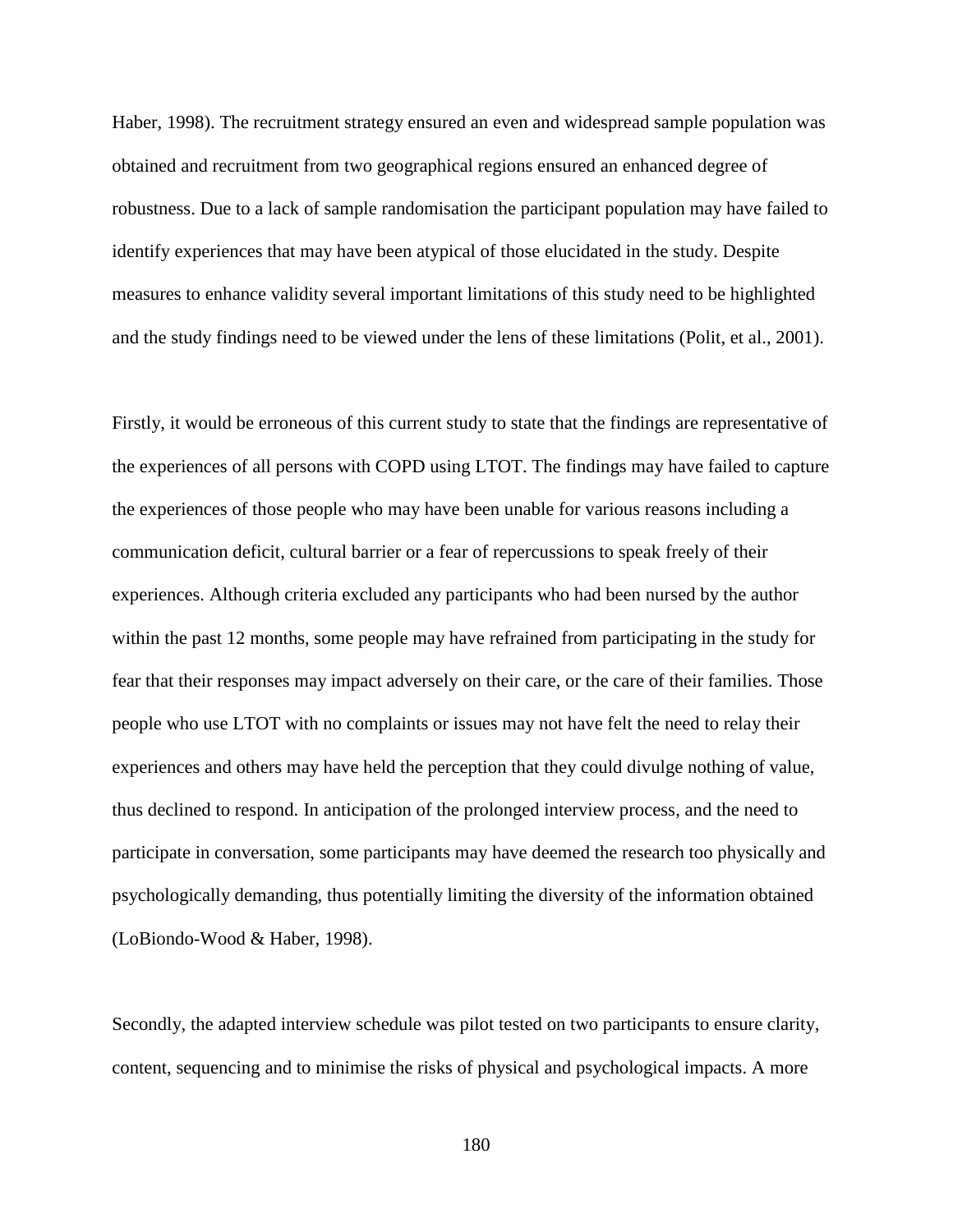formalised pilot study, with a larger participant sample, may have ensured the reliability of the interview schedule and maximised the transferability and credibility of the study's findings. To assist reliability, the adapted interview schedule could have been pretested on a non-LTOT COPD population and the results compared to those obtained from the LTOT COPD sample. Evidence of differences between the two groups would have assisted credibility and enhanced the transferability of the study's findings (Wilson, 1987).

Thirdly, whilst the study findings add to the body of knowledge regarding the experiences of people with COPD whilst utilising LTOT and provides valuable insights into sparsely explored areas of interest pertinent to this study's participant population, there are limitations. Other aspects of the participants' experiences such as the impact of culture, financial stability and the impact of the participants' experience on their significant others have not been directly explored in this current study. Literature argues the impacts and types of psychosocial influences evident for those on LTOT is poorly defined and poorly researched, potentially limiting the discovery of effective therapeutic interventions (Cullen & Stiffler, 2009).

Fourthly, the qualitative paradigm has the ability to explore an area of interest in which knowledge deficits prevail, hence the qualitative paradigm succeeded in meeting the aims of the study. The qualitative paradigm is particularly valuable when utilised to gain insights into the participants' experiences of health, as in this study. Despite this suitability the qualitative paradigm has its limitations including a potential for bias. As the researcher becomes the data collection schedule it is important that the researcher interprets and analyses the narrative data accurately in order to produce findings which truly reflect the participant's experiences. The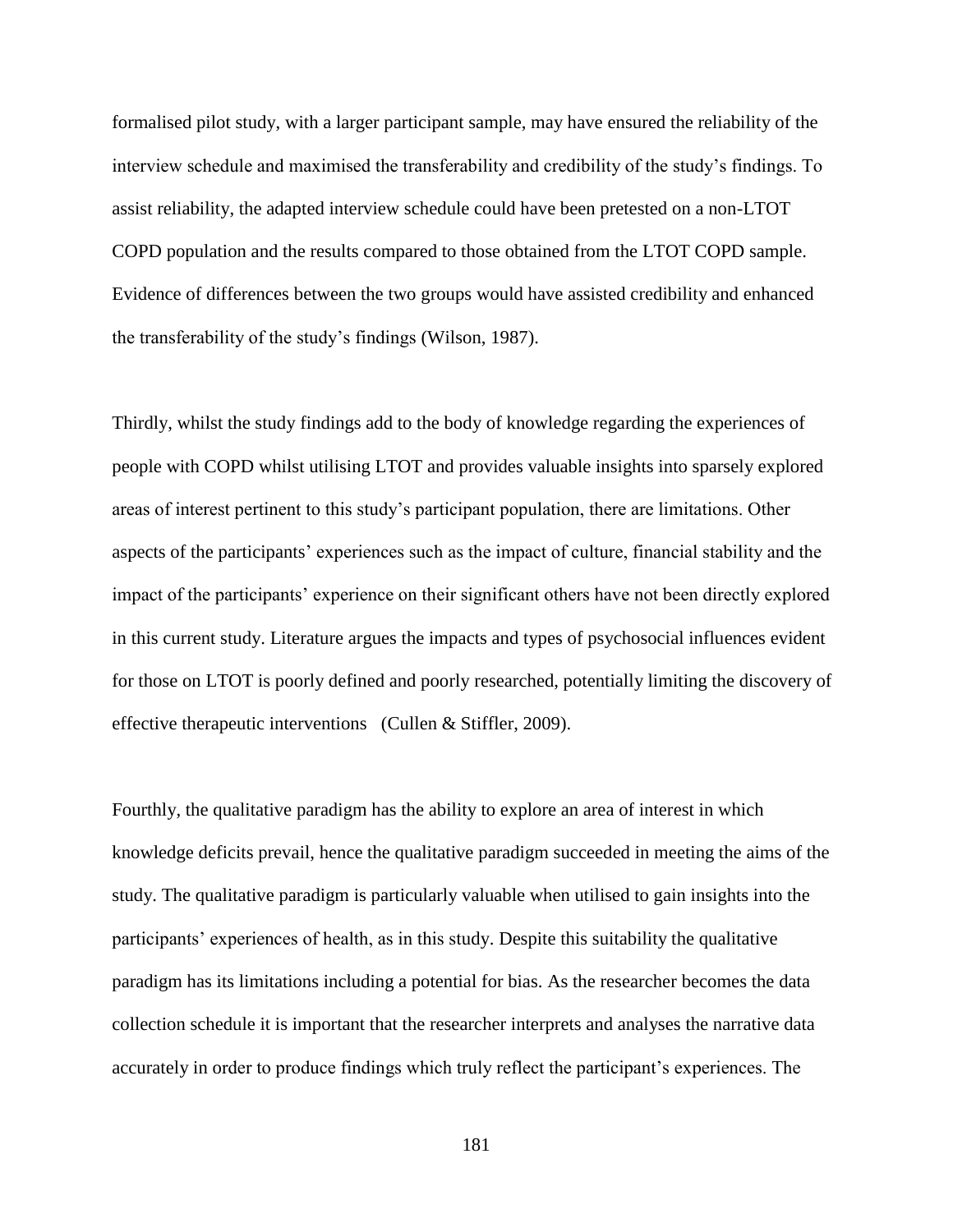presence of the researcher throughout the interview process has the potential to affect the participants' responses and the quality of the research is dependent on the skill of the researcher. The data collection, thematic analysis and interpretation of findings were all undertaken by the author who was not qualified or previously experienced as a researcher, hence the study's findings need to be viewed in this light (Polit, et al., 2001).

## **Implications and recommendations**

The findings of this study highlight the experiences of those people with COPD utilising LTOT and reveal a high degree of impact on their lives and the lives of others within their personal and wider social circle. Overwhelmingly LTOT impacts positively on the physical wellness of the patient, nevertheless this comes with associated negative impacts which remain largely under investigated. These findings highlight important implications for the multidisciplinary health professionals employed in the area of chronic care management. Health professionals, their ancillary services and personnel across diverse clinical settings, have the opportunity and expertise to instigate positive change to current practices. A skilled multidisciplinary review of accepted practice has the potential to reduce the degree to which COPD and LTOT negatively impacts the lives of the patient and their significant others. A reduction in personal and familial burden may in turn lessen the societal burden of COPD.

To impact positively on the life of the COPD patient, health professionals require a broad and indepth knowledge of the physical, psychological, social and spiritual impacts of the disease and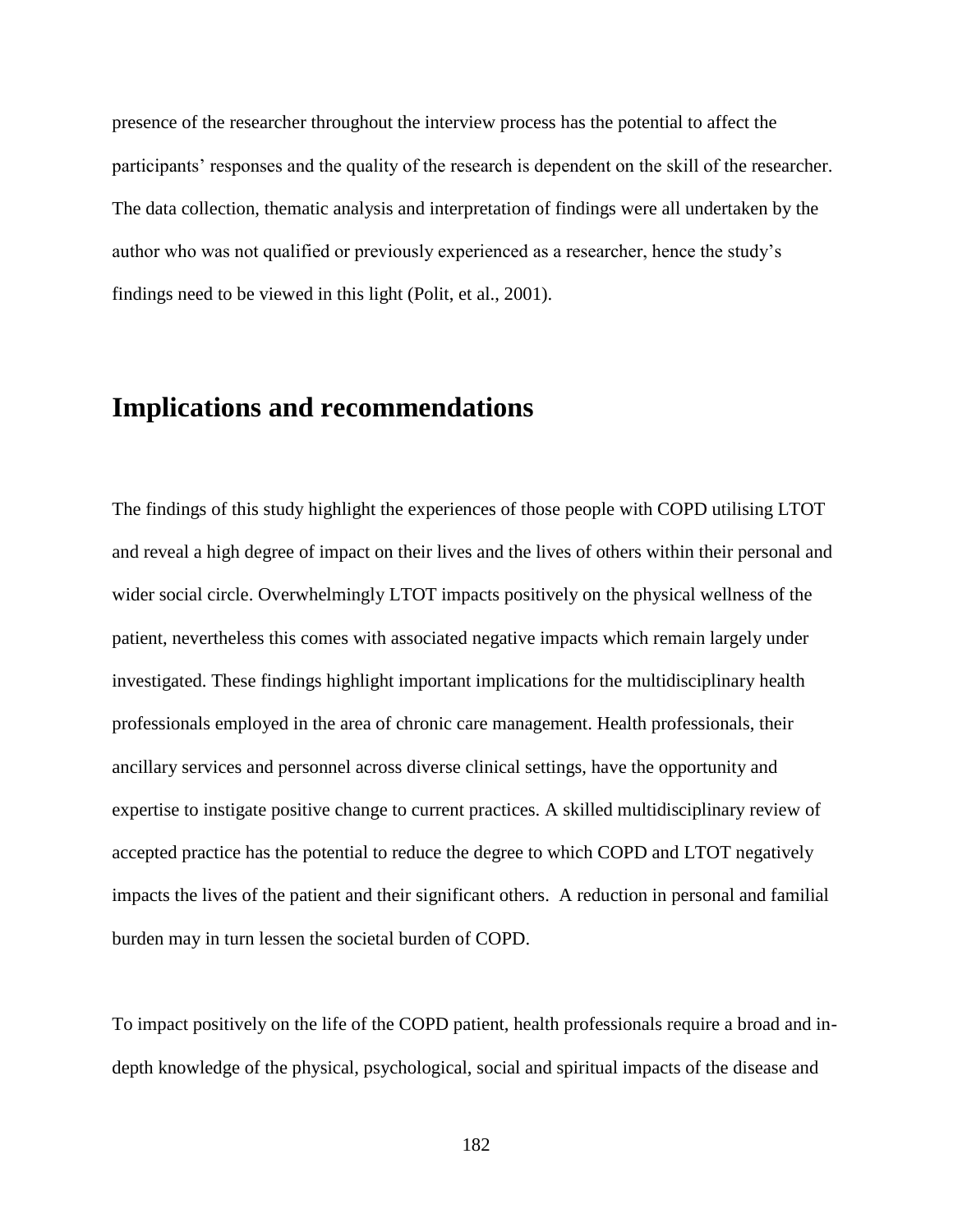the implications of the addition of LTOT. COPD falls within the spectrum of chronic disease and has a growing global burden which will necessitate the increasing utilisation of LTOT. To be truly effective health professionals require not only a broad knowledge of the pathophysiology of COPD, they should have an in-depth understanding of the physiology and technical management of LTOT. Important aspects of technical management include spirometry and ABG, both of which have the potential to impact negatively on the experiences of the LTOT recipient. The findings of this current study highlight the need to ensure that the medical professionals undertaking these procedures (particularly ABG sampling) are skilled and thus able to perform the procedure with minimal, or no, negative sequelae. It is vitally important that medical professionals acknowledge the therapeutic (physical and psychological) value of the use of local anaesthesia prior to arterial punctures**.** It is a recommendation that COPD be afforded the recognition it commands as a complex chronic disease which exerts substantial multifactorial impacts on all involved. COPD deserves the same funding and resource allocation as other end of life diseases including cancers. The value of the palliative approach to the management of cancer is proven and should be extended to enhance the holistic management of COPD. Bailey, Colella and Mossey (2004) found nurses with limited knowledge fail to fully individualise holistic care for the COPD patient resulting in an uninformed adherence to an inappropriate management plan with less than optimal results. The authors suggest greater overall knowledge, in conjunction with experiential learning informed by the patient themselves, will enable the attending health professional to revise erroneous and inaccurate practices. Despite COPD being termed the "Cinderella" of chronic diseases it is essential that health professionals possess a broad understanding and knowledge of all aspects of the disease and this expertise necessitates ongoing revision and reassessment through continued education. The importance of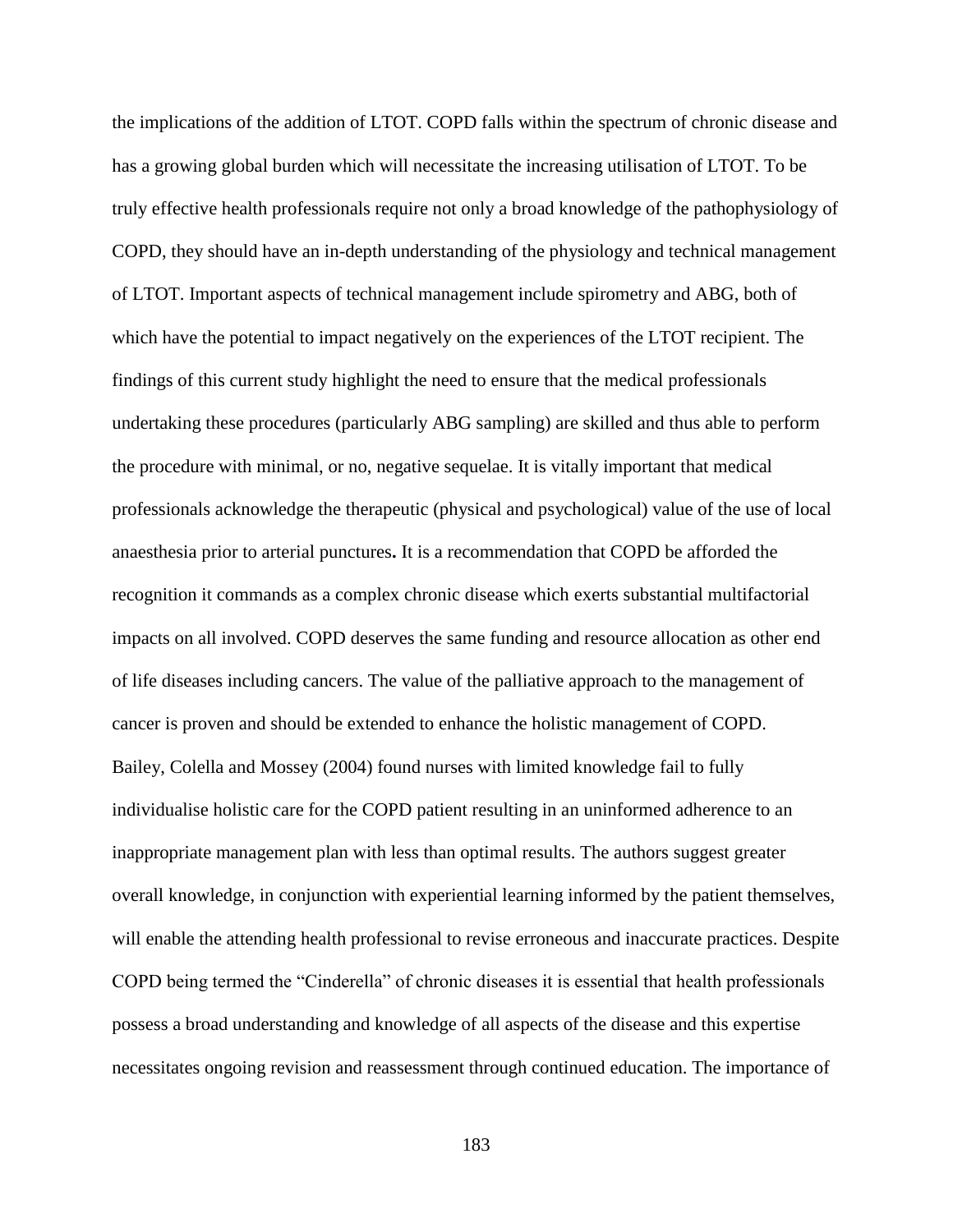the LTOT patients' experiences is becoming increasingly recognised as an essential aspect in effective management and in the development of a therapeutic relationship and as a source of valuable knowledge (Robinson, 2005). The findings of this current study reinforce the recommendation that medical professionals need to place greater recognition on the benefits of extending knowledge through advanced education which includes learning opportunities offered by patients and their families.

The maximal therapeutic value of LTOT would be further enhanced by a well informed health professional who has the potential to encourage greater adherence to LTOT prescription through patient education. Greater adherence to prescription and smoking cessation is the cornerstone to effective LTOT and a knowledgeable professional may have the effect of encouraging patient compliance within the therapeutic relationship. It is a recommendation that an increased focus is placed on the therapeutic benefits of smoking cessation for all COPD patient populations and this focus should include those patients with end-stage COPD. The dangers associated with smoking whilst on LTOT demand greater recognition and an enhanced focus. It is the responsibility of health professionals to ensure the patient is aware of the inherent risks and potential implications of continuing to smoke prior to, or during, LTOT**.** The health professional is in a valuable and influential position and is able to highlight and reinforce the positive aspects of LTOT therapy, whilst implementing supports and interventions to lessen the negative aspects (Eastwood, O'Connell, Gardener, & Considine, 2008). It is a recommendation that therapeutic management of COPD should place greater emphasis on the value of greater implementation and adherence to action planning. Action plans have the ability to enhance the patient's adherence to their LTOT prescription by defining its parameters in print. Therefore it is recommended that all LTOT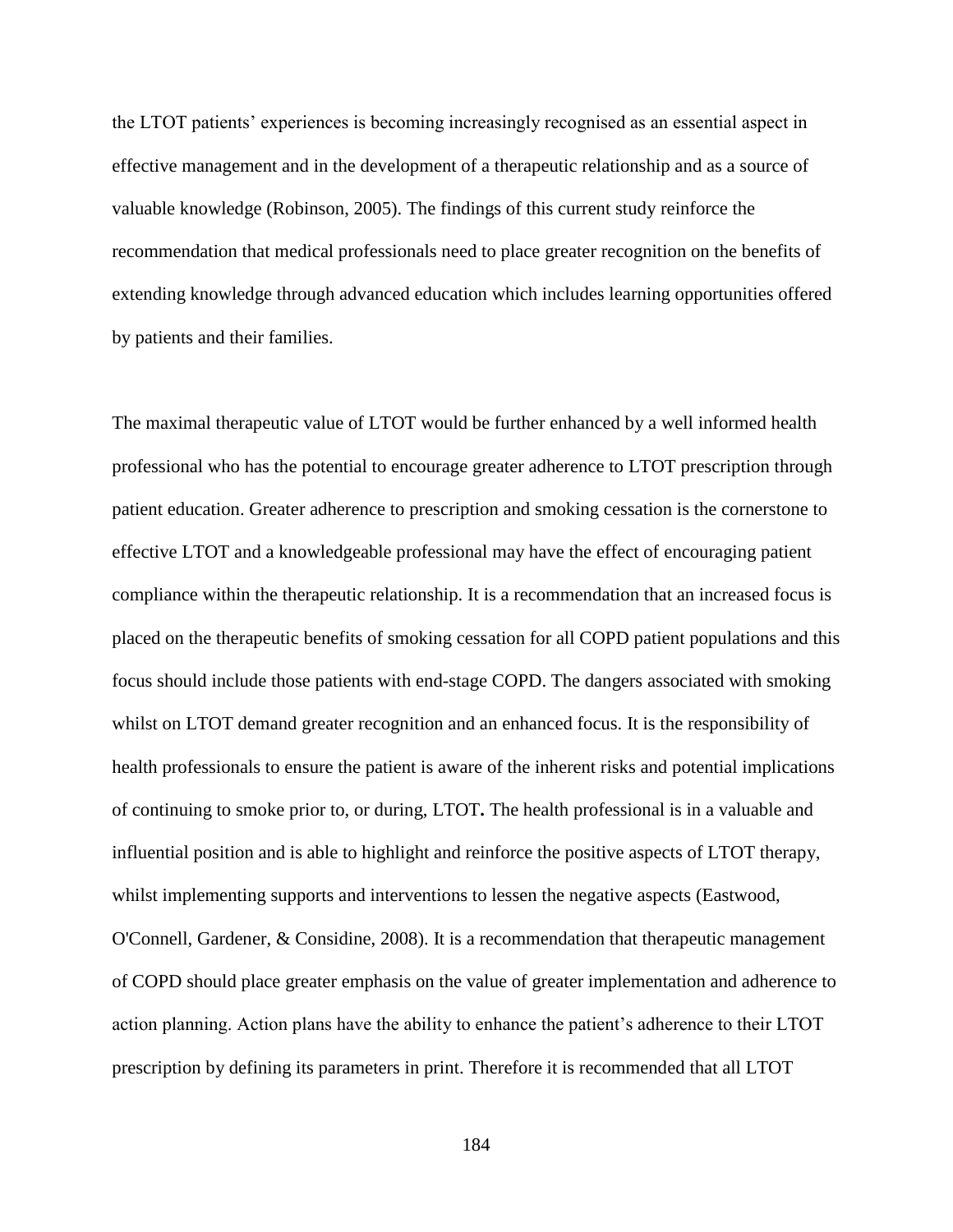recipients are given an individualised action plan which clearly outlines the period of oxygenation (including start and stop times) and the literage of the flow. Action plans guide selfmanagement, promote self-efficacy and include a stepwise plan to enhance the patient's ability to cope in an emergency situation.

Until health professionals fully understand the negative aspects of LTOT patients' experiences they cannot hope to fully comprehend the burden experienced by the individual and their significant others and provide the interventions and supports to alleviate this burden. It is therefore imperative that therapeutic interventions and care planning is developed within a collaborative framework encompassing the needs and views of most importantly the patient, their significant others and other stakeholders (Robinson, 2005).

An exploration and greater understanding of patient's positive experiences of LTOT provides another avenue by which to gain valuable insights into effective management strategies. To enhance the medical professionals understanding they need to invite and empower the patient to be an educator. The patient is the ultimate teacher and informant and an acceptance or acknowledgement of the value of this tacit expertise is somewhat negated historically. A study undertaken in 2002 highlighted the obvious benefits of involving patients in the education of medical professionals. Patients undertaking a more visible and active role in education enhances knowledge and skill acquisition and has the additional value of promoting positive attitudinal change (Wykurz & Kelly, 2002). This current study highlighted the COPD patients' degree of expertise acquired through decades of living with COPD whilst using LTOT. To enhance COPD management it is recommended that medical professionals accept that the patient is the expert of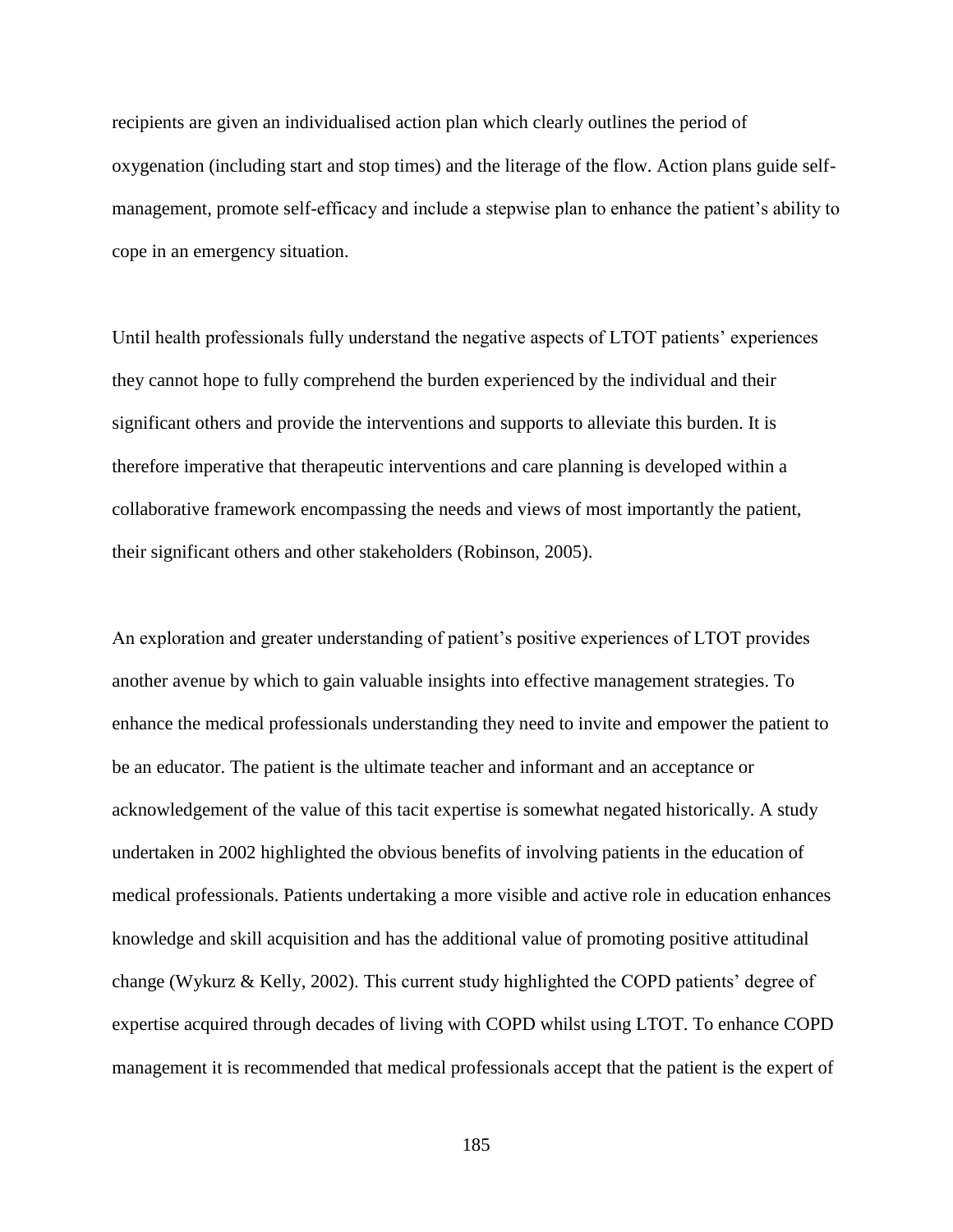their own disease and able to accurately assess treatment efficacy. The patients' experiences in this study highlighted the individuality of their COPD journey and the value of recognising the educational opportunities afforded by encouraging the patient to become the teacher. Encouraging the patient to become an expert authority will require an overdue and essential attitudinal shift. Barr et al. (2005) highlighted a degree of reluctance on the part of clinicians to adhere to COPD guidelines and this reluctance was particularly evident in the management of patients who continued to smoke. It is a recommendation of my study that clinicians recognise the expertise and therapeutic value of guidelines and adhere more closely to research based management protocols.

An attitudinal change is necessary to recognise, and effectively treat, the psychological impacts of COPD which have the potential to be exacerbated by the addition of LTOT. Underestimation of the burden of the psychological aspects of COPD and LTOT is well documented and must become a therapeutic priority for all health professionals. The incidence of disabling anxiety and overwhelming depression amongst the LTOT population is recognised and treatment, including pharmacotherapy and counselling, is recommended to reduce the impact on the individual's quality of life and ability to continue living within their chosen community. Reducing the patient's psychological burden will in turn have positive outcomes for their significant others and may reduce the reliance on support persons (Global Initiative for Chronic Obstructive Lung Disease, 2006; Ring & Danielson, 1997; Robinson, 2005).

Medical professionals have the necessary ability and resources to investigate and implement formal and informal support networks in an effort to reduce the burden experienced by the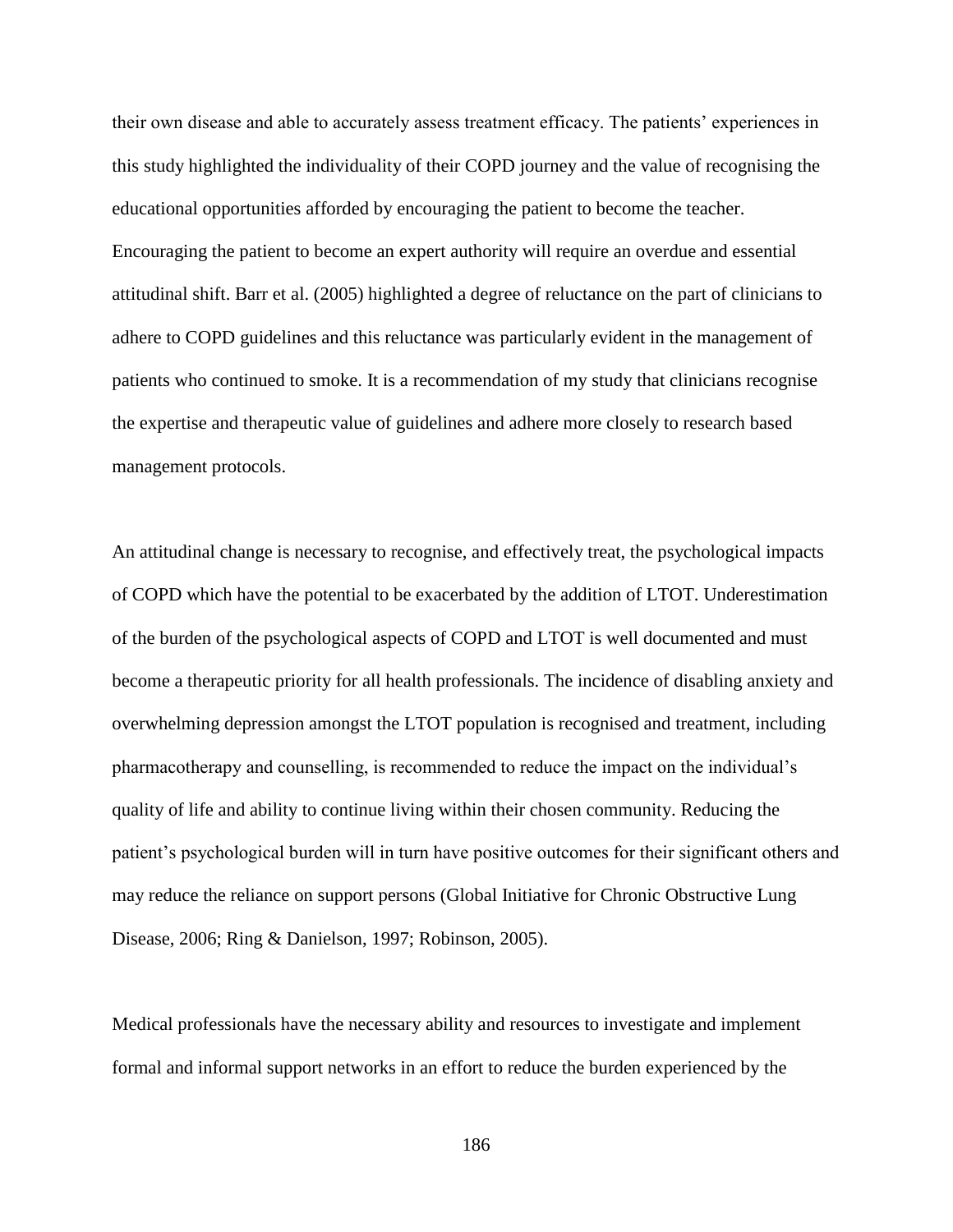families of LTOT patients. This multidisciplinary approach to management and support is deemed advantageous for all concerned with the effect of diluting the burden experienced by any one individual. This supportive approach encompasses a package of care and support which may include aspects of hospital at home management and a greater involvement of community outreach professionals. In end-stage COPD a palliative support package may prove beneficial in providing a care package to meet the medical and psychosocial needs of the patient and their families (Gruffydd-Jones, et al., 2007). It is a recommendation that health professionals recognise the value of nurse led respiratory outreach services, dieticians, social workers, caregivers and others in the COPD patient's network of support. The enhancement of a multidisciplinary, multifaceted palliative approach to patient management has the potential to encourage the greater collaboration of health professionals, resulting in a less fragmented, dynamic and more responsive care package for the patient and their families.

## **Future research**

Despite the fact that patients with COPD on LTOT is a well researched population, gaps in knowledge remain evident and in need of further exploration. The focus of existing research has to date largely centred around quantitative studies on adherence to LTOT prescription and the experiences of COPD and LTOT patients. There has been very little qualitative exploration of the complaints of patient utilising LTOT, or of management strategies which may promote adherence to prescription and minimise these complaints. The discussion in this current study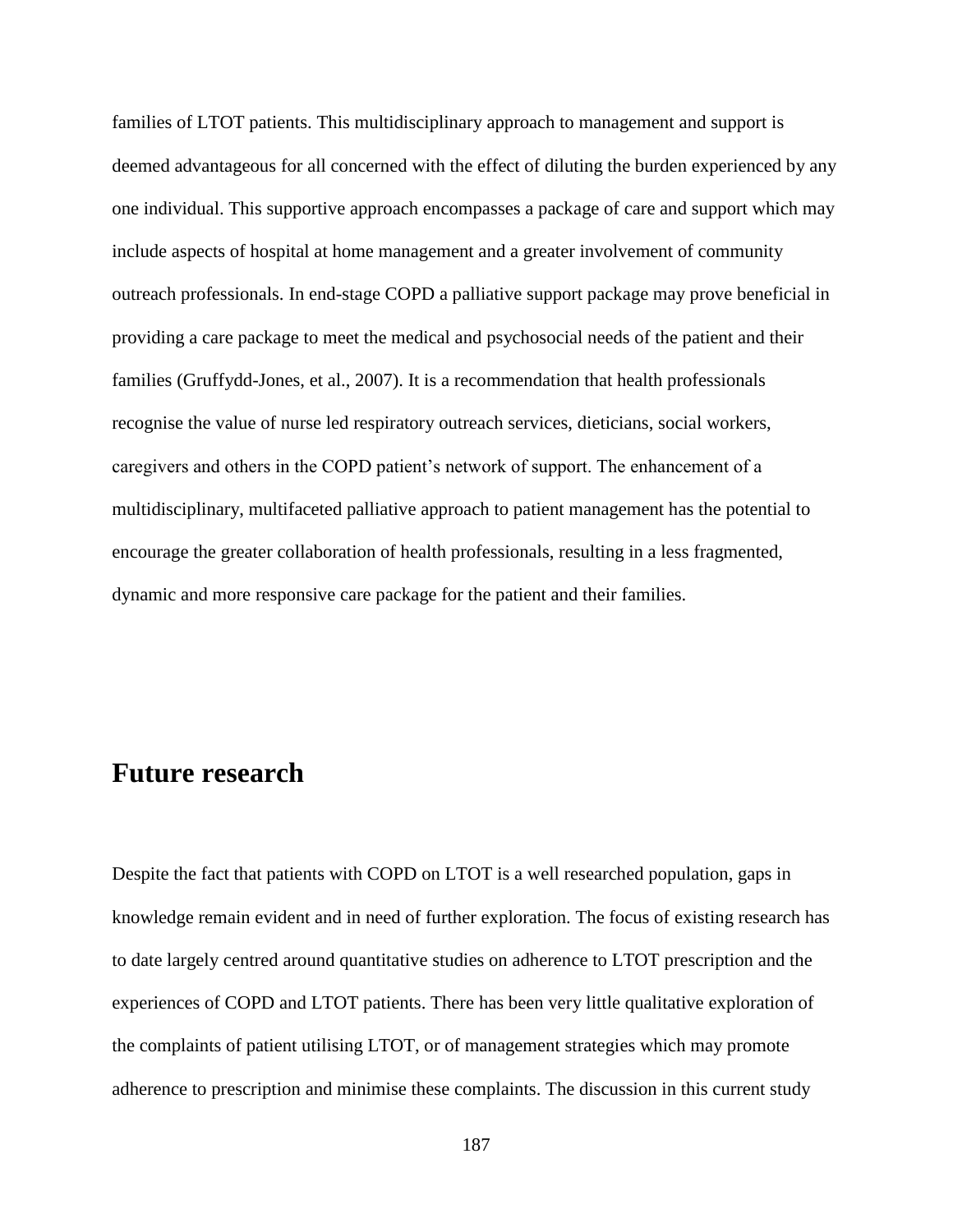highlights areas in need of further research, including areas of continuing, or newly identified, contrasting expert opinions. There is a need to explore these aspects of the patient's experience utilising high quality qualitative methodology, in order to augment the body of existing knowledge, by allowing the patient to tell their story and to be the educator.

Allowing the patient to be the teacher may assist health professionals to revisit and produce an informed review of previously held knowledge, including alternative measures of disease severity, and a reassessment of those who may or may not benefit from LTOT. Croxton and Bailey (2006) found several areas of knowledge and management for the COPD patient on LTOT are deserving of further research. These areas include the efficacy and safety of LTOT for those patients who continue to smoke, increased monitoring of the patient's daily LTOT duration and the reasons for some patients limited adherence to prescription, and the use of short-burst oxygen therapy during periods of increased physical activity. Controversially, Croxton and Bailey consider since the two groundbreaking trials (NOTT and MRC) there has been no new research to confirm the optimal duration and timing of LTOT and overall survival benefit. They promote a greater research focus on the patient's subjective reports of factors such as quality of life, psychological impacts including mood and cognitive functioning and overall sense of wellbeing.

This increased focus on the patients' experiences may serve to highlight the role of anxiety in the dyspnoea cycle. Previously held assumptions argue that anxiety precedes dyspnoea, which in turn exacerbates the patient's level of anxiety. Subjective patient reports in this current study, and numerous others, unequivocally highlight the value of oxygen in the symptomatic relief of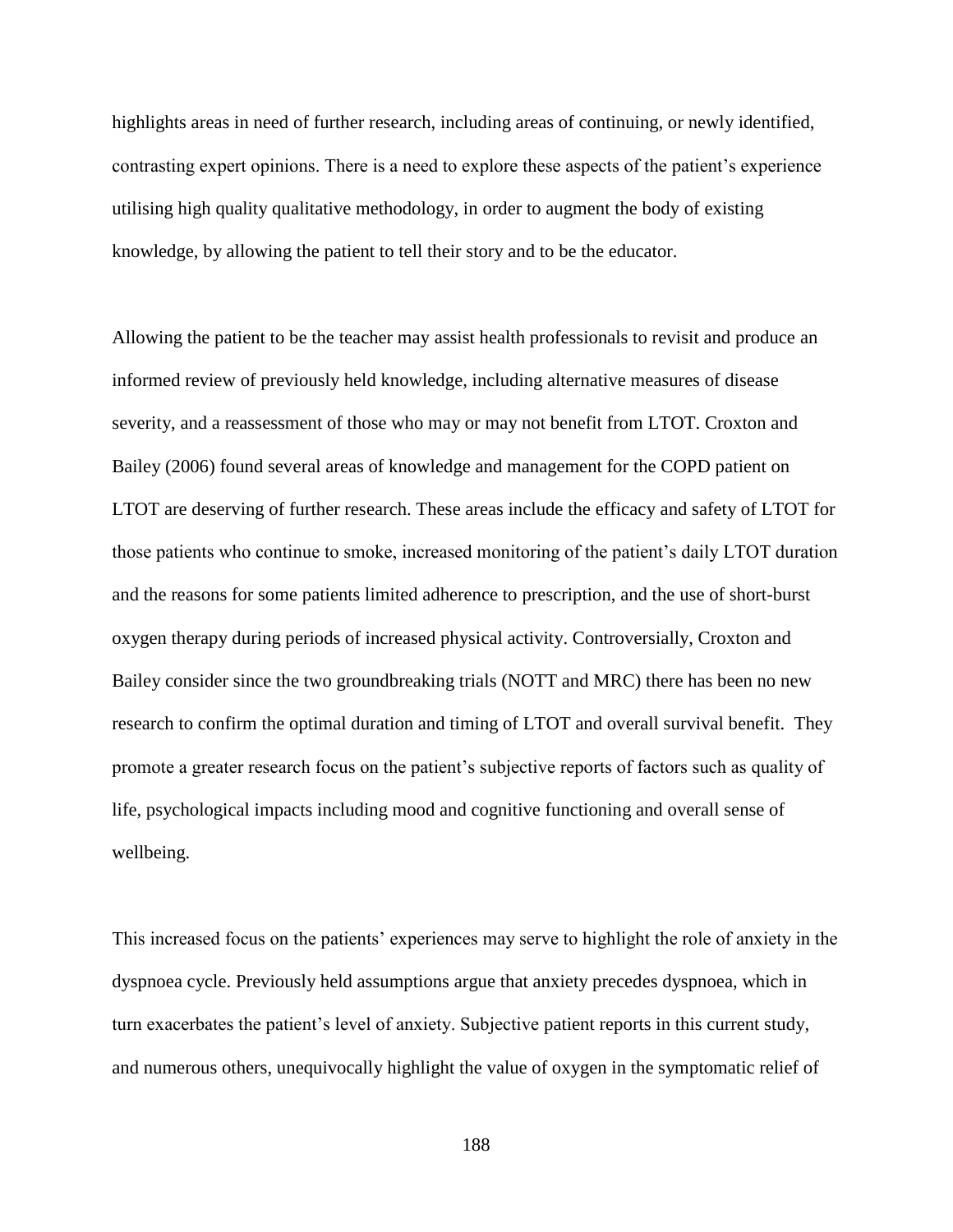panic and breathlessness (Bailey, 2004; Barnett, 2005; Earnest, 2002; Robinson, 2005). Debate persists regarding the efficacy of oxygen in the relief of breathlessness and a study by Abernethy et al. (2010) argue that oxygen is no more effective than nasally delivered room air in relieving breathlessness. Due to the degree of disability experienced as a result of breathlessness, the role of oxygenation, pharmacotherapy and other treatment adjuncts in the relief of dyspnoea in hypoxic COPD patients is deserving of greater exploration. There is a highlighted paucity of knowledge regarding the physiological mechanisms driving the patient's subjective perception of breathlessness and scientific exploration is deemed essential. A greater understanding of the physiological basis of dyspnoea will also serve to enhance therapeutic management, resulting in improved patient outcomes and a decreased fiscal burden (Abernethy, et al., 2010).

To improve patient outcomes there is a need to explore and improve the technological aspects of LTOT delivery and monitoring. As highlighted previously, over the past decade there have been minimal technological advancements in the design of concentrators and/or portable oxygen delivery systems. This lack of design revision and improvement has resulted in ongoing patient complaints and non-compliance, resulting in ineffective LTOT. Design revision, resulting in more portable LTOT delivery devices, may promote the mobility of the LTOT recipient resulting in an increased enjoyment of national and international travel. The efficacy of ABG analysis in comparison to capillary sampling is deserving of greater research, as is the provision of spirometric assessment in the primary setting. The ease and comfort of capillary sampling has the potential to lessen the negative and traumatic impacts of blood gas analysis and spirometry in the primary setting would improve the physicians' and patients' access to this important aspect of diagnostic measurement.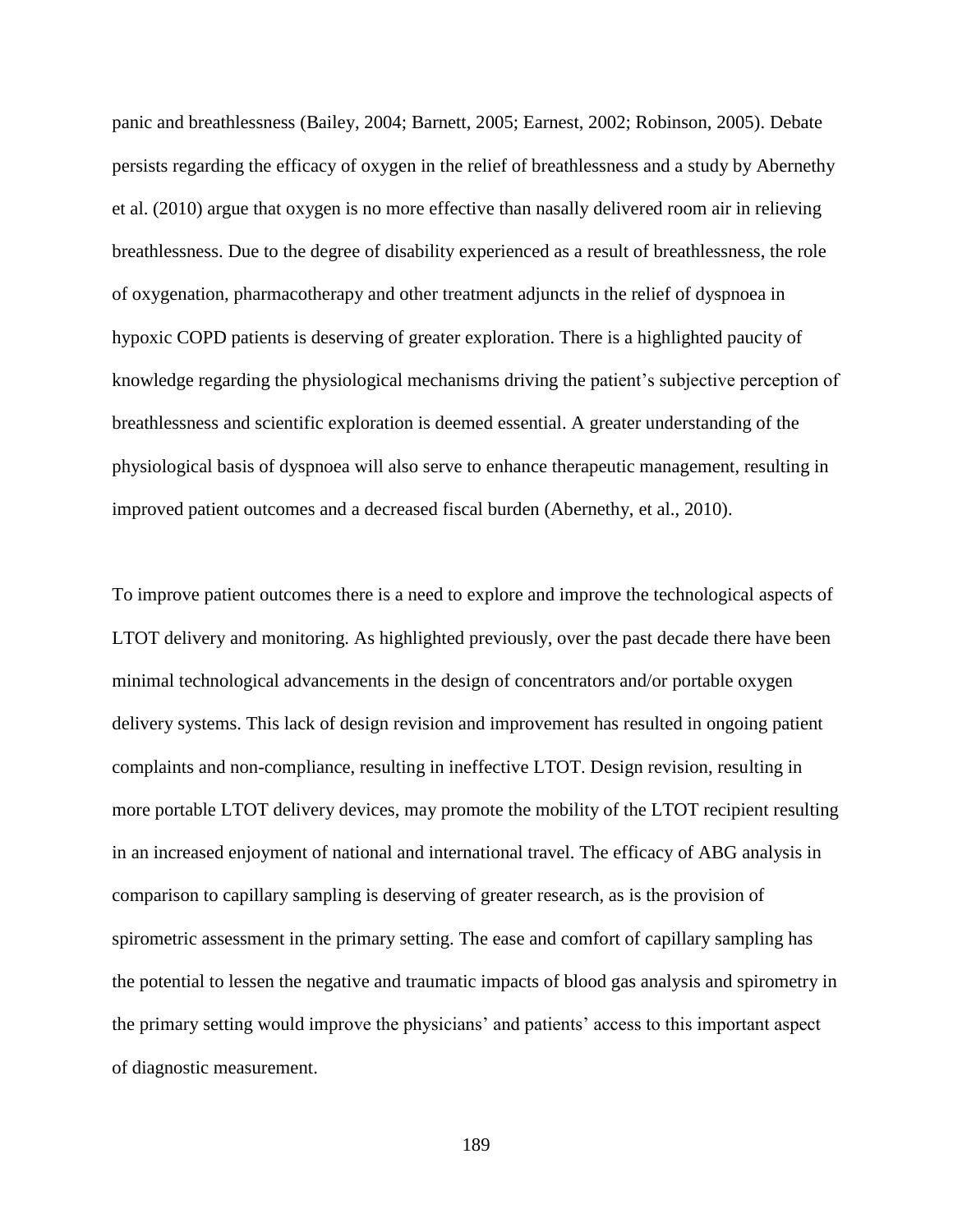To maximise this exploration a high quality qualitative methodology would be appropriate, however the addition of aspects of quantitative control and the analysis of objective data would be considered of value. Rich in-depth qualitative data gathered through face-to-face interviews could be enhanced by the addition of objective data gathered through the use of structured quantitative schedules and measurement scales. The additional use of quantitative measurement could assist the acquisition of data suitable for analysis by statistical methods thus enhancing the validity of the results. The integration of qualitative and quantitative data may have the unexpected result of highlighting incongruencies in data consistency prompting further research into areas of inconsistency. The value of this outcome would be the ability of the research to add to, or change, the existing body of knowledge, through extending the boundaries of current research and exploration (Polit, et al., 2001).

The inclusion of a control, or comparison group, of COPD patients not utilising LTOT may serve to enhance the credibility of this current study's findings. The competent researcher's use of a comparison group could provide a basis against which to compare the experiences of the group of interest, namely those patients with COPD on LTOT. The use of a comparison group may elucidate commonalities and incongruencies which may prove important and instructive (Polit, et al., 2001).

# **Conclusion**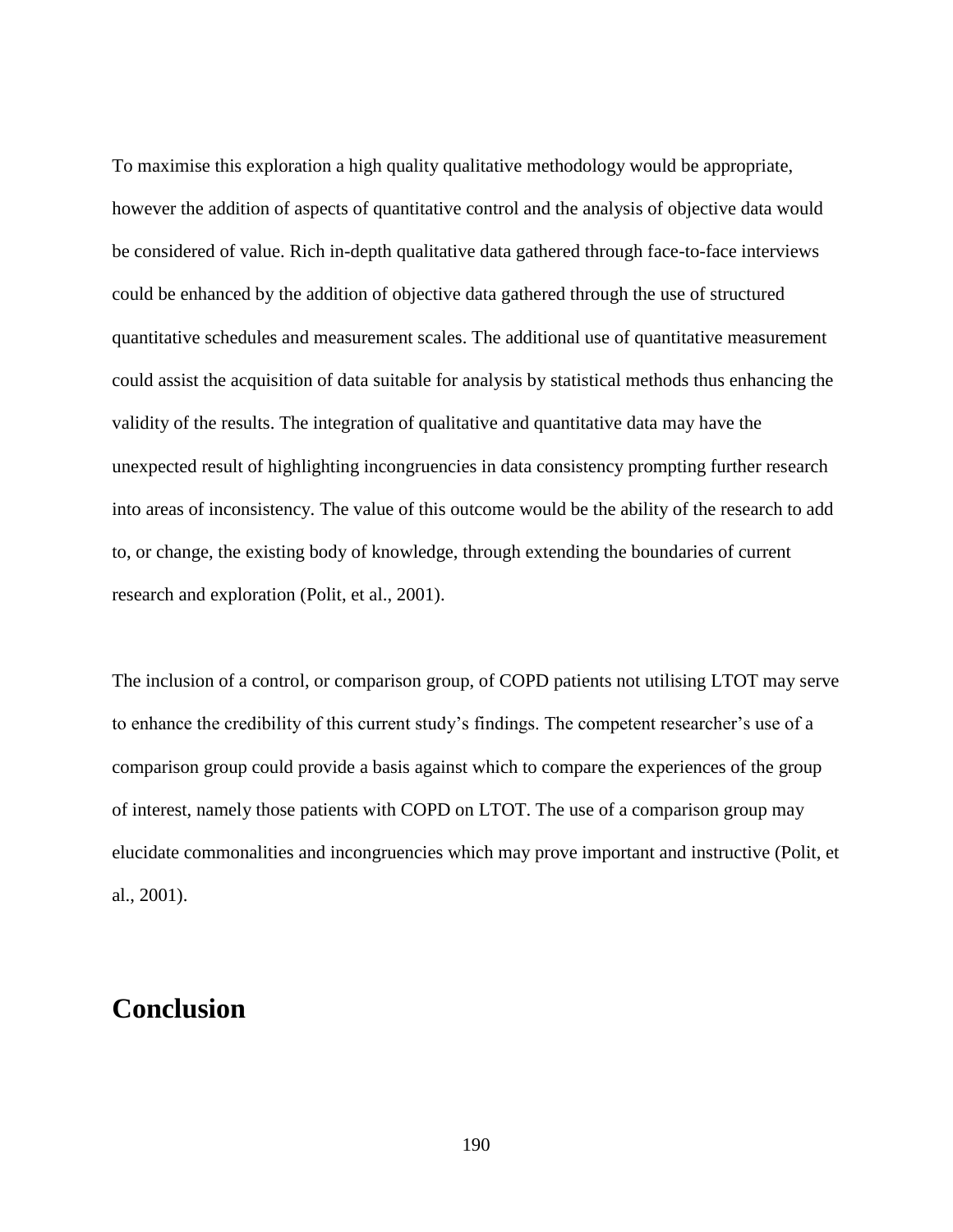Due to the knowledge, and to a degree an acceptance, that COPD is largely a self-inflicted disease, it is possible that COPD is not considered a high profile or high priority disease by health professionals or the general population. COPD has been termed the "Cinderella" of lifelimiting diseases and despite the growing personal and fiscal burden, COPD has been the recipient of limited resources and continuing stigmatisation. In order to positively affect the lives of the LTOT patient and their families change is essential and COPD needs to be recognised as a global health priority. COPD patients on LTOT deserve the same resource input and recognition as that offered to other end-stage diseases, such as cancers. This increased focus on effective interdisciplinary management should encourage the patient to become increasingly involved in their care planning, resulting in a more coordinated, individualised and therapeutic package.

The provision of a therapeutic, cost-effective and individualised management plan necessitates an exploration of the patients' and their families' experiences. Greater recognition of the importance of the patients' experiences is considered essential for those health professionals involved in the care of patients on LTOT, researchers and those who develop policies, guidelines and direct fiscal expenditure. The subjective experiences of participants provide unequivocal self-reported evidence of the positive and negative impacts of living with COPD whilst utilising LTOT. The participants' positive experiences assumed great importance in maximising their ability to benefit physically and psychologically from the therapeutic interventions provided and to identify which interventions they find efficacious and those less effective. There is a requirement for health professionals to continually explore aspects of the LTOT patient's reality and to facilitate qualitative changes in management and therapeutics in an effort to maximise the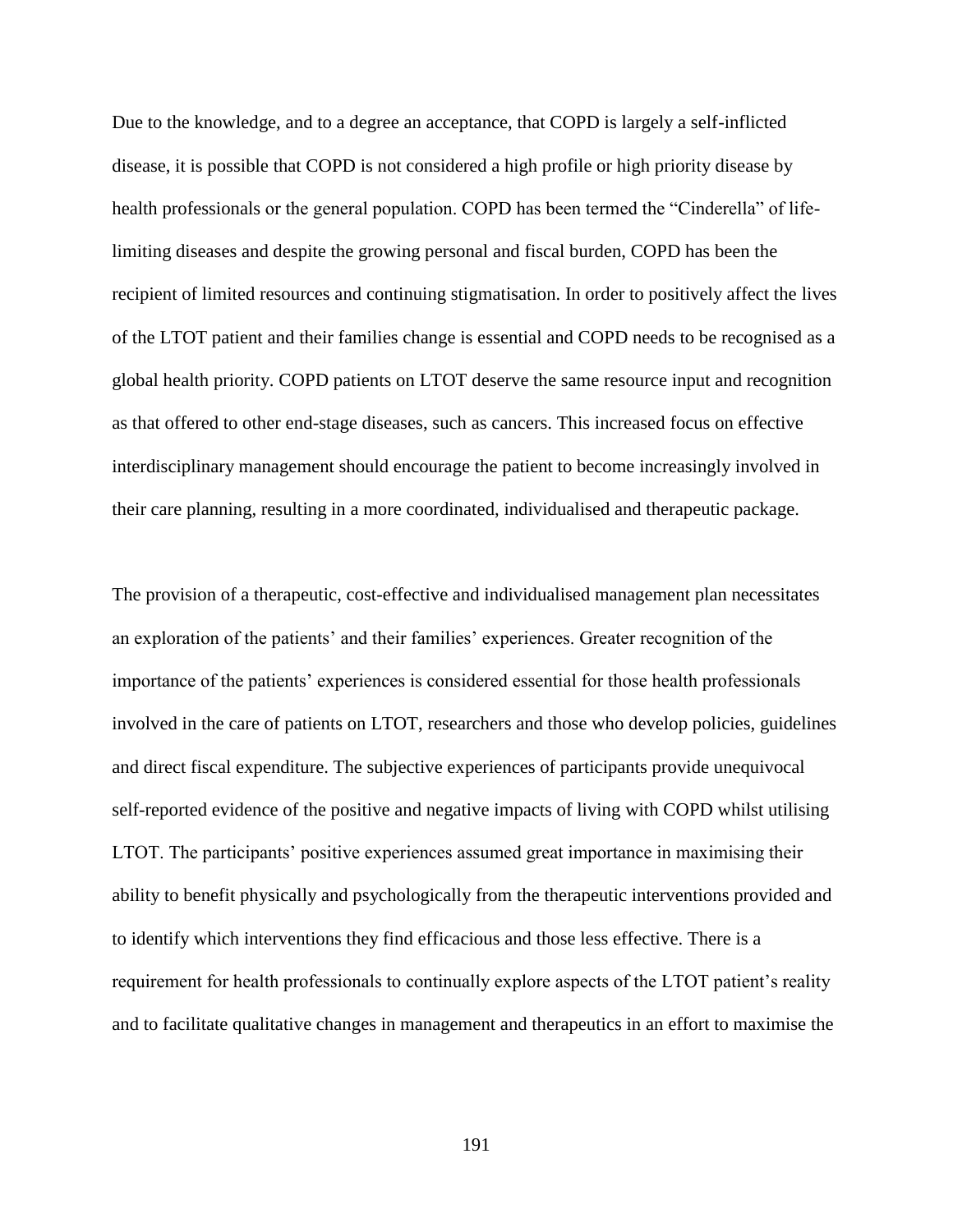positive aspects of the patient's experiences and to lessen the impact and quantity of negative experiences.

The acquisition of knowledge would enhance the health professional's ability to fully comprehend the importance and implications of the LTOT patient's experiences and to provide insightful and innovative management. To accomplish this aim education for health professionals should include a comprehensive understanding of the pathophysiology of COPD and the therapeutic and technical aspects of LTOT. This knowledge should then be disseminated to others including patients and their families. This enhanced knowledge and open communication may serve to maximise the patient's motivation to effectively manage their disease and their ability to cope within its limitations.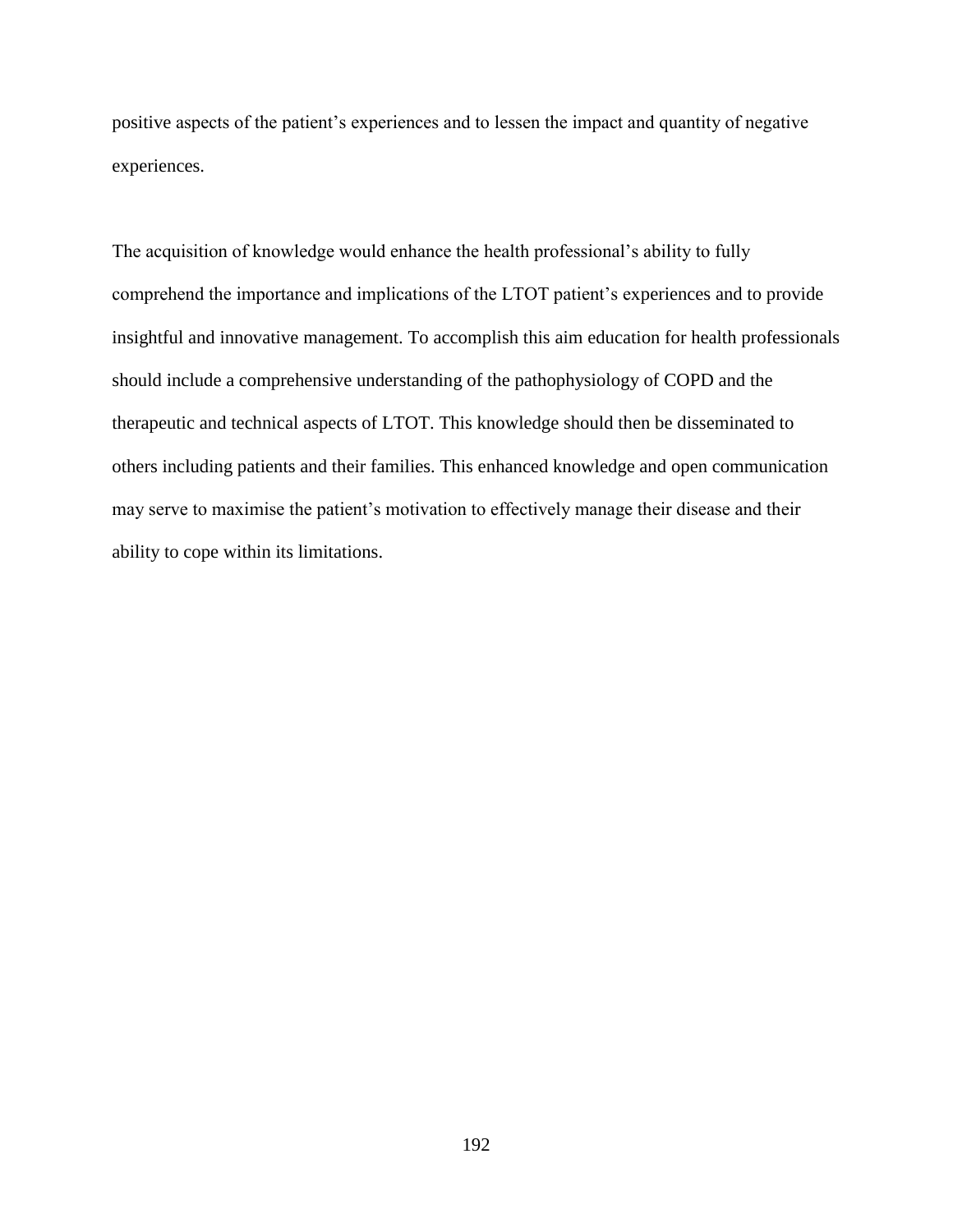### **References**

- Abernethy, A. P., McDonald, C. F., Frith, P. A., Clark, K., Herndon, J. E., Marcello, J., et al. (2010). Effect of palliative oxygen versus room air in relief of breathlessness in patients with refractory dyspnoea: a double-blind, randomised controlled trial. *Lancet, 276*, 784- 793.
- Agusti, A. G. N., Carrera, M., Barbe, F., Munoz, A., & Togores, B. (1999). Oxygen therapy during exacerbations of chronic obstructive pulmonary disease. *European Respiratory Journal, 14*, 934-939.
- Albert, P., & Calverley, P. M. A. (2007). Drugs (including oxygen) in severe COPD *European Respiratory Journal, 31*, 667-677.
- Alvarez-Gutierrez, F. J., Miravitlles, M., Calle, M., Gobartt, E., Lopez, F., Martin, A., et al. (2007). Impact of chronic obstructive pulmonary disease on the activities of daily living: Results of the multicenter EIME study. [research]. *Arch Bronconeumol, 43*(2), 64-72.
- American Thoracic Society. (1995). Standards for the diagnosis and care of patients with chronic obstructive pulmonary disease *American Journal of Respiratory Critical Care Medicine, 152*(5 Pt 2), S77-121.
- American Thoracic Society. (1999). Dyspnea: Mechanisms, assessment, and management: A consensus statement. *American Journal of Respiratory Critical Care Medicine, 159*, 321- 340.
- American Thoracic Society, & European Respiratory Society. (2004). *Standards for the diagnosis and management of patients with COPD* New York.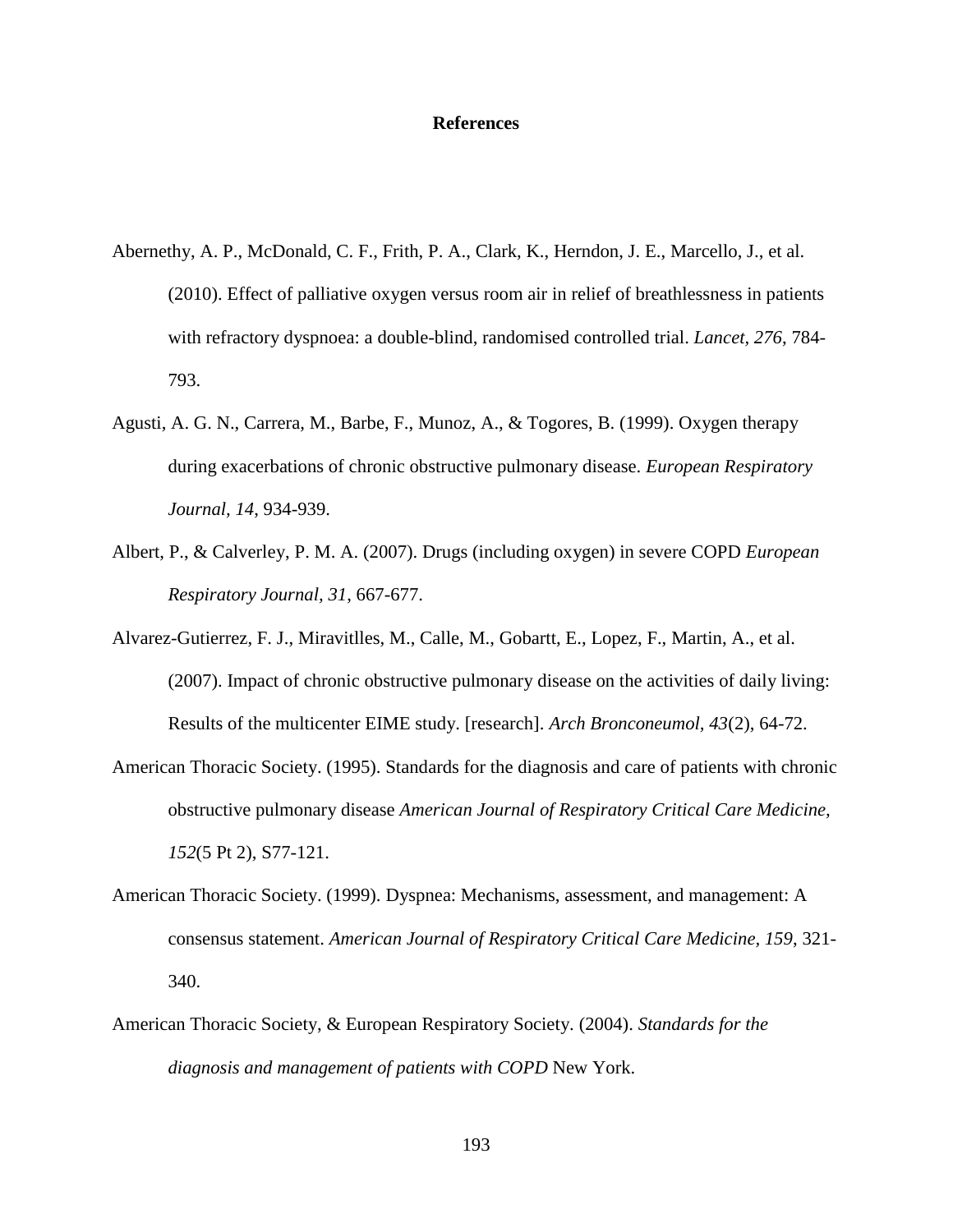- Antonelli Incalzi, R., Fuso, L., Serra, M., Basso, S., Carosella, L., Tramaglino, L. M., et al. (2002). Exacerbated chronic obstructive pulmonary disease: A frequently unrecognized condition. *Journal of Internal Medicine, 252*, 48-55.
- Asthma Association Bangladesh. (2005). *National Guidelines Asthma Bronchiolitis COPD*: Asthma Association, Bangladesh.
- Bach, P. B., Brown, C., Gelfand, S. E., & McCrory, D. C. (2001). Management of acute exacerbations of chronic obstructive pulmonary disease: A summary and appraisal of published evidence. *Annals of Internal Medicine, 134*, 600-620.
- Bailey, P. H. (2004). The dyspnea-anxiety-dyspnea cycle-COPD patients' stories of breathlessness: "its scary / when you can't breathe". *Qualitative Health Research, 14*(6), 760-778.
- Bailey, P. H., Colella, T., & Mossey, S. (2004). COPD-intuition or template: nurses' stories of acute exacerbations of chronic obstructive pulmonary disease. *Respiratory Nursing, 13*, 756-764.
- Barach, A. L. (1922). The therapeutic use of oxygen. *The Journal of the American Medical Association, 79*(9), 693-699.
- Barach, A. L. (1959). Ambulatory oxygen therapy: Oxygen inhalation at home and out-of-doors. *Diseases of the Chest, 35*(3), 229-241.
- Barnett, M. (2005). Chronic obstructive pulmonary disease: A phenomenological study of patients' experiences. *Journal of Clinical Nursing, 14*, 805-812.
- Barnett, M. (2007). Management of COPD exacerbations in primary care. *Nurse Prescribing, 5*, 103-107.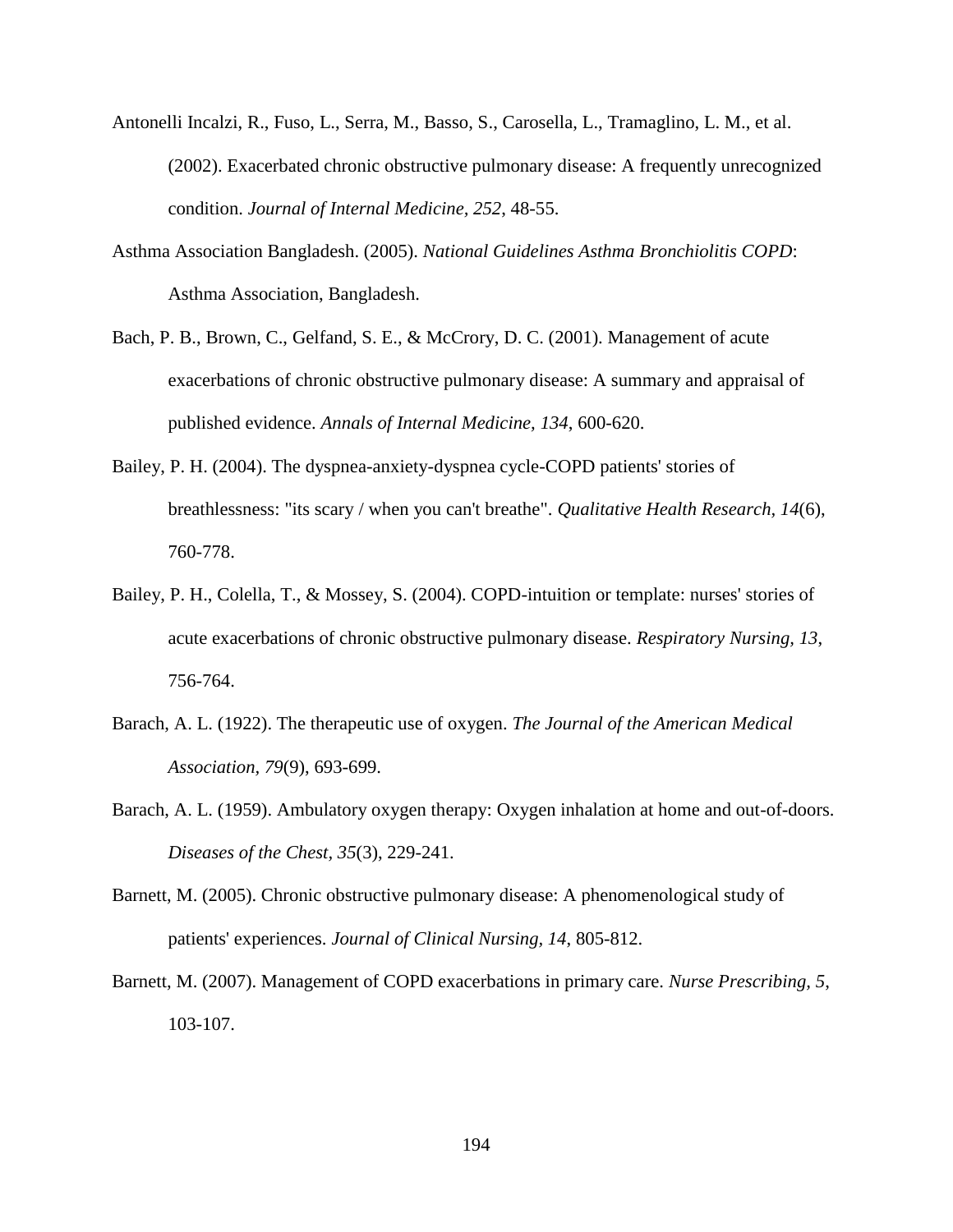- Barr, R. G., Celli, B. R., Martinez, F. J., Ries, A. L., Rennard, S. I., Reilly, J. J., et al. (2005). Physician and patient perceptions in COPD: The COPD resource network needs assessment survey. *The American Journal of Medicine, 118*(12), 1415-1432.
- Beard, M. E. J. (Ed.). (2005). *Canterbury DHB. Management guidelines for common medical conditions* (11th ed.). Christchurch, New Zealand: Author.
- Booth, S., Anderson, H., Swannick, M., Wade, R., Kite, S., & Johnson, M. (2004). The use of oxygen in the palliation of breathlessness. A report of the expert working group of the scientific committee of the association of palliative medicine. *Respiratory Medicine, 98*(1), 66-77.
- Boyatzis, R. E. (1998). *Transforming qualitative information. Thematic analysis and code development*. London: Sage Publications.

British Thoracic Society. (1997). COPD Guidelines. *Thorax, 52*(5), 1-28.

- Broad, J., & Jackson, R. (2003). *Chronic obstructive pulmonary disease and lung cancer in New Zealand*. Auckland: University of Auckland.
- Brown, E. S., & Chandler, P. A. (2001). Mood and cognitive changes during systemic corticosteroid therapy. *Primary Care Companion to the Journal of Clinical Psychiatry, 3*(1), 17-21.
- Canterbury DHB. (2006). *Fluid & medication management. Medical gases* (Vol. 12). Christchurch, New Zealand: Author.
- Celli, B. R. (2006). Guidelines for managing COPD. Retrieved 21/07/2009: http://www.accessmedicine.com/popup.aspx
- Celli, B. R., Cote, C. G., Marin, J. M., Casanova, C., Montes de Oca, M., Mendez, R. A., et al. (2004). The body-mass index, airflow obstruction, dyspnea, and exercise capacity index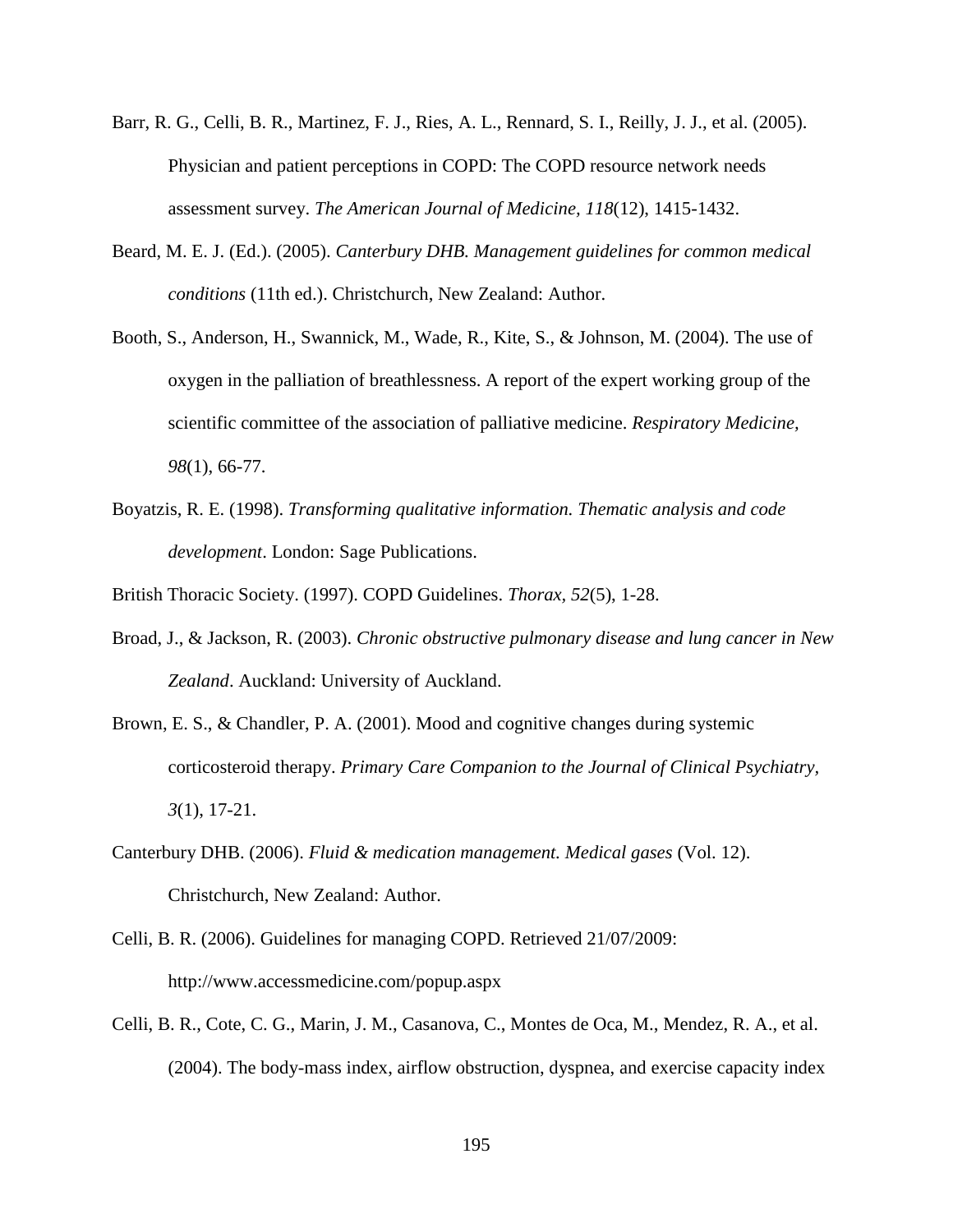in chronic obstructive pulmonary disease. *The New England Journal of Medicine, 350*, 1005-1012.

- Chang, C. L., Sullivan, G. D., Karalus, N. C., Hancox, R. J., McLachlan, J. D., & Mills, G. D. (2007). Audit of acute admissions of chronic obstructive pulmonary disease: Inpatient management and outcome. *Internal Medicine Journal, 37*, 236-241.
- Cornford, C. S. (2000). Lay beliefs of patients using domicilary oxygen: a qualitative study from general practice *British Journal of General Practice, 50*, 791-793.
- Crawford, A. (2004). An audit of the patient's experience of arterial blood gas testing. *British Journal of Nursing, 13*(9), 529-532.
- Croxton, T. L., & Bailey, W. C. (2006). Long-term oxygen treatment in chronic obstructive pulmonary disease: Recommendations for future research. An NHLBI workshop report. *American Journal of Respiratory Critical Care Medicine, 174*, 373-378.
- Cullen, D. L., & Stiffler, D. (2009). Long-term oxygen therapy: review from the patients' perspective. [review]. *Chronic Respiratory Disease, 6*, 141-147.
- Currie, E., Daley, V., & Richardson, A. (2010). Increased use of nicotine replacement therapy at Christchurch Hospital. *The New Zealand Medical Journal, 123*(1318), 95-96.
- Cydulka, R. K., Rowe, B. H., Clark, S., Emerman, C. L., & Camargo, C. A. (2003). Emergency department management of acute exacerbations of chronic obstructive pulmonary disease in the elderly: The Multicentre Airway Research Collaboration. *Journal of the American Geriatric Society, 51*(7), 908-916.
- Daheshia, M. (2005). Pathogenesis of chronic obstructive pulmonary disease (COPD). *Clinical and Applied Immunology Reviews, 5*, 339-351.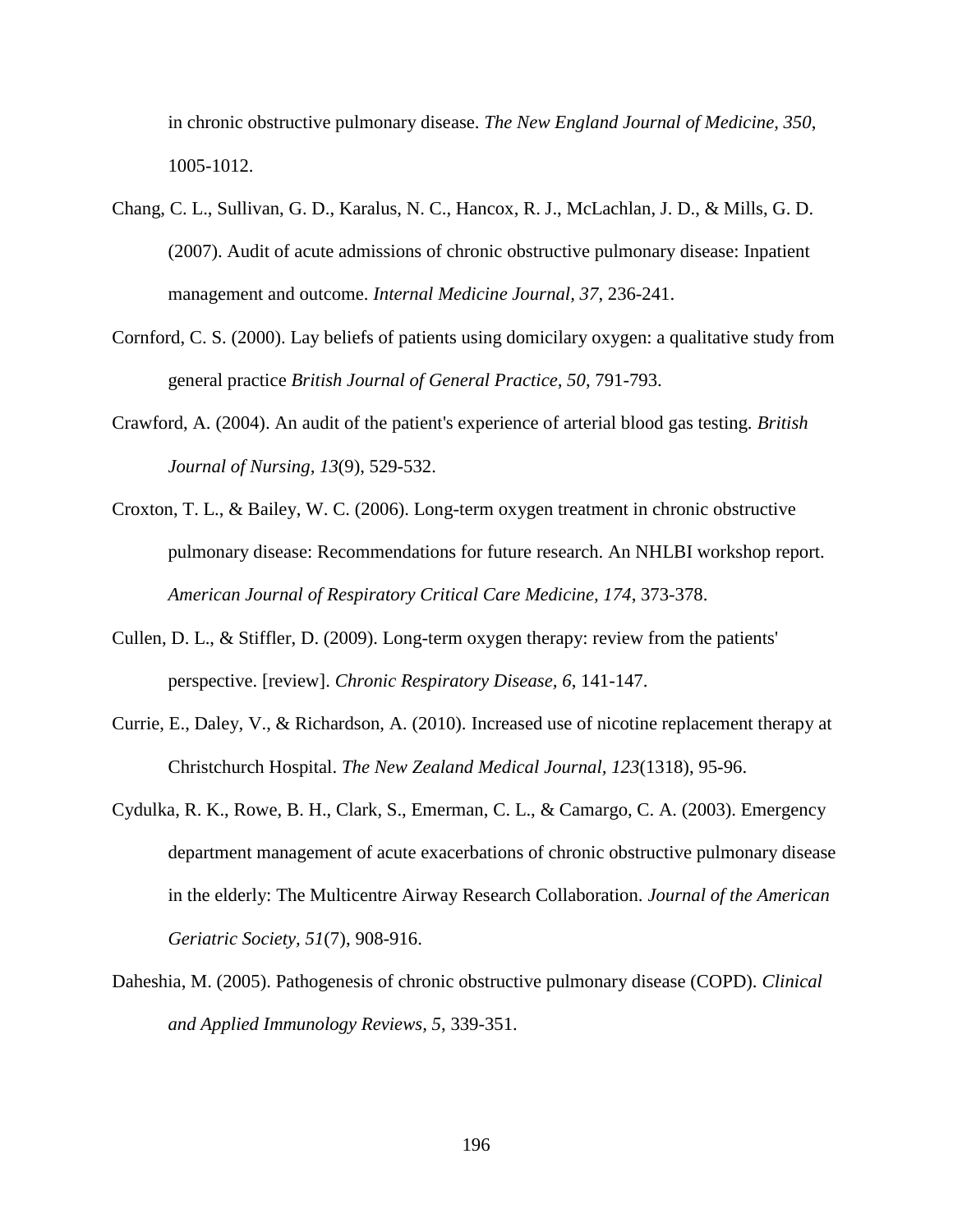- Dar, K., Williams, T., Aitken, R., Woods, K. L., & Fletcher, S. (1995). Arterial versus capillary sampling for analysing blood gas pressures. *British Medical Journal, 310*, 24-25.
- de Miguel Diez, J., Izduierdo Alonso, J. L., Rodriguez Gonzalez-Moro, J. M., de Lucas Ramos, P., Bellon Cano, J. M., & Molina Paris, J. (2003). Quality of life with chronic obstructive pulmonary disease: The influence of level of patient care. *Arch Bronconeumol, 40*(10), 431-437.
- Demirel, H., Demir, T., & Umut, S. (2003). Retrospective evaluation of patient compliance in continuous oxygen therapy. *Respiration, 70*, 149-153.
- Denzin, N. K., & Lincoln, Y. S. (2000). *Handbook of qualitative research* (2nd ed.). London: Sage Publications Inc.
- Dodd, M. E., Kellet, F., Davis, A., Simpson, J. C. G., Webb, A. K., Haworth, C. S., et al. (2000). Audit of oxygen prescribing before and after the introduction of a prescription chart. *British Medical Journal, 321*, 864-865.
- Doi, Y. (2003). Psychosocial impact of the progress of chronic respiratory disease and long-term domiciliary oxygen therapy. *Disability and Rehabilitation, 25*(17), 992-999.
- Dowson, C. A., Town, G. I., Frampton, C., & Mulder, R. T. (2004). Psychopathology and illness beliefs influence COPD self-management. *Journal of Psychosomatic Research, 56*(3), 333-340.
- Dudgeon, D., J. (1995). Home versus hospital death: assessment of preferences and clincal challenges. *Canadian Medical Association Journal, 152*(3), 337-340.
- Earnest, M. A. (2002). Explaining adherence to supplemental oxygen therapy: The patient's perspective. *Journal of General Internal Medicine, 17*, 749-755.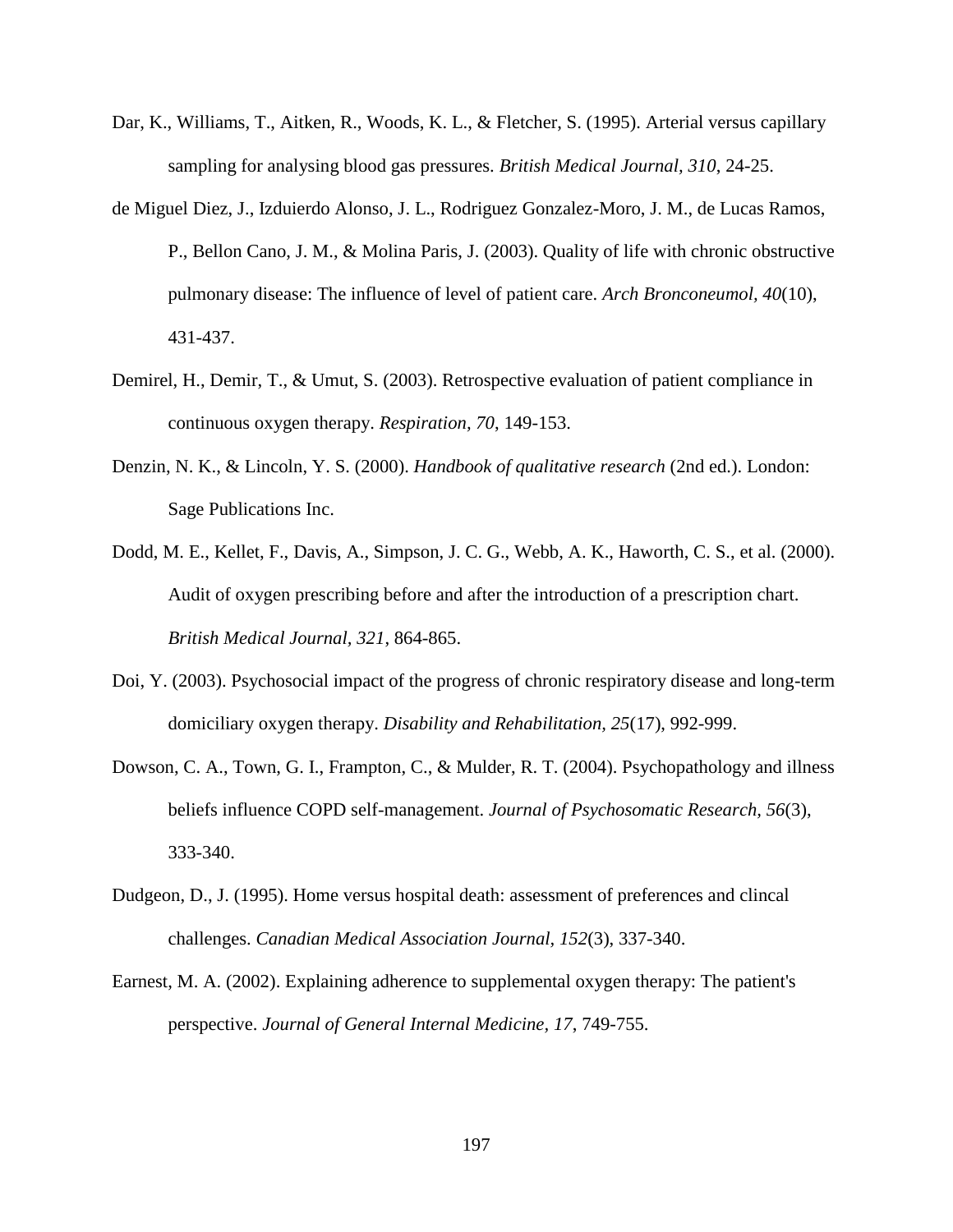- Eastwood, G. M., O'Connell, B., Gardener, A., & Considine, J. (2008). Patients' and nurses' perspectives on oxygen therapy: A qualitative study. *Journal of Advanced Nursing, 65*(3), 1365-2648.
- Eisner, M. D., Blanc, P. D., Yelin, E. H., Katz, P. P., Sanchez, G., Iribarren, C., et al. (2010). Influence of anxiety on health outcomes in COPD. *Thorax, 65*, 229-234.
- Enright, P. L. (2009a). Office spirometry. Retrieved 8/02/2010: http://www.utdol.com/online/content/topic.do
- Enright, P. L. (2009b). Overview of pulmonary function testing in adults. Retrieved 8/02/2010: http://www.utdol.com/online/content/topic.do
- European Federation of Allergy and Airways Diseases Patients Association. (2011). What is COPD? Tests your doctor may perform 1-3. Retrieved from http://www.efanet.org/copd/what\_is\_copd\_tests.html
- Fearnley, S. J. (1995). Update in anaesthesia: Pulse oximetry Retrieved 26/5/2010: http://www.nda.ox.ac.uk/wfsa/html
- Feller-Kopman, D. J., & Schwartzstein, R. M. (2008). Use of oxygen in patients with hypercapnia. Retrieved 6/04/2009: http://www.utdol.com/online/content/topic.do
- Flenley, D. C. (1983). Long term oxgen therapy state of the art. *Respiratory Care, 28*(7), 876- 884.
- Fletcher, C., & Peto, R. (1977). The natural history of chronic airflow obstruction. *British Medical Journal, 1*, 1645-1648.
- Gillissen, A., Wirtz, H., & Juergens, U. (2007). Patient and physician factors contributing to poor outcomes in patients with asthma and COPD. *Disease Management and Health Outcomes, 15*(6), 355-376.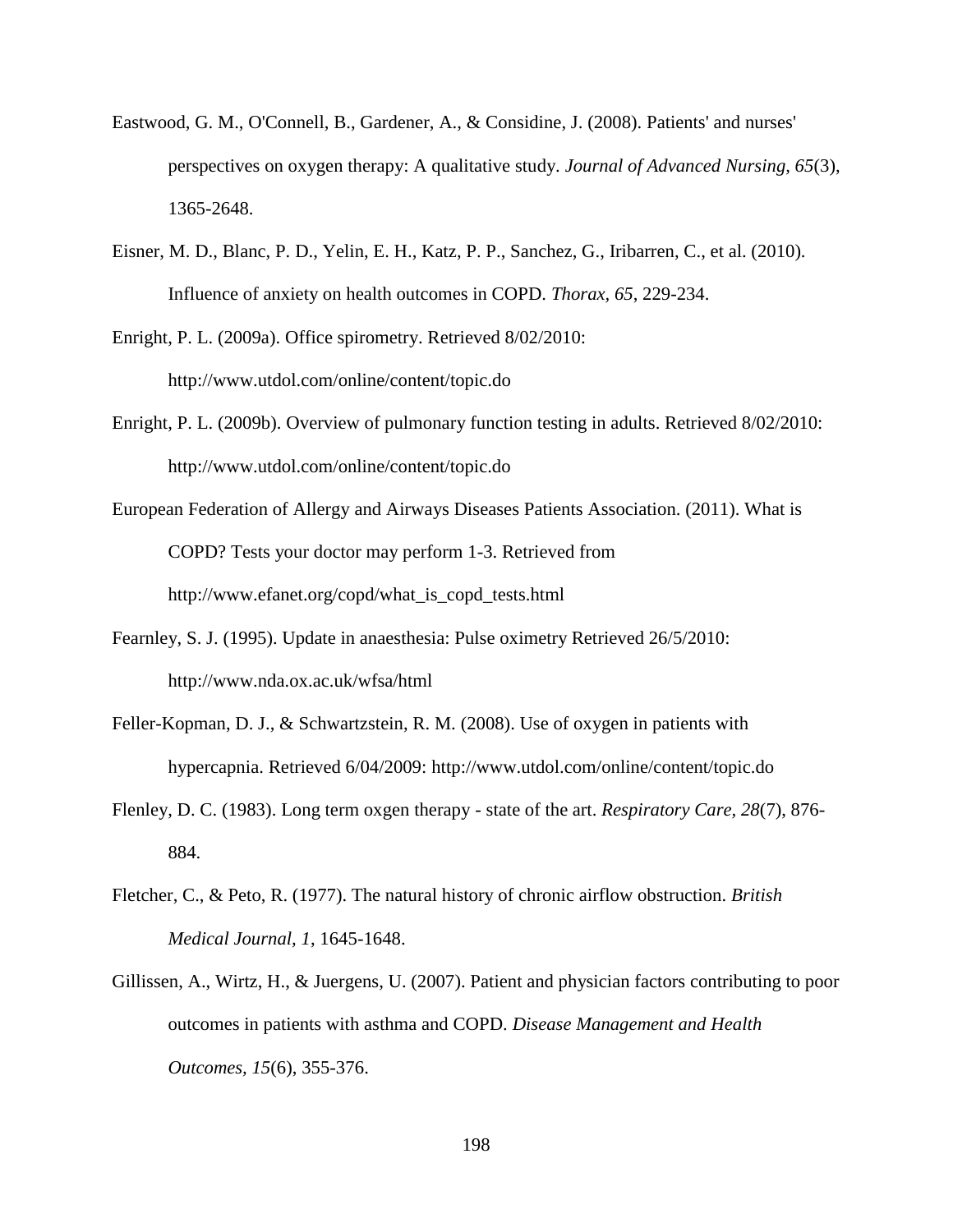- Global Initiative for Chronic Obstructive Lung Disease. (2006). Global Initiative for Chronic Obstructive Lung Disease, Global strategy for the diagnosis, management and prevention of chronic obstructive pulmonary disease. Author.
- Gore, J. M., Brophy, C. J., & Greenstone, M. A. (2000). How well do we care for patients with end-stage chronic obstructive pulmonary disease (COPD)? A comparison of palliative care and quality of life in COPD and lung cancer. *Thorax, 55*, 1000-1006.
- Gruffydd-Jones, K., Langley-Johnson, C., Dyer, C., Badlan, K., & Ward, S. (2007). What are the needs of patients following discharge from hospital after an acute exacerbation of chronic obstructive pulmonary disease (COPD)? *Primary Care Respiratory Journal, 16*(6), 363- 368.
- Guell Rous, M. R. (2008). Long-term oxygen therapy: Are we prescribing appropriately? *International Journal of COPD, 3*(2), 231-237.
- Gustafson, T., Lofdahl, K., & Strom, K. (2008). A model of qualaity assessment in patients on long-term oxygen therapy. *Respiratory Medicine, 103*, 209-215.
- Hasson, F., Spence, A., Waldron, M., Kernohan, G., McLaughlin, D., Watson, B., et al. (2008). I can not get a breath: Experiences of living with advanced chronic obstructive pulmonary disease. *International Journal of Palliative Nursing, 14*(11), 526-531.
- Higginson, I. J. (2010). Refractory breathlessness: Oxygen or room air. *Lancet, 376*, 746-748.
- Hudson, T. L., Dukes, S. F., & Reilly, K. (2006). Use of local anesthesia for arterial punctures. *American Journal of Critical Care, 15*(6), 595-599.
- Johnson, M. K., Smith, R. P., Morrison, D., Laszlo, G., & White, R. J. (2000). Large lung bullae in marijuana smokers. *Thorax, 55*, 340-342.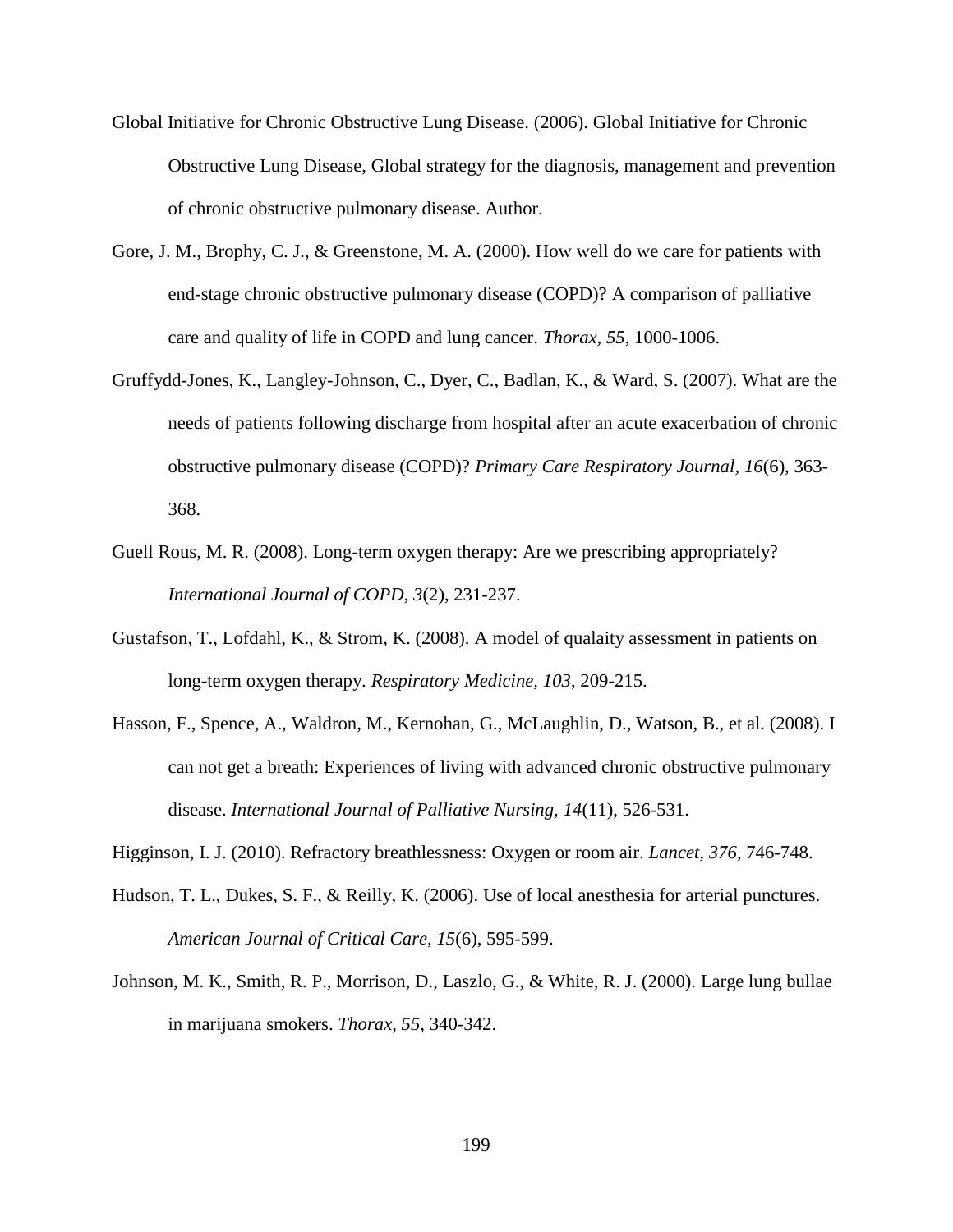- Jones, P., Lareau, S., & Mahler, D. A. Measuring the effects of COPD on the patient. Retrieved 22/08/2009: http://www.sciencedirect.com/science
- Jones, P. W., Quirk, F. H., & Baveystock, C. M. (1992). A self complete measure of health status for chronic airflow limitation. *Am Rev Respir Dis, 145*, 1321-1327.
- Joosten, S. A., Koh, M. S., Bu, X., Smallwood, D., & Irving, L. B. (2007). The effects of oxygen therapy in patients presenting to an emergency department with exacerbation of chronic obstructive pulmonary disease. *MJA, 186*(5), 235-238.
- Kampelmacher, M. J., van Kesten, R. G., Alsbach, G. P., Melissant, C. F., Wynne, H. J., Douze, J. M., & Lammers, J. W. (1998). Characteristics and complaints of patients prescribed long-term oxygen therapy in the Netherlands. *Respiratory Medicine, 92*(1), 70-75.
- Kim, V., Benditt, J. O., Wise, R. A., & Sharafkhaneh, A. (2008). Oxygen therapy in chronic obstructive pulmonary disease. *Proc Am Thorac Soc, 5*, 513-518.
- Lacasse, Y., Series, F., Martin, S., & Maltais, F. (2007). Nocturnal oxygen therapy in patients with chronic obstructive pulmonary disease: A survey of Canadian respirologists. *Canadian Respiratory Journal, 14*(6), 343-348.
- Leidy, N., K, & Traver, G. A. (1996). Adjustment and social behaviour in older adults with chronic obstructive pulmonary disease: the family's perspective. *Journal of Advanced Nursing, 23*, 252-259.
- Lindford, A. J., Tehrani, H., Sassoon, E. M., & O'Neill, T. J. (2006). Home oxygen therapy and cigarette smoking: A dangerous practice. *Annals of Burns and Fire Disasters, 19*(2), 1-4.
- LoBiondo-Wood, G., & Haber, J. (1998). *Nursing research: Methods, critical appraisal, and utilization* (4th ed.). St Louis, Missouri: Mosby-Year Book Inc.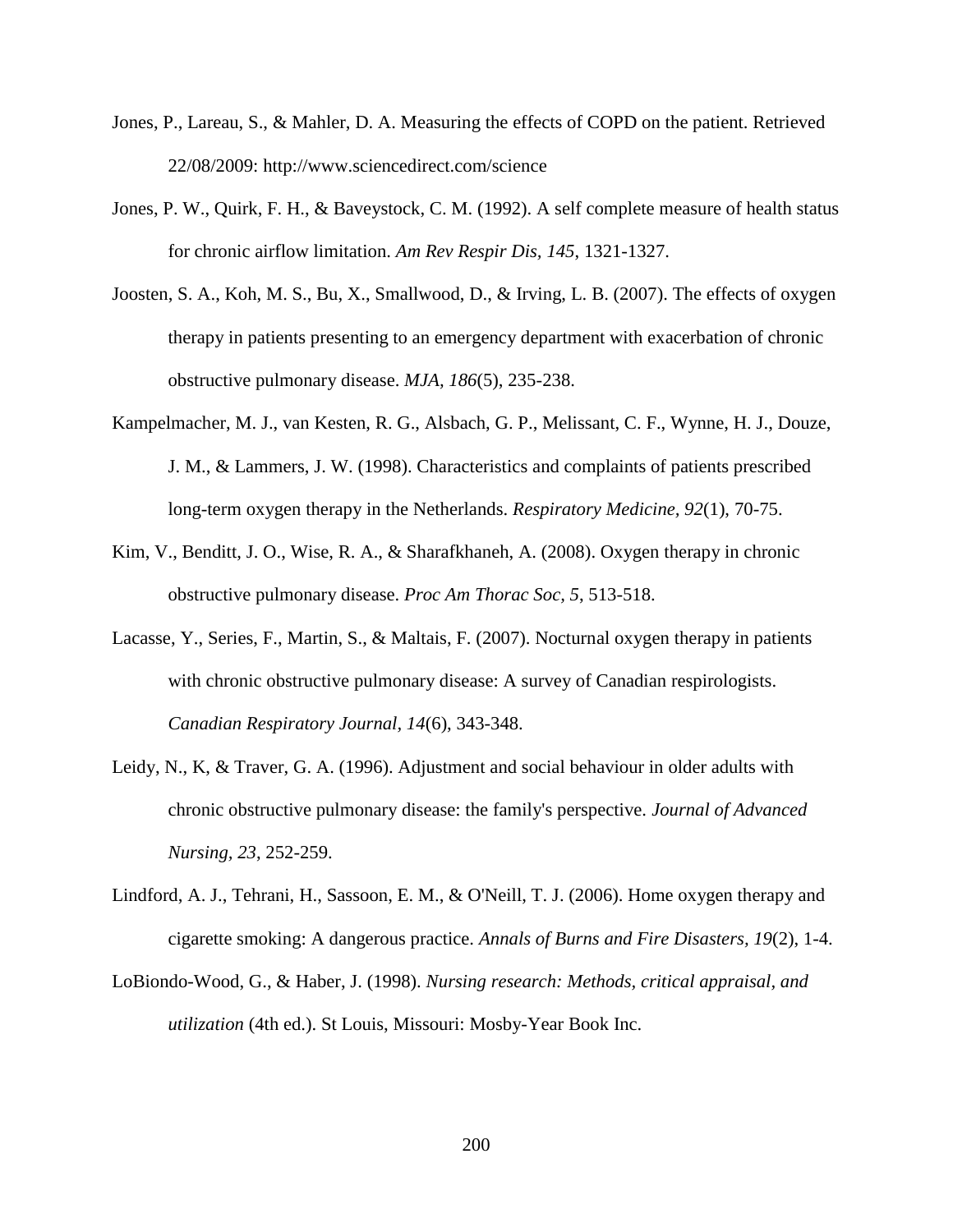- Lynes, D., & Kelly, C. (2009). Domiciliary oxygen therapy: Assessment and management. *Nursing Standard, 23*(20), 50-56.
- Mahler, D. A., & Mackowiak, J. I. (1995). Evaluation of the Short-Form 36-Item Questionnaire to measure health-related quality of life inpatients with COPD *Chest, 107*, 1585-1589.
- Mannino, D., & Buist, A. S. (2007). Global burden of COPD: Risk factors, prevalence, and future trends. *The Lancet, 370*, 765-773.
- McGraw-Hill's AccessMedicine. (2009). Chronic obstructive pulmonary disease: Introduction. Retrieved 21/07/2009, from The McGraw-Hill Companies: http://www.accessmedicine.com/popup.aspx

- Medical Research Council Working Party. (1981). Long term domiciliary oxygen therapy in chronic hypoxic cor pulmonale complicating chronic bronchitis and emphysema. *The Lancet, 317*(82222), 681-686.
- Ministry of Health. (2008). *A portrait of health. Key results of the 2006/07 New Zealand Health Survey*. Wellington: Author.
- Murphy, R., Driscoll, P., & O'Driscoll, R. (2001). Emergency oxygen therapy for the COPD patient. *Emergency Medical Journal, 18*, 333-339.
- Nair, S. R., & Watson, J. P. (2005). Suicidal ideation caused by theophylline toxicity-a case report *Respiratory Medicine Extra, 1*(1), 13-15.
- National Institute for Clinical Excellence. (2004). *Chronic obstructive pulmonary disease: Management of chronic obstructive pulmonary disease in adults in primary and secondary care*. London: Author.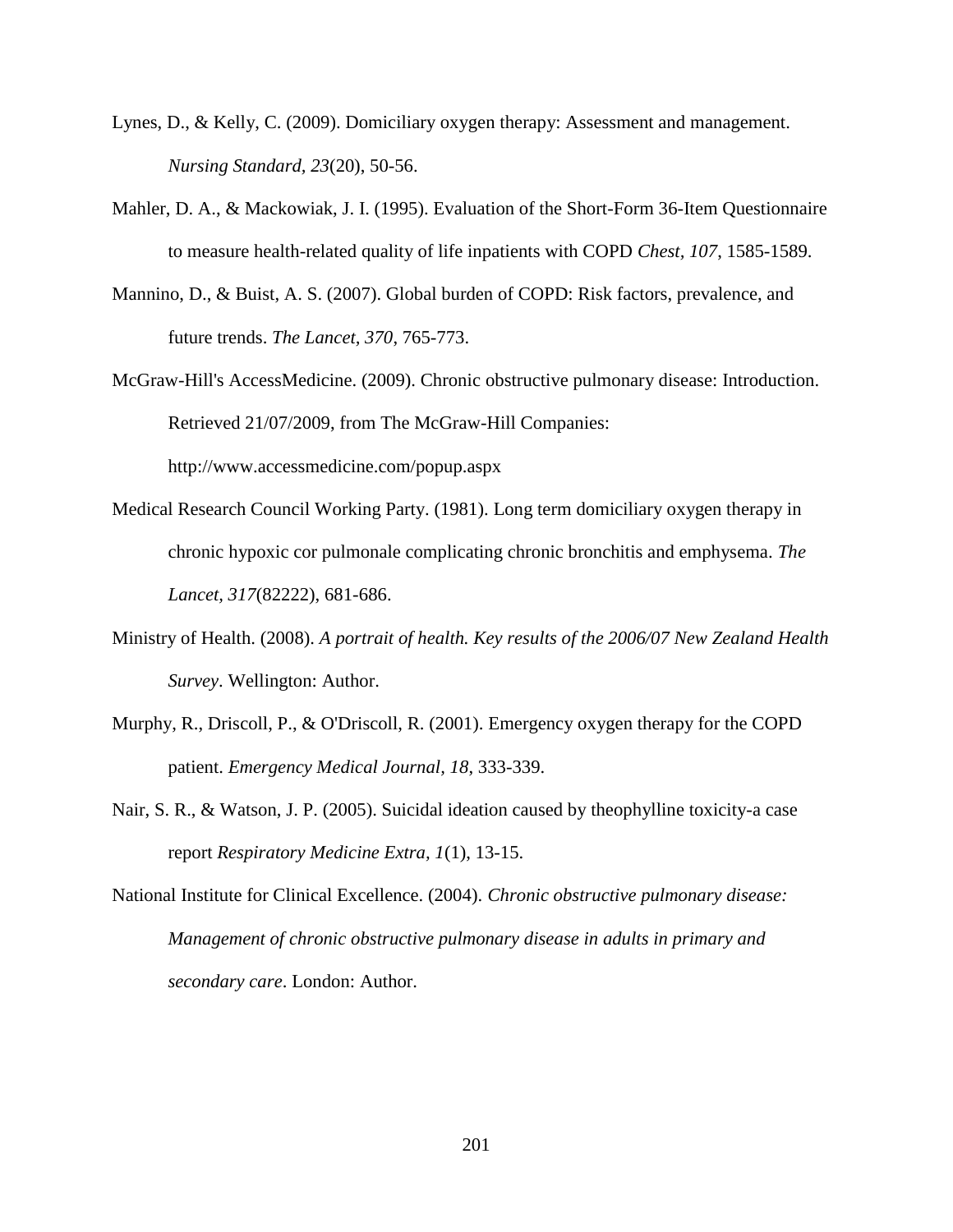- Navigante, A. H., Castro, M. A., & Cerchietti, L. C. (2010). Morphine versus midazolam as upfront therapy to control dyspnea perception in cancer patients while its underlying cause is sought or treated. *Journal of Pain and Symptom Management, 39*(5), 820-830.
- Navigante, A. H., Cerchietti, L. C. A., Castro, M. A., Lutteral, M. A., & Cabalar, M. E. (2006). Midazolam as adjunct therapy to morphine in the alleviation of severe dyspnea perception in patients with advanced cancer. *Journal of Pain and Symptom Management, 31*(1), 38-47.
- Nocturnal Oxygen Therapy Trial Group. (1980). Continuous or nocturnal oxygen therapy in hypoxemic chronic obstructive lung disease. *Annals of Internal Medicine, 93*, 391-398.
- O'Donnell, D., Aaron, S., Bourbeau, J., Hernandez, P., Marciniuk, D., Balter, M., et al. (2003). Canadian Thoracic Society recommendations for management of chronic obstructive pulmonary disease - 2003. *Canadian Respiratory Journal, 10*(Suppl A May/June 2003), 11A-33A.
- O'Donnell, D., Hernandez, P., Kaplan, A., Aaron, S., Bourbeau, J., Marciniuk, D., et al. (2008). Canadian Thoracic Society recommendations for management of chronic obstructive pulmonary disease - 2008 update - highlights for primary care *Canadian Respiratory Journal, 15 Suppl A January/February 2008*, 1A-8A.
- Ojoo, J. C., Moon, T., McGlone, S., Martin, K., Gardiner, E. D., Greenstone, M. A., et al. (2002). Patients' and carers' preferences in two models of care for acute exacerbations of COPD: Results of a randomised controlled trial. *Thorax, 57*, 167-169.
- Orie, N. G. (1961). Correlations of emphysema and asthmatic constitution. *Acta Allergol, 16*, 407-409.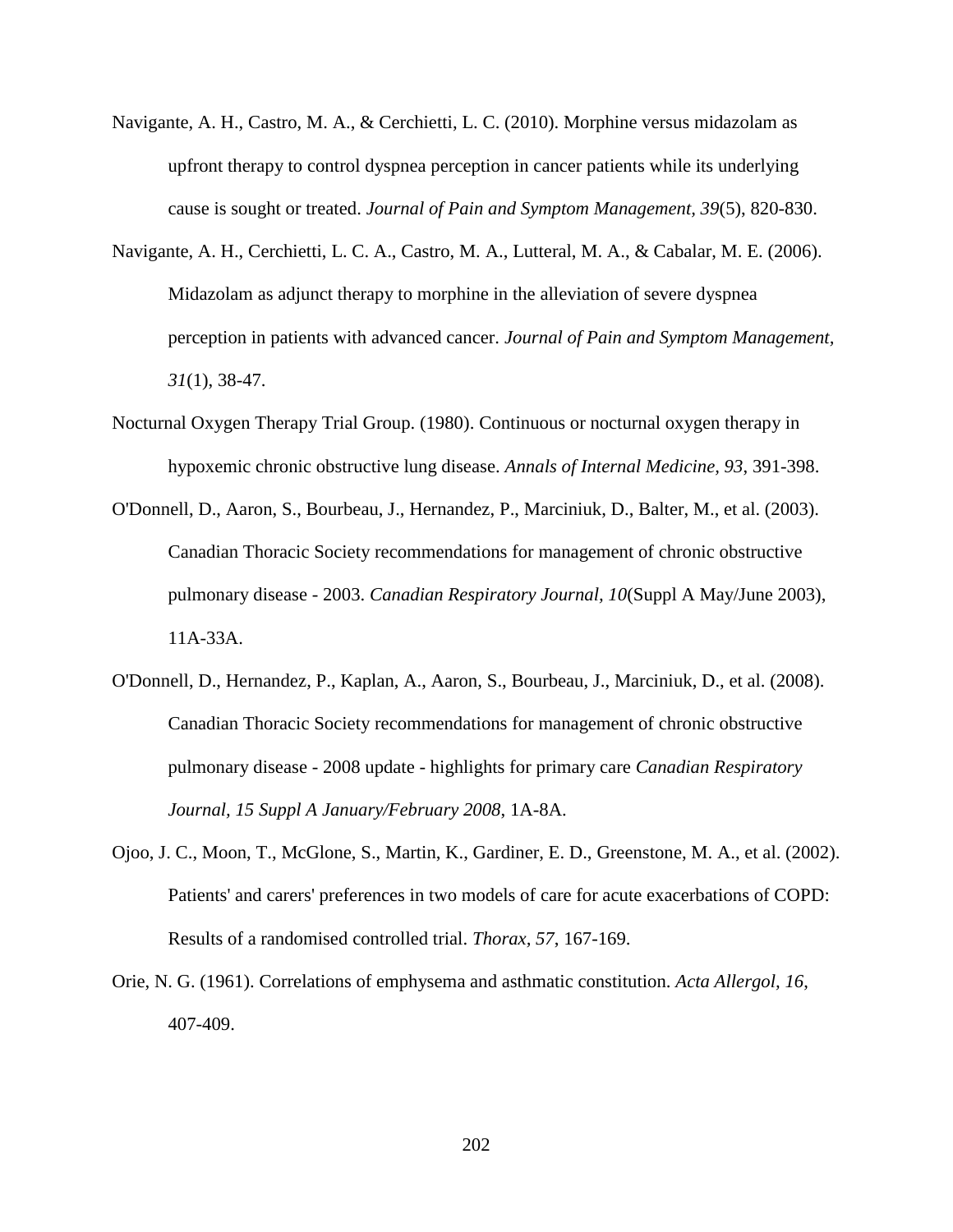- Patton, M. Q. (2002). *Qualitative research & evaluation methods* (3rd ed.). Thousand Oaks, California: Sage Publications.
- Paul, J., & Otvos, T. (2006). Comparison of nasal cannulas and the OxyArm in patients requiring chronic domiciliary oxygen therapy. *Canadian Respiratory Journal, 13*(8), 421-426.

Petty, T. L. (2006). The history of COPD. *International Journal of COPD, 1*(1), 3-14.

- Petty, T. L., McCoy, R. W., & Doherty, D. E. (2006). Long term oxygen therapy (LTOT). History, scientific foundations, and emerging technologies. Retrieved 27/04/2010: http://www.NLHEP.org
- Pilling, J., & Cutaia, M. (1999). Ambulatory oximetry monitoring in patients with severe COPD(\*). *Chest, 116*(2), 314-329.
- Pitkin, A. D., Roberts, C. M., & Wedzicha, J. A. (1994). Arterialised earlobe blood gas analysis: an underused technique. *Thorax, 49*, 364-366.
- Plant, P. K., Owen, J. L., & Elliott, M. W. (2000). One year period prevalence study of respiratory acidosis in acute exacerbations of COPD: Implications for the provision of non-invasive ventilation and oxygen administration. *Thorax, 55*, 550-554.
- Polit, D. F., Beck, C. T., & Hungler, B. P. (2001). *Essentials of nursing research: Methods, appraisal, and utilization* (5th ed.). Philadelphia, PA: Lippincott, Williams & Wilkins.
- Porth, C. M. (2005). *Pathophysiology: Concepts of altered health states* (7th ed.). Philadelphia, PA: Lippincott Williams & Wilkins.
- Puhan, M. A., Guyatt, G. H., Goldstein, R., Mador, J., McKim, D., Stahl, E., et al. (2007). Relative responsiveness of the chronic respiratory questionnaire, St Georges Respiratory Questionnaire and four other health-related quality of life instruments for patients with chronic lung disease. *Respiratory Medicine, 101*, 308-316.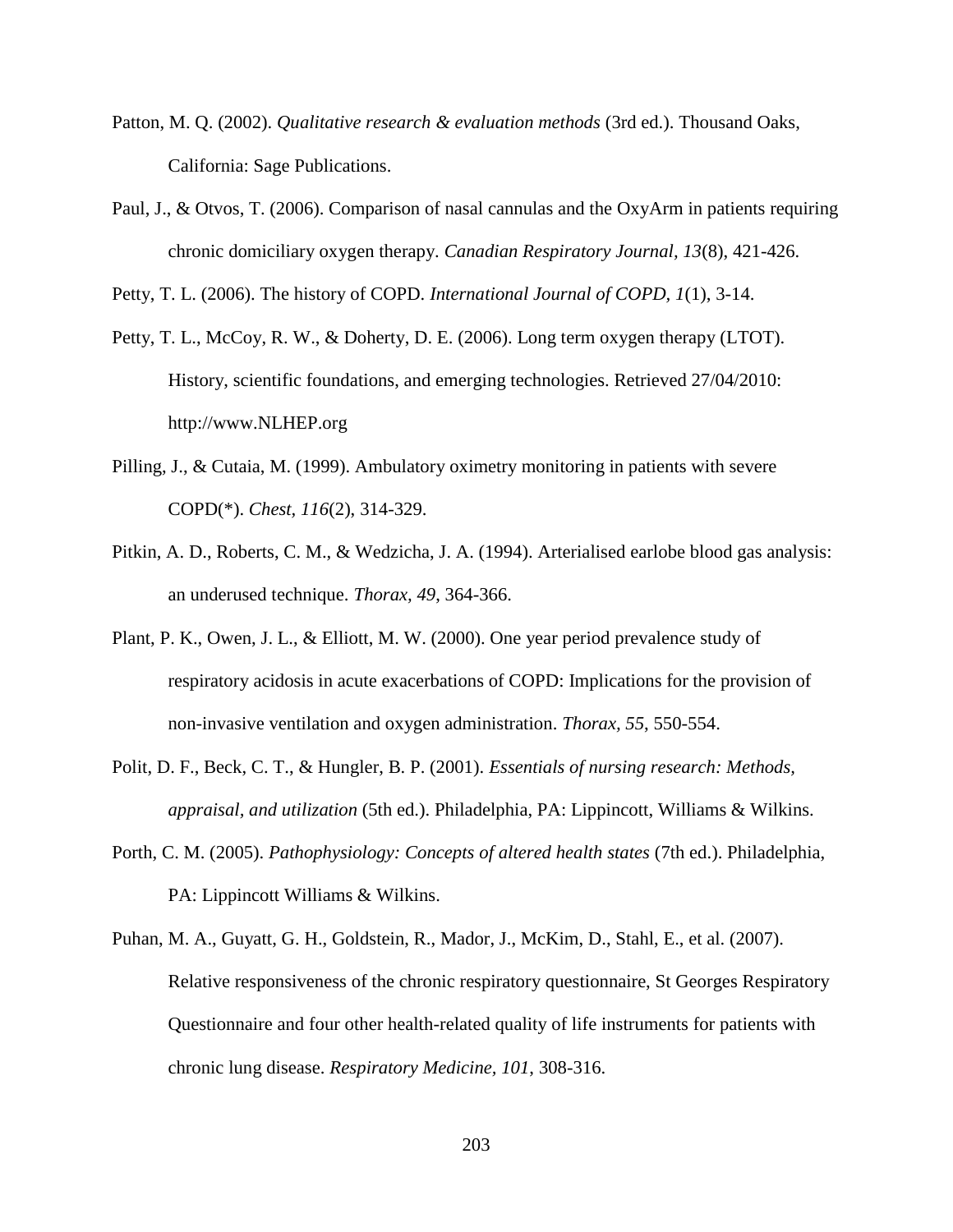- Reardon, J. Z., Lareau, S. C., & ZuWallack, R. (2006). Functional status and quality of life in chronic obstructive pulmonary disease. *The American Journal of Medicine, 119*(10), 32- 37.
- Rennard, S. I. (2009). Chronic obstructive pulmonary disease: Definition, clinical manifestations, diagnosis, and staging. Retrieved 20/7/2009: http://www.utdol.com/online/content/topic.do
- Restrick, L. J. (2009). Long-term oxygen therapy: Aligning the clinician and patient perspective to maximise patient benefit. *Chronic Respiratory Disease, 6*, 131-132.
- Ring, L., & Danielson, E. (1997). Patients' experiences of long-term oxygen therapy. *Journal of Advanced Nursing, 26*, 337-344.
- Roberts, C. M. (2004). Short-burst oxygen therapy for relief of breathlessness in COPD. *Thorax, 59*, 638-640.
- Robinson, T. (2005). Living with severe hypoxic COPD: The patients' experience. *Nursing Times, 101*(7), 38-42.
- Rocker, G. M., Sinuff, D. M. T., Horton, R., & Hernandez, P. (2007). Advanced chronic obstructive pulmonary disease: Innovative approaches to palliation. *Journal of Palliative Medicine, 10*(3), 783-797.
- Rozenbaum, W. V. (2008). Patients with chronic obstructive pulmonary disease: Between reality and expectations- A patient's perspective. *Dis Manage Health Outcomes, 16*(5), 353-358.
- Sado, D. M., & Deakin, C. D. (2005). Local anaesthesia for venous cannulation and arterial blood gas sampling: Are doctors using it? *Journal of the Royal Society of Medicine, 98*, 158-160.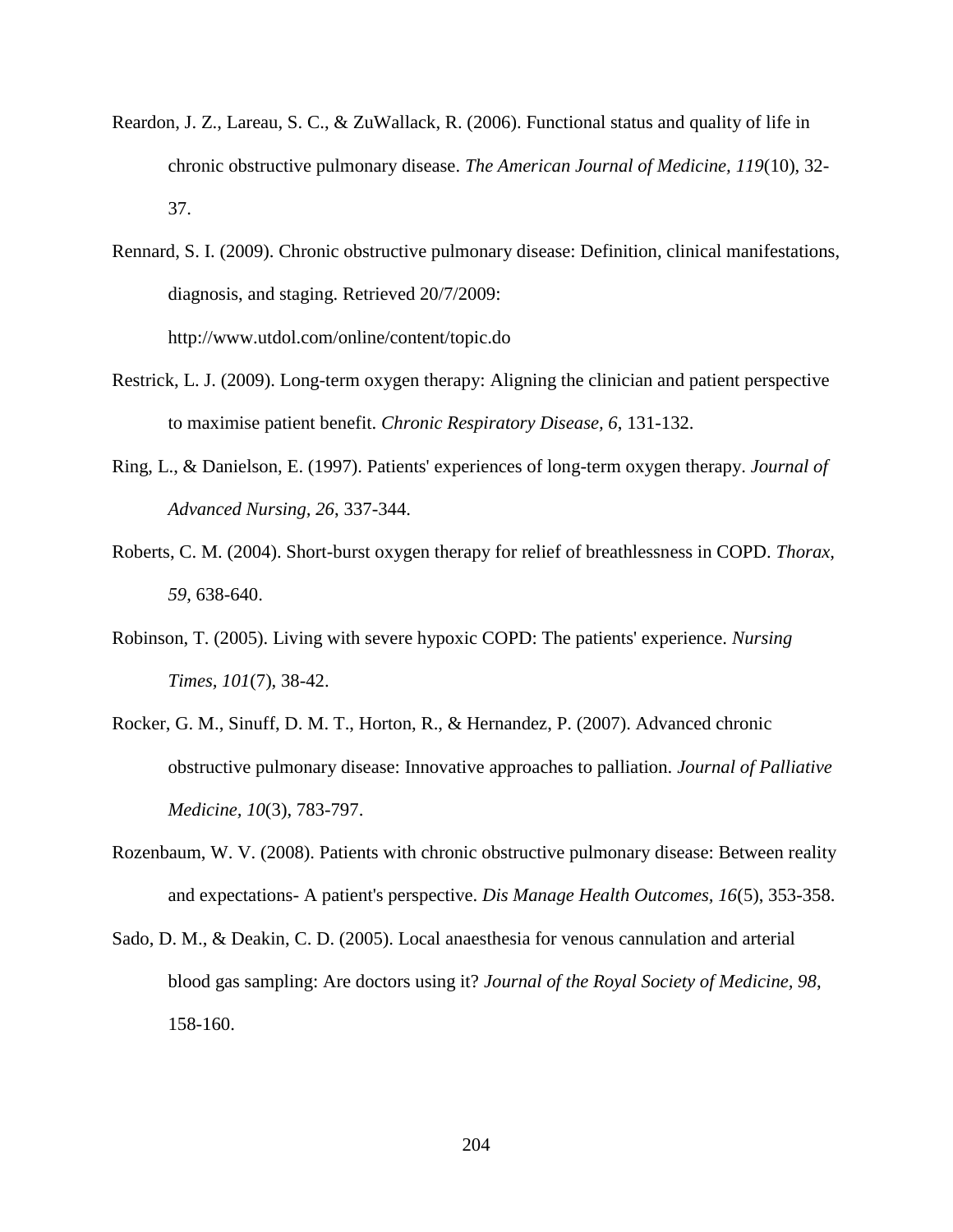- Scadding, J. G. (1959). Principles of definition in medicine with special reference to chronic bronchitis and emphysema. *Lancet, 14*, 323-325.
- Scullion, J. (2008). Patient-focused outcomes in chronic obstructive pulmonary disease. *Nursing Standard, 22*(21), 50-56.
- Sheridan, N., Kenealy, T., Parsons, M., & Rea, H. (2009). Health reality show: Regular celebrities, high stakes, new game - a model for managing complex health care. *The New Zealand Medical Journal 122*(1301), 1-7.
- Shibel, E. M., & Moser, K. M. (1970). The relation between spirometric measurements and arterial blood gas analysis in patients with chronic airflow obstruction. *Thorax*, 598-603.
- Silva, G. E., Sherrill, D. L., Guerra, S., & Barbee, R. A. (2004). Asthma as a risk factor for COPD in a longitudinal study. *Chest, 126*(1), 59-65.
- Small, G., & Barsby, P. (2000). How much is enough? Emergency oxygen therapy with COPD. *Emergency Nurse, 8*(8), 20-24.
- Sridhar, M., Taylor, R., Dawson, S., Roberts, N. J., & Partridge, M. R. (2008). A nurse led intemediate care package in patients who have been hospitalised with an acute exacerbation of chronic obstructive pulmonary disease. *Thorax, 63*, 194-200.
- Sturesson, M., & Branholm, I.-B. (2000). Life satisfaction in subjects with chronic obstructive pulmonary disease. *Work, 14*(77-82).
- The Australian Lung Foundation and The Thoracic Society of Australia and New Zealand. (2009). *The COPDX Plan: Australian and New Zealand Guidelines for the management of Chronic Obstructive Pulmonary Disease*. Lutwyche, Australia: Author.
- The Thoracic Society of Australia and New Zealand (New Zealand Branch Inc). (2003). *The burden of COPD in New Zealand*. Wellington.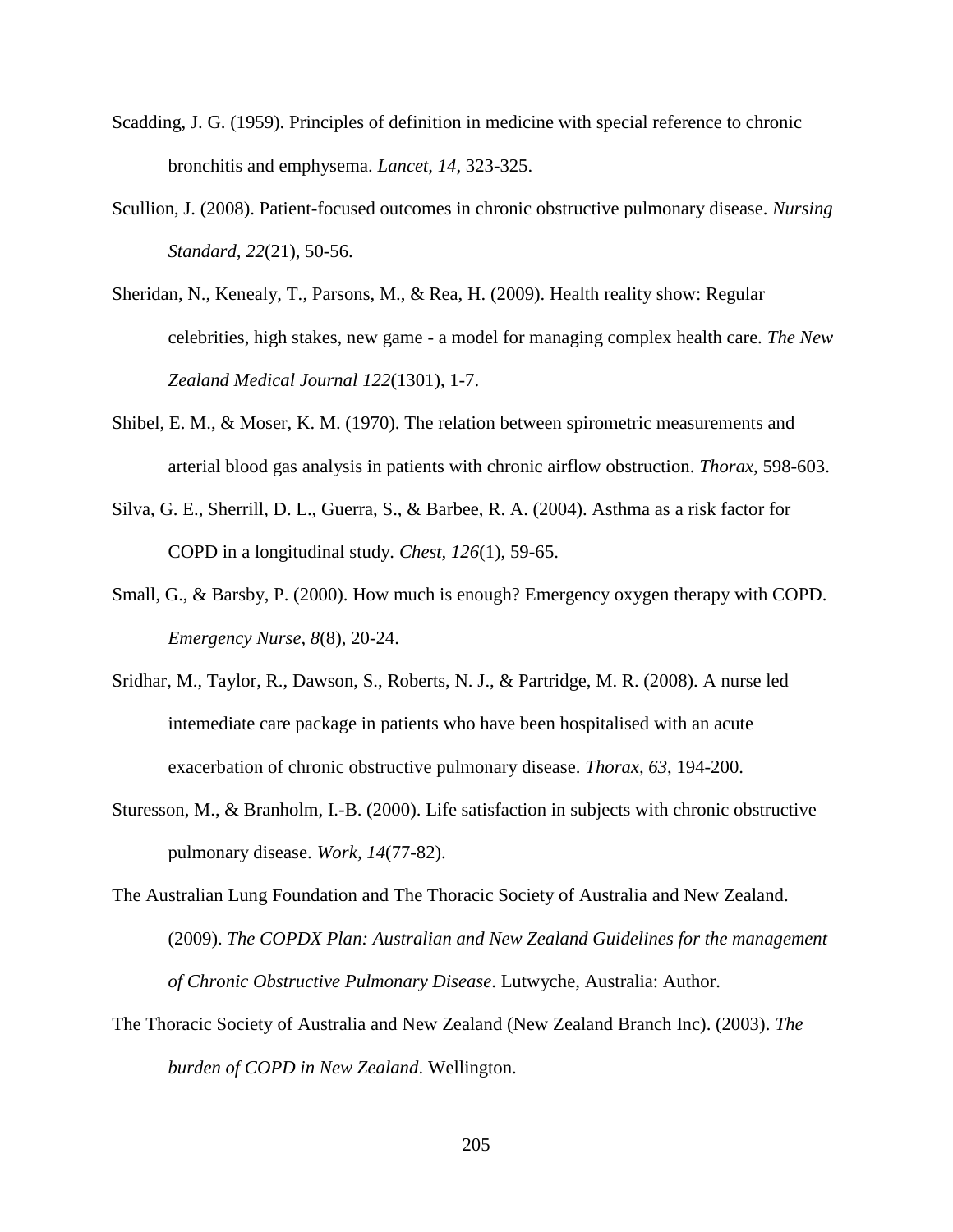Thomas, D. R. (2003). A general inductive approach for qualitative data analysis. 1-11. Retrieved from

http://www.fmhs.auckland.ac.nz/soph/centres/hrmas/spacedocs/Inductive2003.pdf

- Thomas, D. R. (2006). A general inductive approach to analyzing qualitative evaluation data *American Journal of Evaluation, 27*(237), 237-246.
- Thomson, A. J., Webb, D. J., Maxwell, S. R. J., & Grant, I. S. (2002). Oxygen therapy in acute medical care. *British Medical Journal, 324*, 1406-1407.
- Tiep, B., & Carter, R. (2008). Oxygen conserving devices and methodologies. *Chronic Respiratory Disease, 5*, 109-114.
- Tiep, B. L., & Carter, R. (2007). Long-term supplemental oxygen therapy. Retrieved 6/04/2009: http://www.utdol.com/online/content/topic.do
- Van der Meer, R. M., Wagena, E., Ostelo, R. W. J. G., Jacobs, A. J. E., & Van Schayck, O. P. (2009). *Smoking cessation for chronic obstructive pulmonary disease (Review)*: The Cochrane Collaboration.
- Williams, V., Bruton, A., Ellis-Hill, C., & McPherson, K. (2007). What really matters to patients living with chronic obstructive pulmonary disease? An exploratory study. *Chronic Respiratory Disease, 4*, 77-85.
- Wilson, H. S. (1987). *Introducing research in nursing*. Menlo Park, CA: Addison-Wesley Publishing Company.
- Wykurz, G., & Kelly, D. (2002). Developing the role of patients as teachers: Literature review. *British Medical Journal, 325*, 818-821.